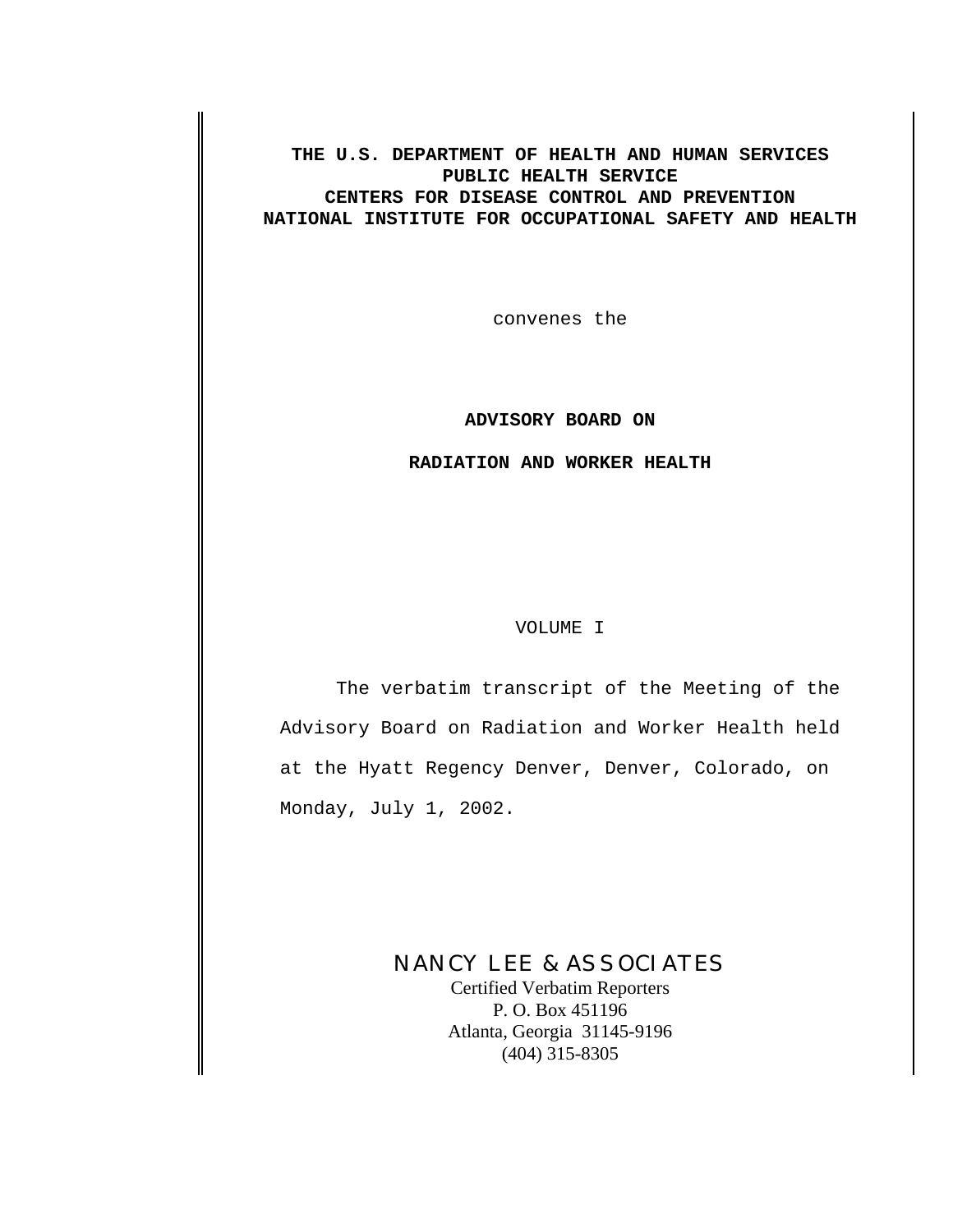# **C O N T E N T S**

# [VOLUME I](#page-36-0) July 1, 2002

| PARTICIPANTS (by group, in alphabetical order)<br>3                                                                                                                        |  |
|----------------------------------------------------------------------------------------------------------------------------------------------------------------------------|--|
| REGISTRATION AND WELCOME<br>Dr. Ziemer<br>6<br>$\sim$ $\sim$ $\sim$ $\sim$                                                                                                 |  |
| REVIEW AND APPROVAL OF DRAFT MINUTES<br>Dr. Ziemer<br>8<br>$\mathbf{r}$ , $\mathbf{r}$ , $\mathbf{r}$ , $\mathbf{r}$ , $\mathbf{r}$                                        |  |
| NIOSH PROGRAM STATUS REPORT<br>Mr. Sundin<br>. 12                                                                                                                          |  |
| INTRODUCTIONS<br>Mr. Elliott<br>Audience                                                                                                                                   |  |
| DOL PROGRAM STATUS REPORT<br>. 35<br>Mr. Mansanares                                                                                                                        |  |
| DOSE RECONSTRUCTION WORKGROUP REPORT<br>Mr. Griffon<br>$\cdots$ 45<br>$\sim$ $\sim$ $\sim$ $\sim$ $\sim$<br>$\cdot$ $\cdot$ $\cdot$ $\cdot$                                |  |
| SPECIAL EXPOSURE COHORT PETITIONING NPRM<br>Mr. Katz<br>Board Discussion<br>. 101                                                                                          |  |
| PUBLIC COMMENT PERIOD<br>Mr. Tabor<br>238<br>. 194,<br>203<br>Mr. Schofield<br>215<br>Mr. Miller<br>219<br>$\cdot$ $\cdot$ $\cdot$ $\cdot$ $\cdot$ $\cdot$ $\cdot$ $\cdot$ |  |
| 2.40<br><b>ADJOURN</b>                                                                                                                                                     |  |
| 241<br>CERTIFICATE OF REPORTER.                                                                                                                                            |  |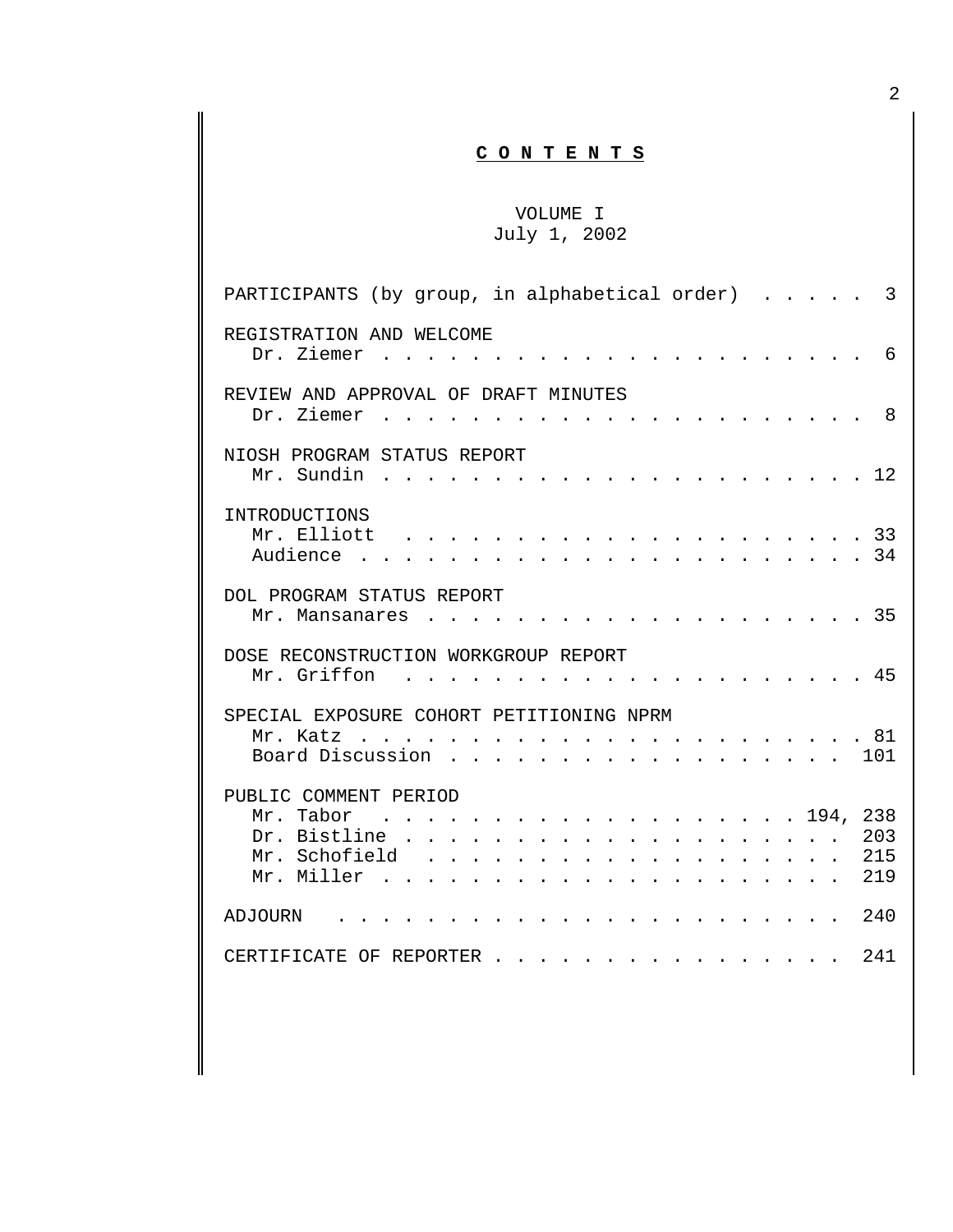# **P A R T I C I P A N T S**

(By Group, in Alphabetical Order)

#### ADVISORY BOARD MEMBERS

CHAIR PAUL L. ZIEMER, Ph.D. Professor Emeritus School of Health Sciences Purdue University Lafayette, Indiana

#### EXECUTIVE SECRETARY

LARRY J. ELLIOTT Director, Office of Compensation Analysis and Support National Institute for Occupational Safety and Health Centers for Disease Control & Prevention Cincinnati, Ohio

#### **MEMBERSHIP**

HENRY A. ANDERSON, M.D. Chief Medical Officer Occupational and Environmental Health Wisconsin Division of Public Health Madison, Wisconsin

ANTONIO ANDRADE, Ph.D. Group Leader, Radiation Protection Services Group Los Alamos National Laboratory Los Alamos, New Mexico

ROY LYNCH DeHART, M.D., M.P.H. Director The Vanderbilt Center for Occupational and Environmental Medicine Professor of Medicine Nashville, Tennessee

RICHARD LEE ESPINOSA Sheet Metal Workers Union Local #49 Johnson Controls Los Alamos National Laboratory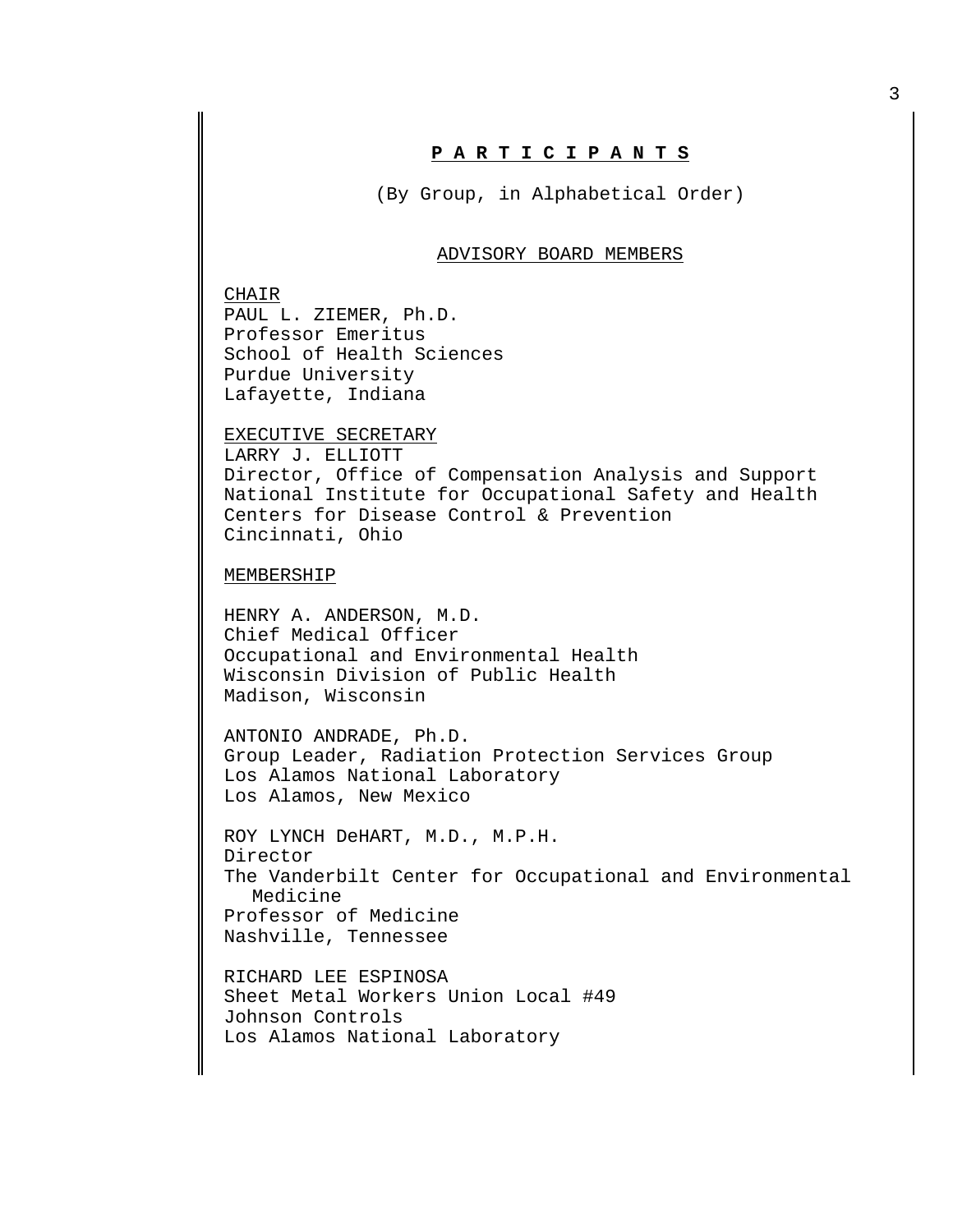Espanola, New Mexico SALLY L. GADOLA, M.S., R.N., COHN-S Occupational Health Nurse Specialist Oak Ridge Associated Universities Occupational Health Oak Ridge, Tennessee MARK A. GRIFFON President Creative Pollution Solutions, Inc. Salem, New Hampshire JAMES MALCOM MELIUS, M.D., Ph.D. Director New York State Laborers' Health and Safety Trust Fund Albany, New York WANDA I. MUNN Senior Nuclear Engineer (Retired) Richland, Washington ROBERT W. PRESLEY Special Projects Engineer BWXT Y-12 National Security Complex Clinton, Tennessee GENEVIEVE S. ROESSLER, Ph.D. Professor Emeritus University of Florida Elysian, Minnesota INVITED SPEAKERS TED KATZ, M.P.A. Policy Analyst National Institute of Occupational Safety and Health Atlanta, Georgia ROBERT MANSANARES District Director Energy Compensation District Office Department of Labor

Denver, Colorado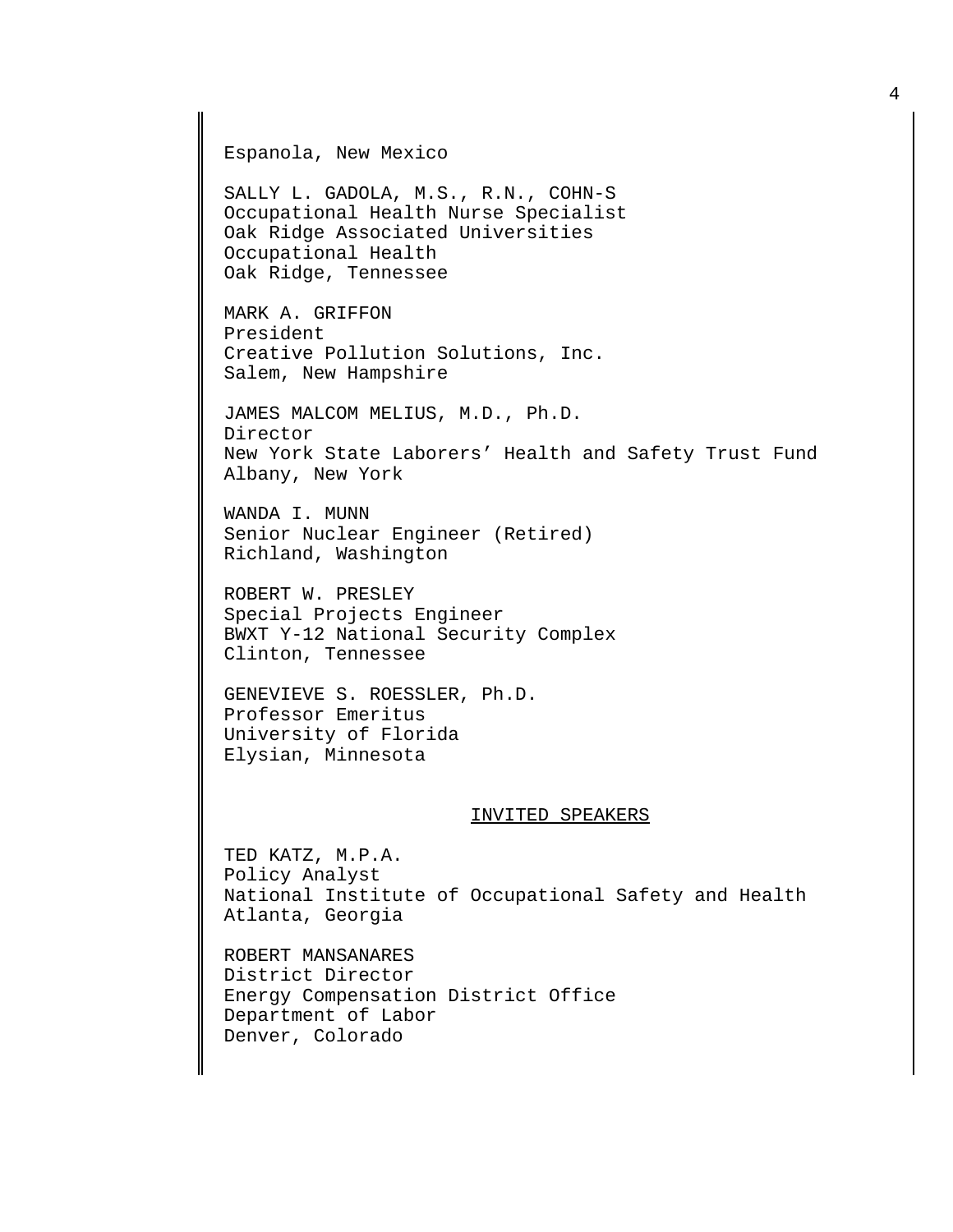DAVID SUNDIN Deputy Director Office of Compensation Analysis and Support National Institute of Occupational Safety and Health Cincinnati, Ohio

## DHHS STAFF/VENDORS

MARY ARMSTRONG, Office of General Counsel RUSS HENSHAW, NIOSH CORRINE HOMER, NIOSH ELIZABETH HOMOKI-TITUS, Office of General Counsel MARIE MURRAY, Writer/Editor JIM NETON, NIOSH KIM NEWSOM, Certified Court Reporter

#### AUDIENCE PARTICIPANTS

ROBERT W. BISTLINE, Ph.D. SYLVIA KIEDING JEFFREY L. KOTSCH SONYA LEVINE RAY MALITO RICHARD MILLER LOUISE PRESLEY PHILLIP SCHOFIELD ROBERT G. TABOR JOSEPH F. TINNEY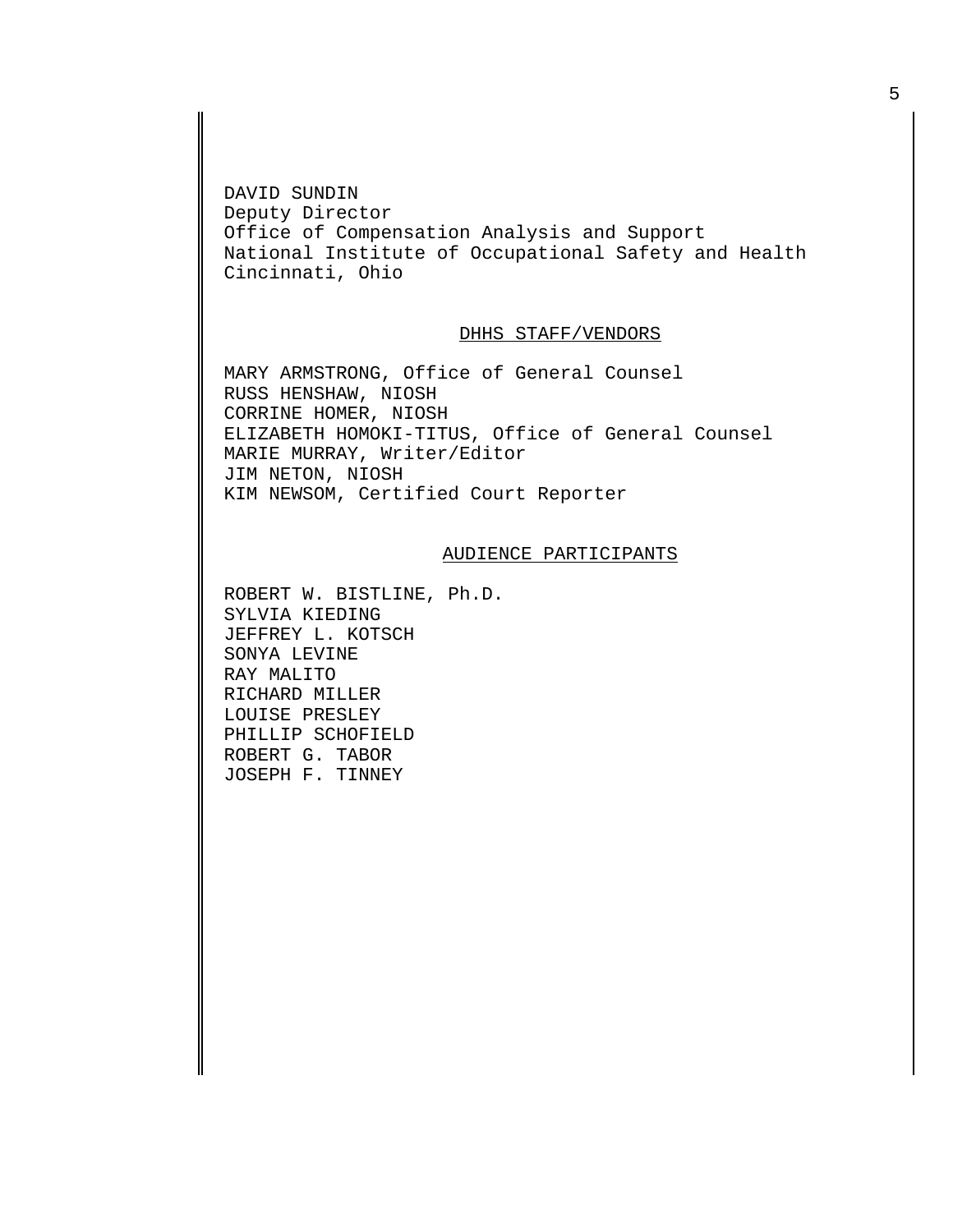| 1  | PROCEEDINGS                                       |
|----|---------------------------------------------------|
| 2  | 8:30 a.m.                                         |
| 3  | DR. ZIEMER: Good morning, everyone. I'd           |
| 4  | like to call the meeting to order.                |
| 5  | This is the fifth meeting of the Advisory         |
| 6  | Board on Radiation and Worker Health. Three of    |
| 7  | our meetings were face-to-face in Washington,     |
| 8  | D.C. One was a conference call, and now we have   |
| 9  | our fifth meeting here in Denver. We're pleased   |
| 10 | to be here and to have some of the local folks    |
| 11 | here with us today, as well.                      |
| 12 | I'm Paul Ziemer, Chairman of the Board. All       |
| 13 | of the Board -- the record will show that all of  |
| 14 | the Board members are present. And if some of     |
| 15 | you who are visitors have not had a chance to     |
| 16 | meet the Board, we're not going to have           |
| 17 | introductions this morning of the Board, but you  |
| 18 | can introduce yourself during the break or at     |
| 19 | some other time.                                  |
| 20 | I would like to particularly indicate to          |
| 21 | members of the public, if you have not already    |
| 22 | registered your attendance with us there is a     |
| 23 | book in the back. Please do that. Also, if you    |
| 24 | wish to make a comment, a public comment later on |
| 25 | in the meeting, please sign up so that we can     |
|    |                                                   |

NANCY LEE & ASSOCIATES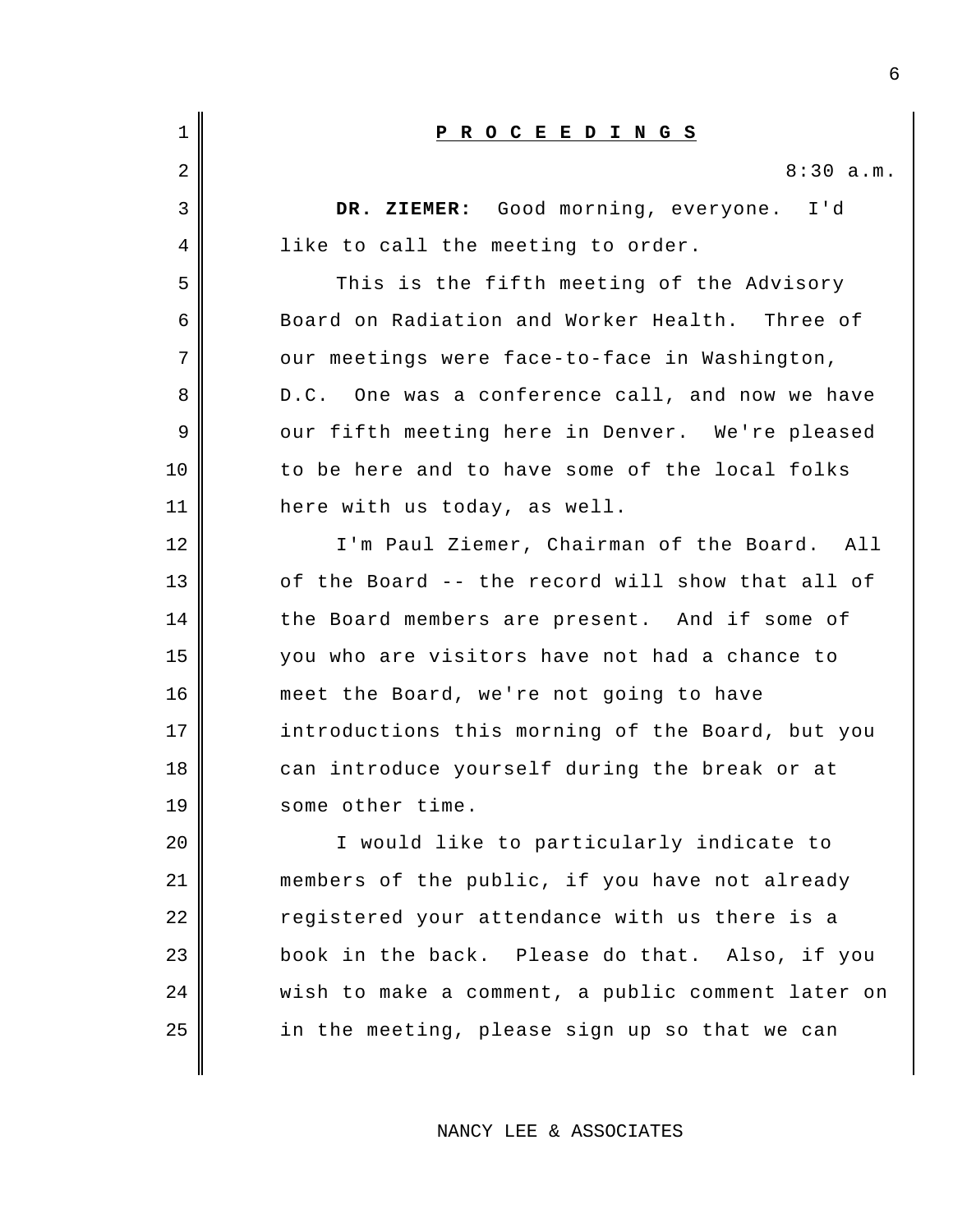schedule that. There's a book back on the table for you to sign up for public comments.

1

2

3

4

5

6

7

8

9

10

11

12

13

14

15

16

17

18

19

20

21

22

23

24

25

Also on the table there are copies of today's agenda, as well as other informational items, some items from past meetings, the minutes of our past meetings, the recommendations of this Board from previous meetings, and other related handout materials including some of the materials that will be used today.

Since the last meeting there has been a working group that has been considering approaches that the Board could use in carrying out its responsibilities relative to the dose reconstruction activities, and we're going to hear from that subcommittee yet this morning, and have at least an initial look at what they are thinking and what they are going to recommend to this Board.

We have a number of other presenters today and tomorrow, as you see on your agenda. And by the way, the agendas are available on the table, too, if you did not get one. So we have a busy schedule before us for the next two days.

One of the important items is a proposed rule-making on special cohorts that we will be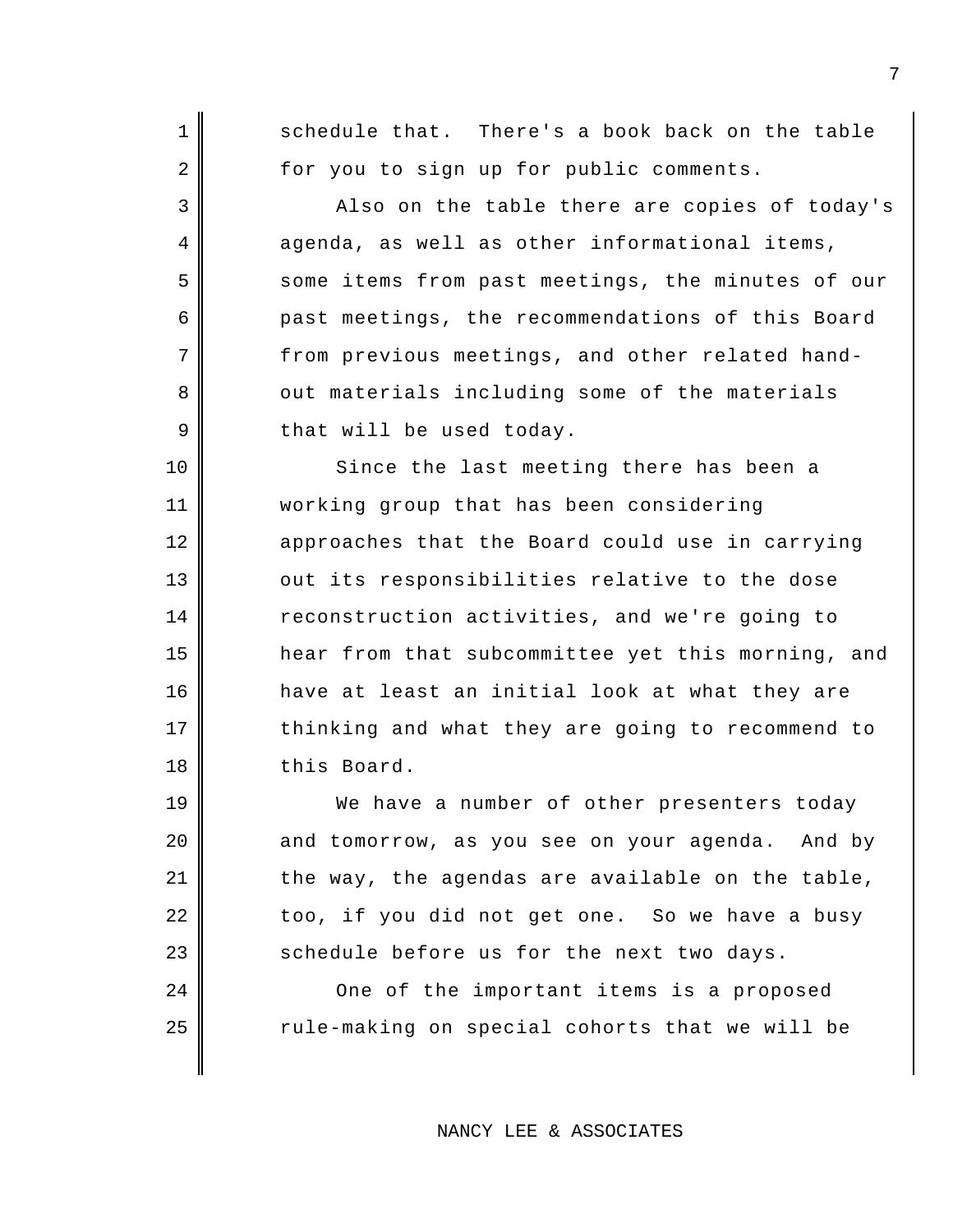considering today and tomorrow, if necessary. Particularly be thinking in terms of possible comments that the Board may wish to make on that rule-making.

1

2

3

4

5

6

7

8

9

10

11

12

13

14

15

16

17

18

19

20

21

22

23

24

25

I've indicated that we do have a full complement of the Board members here. As a matter of information I might tell you that it's my understanding that the White House Office of Personnel is considering making additional -- at least one, maybe two, additional appointments to the Board. I'm not quite sure where they are in that process, but it's my understanding that that is in process, and we may by next meeting have one or two additional members in place.

So we have a full schedule before us. We'll adjust the agenda if needed, based on how things go and how much time is actually needed for the different items on the agenda. In general we'll try to follow that agenda as closely as we're able to, but recognize that there is some flexibility, if necessary, to adjust the times of various activities.

We're going to move directly to the minutes of our last meeting, and I'm going to move myself back to my seat for that purpose, so if you'll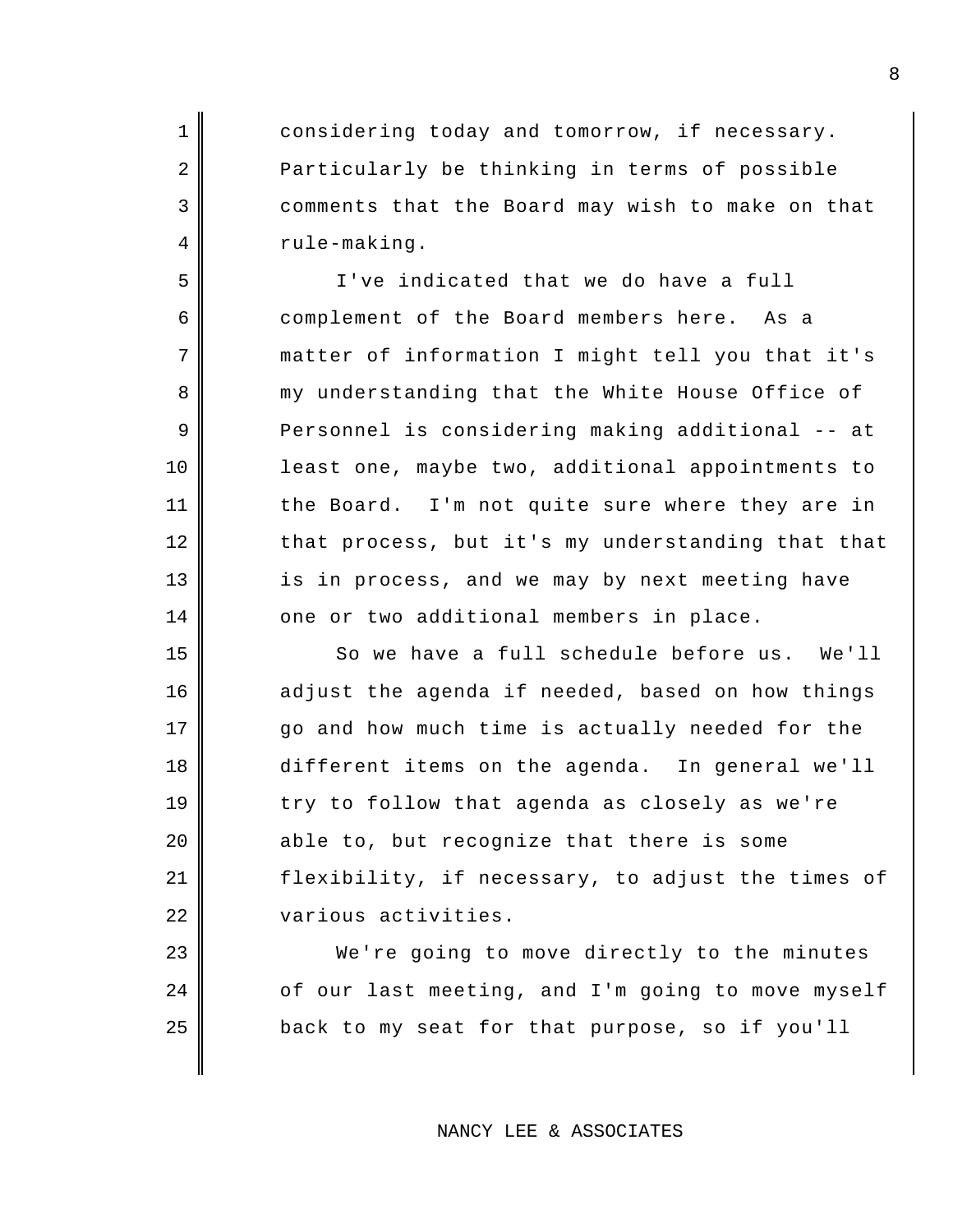1

bear with me just a moment.

2 3 4 5 6 7 8 9 10 11 12 13 14 15 16 17 18 19 20 21 22 23 24 25 The draft minutes of the meeting of May 2nd and 3rd, 2002, are in your packet. I believe they were also on-line in advance so that even though the Board members didn't get their packets till last night, and I know many of you stayed up till long into the morning hours reading the materials, but you did have an opportunity to look at these earlier, about a week ago or so, on-line. I had the opportunity of going through these in detail myself prior to this version, and there were a few editorial changes. But now is the time to ask for any additions or corrections to the minutes. Wanda. **MS. MUNN:** I had no significant additions or changes, and I know it's word engineering, but on the very first page of the minutes -- **DR. ZIEMER:** Which page is it? **MS. MUNN:** The very first page. **DR. ZIEMER:** Very first page? **MS. MUNN:** Uh-huh, next to the last sentence. **DR. ZIEMER:** This is the executive summary or the minutes themselves? **MS. MUNN:** This is the --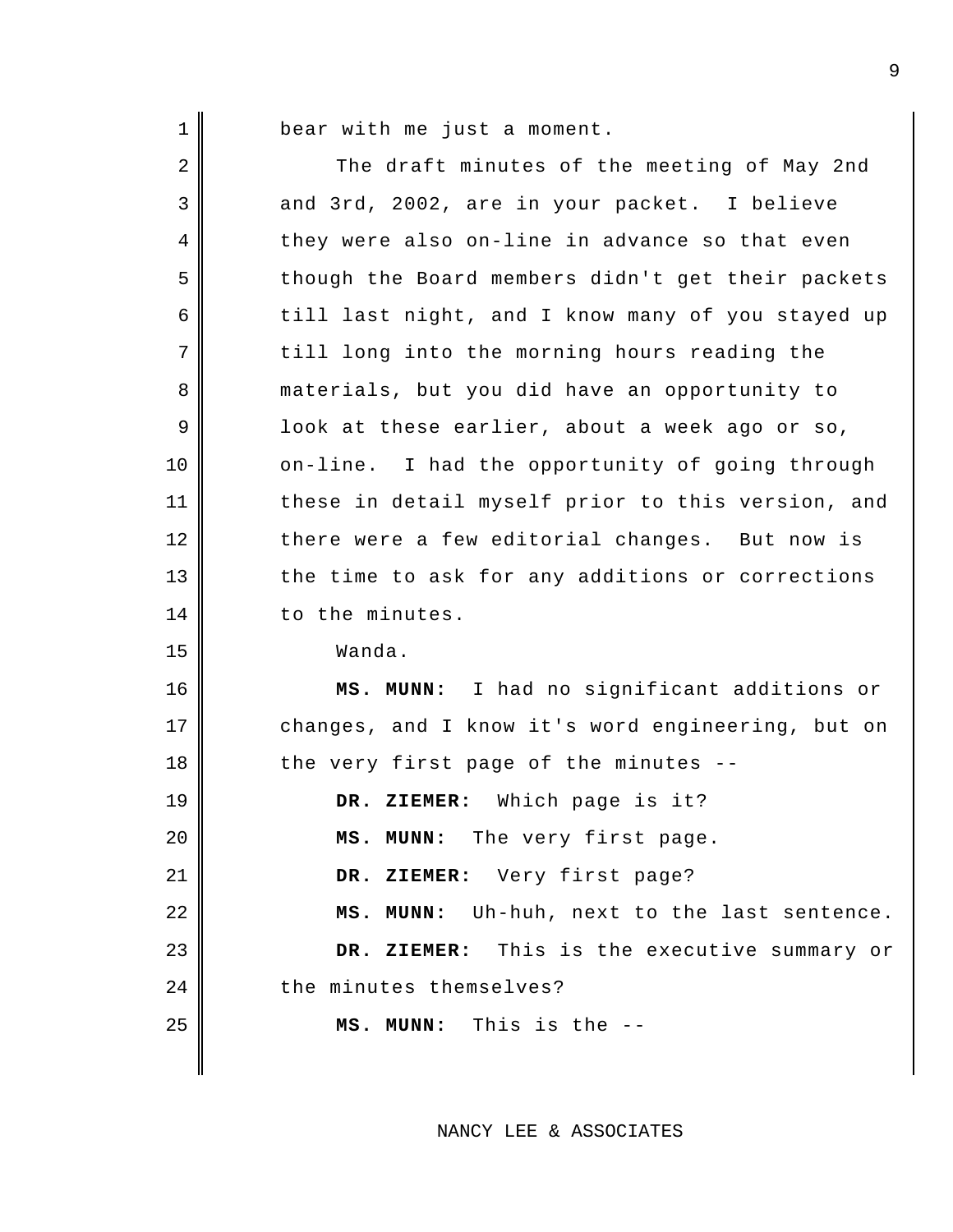| $\mathbf 1$    | DR. ZIEMER: $1-5$ or $1/5$ ?                      |
|----------------|---------------------------------------------------|
| $\overline{2}$ | MS. MUNN: This is 1/5.                            |
| 3              | DR. ZIEMER: Okay.                                 |
| 4              | MS. MUNN: The next to the last sentence,          |
| 5              | every time I read that sentence I get to the word |
| 6              | "hazard" and it stops me. There are -- it seems   |
| 7              | to me that "jeopardize" is a better word,         |
| 8              | possibly "compromise," but in my mind             |
| 9              | "jeopardize" is much more straightforward and     |
| 10             | easily understood on first reading.               |
| 11             | DR. ZIEMER: Any objection to substituting         |
| 12             | the word "jeopardize"? Probably grammatically     |
| 13             | that might be better anyway, even though someone  |
| 14             | might have said it this way.                      |
| 15             | (No responses)                                    |
| 16             | DR. ZIEMER: Other corrections or additions?       |
| 17             | Yes, Dr. Roessler.                                |
| 18             | DR. ROESSLER: I'd just like to comment that       |
| 19             | somebody put in a lot of work on these minutes.   |
| 20             | They're very easy to read. They're very concise.  |
| 21             | They're just really good, good minutes. I think   |
| 22             | it's due to our people here, and perhaps, Paul,   |
| 23             | your going over them.                             |
| 24             | DR. ZIEMER: I would say it's mostly the           |
| 25             | staff effort. We thank them for that.             |
|                |                                                   |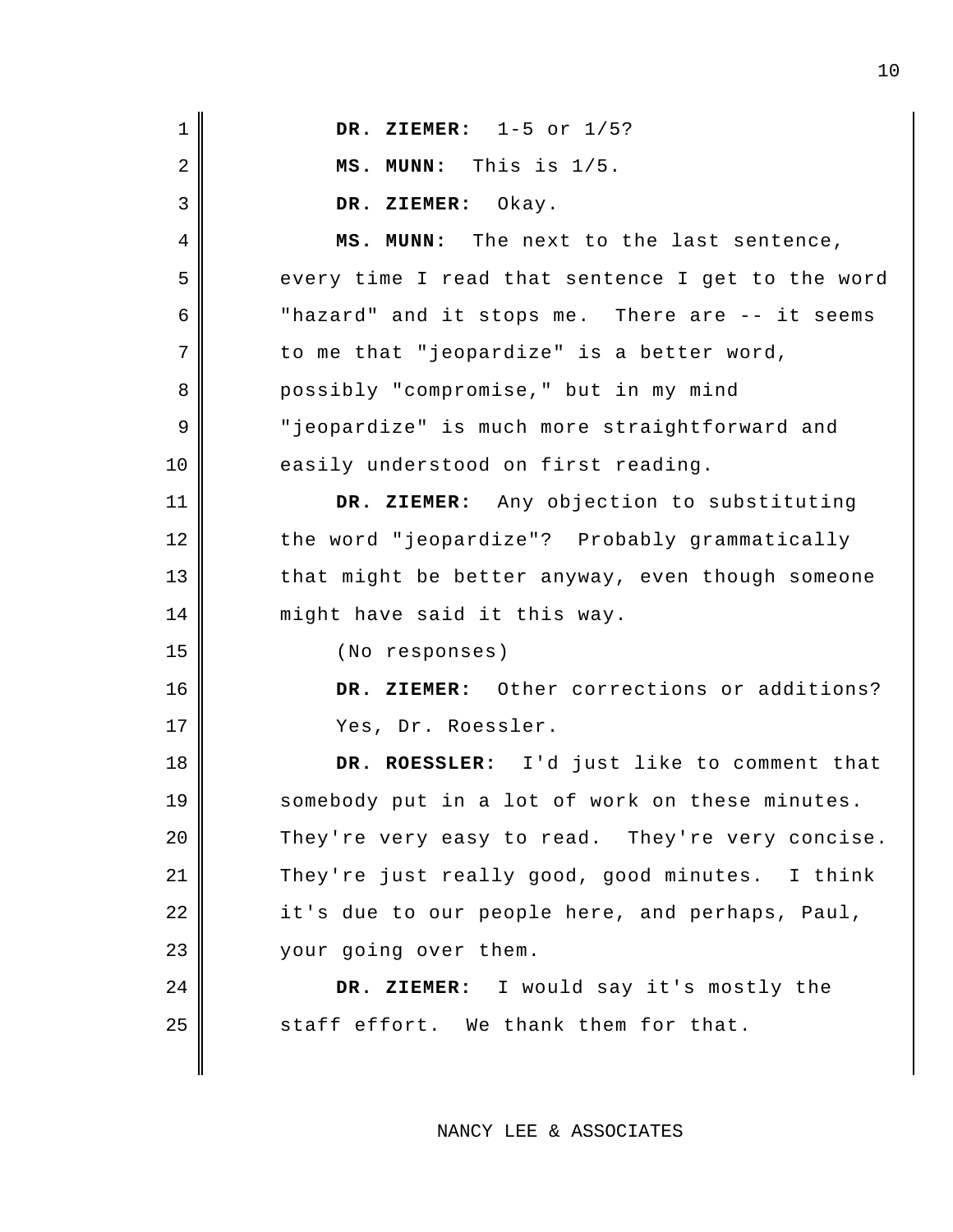1 2 3 4 5 6 7 8 9 10 11 12 13 14 15 16 17 18 19 20 21 22 23 24 25 **MS. MUNN:** They need a gold star. **DR. ZIEMER:** So you're not suggesting any changes to anything, thank you. Again, corrections, additions, modifications? (No responses) **DR. ZIEMER:** Motion to approve with the minor correction given? **MR. PRESLEY:** So moved. **DR. ZIEMER:** Second? **DR. DEHART:** Second. **DR. ZIEMER:** All those who approve the minutes, say aye. (Affirmative responses) **DR. ZIEMER:** Any opposed? (No responses) **DR. ZIEMER:** Motion carries. The minutes stand approved. We are already ahead of schedule. You were supposed to take longer on these minutes than you did. If the staff is ready, we can move on to the NIOSH program status report. And Larry, would you introduce the staff members who participate here? **MR. ELLIOTT:** Thank you.

11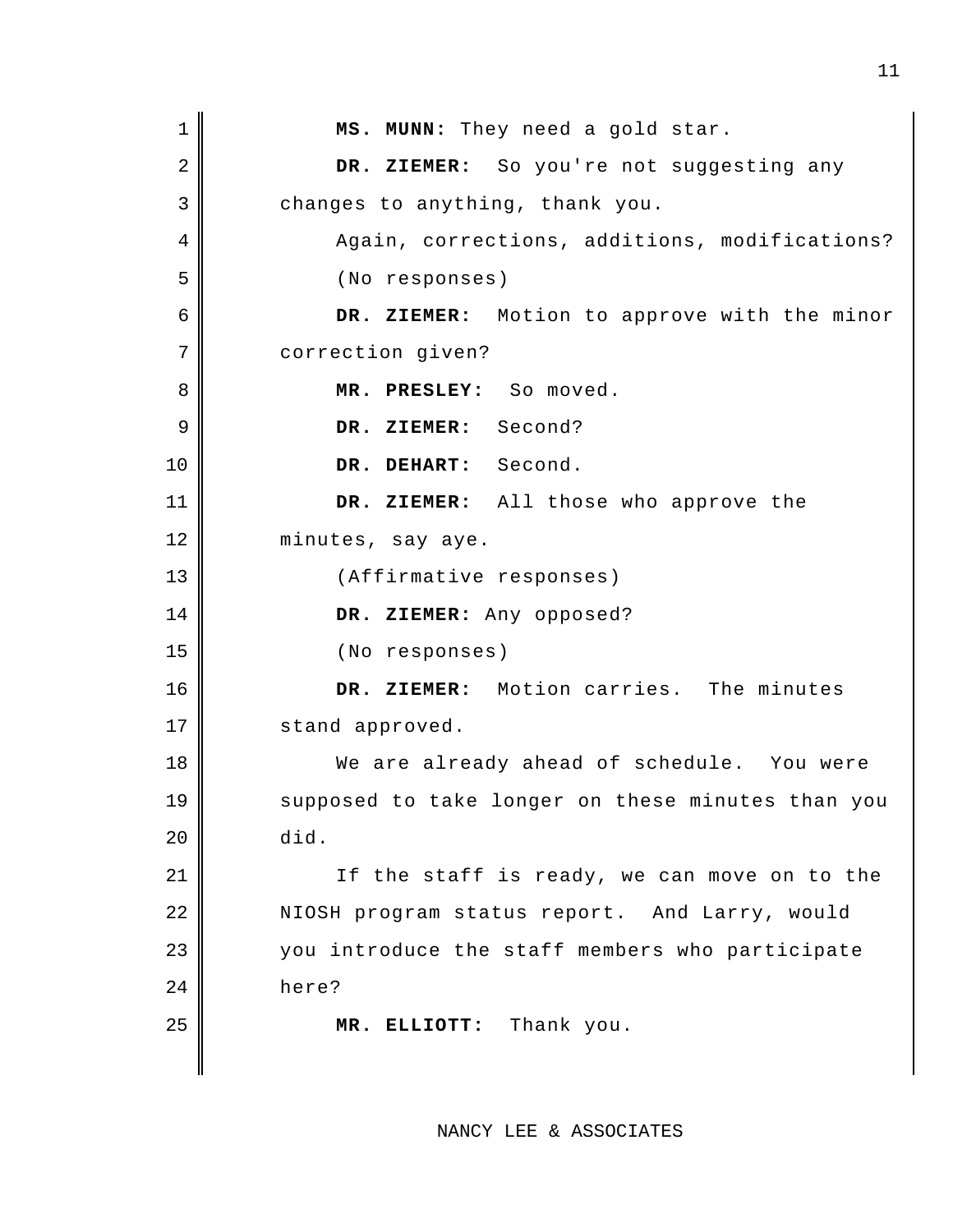We will start off this morning with your NIOSH program progress report or program report, which we've done in the past. I'll ask my Deputy, David Sundin, to present that to you today. I've had a number of things occupy my mind and my time since we last met, and he was gracious enough to take this role on.

And then he'll be followed by Bob Mansanares from the Department of Labor's District Office here in Denver to give you a report on DOL's piece of the program and the status in that regard. This was an action item that I took from our last minute -- or last meeting, that somebody expressed an interest to have that kind of a presentation as well.

So, Dave Sundin.

1

2

3

4

5

6

7

8

9

10

11

12

13

14

15

16

17

18

19

20

21

**MR. SUNDIN:** Good morning. I'm pleased to be with you here in Denver for your fifth meeting, and I've planned to give you a brief overview of program status. I'll be following the model that has been used in previous Board meetings.

22 23 24 25 June 30th marked the end of our third quarter of our fiscal year, so for many of these indicators I'll be able to give you statistics which show trends over three quarters, three full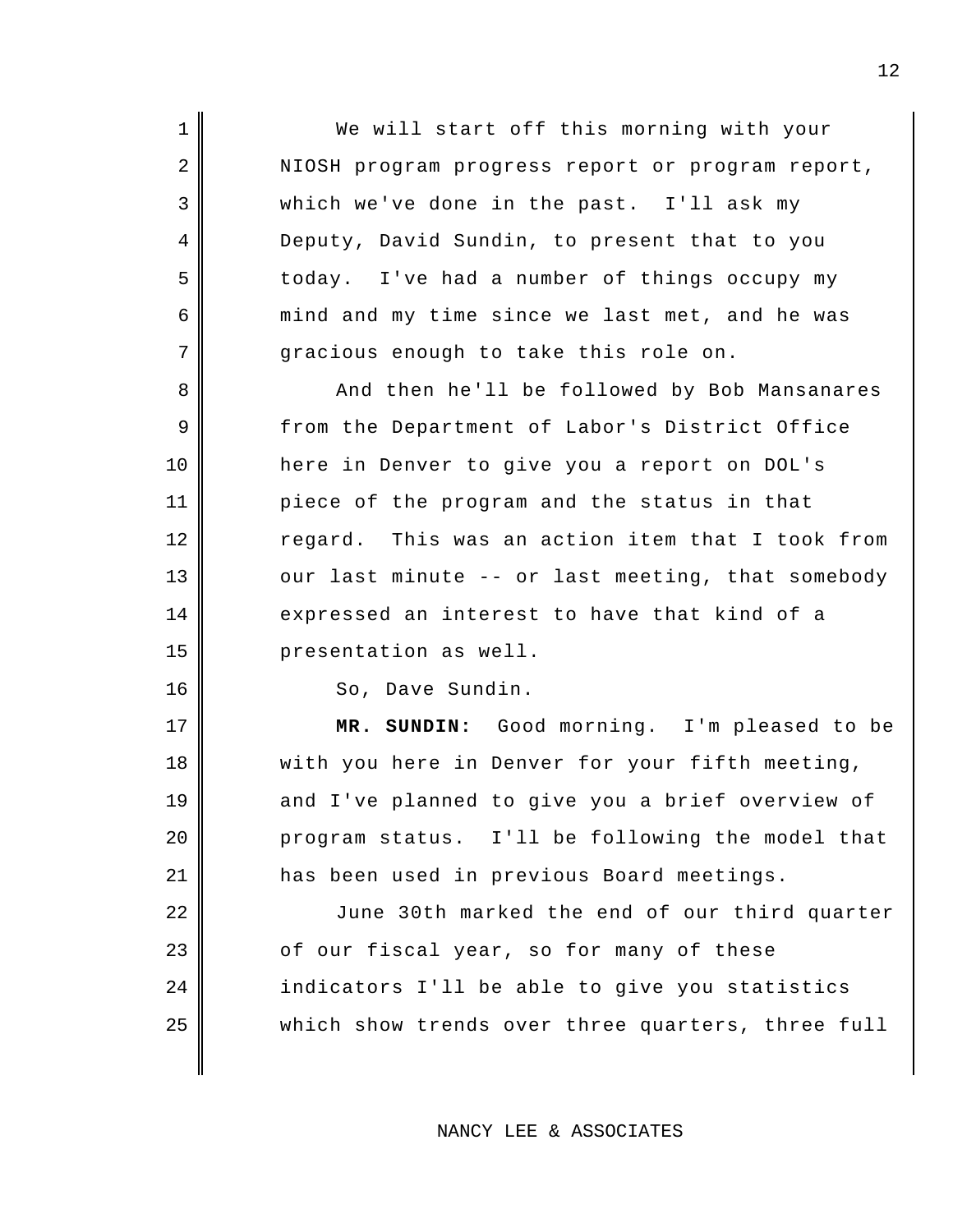quarters, and these are the three quarters that we've basically been receiving claims for dose reconstruction.

1

2

3

4

5

6

7

8

9

10

11

12

13

14

It's our understanding that the Department of Labor has received approximately 15,000 non-SEC cancer claims for which they're verifying employment and diagnosis, and they have transferred as of last week over 5,000 claims to NIOSH for dose reconstruction. You may recall that we began receiving claims from the Department of Labor on October 11th, 2001, and as you can see the number of claims referred to NIOSH has increased each quarter of this fiscal year.

15 16 17 18 19 20 21 22 23 24 25 You may also recall that each of DOL's four district offices sends us one batch of claims each week. We then send a letter to each claimant to let them know we've received their claim for dose reconstruction, and in that letter we also inform them of the steps their claim will go through and how they can contact us to monitor progress. We log each case into our computerized claims tracking system. We electronically scan all documents in each case file and also create and maintain a paper file system, which is

NANCY LEE & ASSOCIATES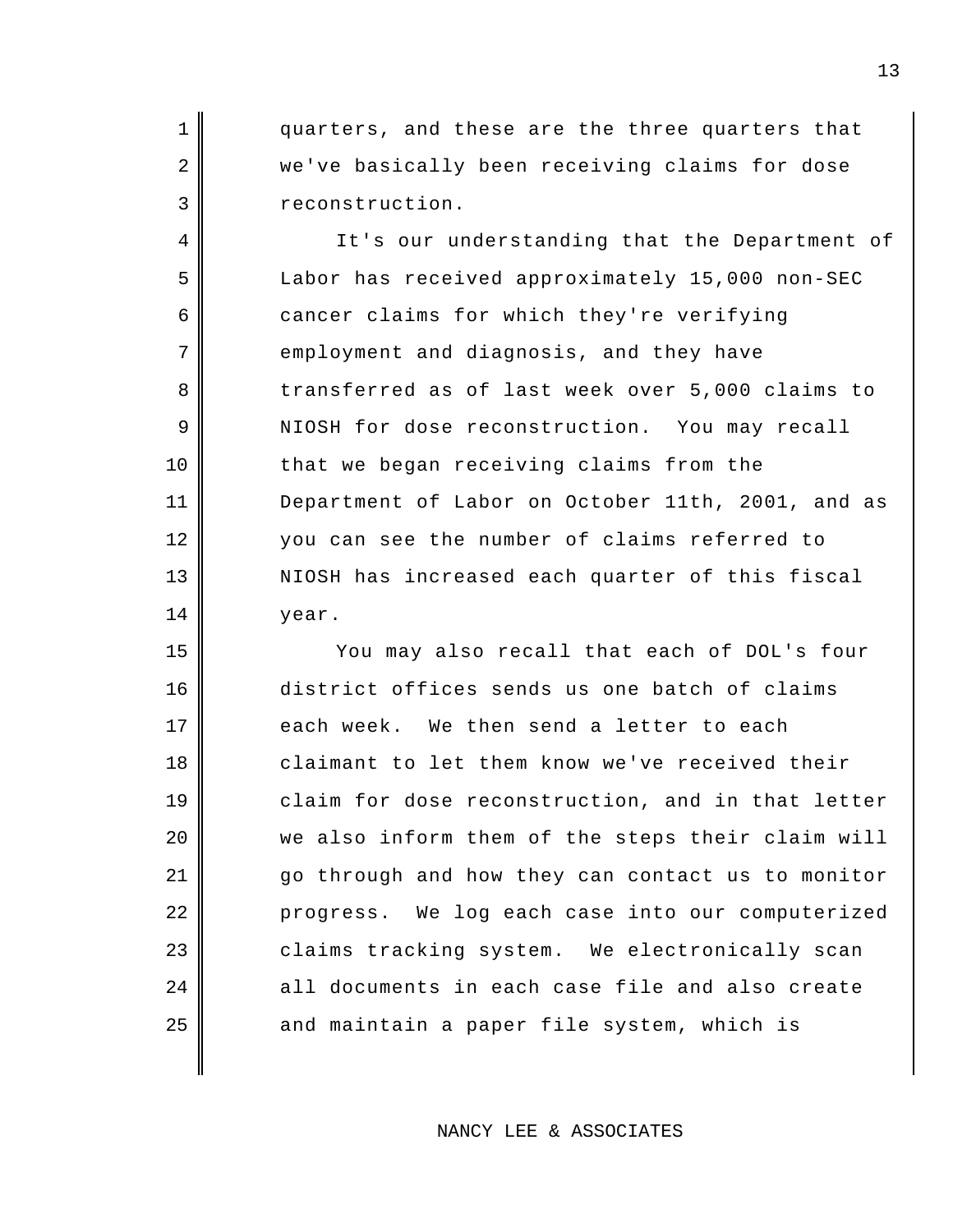growing by leaps and bounds, as you might imagine.

1

2

3

4

5

6

7

8

9

10

11

12

13

14

15

16

17

18

19

20

21

22

23

24

25

We then identify, using the DOL referral summary sheet which accompanies each case file, the covered sites where the energy employee worked and the various jobs he or she held. We identify any NIOSH-held information that's pertinent to the claim, and this all permits us to focus our requests for radiation exposure information on specific locations and time periods, and to direct our requests to the appropriate DOE points of contact.

We're working very closely with DOE and the designated points of contact at the sites to ensure that we get the kind of exposure information needed to conduct the dose reconstructions in a timely manner. We continue to explore ways to expedite the fulfillment of our information requests, build site-specific profiles, establish efficient ways to access and evaluate sensitive information, and verify that no further information exists.

We're continuing our discussions with DOE on the terms of the Memorandum of Understanding between HHS and DOE on all of these points. The

NANCY LEE & ASSOCIATES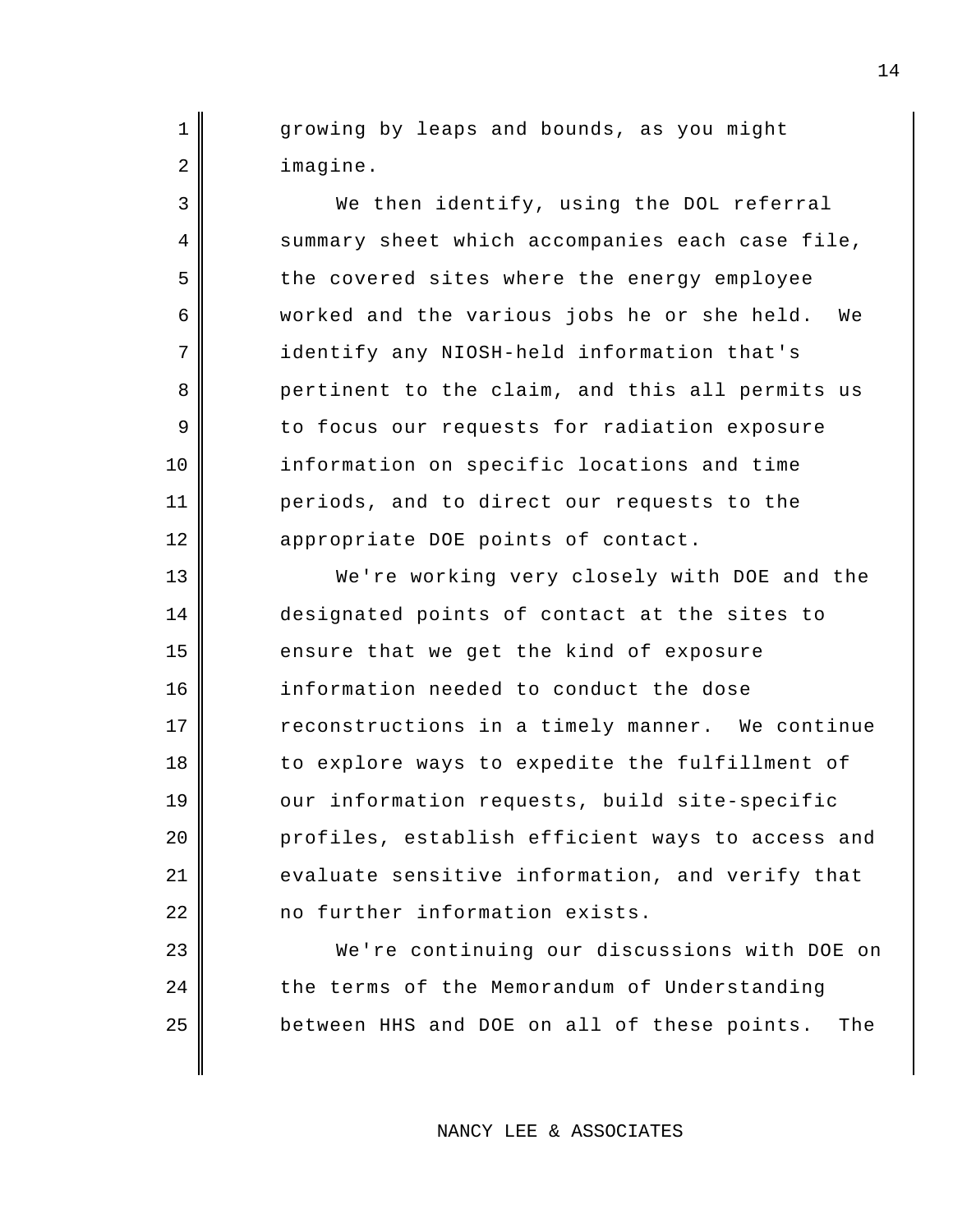purpose of this MOU, of course, is to set forth the guidelines for collaboration between HHS and DOE in carrying out our respective responsibilities under EEOICPA and the Executive Order. And I believe we're very close to having a document which both Departments can sign on to.

1

2

3

4

5

6

7

8

9

10

11

12

13

14

15

16

17

18

19

20

Within the last quarter we've seen an improved response to our requests for information from most of the DOE sites, and we expect continued improvement as each site becomes more familiar with our information needs and develops the capacity to respond.

We evaluate the information provided by DOE for accuracy and completeness in light of what we need for dose reconstruction. And where we determine that the information is incomplete or inadequate we follow up with DOE with additional information requests, and to date there have been 51 such follow-up requests for additional information.

21 22 23 24 25 In some cases we've asked DOE to continue searching for information where none was provided in response to our initial request. Atomic weapons employer facilities are an example of this situation, and we have worked with DOE to

NANCY LEE & ASSOCIATES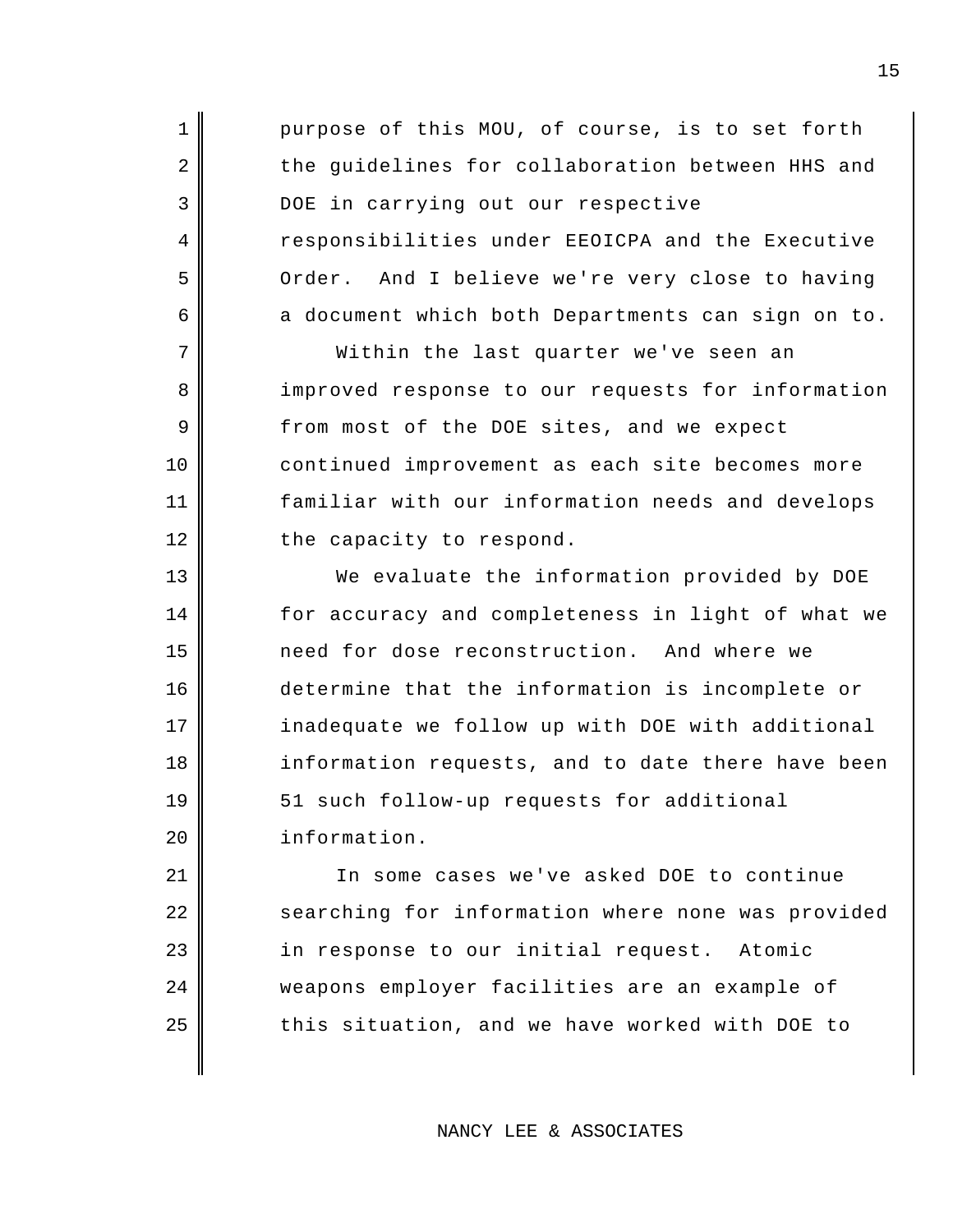identify repositories of data which we can capture for our use in reconstructing doses for AWE claims in particular.

1

2

3

4

5

6

7

8

9

In other cases we're seeking site-specific information on historical dosimetry and bioassay practices and methods. And of course, this general information is valuable in that it could be used for the benefit of all claims relevant to that site and time period.

10 11 12 13 14 15 16 17 18 19 20 21 22 23 24 25 Once we've assembled and reviewed all relevant information from NIOSH records and received and examined the information from DOE, we schedule the interview with the claimant. As of today we've conducted 105 claimant interviews with employees and survivors. We currently actually have 127 dose reconstructions underway. This means that we've received, assembled, evaluated, and reviewed readily available information pertinent to the claim, and for 13 claims we have completed the draft dose reconstruction report which is called for under our Rule 42 CFR 82. We've actually mailed out four draft dose reconstruction reports to claimants, including one claimant from Rocky Flats here.

## NANCY LEE & ASSOCIATES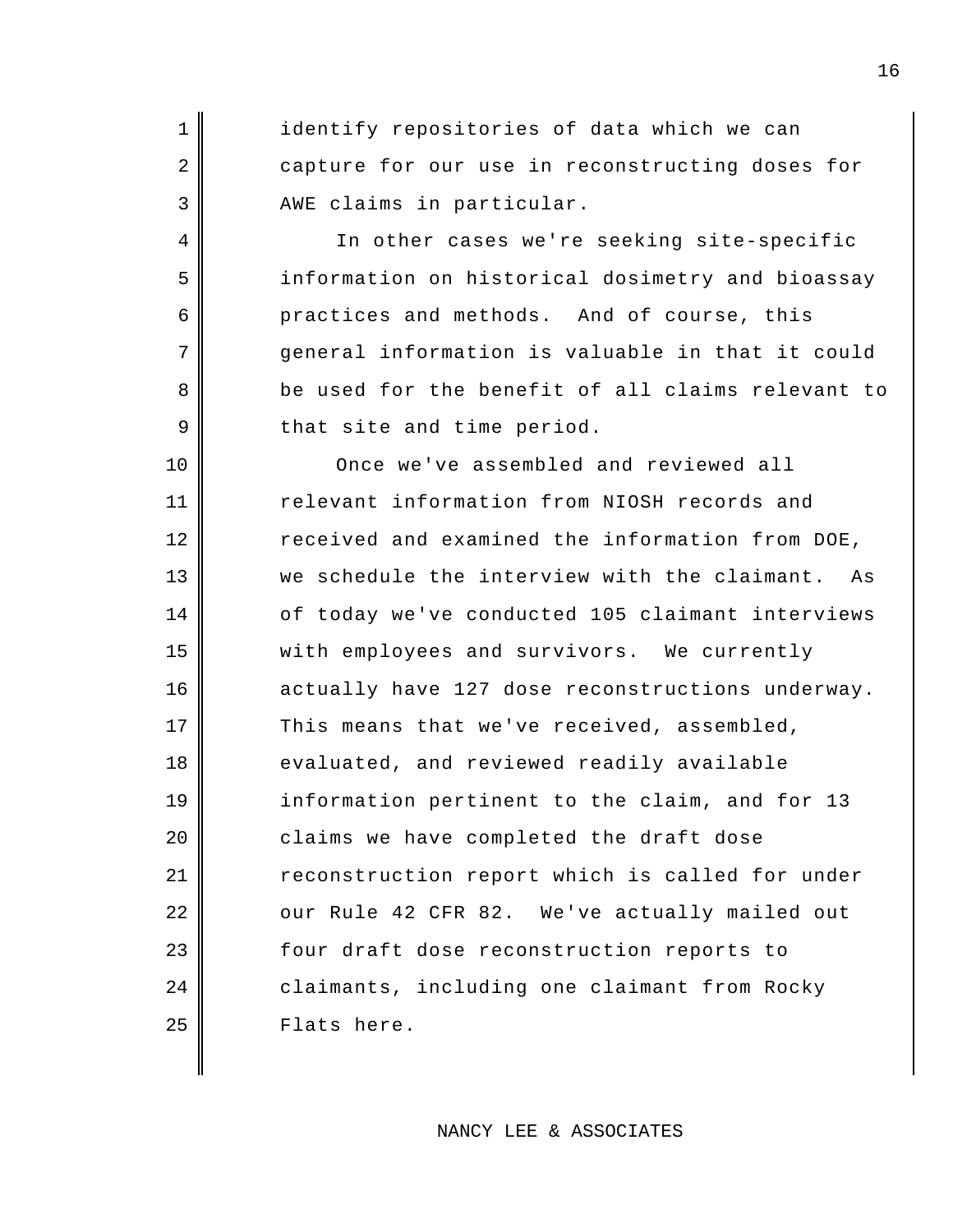This is followed up by a phone call from the dose reconstructionist who did the dose reconstruction. The purpose is to explain the report process and the findings of the dose reconstruction. We also seek the claimant's approval on an OCAS-1 form so that we can close the dose reconstruction process and move the claim on to the Department of Labor for determination of probability of causation. At this point a comprehensive administrative record is also created for transmittal to DOL. This includes all documents in the case file, all information used in the dose reconstruction, all correspondence and phone calls with the claimant, and the input file for the NIOSH-IREP. One

1

2

3

4

5

6

7

8

9

10

11

12

13

14

15

16

17

18

19

20

completed dose reconstruction and administrative record has been transmitted to DOL to date, and several others will be sent soon. Obviously we all want this number to begin to increase rapidly.

21 22 23 24 25 From the outset, a key element of our plan to conduct a large volume of dose reconstructions in a careful but timely manner, and return these cases to DOL in a form appropriate for final adjudication, has involved awarding a substantial

17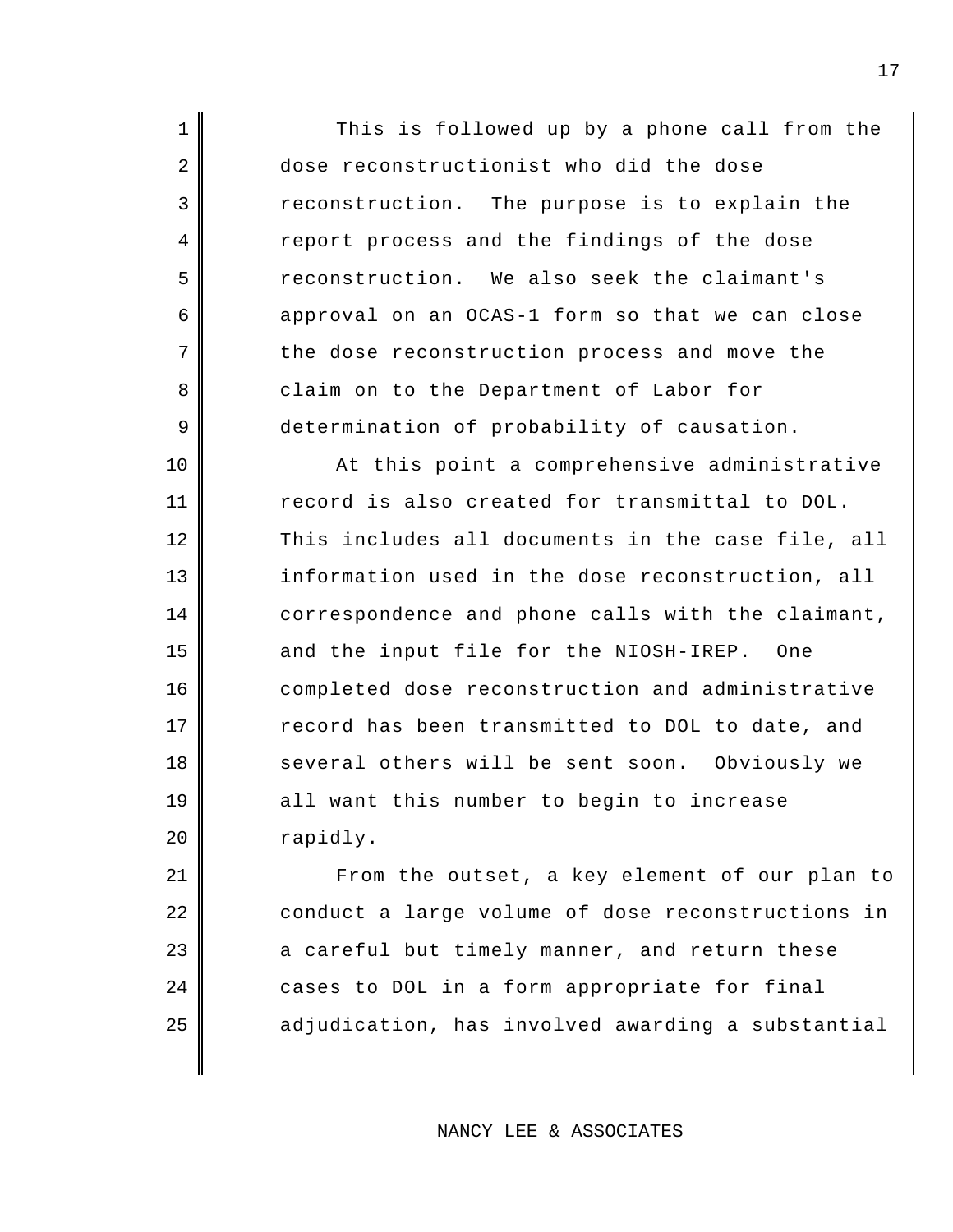contract for support across the entire range of activities required to complete work on a claim. The success of this contract partnership is essential to the success of all of our efforts on behalf of claimants, so we're proceeding carefully and thoughtfully to ensure that we select a contractor that has the resources, skills, and experience to handle a large number of claims in a timely and scientifically rigorous manner. We intend to establish and manage this contract such that OCAS, our claimants, and the public can be confident in the fair and timely treatment of all claims.

1

2

3

4

5

6

7

8

9

10

11

12

13

14

15

16

17

18

19

20

We're nearing the end of this competitive procurement process, and I believe I speak for everyone at OCAS when I say we're very eager for the arrival of this much-needed contract support. Actually, just as an update, we expect the best of the final offers from the technically acceptable proposers on the 18th of July.

21 22 23 24 25 As you probably know, we make it very easy for claimants to contact us, and they do so. The number of phone calls received at OCAS has increased substantially each quarter as we receive more and more claims. We are currently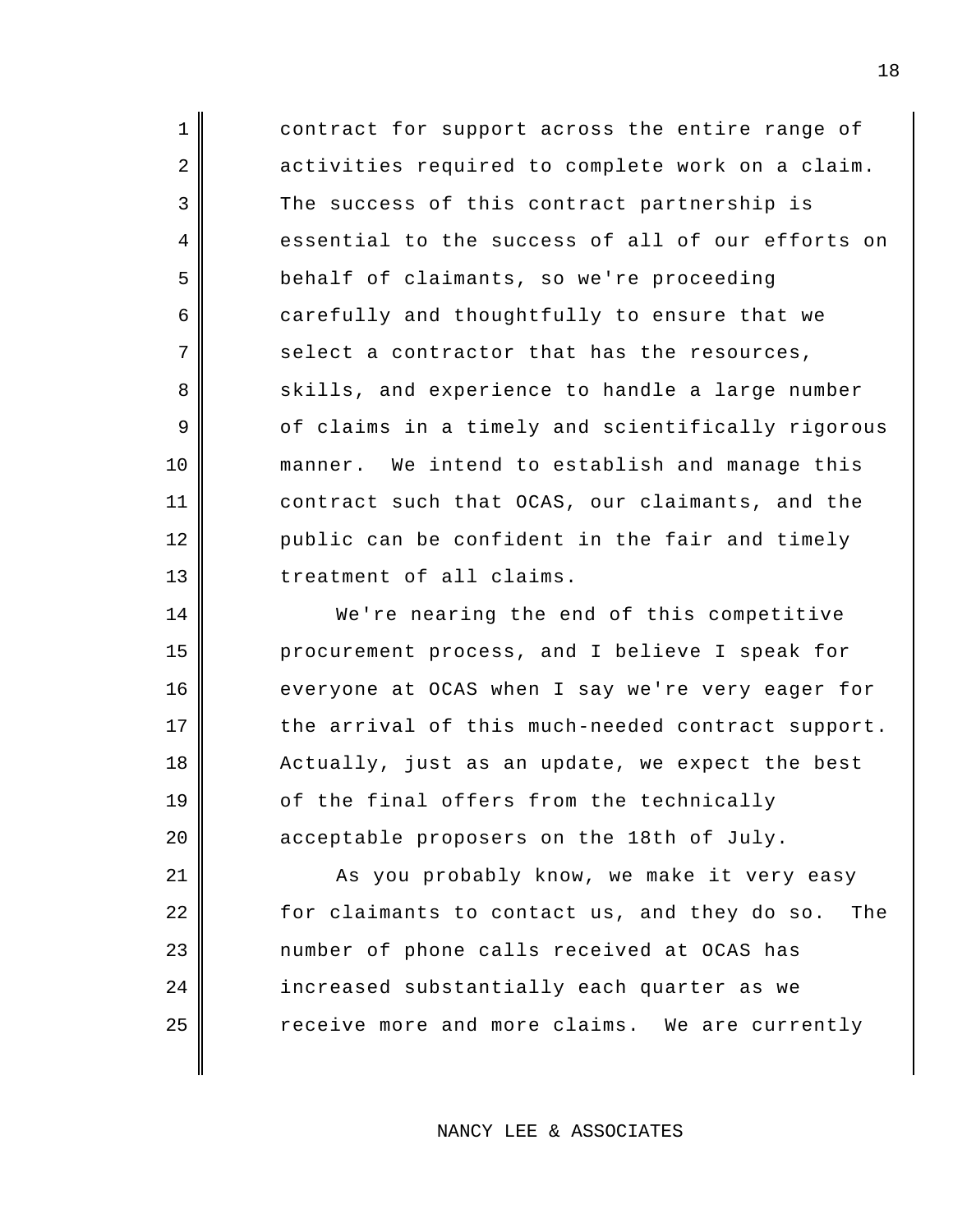receiving an average of 40 phone calls per day, which really keeps us connected with the claimant concerns and issues, and motivates us to continue our efforts on their behalf. Our web site, as I hope you'll agree, is an unusually rich source of information on this program, and it also serves as a channel through which claimants can contact us. We've received nearly 300 claim-related e-mails, and responded to every one of them within 24 hours. So with that, I thank you for your attention, and I'll try to answer any questions you might

have.

1

2

3

4

5

6

7

8

9

10

11

12

13

14

15

16

17

18

19

20

**DR. DEHART:** Roy DeHart. The question I have regards the telephone interviews. Those are rather extensive, and you've had a rich period here this third quarter to conduct those. Is there anyone here that can talk to the response of the individuals you've been calling on those interviews, survivors as well as the individuals?

21 22 23 24 25 **MR. SUNDIN:** Well, I've not actually conducted an interview myself. You're right, it is an extensive interview. I think we are getting reasonably good information from Energy employees, less detailed information, as you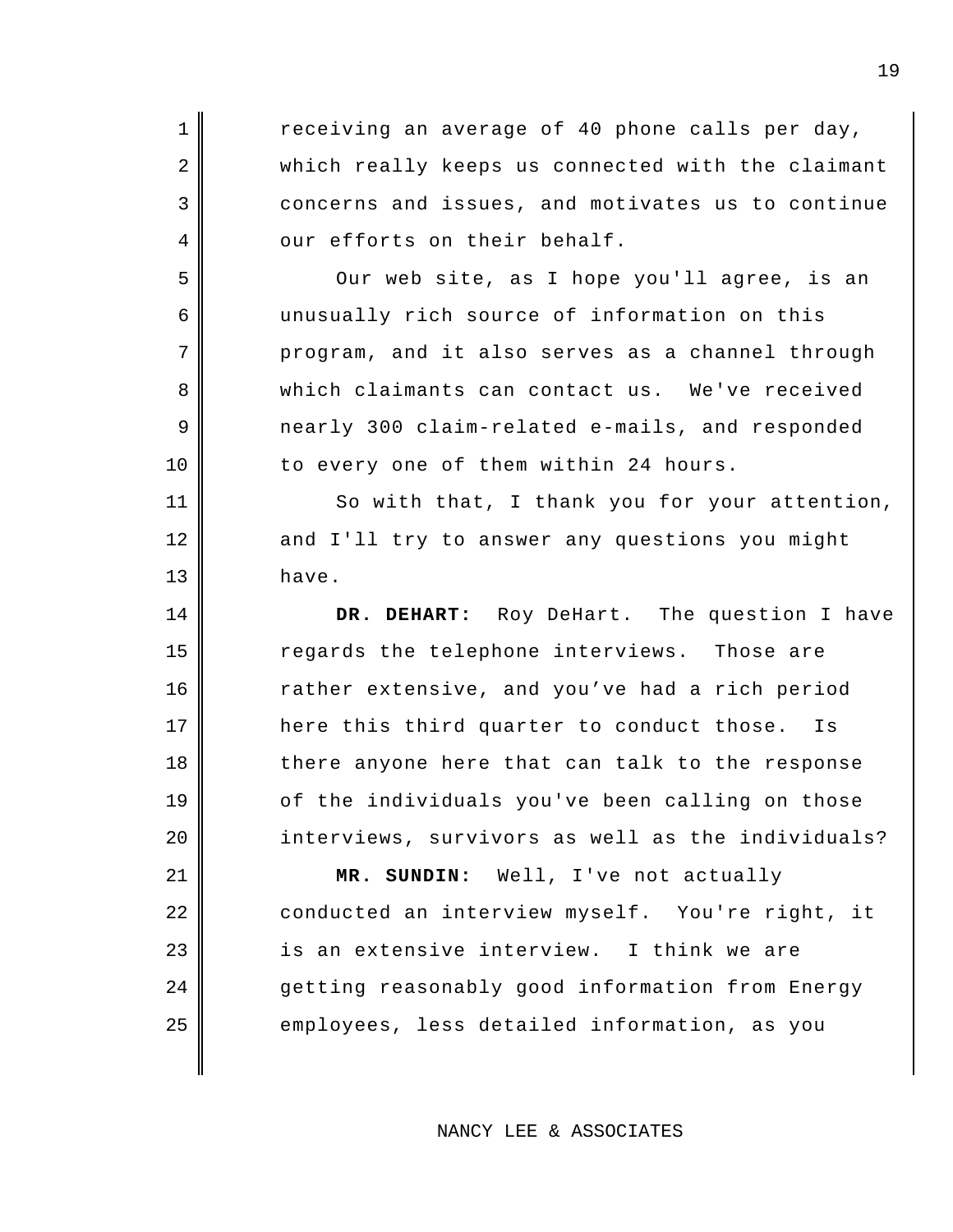1 2 3 4 5 6 7 8 9 10 11 12 13 14 15 16 17 18 19 20 21 22 23 24 25 might expect, from survivors. But of course, the questionnaire is designed to be less demanding for those survivors. Jim, I don't know if you wanted to add to that? **DR. NETON:** Yeah. This is Jim Neton. It's been a fairly encouraging process thus far. We've been getting good feedback. Claimants are very responsive. We do mail out in advance of the interview a template of the questionnaire that the people will be responding to, so it gives them a heads-up, a week or so to review and refresh their memory about some things that happened in the distant past. Dave's right, survivor knowledge is much less complete than the workers', but we do take names of coworkers at that point and will follow up, if necessary, with coworkers of that person to fill in the details. In many cases we don't really flesh out the record much greater, but there's been some really good surprises in there where people will bring forth some information that will make a difference in the dose reconstruction. So by and large, I think it's been a worthwhile process.

NANCY LEE & ASSOCIATES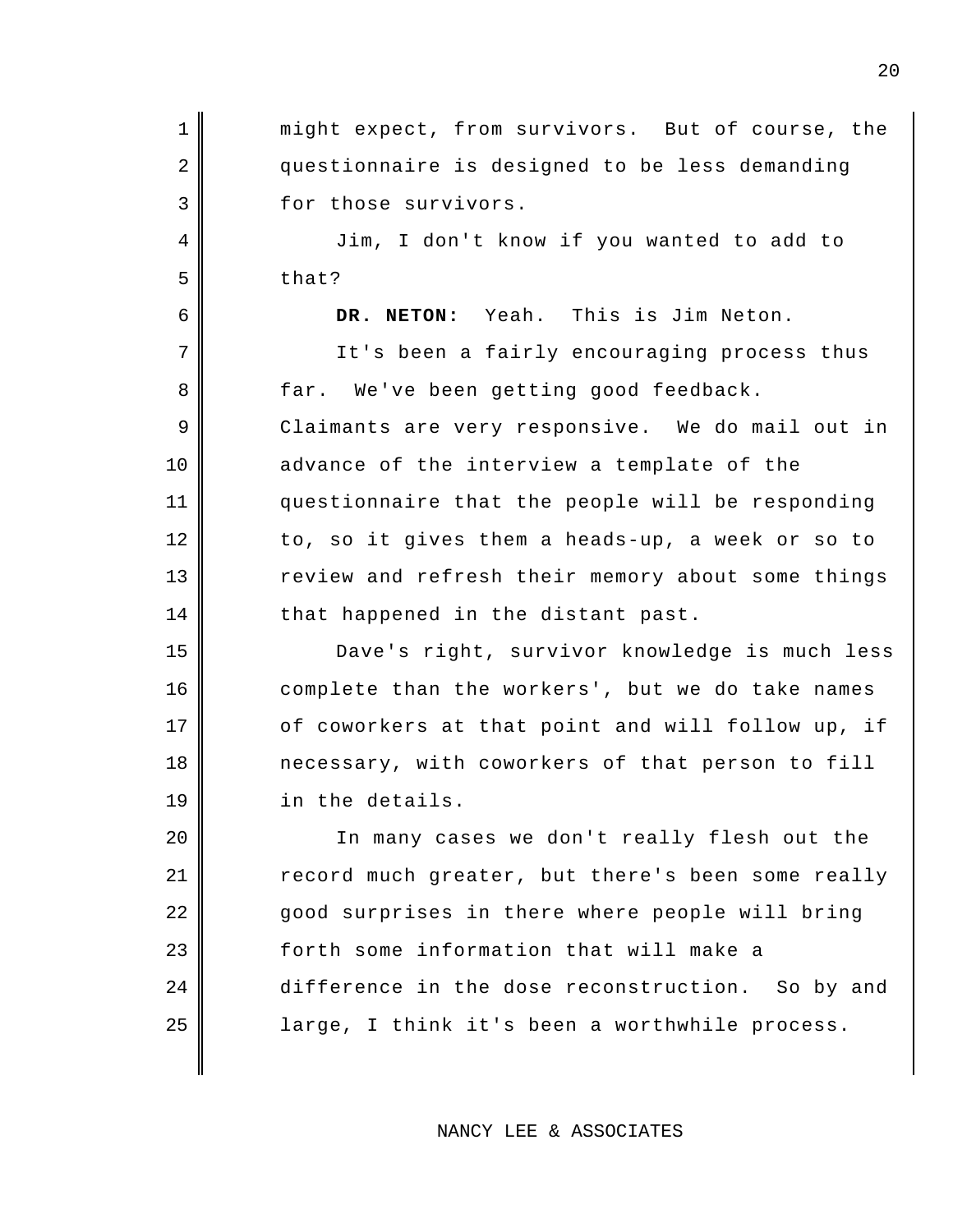We have not taken as long as -- well, they've taken about what we thought it would take. The average interview is running about an hour, although I think our record right now is well over four hours, so it varies. But it's been a very encouraging process thus far.

1

2

3

4

5

6

7

8

9

10

11

12

13

14

15

16

17

18

19

Larry just reminded me that we have run into some issues with classified interviews, and we've dealt with that in an appropriate manner. A number of these workers have in the past had security clearance, Q-cleared classifications. We make arrangements on those cases to conduct the interview in accordance with the rules and requirements surrounding that, and that is we actually will do the interview in a Department of Energy facility that is cleared for classification. A (inaudible) classification officer reviews the interview notes after the interview is complete, and we use that process.

20 21 22 23 24 25 So we've done two in that manner thus far, and it's worked really well. We're trying to keep the number of classified interviews down. We feel by and large most of these people do not need to share classified information for us to complete an adequate dose reconstruction, but at

NANCY LEE & ASSOCIATES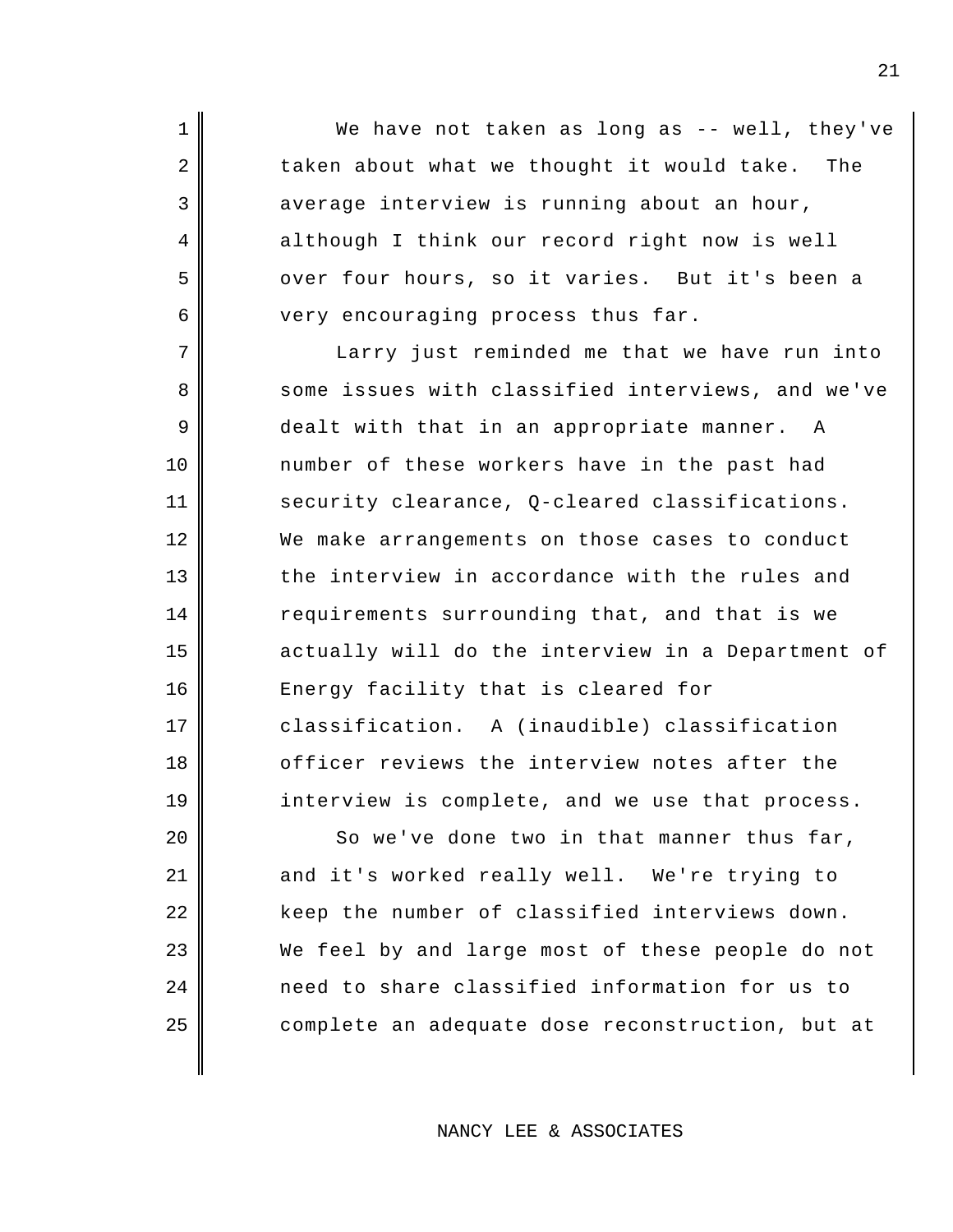least in two instances thus far -- we have a third one coming up, I believe -- they believed there was sufficient classified information that was needed to be brought forth to complete the interview.

1

2

3

4

5

6

9

10

7 8 11 12 13 14 15 **DR. MELIUS:** As I understand it, you're going to award -- you hope to award the contract for dose reconstruction later this month, and there'll be some time period getting the contractor then up and working. Have you got any projections as to how this will affect your ability to complete dose reconstructions, and what the time table will be to deal with the long backlog of dose reconstructions that will need to be done?

16 17 18 19 20 21 22 23 24 25 **MR. SUNDIN:** Well, first of all, I'm not absolutely sure that, given the best and final by the 18th, that we'll have a contract award on the  $30<sup>th</sup>$ , because there's a negotiation process. But having said that, I think we're close to getting the award. We'll continue to do dose reconstructions using our in-house staff until the contractor comes on board, obviously. But you're well aware that that -- what our capacity is using in-house staff.

NANCY LEE & ASSOCIATES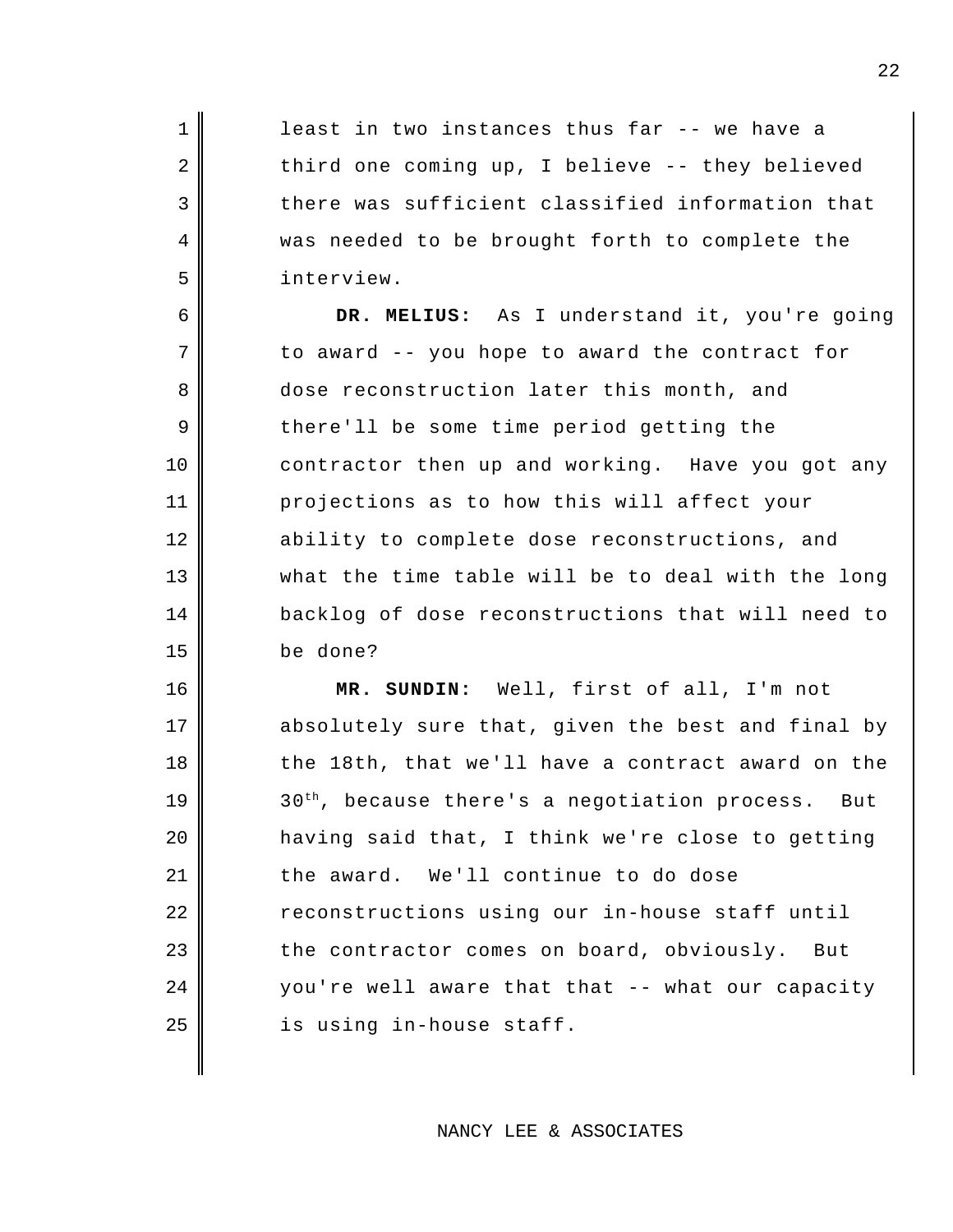The scope of work for this contract calls for a very ambitious start-up period. And that's going to be one of our very high priorities, is that there's not a long learning curve, to the extent that we can continue to remind this contractor that this contract calls for certain deliverables within 30 days of start-up. We intend to get them pointed on the task and going just as soon as possible. So it'll be a quick start-up, and hopefully making a lot of good progress against a considerable backlog.

1

2

3

4

5

6

7

8

9

10

11

12

13

14

15

16

17

18

19

20

21

**DR. MELIUS:** I guess my question is have you made any projections as to when you would catch up with the backlog? Say you have the contractor going September 1st -- whatever, some arbitrary date in the next few months -- then where does that put you in terms of dealing with the backlog of cases as well as, what, the 15,000 sitting over at DOL waiting to come over? I guess that's one question, and then I have a follow-up to that.

22 23 24 25 **DR. NETON:** I think I can answer that. The contract is written so that the contractor will have sufficient surge capacity to handle backlog volume. We have a requirement in the contract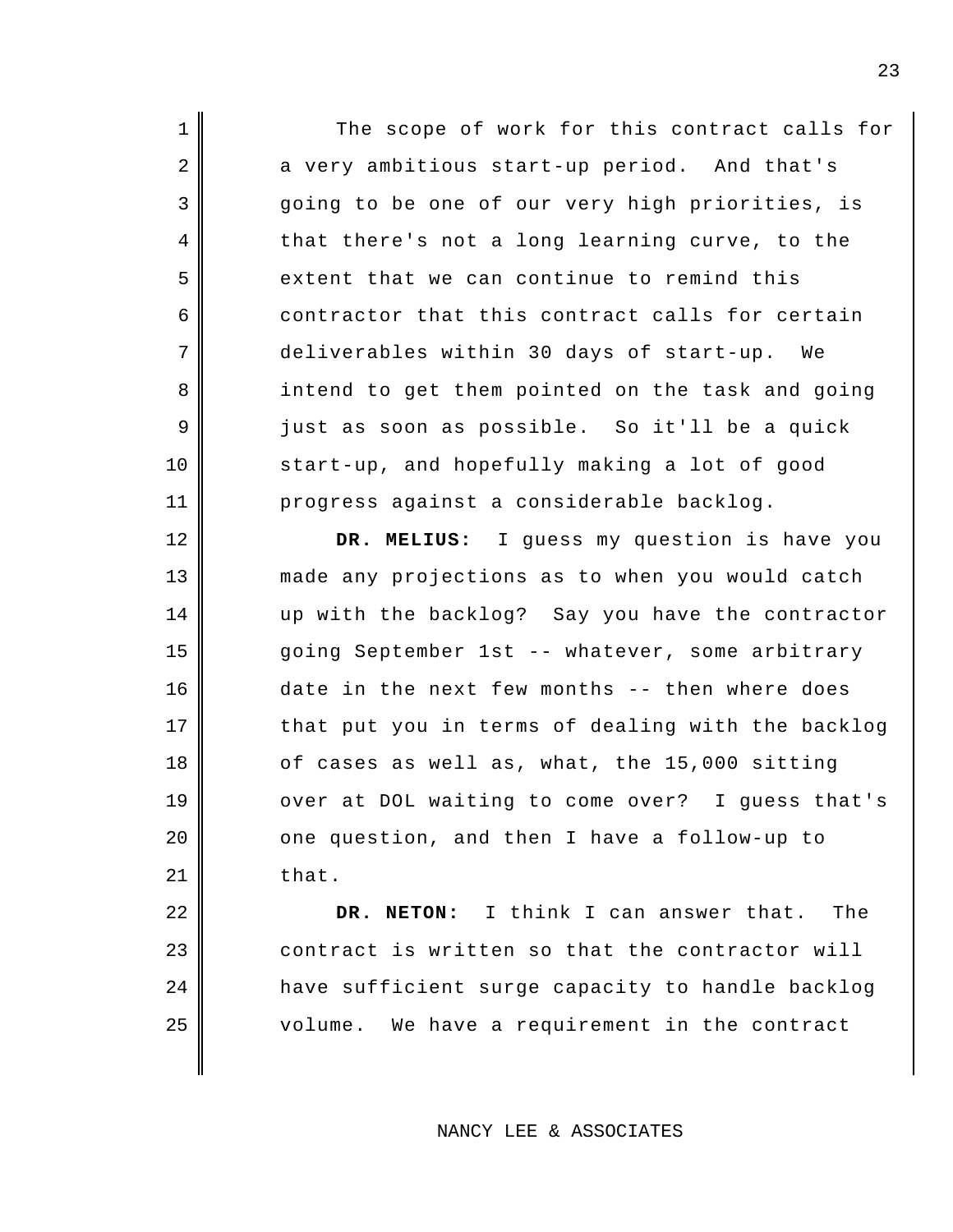that they bid to performing 8,000 dose reconstructions in the first year of operation. So at this point, it looks like that was a pretty good guesstimate going in, that there may be around 8,000 claims to process in the first year, maybe even slightly less than that. And so as best I can tell you is that within the first year of the contract all this backlog should be completed.

1

2

3

4

5

6

7

8

9

10

11

12

13

14

15

16

17

**DR. ZIEMER:** Follow-up question?

**DR. MELIUS:** Then -- actually two separate questions. One is that -- if I make sure I understand this right -- is that then that's 8,000 a year plus whatever you can do in-house, we're talking about a two-year time period, roughly, if all those 15,000 or so over at Labor come over to NIOSH?

18 19 20 21 22 23 24 25 **DR. NETON:** Well, all the 15,000 haven't arrived at NIOSH yet. All I can say is -- well, it's 8,000 in the first year, although the contractor does have -- we do have -- we can request that they increase their capacity to handle whatever volume comes our way. Now whether they can handle 15,000 in a very short time period, I don't know. But it's certainly in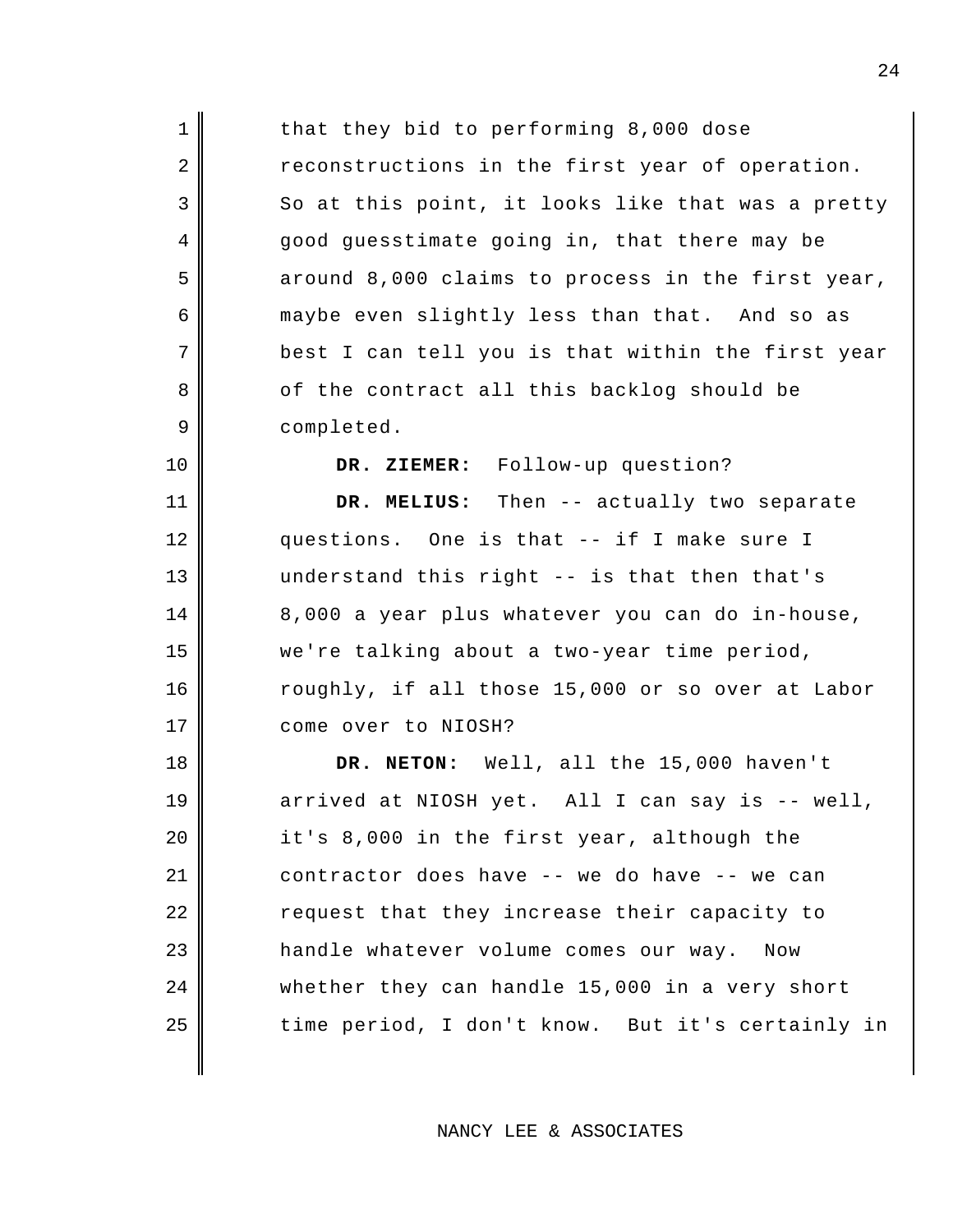the scope of the contract to add dose reconstructions essentially as the volume increases. I really don't know what percent of those 15,000 that are out there are going to end up here.

1

2

3

4

5

6

7

8

9

10

11

12

13

14

15

**DR. MELIUS:** Then my other related question is what do you see as being the sort of ratelimiting step in trying to deal with that large backlog, whatever the number may be? We don't know obviously what that is. Is it going to be completing the dose reconstructions, or is it going to be getting information, the dose information from DOE? Because there's got to be some limitation on the capacity for the individual sites to respond.

16 17 18 19 20 21 22 23 24 25 **DR. NETON:** That's correct. Right now obtaining the information from DOE is a limiting step, but it really depends upon the case. We have a number of cases that we have sufficient information, they can go through very quickly. There are always going to be those difficult cases that are out there that are going to take much longer than we would like. But right now, obtaining adequate information on each claimant to complete the dose reconstructions is going to

NANCY LEE & ASSOCIATES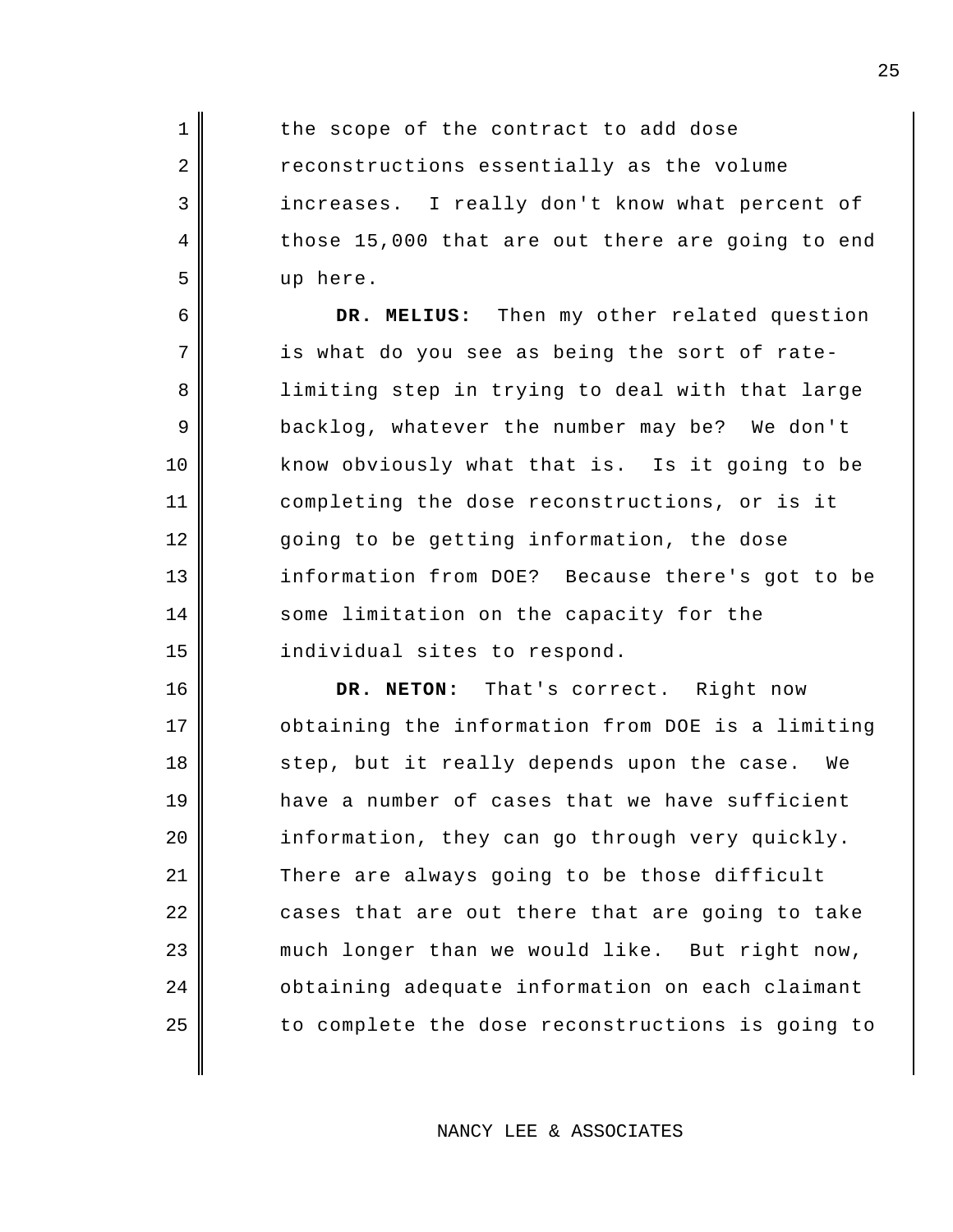be the limiting step.

1

2

3

4

5

6

7

8

9

10

11

12

13

14

15

16

17

18

19

20

**DR. ZIEMER:** Sally.

**MS. GADOLA:** My question has to do with basics. And I am sure that you've learned a lot while you've been doing the dose reconstruction, but I haven't seen it recorded anywhere. And I'd like if someone could address such basic questions as who actually recorded dosimeter readings, how were they kept, how were they transferred when employees transferred from plant to plant? If an employee thought that they were sick from radiation and they questioned this, were they able to obtain dose records? And if those records are kept the same in all the DOE plants, and have you noticed a big difference in the subcontractors and the various DOE plants?

I know those are a lot of questions, but I feel like we need to somehow record the actual basis before we get into the more complicated reconstruction.

21 22 23 24 25 **MR. SUNDIN:** If I understand, we don't have a large number of completed dose reconstructions, obviously. We've got several underway. But I think you're point's a good one, at some point, when we've done a few of these and gotten to the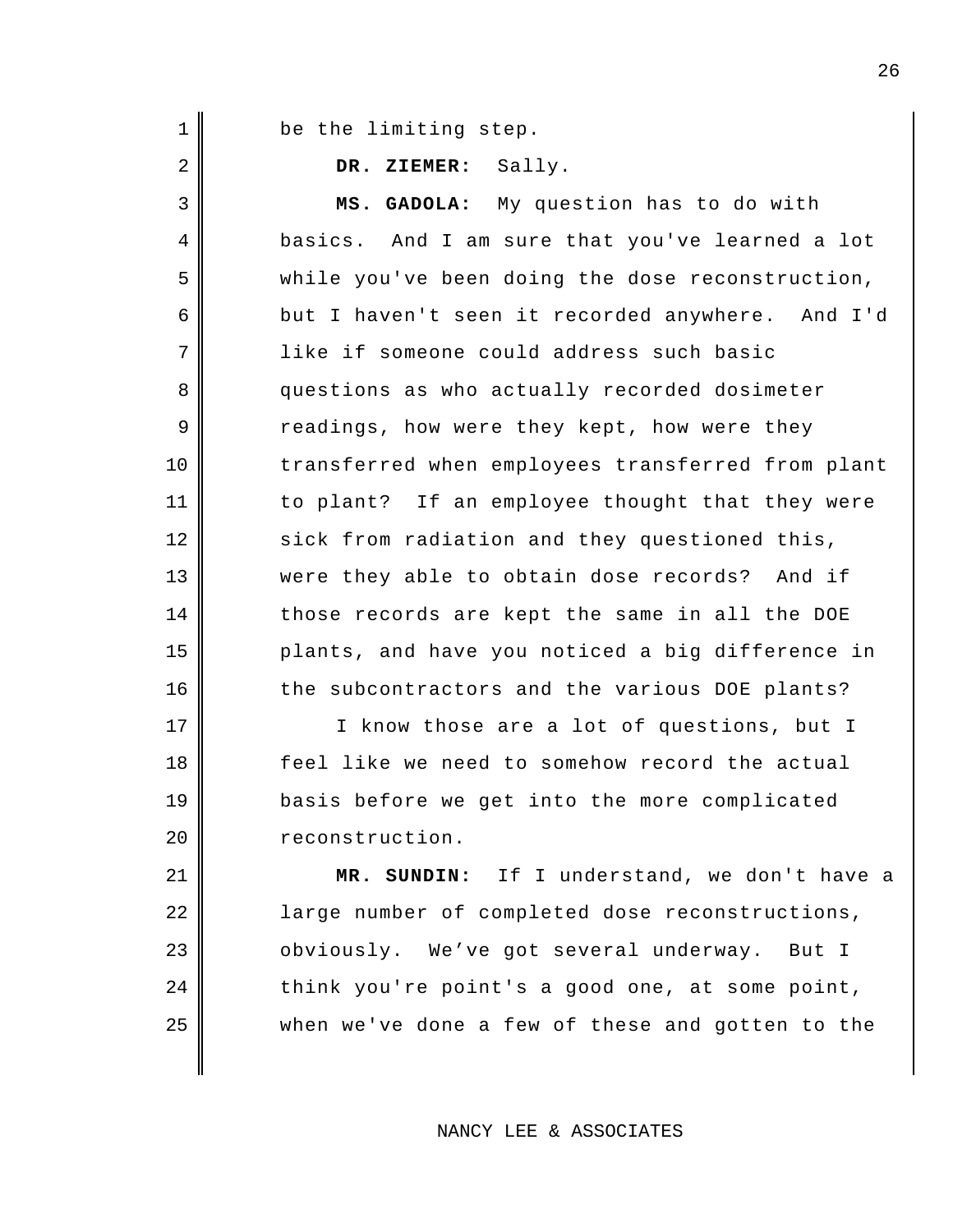end, to look back and see what we can take from that and learn, and apply it to those that still remain to be done.

1

2

3

4

5

6

7

8

9

10

11

12

13

14

15

16

17

18

19

Is that sort of the sense of your --

**MS. GADOLA:** I want to know who is really responsible for recording them, and who was taking a look way back when to make sure that the employees were not receiving too much radiation.

**DR. NETON:** Well, NIOSH is doing that. We are developing what we call the site profiles for each of the sites. We requested monitoring - not only do we request the monitoring information for the individual, but we've made a separate request for general information going back from the beginning of the site to document the radiation monitoring programs, what type of samples were taken, what the capabilities of their external monitoring devices were, and those type things.

20 21 22 23 24 25 We are assembling them and developing a database. All these things are electronically scanned, and then we derive secondary databases from them and profile these sites. We're working on that. I think we have about information on eight or ten sites right now. It's put on our

NANCY LEE & ASSOCIATES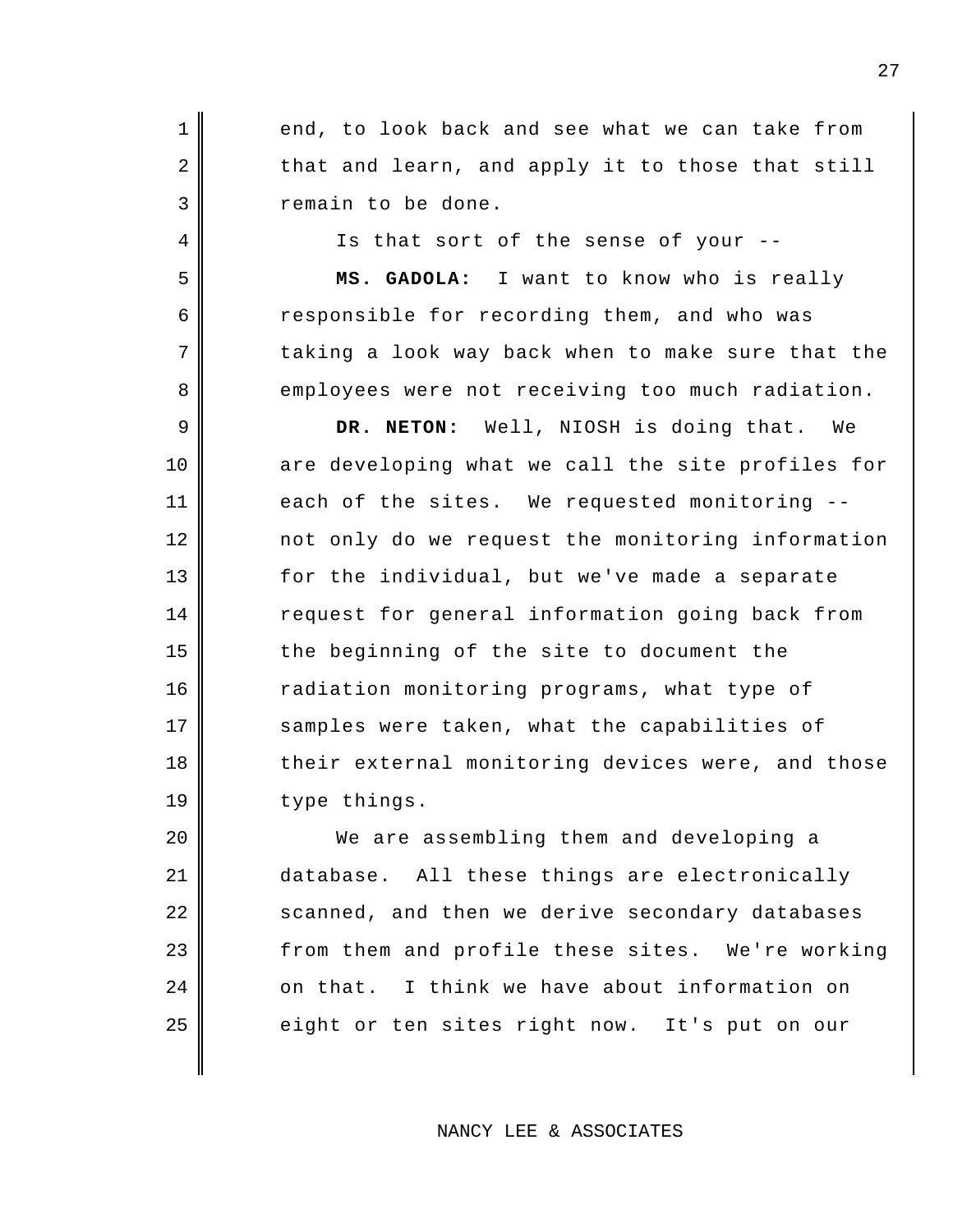intranet. We don't have it out there for the public on our web site, although I suspect that that could happen if it was desired.

1

2

3

4

5

6

7

8

9

10

11

12

13

14

15

16

17

18

The other answer to your question, I think, is much of this is documented when we perform a dose reconstruction. It's an individual -- much an individual basis type thing, depending on when the person worked, basically, as you would think. And each dose reconstruction we take and we discuss which records were available, and why we used or did not use those records, and what the adequacy of them were for performing the dose reconstruction. That would be hard to get your handle on because they're individuals, but possibly when the Board undertakes its review of our dose reconstructions that may come out from that process.

#### **MS. GADOLA:** Thank you.

19 20 21 22 23 24 25 **DR. ZIEMER:** Sally, I might add a comment to that. In the early days of the AEC, and actually to some extent now, the individual laboratories have, perhaps intentionally, been made to develop a "not invented here" syndrome, where each one does its own thing. And so you see very different dosimetry schemes, it's not one scheme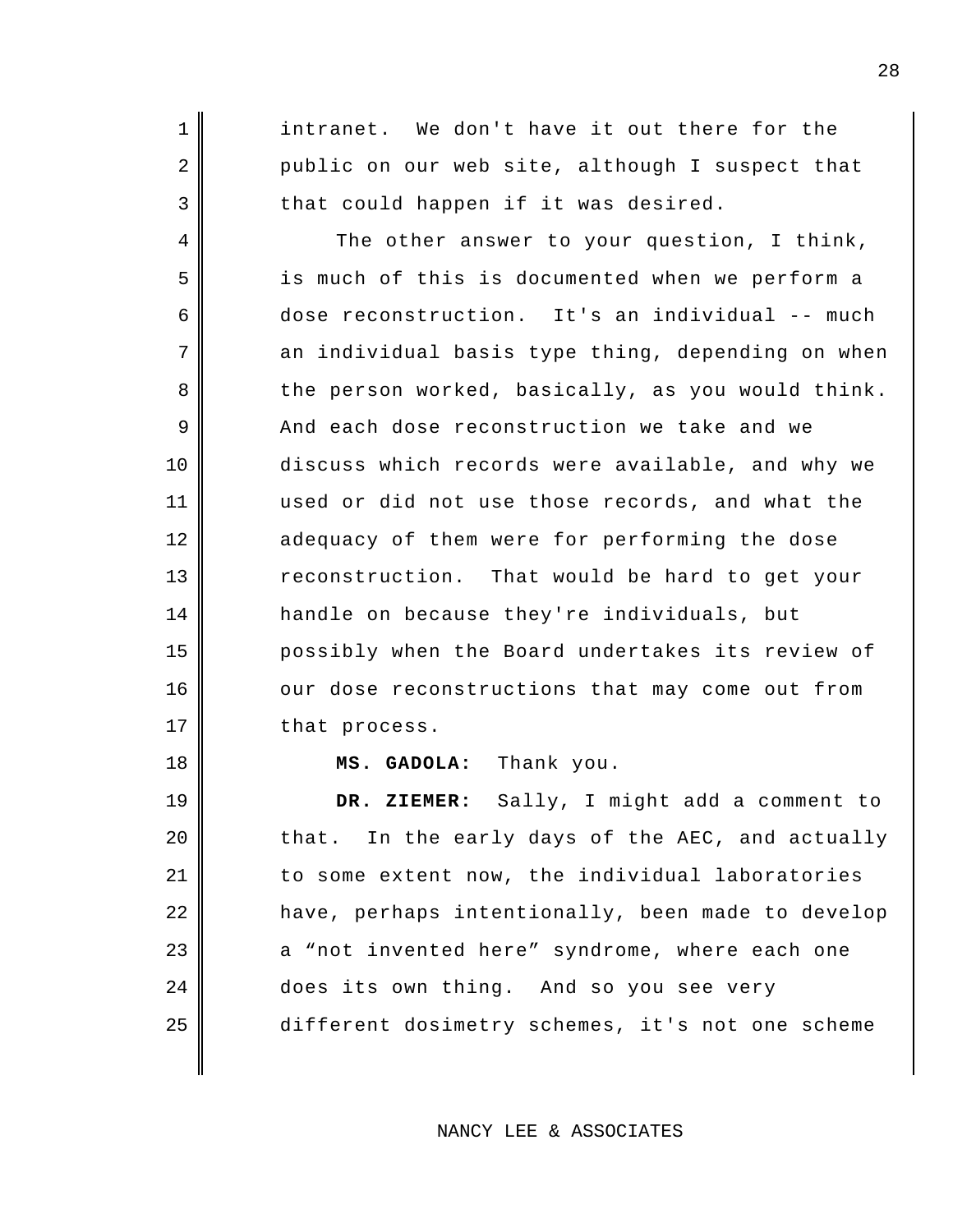1 2 3 4 5 6 7 8 9 10 11 12 13 14 15 16 17 18 19 20 21 22 23 for the DOE or for the old AEC. Oak Ridge had its own film badge system, Hanford had its, Savannah River had its. There are similarities, of course, and there was exchange of information. But if you look through those old records -- I have -- and there are differences in each case. So you have to look at it certainly site by site. In many cases there are pretty good records as far as from a health physics point of view. But how far back you have to go before you would say they're pretty fuzzy, I think that'll come out as things develop. But even today you don't see that consistency from one lab to another, because the labs like to do their own thing. And to some extent they were encouraged in the past to do that. There was kind of a - almost a competition encouraged between the labs, and certainly in the early days, and that has carried forth. Other questions or comments? Yes, Sally. **MS. GADOLA:** I appreciate all that you've done, and I appreciate from working some with

their desire to give accurate, honest

24

25

### NANCY LEE & ASSOCIATES

NIOSH and with OSHA in the past and understanding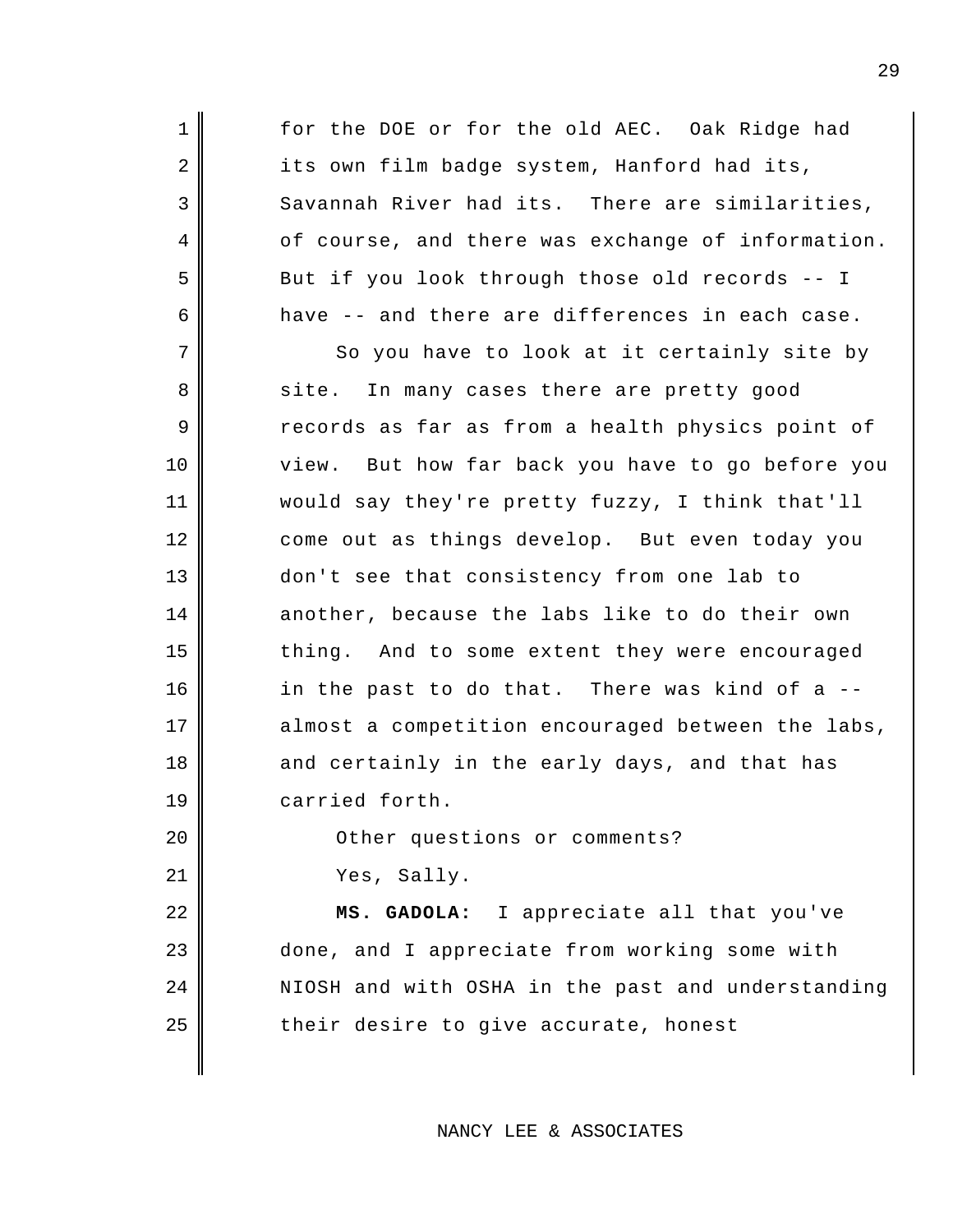| $\mathbf 1$ | information, and also realizing the difficulty -- |
|-------------|---------------------------------------------------|
| 2           | I'm talking about my experience in working in     |
| 3           | other plants, not DOE plants, and also working    |
| 4           | with people that were very well-meaning that      |
| 5           | worked in safety, but also did not have adequate  |
| 6           | training. Therefore, I appreciate the magnitude   |
| 7           | of this task of trying to be accurate, trying to  |
| 8           | give good information, and also realizing that    |
| 9           | when employees in other plants have questioned    |
| $10 \,$     | levels -- like for chemicals -- that often those  |
| 11          | records were lost, those records had been         |
| 12          | altered, and from my own personal knowledge       |
| 13          | knowing that some of the people that were         |
| 14          | responsible had lapses of memory.                 |
| 15          | And that's why I think it's important that as     |
| 16          | a Board that we just question it and document it, |
| 17          | and appreciate the difficulty of really obtaining |
| 18          | scientific, accurate, very basic information.     |
| 19          | And I appreciate all that you have been doing,    |
| 20          | and I think NIOSH understands the difficulty of   |
| 21          | that. Thank you.                                  |
| 22          | MR. GRIFFON: Mark Griffon. Just to follow         |
| 23          | up on this line of questioning, saying the        |
| 24          | limiting factor was getting information from DOE, |
| 25          | I think last meeting we asked about a Memorandum  |
|             |                                                   |

NANCY LEE & ASSOCIATES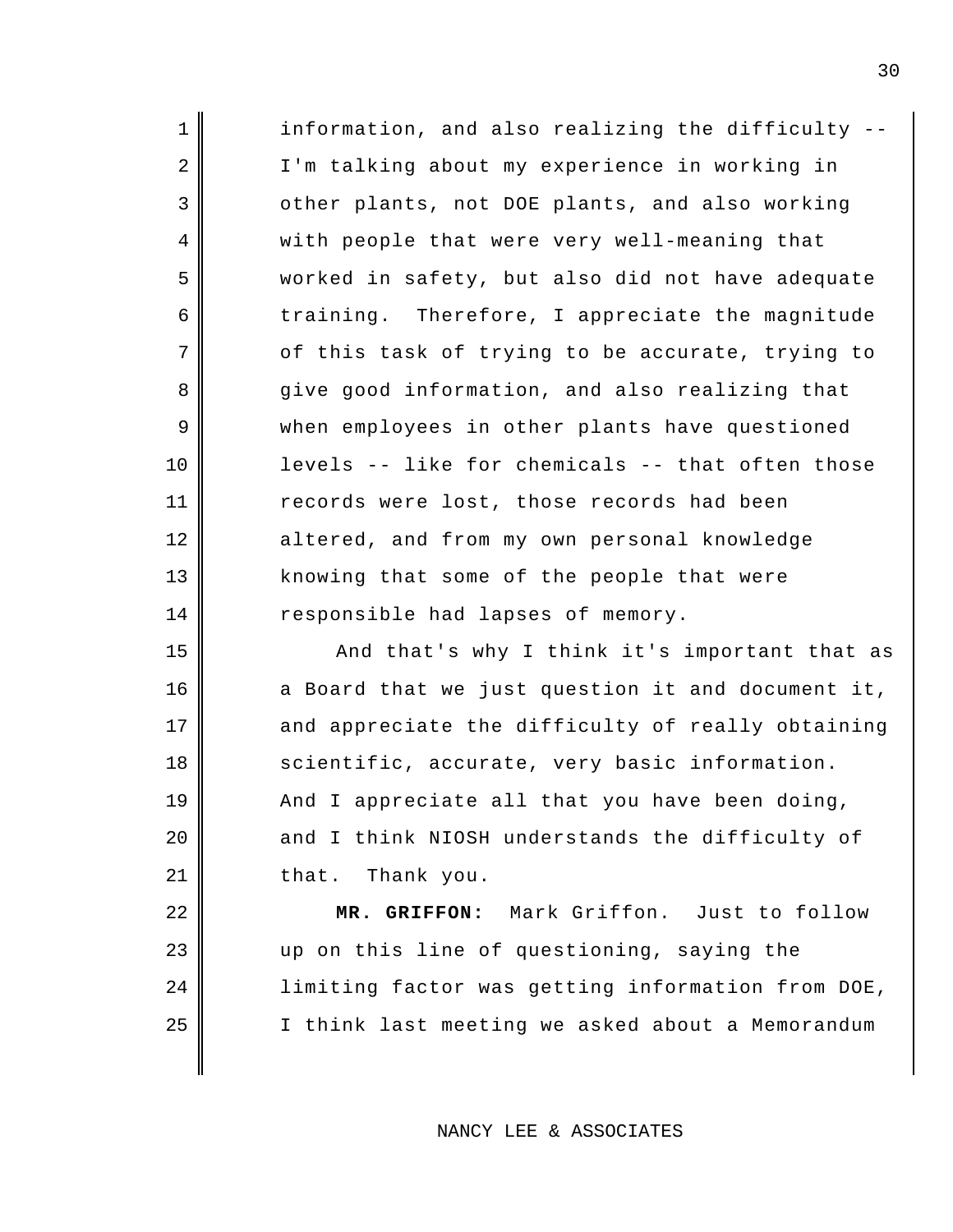of Understanding between NIOSH and DOE. Do you have a status on that? Did I miss that maybe?

**MR. SUNDIN:** I did speak to that. We have had a number of exchanges with our counterparts in DOE, have arrived at some shared understanding on certain issues, and identified others that we may want to table. But I believe we're close to having a document which both Departments can sign on to. The discussion process itself really has value, I think, in negotiating MOUs, which are of course not legally-enforceable documents. In that respect I think there's been a lot of good interchange and exchange of views between HHS and DOE. I can't give you an exact date when we might have a signed agreement.

**DR. ZIEMER:** Jim.

1

2

3

4

5

6

7

8

9

10

11

12

13

14

15

16

17

18

19

20

**DR. MELIUS:** Yeah, to follow up on that question, it would seem to me that in the MOU there would be at least two sort of deadlines or schedules that would be important.

21 22 23 24 25 One is sort of for routine responses, where it's straightforward and getting records that are available, and it's just a question of sort of the time at the facility to find the records, get them in a form that they can be sent to NIOSH.

NANCY LEE & ASSOCIATES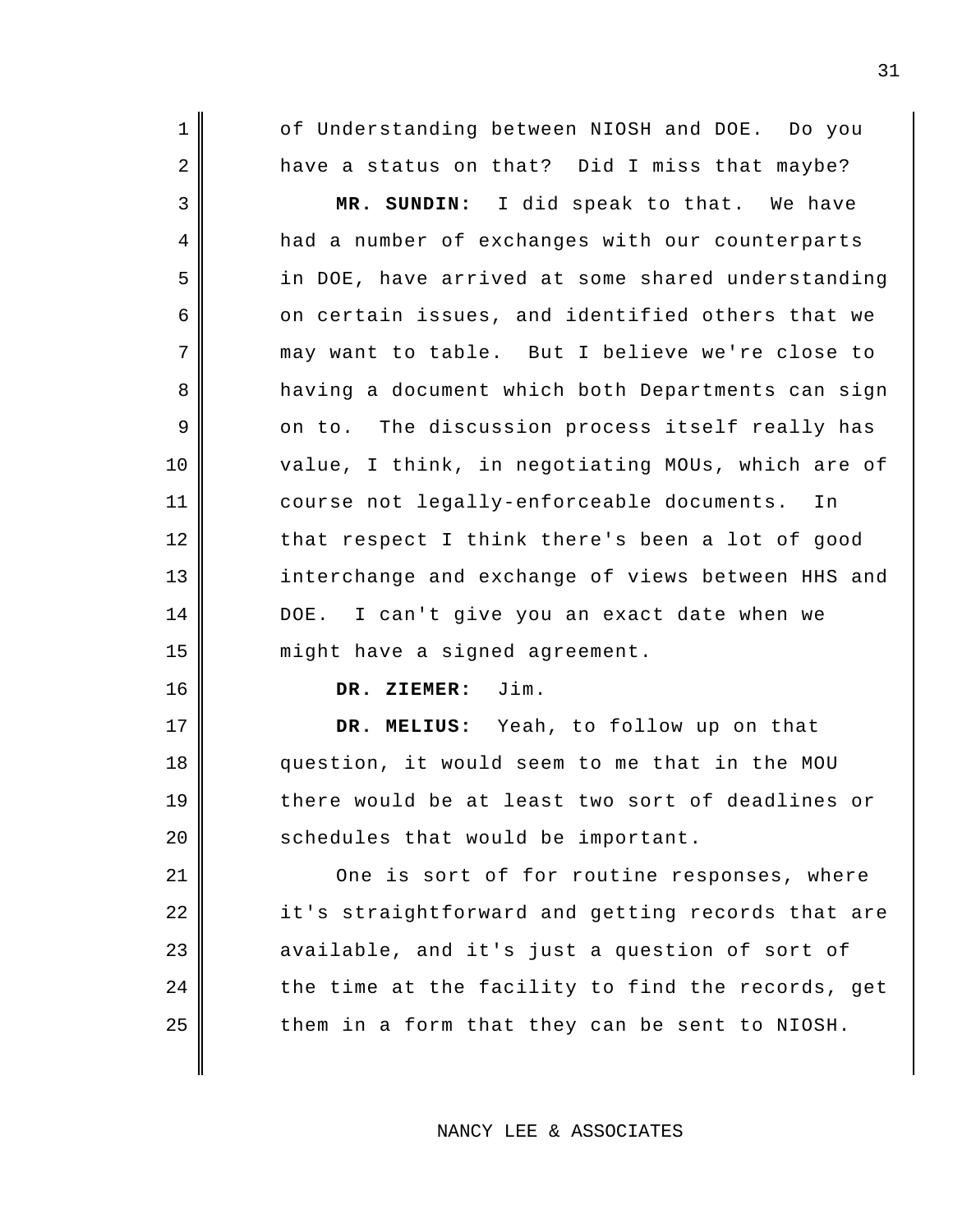And you still want that to occur within a certain time period or it'll back up the entire process.

1

2

3

4

5

6

7

8

9

10

11

12

13

14

15

The second one would be that if -- for harder to find records, or where there's questions whether records are available at all, or whether even monitoring was done on an individual. And that may take longer, but if you don't have some sort of a deadline or schedule to deal with that it would seem to me it would back up the whole process, and you have people that would be waiting for months or years to get even into the dose reconstruction phase.

Is there consideration in the Memorandum of Understanding for dealing with both of those issues?

16 17 18 19 20 21 22 23 24 25 **MR. SUNDIN:** There is, Jim. I share your basic observation. That has been a major point of discussion during our negotiations -- if that's the right word -- around this MOU. So I don't know exactly how we will come out on that, but we want to make it clear that both agencies share a commitment to timely satisfaction of information requests, with acknowledgement that there are certain requests which will require more time. So that is a central discussion point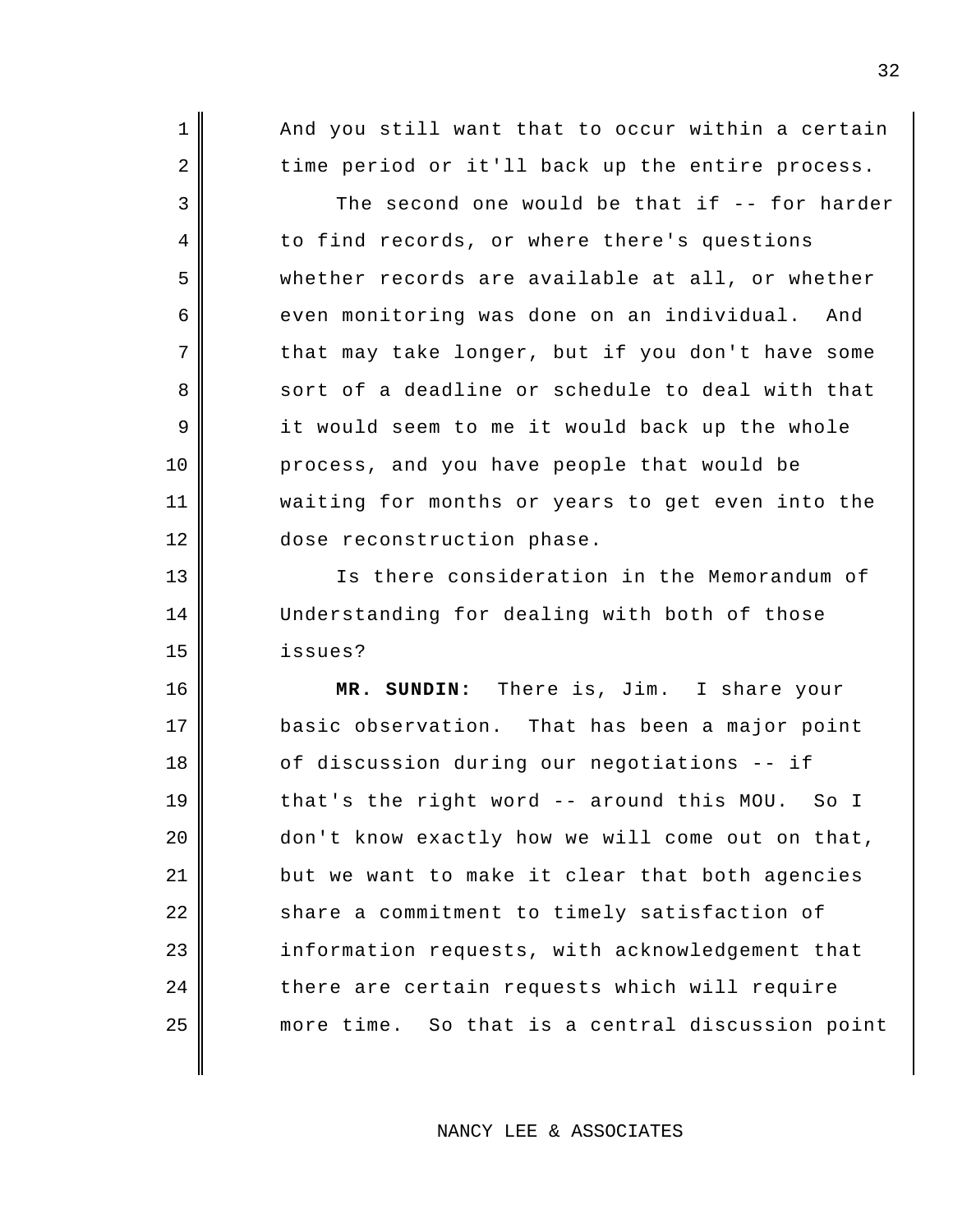1 2 3 4 5 6 7 8 9 10 11 12 13 14 15 16 17 18 19 20 21 22 23 24 25 in the MOU. Any other questions? **DR. ZIEMER:** Additional questions? (No responses) **DR. ZIEMER:** There appear to be no additional questions at this time. Dave, you'll be here - will you be here throughout the meeting, or just today? **MR. SUNDIN:** Yes, I'll be here both days. DR. ZIEMER: Good. So if additional questions arise, then -- or other staff members could also address some of these things. Might I ask, just before our next speaker, Larry, would you just take a moment and introduce all of the other staff members who are with us today just for the record? Many of them we've met before, but I'd like to ask that they be introduced. **MR. ELLIOTT:** Surely. We have with us today -- from OCAS we have Jim Neton, who you've heard earlier this morning, is the health science administrator; and my staff, Russ Henshaw, who has been presented to the Board before, an epidemiologist on OCAS; Ted Katz, who's a policy analyst within NIOSH; Dave Sundin, you just met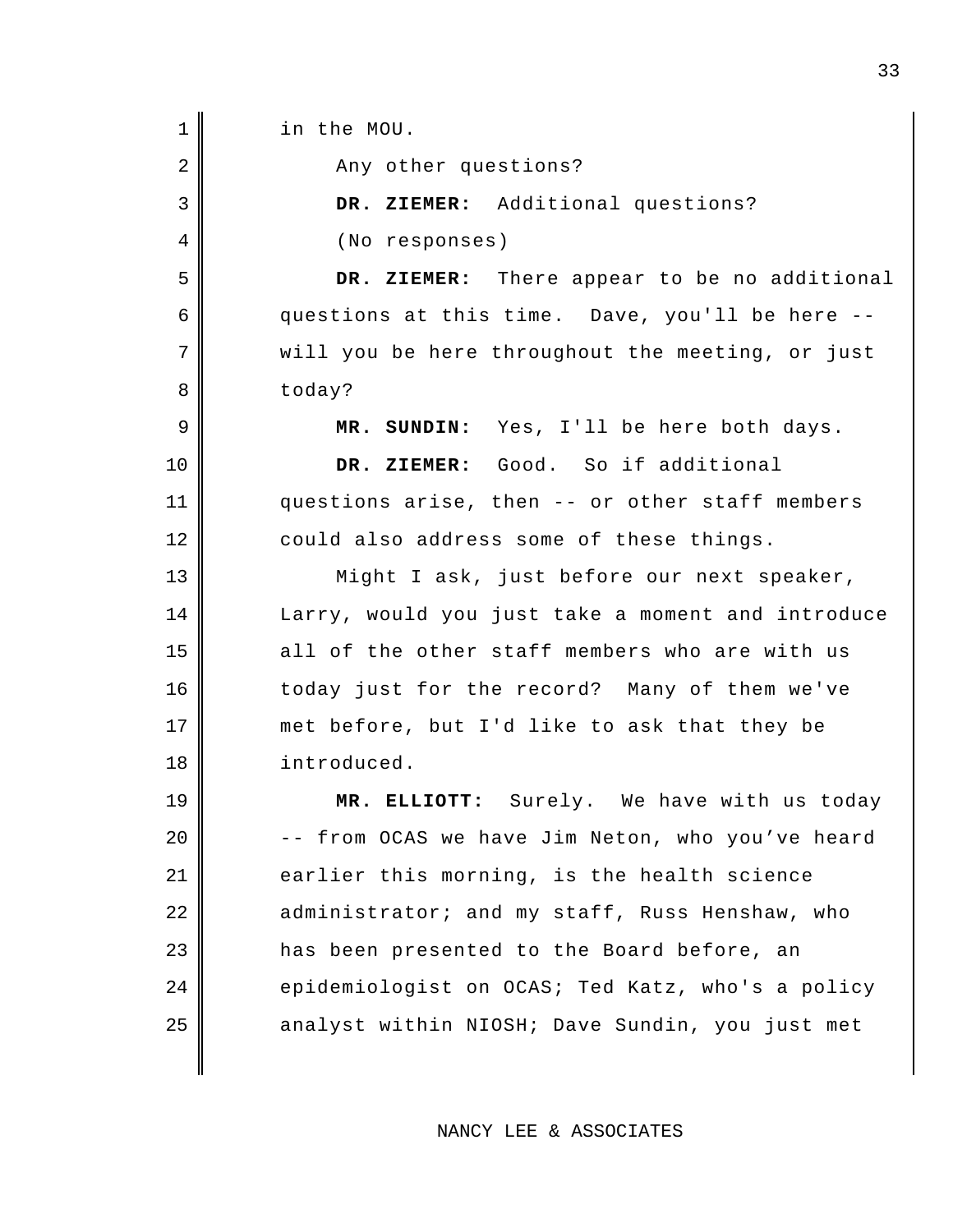and heard from; and Cori Homer, who's probably dealing with some issue administratively right now. And we have Mary Armstrong, who's Office of General Counsel assigned to NIOSH; Liz, Elizabeth Homoki-Titus, who I don't see in the room right now, another attorney assigned to us from the Office of General Counsel. I think that's all the staff members from NIOSH.

**DR. ZIEMER:** Thank you.

1

2

3

4

5

6

7

8

9

24

25

10 11 12 13 14 15 16 17 18 19 20 21 22 23 And then before we hear from the representative from Department of Labor, I would like to also take this opportunity to have members of the public or other guests introduce themselves. We generally do this sometime during the morning, not only for the record, but just so that we have an awareness of who is with us this morning. So I'm just going to take a minute now, and if you're not one of the staff members that's been introduced but are an observer of member of the public, just if you would please introduce yourself and indicate who you represent, or whether it's yourself or a group. We can start in the back there.

> **MS. KIEDING:** I'm Sylvia Kieding, and I'm with Pace International Union.

> > NANCY LEE & ASSOCIATES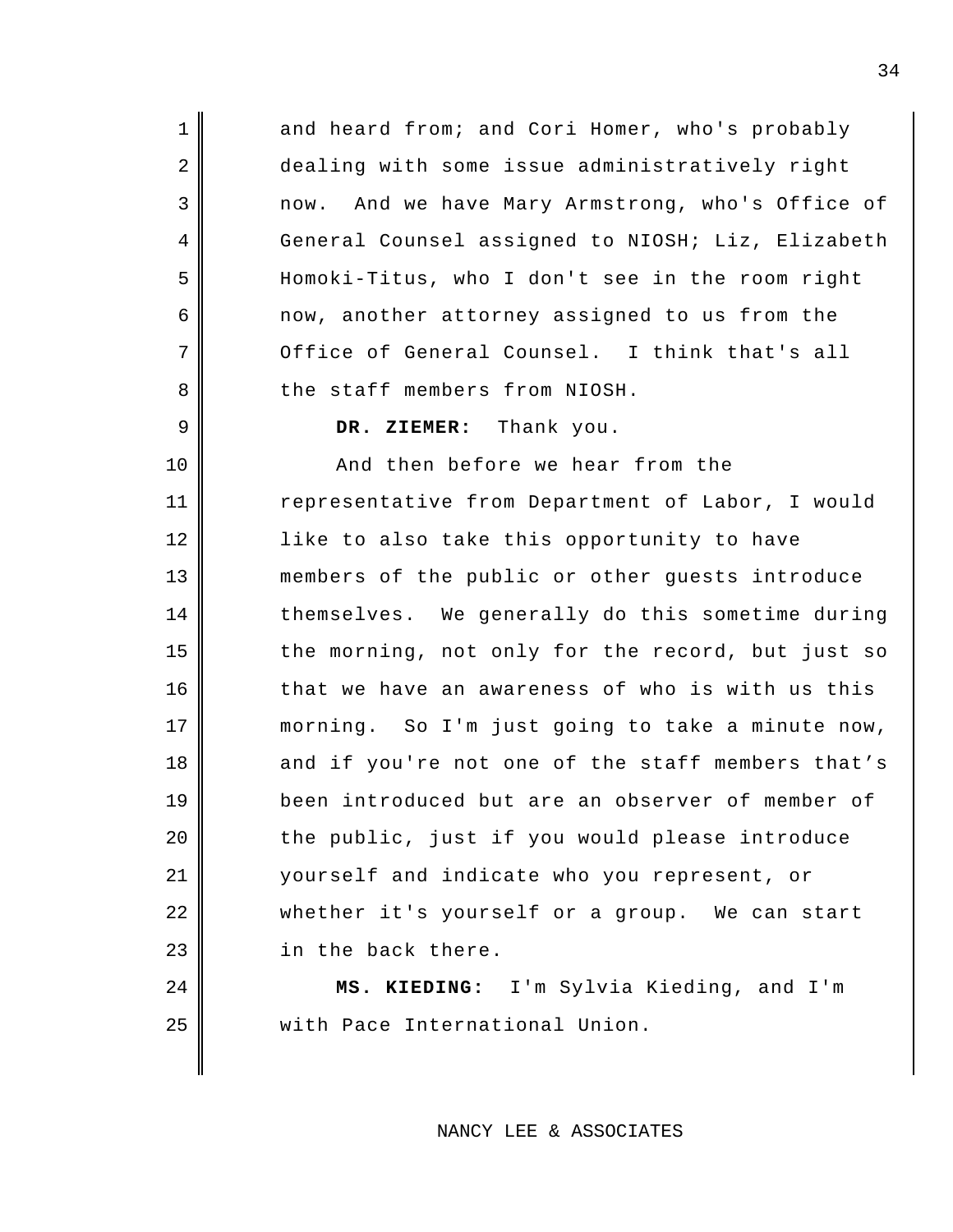| $\mathbf 1$    | MS. ARMSTRONG: I'm Mary Armstrong, OGC.           |
|----------------|---------------------------------------------------|
| $\overline{2}$ | MR. TINNEY: Joe Tinney with SAIC, and a           |
| 3              | former DOE employee and union contractor. Spent   |
| 4              | two and a half years with (inaudible).            |
| 5              | MR. TABOR: I'm Bob Tabor. I've been here          |
| 6              | before. I'm from Cincinnati, the Fernald site,    |
| 7              | Fernald Atomic Trades & Labor Council.            |
| 8              | MR. SCHOFIELD: I'm Phillip Schofield. I           |
| 9              | spent 21 years at LANL as a radiation worker.     |
| 10             | I'm here to represent Los Alamos POWs. I was put  |
| 11             | out on (inaudible) in '96.                        |
| 12             | MR. MANSANARES: I'm Bob Mansanares. I'm           |
| 13             | with the Department of Labor.                     |
| 14             | MR. MALITO: I'm Ray Malito, the manager of        |
|                |                                                   |
| 15             | the Energy Resource Center here in Denver.        |
| 16             | DR. BISTLINE: Bob Bistline. I'm with the          |
| 17             | Rocky Flats Field Office in Department of Energy. |
| 18             | I've been at Rocky Flats for 36 years, on a       |
| 19             | contractor site with DOE.                         |
| 20             | MS. PRESLEY: Louise Presley, observer, wife       |
| 21             | of Board member Robert Presley.                   |
| 22             | MR. KOTSCH: Good morning. My name is Jeff         |
| 23             | Kotsch. I'm a health physicist with the Energy    |
| 24             | Compensation Group, Department of Labor, back in  |
| 25             | Washington.                                       |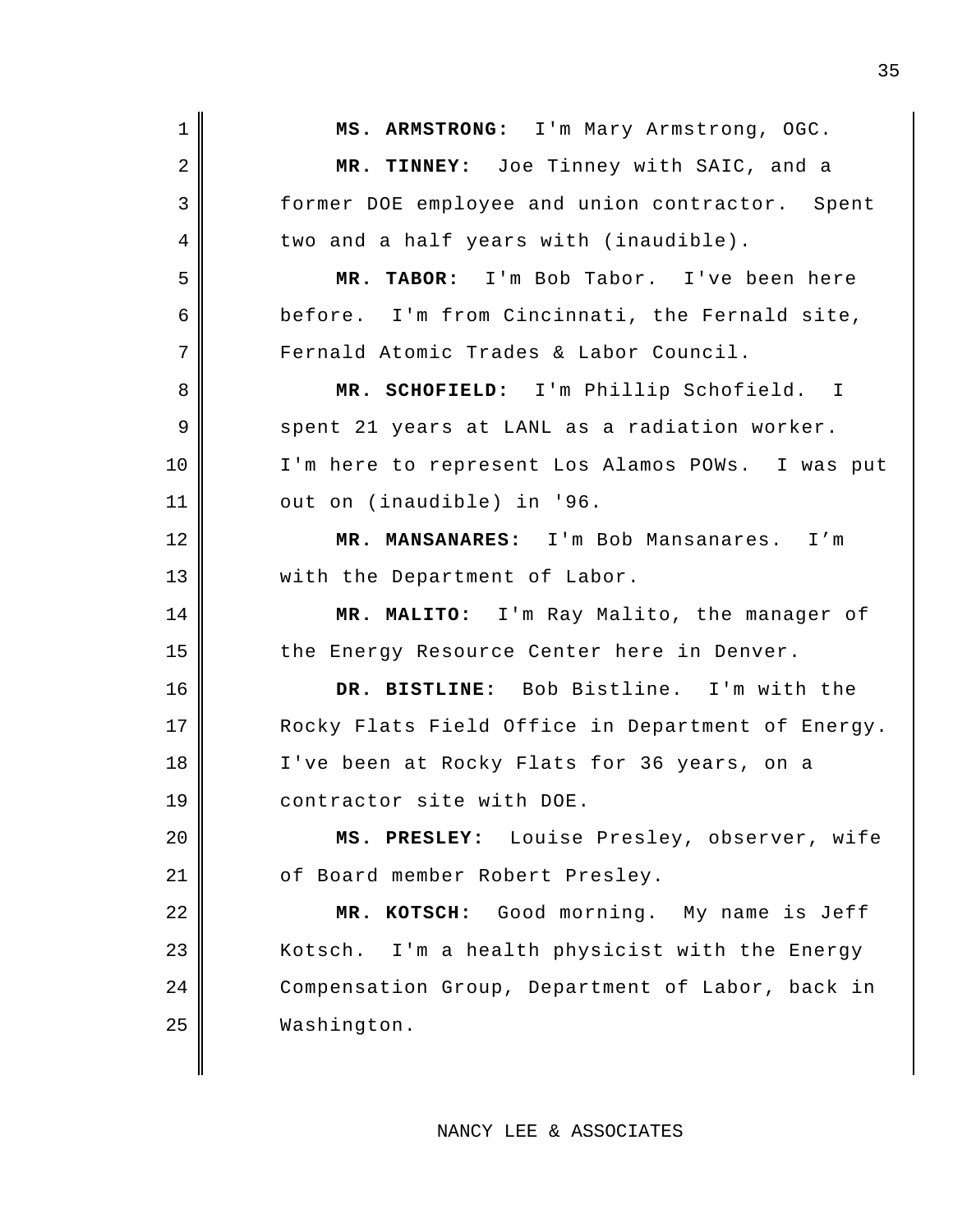1 2 3 4 5 6 7 8 9 10 11 12 13 14 15 16 17 18 19 20 21 22 23 24 25 **MS. LEVINE:** I'm Sonya Levine from the Department of Labor, Office of the Solicitor, from Washington. **DR. ZIEMER:** Thank you very much. Let's proceed with the Department of Labor program status report, Robert. **MR. MANSANARES:** Good morning. My name is Bob Mansanares. I'm District Director for the Department of Labor's Energy Compensation District Office here in Denver. I want to thank you, Mr. Ziemer and Mr. Elliott, for having me, for asking me to come here and speak to you and give you a progress report for -- I do not say EEOICPA; I say Energy Compensation. The EEOICP is long enough in itself, and I feel that Energy Comp is understood. First of all, let me say that I'm here, and I'm very happy to note there are two DOL colleagues here. I was feeling somewhat overwhelmed this morning, and then I realized I'd seen those faces before, but I wasn't quite sure where. And it really is nice to know there are colleagues here. So if I misstate a legal point of view, just raise your hand and advise me, and

NANCY LEE & ASSOCIATES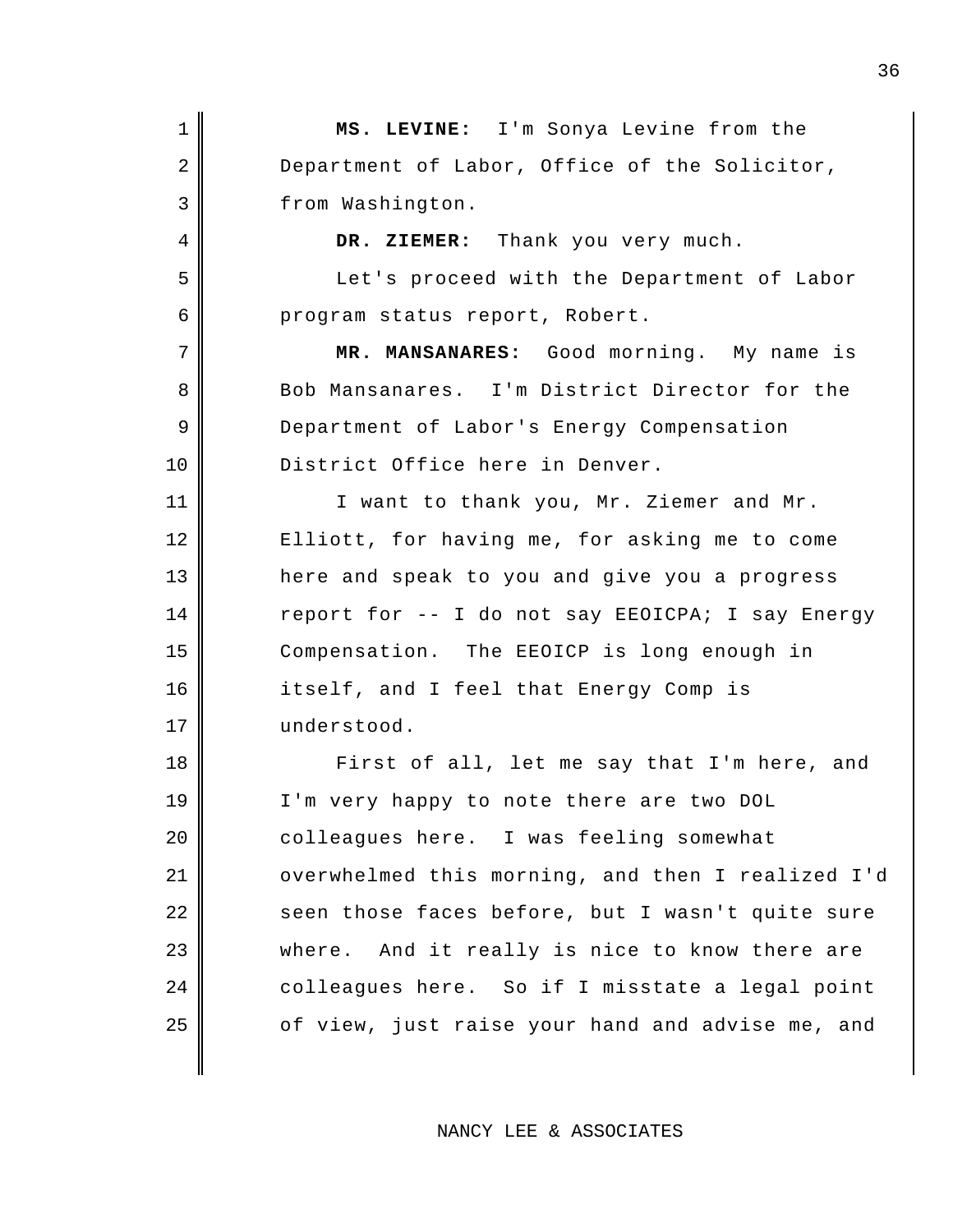| 1  | I will retract and we will correct.                |
|----|----------------------------------------------------|
| 2  | And the other thing is, as I understand it         |
| 3  | this is the Advisory Board's first meeting in      |
| 4  | Denver, and of course, welcome to Denver. You're   |
| 5  | going to find Denver is a very inviting place.     |
| 6  | We have a tax structure that says to us, if we're  |
| 7  | smart Coloradians, welcome, visitors, and do       |
| 8  | spend your evenings profitably on behalf of        |
| 9  | Colorado by shopping and taking in the sights.     |
| 10 | I think that most of you know the program          |
| 11 | provides compensation for persons who have become  |
| 12 | ill as a result of working at DOE facilities and   |
| 13 | certain vendors and subcontractors. Again,         |
| 14 | uniformity in the development and the payment of   |
| 15 | benefits is the protocol that I'm sure the         |
| 16 | Congress had in mind when they started thinking    |
| 17 | about Energy Comp and the Department of Labor      |
| 18 | delivering benefits in terms of administration.    |
| 19 | These are the benefits that are payable:           |
| 20 | Covered medical costs; lump sum is \$150,000 to    |
| 21 | the employee or the eligible survivor; Radiation   |
| 22 | Exposure Compensation, or RECA benefits, Section   |
| 23 | 5 recipients receive an additional \$50,000.<br>Οf |

24

25

they receive from the Radiation Exposure

NANCY LEE & ASSOCIATES

course, that's in addition to the \$100,000 that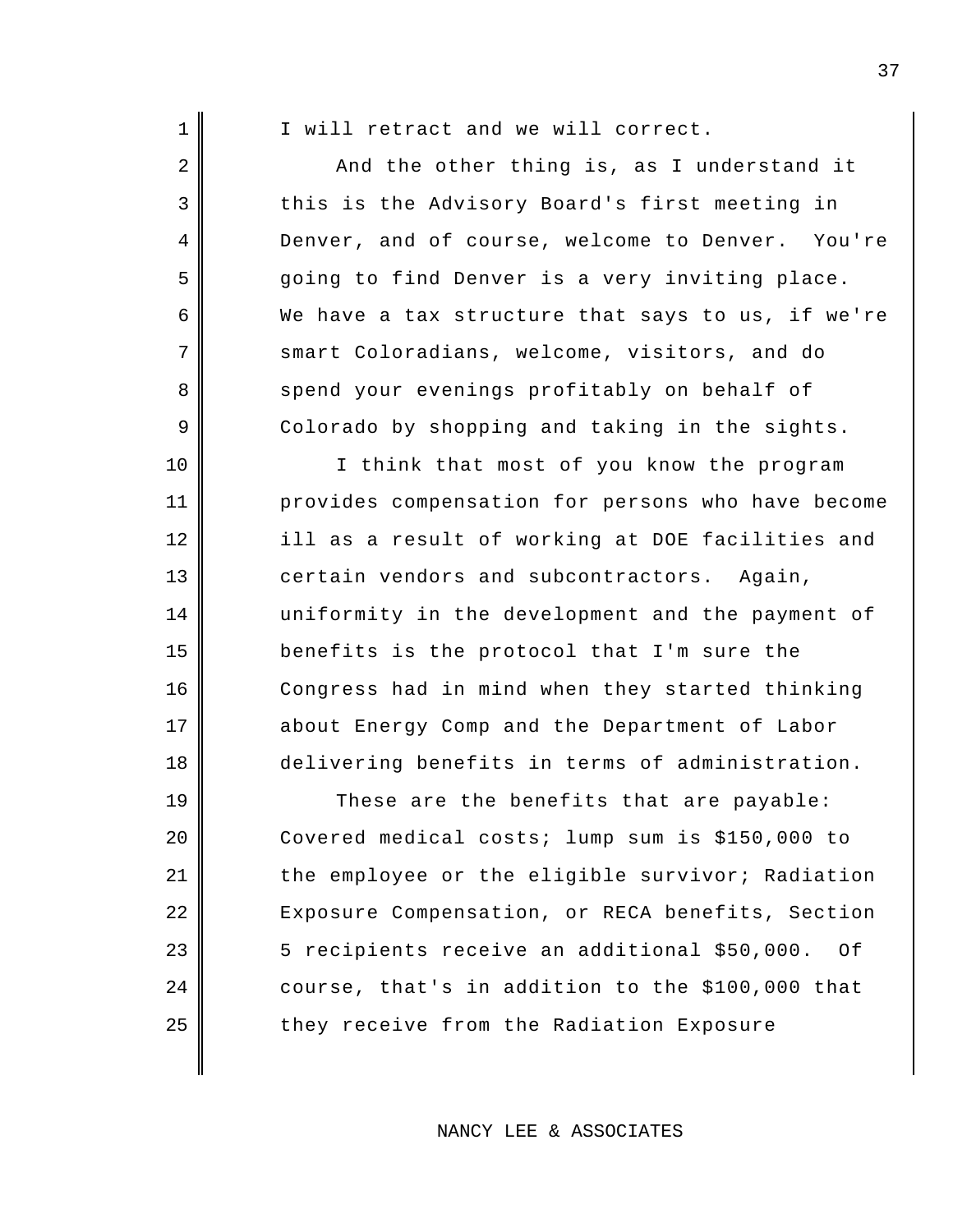1 Compensation Act.

| $\overline{2}$ | And in Denver that's what we handle               |
|----------------|---------------------------------------------------|
| $\mathfrak{Z}$ | principally, is the Radiation Exposure            |
| $\overline{4}$ | Compensation Act claims. We'll be showing you a   |
| 5              | pie chart here, and a significant part of the     |
| 6              | claims or benefits paid through that pie chart    |
| 7              | are the RECA claimants. These are claimants that  |
| 8              | were established for this entitlement under       |
| 9              | Section 5, then we would provide \$50,000 to the  |
| 10             | employee or the survivor; and if it's the         |
| 11             | employee, then they also have the entitlement for |
| 12             | the covered condition that this provision or this |
| 13             | Act provides for.                                 |
| 14             | The four conditions that are covered are          |
| 15             | cancer, chronic beryllium disease, beryllium      |
| 16             | sensitivity, silicosis, nd the illnesses under    |
| 17             | Section 5 of the RECA.                            |
| 18             | Program highlights are that it was enacted        |
| 19             | October 30th, 2000. It went effective July        |
| 20             | 31st, and Secretary Chao presented the first      |
| 21             | payment on August 9th. Amendments were enacted    |
| 22             | to the provisions on December 28th, 2001.         |
| 23             | This is the overall organization chart, if        |
| 24             | you wish, or description of how services are      |
| 25             | delivered across the United States. We have four  |
|                |                                                   |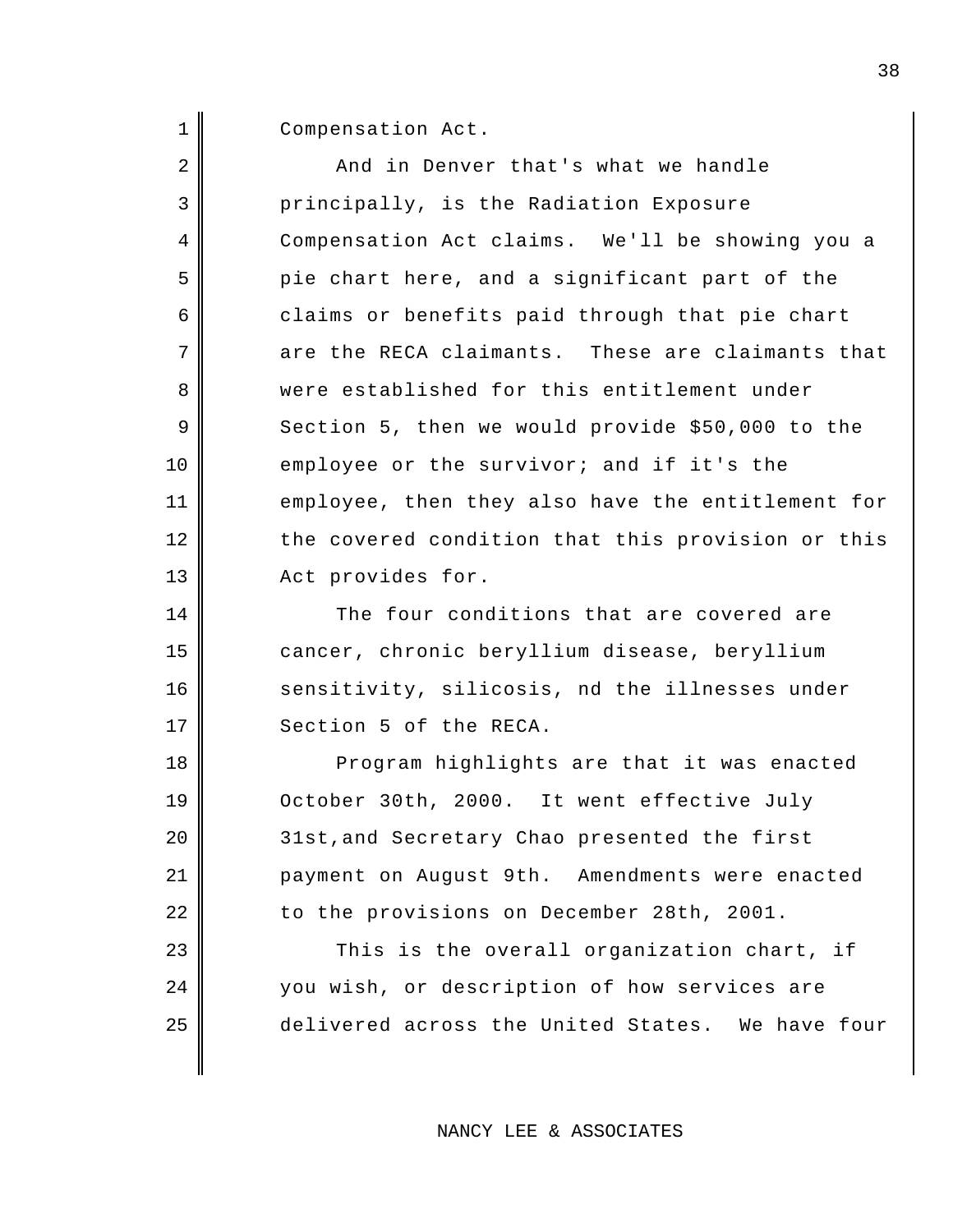| $\mathbf 1$    | District Offices. Federal staff number 122 --    |
|----------------|--------------------------------------------------|
| $\overline{2}$ | this slide is somewhat dated; that number is a   |
| $\mathbf{3}$   | little bit larger, but not by much. Contractor   |
| 4              | staff are 26, and then there's a break-out.      |
| 5              | National office staff, 25 federal staff,         |
| 6              | including the director; contractor staff, nine.  |
| 7              | And then groups that fall within the             |
| 8              | administration are Director, Automated Data      |
| 9              | Processing, Policy and Procedure, Outreach and   |
| 10             | Training, and Final Adjudication Branch.         |
| 11             | So the Director's Office is basically Turcic     |
| 12             | and Roberta Mosier and their staffs. Automated   |
| 13             | Data Processing are Jerry Delo, and the ADP      |
| 14             | staffs that work with him to set up systems.     |
| 15             | Policy and Procedure are Rachel Leiton, who is   |
| 16             | the branch chief there. Outreach and Training    |
| 17             | are generally headed up by Carol Bronowicz, and  |
| 18             | many of you know Larry Hoss, and their staffs    |
| 19             | that provide outreach. Final Adjudication Branch |
| 20             | is Luann Kressley, is headed up by Luann         |
| 21             | Kressley. Each one of these Final Adjudication   |
| 22             | or the National Office FAB, in fact, also has a  |
| 23             | presence in the regions. The local FAB is headed |
| 24             | up by Joyce Terry.                               |
| 25             | This will give you a jurisdictional idea,        |

This will give you a jurisdictional idea,

NANCY LEE & ASSOCIATES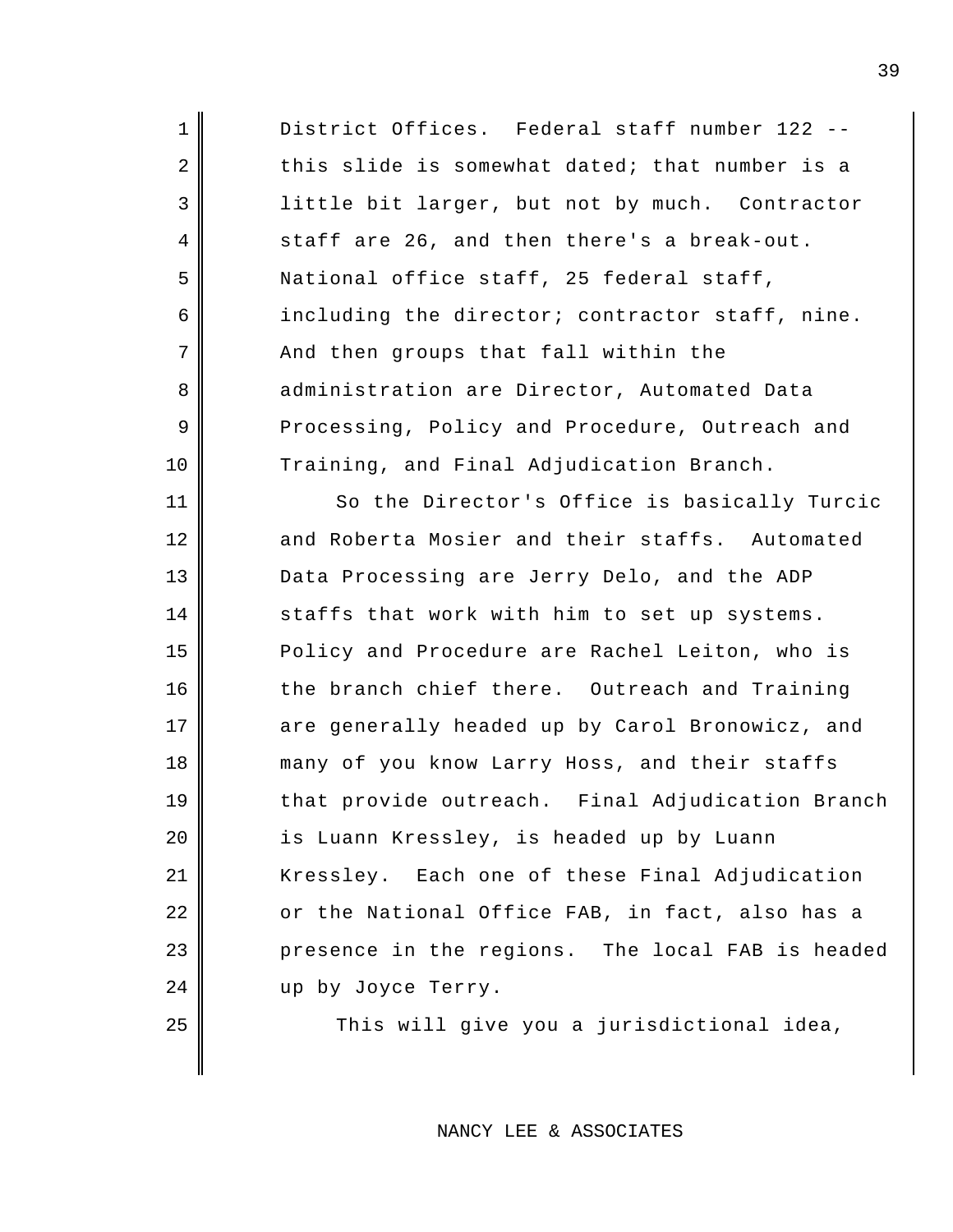Colorado in blue, the 15 states that we provide services for. And then you have Cleveland up in green, Jacksonville depicted in red, and Seattle in yellow.

1

2

3

4

5

6

7

8

9

10

11

12

13

14

15

16

17

18

19

20

21

22

23

24

25

These are the participants in the claims process. These are our constituents: NIOSH; medical providers; Social Security Administration for verification of employment; claimants who are filing, both the survivors and as employees; corporate entities who provide us with information as to employment and if they have health records or health information, we're provided that; the Department of Energy; and the Department of Justice, all feed into the claims process that is handled by the Department of Labor.

This is probably a number -- these are numbers that you probably will be interested in. Effective June 13th, total number of claims received is just under 30,000. Total cancer claims numbered 19,000. Total beryllium sensitivity are at about 1,019. CBD claims are 1,010. Silicosis, 534. RECA claims are 3,512, and other claims are about 4,496.

This is the program statistic as of June

NANCY LEE & ASSOCIATES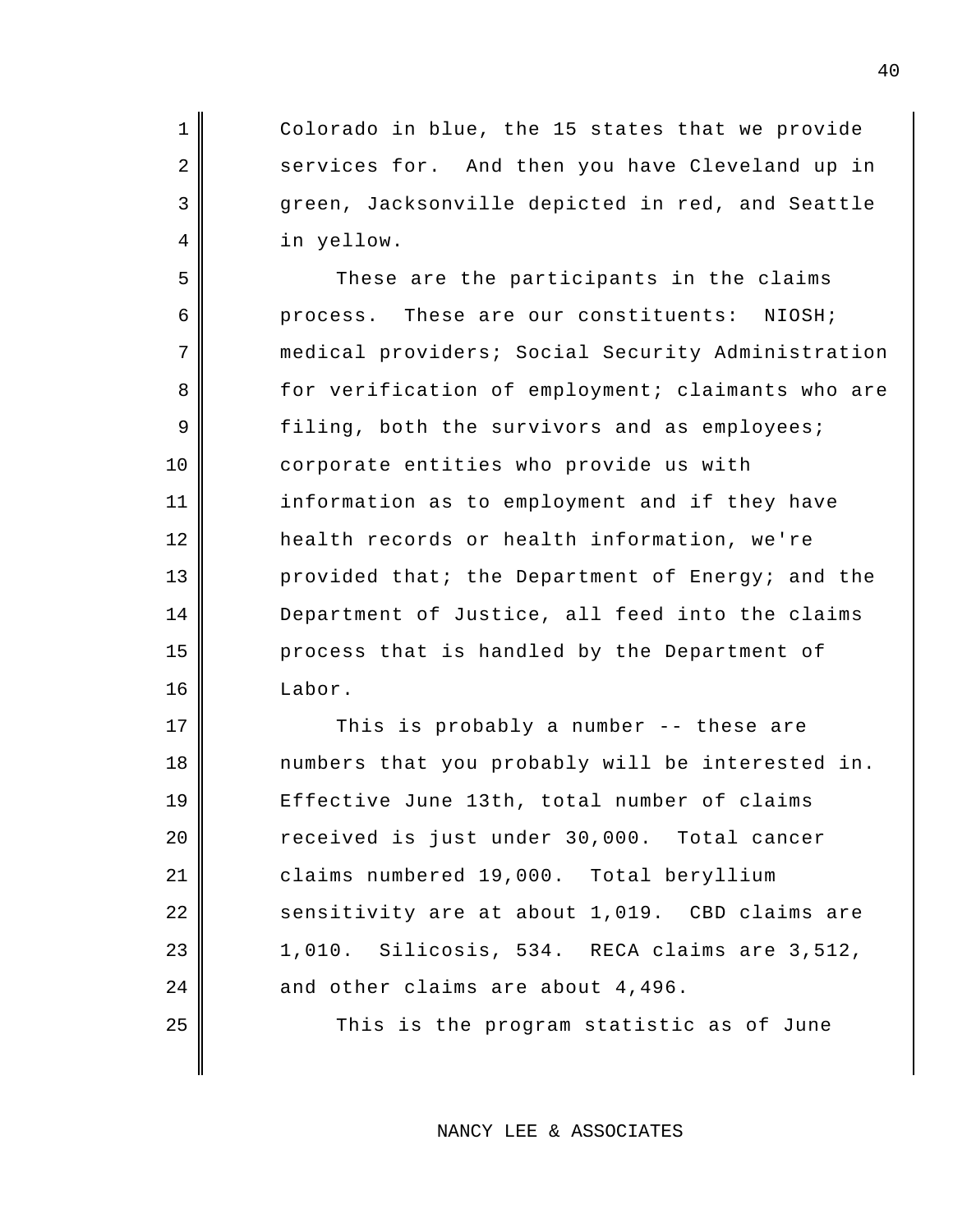| $\mathbf 1$ | 13th. Claims processed with final decision --     |
|-------------|---------------------------------------------------|
| 2           | that's a decision by the Final Adjudication       |
| 3           | Branch -- approvals, 3,531; denials, 1,277.       |
| 4           | Claims processed with recommended decisions --    |
| 5           | these are decisions by the Energy Comp District   |
| 6           | Offices which have not become final, but are sent |
| 7           | to the FAB for review as a final decision -- the  |
| 8           | approvals were 4,176, denials were 3,262. Cases   |
| 9           | awaiting employment verification number about     |
| 10          | 5,300. Cases sent to the NIOSH are 4,914.         |
| 11          | Payments issued are 3,170, and if you recall, I   |
| 12          | said that the RECA comprises the biggest majority |
| 13          | of this payment, at about 1,200. And amount of    |
| 14          | compensation paid, well, that's a big number,     |
| 15          | \$237 million. And of course, again, that was as  |
| 16          | of June 13th.                                     |
| 17          | This is just -- this is a break-out of the        |
| 18          | same figures you saw in the previous slide, to    |
| 19          | give you a visual and an idea as to where the     |
| 20          | number of claims are outstanding, listed at       |
| 21          | 10,903.                                           |
| 22          | This is the last slide. As of June 13th, the      |
| 23          | yellow indicates overall acceptance of claims.    |
| 24          | These are final decisions, not proposed. You can  |

see there's 73 percent acceptance, 27 percent

25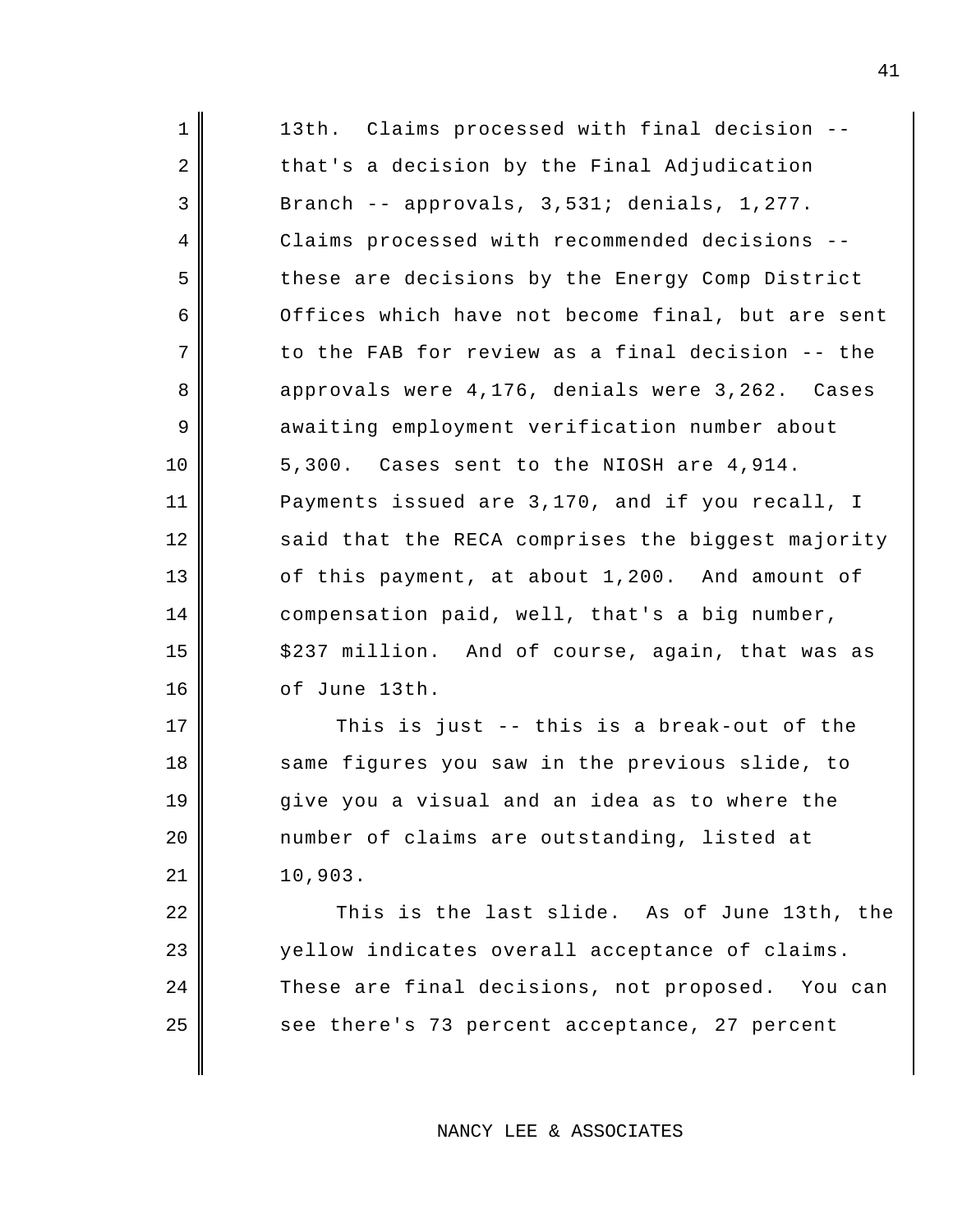| $\mathbf 1$ | denial. And again, of the accepted cases, more     |
|-------------|----------------------------------------------------|
| 2           | than likely the majority of these are Radiation    |
| 3           | Exposure Compensation Act cases, which total       |
| 4           | payment of \$50,000. It can be broken up by        |
| 5           | survivorship. As the District Director in Denver   |
| 6           | I authorize payment on these, and it's not         |
| 7           | uncommon for me to authorize payments of about     |
| 8           | \$4,000 to \$6,000 for anywhere from four to eight |
| 9           | siblings of survivors when there is no surviving   |
| 10          | spouse.                                            |
| 11          | So that is the status of our program at the        |
| 12          | present time, and I'm willing to take questions.   |
| 13          | I'm sure some of these slides may need             |
|             |                                                    |
| 14          | clarification.                                     |
| 15          | DR. ZIEMER: Thank you, Bob.                        |
| 16          | Let's open it for questions then.                  |
| 17          | Roy DeHart.                                        |
| 18          | DR. DEHART: Just a comment on how you're           |
| 19          | doing the job validation. There have been          |
| 20          | complaints that people who have been employed in   |
| 21          | the environment for 20 to 30 years are having to   |
| 22          | go through their files personally, their own       |
| 23          | files, to send information -- I'm from Tennessee,  |
| 24          | so it would be Jacksonville?                       |
| 25          | MR. MANSANARES: That's correct.                    |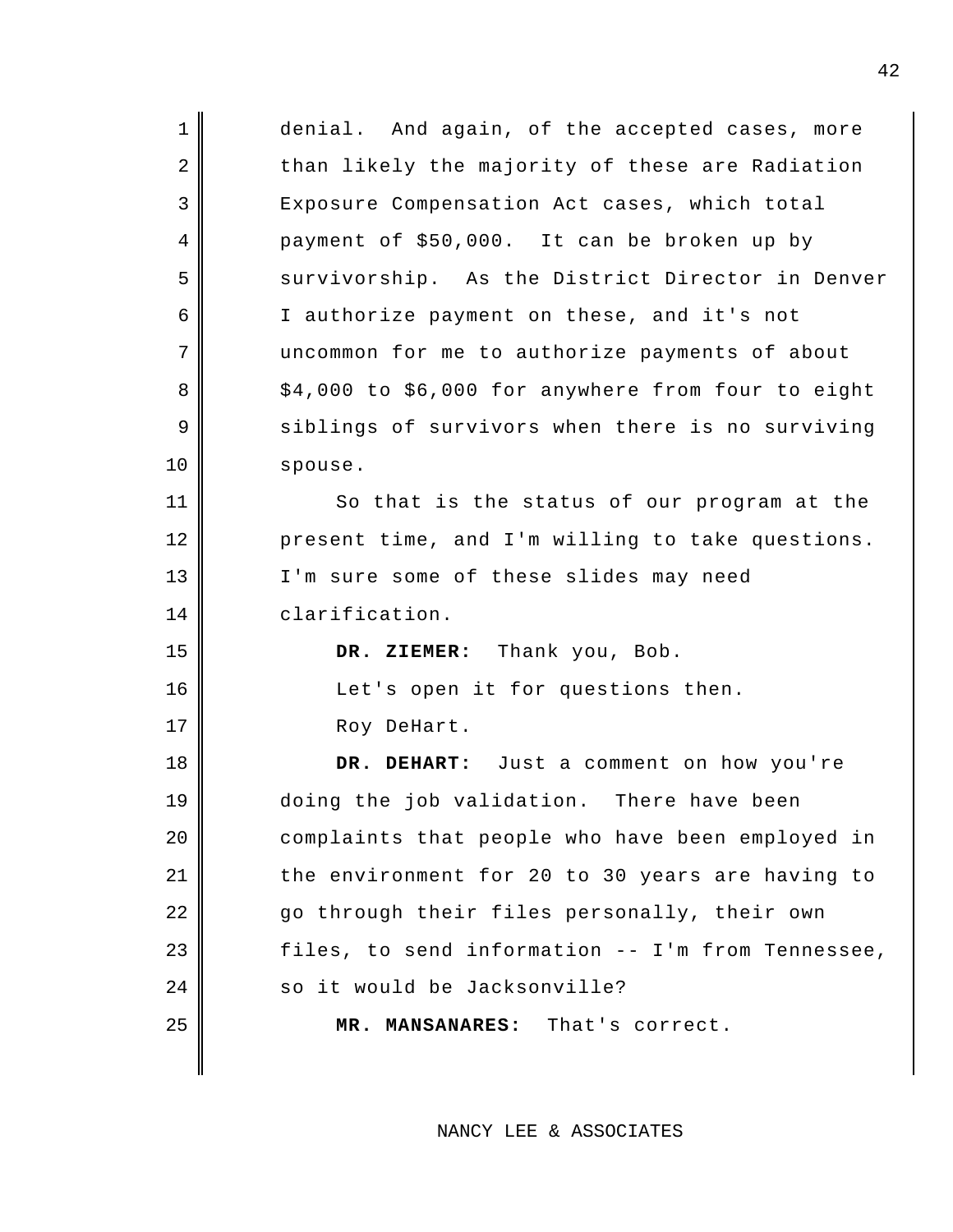**DR. DEHART:** Could you tell me why that's necessary, why there isn't records available on these people who have been employed in the nuclear business?

1

2

3

4

5

6

7

8

9

10

11

12

13

14

15

16

17

18

19

**MR. MANSANARES:** I think that the experience as to -- this, for us, as a claims manager, would be factual evidence. And for anyone who's involved in claims development for factual evidence, which would be comprised of employment records or marriage certificates, children's birth certificates, and things of that nature, I do not personally understand why some of these records are not available, other than the explanations that are given me by the Department of Energy and others that are involved in the record retention process. I think that the experience of the claimant depends and varies as to where in the country they're worked and for whom they worked.

20 21 22 23 24 25 We use alternative procedures for establishing employment verification. If that primary evidence is not available from the employer, there are secondary and tertiary pieces of evidence that we can use to establish the person's presence or employment at those sites.

## NANCY LEE & ASSOCIATES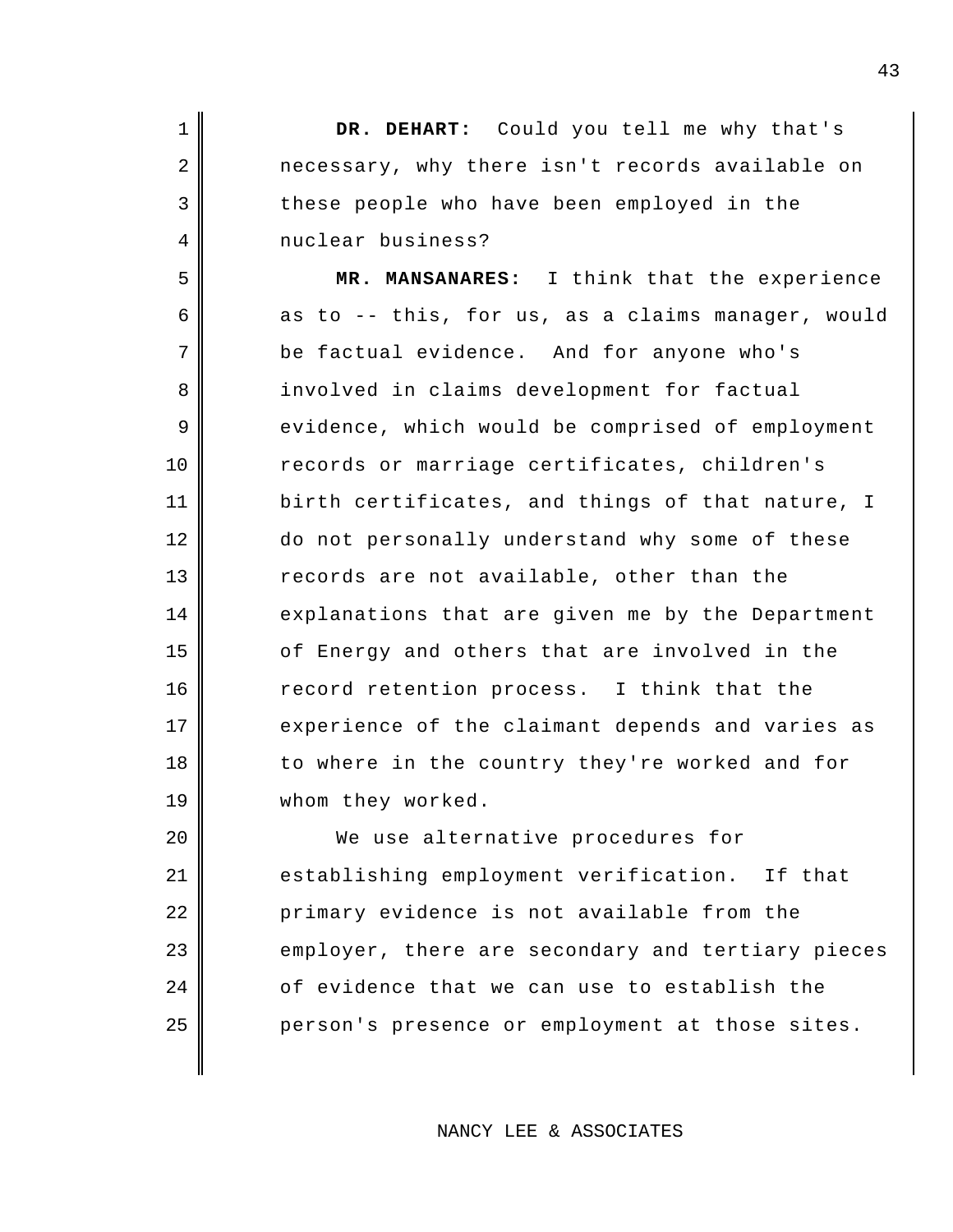And they can vary from -- oftentimes birth certificates will indicate the occupation of a parent. Many times there are clippings or newspaper notices that individuals retain because they were involved in a process or in a success that a particular facility experienced. So these are other types of evidence that we will use.

1

2

3

4

5

6

7

8

9

10

11

12

13

14

15

16

17

18

Also, if you noticed in the constituents to a claim slide here, we had the SSA, the Social Security Administration, from 1938 to the present time, oftentimes with a list of the individuals working for a contractor or vendor at a specific location, and we would use that information. And of course, we will also go to the affidavit. As long as the affidavit has a value that can be established and it is supported by other evidence in the file, then we will make a finding of employment and proceed as is necessary.

19 20 21 22 23 24 25 But yes, we are experiencing at some sites - some of the District Offices are experiencing difficulty in obtaining records. Although the initiative and the efforts of the NIOSH, for instance, they're finding records that previously we were told were not there. But as a result of their on-site inspections and their interactions

NANCY LEE & ASSOCIATES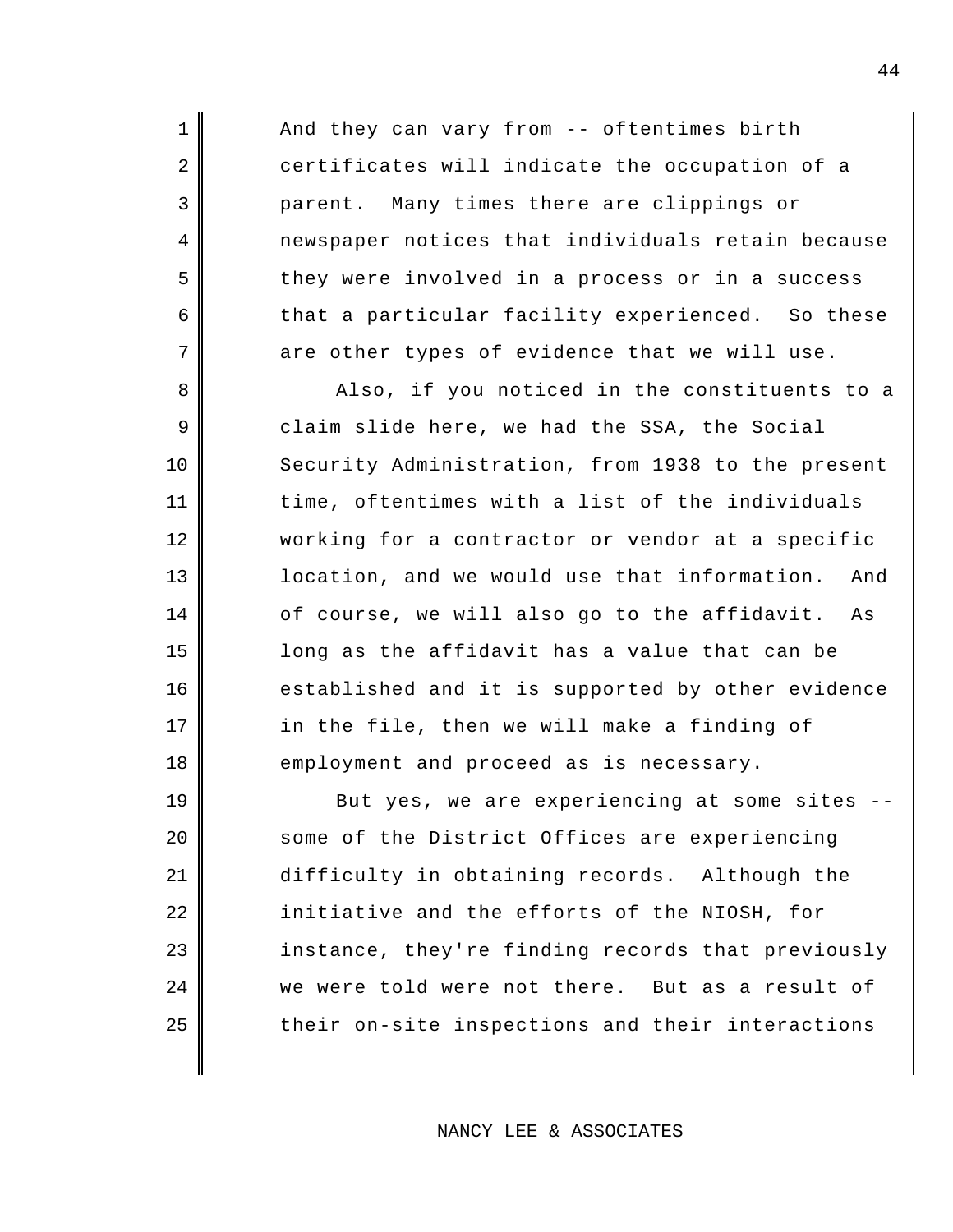1 2 3 4 5 6 7 8 9 10 11 12 13 14 15 16 17 18 19 20 21 22 23 24 25 with the records keepers, they've turned up records that we're able to use in Jacksonville, Denver, Cleveland, and Seattle. Did I answer your question, or did I just waltz all the way around it? **DR. DEHART:** No, I think you answered it. **MR. MANSANARES:** Somewhere, okay. Yes, sir. **DR. MELIUS:** What is the rate of claims coming in now? **MR. MANSANARES:** It varies by District Office. Initially in Denver -- and I can talk to Denver  $--$  I think we have about 4,400 claims inhouse at the present time. We have a staff of about 15 claims examiners at the present time, and many of those are recent hires. But I would say that prior to March we were running -- it varied 300 to 400 claims. Last week we had 89 claims. It's been running less than 100 claims per week at the present time for Denver. **DR. ZIEMER:** No further questions? (No responses) **DR. ZIEMER:** Okay, thank you very much. **MR. MANSANARES:** Thank you, sir. **DR. ZIEMER:** The next item on our agenda is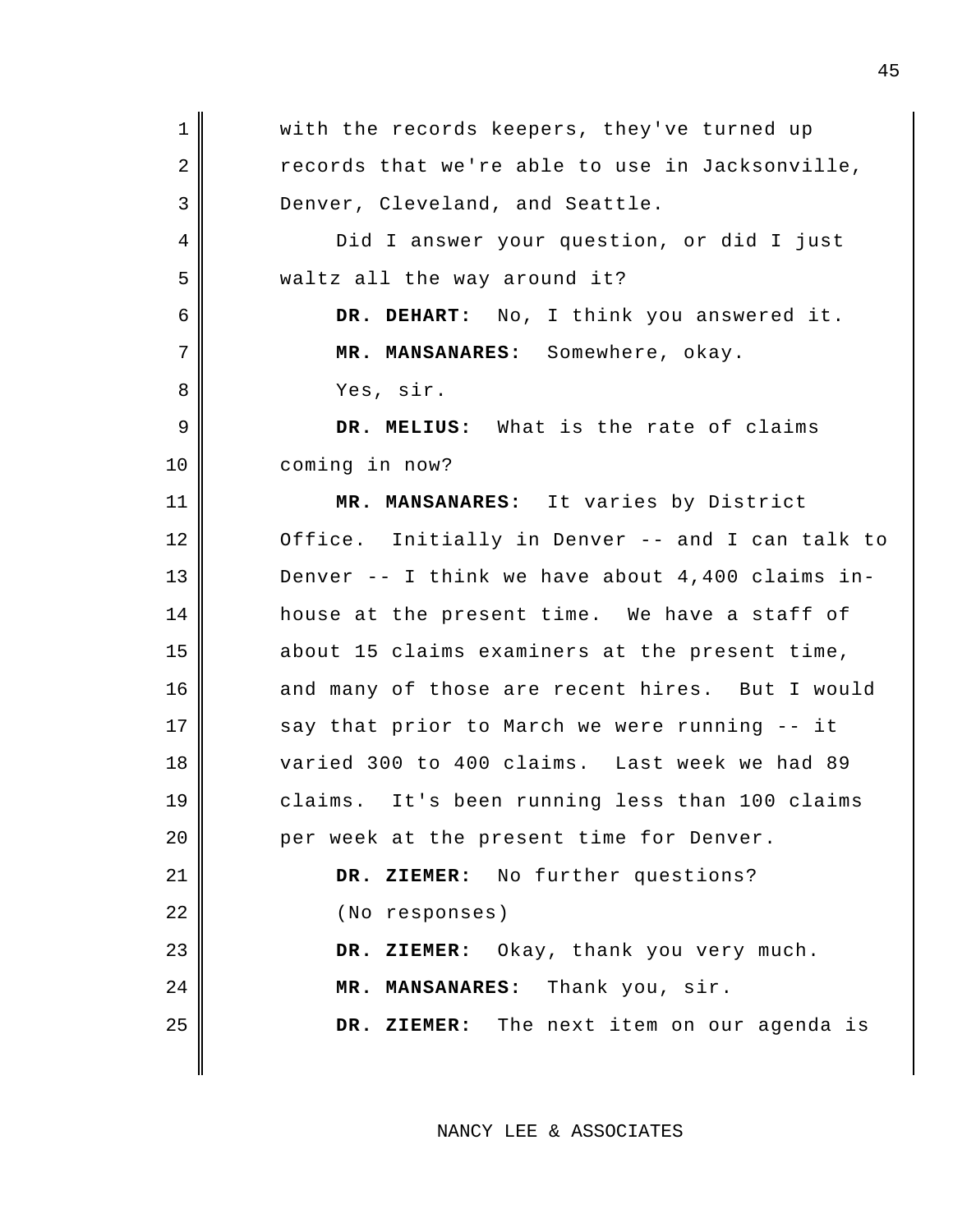1 2 3 the report of the dose reconstruction workgroup, and that was -- the workgroup was headed by Mark Griffon.

4

5

6

7

8

9

10

11

12

13

14

15

16

17

18

19

And Mark, if you would, before you get into your slides, go ahead and introduce the members of the workgroup, then proceed.

**MR. GRIFFON:** Thank you. Yeah, I was going to -- I didn't have a slide on the members of the group, but the members of the group, going around the table, Genevieve Roessler, Roy DeHart, Bob Presley, Rich Espinosa, and Jim Neton as our NIOSH representative on the working group.

After I introduced the members, I also wanted to say it was a process. We ended up having two conference calls as a working group. The first conference call we had, we did generate minutes from that and we sent them around to the Board, and I believe they got posted on the web site. I haven't checked that.

20 21 22 23 24 25 The second meeting of the working group was actually last week, so rather than generate minutes we took the time to generate this presentation. And we ended up having pretty good discussions on some issues. I think we ended up with some recommendations. I think we need to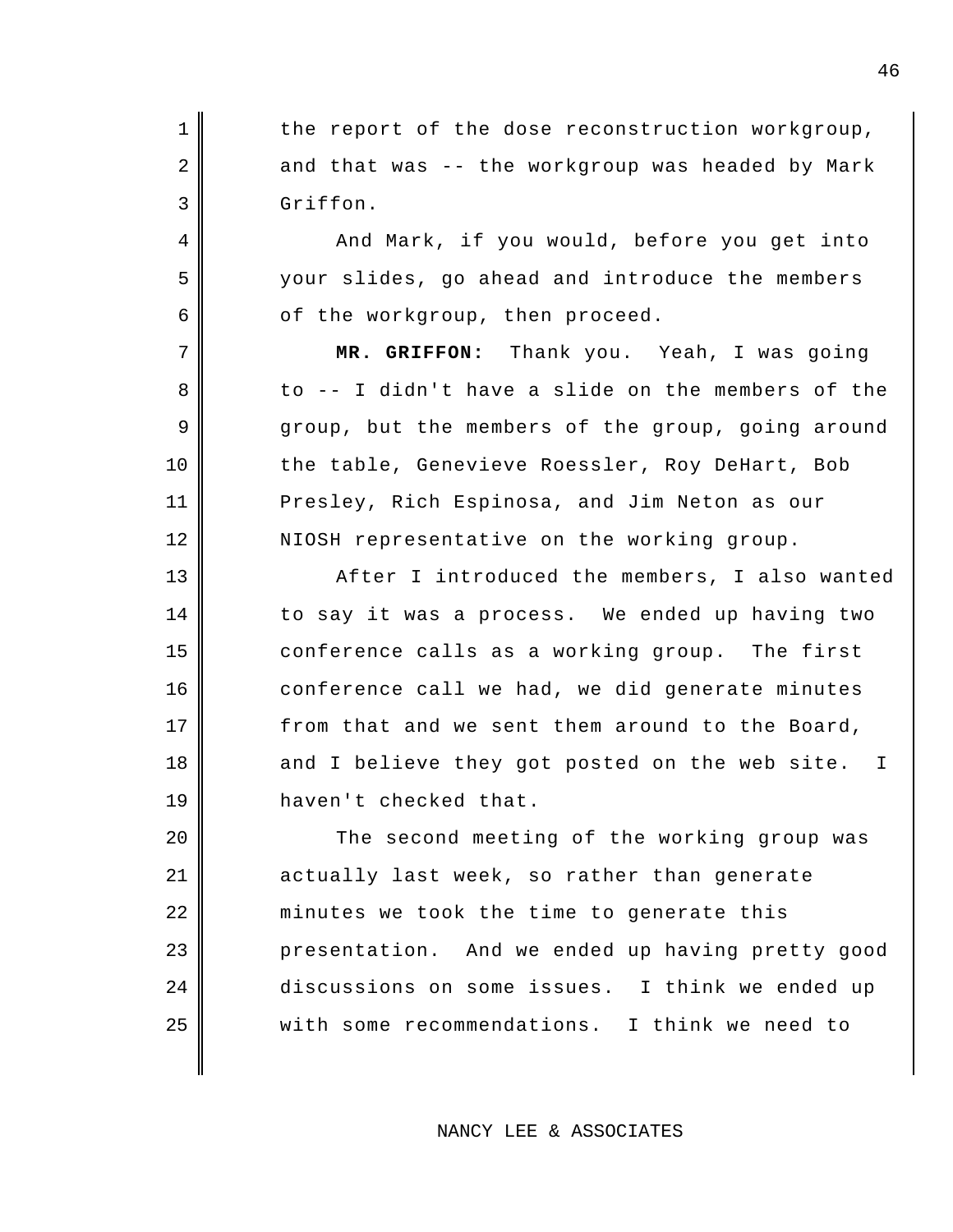flesh out some other issues to end up in the form of a recommendation actually, and we'll get to that as we go through the slides.

1

2

3

4

5

6

7

8

9

10

11

12

13

14

15

16

The charge was to develop options to review the scientific validity and the quality of the NIOSH dose estimation and dose reconstruction efforts, and this comes right from the statute. The four main issues that we ended up, or I consolidated these into four main topics that we discussed, was who would conduct the review, how the selection of cases -- how would we select the cases, the protocols that we would use for the review and sort of the scope of work for the Board to review the cases, and then the reporting out of the reviews that the Board does to the public and elsewhere.

17 18 19 20 21 22 23 24 25 Who will conduct the review: We talked about some different options, either with independent experts along with Board representation, and this was probably something that we agreed the most on as a recommendation. We felt pretty strongly that we needed an independent panel with independent experts, but we also needed Board representation and Board oversight. I think we noted that the Board is ultimately responsible

NANCY LEE & ASSOCIATES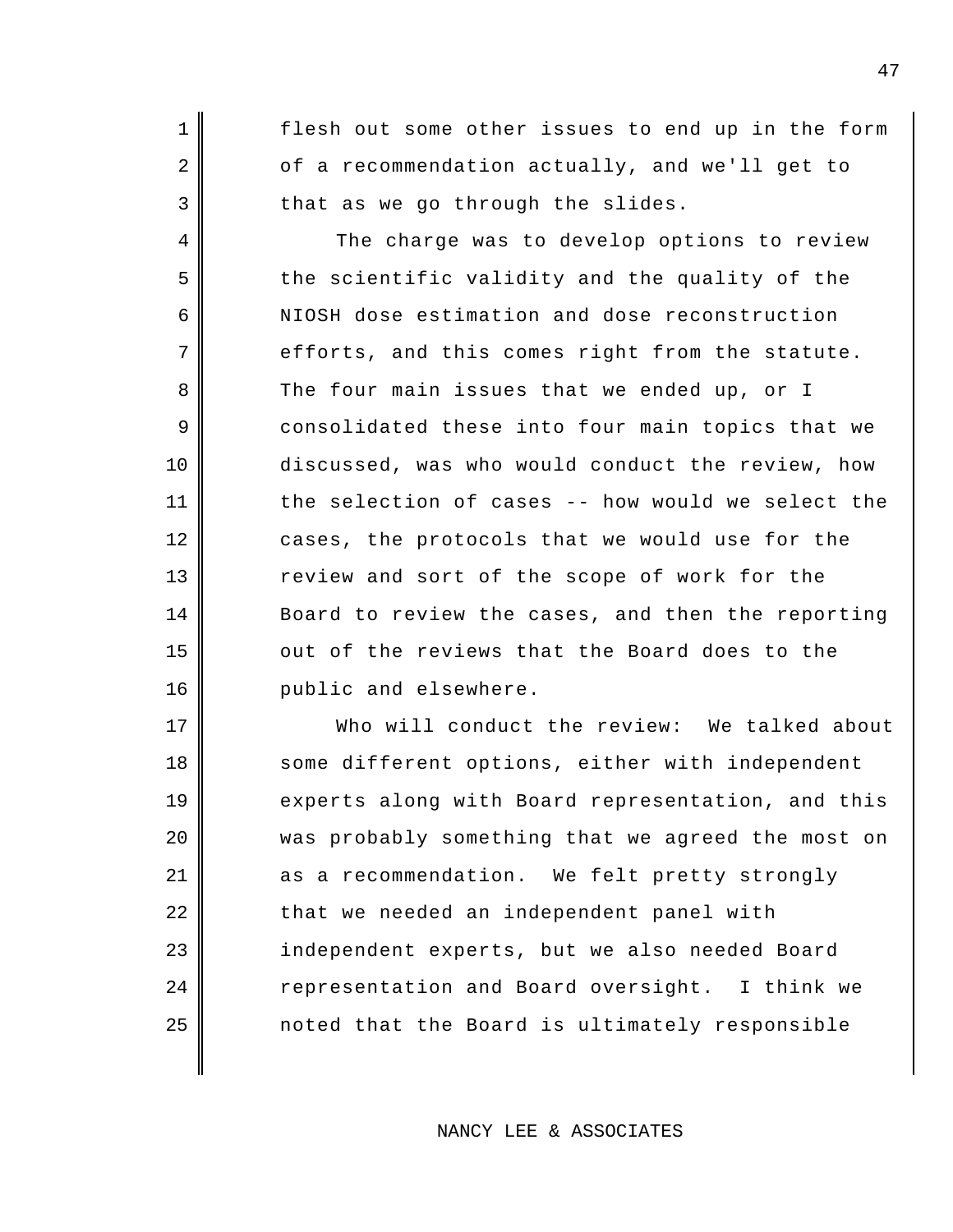for these reviews, so the Board would certainly have to maintain oversight on this process.

1

2

3

4

5

6

7

8

9

10

11

12

13

14

15

16

17

18

19

20

21

As we were developing that option we talked about several issues: Whether these should be - whether we should have individual experts, contractors, or a consortium, and it might be a consortium of several contractors; the size of the panel, what was a workable size; the availability of independent experts. The issues that came out here was that as NIOSH is in the process of hiring a contractor to do the dose reconstruction, we all know that there's a limited pool of experts in this area. So we just thought that may really be an issue here. And then the selection, which was more of who and how do we do the selection process. And the nature of the panel meetings, should the independent expert panel meet, should they have public meetings? They obviously have to get their work done, but there also has to be a level of transparency of what that panel's doing.

22 23 24 25 So along the lines of the expertise, individual experts, contractor or consortium, we talked about the issue of they had to have a wide variety of expertise to review the cases.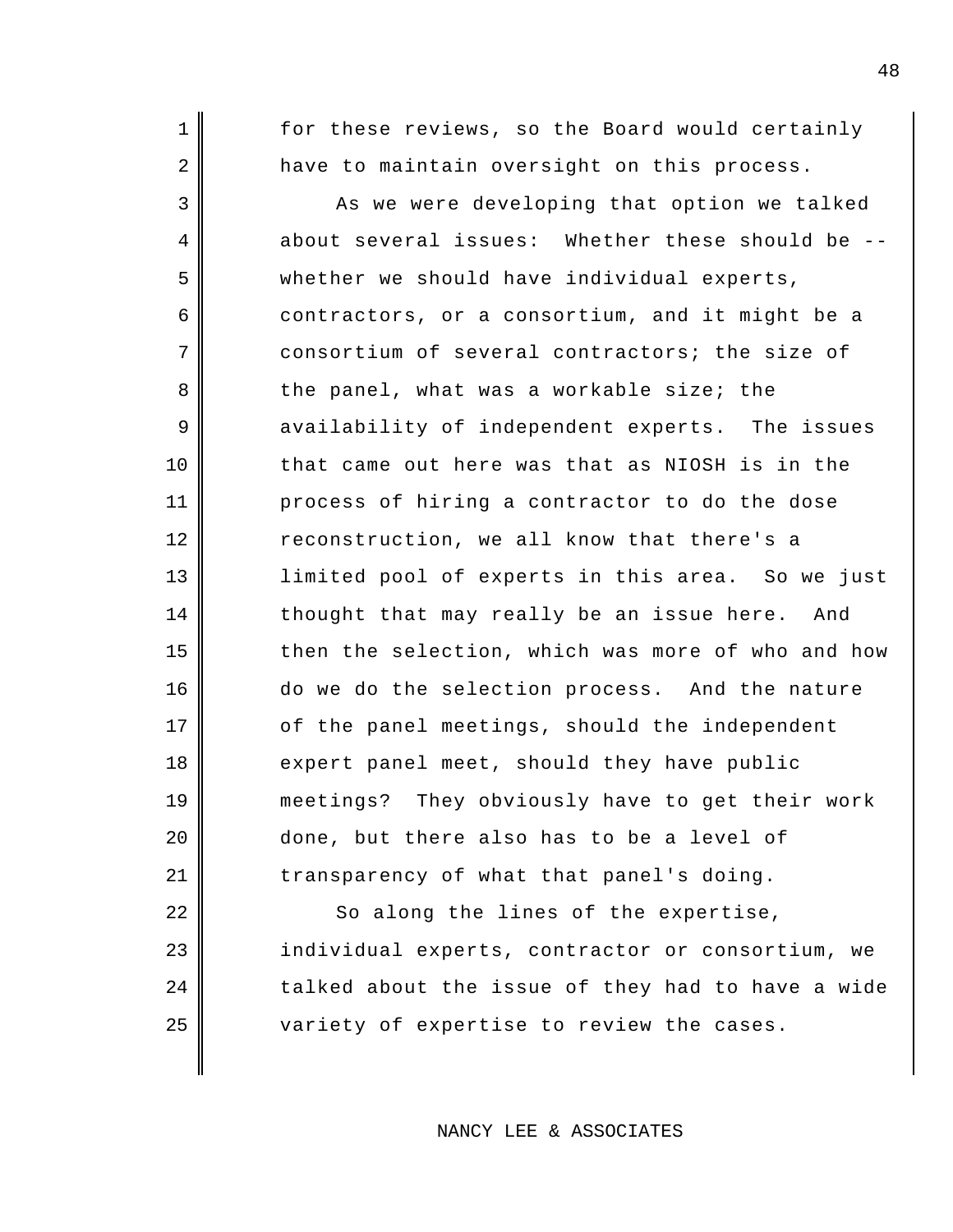Sometimes there's individual experts out there that really their strength lies in internal dosimetry, and they're less skilled in reviewing external radiation dose cases. Or they may have worked in certain sectors of the nuclear industry and not be familiar with reactor exposures and things like that. So we thought that was one criteria we needed to discuss further.

1

2

3

4

5

6

7

8

9 10 11 12 13 14 15 16 17 18 19 20 21 22 23 24 25 Also, the second one, important to have credibility to do objective work. And this again was our attention to the concern that the public has to have faith in this Board as doing an independent review. And along with transparency, we thought it was important to have maybe -- the panel have representation that maybe was outside the box a little bit. If it was the same -- if it was perceived as being the same -- this overlaps a little bit with the next item, which is the conflict of interest -- but it was if there was a perception that the same people were reviewing that have always reviewed the cases and always done the dose work at these sites, then the claimants on the other side, especially the rejected claimants, may say, of course, we certainly saw that one coming. So we think that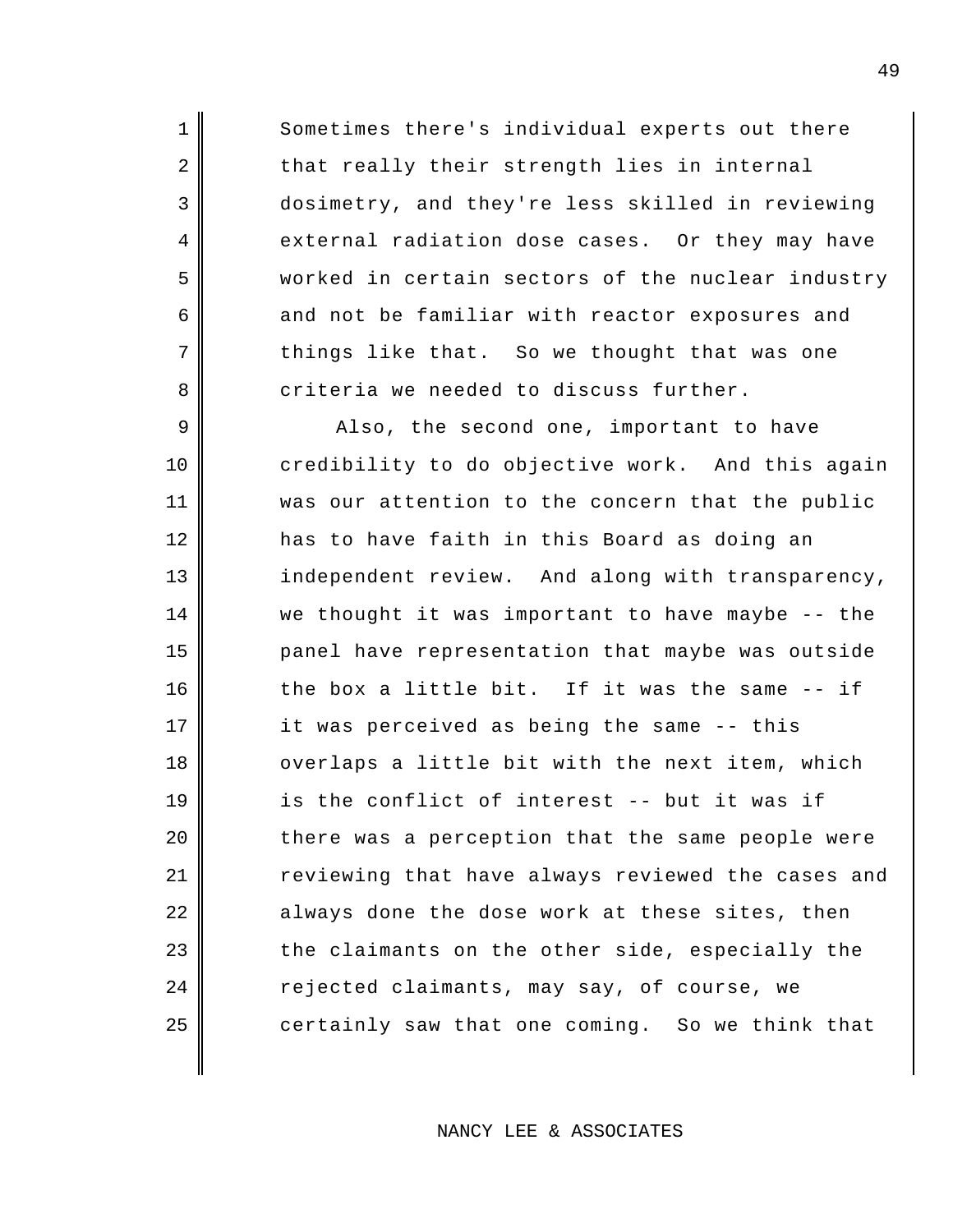-- we thought that there might be a use in having expertise that was sort of outside the box that could be critical of the model assumptions, et cetera. And if after all that the cases stood up, then they have more credibility actually.

1

2

3

4

5

24

25

6 7 8 9 10 11 12 13 14 15 16 17 18 19 20 21 22 23 The size of the panel and the availability of the experts: One model we turned to in our review -- and Jim Neton provided us some documentation, a GAO report which I think was sent around to the whole committee. And I followed up on the NAS folks, and there's actually on their web site they have some documentation of their scope. They are required to do a review. They have a NAS subcommittee headed, chaired by John Till, and I think currently they have nine experts on this panel. That was one model we looked at. We're not sure that's the right number. That's the model they're using. Some folks thought that was a little large and may be unwieldy, actually, but it was something we turned to. And then again, I mentioned the small pool of experts that may be left available for this.

> The selection, the Board felt pretty strongly that -- or the working group felt pretty strongly

> > NANCY LEE & ASSOCIATES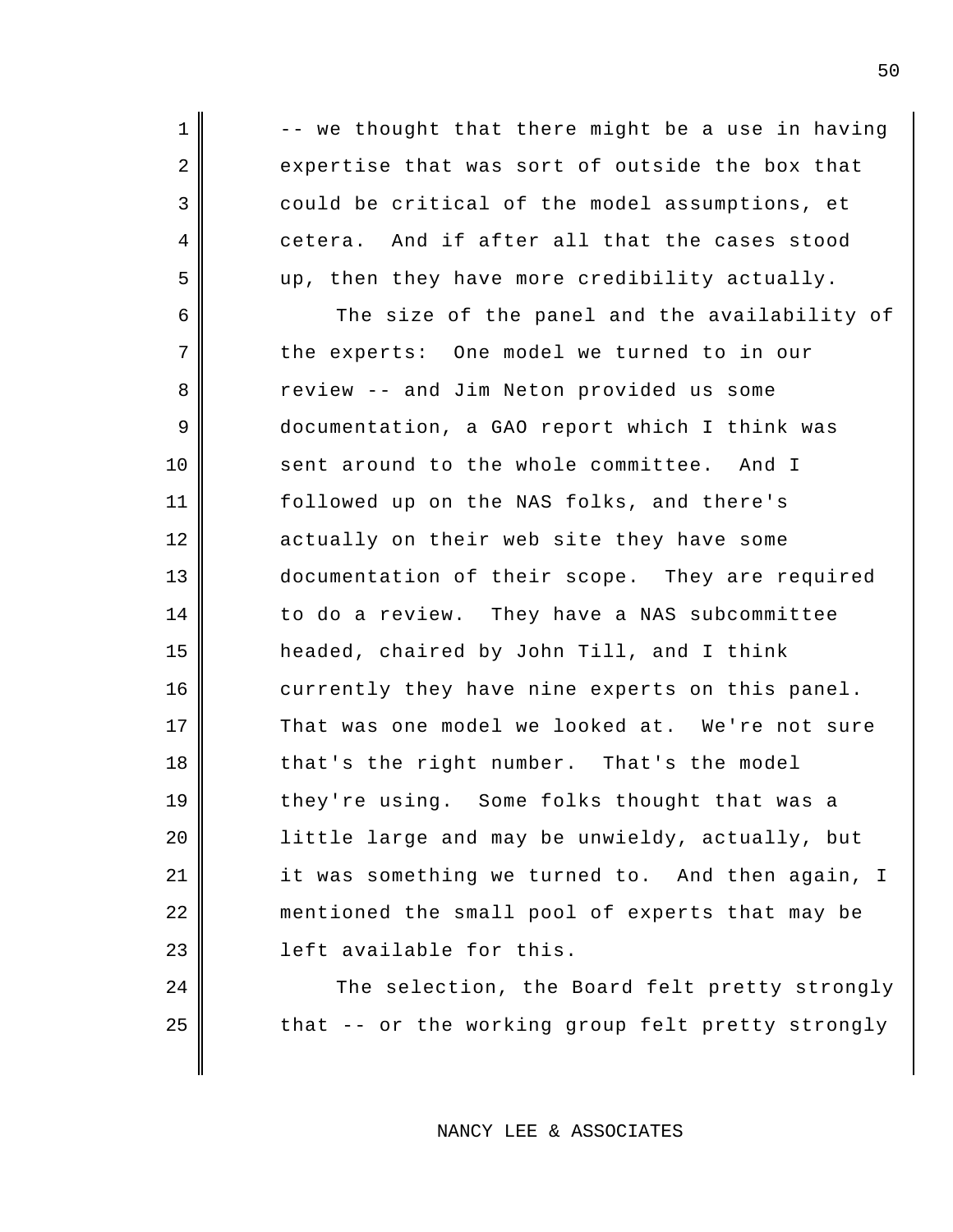that the Board should be responsible for the selection of who. And Jim Neton, before I overstep my legal bounds here, I'm going to ask - - I think NIOSH would actually have to do the contracting process. I don't want to get this wrong, but we felt pretty strongly that the Board should make the determination and decisions on who, whether it be individuals, contractors, or a consortium. The Board should have the input on that, and NIOSH can work out how to do the contracting on that.

1

2

3

4

5

6

7

8

9

10

11

12

13

14

15

16

17

18

19

As far as meetings, we felt first that the panel should report to the Board. Again, this goes back to the Board being responsible for these reviews. And again, we emphasized again and again, this has to be a transparent process. So somewhere -- and that's, again, those reports back to the Board would be public meetings, and the public would be able to see what's going on.

20 21 22 23 24 25 Another recommendation was the workgroup felt that the Board should select the cases for review, and we felt also that we needed to have a stratified sampling of cases. I believe in the case of the VA it's more of just a random sampling. I'm not sure of that, but the way they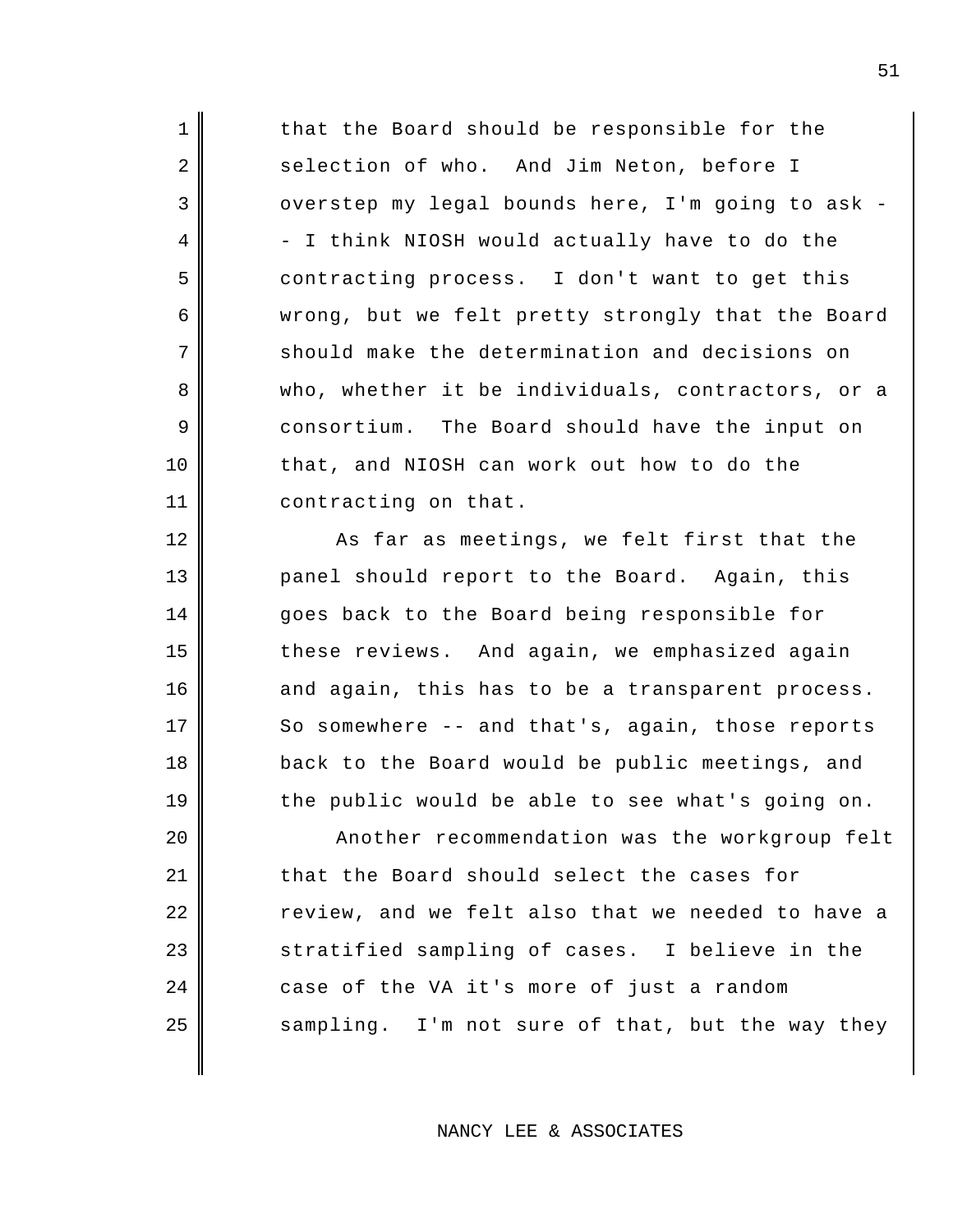describe it on their web site it's a random sampling. But due to the nature of the DOE sites, we felt it behooved a stratified sampling strategy. And we talked about some parameters. These may not cover all, and I think this is an area where we may need to be -- give a more specific recommendation. But the site, the exposure type, cancer type, time period are some possible parameters that we may stratify on.

1

2

3

4

5

6

7

8

9

10

11

12

13

14

15

16

17

18

19

20

21

22

23

24

25

The number of cases, overall case load greater than 2.5 percent. We came on that number because we turned to this VA model. The VA has selected about 100 cases out of an overall of about 4,000, which is about 2.5 percent. And we thought -- we tried to hone in on a number, but we said, well, at least we think that it should be greater than 2.5 percent, the rationale being that we've got to have a stratified sampling, and that's going to create more cases that have to be reviewed. It seemed to be a reasonable answer to that. So we don't know the upper bound of that, but we think that it's probably going to be something greater than 2.5 percent of the cases.

Again, the workgroup agreed that the Board should establish the protocol for the panel. And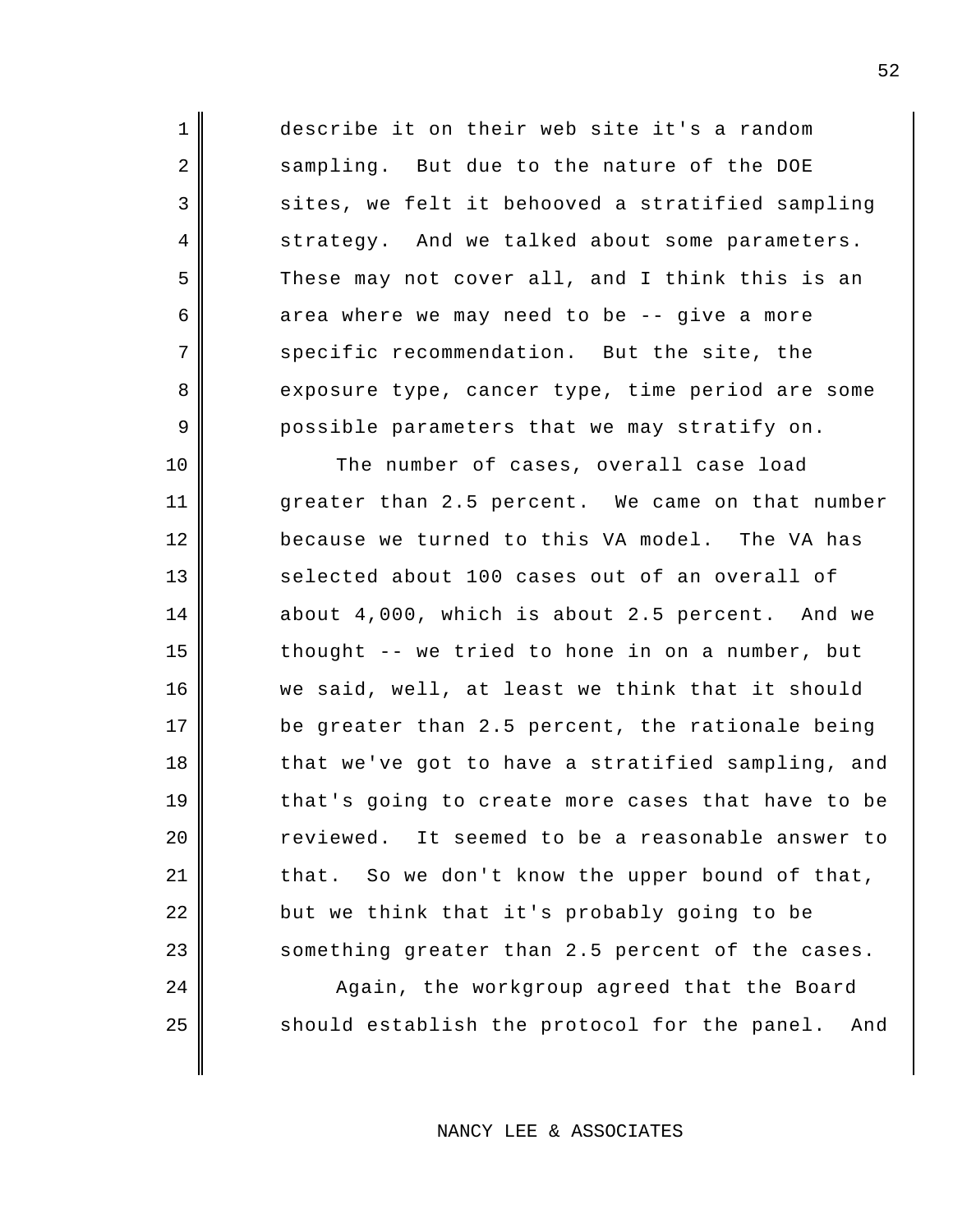protocol and -- scope of work/protocol, I might say -- scope of work for the NAS review, we looked at the scope of work that was described for the NAS panel, and we discussed potential tasks for the scope of work and the type of review. I'll go into those a little bit here.

1

2

3

4

5

6

7 8 9 10 11 12 13 14 15 16 17 18 19 20 21 22 23 24 25 These are the -- some of these overlap pretty well with what was done on the -- what is -- I guess what was Congressionally mandated to the NAS as the scope for their review of the VA cases. I hope I got that right. The panel should determine whether or not the reconstruction of the dose is accurate. And the parenthetical point is important. I'm doing this for Jim Neton. He reminded me several times that accurate to the extent that it's good enough to determine eligibility. And I think that's an important point of this, because sometimes, as NIOSH has said, they may not have to be very accurate. If someone has really high doses they don't need to fine tune it that much. They trigger, they're in; it doesn't matter. And if they're very low, on the other side, they may not have to fine tune as much. So the panel should determine whether or not the assumptions,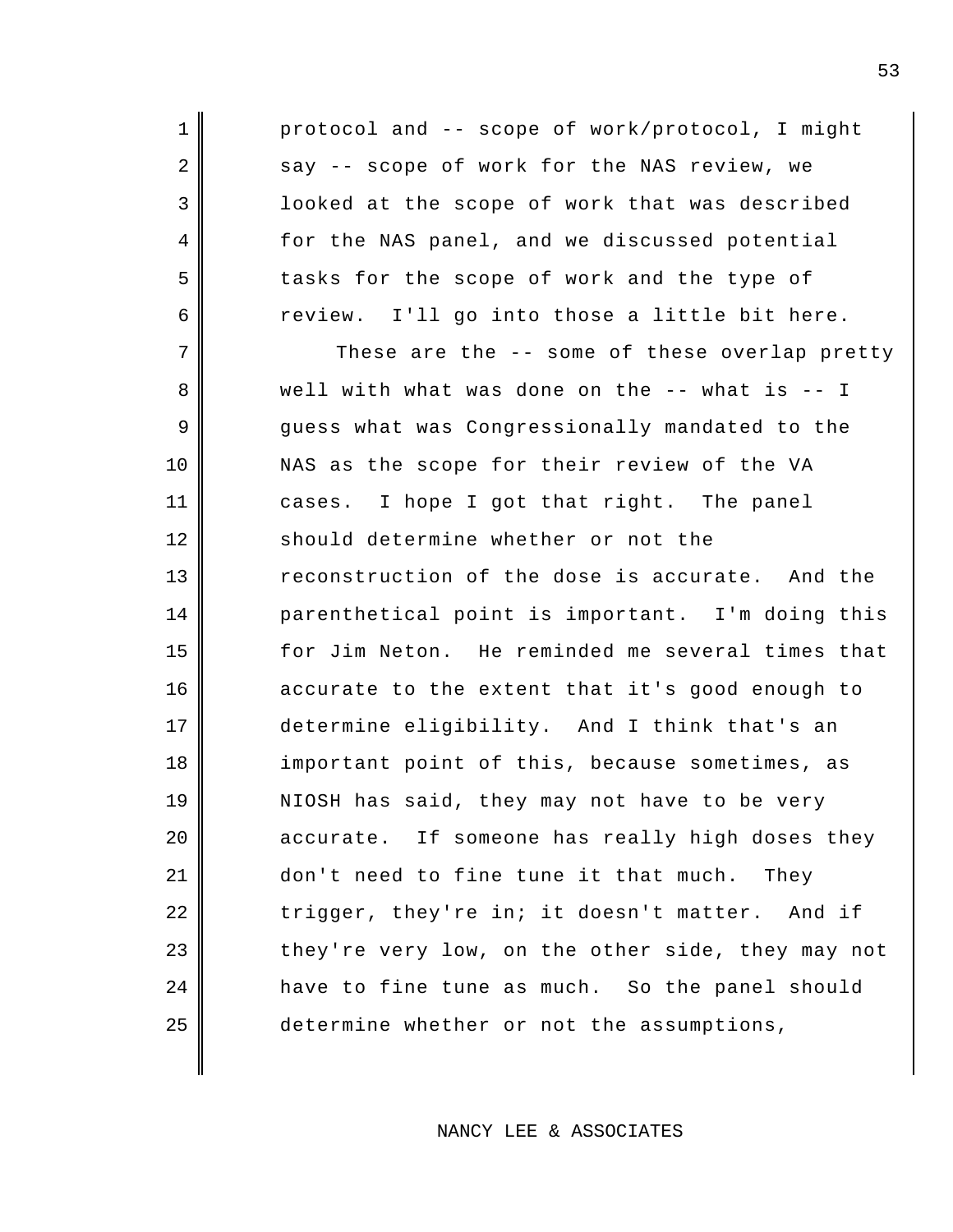1 2 3 4 5 6 7 8 9 10 11 12 13 14 15 16 17 18 19 20 21 22 23 24 individual case assumptions or assumptions that are applicable to groups of people, are credible. So that's the accuracy of dose estimate, the credibility of the assumptions. The panel should determine whether or not the data from DOE or other sources is accurate. And the panel should determine whether or not the estimate of the dose is a reasonable estimate, and "reasonable estimate" being a term that was in the statute. Now, the panel should determine whether or not data from DOE or other sources is accurate, that item generated a lot of discussion. We felt pretty strongly -- and this, I think, goes to Sally's points earlier, that in order to maintain transparency of this process and to give credibility to our review, we need to in some ways check that to make sure that NIOSH went back, and the data they got was good quality and was useful for -- was good enough for determining whether people were eligible. So now how we get there is another question, but we think that is a very important aspect.

And that sort of leads to this, too, which is this tiered review idea. The three methods of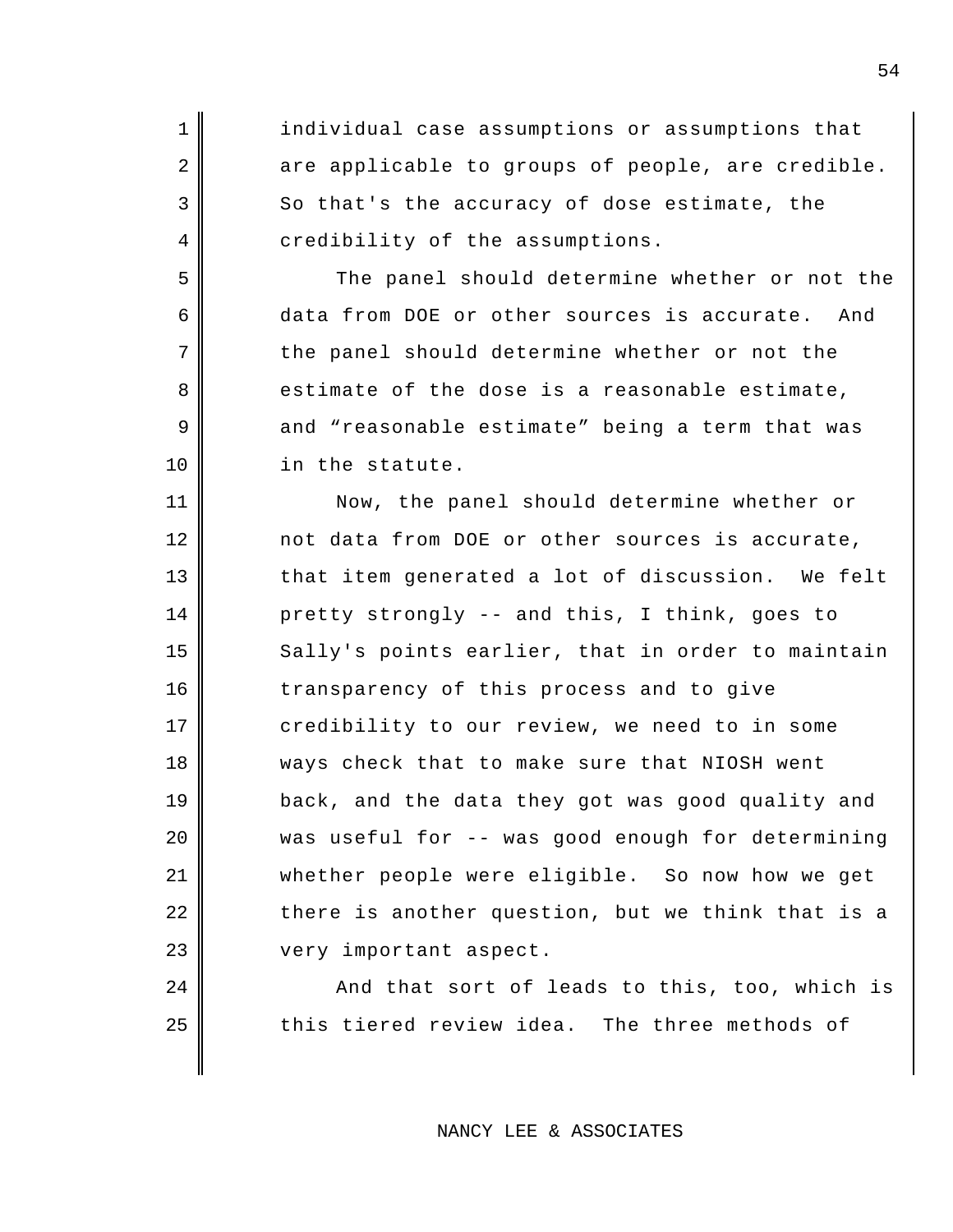review here are simplest to most complex or most extensive. And the initial review of the cases and the calculations, that will be just sort of looking at NIOSH's or the contractor's work and checking all the assumptions, checking the calculations, that sort of thing.

1

2

3

4

5

6

7

8

9

10

11

12

13

The next step is to check a little further, and on a certain number of cases you might look at quality of the data and how NIOSH decided, if there was inconsistencies, for instance, between personal interviews and the records, how did NIOSH rectify that, and how did NIOSH handle that in their reconstruction.

14 15 16 17 18 19 20 21 22 23 24 25 And then the third is even more extensive, where we actually want to see what was requested, what did NIOSH request from DOE, were all the records -- and I put "all" in parentheses, too - were all the records provided from DOE. And the question that was chased around by the working group was, well, how do you -- as it is by many researchers at the DOE sites, how do you know if all the data was reviewed if you don't know what all the data is? So it's a -- but we thought that is, again, an important point because of some people's concern about the DOE either

NANCY LEE & ASSOCIATES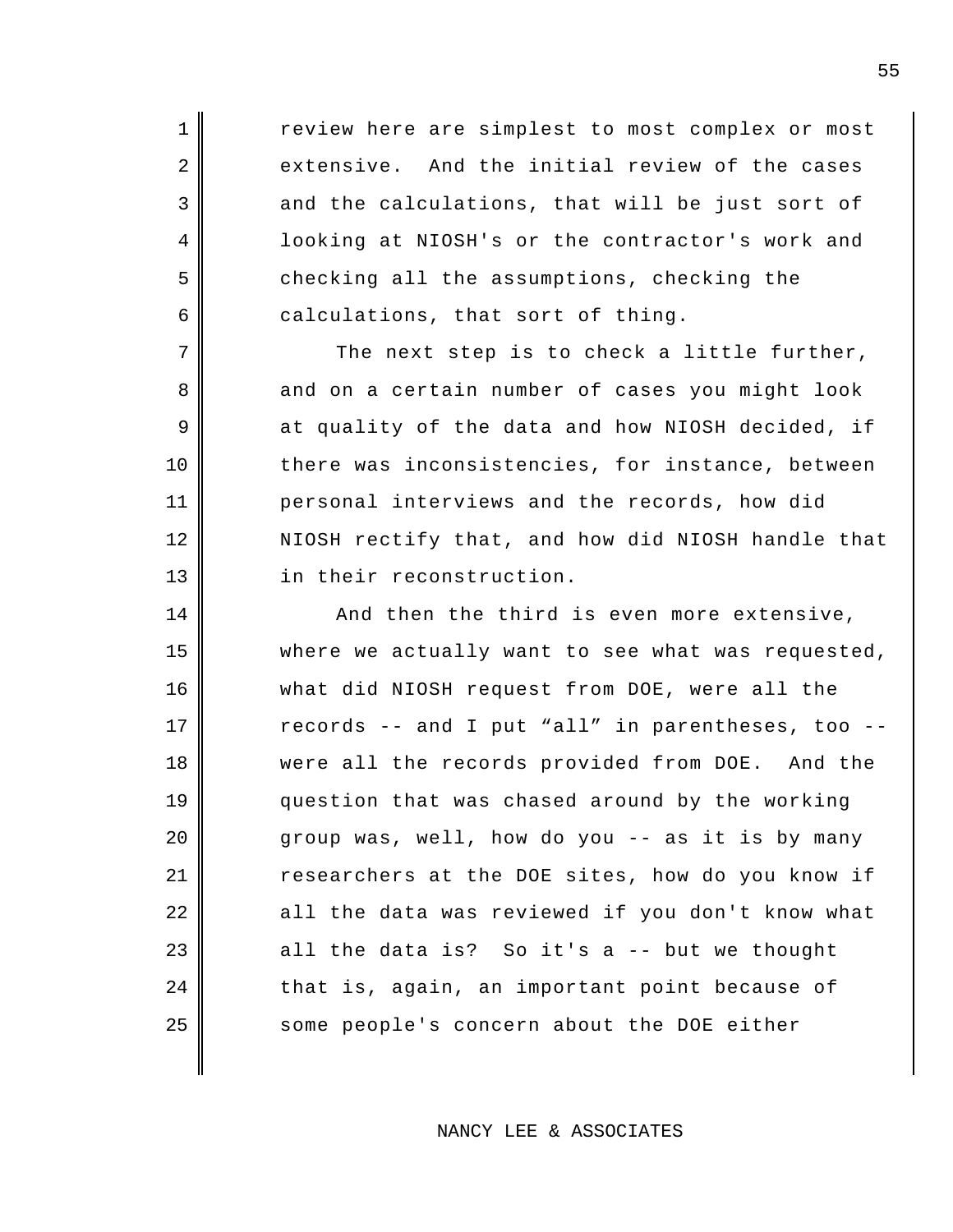destroying records, destroying data, et cetera. We think that the Board should have some level to look into what kind of data is coming from the DOE, not just the secondary steps. So we felt that was an important point.

1

2

3

4

5

6

7

8

9

10

11

12

13

14

15

16

17

18

19

20

21

22

23

24

25

The review panel reports, the workgroup agreed that the panel must first report back to the Board, and then the panel reviews and the reports of panel activities, policies, and procedures should all be made available to the public in de-identified form, obviously. But that, again, is for the transparency for that. So that's the report out by -- I think that's it.

I just wanted to say the last thing -- I think the three areas that -- and we discussed this -- that we may, after discussion with the full Board here, we may want to go out tonight and fine tune three areas for more specific recommendations. One of them is the makeup of the panel, flesh that out a little better; also the selection of cases; and then the scope of work for this independent review panel. So I think we agreed that the panel would meet tonight if we needed to.

Did we agree, panel, or working group, I

NANCY LEE & ASSOCIATES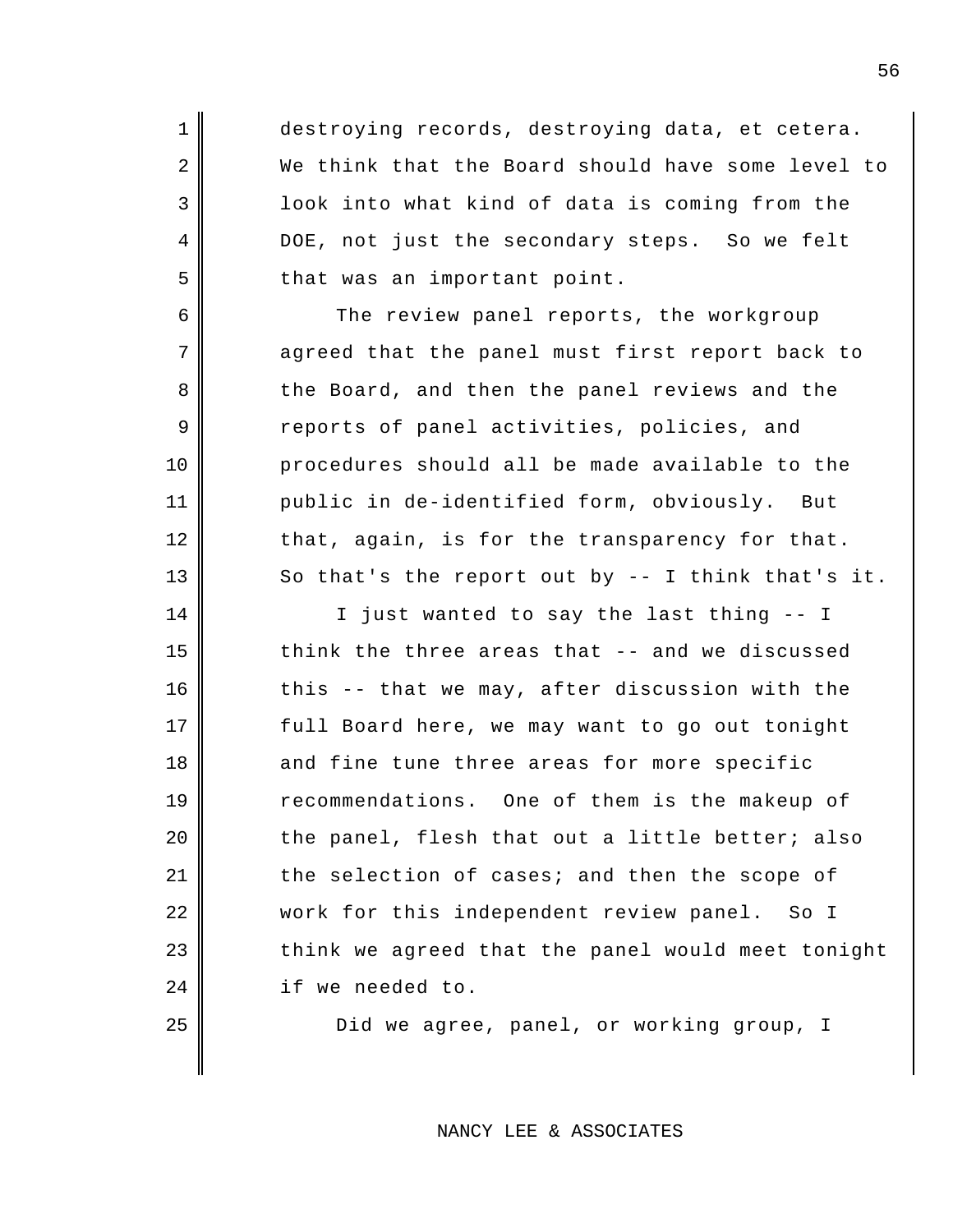mean?

(Affirmative nods)

**MR. GRIFFON:** Roy says as long as he gets ice cream.

**DR. ZIEMER:** Thank you very much, Mark. I believe, based on those comments and what you've just now suggested, probably it would be worthwhile if we got the initial feedback from the full Board and reactions, comments, suggestions that the committee could use to -- as they huddle tonight and refine this. And then we can revisit it tomorrow in perhaps in what we might call more final form, and see if the Board is ready to take formal action tomorrow or if further refinement is needed.

I think we're not under tremendous pressure to necessarily finalize it at this meeting, because we know that there's going to be a little time lag before cases are -- until there's a body of cases to be looked at. So we can be fairly deliberate, if necessary; but we want to move ahead, on the other hand, and be ready to hit the ground running.

> So let's open it up at this point for questions, comments, and other reactions. I

> > NANCY LEE & ASSOCIATES

3 4 5

6

7

8

9

10

11

12

13

14

15

16

17

18

19

20

21

22

23

24

25

1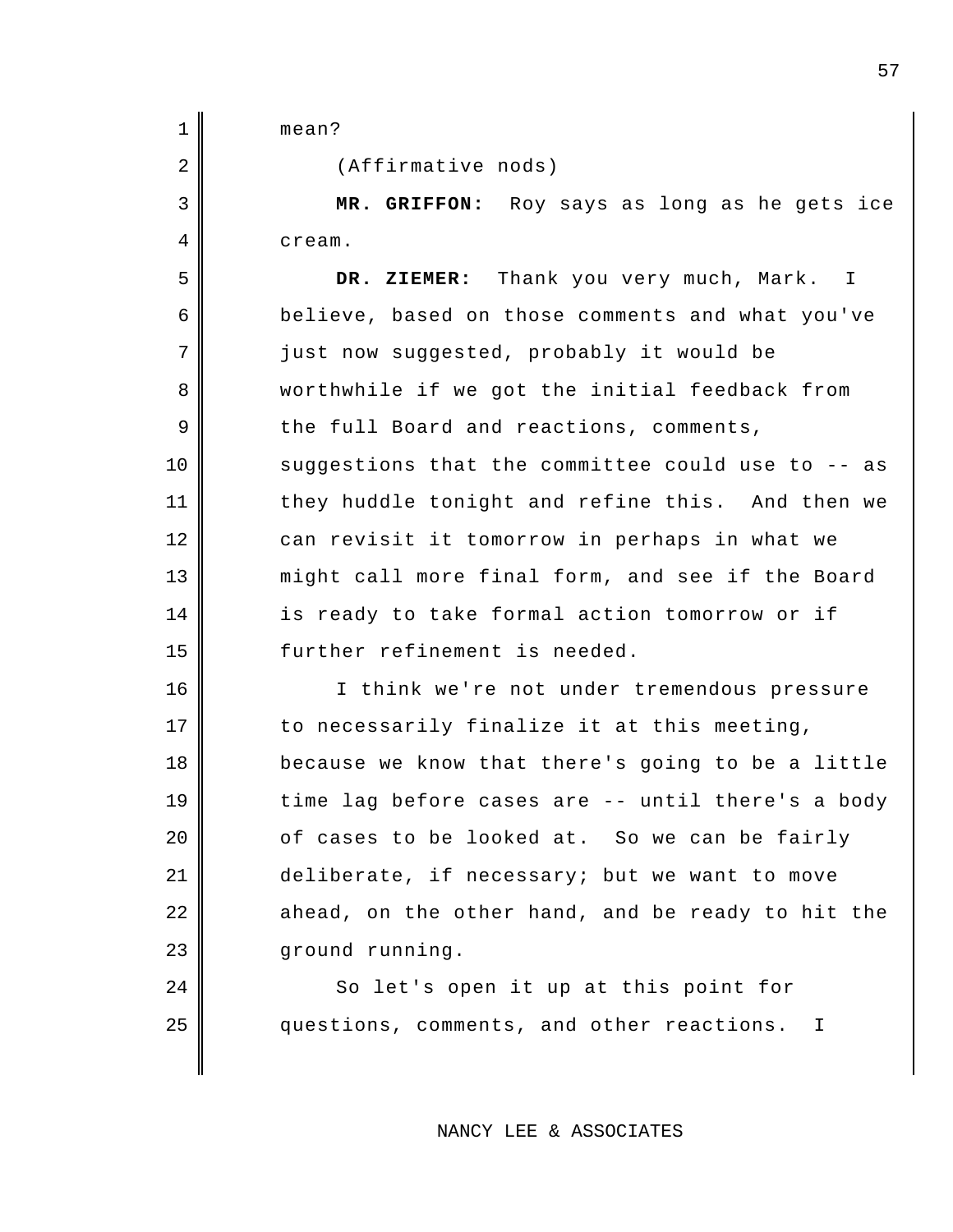| $\mathbf 1$    | think the subcommittee has done a very good job   |
|----------------|---------------------------------------------------|
| $\overline{2}$ | of thinking about the issues that have to be      |
| 3              | addressed, and we appreciate the input that       |
| 4              | you've given us here.                             |
| 5              | Okay, Tony.                                       |
| 6              | DR. ANDRADE: Mark does a good presentation.       |
| 7              | I appreciate all of the work and the thoughts     |
| 8              | that you and the panel put together with respect  |
| 9              | to the -- the questions are very important        |
| 10             | questions that will face this panel, group, team, |
| 11             | whatever you want to call it.                     |
| 12             | Let me start from the back end of my though       |
| 13             | process, and then I'll get into what might be     |
| 14             | considered a very quick straw man on the          |
| 15             | recommendations.                                  |
| 16             | What would happen if this team were to            |
| 17             | somehow find a shortcoming, a potential           |
| 18             | shortcoming, a disagreement with a dose           |
| 19             | reconstruction activity, even if it was for a     |
| 20             | single individual, or perhaps the way those dose  |
| 21             | reconstructions were being conducted? Perhaps     |
| 22             | the answer's not available right now, but it's    |
| 23             | certainly one that's going to have to be          |
| 24             | addressed at some time.                           |
| 25             | My next statement is in the form of a             |
|                |                                                   |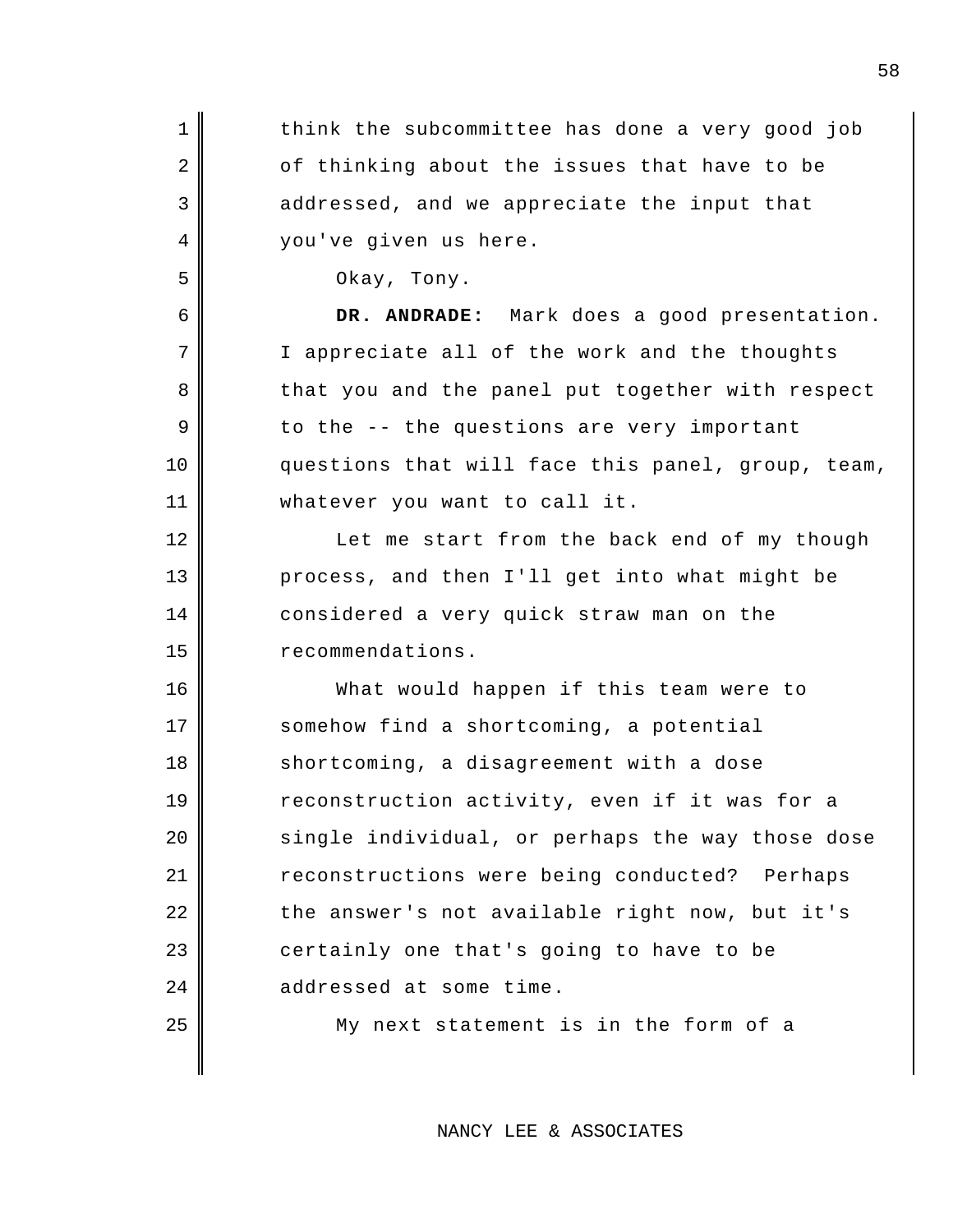comment, and it's more along the lines of a recommendation that might be considered as a straw man for further discussion this evening. For the John Till group, my own personal experience has been a group that -- how shall I say -- it seeks to keep the maximum number of contractors employed. I would strongly recommend the following criteria for a team.

1

2

3

4

5

6

7

8

9

10

11

12

13

14

15

16

17

18

19

20

21

22

23

24

25

Number one, that we should consider no more than two relevant and independent experts. What I mean by relevant is, as you pointed out, experts that are familiar with the particular type of dosimetry that was conducted at a particular site. If it happened to be Washington, for example, you might want to have reactor experts, reactor health physicists.

Number two is that I think it would be beneficial to have at least one, and perhaps even two, Board members be members of that team, so long as they have no conflict with the operations of the site that is being reviewed. For example, I would recuse myself from any work that was done in review of work at Los Alamos.

And number three is that I would recommend that whatever panel is put together, that they be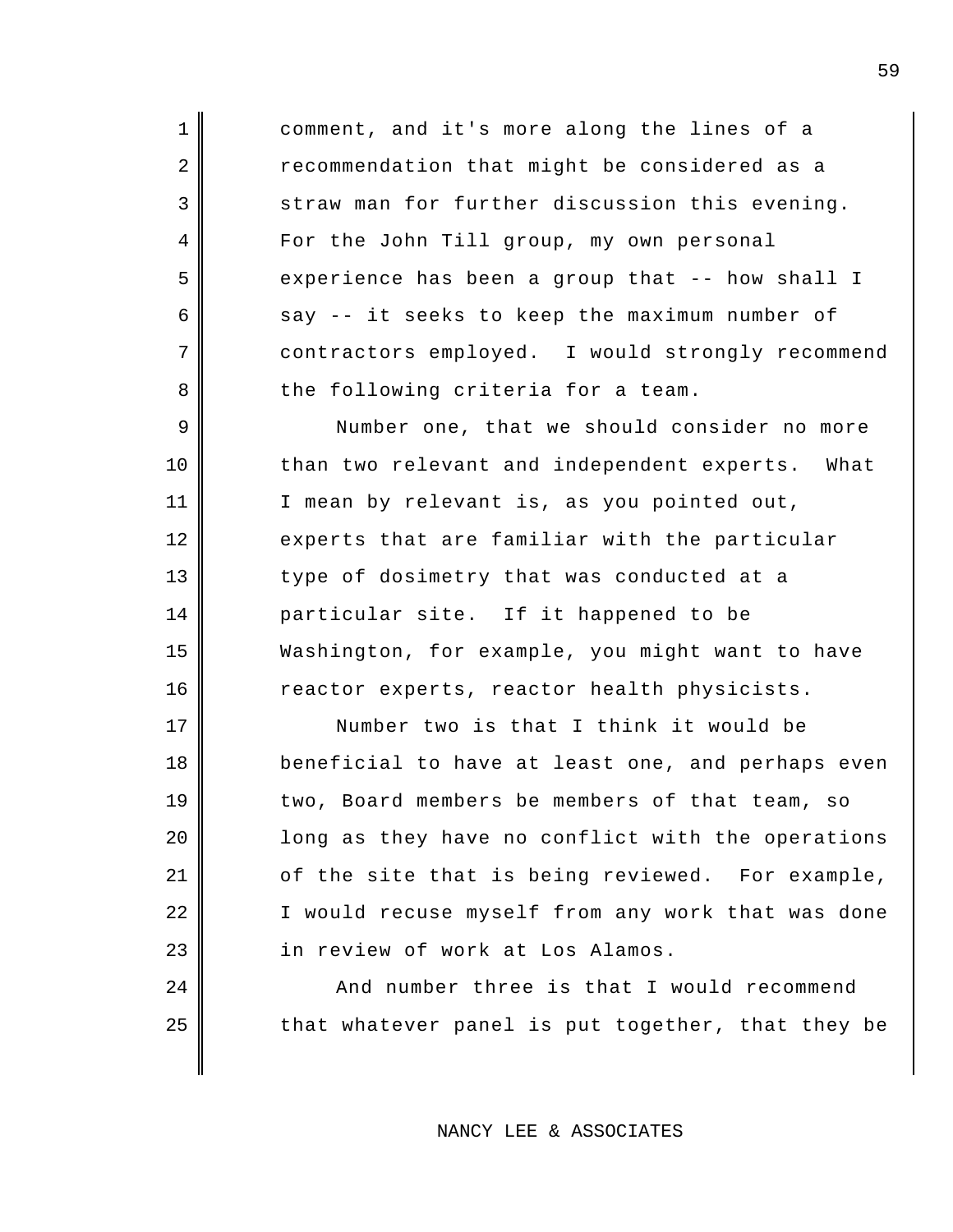1 2 3 4 5 6 7 8 9 10 11 12 13 14 15 16 17 18 19 20 21 22 23 24 25 allowed to conduct at least two reviews at two separate sites for that minimum number of reviews that you're talking about, for the following reasons: One is that a working team develops a relationship and a rapport, perhaps during the first experience they have, and they start to learn about what is important, what sort of records need to be considered and kept - alluding back to what Sally was talking about this morning. And it would be a tragedy to lose that experience if that panel is disempaneled without going back and approaching a different site with a whole different way doing -- that had a whole different way of doing business without this same type of approach, so that they can do an apples-to-apples comparison of the state of affairs at the two different sites. So those are my comments for now. **DR. ZIEMER:** Thank you. Other comments? Yes, Jim. **DR. MELIUS:** Yeah, a number of comments. I would agree with Tony. I guess number one is I think we need to get this review going as soon as feasible. It's not something we should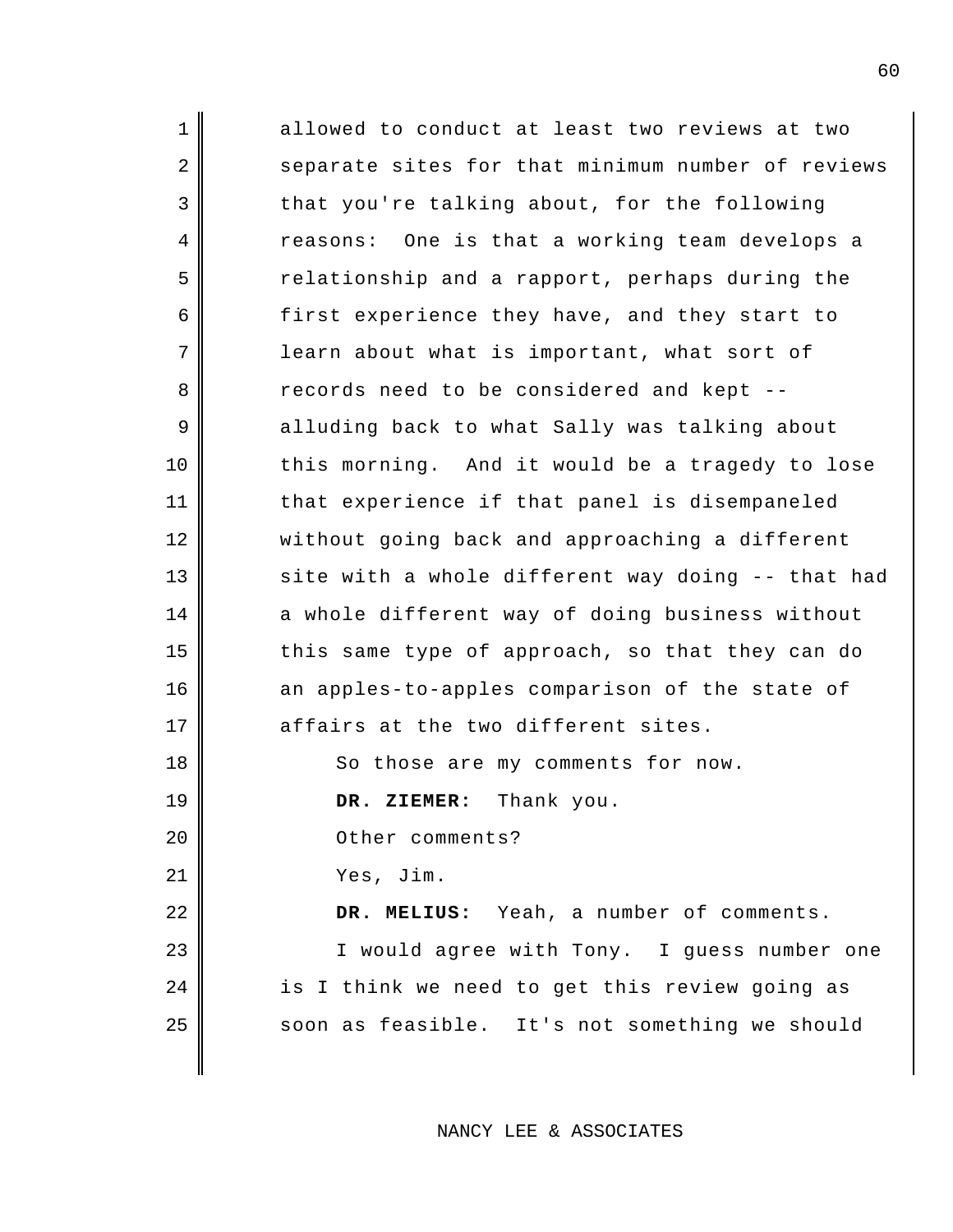put off until we get enough numbers to sample from or whatever, whatever kind of plan we - tiered plan we develop. Because I think sort of the credibility of the process is important, the overall process is important, and we don't want to be in a position where we have to redo a bunch of dose reconstructions or whatever. And the credibility's particularly important at an early point in time in this process. So I think we ought to try to get as far as we can today, and then push NIOSH to get whatever we recommend implemented, doing that. Secondly, I like the idea of sort of small,

1

2

3

4

5

6

7

8

9

10

11

12

13

14

15

16

17

18

19

20

21

22

23

24

25

smaller teams making up a panel that reviews cases, and that they also review cases for more than one site so it's not just a site-specific panel. They may draw -- well, let me get to that in a second. But I think that might be a way of sort of keeping the process moving quickly, efficiently, and at the same time building some confidence and expertise. So I think that way of developing a panel may work, but any way we do it it's logistically complicated because of conflicts and availability of the appropriate experts.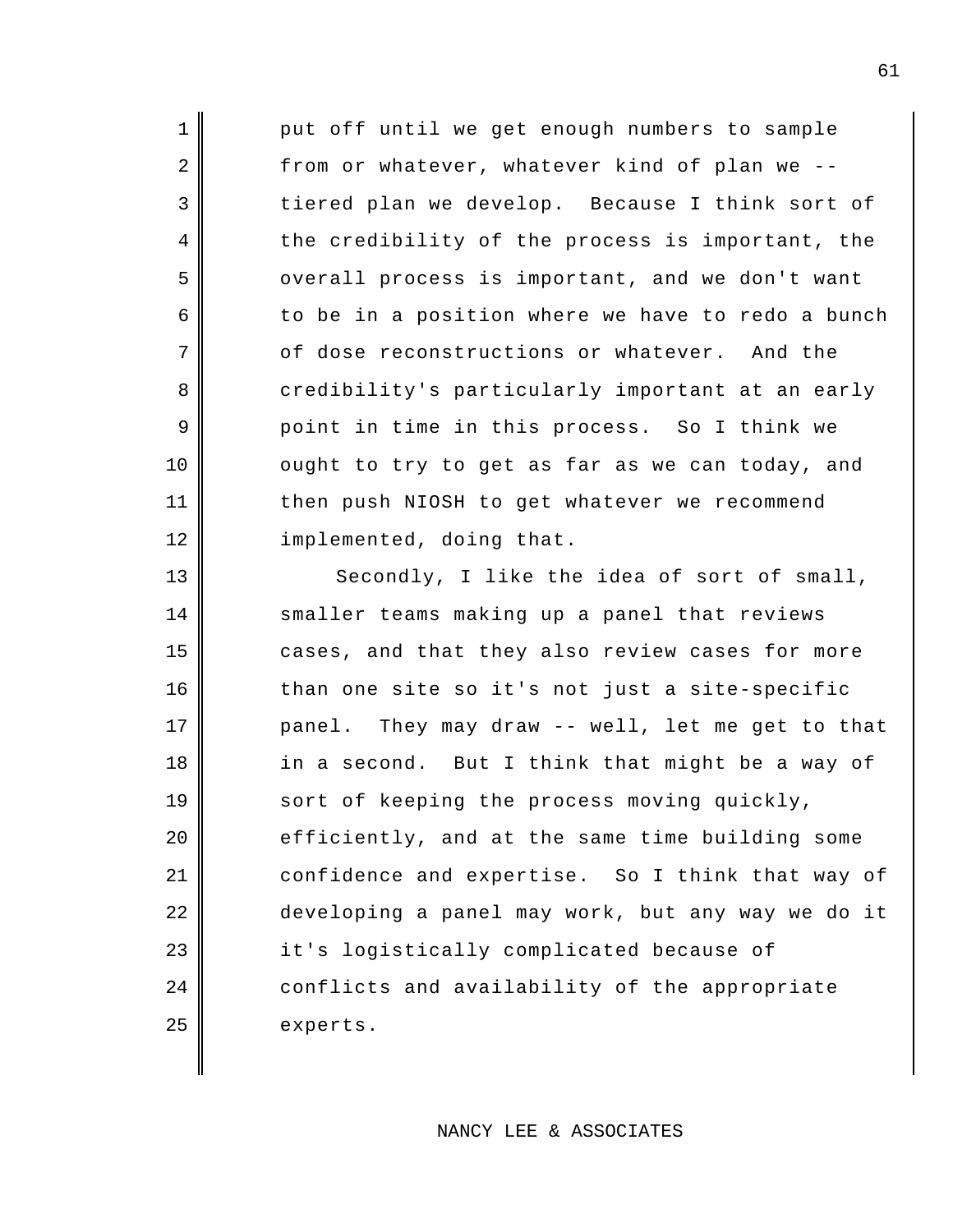Third, I think it is important, and Mark's comments, this whole issue is is all the data, available data or information or appropriate data and information, being considered in the dose reconstruction? I think that's going to be probably the major concern the claimants have, that, oh, I know there's other information that's being hidden that wasn't available, whatever. I think when we get to the special exposure cohort proposal from NIOSH, I think that is even - emphasizes and makes that even more important. Is all the data really being considered?

1

2

3

4

5

6

7

8

9

10

11

12

13 14 15 16 17 18 19 20 21 22 23 24 25 So I think we need some way as part of this process of getting that information. And whether that'd be some way of accessing some people with long-term knowledge of the site, just to make sure that they -- NIOSH has considered all of the available information, or all the available or appropriate information is made available to them, I think is key. And I think whatever we can do to get that would really help with the credibility of the overall process. And that may have to be done a little bit separately than the group of experts who would do the dose reconstruction. At the same time it's got to be

NANCY LEE & ASSOCIATES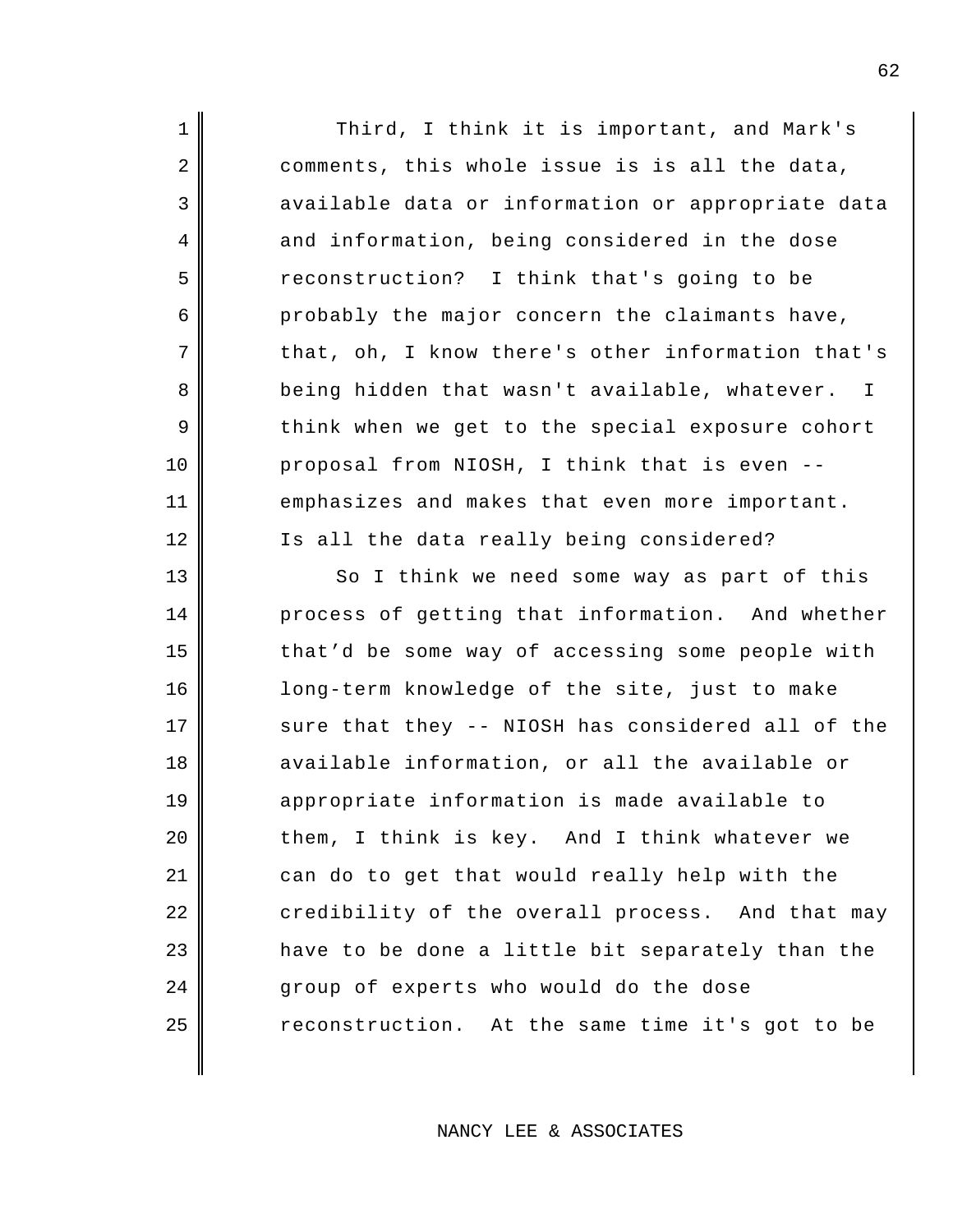1 2 3 4 5 6 7 8 9 10 11 12 13 14 15 16 17 18 19 20 21 22 23 24 25 tied to that, because I think you want to be looking for appropriate information, not just every piece of information that's not relevant to what is being done for this dose reconstruction. **DR. ZIEMER:** Thank you. Yes, Henry. **DR. ANDERSON:** I guess I would agree that we probably need to get started fairly quickly. It would seem to me that as we move into meeting eight, nine, and ten or whatever, the activity of the Board will focus more and more on these reviews. It would seem to me what we may want to do is rather than have a few Board members be on the panel, establish panels so that all Board members would either rotate on the panel or would be part of a separate panel. So we may -- I also agree that smaller numbers is probably more than adequate. So I would think in terms of setting it up so that a few Board members would not bear all of the work brunt, and that everybody would in fact be part of these panels so we'd have the experience of, when it comes back to the panel or the Board for final approval, that we'd all have worked through some of these individually but not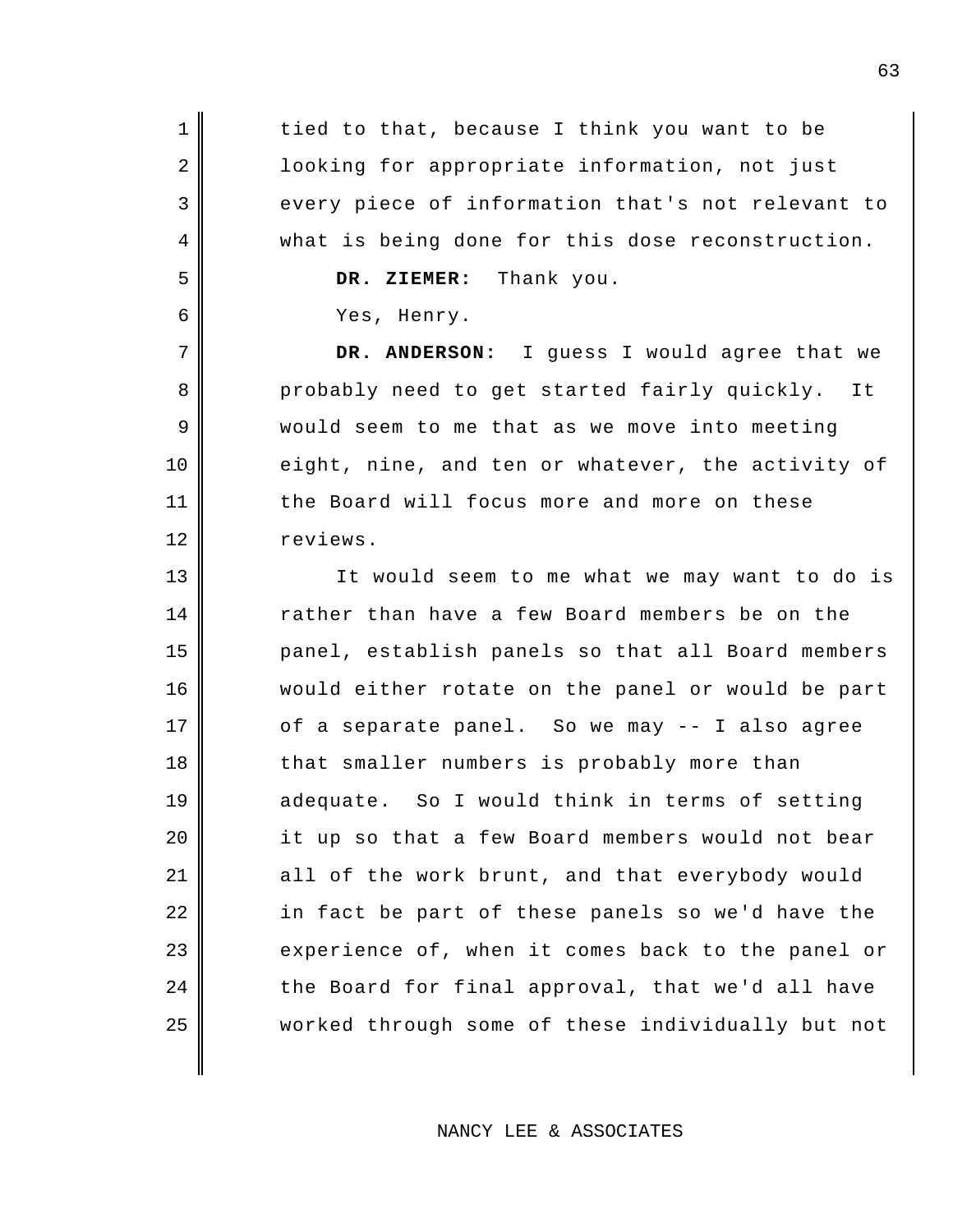have to work through all of them. So that would be one.

1

2

3

4

5

6

7

8

9

10

11

12

13

14

15

16

17

18

19

24

25

The other is it would be interesting to see or maybe hear from the VA panel what's their protocol, maybe have them come at a meeting and just say what's been their experience, how do they do it. It seems to me we'll need a number of things. Being an epidemiologist, I would look in terms of wanting to analyze data, looking at perhaps case-control things to look at, what are the parameters, perhaps even datasets, that might well predict who is accepted and who isn't accepted, over and above what the actual exposures were. It may well be the quality of the data may become very obvious in one side or the other.

20 21 22 23 So I would think we're going to have to have some check sheets of what's there, and then the validation process. That may be something contractors could do. But I would think we need to have a protocol. We need to have a data collection system so that as we get these we'll be able to see, and you may identify that in this one, gee, look, they had that data; and this one is missing that data, and is that because they

NANCY LEE & ASSOCIATES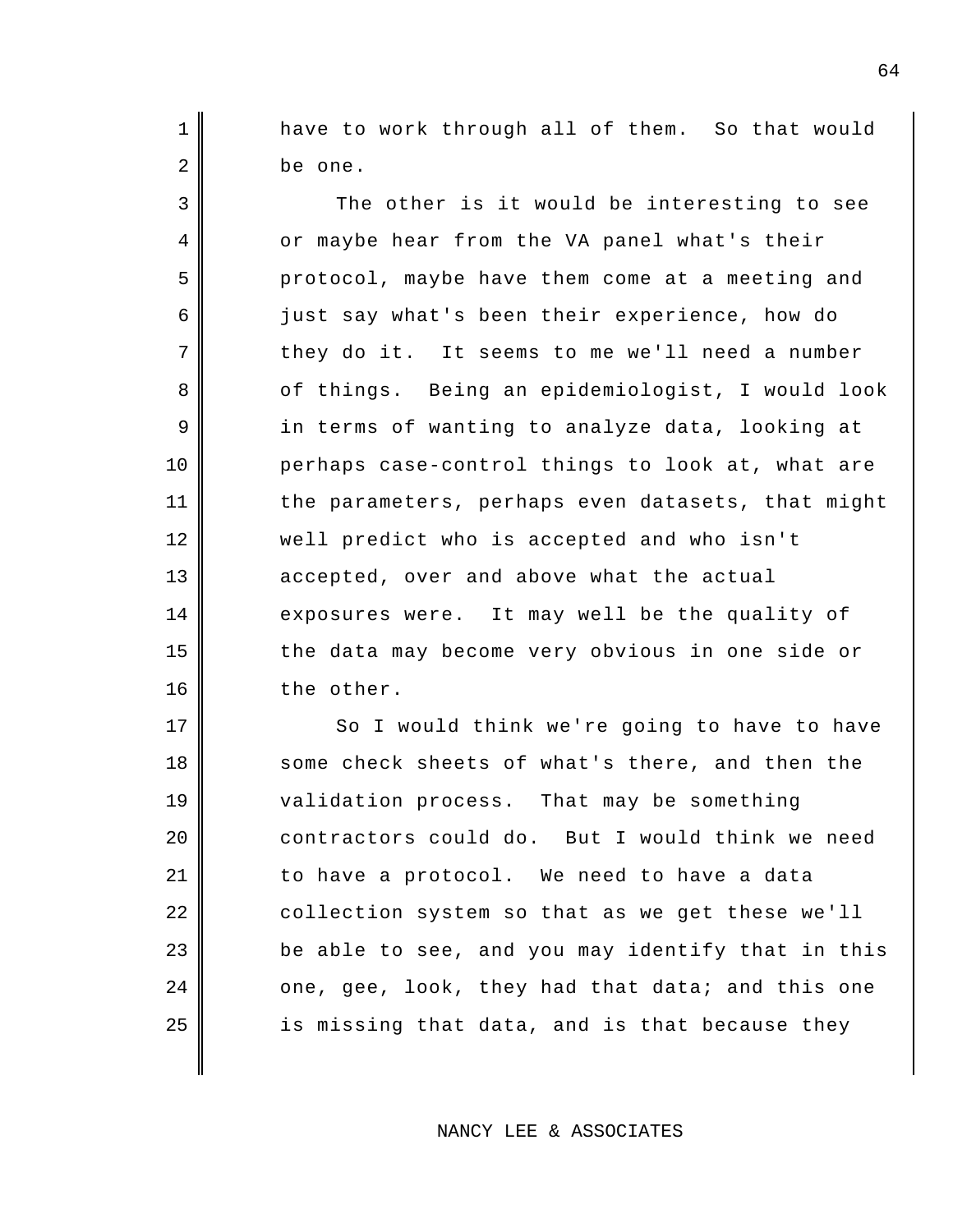couldn't find it, or what is the issue, so we kind of have all-encompassing, all possible sources that you'll get through all of the systems, and then we'd want to check to see does this particular case have those. And that would lead us to the question, if they don't, was it not collected, or was it -- is it missing? And that might be one way to look at some of that.

So I think, again, everybody needs to be involved, not on one big panel, but on multiple panels. And if we want to look at where people have conflicts so that you'd then be assigned to an overlapping two sites, that might be the way we could break it up, and people would then become expert in those particular two comparison sites.

**DR. ZIEMER:** Thank you.

Wanda.

1

2

3

4

5

6

7

8

9

10

11

12

13

14

15

16

17

18

19 20 21 22 23 24 25 **MS. MUNN:** Yes, I'd like to agree especially with one thing that Henry said. With respect to data that we're looking at, I was really bothered during Mark's presentation by the word "accuracy" of data. I can see no way that anyone can look at 50-year-old data and determine whether it is accurate. We might be able to have a shot at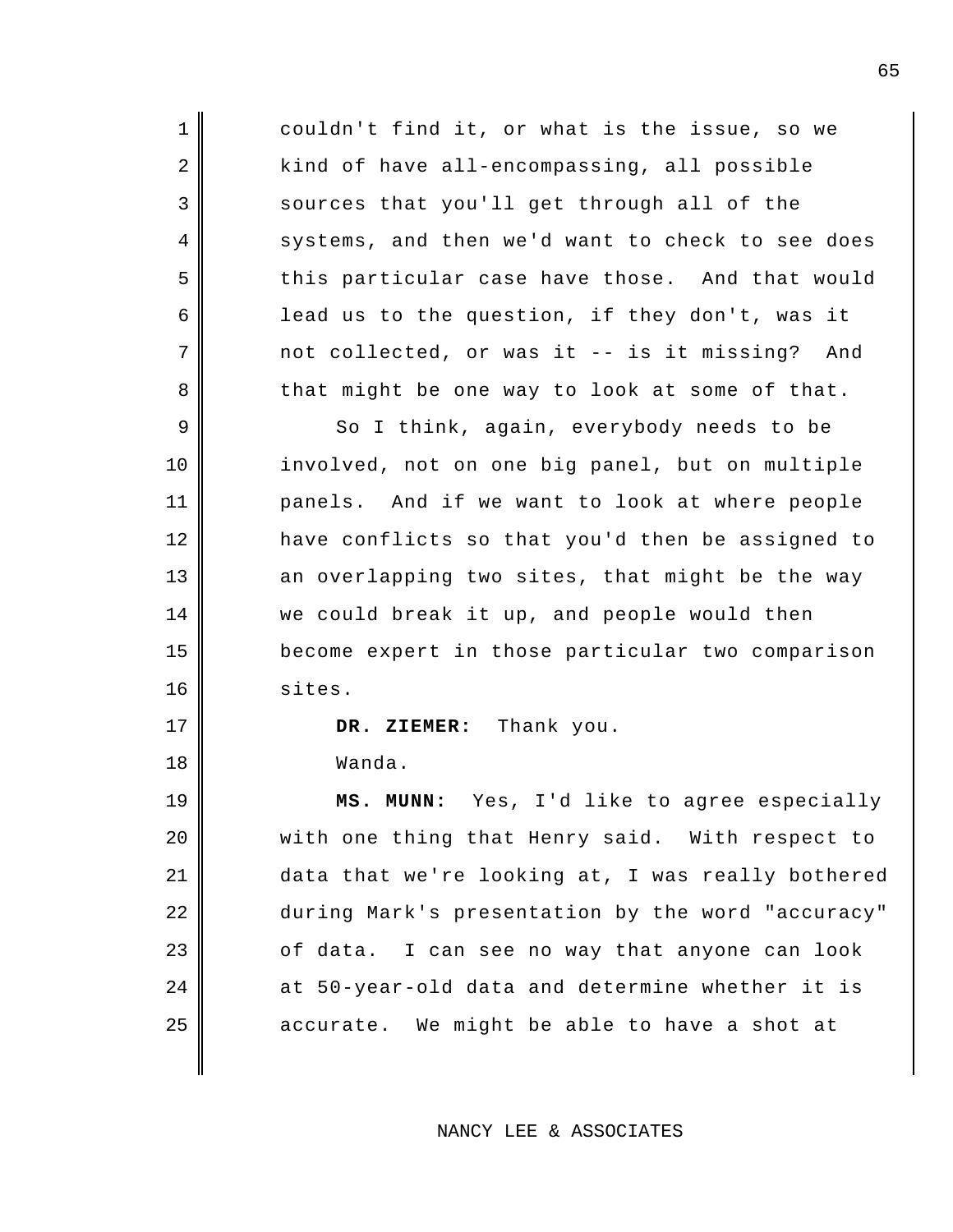1 2 3 4 5 6 7 8 9 10 11 12 13 14 15 making some assessment of the quality of the data. But accurate? I don't know how you'd do that. I just don't know how to do that. And if we start off saying one of the things we're going to do is try to identify the accuracy of the data, it seems to me we're setting ourselves up for an impossible task. The quality, the quantity, the source can be determined. But how do we say, even if the data is complete, that it was accurate from 50 years ago? **DR. ZIEMER:** Let me insert at this point, and I think this is an issue that the NIOSH people are trying to address as they look at the various sites, because with each system there is

calibration information that in fact allows you to establish some level of accuracy with some degree of error or uncertainty. So in principle, you can do it if they have enough information on the calibration processes.

16

17

18

19

20

21

22

23

24

25

**MS. MUNN:** Degree of confidence I can understand, but I'm concerned about our obsession with accuracy.

I certainly agree with everything that's been said here relative to the desirability of small groups as opposed to large groups.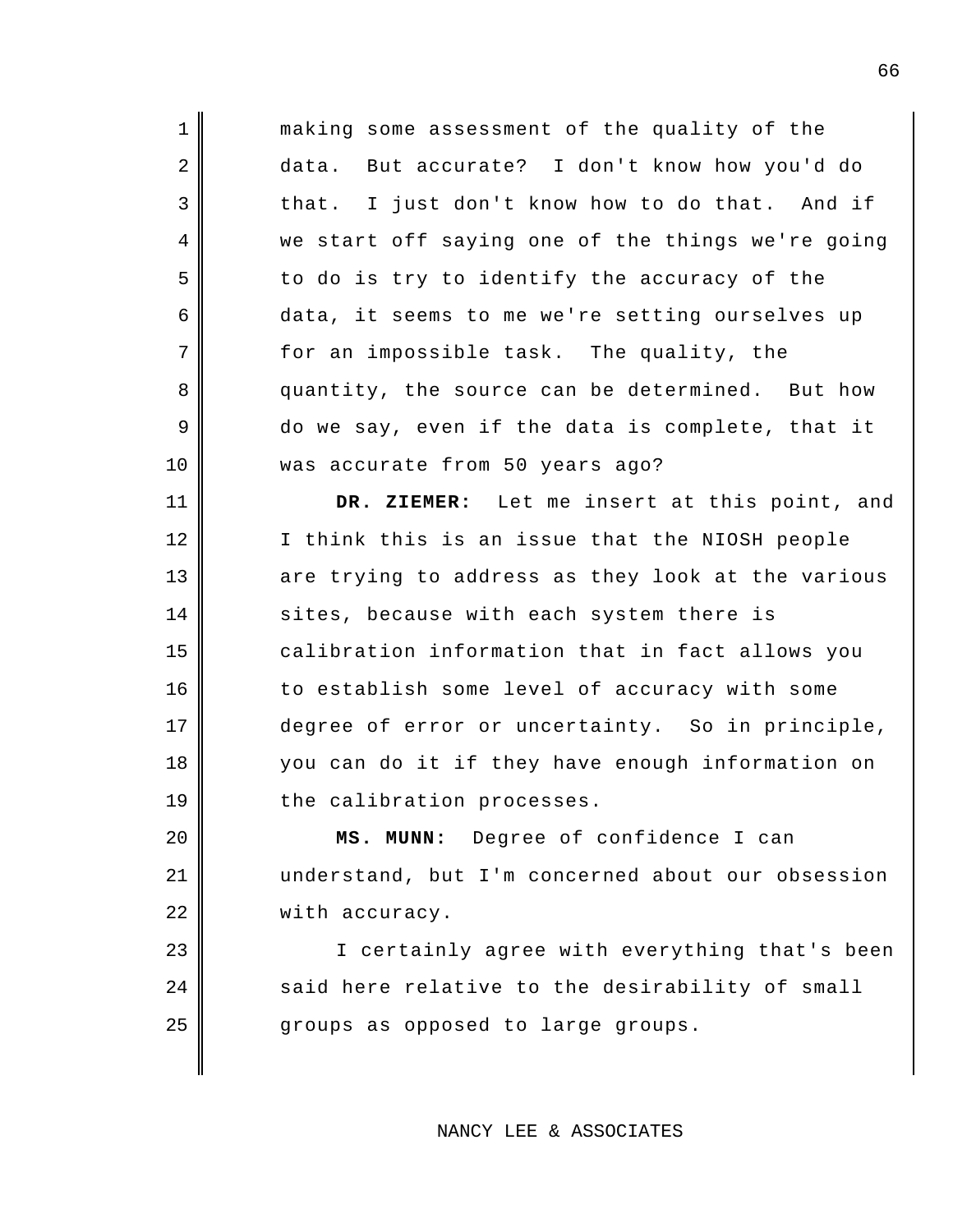I'm concerned with the comment about stratification. I understand and agree that some significant amount of it is necessary, but that's one of those areas where you can get yourself into a real quagmire trying to get too specific in identifying too many different strata.

1

2

3

4

5

6

7

8

9

10

11

12

And the number, the percentage of cases, is one of those things that perhaps we should look at a little more carefully. I don't know that we achieve an awful lot by identifying a specific percentage. Perhaps there might be some other type randomness that would serve as well.

13 14 15 16 17 18 19 20 21 22 23 24 25 This is a question that I don't know the answer to. I recognize the real problem vis-avis identifying well-qualified people to do this. Is there some possibility that one of the things which might also add one more degree of objectivity is the consideration of individuals from outside the United States who are qualified to do this type of thing? I can think there are maybe individuals in Britain, for example, who would have the same general broad experience that we would want, also maybe France. Don't know whether that's even possible for us to do, but it's worth thinking about.

## NANCY LEE & ASSOCIATES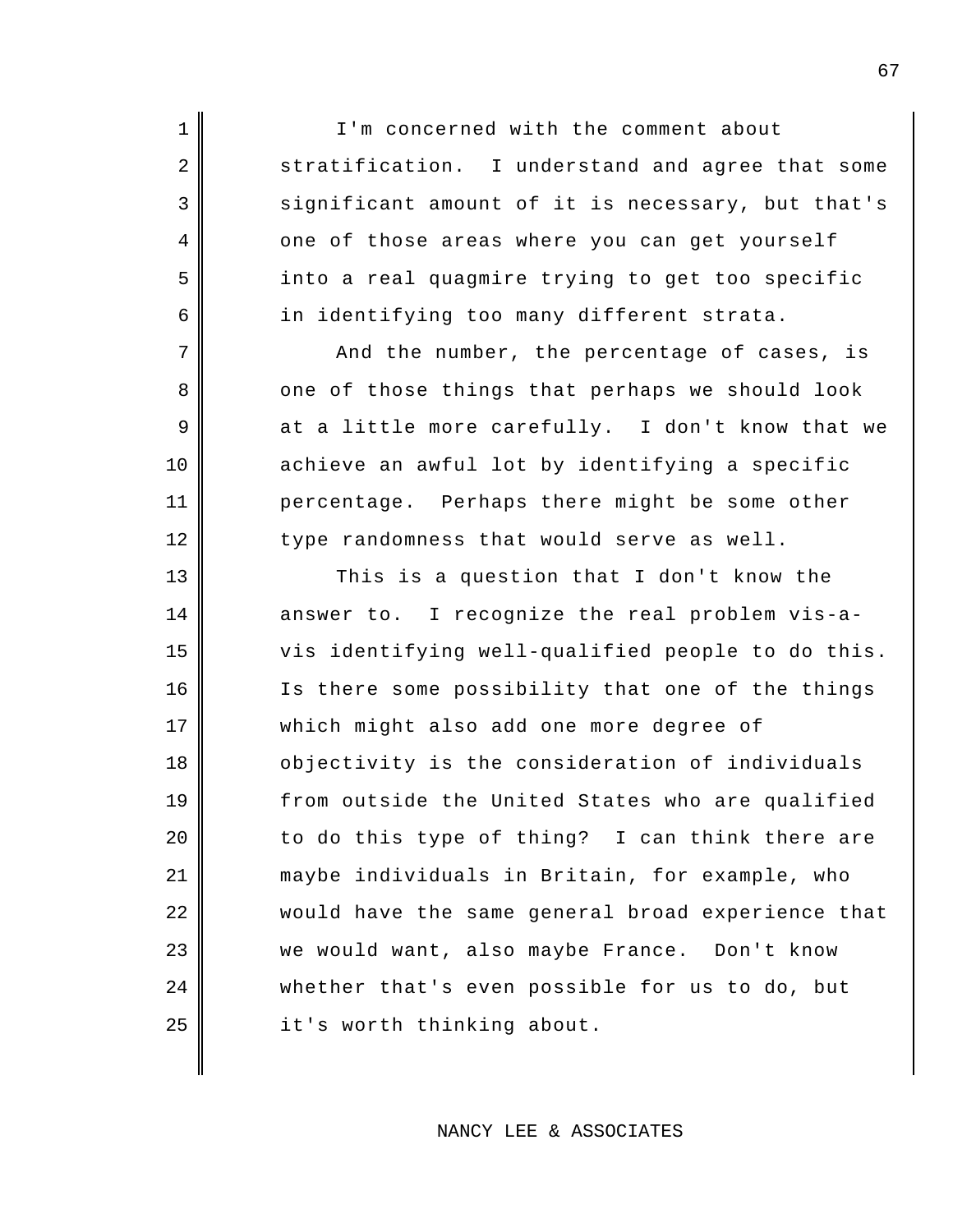| $\mathbf 1$ | DR. ZIEMER: Thank you.                            |
|-------------|---------------------------------------------------|
| 2           | Henry, again.                                     |
| 3           | DR. ANDERSON: Yeah, on the two and a half         |
| 4           | percent, I think, one, we have to ask ourselves,  |
| 5           | we could do a power calculation on our likelihood |
| 6           | to be able to detect the degree of problem that   |
| 7           | if we're just checking to see were errors made,   |
| 8           | we can look at what NIOSH is going to be doing    |
| 9           | for their QA/QC activity and see whether we need  |
| 10          | to do something similar.                          |
| 11          | The other thing we may want to think about if     |
| 12          | we do a relatively small percentage is do we want |
| 13          | to have an appeal process where individuals could |
| 14          | request to have their records reviewed, and we    |
| 15          | then have a process for selecting a certain       |
| 16          | percentage of those so that it -- while that's    |
| 17          | not part of a random or a stratified sample,      |
| 18          | there may be issues that in a random process      |
| 19          | wouldn't be identified when an individual may     |
| 20          | say, gee, you know, they totally ignored this,    |
| 21          | and it wouldn't get into a -- the review process. |
| 22          | So we may want to think in terms of having a      |
| 23          | capacity for individuals to say, gee, I'd like to |
| 24          | have this reviewed by a panel. We'd have to put   |
| 25          | some restraints on how many of those we could     |
|             |                                                   |

NANCY LEE & ASSOCIATES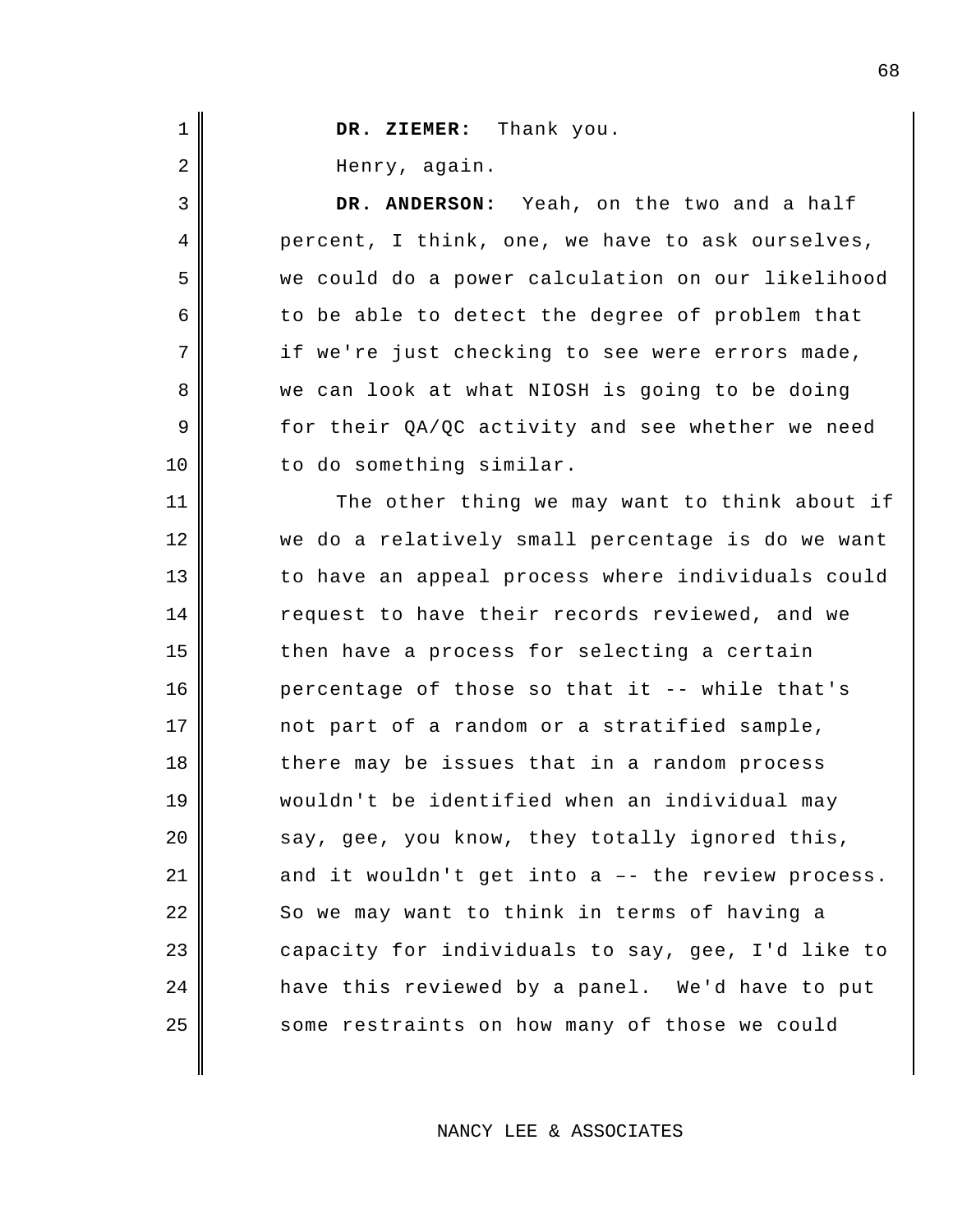handle, but that might be another way to allow individuals who will be the ones that may be concerned about it to have their records reviewed, and then you would have some process like that.

1

2

3

4

5

6

7

8

9

10

11

12

13

14

15

16

17

18

19

20

21

22

23

24

25

**DR. ZIEMER:** Maybe we can ask the staff at this point if there is a type of appeal process already for those, particularly in the middle of the scale, I think. But I'm not sure if you're talking about that, or the Board acts as appeal - -

**DR. ANDERSON:** No, no, no, not -- only as to what the panel will be doing as the reviewer of the records and the other activities. If we set as our goal here what is this review going to accomplish, and if the review is to determine the completeness and the systematized or systematic approach that's been used to be sure that things are not missing or whatever, individuals who believe their data is more missing than somebody else's, we might have that as opposed to the decision process that was made.

**DR. ZIEMER:** Perhaps this parallels the point that Tony made originally, and let me -- and I'll ask Tony this question, because you were sort of

## NANCY LEE & ASSOCIATES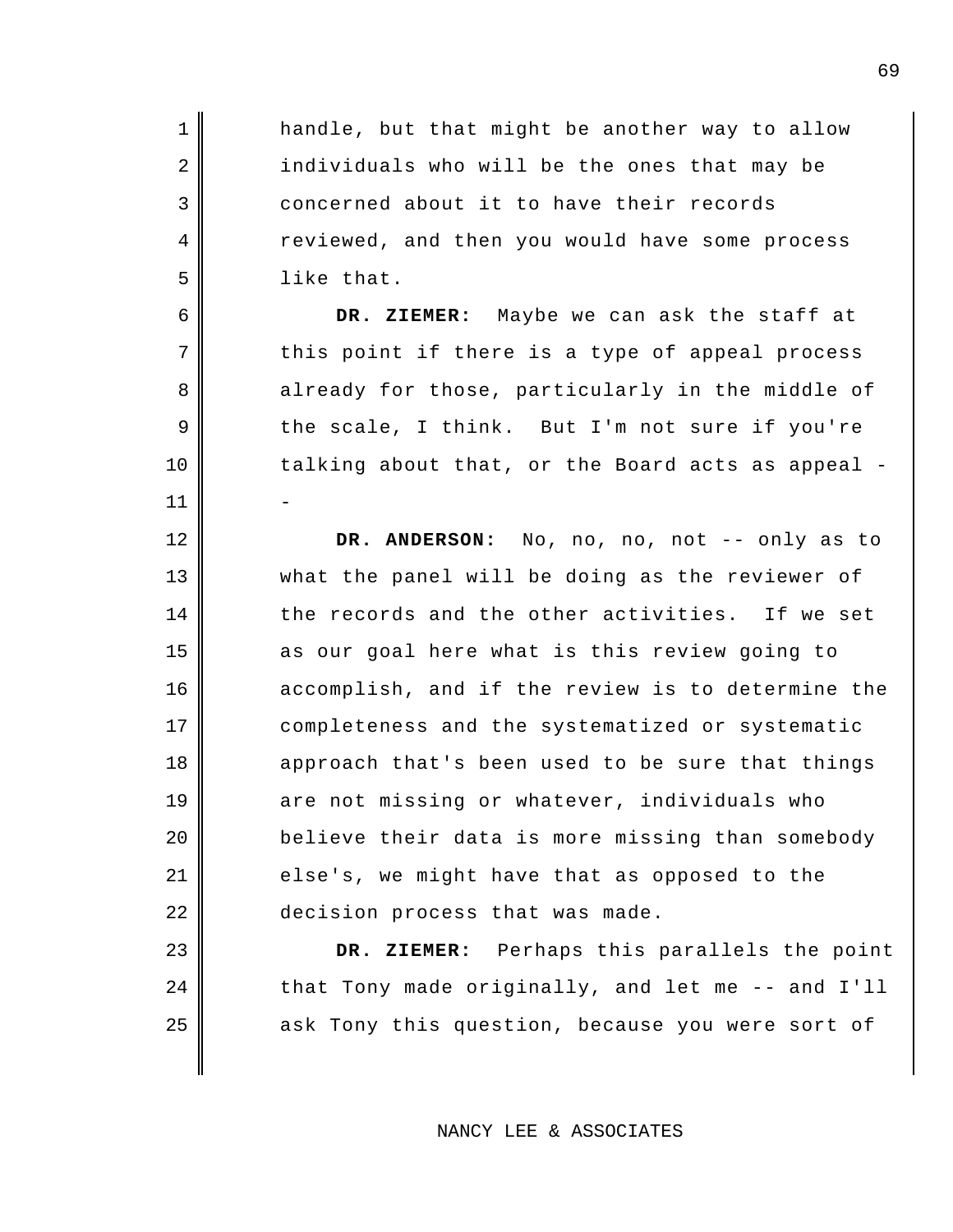saying bottom line, what happens if the panel says a mistake was made or that the database is inadequate, or there's some flaw in the process of the dose reconstruction? And I believe you were suggesting that perhaps as part of this process we think about how do you handle that. What happens when that occurs?

1

2

3

4

5

6

7

8

9

10

11

12

13

14

15

And that might be something, Mark, that the group should also address. What happens if in fact there is a concern raised? Does it bounce back to staff to redo something, or just what happens? I don't think we have to answer that right now, but certainly that's an important –

Was that the nature, Mark -- Tony, of what you were asking?

16 17 18 19 20 21 22 23 24 25 **DR. ANDRADE:** That was precisely what I was asking about. I know that it's already law insofar as what the appeals process will be for those people who would like to have their cases reviewed. However, as an advisory body -- again, not an expert body -- if we do find something lacking in terms of the quality of reviews or a review, the open question is what do we do? How do we feed back into the process? And I think that's really the route that we should take.

NANCY LEE & ASSOCIATES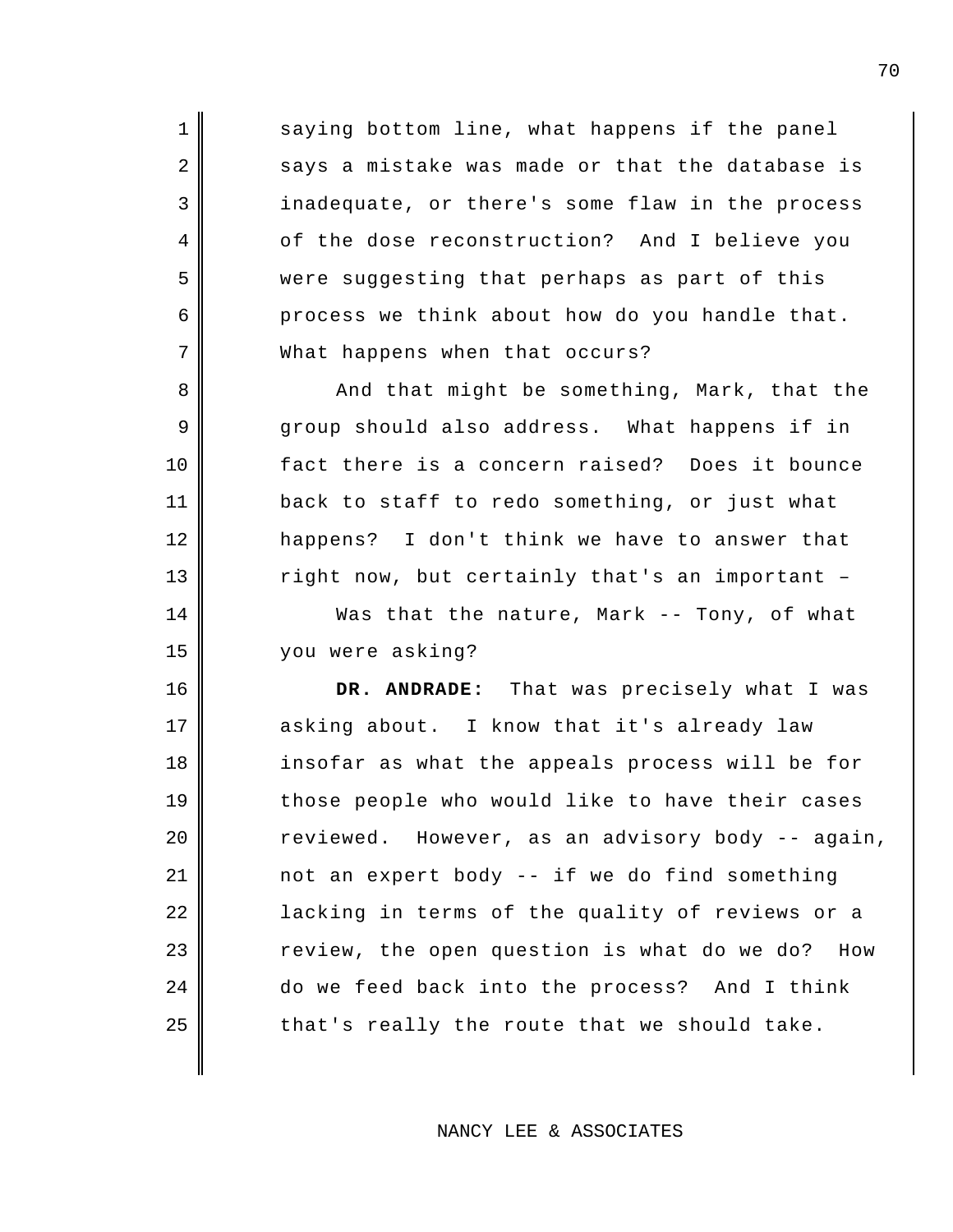| $\mathbf 1$    | DR. ZIEMER: Additional input?                     |
|----------------|---------------------------------------------------|
| $\overline{2}$ | This is Jim Neton. I think<br>DR. NETON:          |
| 3              | that's been addressed, in the sense that if the   |
| 4              | case has been through final adjudication and then |
| 5              | the person has appealed, and essentially he had   |
| 6              | lost or been turned down at that point and the    |
| 7              | Board has reviewed the case, I think what would   |
| 8              | happen is the recommendation would be referred    |
| 9              | back to NIOSH. We would evaluate that, and then   |
| 10             | with our capability to turn back to the           |
| 11             | Department of Labor and say reopen that case, we  |
| 12             | feel there's new information that's come to light |
| 13             | that would warrant reopening that case at that    |
| 14             | time. So I think that the way the mechanism       |
| 15             | works is it would all come back through NIOSH to  |
| 16             | be able to -- we would recommend the case be      |
| 17             | reopened at that point. That has been addressed.  |
| 18             | DR. ZIEMER: Jim, is that -- do we know for        |
| 19             | certain that that process is already well         |
| 20             | codified in the --                                |
| 21             | DR. NETON: Well, I think Ted could probably       |
| 22             | answer this better than me, but I think the last  |
| 23             | rev allowed NIOSH to --                           |
| 24             | DR. ZIEMER: For a variety of --                   |
| 25             | DR. NETON: For a variety of reasons, one of       |
|                |                                                   |

NANCY LEE & ASSOCIATES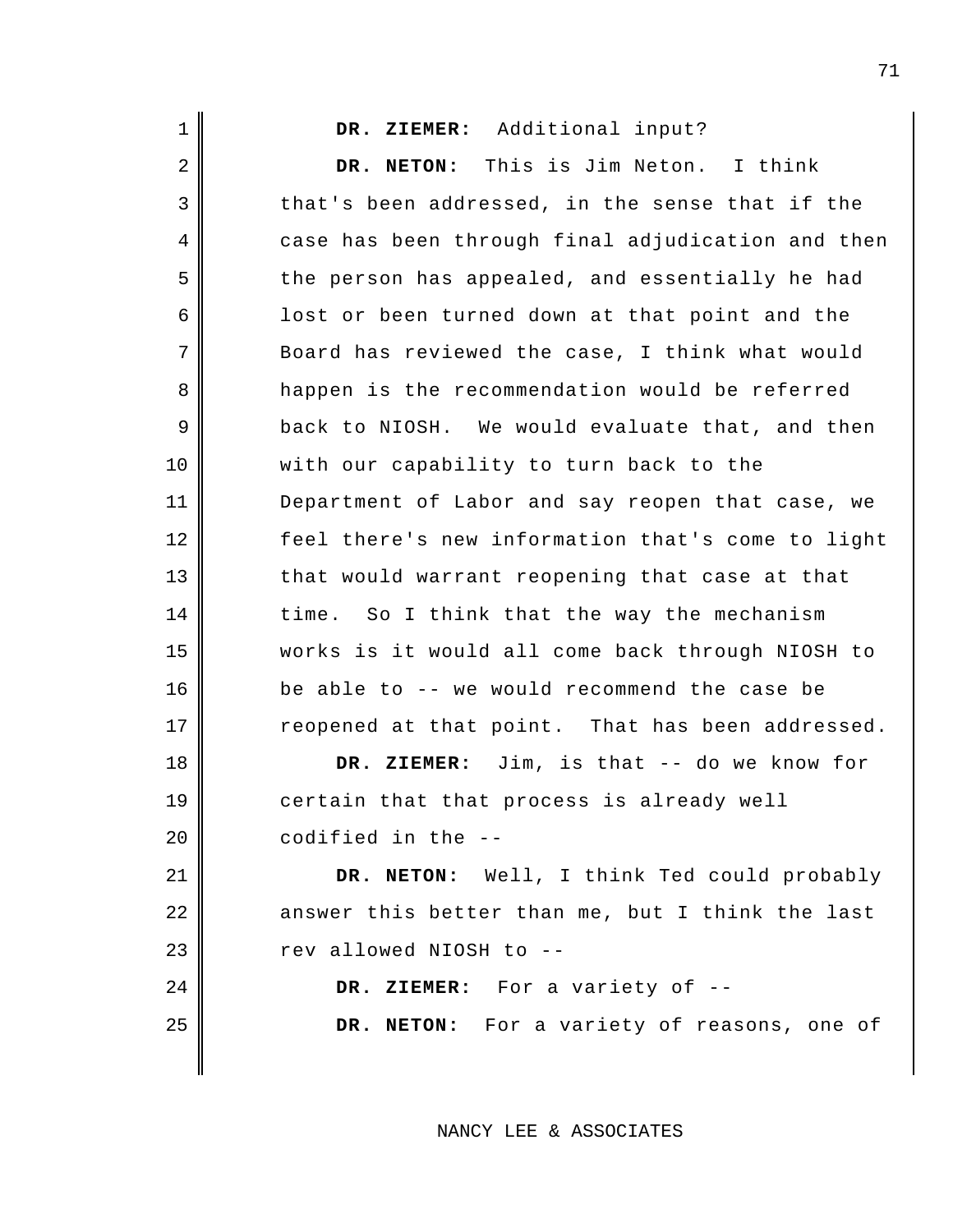| 1  | which would be the Board's review. That's         |
|----|---------------------------------------------------|
|    |                                                   |
| 2  | essentially, I think, the only mechanism that's   |
| 3  | open to reopen a case that's been through final   |
| 4  | adjudication.                                     |
| 5  | Is that correct, Ted?                             |
| 6  | MR. KATZ: Yeah, it's -- Ted Katz. The             |
| 7  | specifics are not in the reg. They're in the      |
| 8  | implementation. But it's broad enough as it's     |
| 9  | written in the reg to accommodate that perfectly. |
| 10 | And just the other thing I would just mention     |
| 11 | is obviously, for dose reconstructions that are   |
| 12 | recently completed, there may be an opportunity   |
| 13 | to -- if those go before the Board for people who |
| 14 | are unhappy with those before the claim is        |
| 15 | finally adjudicated, then that sort of shortcuts  |
| 16 | the process in terms of how do you remedy a       |
| 17 | problem if you find one.                          |
| 18 | DR. ZIEMER: Thank you.                            |
| 19 | Roy.                                              |
| 20 | DR. DEHART: I would like to thank you all         |
| 21 | for joining us on the frustration of the amount   |
| 22 | of material that we're going to have to consider  |
| 23 | here.                                             |
| 24 | I find it difficult to perceive in my own         |
| 25 | mind just what we're talking about. I haven't     |

NANCY LEE & ASSOCIATES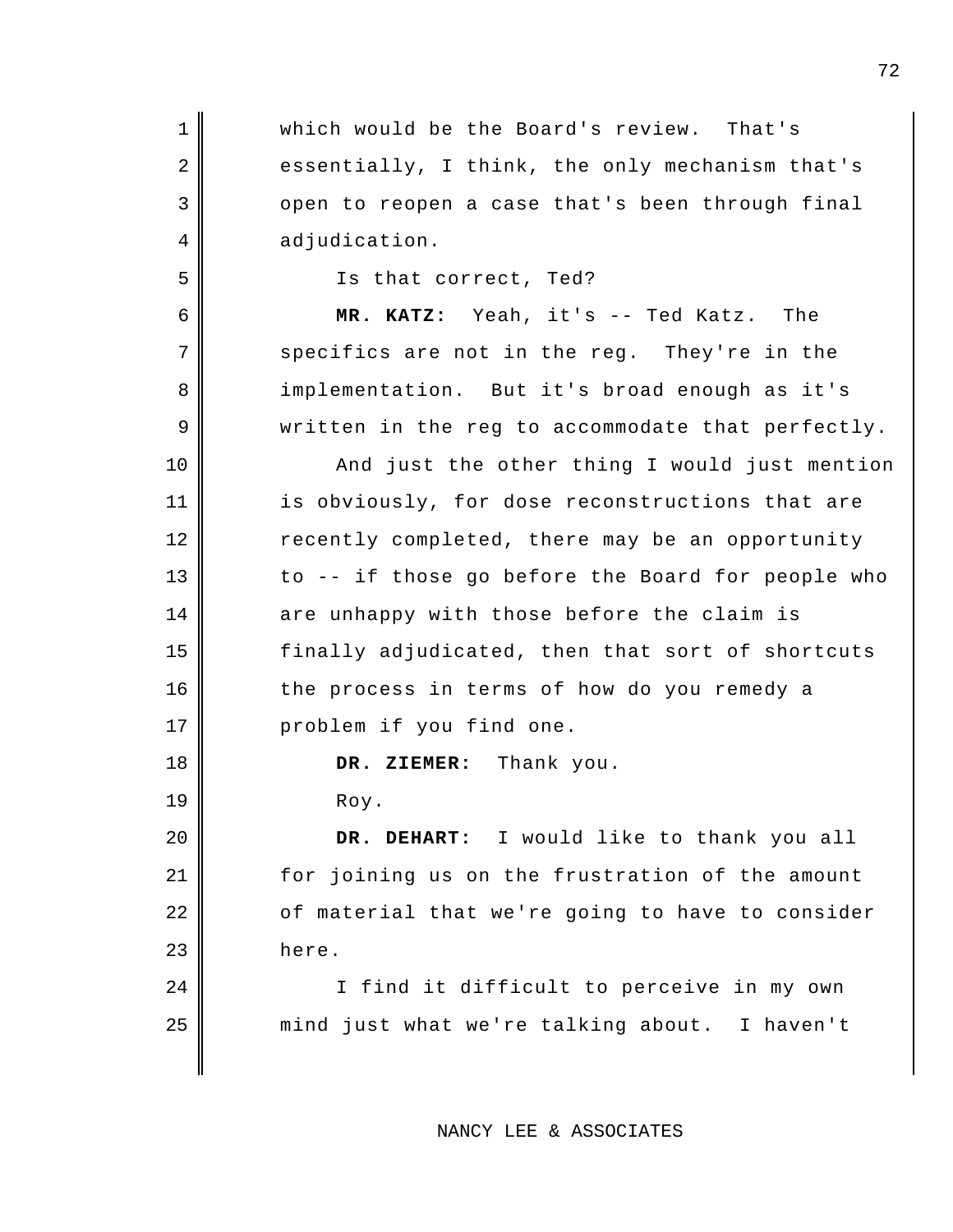| $\mathbf 1$ | seen a case, so I have no idea what the data is,  |
|-------------|---------------------------------------------------|
| 2           | what the datasets consist of, what the interview  |
| 3           | information happens to be, whether or not there's |
| 4           | classified data in there that would require Q     |
| 5           | clearance of those of us who are participating in |
| 6           | the reviews. There is a lot of information that   |
| 7           | -- I would like to ask NIOSH if they could put    |
| 8           | together for us some dummy files so that we can   |
| 9           | begin to see what the mass of information is      |
| 10          | going to be that we're going to be responsible    |
| 11          | for reviewing.                                    |
| 12          | DR. ZIEMER: I think I heard a sort of a nod       |
| 13          | or a yea?                                         |
|             |                                                   |
| 14          | MR. ELLIOTT: Larry Elliott. Yes, we can           |
| 15          | certainly do that. We can prepare some -- I       |
| 16          | think what you should start with is the de-       |
| 17          | identified administrative record for the file.    |
| 18          | That contains everything that was used to support |
| 19          | the file -- the case.                             |
| 20          | DR. NETON: That may be very difficult to          |
| 21          | accomplish. These cases have 4- or 500 pages of   |
| 22          | information, in many cases, that we would have to |
| 23          | go and redact virtually every single page, if we  |
| 24          | could do that.                                    |
| 25          | MR. ELLIOTT: But I think we will do that.         |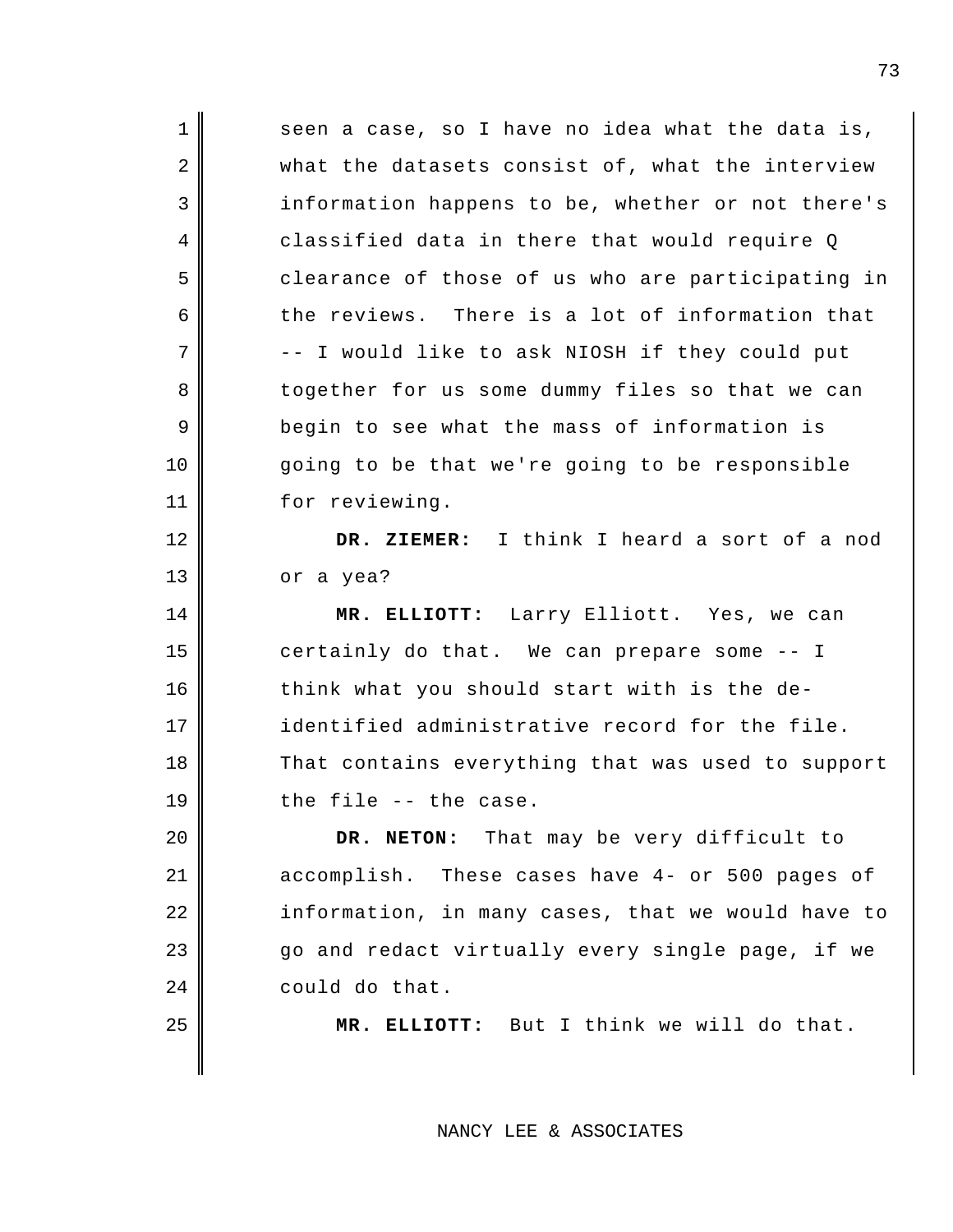| $\mathbf 1$    | DR. ZIEMER: I think Roy is requesting -- we       |
|----------------|---------------------------------------------------|
| $\overline{2}$ | need to get a feel for what we're talking about.  |
| 3              | It's not a simple matter of having a few pages    |
| 4              | and a quick calculation, saying everything looks  |
| 5              | good.                                             |
| 6              | DR. NETON: Well, I just wonder if the Board       |
| 7              | couldn't -- the small working group in            |
| 8              | particular, just looking at an actual case rather |
| 9              | than redacting one. It would be simpler to just   |
| 10             | turn over a case or two to the working group,     |
| 11             | rather than to start redacting thousands of pages |
| 12             | of information. Just a practical suggestion.      |
| 13             | DR. ZIEMER: That might be a way for -- the        |
| 14             | working group could then develop a feel and       |
| 15             | report back to the whole, full Board on the       |
| 16             | magnitude of the effort.                          |
| 17             | MR. ELLIOTT: We'll provide the Board              |
| 18             | something, the administrative record, and we'll   |
| 19             | take into consideration what needs to happen to   |
| 20             | provide that to you. It'll be done.               |
| 21             | DR. ZIEMER: Wanda.                                |
| 22             | MS. MUNN: Or alternatively, it may be             |
| 23             | simpler and less work in the long run to just     |
| 24             | simply have our working group go visit NIOSH and  |
| 25             | talk to the staff, take a look at some of the     |
|                |                                                   |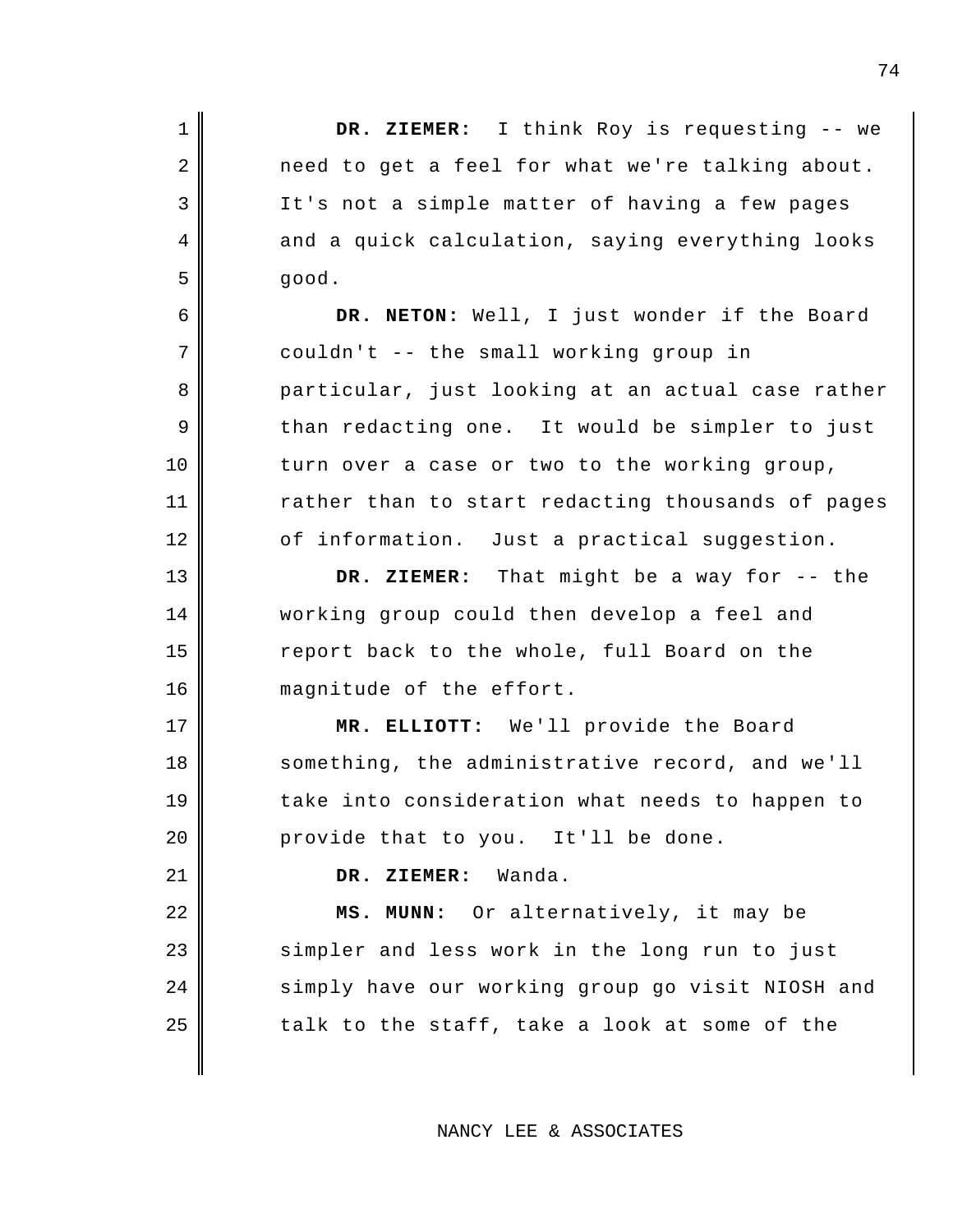1 2 3 4 5 6 7 8 9 10 11 12 13 14 15 16 17 18 19 20 21 22 23 24 25 files. That might be the simplest way to get a feel for what has to be done. **DR. ZIEMER:** Again, I don't know that we have to decide that at this moment. But maybe, Mark, as your group addresses this later today and talk with the staff, and you can develop a strategy on how that might best be accomplished. Is it a visit to Cincinnati, or to a site, or what -- **MR. ELLIOTT:** It would have to be in Cincinnati, but we could accommodate that kind of a visit, too. Maybe it's a combination of both those things that needs to happen. **DR. ZIEMER:** Mark, let me ask if you have additional questions for the full group here now before -- do you have enough sort of feedback and ideas and stimulating comments that will be helpful to your group as you proceed? **MR. GRIFFON:** Yeah, I hope so. And Roy pointed out well that that was part of our frustration in this, was sort of talking in the - - without being able to see case files and know the process, and know how many cases from what areas, we were kind of -- so I think it's all - a lot of the points that came up, although there

NANCY LEE & ASSOCIATES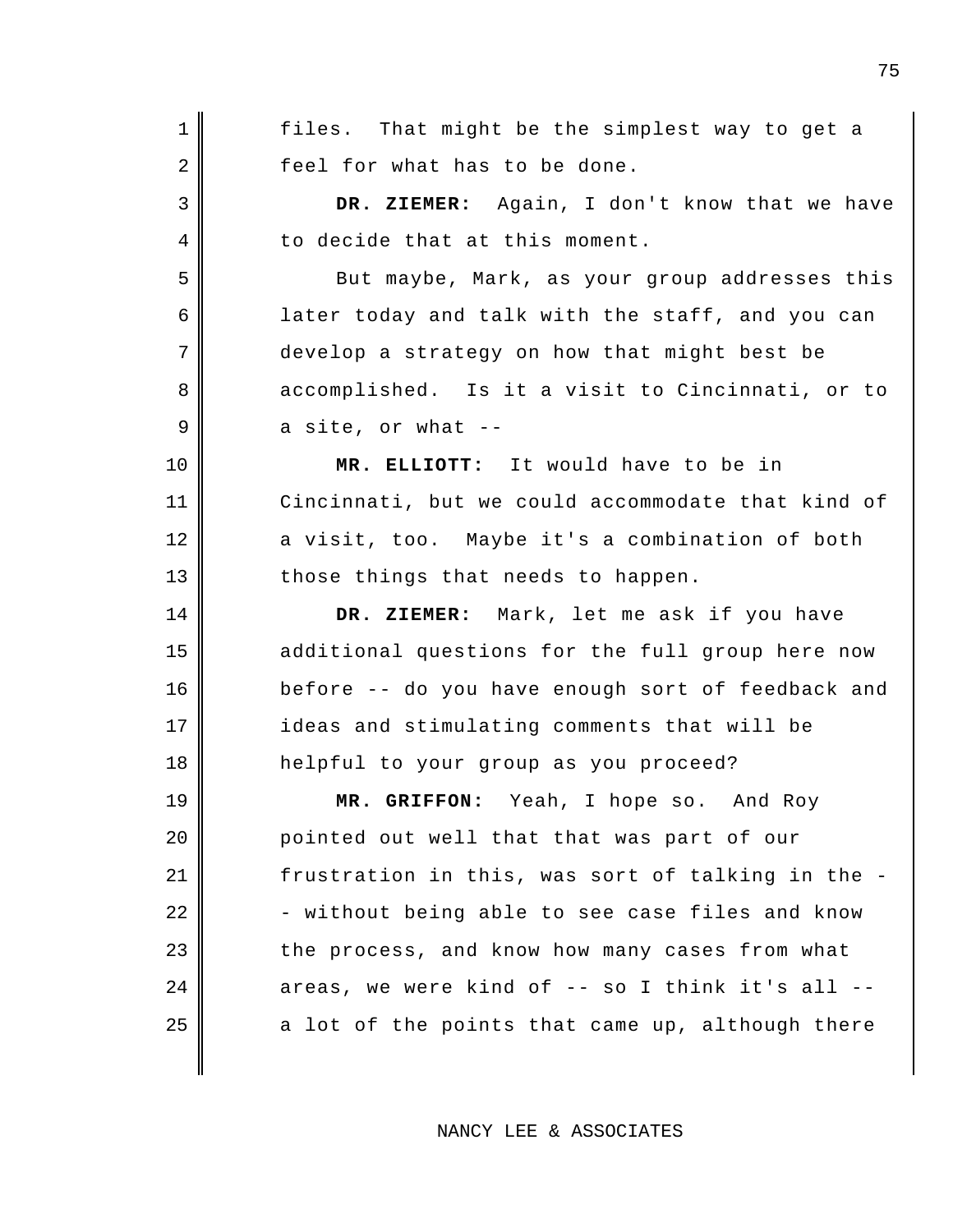1 2 3 4 5 6 7 8 9 10 11 12 13 14 15 16 17 18 19 20 21 22 23 24 25 were certainly some new ones that we appreciate, a lot of them we have jumbled around within our conference calls, and where we couldn't quite come to some conclusions. So that was very helpful. I should point out also that we also noted the -- I think most of us agreed that the ninemember panel wasn't a construct that we were really looking at. We were looking at less members. And what we did want, we did talk of one to three Board members. And we threw around the notion of rotating Board members, too, so -- **DR. ZIEMER:** I'd like to get a, in fact, a kind of a straw poll feel for how the Board reacts to -- I guess it was, Henry, your suggestion that there be perhaps multiple groups, allowing each of the Board members to participate in some way in this. How many like that idea and would be willing to be involved in such a group? (Show of hands) **DR. ZIEMER:** We're not holding you to this. just want to get a feel for whether -- is Henry the only one that likes this idea? (Laughter) **DR. ANDERSON:** You won't get volunteers I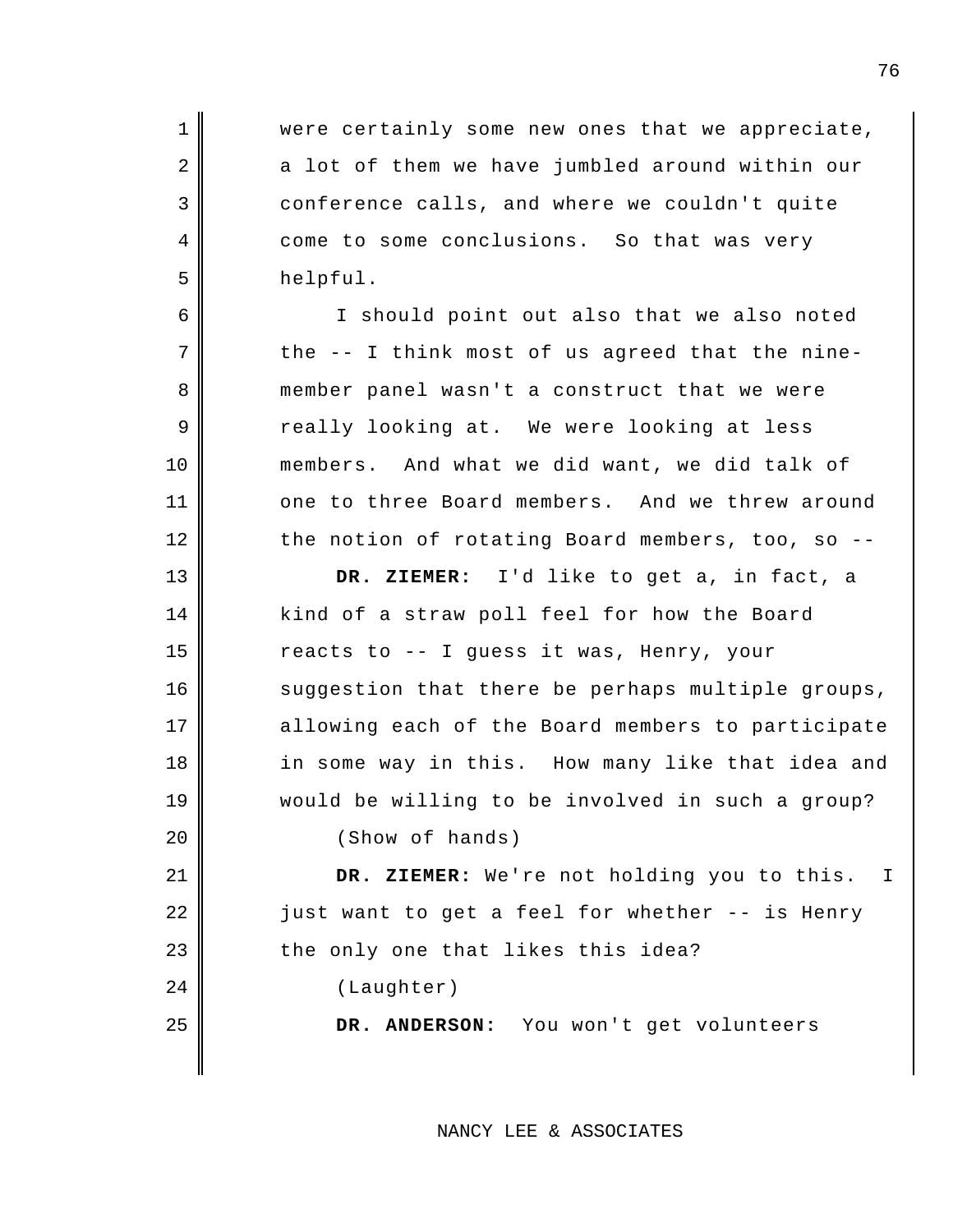otherwise.

**DR. ZIEMER:** Mark.

**MR. GRIFFON:** I'm sorry, one point of clarification on that. Henry, in your model are you talking about multiple panels?

**DR. ANDERSON:** I was just assuming that we would kind of spread the work around. Now whether it could be rotating people but a fixed number of experts, that, I think, has some benefit versus multiple panels. I think it depends on how long it takes to do a case review if we're going to do this. That's why I would ask the VA or whatever, if we're going to have 20 files to review and it takes several hours per or a day per, the group is going to get bogged down unless you have multiple groups. But rotating certainly would be a way to do it.

**DR. ZIEMER:** And if you do it that way, sometimes what you do is you give a common file to several of the groups to sort of crosscalibrate them, to see if they --

**DR. ANDERSON:** Right, yeah. You'd have to kind of set up a study design, as it were.

**DR. ZIEMER:** Right. In other words, is the outcome on the panel or did you reach the same

NANCY LEE & ASSOCIATES

2 3 4

5

6

7

8

9

10

11

12

13

14

15

16

17

18

19

20

21

22

23

24

25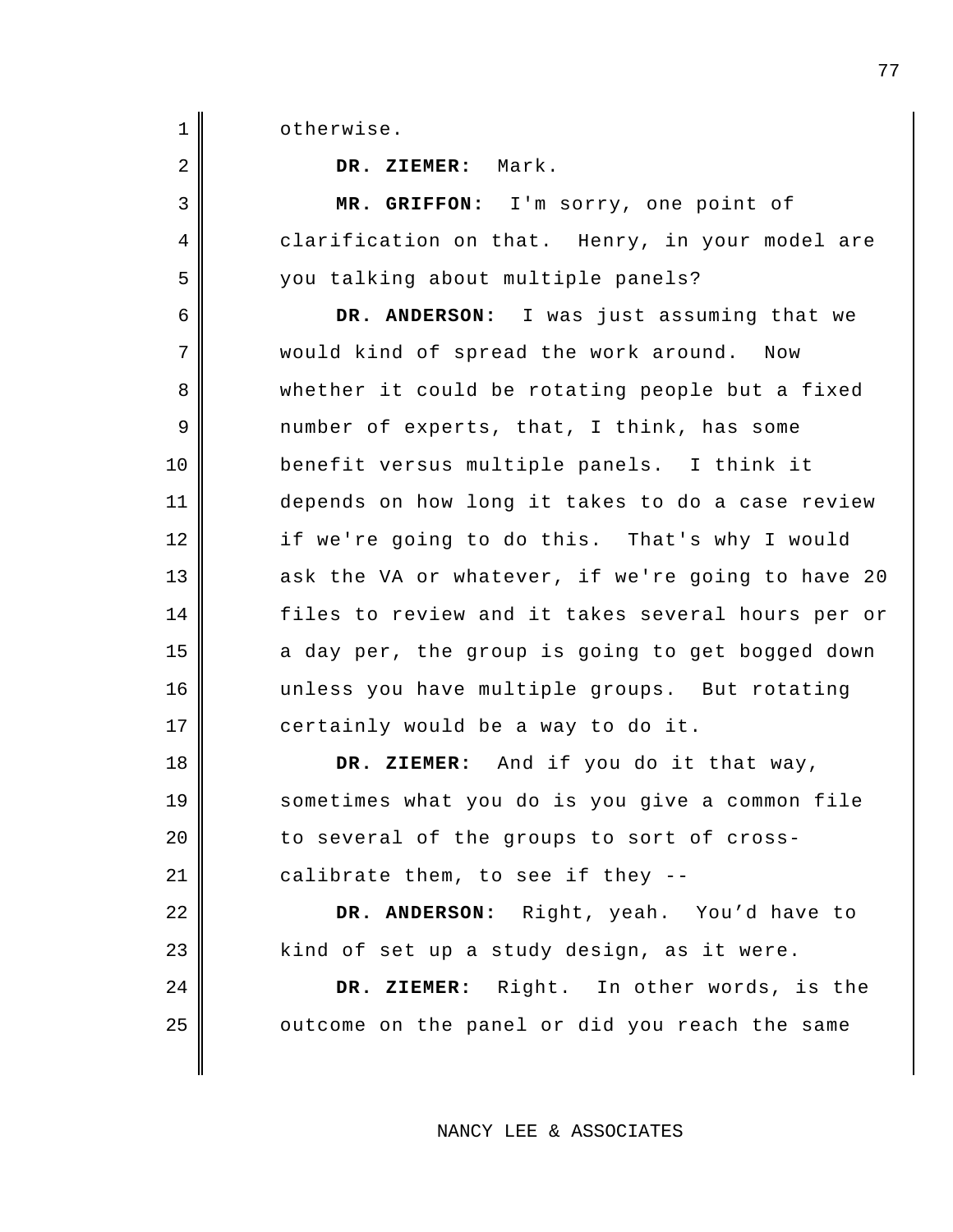1 2 3 4 5 6 7 8 9 10 11 12 13 14 15 16 17 18 19 20 21 22 23 24 25 conclusion if you have a different set of reviewers? **DR. ANDERSON:** Right. **DR. ZIEMER:** Bob. **MR. PRESLEY:** I agree. I agree with Roy and with Henry, because the way our schedules are at times, a lot of people are not going to be able to be there, or are going to have a conflict of interest. And if you had maybe two panels that could swap back and forth with your experts, I believe that would be a lot better. **DR. ZIEMER:** You have additional questions you want -- **MR. GRIFFON:** I think we have something to go on tonight, so thanks for the input. **DR. ZIEMER:** Larry. **MR. ELLIOTT:** One of the ideas that I heard expressed -- I'm not sure as to who expressed it -- but was to hear from the VA about their experience and their protocol. And I'd ask you to kind of think through that a little bit. Do you want that as a presentation to the Board? Do you want to have just the working group interact with the VA and report back to the Board? How would you -- think about how you would like to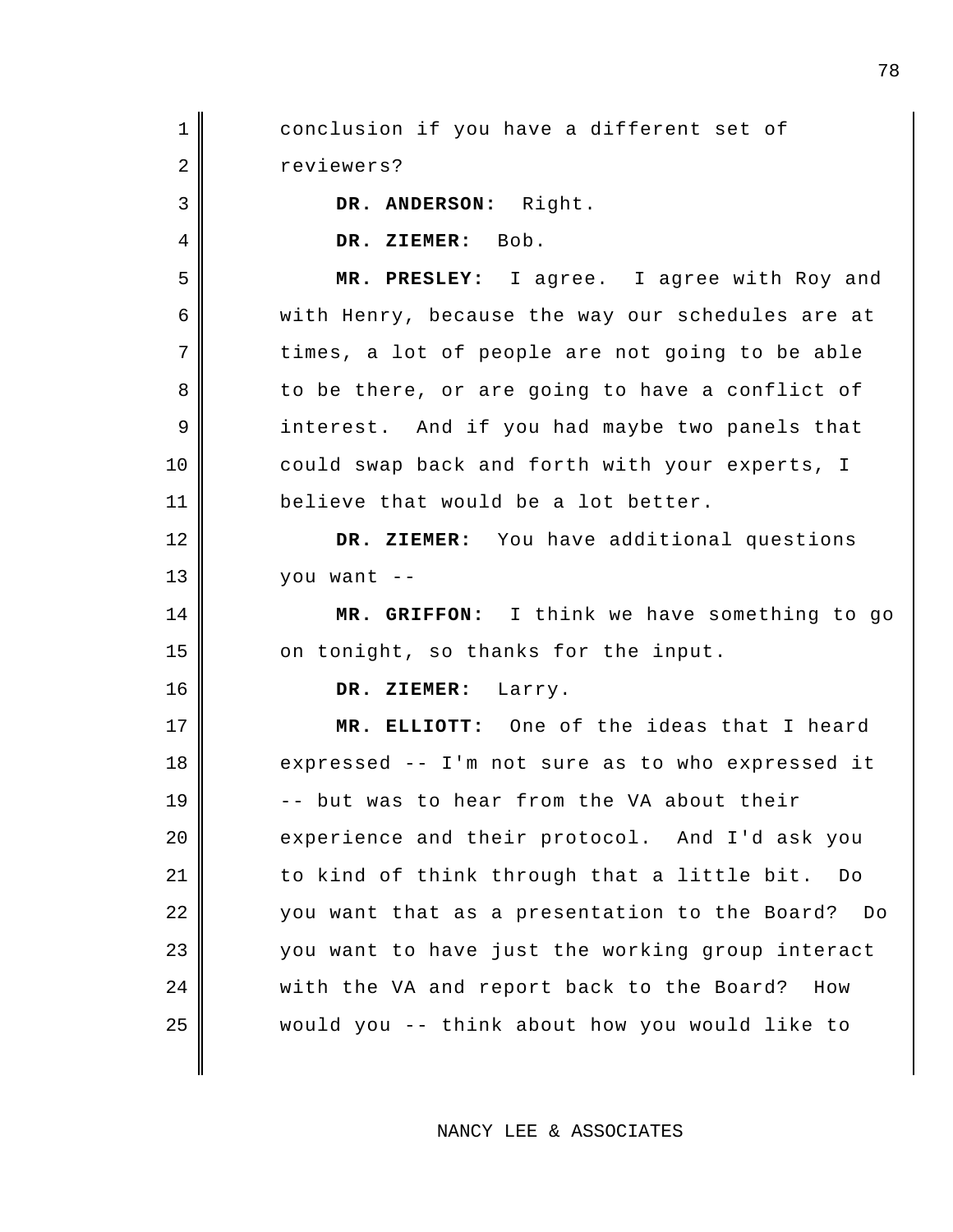effect that so that we could put it into play for you.

1

2

3

4

5

6

7

8

9

10

11

12

13

14

15

16

17

18

**DR. ZIEMER:** Well, let's get it -- let's find out right here.

**MR. GRIFFON:** Well, just a question on that, because I did some follow-up phone calls. And the NAS -- I never did get a hold of John Till, as I mentioned -- but the NAS sort of stopped - they weren't very specific with protocols. They said they couldn't get specific with me with protocols. I don't -- is that something they can share now? Do people know? Or are they still working on their protocols, and -- because the most I got was on a web site from NAS, where it described the scope of work. And we did look at that, and those last slides sort of overlap with some of that. But as far as specific protocols, they said they couldn't share at this point.

19 20 21 22 23 24 25 **DR. NETON:** I think I may be able to address that a little bit. The NAS review is really a one-shot review that was commissioned as a result of (inaudible) investigations, so it has a somewhat different focus than what you guys are all trying to set up, which is an ongoing review process. So I suspect that they don't want to

NANCY LEE & ASSOCIATES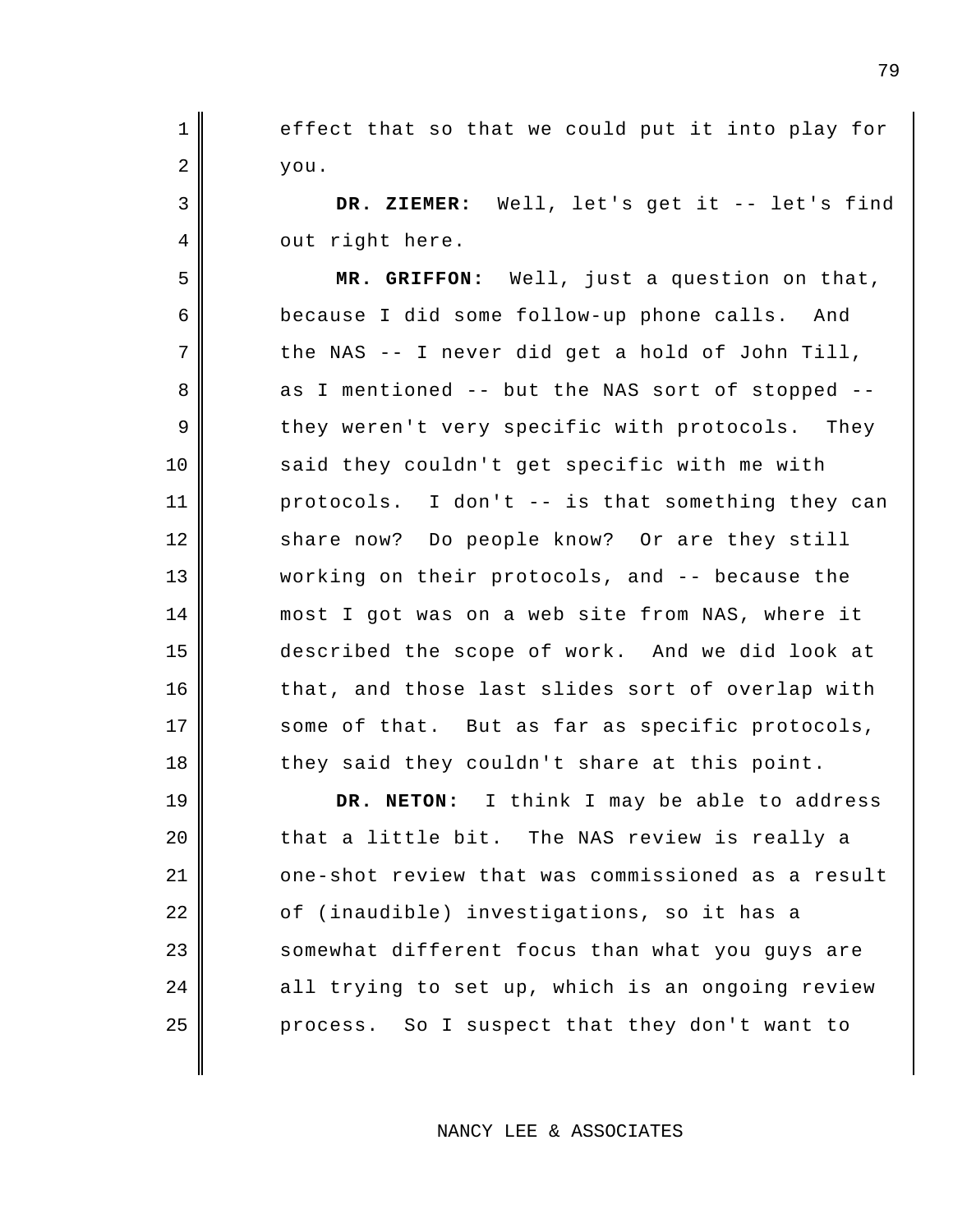1 2 3 4 5 6 7 8 9 10 11 12 13 14 15 16 17 18 19 20 21 22 23 24 25 review -- to release their protocols because it's an ongoing study that's not been completed. So I don't think that they're probably willing to share at that time, but once the study's released I think they can share with all. **DR. ZIEMER:** So it's a different -- **DR. NETON:** It's a different focus than what we're trying, or what you all are trying to do here. So it's relevant to look at what they're looking at, to examine what they're looking at. But their process and protocols, I think, are somewhat different. It's reviewing 20 years worth of work, or something like that. **DR. ZIEMER:** It appears, then, that that wouldn't be so useful. Is that correct? Is it the VA, or the -- the VA staff versus the NAS review panel. **MR. ELLIOTT:** Right. I think what Jim's characterizing is the NAS review of the VA -- **DR. ZIEMER:** Well, then that may not be so helpful. **MR. ELLIOTT:** If you want to hear -- yeah, right. If you want to hear about the VA model and their approach in reviewing dose reconstructions, that's what I -- or any other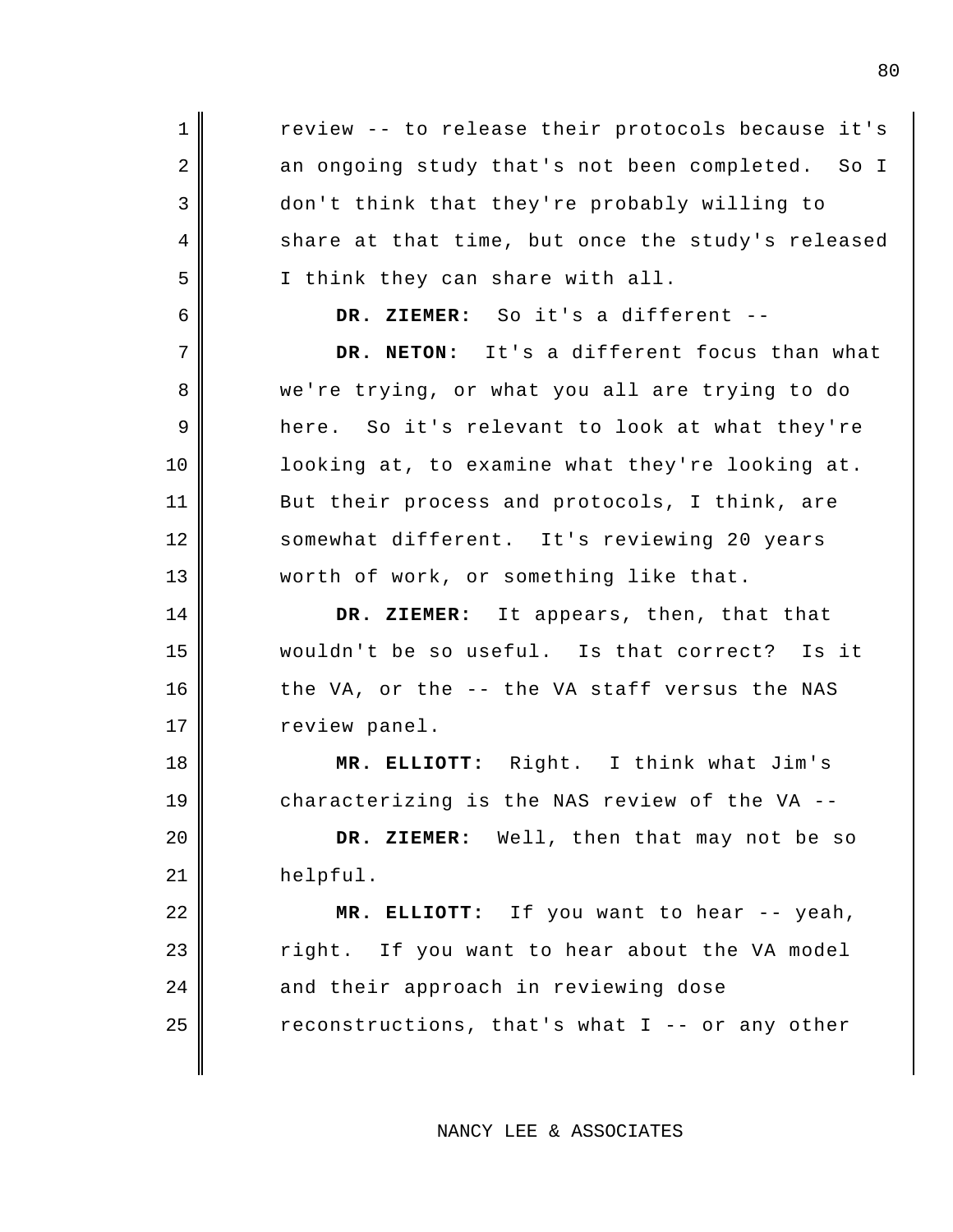1 2 3 4 5 6 7 8 9 10 11 12 13 14 15 16 17 18 19 20 21 22 23 24 25 models that you might identify for us, and how we might bring them to your awareness. **MR. PRESLEY:** Would there be a possibility, if we did go to Cincinnati to review cases, to have the VA at that point talk to us, kill two birds with one stone? **MR. ELLIOTT:** Well, again, that's something to be considered as an approach, yes. But again, I would take it back to do you want the whole Board engaged, or do you just want the working group engaged? I think it could go different ways. And so all I'm asking is to think through this, and then place something in front of me that I can effect for you. **DR. ZIEMER:** Let's not -- let's hold that till tomorrow. Maybe -- Mark, maybe your group can address that question as well. Certainly we can't -- I shouldn't put it that way. We probably don't want the whole Advisory Board to be going to review the sample cases because this becomes an official meeting at that point, and this is something, because of the confidentiality of the files, we can't really do in public. So that's got to be the smaller

NANCY LEE & ASSOCIATES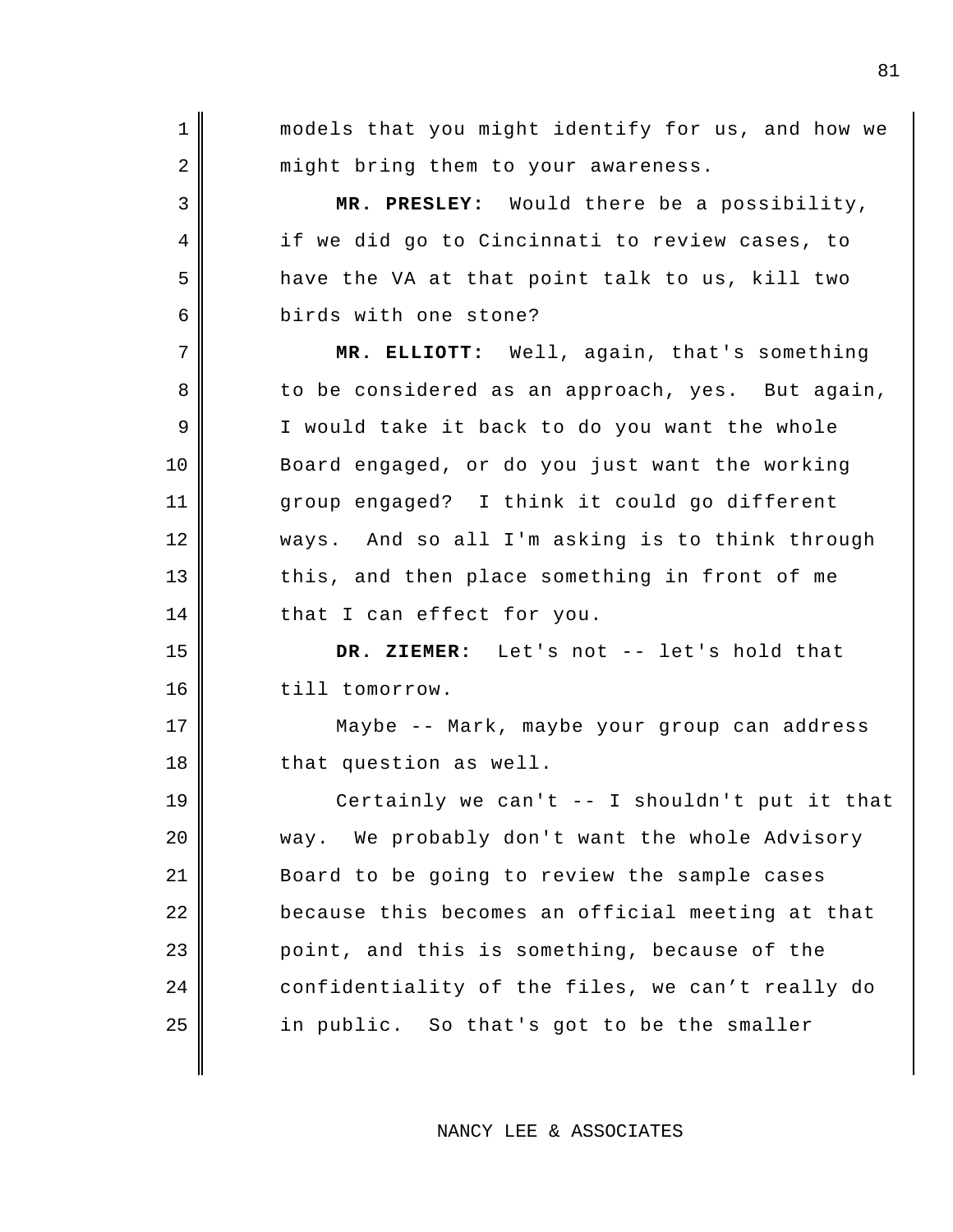1 2 3 4 5 6 7 8 9 10 11 12 13 14 15  $16$   $-$  - -17 18 19 20 21 22 23 24 25 group. If the whole Board wishes to hear from the VA, then we can schedule that as part of a regular meeting. **DR. NETON:** I'd just like to offer one point, a minor correction. It really is the Defense Threat Reduction Agency that is responsible for conducting the dose reconstructions that is turned over to the Veterans Affairs, so it would be -- or their contractor. **DR. ZIEMER:** For the record, that's what we need, then. Okay, I think we're at a point where we're ready to take our morning break, so let's do that at this point. We'll reconvene at 10:45. (Whereupon, a break was taken at 10:20 a.m.) **DR. ZIEMER:** Okay, we're back in session. The next item on our agenda is Special Exposure Cohort petitioning. You recall that the *Federal Register* notice 42 CFR part 83 appeared just this past week, June 25th to be exact, the proposed rule. That rule is open for public comment actually till August 25th or -6th, a 60 day period. Ted Katz is going to lead us through the document, then we'll have an opportunity to

NANCY LEE & ASSOCIATES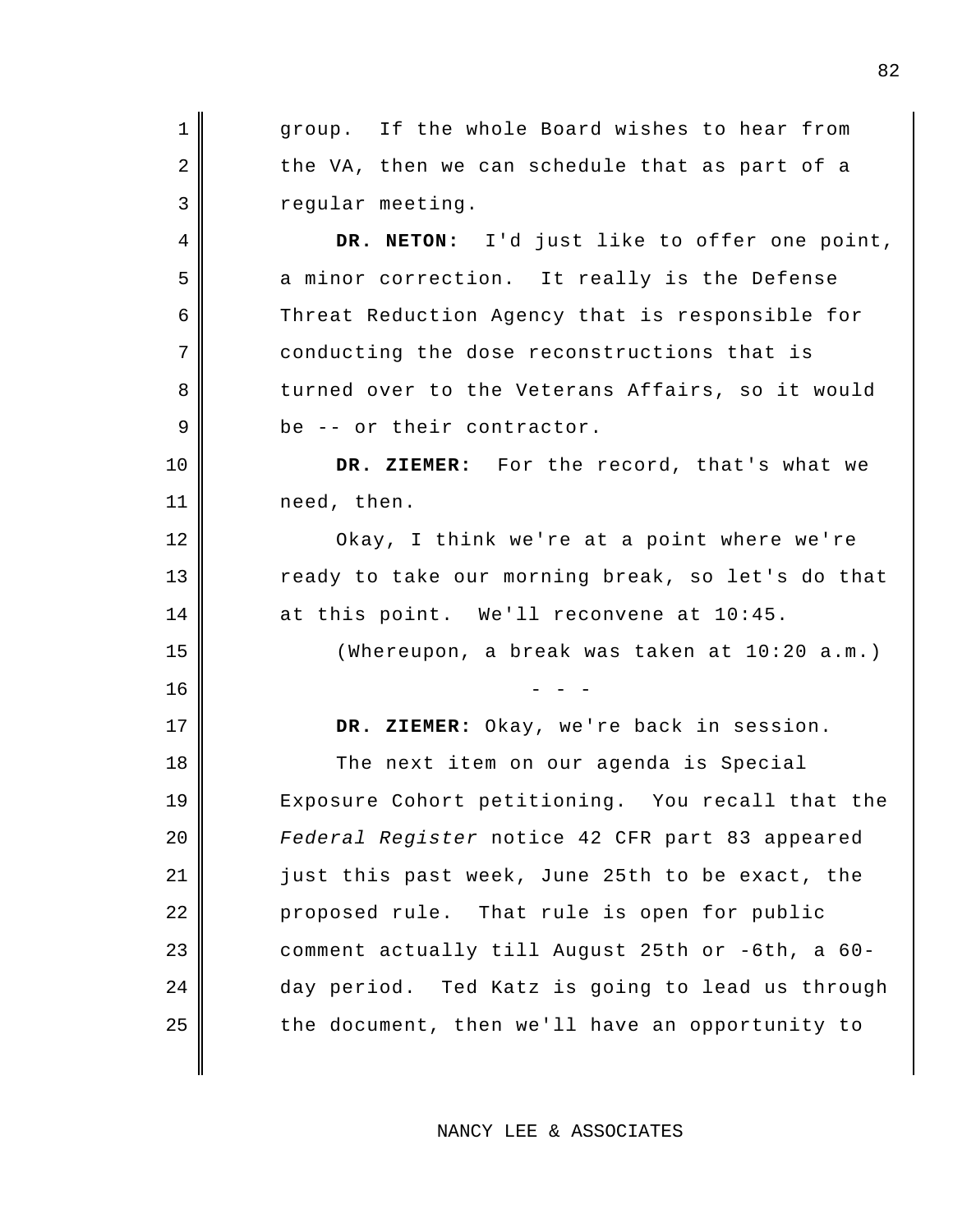discuss.

1

2

3

4

5

6

7

8

9

10

11

12

13

14

15

16

17

So Ted, if you would, please.

**MR. KATZ:** Thank you.

Okay, so I'm going to give an overview, a little bit of background. I realize the Board - for the Board, this background's a bit redundant at this point, but there may be people in the audience who don't have your experience already with this. And then I'm going to talk about the rule. I'm not going to run through the rule in a section-by-section forum, which I think would drive you crazy at this point. And I realize the Board may want to later, actually, as they've done with the previous two rules, review the rule in that process. But I'm going to try to get some essential points up before you. So some background here about the cohort.

18 19 20 21 22 23 24 25 Congress, in enacting, and the President, in enacting EEOICPA, established an initial cohort from four facilities, three gaseous diffusion plants and a nuclear test site in Amchitka, Alaska. And the Board has had a presentation about that process of establishing the initial cohort from Dr. David Michaels, who explained a little bit about the background and how that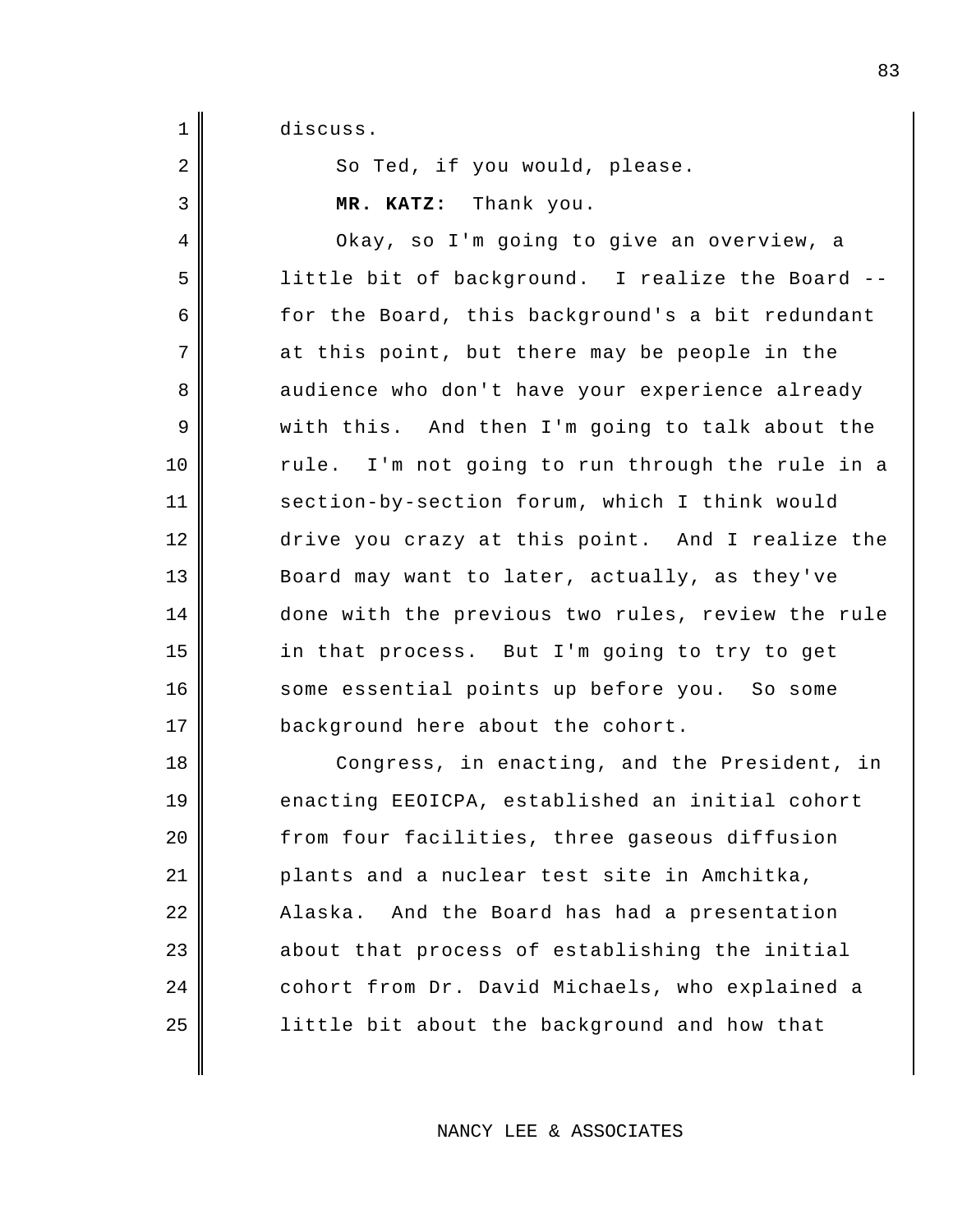worked for Congress to make the decisions they made. But in addition, it was realized that the cohort may need expanding, and let me explain this.

1

2

3

4

5

6

7

8

9

10

11

12

13

14

15

16

The cohort, for people who are in the Special Exposure Cohort, they are not required to have their doses reconstructed individually and to have a probability of causation determination to determine whether it's at least as likely as not that their radiation dose has caused their cancer. In their cases there is a presumptive finding that because they were employed at the sites and meet certain minimal criteria that are specified in EEOICPA and addressed in the DOL regulations, they will be compensated if they incur one of 22 specified cancers.

17 18 19 20 21 22 23 24 25 And the one other point I should just make about this is they are compensated under the cohort provisions only for these 22 specified cancers. And as we discussed with the dose reconstruction rule and probability of causation rule in the past, some of these individuals, if they don't have one of these 22 specified cancers, they can seek a dose reconstruction from NIOSH, and we will attempt to do a dose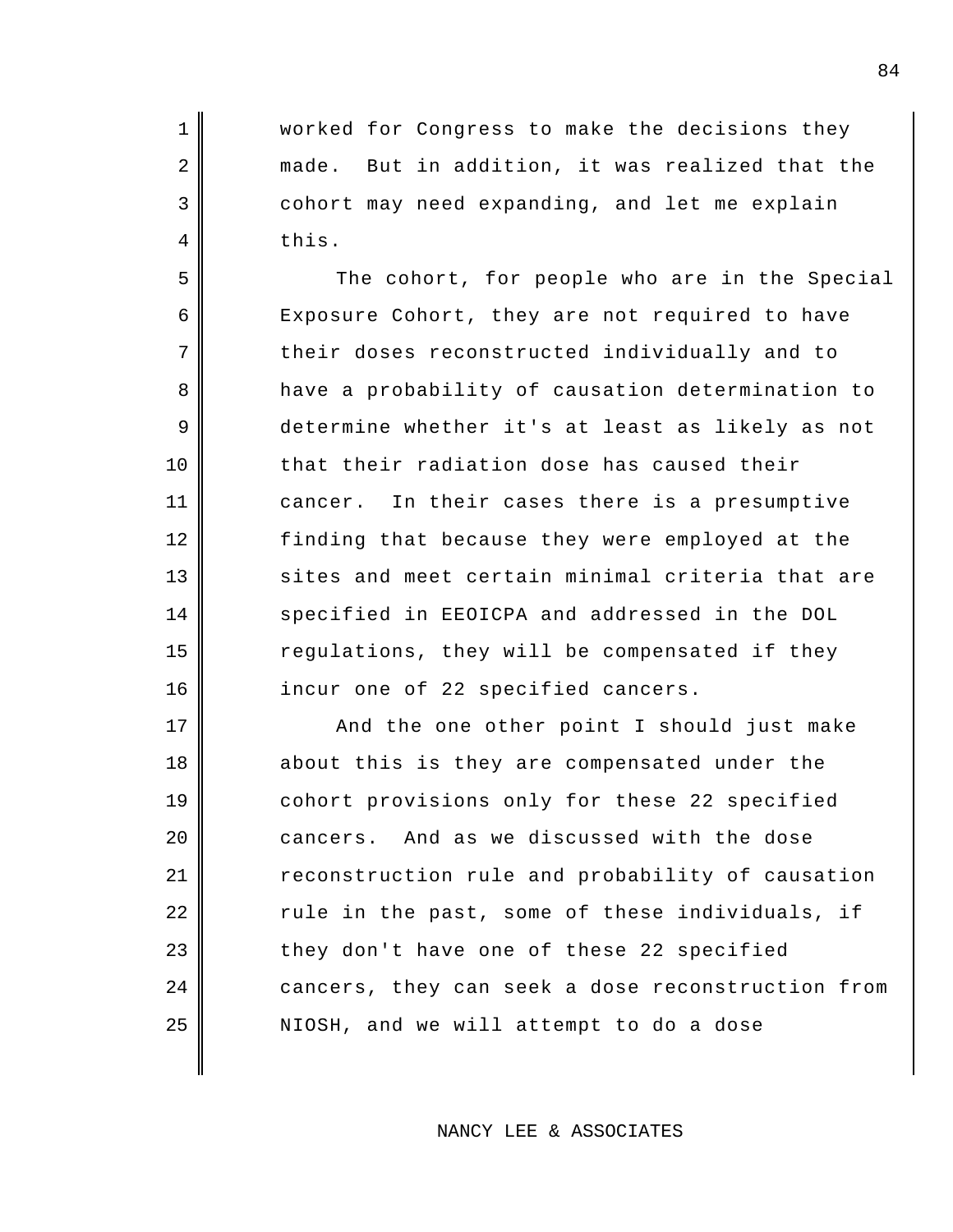reconstruction. This will be an important point as we go forward in talking about this rule.

1

2

3

4

5

6

7

8

9

10

11

12

13

14

15

16

17

18

19

20

24

25

Adding to the cohort, I think I've covered this basically. Congress assigned this responsibility to the President, who delegated the responsibility for adding to the cohort to the Secretary of Health and Human Services. So that's where the buck stops. That's the person who makes the decision ultimately whether to add or to deny adding a class of employees to the cohort.

Now Congress did give some broad statutory requirements to guide the President and Secretary of HHS as to how it was to go about this process of considering and adding classes to the cohort. Two criteria were identified: One, that it's not feasible to estimate radiation doses with sufficient accuracy; and the second criteria, reasonable likelihood that these radiation doses endangered the health of the class.

21 22 23 And then there were also some specifications with respect to the process. One, that HHS was to consider petitions by classes of employees to be added to the Special Exposure Cohort. This is how we come to consider a class. And secondly,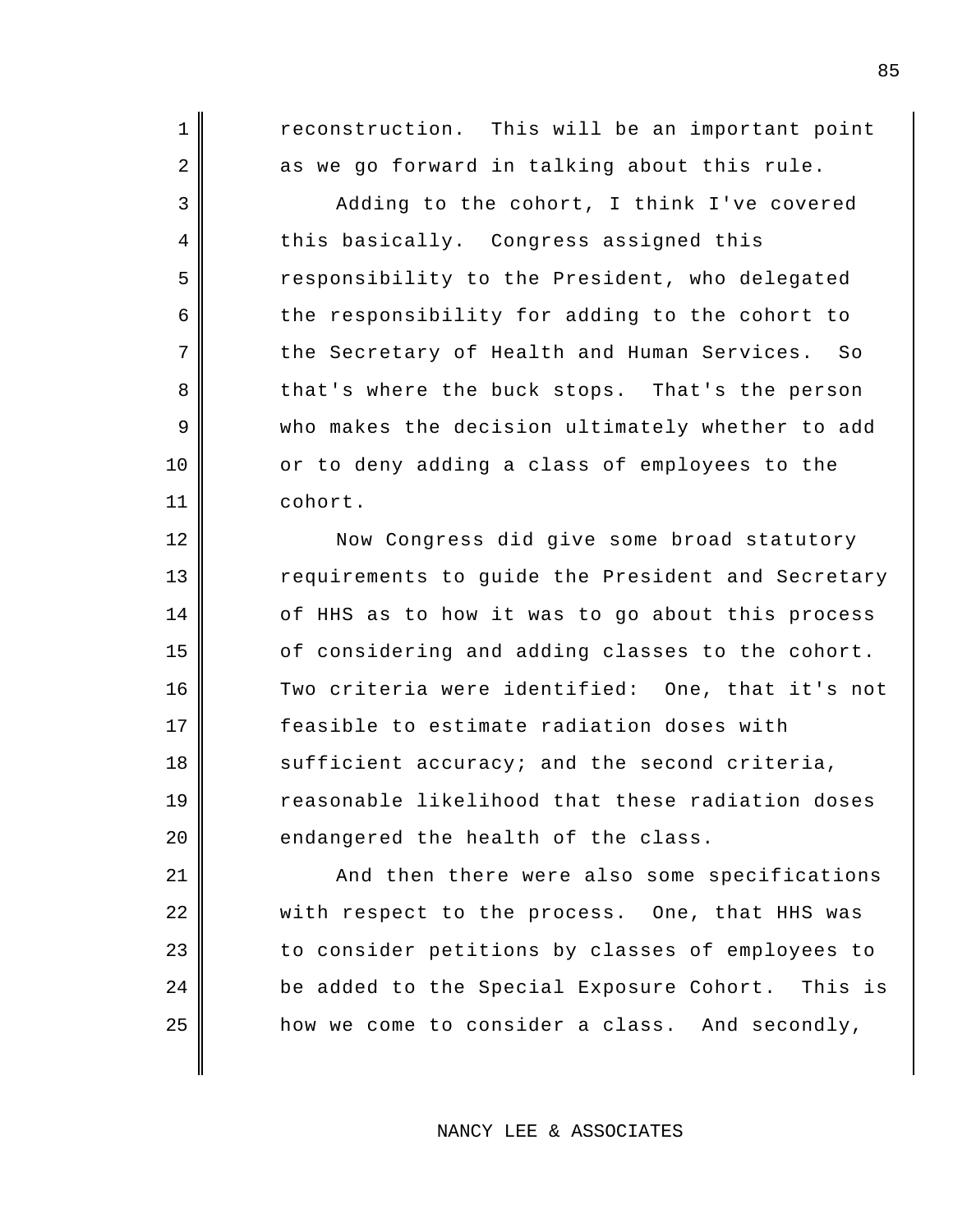that after giving consideration to a petition as appropriate, we would get the advice of the Board on whether or not to add that class. And there's more -- it's worded more specifically in the Act, but this is the meaning.

1

2

3

4

5

6

7

8

9

10

11

12

13

14

15

16

17

18

19

20

21

22

23

24

25

Congress also allowed itself, as it was said to me from a Congressional staffer, a sort of escape hatch, a Congressional review period. So for affirmative decisions, if the Secretary of HHS decides that a class should be added to the Special Exposure Cohort, that decision and its basis go to Congress, and Congress has 180 days to consider that decision. And I'll be more specific in how we interpret that.

Now I've separated the presentation into two pieces, really. The front end, I want to talk about sort of the substantive work of evaluating whether a class should be added or not to the cohort. And then on the second half of this presentation I'll talk about then the process for doing those evaluations, for considering petitions and doing those evaluations.

So key technical issues, these are what we just identified in the Act. They come from the Act. We need to be able to determine for a class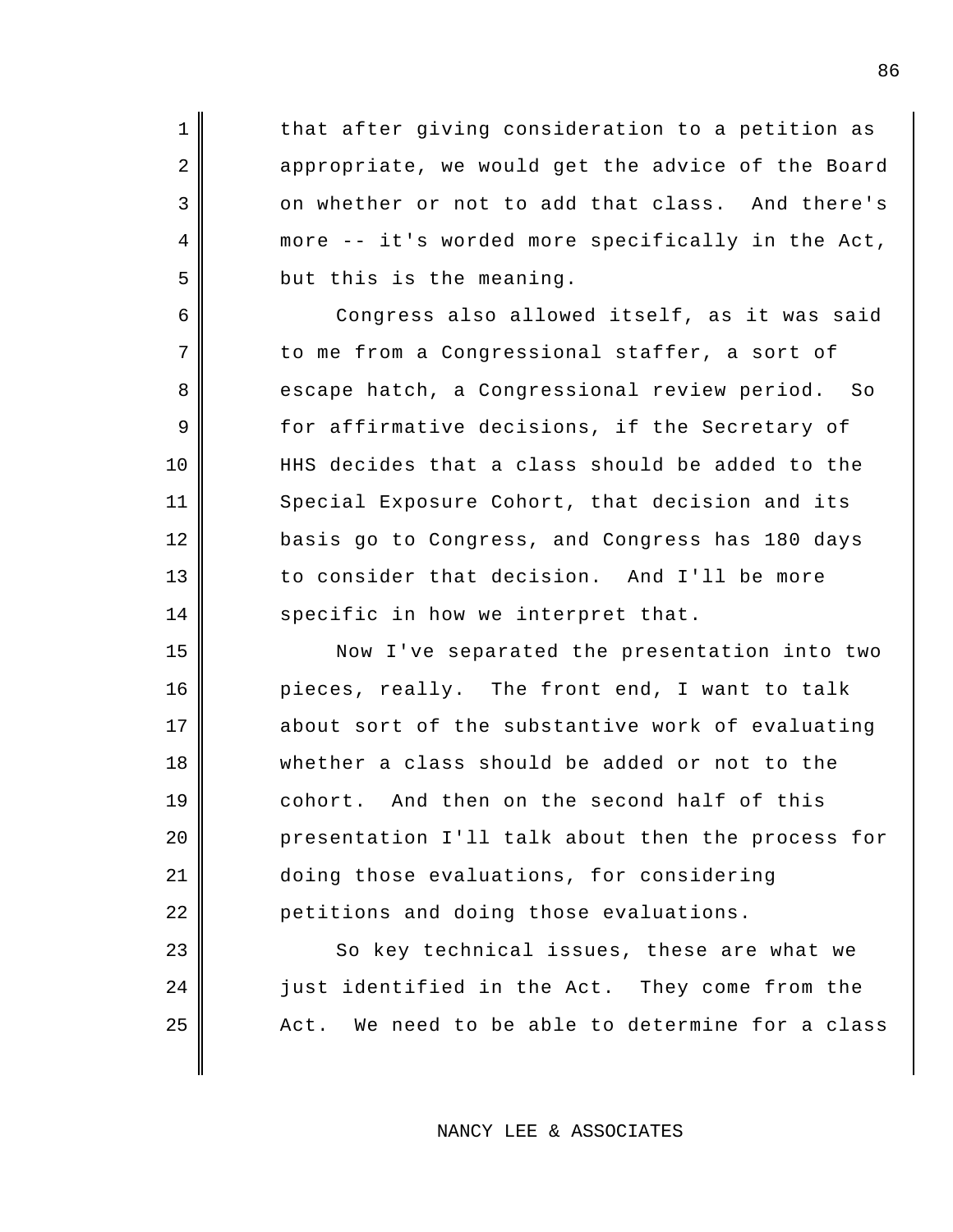when it's not feasible to estimate radiation doses with sufficient accuracy, and when is there a reasonable likelihood that the radiation endangered the health of members of the class. What I'm going to do now is just sort of drill down into these concepts as to how HHS has interpreted this.

1

2

3

4

5

6

7

8

9

10

11

12

13

14

15

16

17

18

19

The sufficient accuracy first. There is, first of all, there was a discussion earlier about the difference between -- well, about accuracy. And I recognize there's a difference between accuracy and precision from a statistician's or a scientist's point of view, and you discussed some of the problems with dealing with the issue of accuracy. But I think in this case really the issue is precision, and there is no gold standard for precision. It's an entirely utilitarian concept. It depends what you're doing how precise you need to be.

20 21 22 23 24 25 And our practical answer to this was we need to be able to estimate doses to enable the sufficient -- to enable fair adjudication of claims. This is our answer. And it sounds on the front of it, I think, a little bit circular. If we can do a dose reconstruction, what we're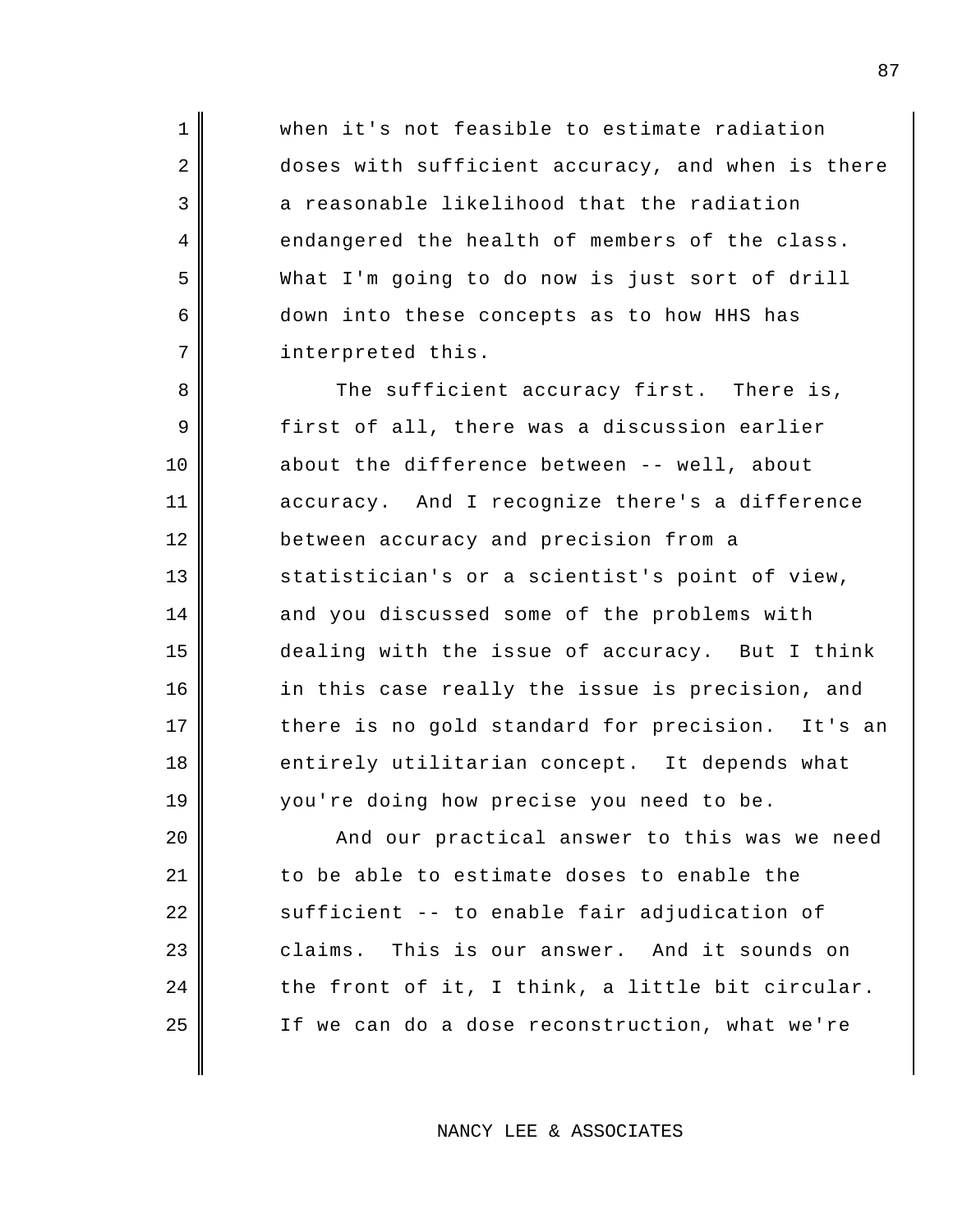| $\mathbf 1$    | saying, then they will be sufficiently accurate.  |
|----------------|---------------------------------------------------|
| $\overline{2}$ | And the reason we say that is because the way     |
| 3              | we've designed the dose reconstruction process is |
| $\overline{4}$ | to first and foremost ensure the fair             |
| 5              | adjudication of claims. And what that means with  |
| 6              | respect to precision is that we'll either be able |
| 7              | to estimate the doses with uncertainty properly,  |
| 8              | in which case we're all right. Or -- I'm sorry,   |
| 9              | I'm losing my place here. Let me move to the      |
| 10             | next three sub-questions here.                    |
| 11             | Can we reasonably estimate -- this is what        |
| 12             | we've said before -- can we estimate the doses?   |
| 13             | It means can we do, give you essential estimate   |
| 14             | and a dose distribution around that? If not, can  |
| 15             | we reasonably estimate the upper limit of the     |
| 16             | dose? These next two provisions are if so, and    |
| 17             | if so is it below or above a compensable level?   |
| 18             | This is what we've talked about before. In some   |
| 19             | cases we may not be able to produce a proper dose |
| 20             | estimate with uncertainty limits, but we can cap  |
| 21             | the dose estimate. We can give a worst case of    |
| 22             | what that dose might be. With very low doses,     |
| 23             | that would be sufficient to produce a dose        |
| 24             | reconstruction. We would be giving them, in       |
| 25             | effect, then a worst-case dose reconstruction     |
|                |                                                   |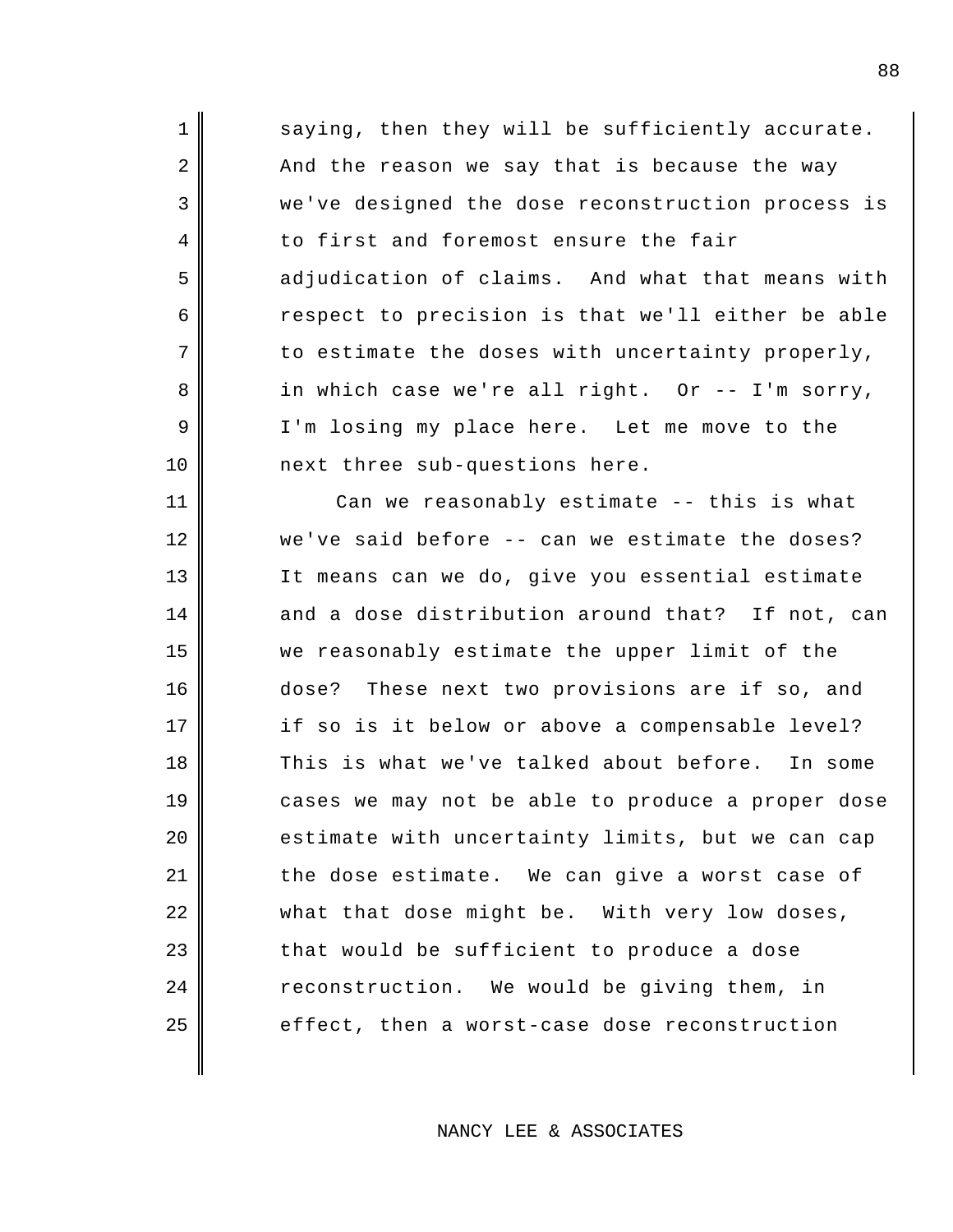| $1 \parallel$ | versus a dose estimate with uncertainty        |
|---------------|------------------------------------------------|
| $2 \parallel$ | parameters. But nonetheless, fairness would be |
| 3             | assured here, we believe.                      |

4

5

6

7

8

9

10

11

18

25

When is dose reconstruction infeasible? And this was discussed again with the dose reconstruction rule, I think. Substantially, again, it's a case-by-case determination only, and there are limitations just to really explicate that that could prevent a dose reconstruction, which we talked about in the dose reconstruction rule.

12 13 14 15 16 17 19 20 21 22 23 24 Really these three parameters all, when we fall short on all three, we have a problem doing dose reconstruction. And that's lacking personal or area monitoring records for radiation exposure -- and here, just to clarify, I'm talking about not the fact that there are some personal exposure monitoring or area monitoring, but the issue is where are we lacking such records. And secondly, where we don't have sufficient information on the radiation source to estimate doses. And this goes hand-in-hand with the third, where we don't know enough about the work processes involving the radiation sources, or where they could result in a hazardous dose. And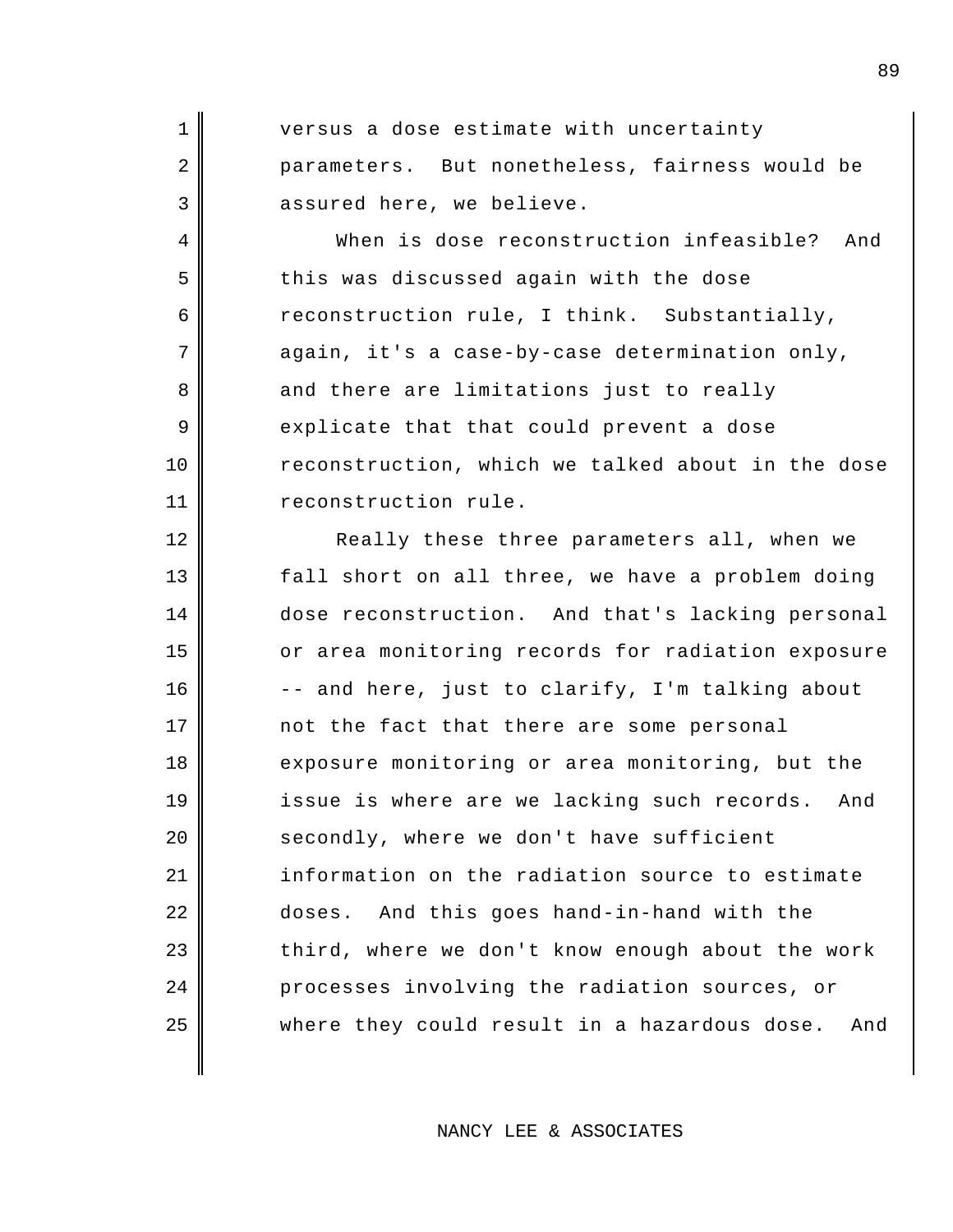here I'm talking about a compensable dose. And in effect if we can't get a handle on this, how high the dose might be, and we can't put uncertainty parameters on it, we can't do a dose reconstruction.

1

2

3

4

5

6

7

8

9

10

11

12

13

14

15

16

17

18

19

20

21

22

23

24

25

I should mention, we've had a presentation for a small stakeholder group about this rule, and one of the issues that was raised in that meeting was this whole question of feasibility again. When is it feasible for NIOSH to do a dose reconstruction? And our response in that discussion with the stakeholders is really that feasibility is a knotty issue when it comes to regulations, when it comes to getting a specific standard in place. And it's a problem in other areas of public policy as well, and people probably in this group understand how it's a problem when it comes to OSHA law. Feasibility is a big issue there. It gets determined on a case-by-case basis. There's really no better - it's like trying to define joy. It doesn't accommodate itself well to a regulatory process. But it is something to point out that we'll

be addressing on a case-by-case basis, and an issue which then will be coming before the Board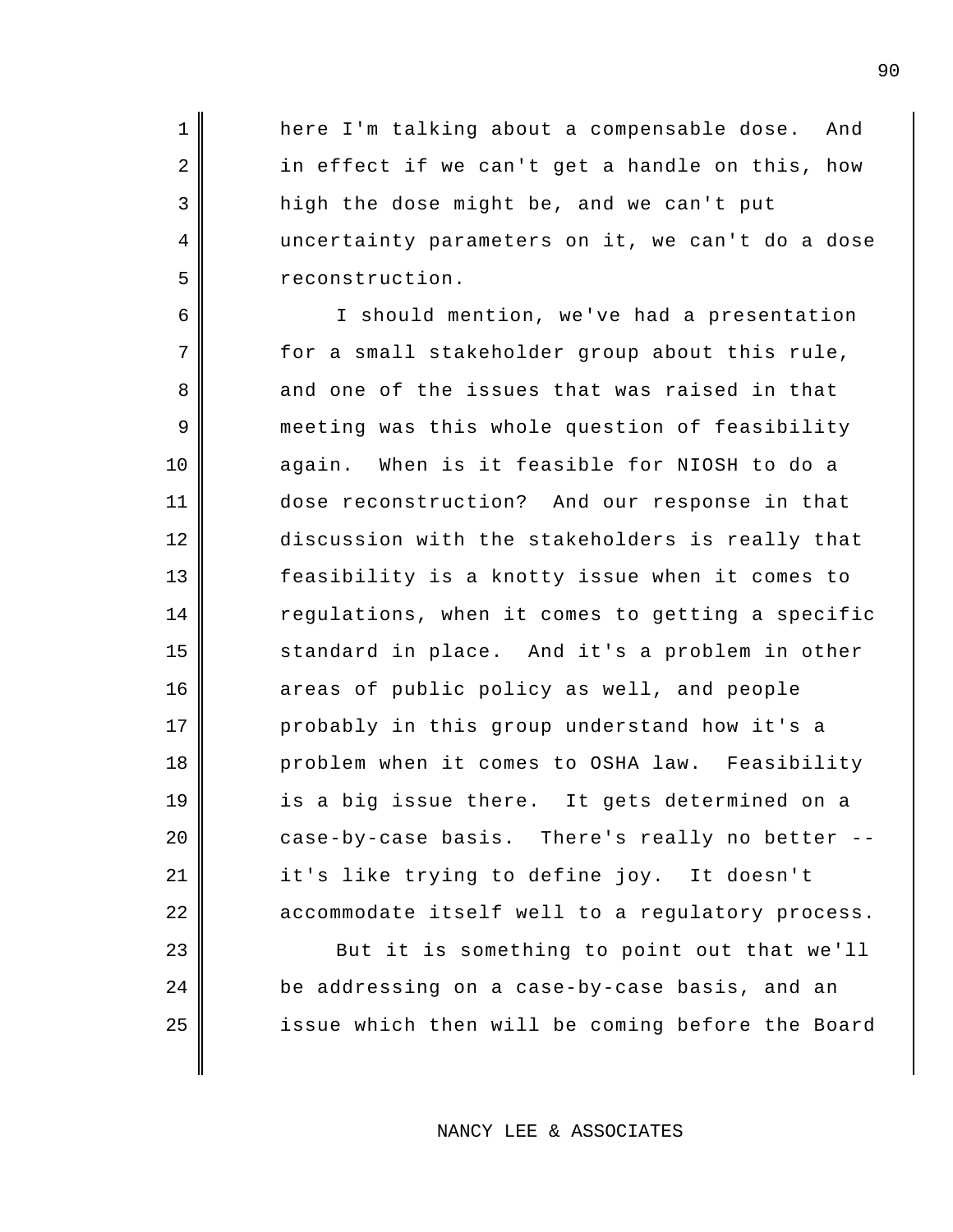under those circumstances. The Board will be reviewing dose reconstructions and seeing those instances where we're not. If you're stratifying across all sort of possibilities, you'll be looking at instances where we couldn't do a dose reconstruction. And when we are considering classes, of course, every time we consider a class for a Special Exposure Cohort you'll be looking at the logic behind our finding that we couldn't do a dose reconstruction. So there is a public process for reviewing that.

1

2

3

4

5

6

7

8

9

10

11

12

13

14

15

16

17

18

19

The next term I'd like to define, "endangered the health." That's very broad. HHS interpreted this to mean potentially caused a specified cancer. The reason we did that is because there is no benefit to being part of the Special Exposure Cohort for any other end point, health end point. Only if you have a specified cancer can you be compensated.

20 21 22 23 24 25 And then "reasonable likelihood" is another term that has no standard definition, but we had a lot to work with, we thought, in terms of using this definition or defining this further. We have NIOSH-IREP, which is designed to address the whole issue of likelihood under EEOICPA. And we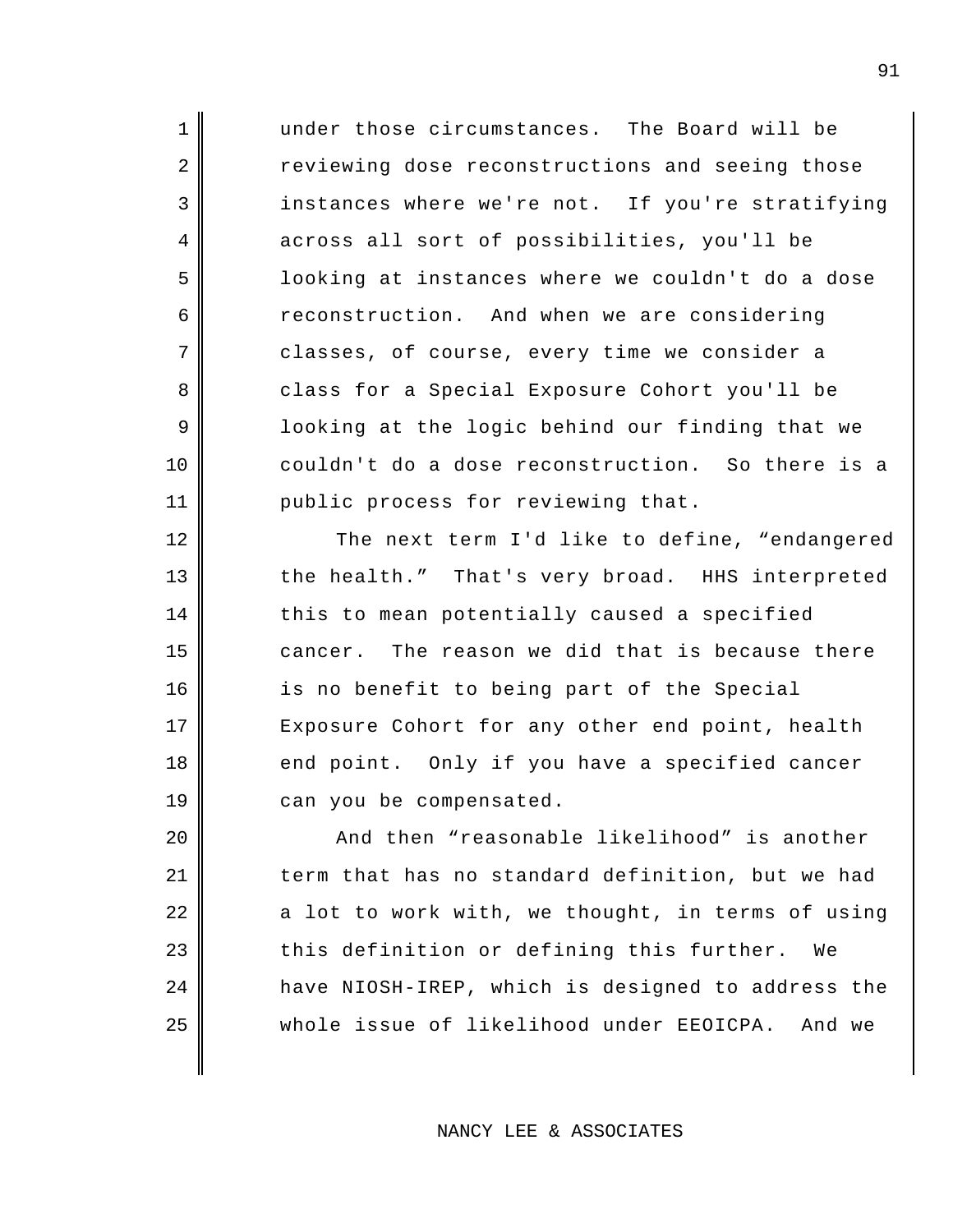1 2 3 7 11 12 13 14 thought to the extent we can be consistent we should be consistent between claimant groups, so using NIOSH-IREP was the preferred approach. And again, similarly, the 99th percentile credibility limit that's being applied in using NIOSH-IREP for people who can have dose reconstructions, we wanted to apply it here. The big difference is - - comes in the specifics of NIOSH-IREP, the variables that you use. Because as you all understand, in this case we're not talking about an individual, we're talking about a class. And that raises obviously a whole different situation with respect to the particulars that you put in NIOSH-IREP.

4

5

6

8

9

10

15 16 17 18 19 20 21 22 23 24 25 And these are the variables where this is relevant. Cancer type/site; radiation type, doses and dose parameters; radiation source I should add to that, too; cancer latency; age at exposure and cancer diagnosis; other demographic variables; and smoking history, which is relevant only for lung cancer. For all these variables what the rule says is in effect what we'll do for a class, since we're not talking about an individual, is choose these parameters to give the benefit of the doubt to that class because in

NANCY LEE & ASSOCIATES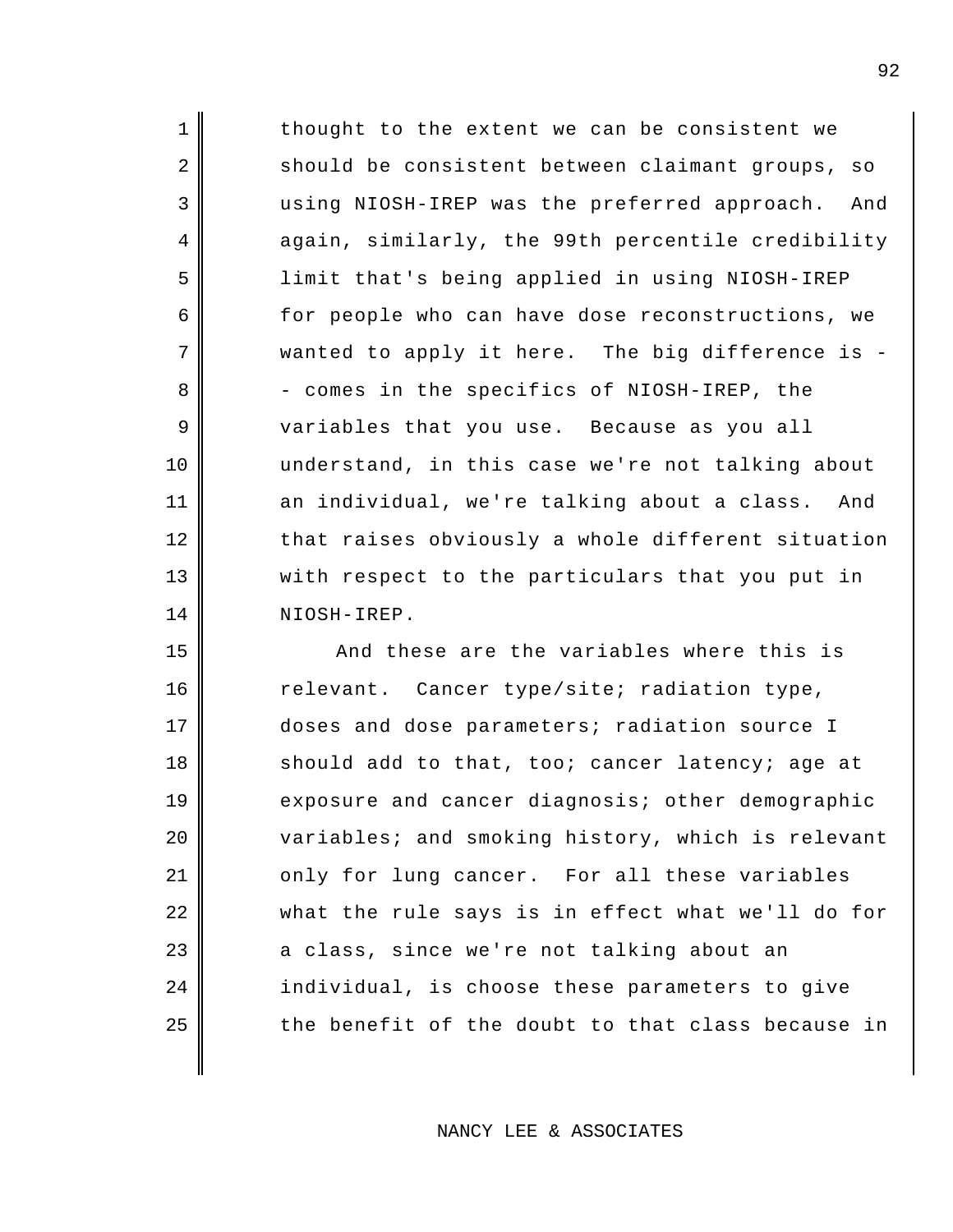many cases, in most cases, perhaps, none of these parameters will be known. But the rule also says that where we do have a handle on the profile of the class, we'll be certainly attending to that profile in making these assignments. We're not going to make assignments that completely sort of disregard the actual facts of the class.

1

2

3

4

5

6

7

24

25

8 9 10 11 12 13 14 15 16 17 18 19 20 21 22 23 Let me -- let me -- wait, I can't go back, can I? There's no going back. Maybe I'll leave this up here and talk about it instead of trying to change it, but let me -- I'm going to talk about two of those variables. If we need to go back and you want to look at the other variables, we can. The two variables I'm going to talk about is selecting the cancer type and latency, which are two clearly very important variables in what probability of causation you determine. And what the rule says is that we will -- and it depends on the radiation exposure -- we will choose the most radiogenic cancer, which means the cancer that's caused by the lowest dose, in effect, at the 50 percent level. We will use that as our parameter in NIOSH-IREP.

> And there's sort of a different situation you have when you're dealing with radiation exposures

## NANCY LEE & ASSOCIATES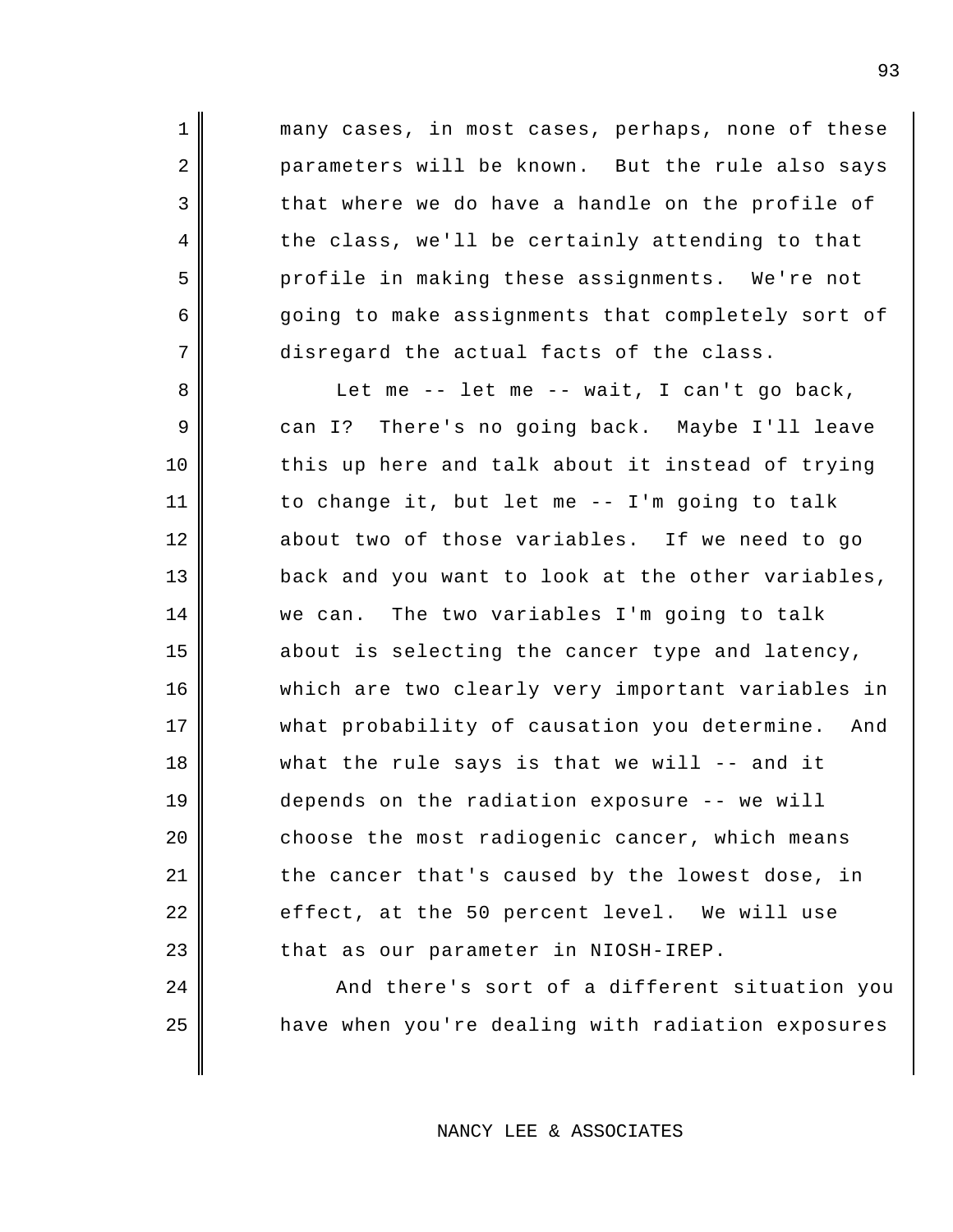1 2 3 4 5 6 7 8 9 10 11 12 13 14 15 16 17 18 19 20 21 22 23 24 25 that are from internal dose versus external dose. If there's external dose, then leukemia is going to be the most radiogenic, in most cases, most radiogenic cancer. And the problem addressed in the rule in that situation is that leukemia can have, depending on the specifics, a phenomenally low dose threshold, one and a half rem, perhaps. And in that case you're basically saying everybody qualifies. At practically no radiation dose you would add the class to the cohort. And the problem with that is that there's a balance to be struck between individuals who may come forward in the class and the class as a whole. And we're having to make a judgment about what threshold is appropriate for the class as a whole. If it's an extremely rare cancer and you have 50 people who are part of that class, the chances are you'll have no leukemia cases in that class, or 100 or 200. And the problem is should that be then your measure if in all likelihood those people will be presenting solid tumors for which probability of causation is substantially higher? So we propose splitting the difference in these cases, splitting the difference, taking an average between what applies for leukemia,

NANCY LEE & ASSOCIATES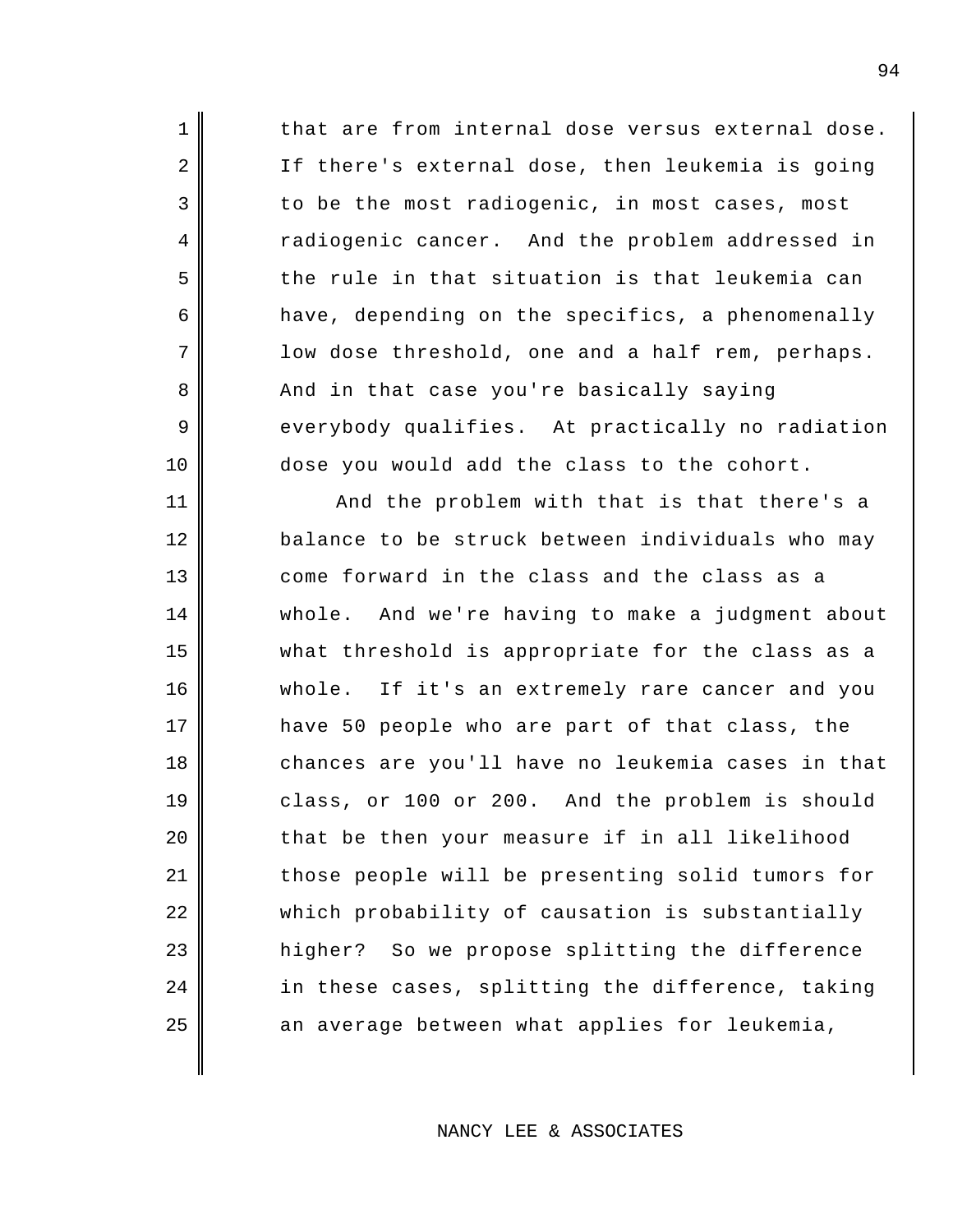what radiation dose level would be the threshold, and the radiation dose level that would be the threshold for solid tissue tumors.

1

2

3

4

5

6

7

8

9

10

11

12

13

14

15

16

17

18

19

20

21

22

23

24

25

And then it gets more complicated, as you see, because latency is a big issue, and latency works in opposite directions with respect to leukemia and solid tissue cancers. In other words, low latency -- if a cancer occurs very soon, with leukemia it's more likely that the leukemia's caused by radiation exposure; whereas with solid tissue tumor cancers, generally speaking, a much longer latency increases the probability that that cancer was caused by radiation exposure.

So this is an issue for the Board to dig into if it supports the concept here of doing this, splitting the difference, is how do we go about addressing latency versus the cancer type? As you can see here -- and one thought that we would put forward is that we would be claimant-friendly to the extent that we lack information on the class in both directions, so we wouldn't be choosing the same latency for leukemia as we would for the solid tissue, solid tumor cancer. So we'd use, in other words, a low latency for

NANCY LEE & ASSOCIATES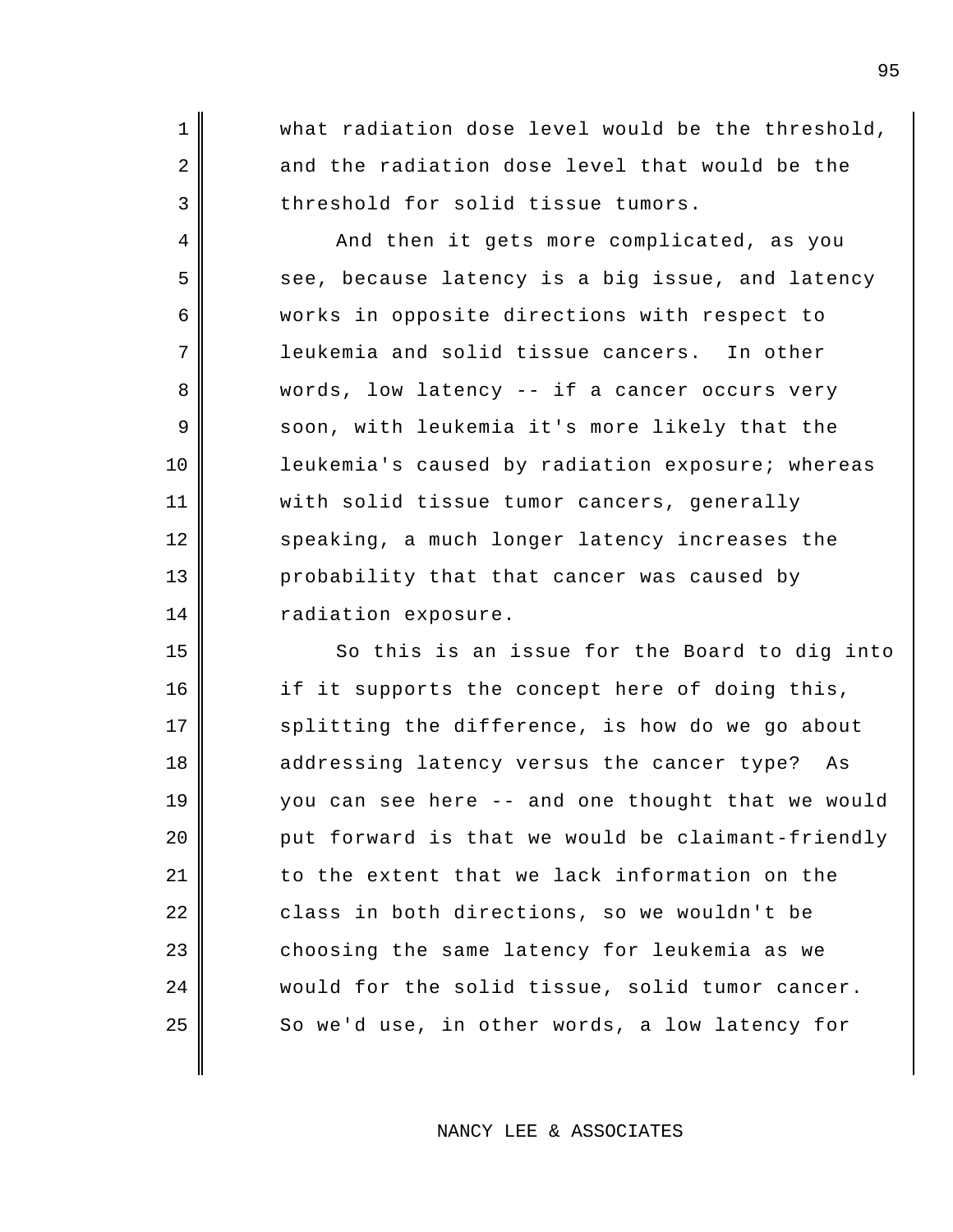| 1  | leukemia, a long latency for the solid tissue     |
|----|---------------------------------------------------|
| 2  | cancer, and be averaging those doses. But this    |
| 3  | is something that certainly deserves discussion   |
| 4  | by the Board.                                     |
| 5  | Now where we have clear specifics on the          |
| 6  | class -- it was a very small class, we know all   |
| 7  | the individuals, we know when they incurred       |
| 8  | cancer and so on -- then we would abide by the    |
| 9  | facts that describe the class.                    |
| 10 | Now I'm going to move from then substantive       |
| 11 | issues to the process we'll go through, what      |
| 12 | we're proposing to go through for evaluating      |
| 13 | claims. And these are our goals: To establish     |
| 14 | an evaluation process that is public, thorough,   |
| 15 | and fair -- underline thorough; achieve timely    |
| 16 | consideration of petitions -- you'll see why this |
| 17 | is an important issue; and invite maximum         |
| 18 | petitioner involvement -- just as under the dose  |
| 19 | reconstruction, we try to involve claimants to    |
| 20 | the maximum extent possible.                      |
| 21 | Who can petition? The Act requires that           |
| 22 | classes of employees petition, so we've           |
| 23 | interpreted this as broadly as we saw appropriate |

as well as unions representing or having

to mean covered employees and/or their survivors,

24

25

NANCY LEE & ASSOCIATES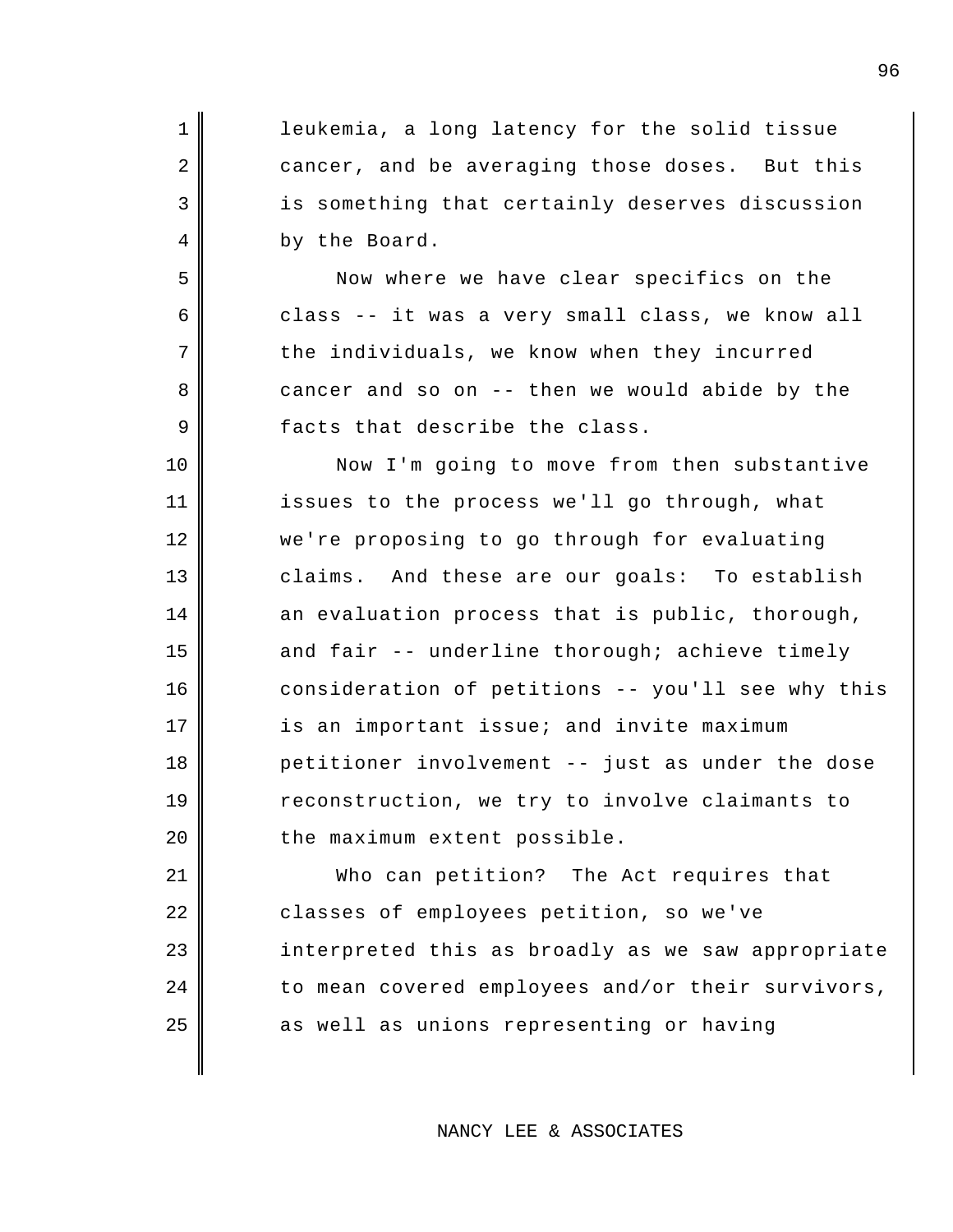represented employees, since in some cases it may be past tense for the unions. But they would all be qualified to petition.

1

2

3

4

5

6

7

8

9

10

11

12

13

14

15

16

17

18

19

20

21

And the basis for the petition: There really are sort of two tracks, in a sense, for petitioning. And the one is one that this Board understands, I think, already. It's the case where we've already attempted to do a dose reconstruction and were unsuccessful, found there are not sufficient records to do a dose reconstruction. And in that situation, in effect the petitioner would have to do no more. The petitioner would bring that to us, that finding to us, and at that point we would go on with defining the class initially and evaluating the two criteria that we just discussed as to -- and the first criteria is, of course, met for the individual already, and the question is is how many other individuals are in that petitioner's shoes in terms of it not being feasible to do a dose reconstruction?

22 23 24 25 Now if there hasn't been a dose reconstruction attempted for anyone in the class, then we require substantial grounds on behalf of the petitioner for believing that the class may

97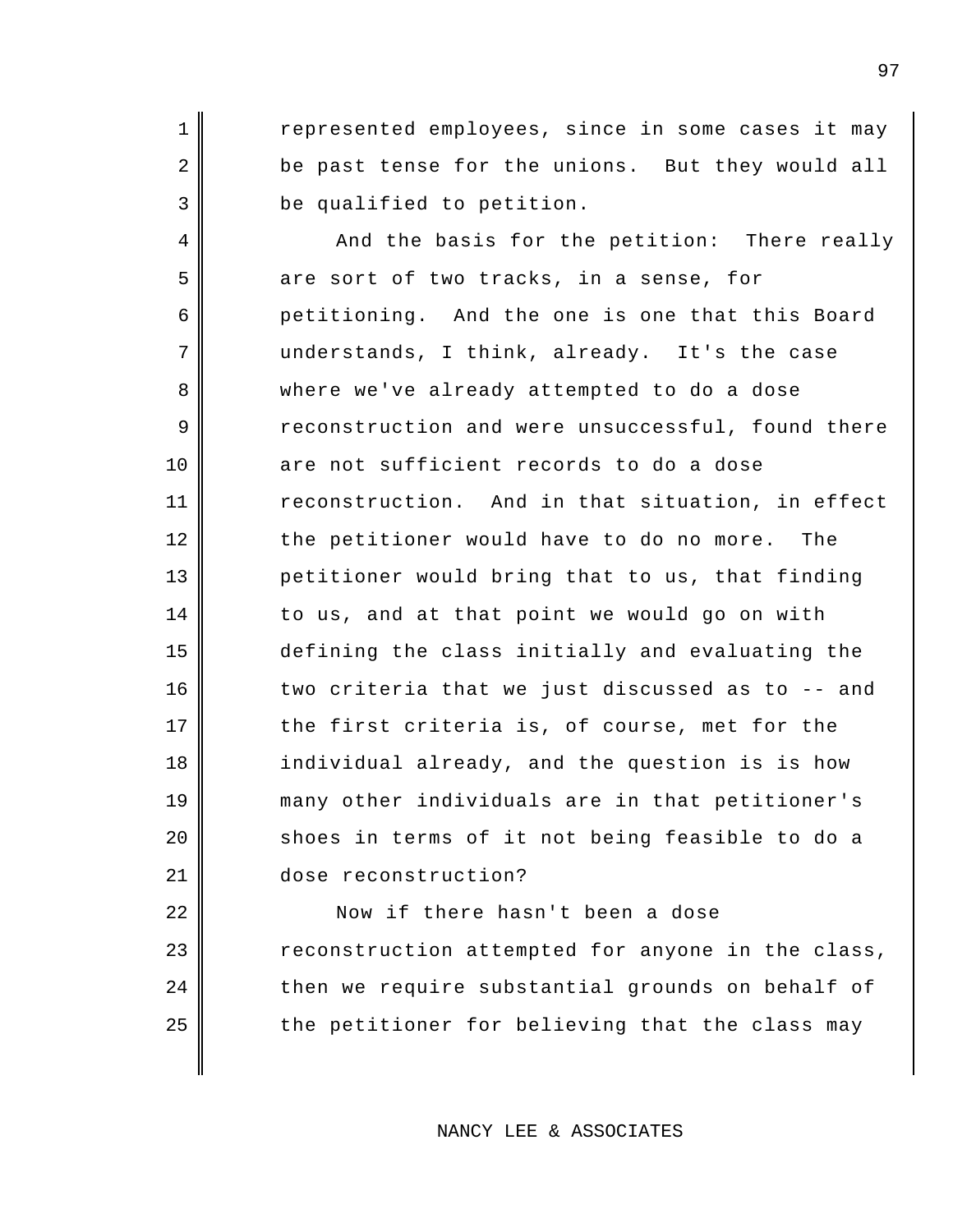have met the requirements of being added to the cohort. And let me just say we're not requiring for them to do our evaluation for us, which I'll get into, our evaluation of those two factors, but simply to show that they've made a substantial effort to determine whether or not - within their means to determine whether or not dose reconstruction is an unlikely possibility for them.

1

2

3

4

5

6

7

8

9

10 11 12 13 14 15 16 17 18 19 20 21 22 23 24 25 And if you want me to run through those, they're written out in the rule, but in effect we're asking them to define who is the class they're talking about initially. And that's an initial definition, which will be addressed and possibly changed as we go through the evaluation process, and I'll get back to that later. We're also asking them to determine what records are available, if there are records available concerning exposures they believe there are uncovered by DOE records, and for us to show some reason to believe that they were exposed to radiation. So it's fairly minimal, I think, and we will be providing them with a petition form that draws out as much information that could be useful to us as possible, and we'll be working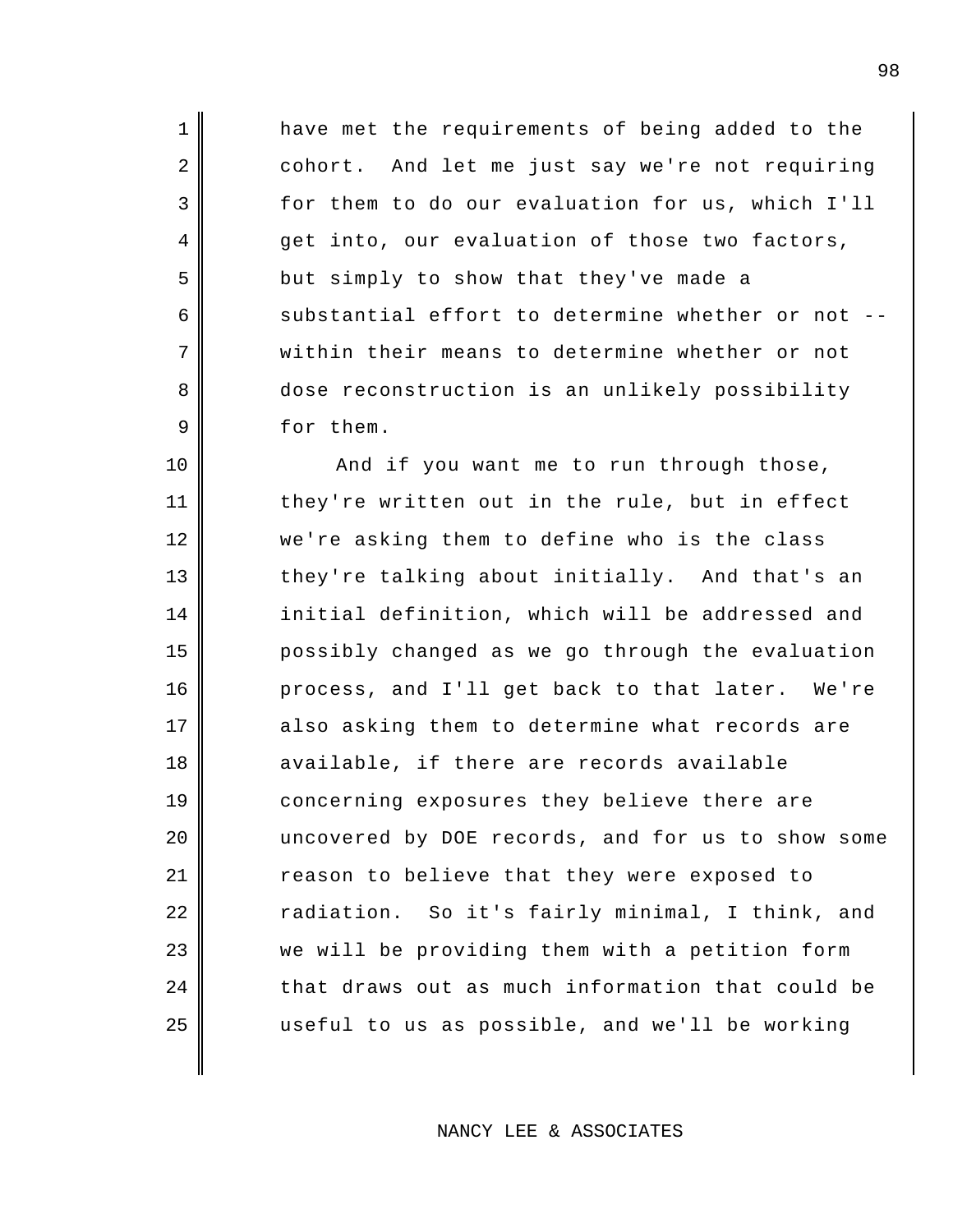with them then, as they may have problems in responding to that form, to help them complete that form.

1

2

3

4

5

6

7

8

9

10

11

12

13

14

15

16

17

18

The next step is that there'll be an evaluation made by HHS as to whether or not they meet the basic criteria for having their petition evaluated, and they'll be informed of that. The next point, if they don't, the question is is what recourse do they have. And all of these petitions that HHS is considering evaluating will come before this Board with -- and where we have made a recommendation, HHS has made a recommendation that there's not a basis for considering this petition, the Board will have a chance to review that recommended finding and dispute it, dig into it more, whatever. But HHS will not make final decisions until this Board has had a chance to consider those decisions.

19 20 21 22 23 24 25 Now what happens once we've selected a petition to evaluate? NIOSH will evaluate the petition and report the results to the petitioners. We will be evaluating the two factors that I discussed, the substantive key technical issues. So the burden will be on NIOSH to go to DOE, to go to AWEs, to go to the other

NANCY LEE & ASSOCIATES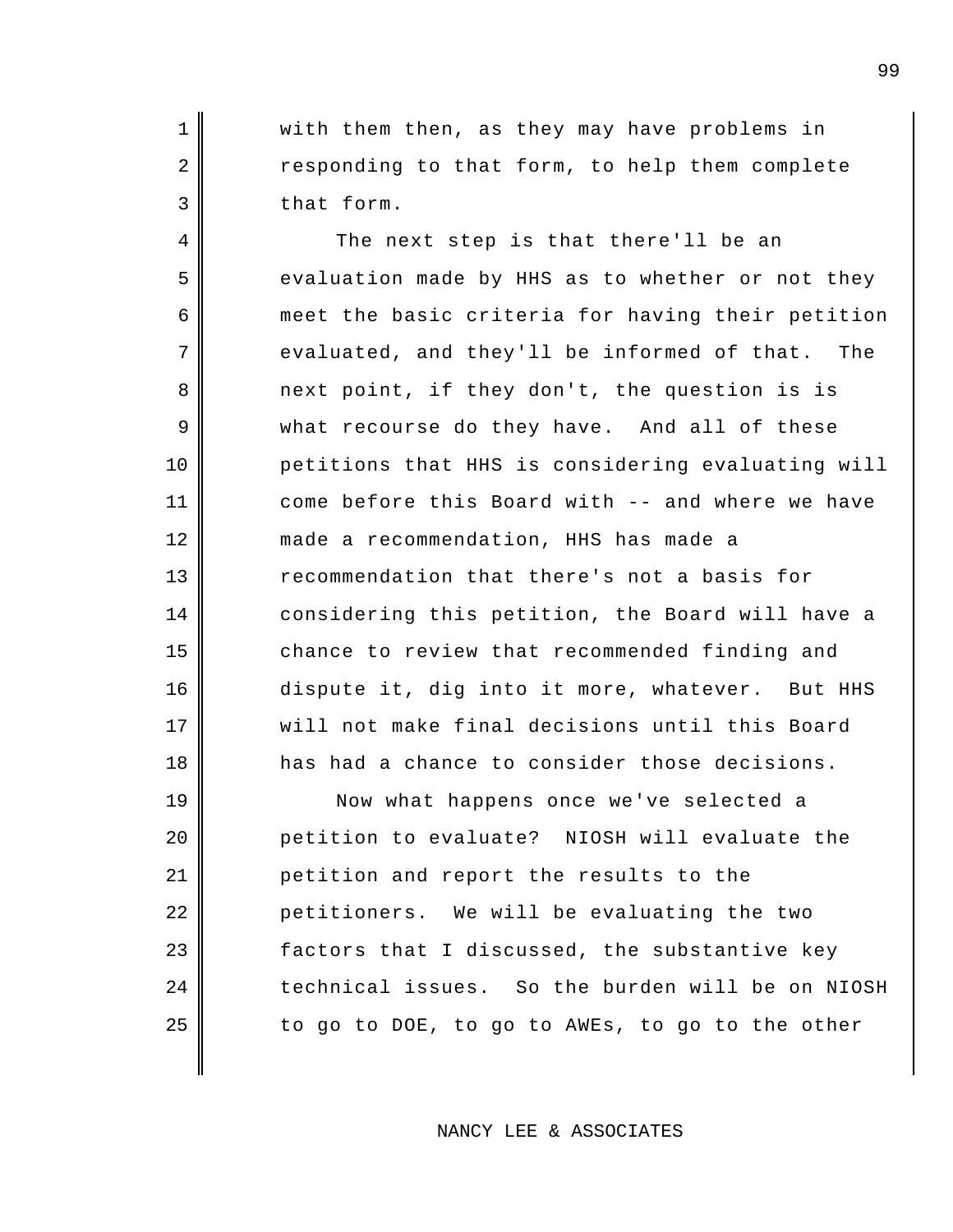resources that are available to it, including the petitioners, of course, to dig up as much as possible information to make these decisions.

1

2

3

4

5

6

7

8

9

10

11

12

13

14

15

16

17

18

19

It will then report to the Board. It will report, providing its initial definition of the class based on that evaluation. The class may be different at that point, having evaluated it, than the class was proposed. For example, a class may have been proposed that in fact represents several classes with different circumstances, different exposure experiences, different record availability, and so on. If that's the case, at that point NIOSH will be recommending in fact there are two classes here for which decisions need to be made, and those will receive separate decisions. On the other hand, NIOSH could receive several petitions that in fact should all be bundled into one because they really represent the same class of workers.

20 21 22 23 24 25 In any event, we'll produce this report that will define the class or classes, and it will address the substantive issues that I've discussed before and provide the basis for a recommendation. The petitioner at that point - this will be presented to the Board, and the

NANCY LEE & ASSOCIATES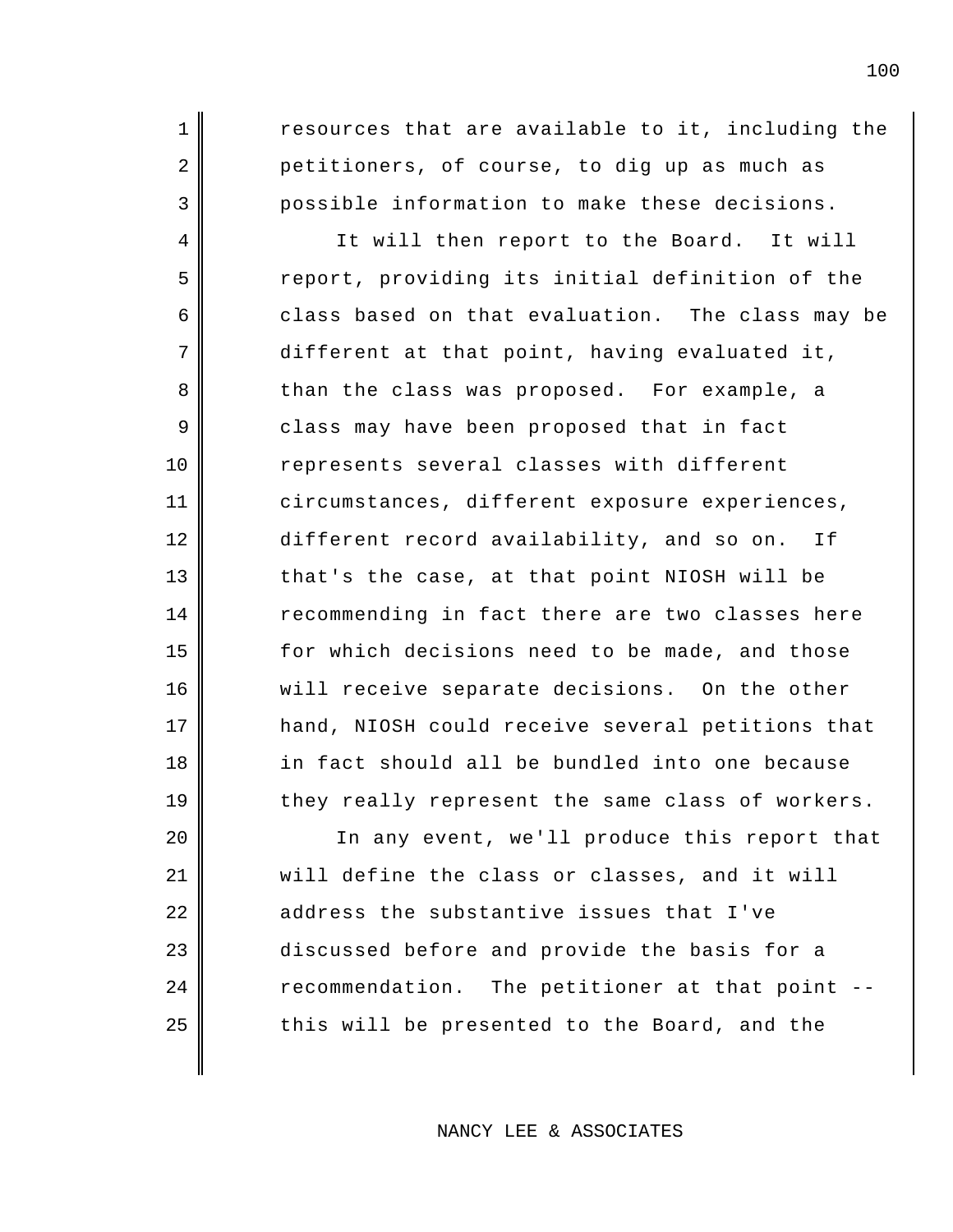petitioner will have an opportunity to come before the Board and make a case if the petitioner disagrees with the NIOSH evaluation, and the Board will have an opportunity to advise NIOSH on whether it needs to do further work in evaluating the petition. After this process with the Board, HHS will recommend a decision and the basis to the petitioners, who may contest that. That's a contestable decision, and there will be an administrative review when there are contests. After those contests they have 30 days to bring contests in those cases.

1

2

3

4

5

6

7

8

9

10

11

12

13 14 15 16 17 18 19 20 21 22 23 24 25 After that's resolved, HHS will publish and report final decisions. Now that's sort of a different -- a staggered approach here. Denials of petitions we will publish in the *Federal Register* and report immediately. We will report all decisions immediately, but if HHS has made an affirmative decision we actually will report our decision and its basis to Congress first, as I mentioned earlier, and Congress has 180 days to act on that decision. And HHS interprets that role of Congress as to either expedite the decision -- Congress would have to pass a law to do anything, we believe, but to say that the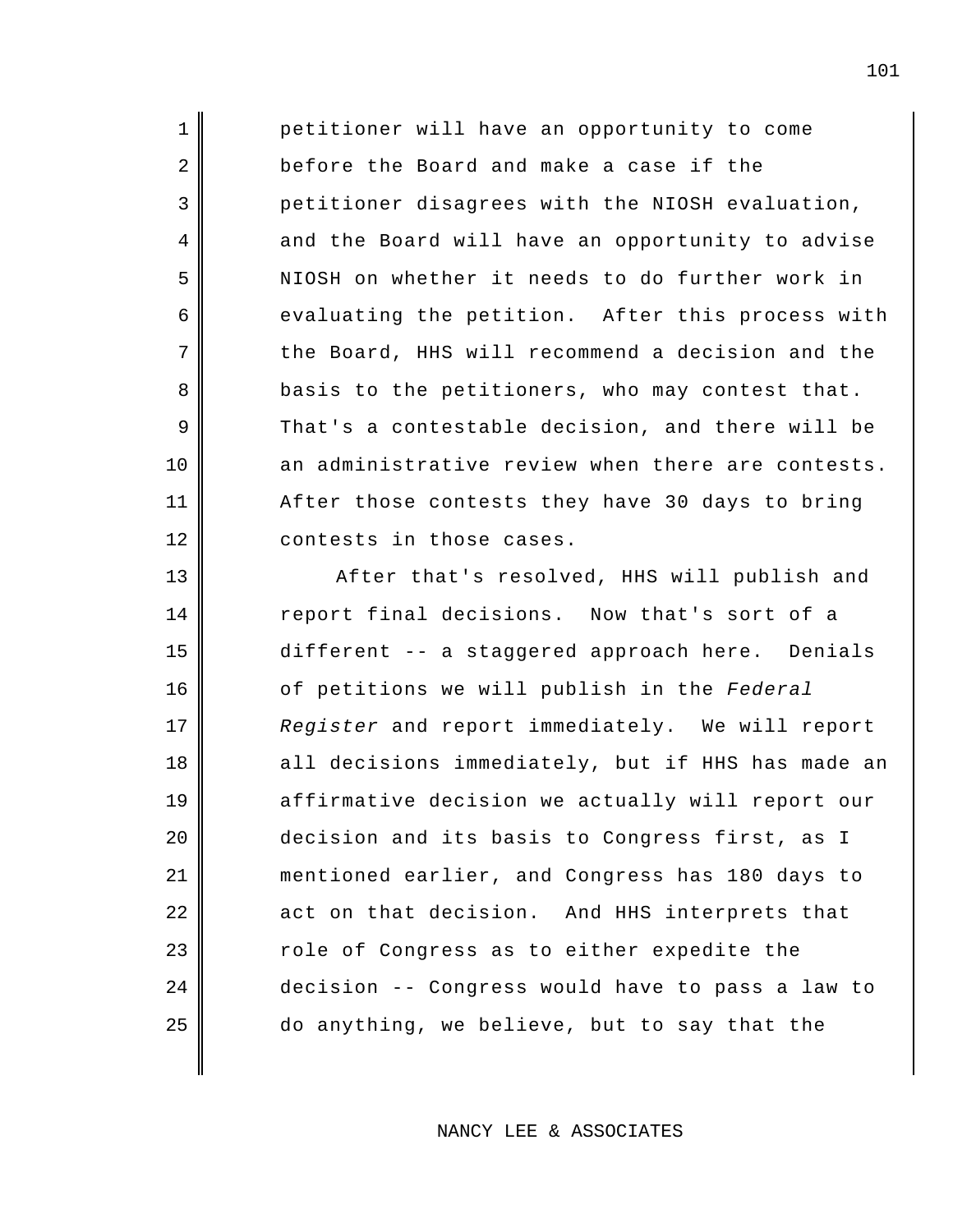class, instead of waiting 180 days, will be effective at whatever point, immediately. Or vice versa, Congress could decide that it's going to in effect deny the petition after HHS has affirmed it, that it will not become effective, reject it.

1

2

3

4

5

6

7

8

9

10

11

12

13

14

And this is just to make clear the point I made earlier, that whatever the class definition is going into this process, at the end of the evaluation process the class definition may differ, and you may have more than one class you're actually talking about, or less than several classes you're talking about in the output here.

15 16 17 18 19 20 21 22 23 24 25 And then finally, there's a provision in the rule to cancel a cohort addition. And this relates to the sort of basic premise there isn't sufficient information to do dose reconstructions. There've been some experiences in the history of DOE where information comes to light, no one knew, no one was aware of, comes to light, it provides sufficient information to estimate doses. So in that case, if we received information and were able to, at that point HHS would cancel, after a due process of evaluating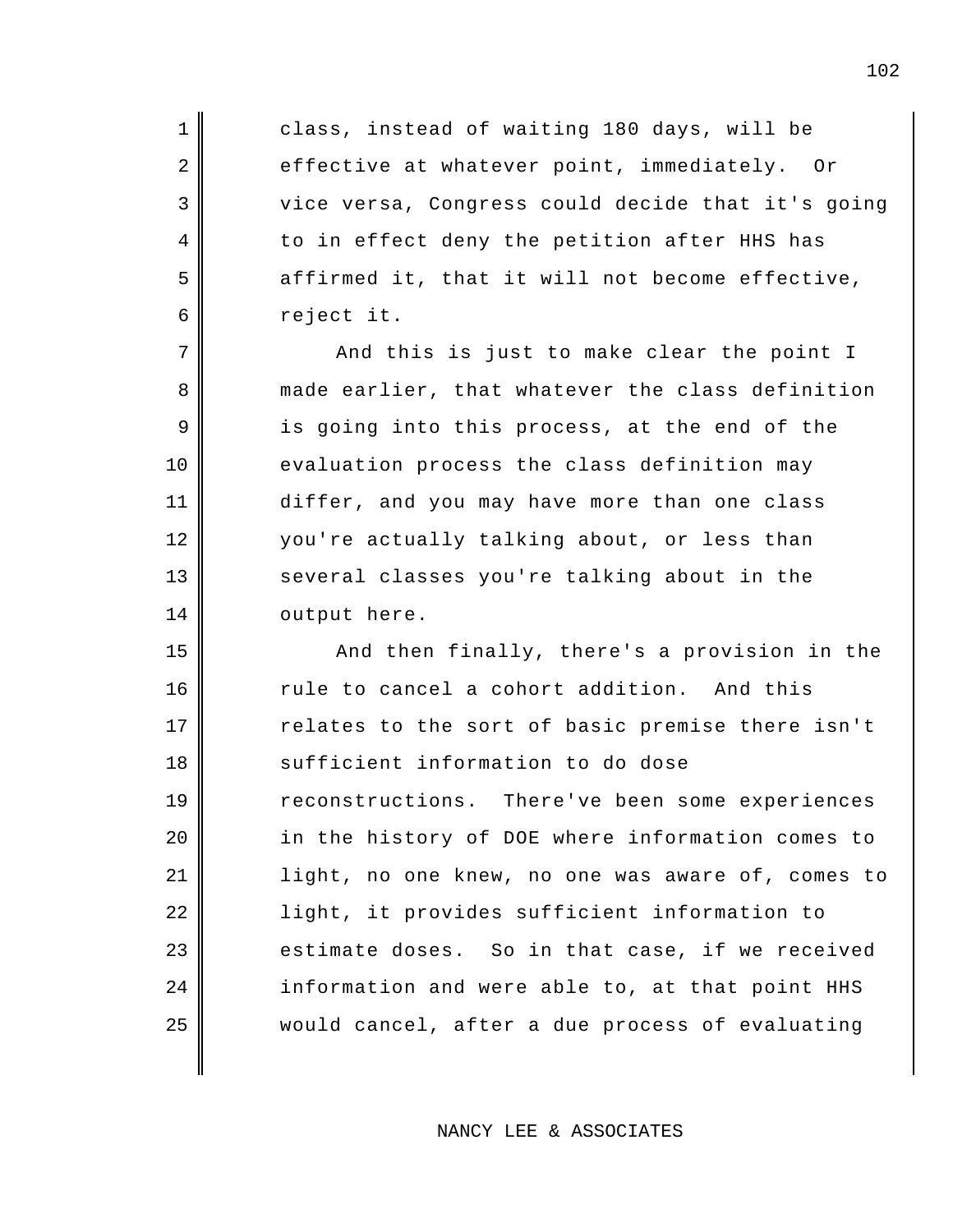1 2 3 4 5 6 7 8 9 10 11 12 13 14 15 16 17 18 19 20 21 22 23 24 25 that new information, which again would come before the Board and so on in the same sort of process that a petition comes before the Board, but HHS could decide ultimately to cancel a class at that point. And that, I believe, concludes my slide presentation. **DR. ZIEMER:** Okay, thank you, Ted. Let's open the floor for discussion. Now let me pose a question here to kick this off. Is it my understanding that this requirement of sort of canceling a cohort would only apply to ones that had been added sort of from this point on? It would not apply to those original four? **MR. KATZ:** No, there's no authority to address the cohorts that were established by the law. **DR. ZIEMER:** By the law itself. **MR. KATZ:** Right. **DR. ZIEMER:** Thank you. **MR. KATZ:** That's correct. **DR. ZIEMER:** Let's ask for other questions. Okay, Roy. **DR. DEHART:** If I or a group had had their estimate of exposure reviewed by individual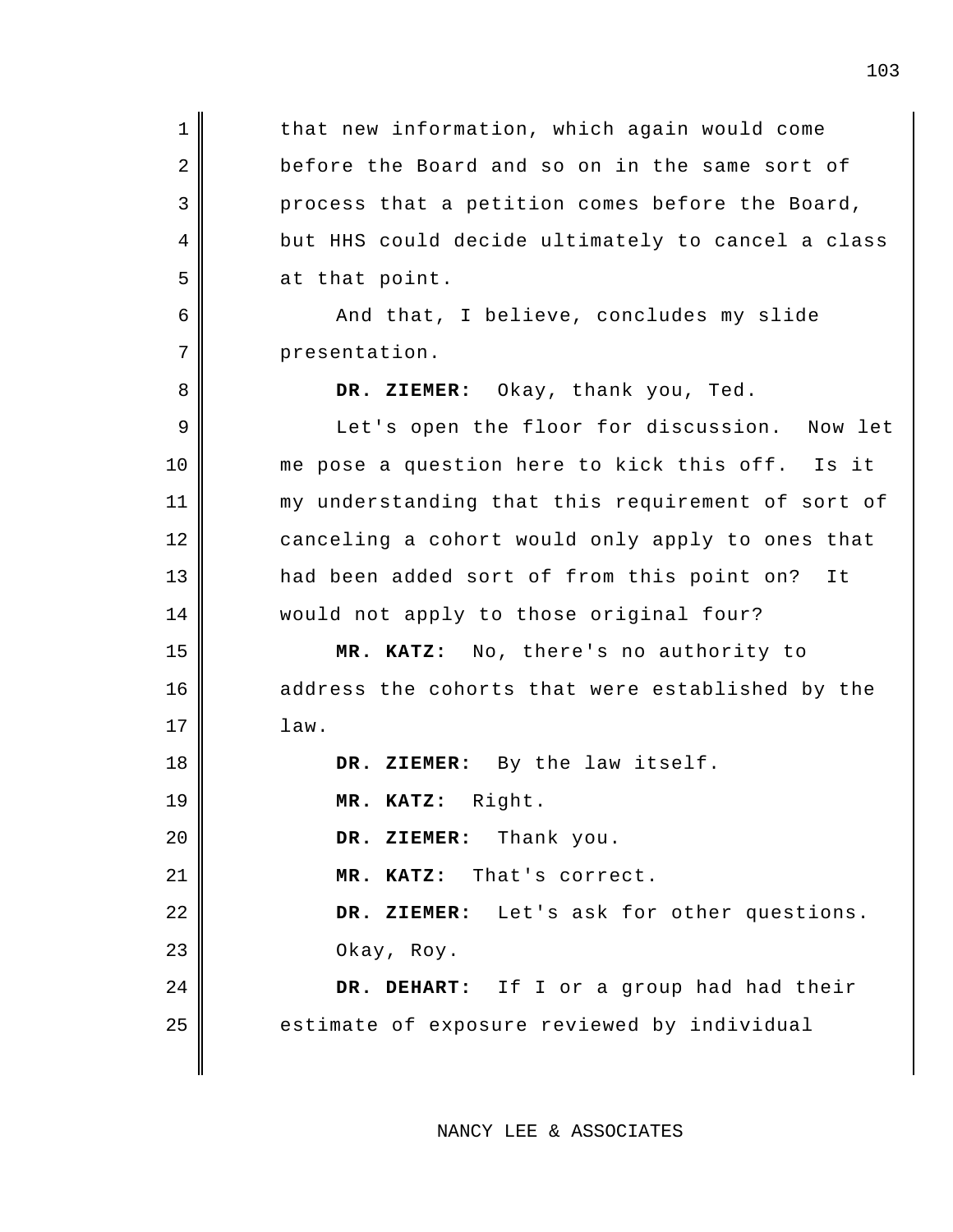| $\mathbf 1$    | submission, you deny it, I come back then and    |
|----------------|--------------------------------------------------|
| $\overline{2}$ |                                                  |
|                | petition as a special cohort, which I expect     |
| 3              | would be common. Is that correct, I could do     |
| 4              | that?                                            |
| 5              | MR. KATZ: You could -- you could come back       |
| 6              |                                                  |
| 7              | DR. DEHART: Saying that you didn't really        |
| 8              | have sufficient data of my exposure?             |
| 9              | MR. KATZ: Let me clarify, though. There's        |
| 10             | nothing barring you from petitioning. The issue  |
| 11             | is that you will have already, I assume, then    |
| 12             | appealed your dose reconstruction since you      |
| 13             | differ with its results or its feasibility, in   |
| 14             | effect, what you're saying. You will already     |
| 15             | have appealed that to the Department of Labor,   |
| 16             | and if there were substantial grounds we would   |
| 17             | have already reconsidered that dose              |
| 18             | reconstruction under the dose reconstruction     |
| 19             | rule. Those provisions are provided.             |
| 20             | So you're saying after you've done all that      |
| 21             | and then you're denied, your claim is still      |
| 22             | denied by DOL, then you would come back and      |
| 23             | petition, and yes, you could. But lacking --     |
| 24             | unless you can provide information that wasn't   |
| 25             | provided before to make your case, it seems like |
|                |                                                  |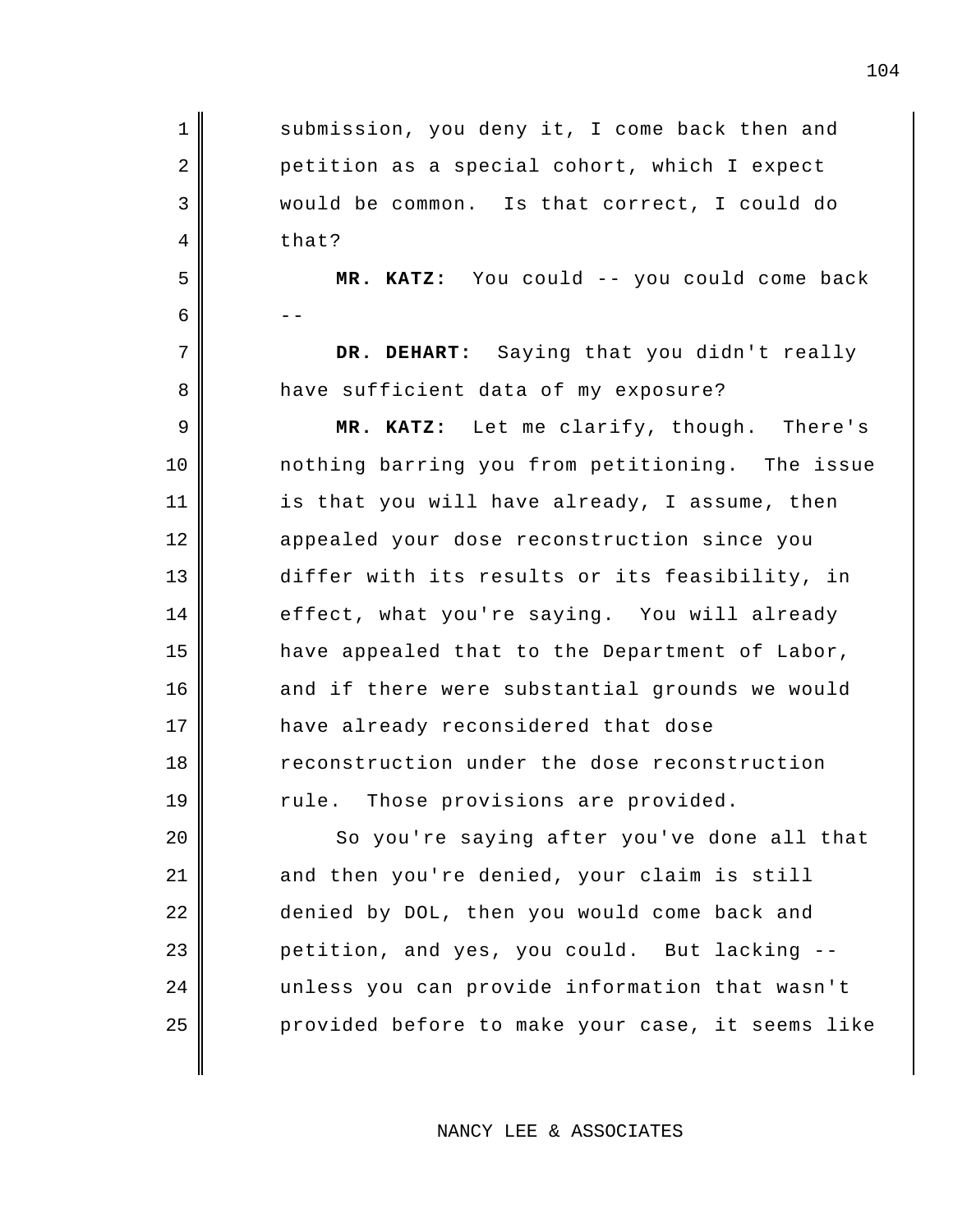| $\mathbf 1$ | that would be an open-and-shut case, in effect.   |
|-------------|---------------------------------------------------|
| 2           | We've done your dose reconstruction. We can do    |
| 3           | And if you provide no reason for us to<br>it.     |
| 4           | believe that information wasn't available, then - |
| 5           |                                                   |
| 6           | DR. DEHART: If I read the Federal Record          |
| 7           | (sic) correctly, there was a statement that a     |
| 8           | petitioner's statement now becomes a matter of    |
| 9           | fact, which it would not have been earlier.       |
| 10          | MR. KATZ: I'm not following you. I'm not          |
| 11          | following you.                                    |
| 12          | DR. DEHART: If I had said I had been exposed      |
| 13          | to a situation where I'm stating I had 15 R       |
| 14          | exposure, you could not validate that earlier on  |
| 15          | in the process so that there's no evidence that I |
| 16          | had sufficient exposure to qualify. Now I could   |
| 17          | come back as a petitioner under this system, and  |
| 18          | as I read this the implication was if I simply    |
| 19          | state that I had had an exposure, that becomes    |
| 20          | sufficient evidence for consideration.            |
| 21          | MR. KATZ: Well, there would have to be            |
| 22          | records to support that.                          |
| 23          | DR. DEHART: I wasn't sure that that was           |
| 24          | stated in the -- I'll see if I can find that      |
| 25          | specific statement.                               |
|             |                                                   |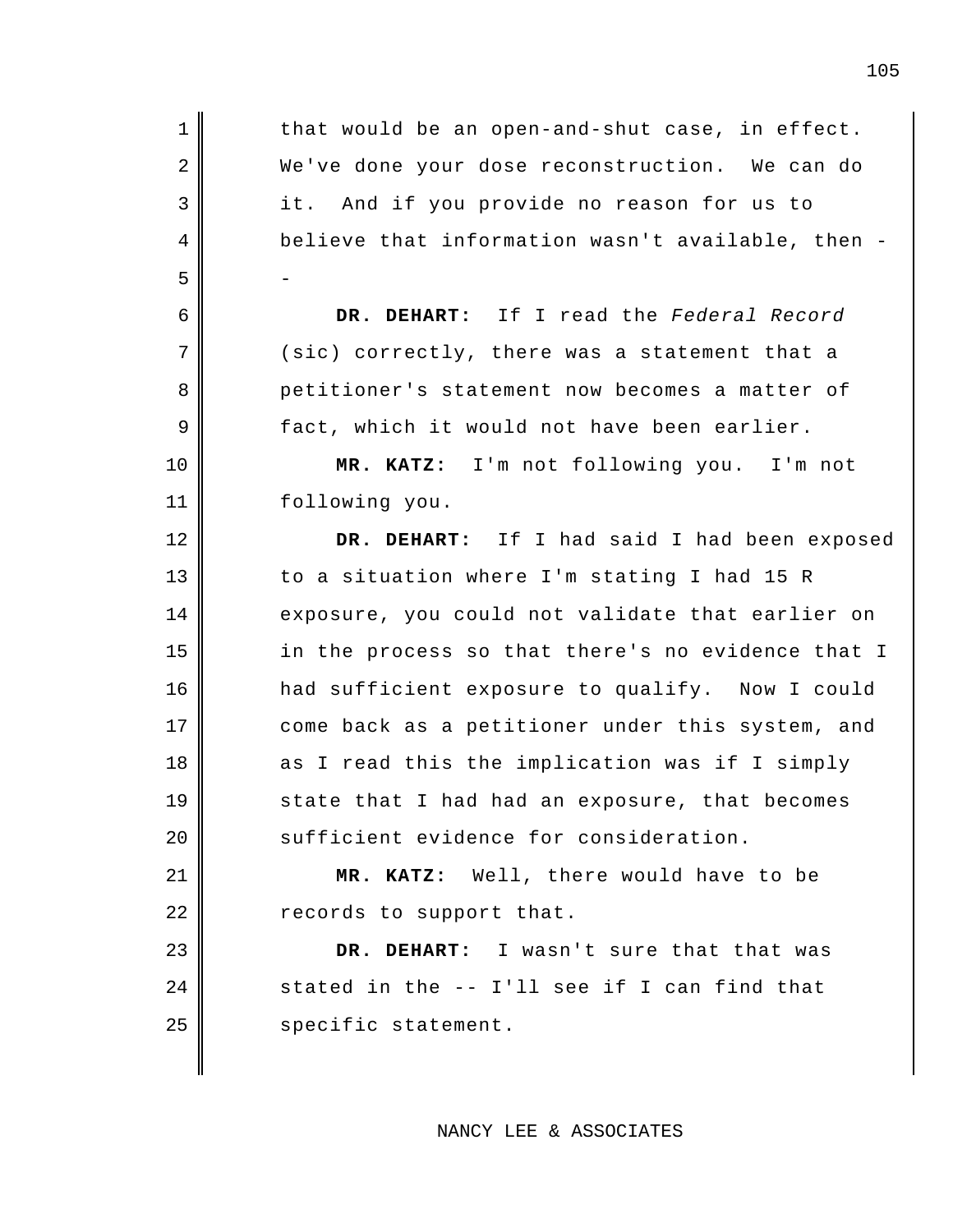| 1  | DR. ZIEMER: You're asking whether simply         |
|----|--------------------------------------------------|
| 2  | asserting that you were exposed is sufficient -- |
| 3  | DR. DEHART:<br>Yes.                              |
| 4  | DR. ZIEMER: -- grounds.                          |
| 5  | And Ted, as I understand it, there would have    |
| 6  | to be -- even if you couldn't reconstruct the    |
| 7  | dose there would have to be, for example, some   |
| 8  | evidence that there were sources around or       |
| 9  | something like that.                             |
| 10 | MR. KATZ: We would have to, with certain         |
| 11 | specificity, identify what those sources were,   |
| 12 | what occurred, and so on.                        |
| 13 | DR. DEHART: Yes, I understand that.              |
| 14 | MR. KATZ: And you're saying that someone         |
| 15 | could do that, then?                             |
| 16 | DR. DEHART: Correct.                             |
| 17 | MR. KATZ: And specify those, and they would      |
| 18 | make the first hurdle. And that's true, I think. |
| 19 | DR. ZIEMER: Jim.                                 |
| 20 | DR. MELIUS: Ted and Larry have heard this        |
| 21 | already, at least parts of it, but my major      |
| 22 | concern about this approach is -- and it goes    |
| 23 | back to when we were doing the dose              |
| 24 | reconstruction rule also, and the guidelines for |
| 25 | that -- is that we have not established any      |
|    |                                                  |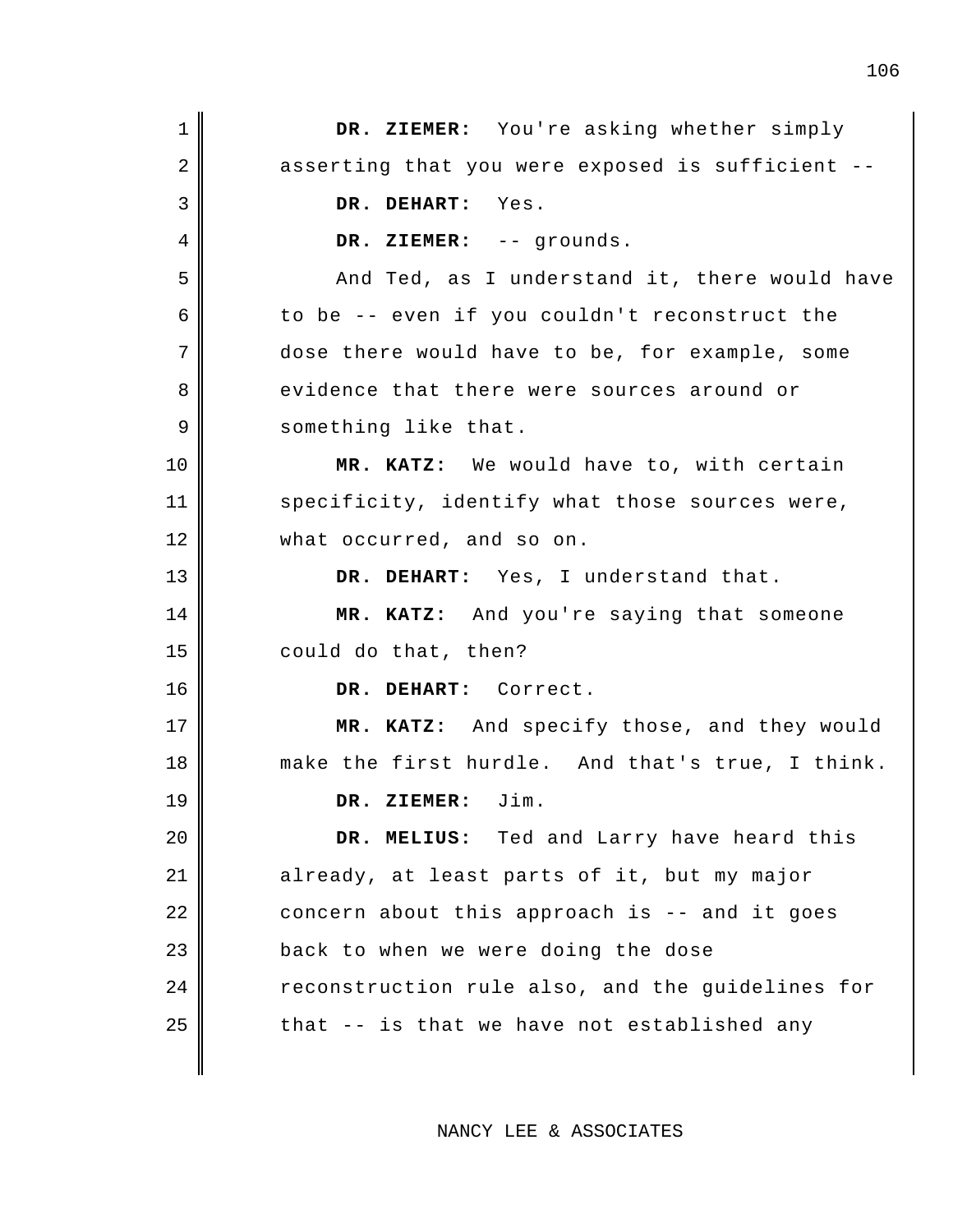| 1  | guidelines for when a dose reconstruction is not  |
|----|---------------------------------------------------|
| 2  | of sufficient quality to sort of pass muster,     |
| 3  | whatever you want to call that, and that there    |
| 4  | are no criteria for that that have been           |
| 5  | established nor any real guidelines. And if I     |
| 6  | remember correctly -- it goes back a couple of    |
| 7  | meetings -- I think Jim Neton said they were      |
| 8  | going to eventually develop some sort of          |
| 9  | guidelines or consideration. But we don't have    |
| 10 | those yet. We've based a whole rule on this sort  |
| 11 | of nebulous case-by-case approach that we will -- |
| 12 | there'll be a determination that there's not      |
| 13 | sufficient information, whatever, in order to be  |
| 14 | able to do a quality dose reconstruction.         |
| 15 | However, at the same time we're saying that       |
| 16 | there ought to be enough information that we can  |
| 17 | do this reasonable likelihood dose reconstruction |
| 18 | in order to make sure whether the class would     |
| 19 | fit. So it meets some criteria, but it doesn't    |

meet the criteria for individual dose reconstruction. And I believe that without any sort of guidelines or parameters on this that we're getting into a very murky area. One could see situations, depending on who in the class applied, how we could come up with very different

20

21

22

23

24

25

## NANCY LEE & ASSOCIATES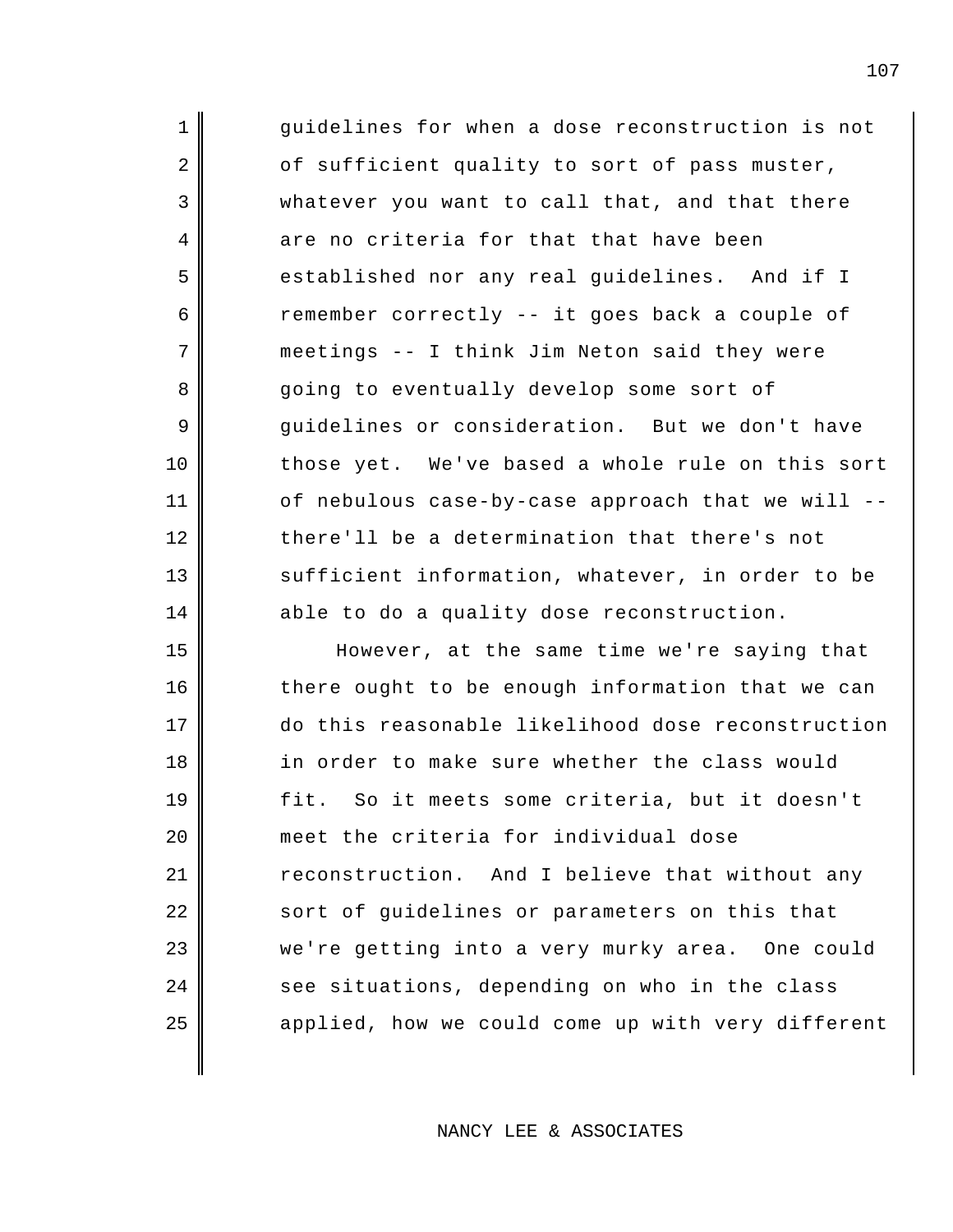decisions that we really -- that the scientific quality of what's being done in terms of the dose reconstructions would be quite variable because we'd be at the edges of where there's adequate information to do that.

1

2

3

4

5

9

10

6 7 8 11 12 13 14 15 16 17 18 I'm not sure that as we've talked about a review process by the Board that we've even set up a scheme that would capture those where a bad dose -- a poor quality dose reconstruction's been done for a person, how -- we're going to sort of pick those up randomly. And rather, as opposed to a situation where we -- because of the absence of criteria, we really don't know when the criteria is between a bad dose reconstruction - where's the line between a bad dose reconstruction and an admission that there is not enough quality information to do a dose reconstruction?

19 20 21 22 23 24 25 And then in between that we set up this third parameter, this reasonable likelihood calculation that's going to be done that somehow fits in between those two, and we're doing all of that without any really established criteria for doing that. It's all case-by-case basis. And I find that very troubling to this whole process, that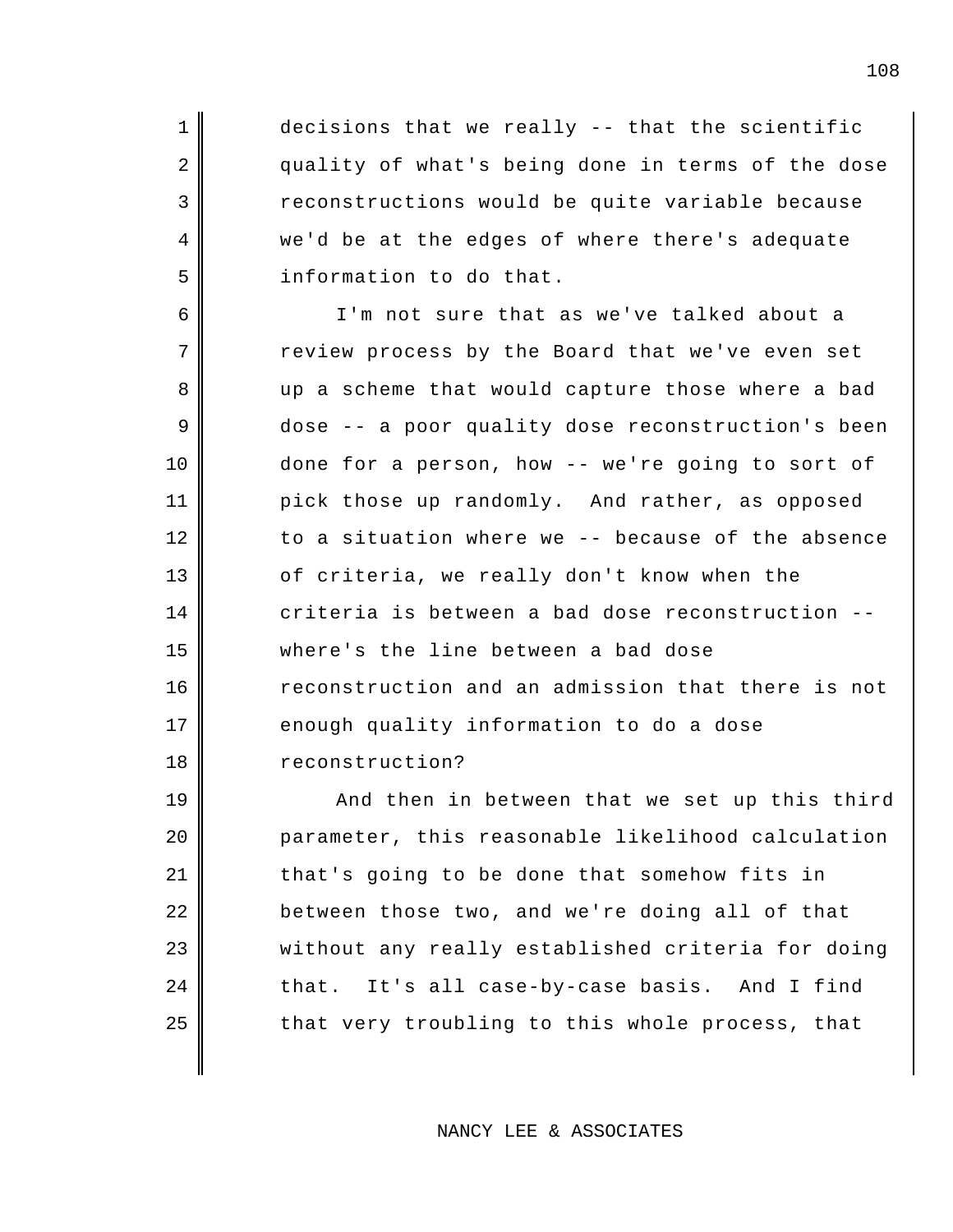until we've established some criteria for when there's not adequate information to do a quality dose reconstruction that this whole process becomes very arbitrary and very unfair to the applicants, and very hard to have it transparent for people on the outside to know what to do.

1

2

3

4

5

6

7

8

9

10

11

12

13

14

25

Carry that over another step to the petitioning process: How do you know when you have -- when there's poor enough information that you would qualify under the petitioning process? And again, we've not established the criteria or the guidelines for doing that. I think that's a major hole in this whole process as it's being proposed here.

15 16 17 18 19 20 21 22 23 24 **DR. ZIEMER:** Let me comment in part on that. It seems to me we have to be careful when we talk about sort of quality dose reconstruction. Actually, the methodology has built into it the issue of uncertainty. And so under the scheme that's proposed, you could do something that I might call a quality dose reconstruction that has a lot of uncertainty because there's uncertainty in the data, there's missing data, and there are provisions for handling this.

So in fact, what someone might call a poor

NANCY LEE & ASSOCIATES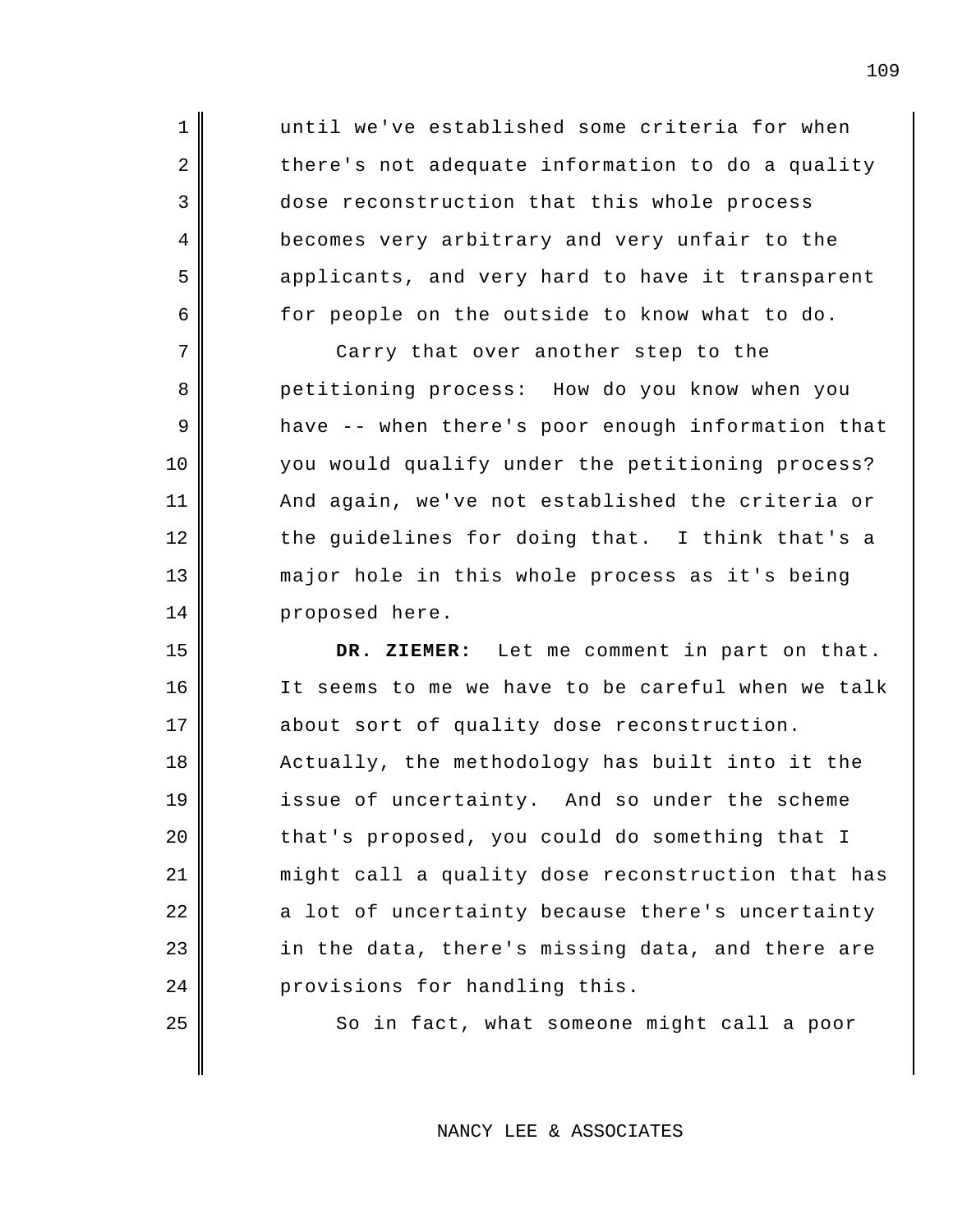| 1              | quality -- in terms of getting the right number - |
|----------------|---------------------------------------------------|
| $\overline{2}$ | - I think we find out in many cases actually      |
| 3              | favors the claimant, because the uncertainty gets |
| 4              | larger, and that almost in every case that I've   |
| 5              | looked at helps the claimant as the uncertainty   |
| 6              | gets larger. If there is dosimetry data           |
| 7              | available -- and you can say what you will about  |
| 8              | its quality, but presumably the quality of that   |
| 9              | gets reflected, in a sense, in that uncertainty   |
| 10             | information, which includes the calibration       |
| 11             | methods, the limits of detection, and all that    |
| 12             | sort of thing.                                    |
| 13             | It seems to me what you're talking about here     |
| 14             | is a case where there's virtually no dose         |
| 15             | information. You have some knowledge that there   |
| 16             | were certain kinds of sources around. And I can   |
| 17             | think of cases where if someone said I know that  |
| 18             | we had this ten microcurie carbon 14 source and   |
| 19             | nobody was wearing film badges, and therefore I'm |
| 20             | going to make a claim, and a reasonable person    |
| 21             | could do a calculation and show that it doesn't   |
| 22             | matter what you did with that, there's no way     |
| 23             | you're going to get a dose above some value, even |
| 24             | if you ate it all. So you can do those upper      |
| 25             | boundaries with no dosimetry and no monitoring    |
|                |                                                   |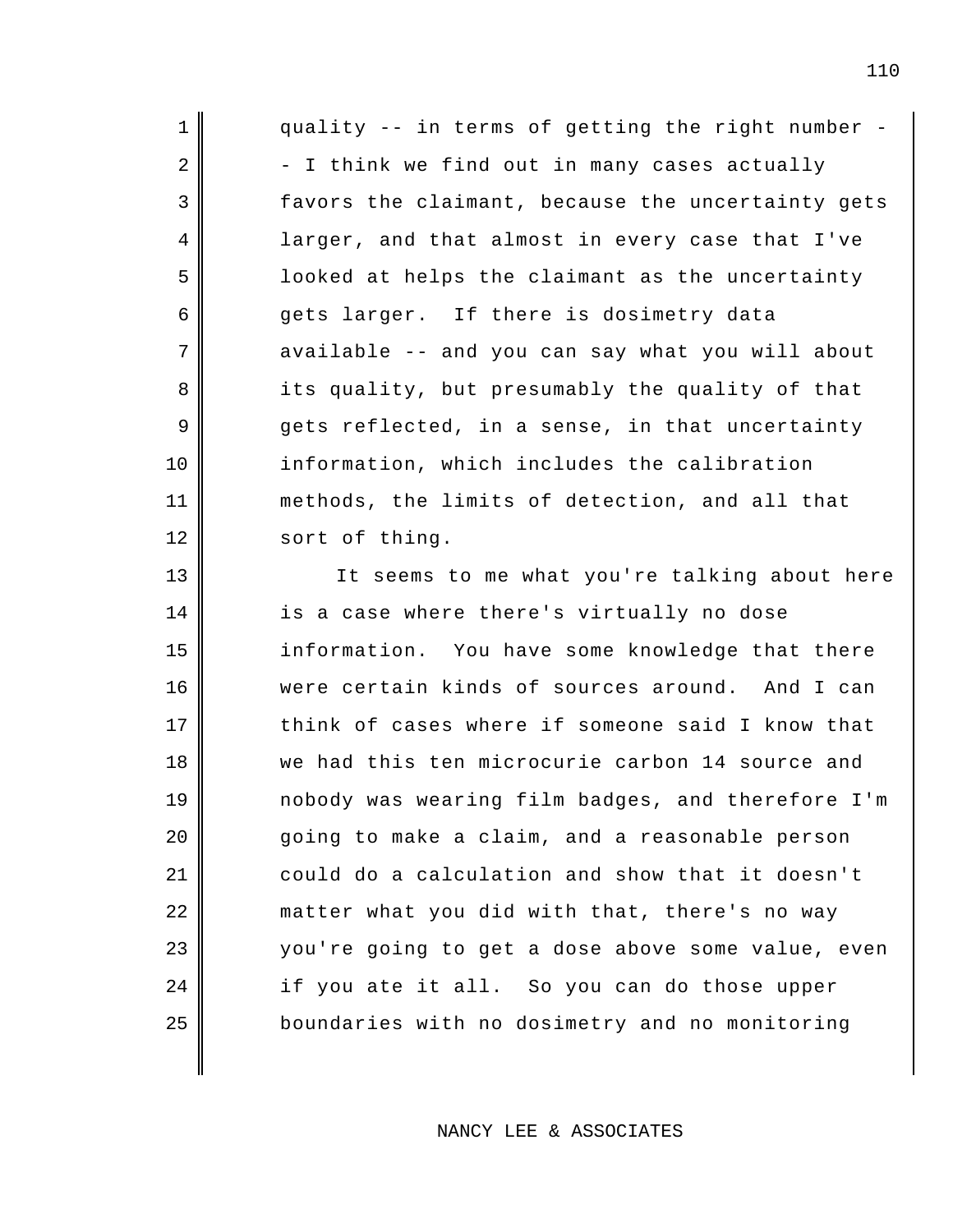1 data and do that.

| $\overline{2}$ | So I think in principle you can do the things     |
|----------------|---------------------------------------------------|
| 3              | you're talking about. What turns out is that we   |
| 4              | don't know all those cases, and that makes us     |
| 5              | very leery. Do we really have the tools to        |
| 6              | address all these, and we haven't defined all the |
| 7              | parameters.                                       |
| 8              | DR. MELIUS: That's my point, is that we           |
| 9              | haven't made -- defined the parameters --         |
| 10             | DR. ZIEMER: And can you, without knowing          |
| 11             | what they are, can you do that in advance, yeah.  |
| 12             | DR. MELIUS: Well, I think you can. I think        |
| 13             | you can do some of it, and quality, I'm trying to |
| 14             | use it in a broad sense because it includes       |
| 15             | availability of information.                      |
| 16             | DR. ZIEMER: Right.                                |
| 17             | DR. MELIUS: And the other issue that comes        |
| 18             | raised is feasibility. How feasible is it to go   |
| 19             | down and track down all -- how much time and      |
| 20             | effort will it take to track down and obtain all  |
| 21             | this information, and how do we judge the effort  |
| 22             | that NIOSH has made and that the people holding   |
| 23             | the records have made to --                       |
| 24             | DR. ZIEMER: Right. And I think that's where       |
| 25             | most of us have a little more apprehension.<br>Do |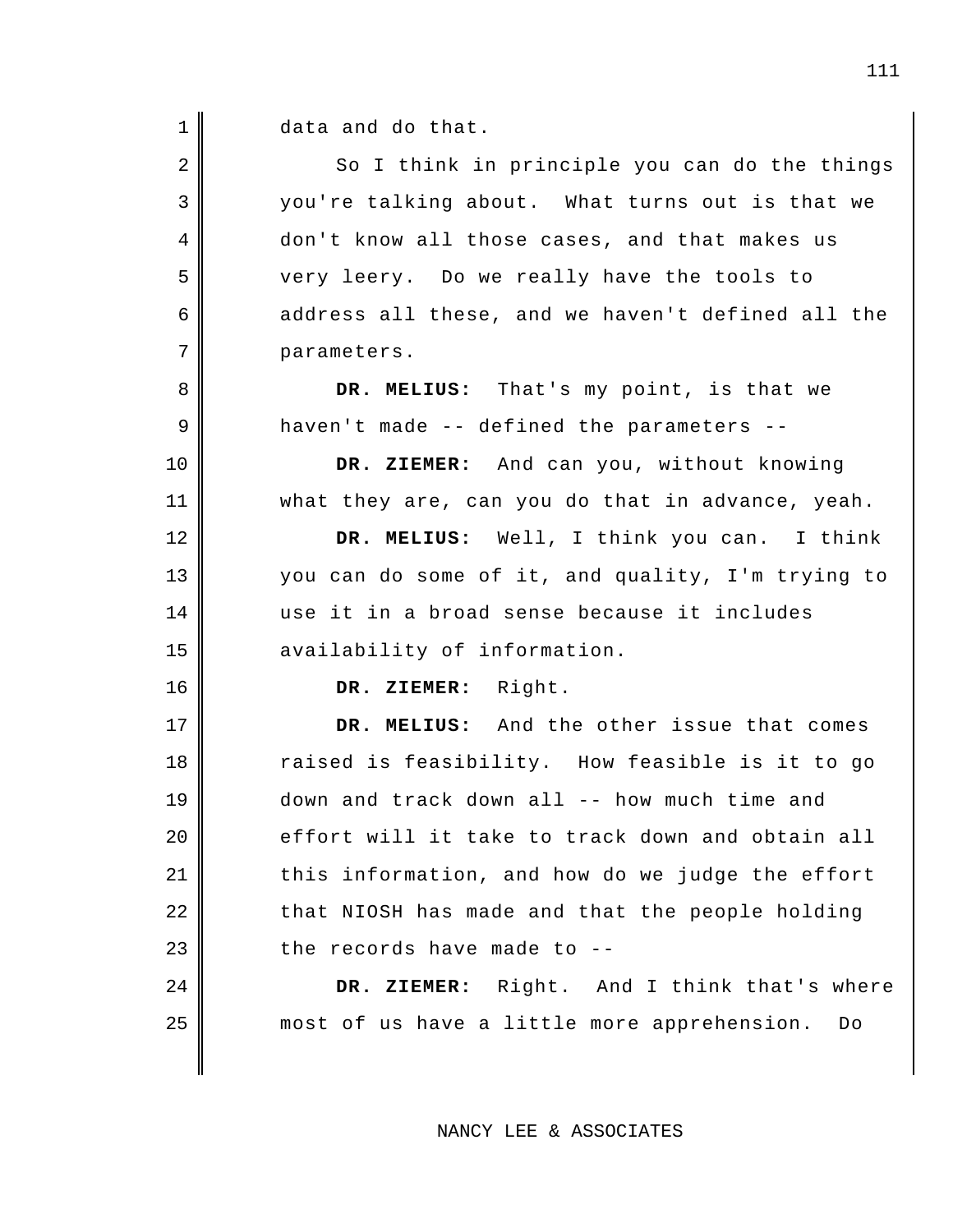| $\mathbf 1$ | we really have the information that we need --    |
|-------------|---------------------------------------------------|
| 2           | DR. MELIUS: Yeah, and so --                       |
| 3           | DR. ZIEMER: -- to make the judgment.              |
| 4           | DR. MELIUS: Yeah. But somehow we're setting       |
| 5           | up this scheme that will do a -- say we can't do  |
| 6           | a dose reconstruction, yet we can do enough of a  |
| 7           | dose reconstruction to do this reasonable         |
| 8           | likelihood estimate; and then in other cases we   |
| 9           | can do a dose reconstruction. And where are the   |
| 10          | parameters that will determine how those do --    |
| 11          | and I understand it's complicated and so forth,   |
| 12          | and we can say it's case-by-case. But I think     |
| 13          | there has to be some rules and some guidelines on |
| 14          | how this is going to be -- both to make the       |
| 15          | program, as I say, work, and not arbitrarily make |
| 16          | these decisions.                                  |
| 17          | MR. KATZ: Can I just respond a little bit to      |
| 18          | part of that? Part of that is there to the        |
| 19          | extent that it can be there, is the reasonable    |
| 20          | likelihood is -- it's fairly clearly stated how   |
| 21          | you would use NIOSH-IREP. And then in terms of    |
| 22          | how you make a determination as to whether        |
| 23          | radiation doses could have exceeded that          |
| 24          | threshold is, as it's discussed in the rule, is a |
| 25          | subjective decision. It's a subjective judgment.  |
|             |                                                   |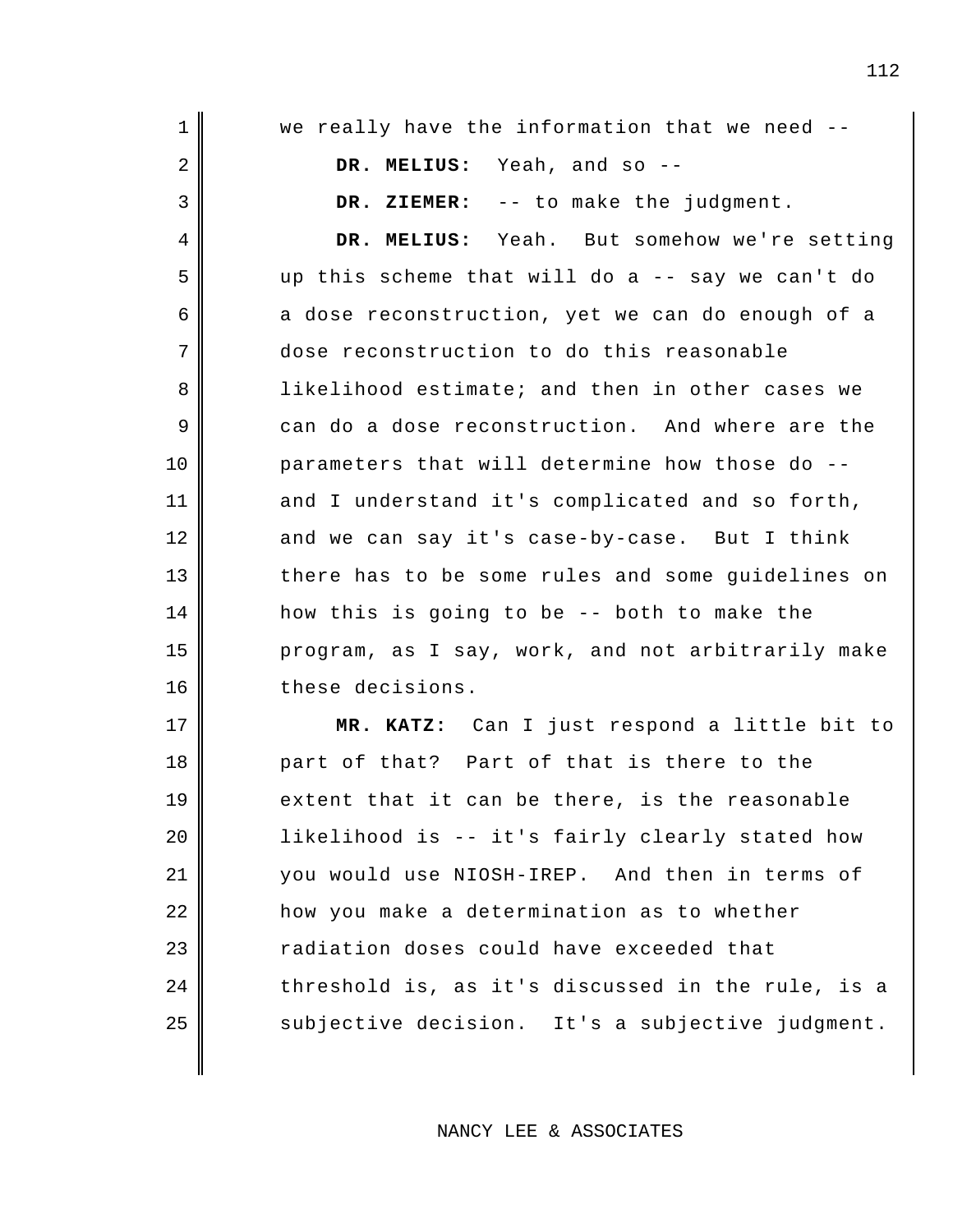But it is a judgment that is made openly and presented to the Board, and considered by the Board as to whether it's reasonable to consider that these radiation sources could have caused such a high level and so on, given what's not known about the process and so on.

1

2

3

4

5

6

17

7 8 9 10 11 12 13 14 15 16 So I think it's the best you can do in this circumstances of lack of information, is have a subjective decision that is open to scrutiny because there's no decision logic you could drive this by that would simply be a sort of factual open-and-shut case. Or that we have been unable to imagine it, is what I should say, and if the public presents with us a better solution for addressing this sort of murky area we will lunge at it, I'm sure.

#### **DR. ZIEMER:** Henry.

18 19 20 21 22 23 24 25 **DR. ANDERSON:** Yeah, I got kind of a -- two different issues. It seems to me that most of the focus of the rule is on people coming in via the filed claims mechanism, and I think that's where we're having some of this trouble, that we don't know -- you file a claim, where exactly will the claim -- what are the parameters that'll say we can't reconstruct it? And then based on

113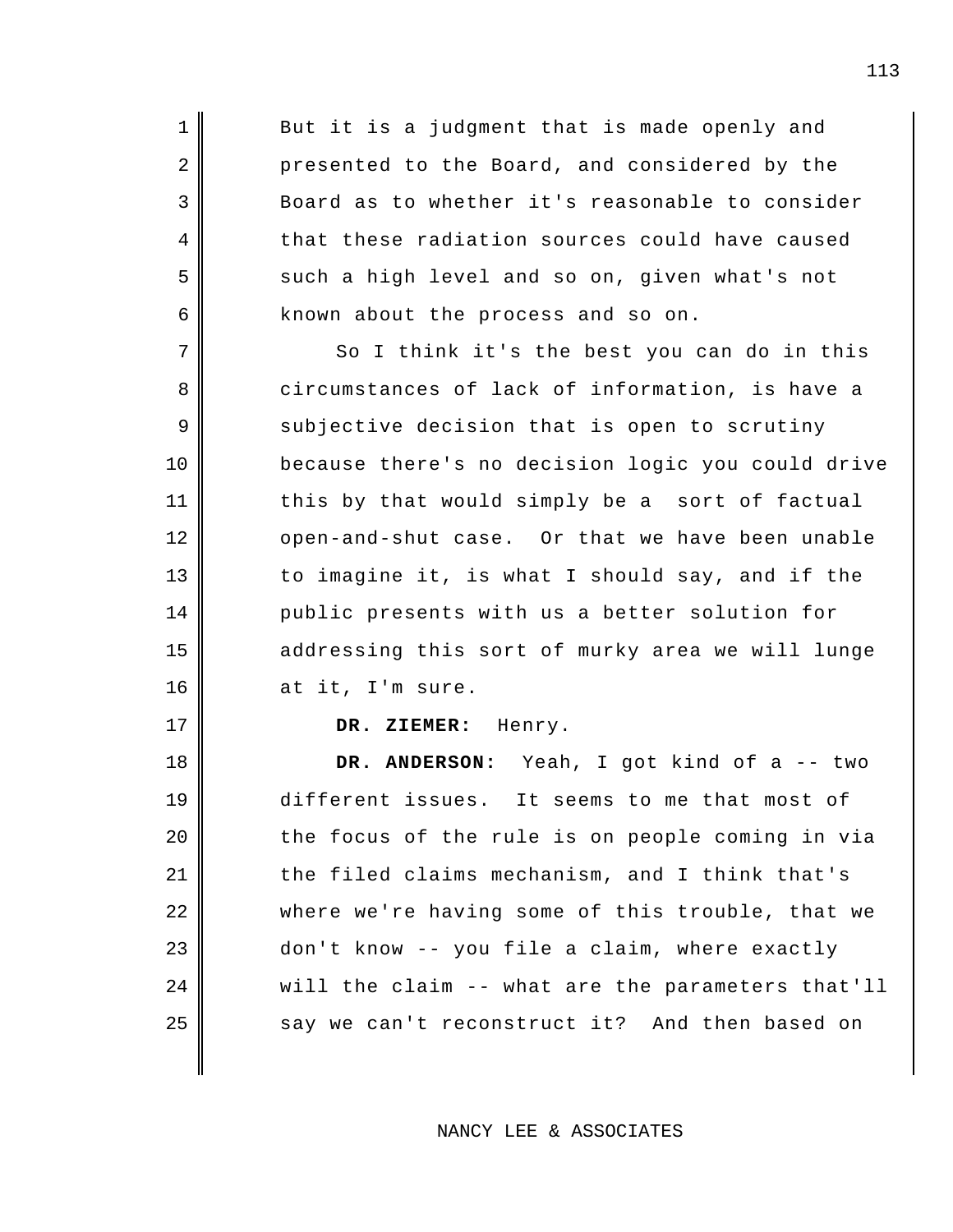that lack of ability to reconstruct, will we be able to meet the likelihood issue? Because if you had the likelihood issue, your parameters would be such that you probably could estimate.

1

2

3

4

5

6

7

8

9

10

11

12

13

14

15

16

So coming in through a claim, then to me the issue would be, okay, if you get that, then is this person a accurate reflection of the class of people? Because I could see -- at least I don't see anywhere that it says that to be a class, everybody in that class can't have their dose - the ability to be reconstructed. So it seems to me you could begin to get a sense of some classes where some of the individuals are borderline and others would not be. And so it's one of a streamlining process coming in through that system.

17 18 19 20 21 22 23 24 25 Now I could see -- my question is, so let's take a look at what would you anticipate as a hypothetical class that isn't currently a part of the system to not have to go through this? And then can we define those kind of people so that you now have a definition of a class, and then when somebody comes in you see whether they fit that class rather than having to go through the dose reconstruction. It would seem to me the

NANCY LEE & ASSOCIATES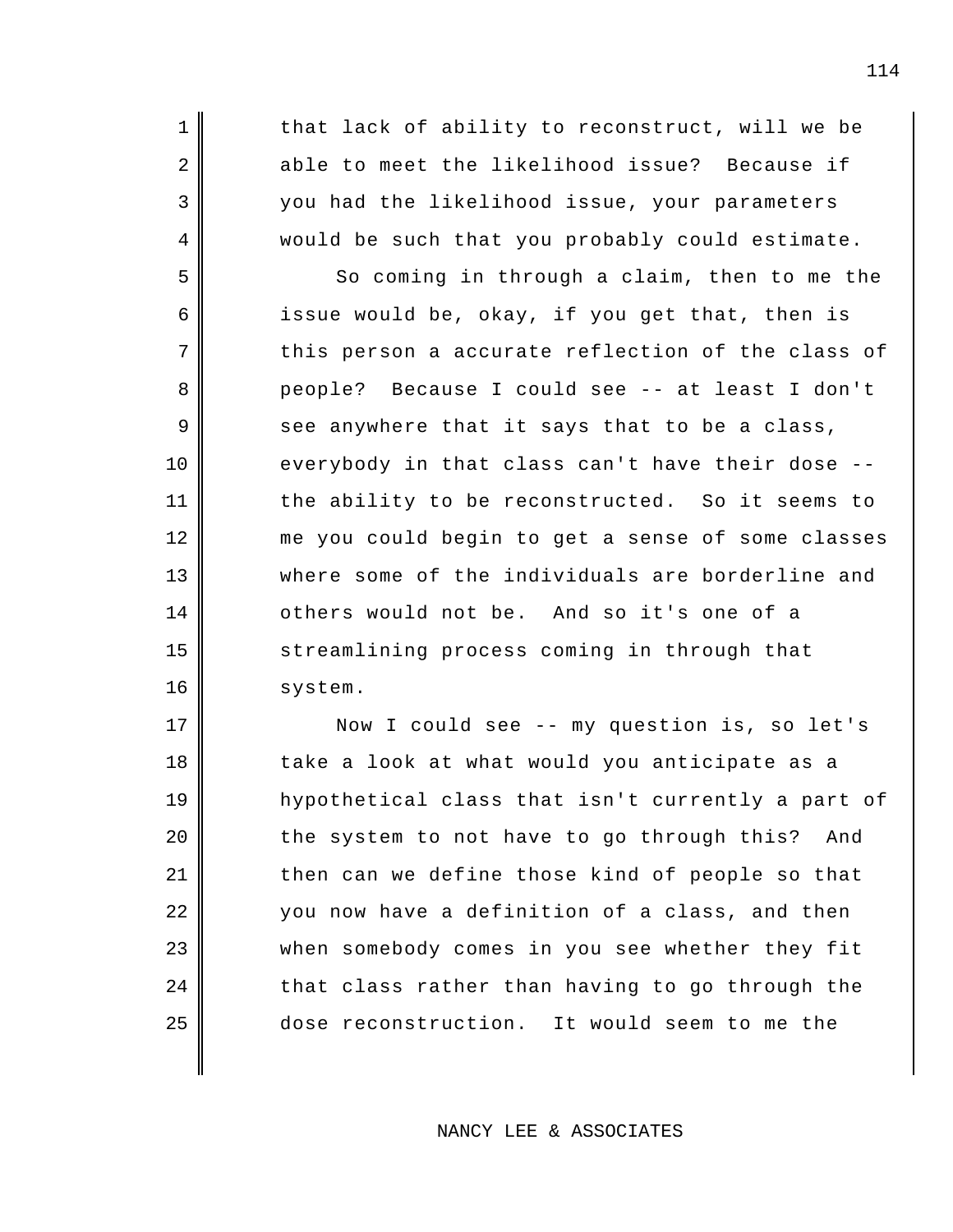kind of -- and I'd ask, so what classes do you think are reasonably out there that might fit this kind of parameter?

1

2

3

4

5

6

7

8

9

10

11

12

13

14

15

And it would seem to me you might have accidents or unanticipated events that were not monitored and measured that could have delivered a significant dose, so you could then define here are the kind of parameters that this class would fit. And your measurement would be not can they be dose-reconstructed, but -- as is now -- if you meet the class, you're in the class for the selected 22 cancers. And again, the averaging and all of this kind of thing, what I think you have to look at, what are the hypothetical classes out there?

16 17 18 19 20 21 22 23 24 25 And it seems that's a process that's a little easier than -- to do than wait for an individual to then say, well, is this a sentinel event for a class, rather than trying to define those classes up front, and are there circumstances where you wouldn't expect there to have been anybody monitoring because you're into an emergency response kind of activity? Are there -- can NIOSH think of any classes, hypothetically, that might be out there? And it might be easier to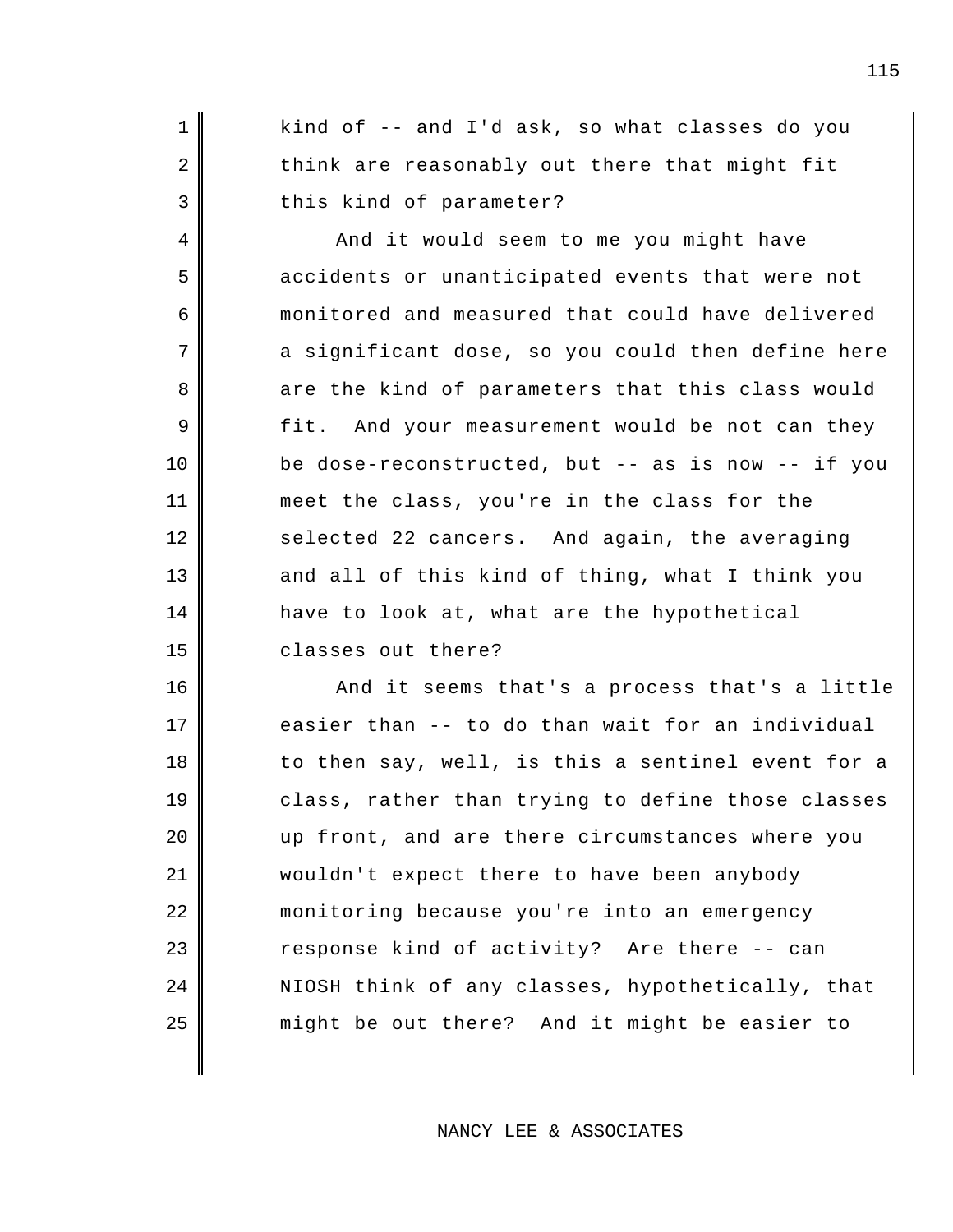come at it from defining those classes, getting those petitions going before you've got a potential person coming in. Because to me then the process would be does the person meet the class, rather than can we reconstruct the dose for this person; and then secondarily, are they in a class?

1

2

3

4

5

6

7

8 9 10 11 12 13 14 15 16 17 18 Now if they came in with a cancer that isn't part of the special cohort, then obviously you would go through the -- they could get compensated based on exposure. So to come in every time through we can't do your dose, so therefore you would then be looked at to see if you're part of the class, I would turn that around and say can we or are there things that we ought to be looking at, establishing those classes, before we have any claims filed of individuals.

19 20 21 22 23 24 25 **MR. KATZ:** A just partial response to that. If we thought we could define the classes up front, we'd be in great shape. We don't think we can. And just to take an example you outlined, exposure incidents, special exposure incidents, in some cases there is monitoring and you do have records, and you can reconstruct the doses from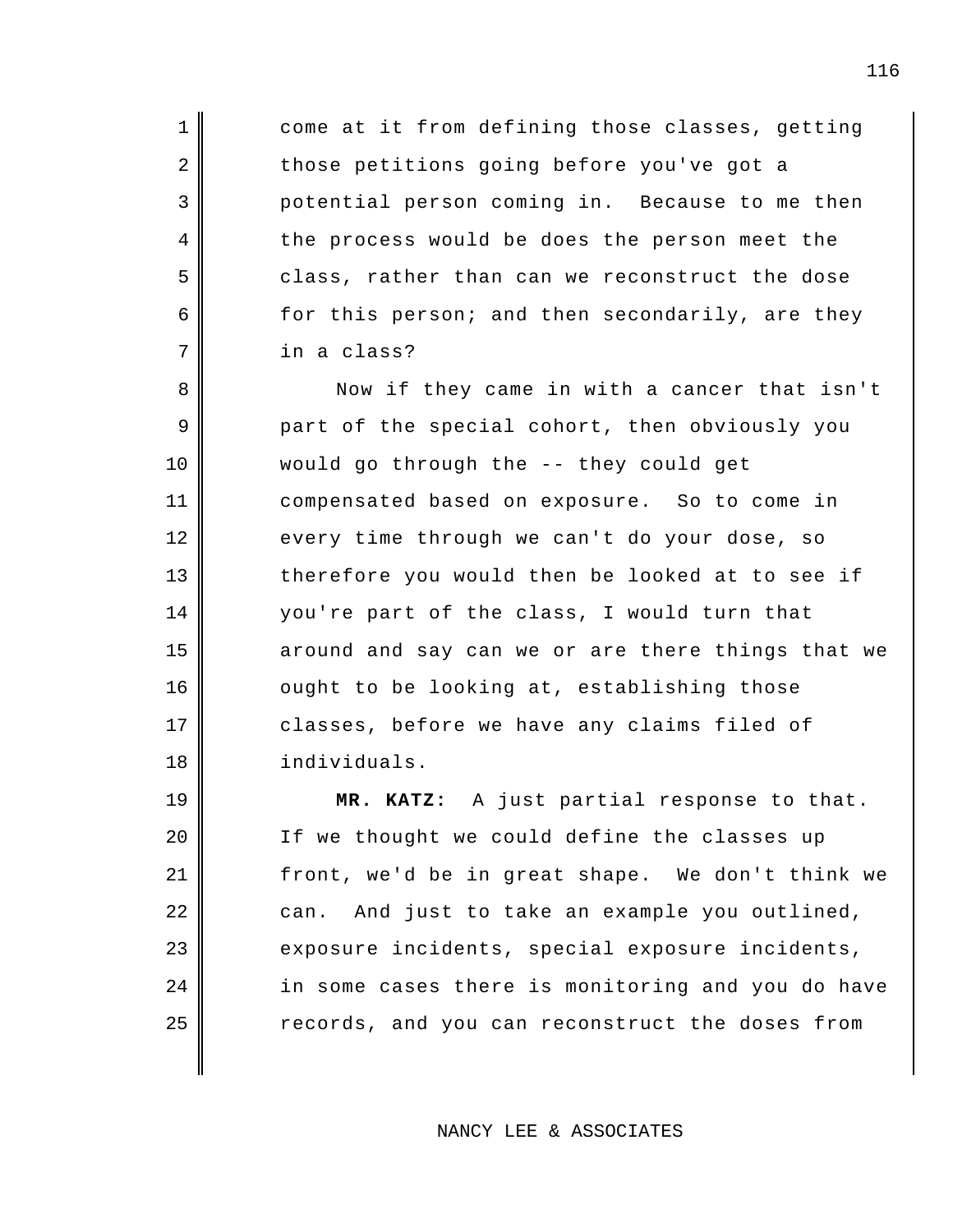| 1  | those incidents; and in other cases you can't.    |
|----|---------------------------------------------------|
| 2  | You can't -- there's no happy category,           |
| 3  | unfortunately, of class that stands on its own,   |
| 4  | which is why we're left with case-by-case.        |
| 5  | Now there are situations -- I think there are     |
| 6  | some situations we know about which we think hold |
| 7  | real potential as classes, and Jim could talk     |
| 8  | about one of those if you want to hear an         |
| 9  | example. But it is a problem because we can't     |
| 10 | define the classes up front.                      |
| 11 | DR. ANDERSON: See, I -- then what you're          |
| 12 | doing is you're now defining classes of one, is   |
| 13 | really what it is. As individuals file claims     |
| 14 | that can't be reconstructed, they then become a   |
| 15 | class of one because somebody else who meets the  |
| 16 | same parameters might well be able to be dose-    |
| 17 | reconstructed. And that I see as the potential    |
| 18 | problem in the thing.                             |
| 19 | MR. KATZ: Can I respond?                          |
| 20 | DR. ANDERSON: Because you can't -- does           |
| 21 | everybody in the class have to not be able to     |
| 22 | have their doses reconstructed?                   |
| 23 | MR. KATZ: And the answer, I think, to that        |
| 24 | is yes, because you can reconstruct a person's    |
| 25 | dose by their co-workers' experience if they have |
|    |                                                   |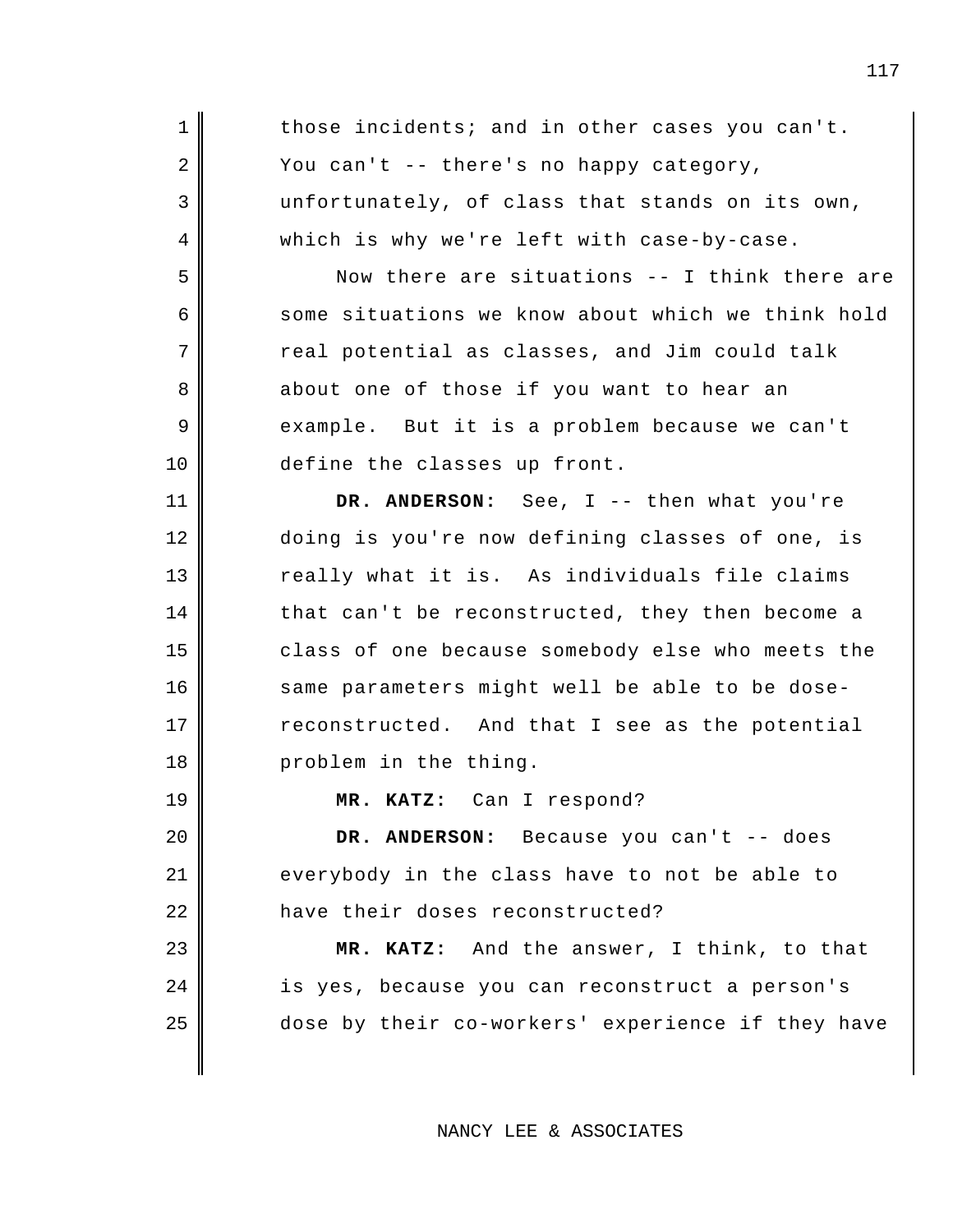the same exposure experience. That's a standard approach in dose reconstruction to use. So in that case, where you have the same exposure conditions, the same circumstances, the coworkers' data would be good enough to reconstruct the dose for that individual.

1

2

3

4

5

6

8

9

10

17

18

19

20

21

7 11 12 13 14 15 16 But as far as establishing classes of one, again, as you said, it's a sentinel there. We don't stop with the one individual who we couldn't reconstruct their dose. That's a starting point for us to determine how many others are in the same situation as that individual and thus should be added to that class definition, which is why I explained that the initial definition going forward from the petition isn't necessarily the definition that comes out the other end.

**DR. ANDERSON:** A last question. The current special cohorts, are you saying that in those special cohorts nobody can have their dose reconstructed?

22 23 24 25 **MR. KATZ:** Absolutely not. And actually it was very explicit in our dose reconstruction rule that we would be considering those cases when they don't have one of the 22 specified cancers,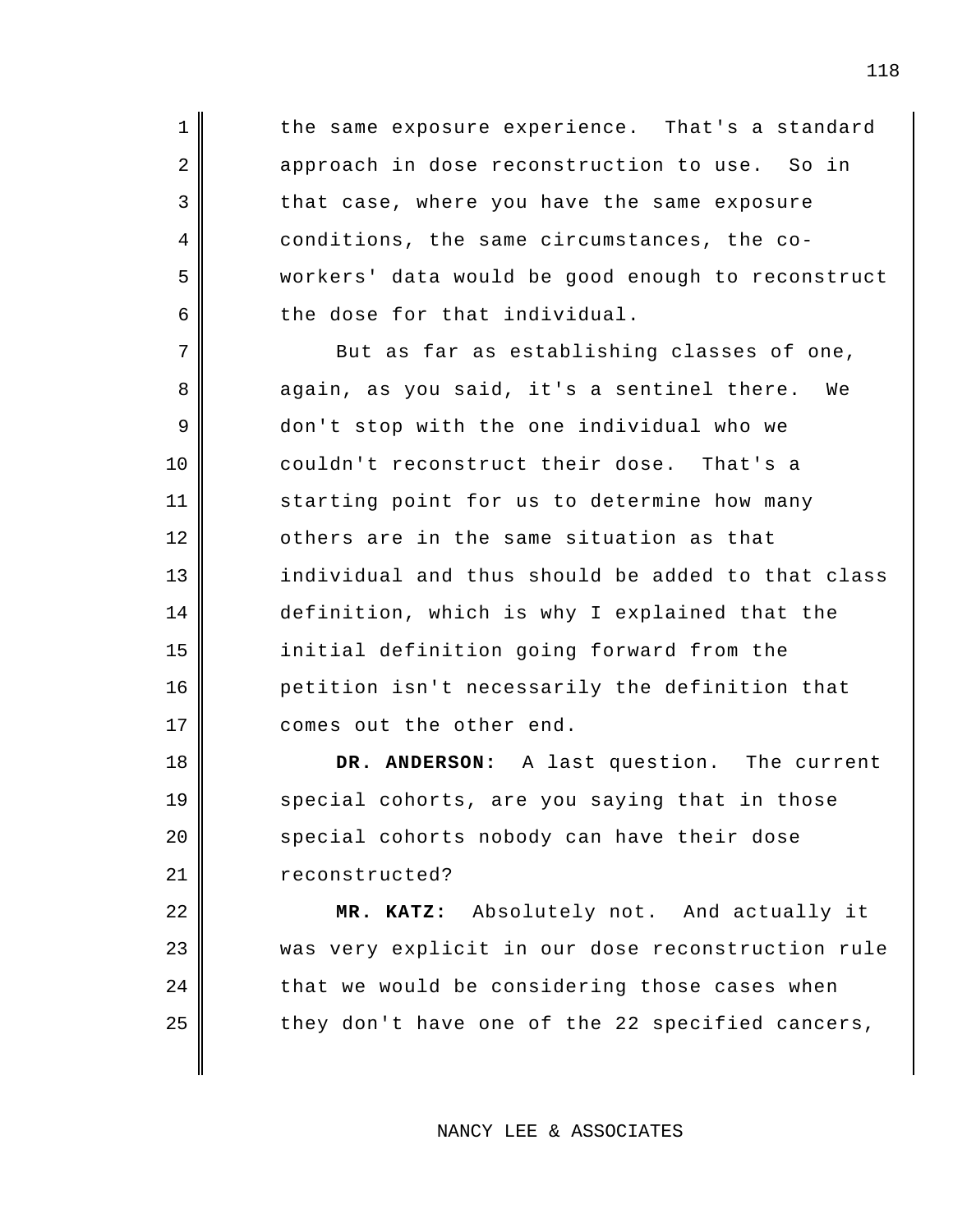| $\mathbf{1}$   | because in their cases, if they can't have a dose |
|----------------|---------------------------------------------------|
| 2              | reconstruction, they're out of luck. They have    |
| 3              | no remedy. So we will be attempting dose          |
| $\overline{4}$ | reconstructions, we're sure. I don't know if      |
| 5              | we've received any yet. I think we -- yes, we     |
| 6              | have; Larry's indicating we have. We've received  |
| 7              | requests for dose reconstructions from            |
| 8              | individuals who are part of that established      |
| 9              | Congressional Special Exposure Cohort.            |
| 10             | DR. ZIEMER: And keep in mind, those were          |
| 11             | identified by Congress --                         |
| 12             | MR. KATZ: Right.                                  |
| 13             | DR. ZIEMER: -- regardless of --                   |
|                |                                                   |
| 14             | DR. ANDERSON: I know, but what I'm getting        |
| 15             | at is on a fairness issue one might want to look  |
| 16             | at is there going to be a same level -- can we    |
| 17             | use those groups as a comparison to say, okay,    |
| 18             | they were put in that way, we have some           |
| 19             | understanding of exposures there, and why they    |
| 20             | were considered. And then do we -- can we apply   |
| 21             | those kind -- use that to generate criteria for   |
| 22             | the other, or are we setting a different hurdle   |
| 23             | for the hypothetical group?                       |
| 24             | DR. ZIEMER: My evaluation is that the law         |
| 25             | has already set a different hurdle the way it is  |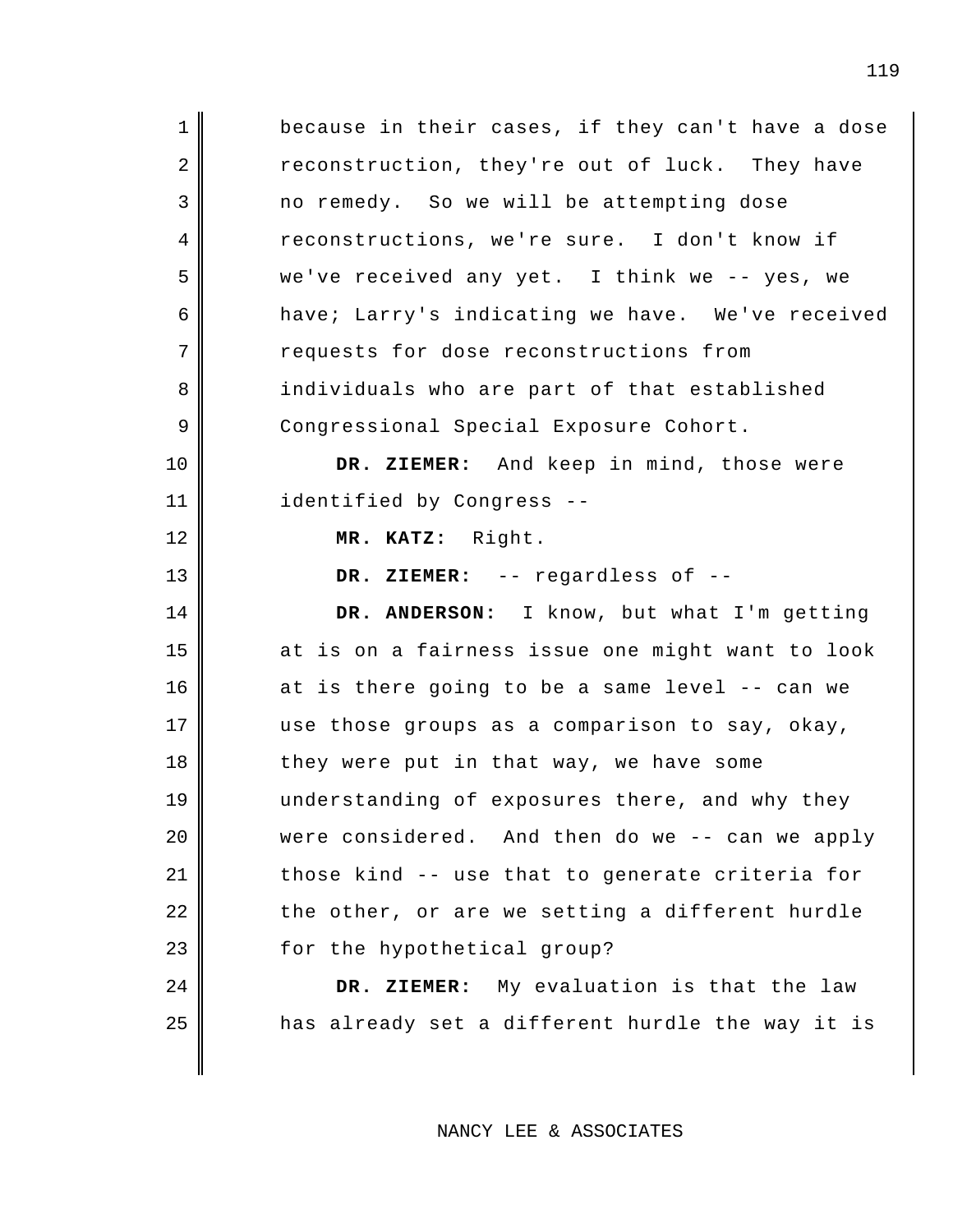written. The fact of the matter is because there are people at other plants that say, why wasn't I included because what we do is similar to what they did or worse. So I'm not sure that fairness in itself is the criteria that's -- one can argue how is the law fair the way it's written.

1

2

3

4

5

6

7

8

9

10

11

12

13

14

15

16

17

18

19

20

**DR. MELIUS:** Let me just understand another approach on this. If these are all classes of one, then aren't you really just saying -- one approach would be that if a person -- you can't reconstruct their dose. You would then do the reasonable likelihood calculation for them, and then if they pass that then they're --

**UNIDENTIFIED:** They're compensated.

**DR. MELIUS:** -- they're compensated, if they have one of the appropriate cancers. And then they have to go through the process up through the Secretary, et cetera, et cetera. But it's - we go through the different scenarios. That's going to be one scenario.

21 22 23 24 25 Another scenario is how fine tuning do you get in terms of within what's the class? Because if you can't do it for person A, but person B who worked beside them, there was enough information but you didn't have that information at the time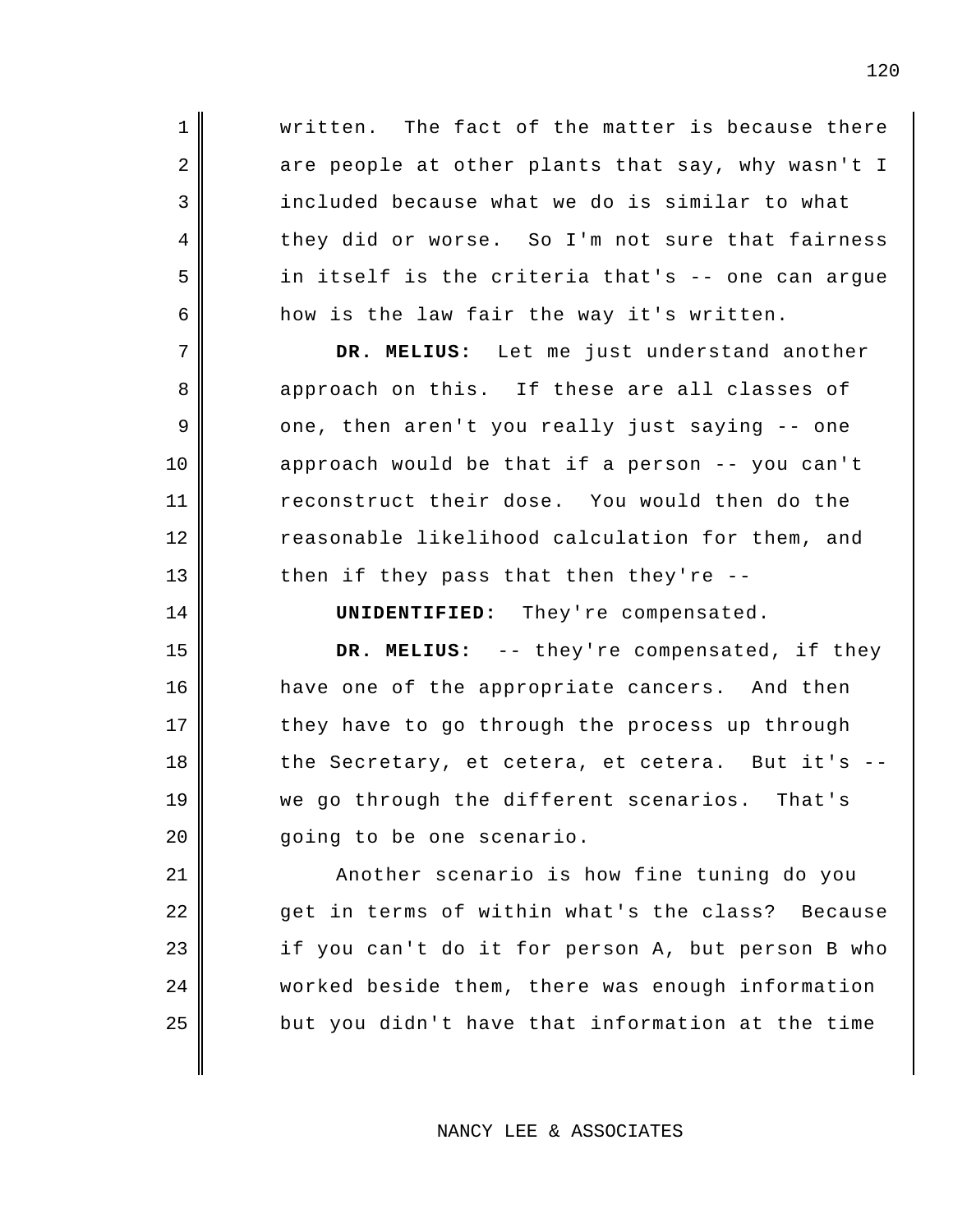you were doing person A, then you're going to have -- person B gets dose reconstructed, person A doesn't. Well, is person A and B, are they different classes, or how do you do that? It seems to me this gets awfully complicated. And again, my concern is either it takes an awfully long time to sort this all out, people aren't going to get compensated for many years, or it's going to become very arbitrary as to who within a group will get compensated and who won't.

1

2

3

4

5

6

7

8

9

10

11

**DR. ZIEMER:** Ted has the answer to that.

12 13 14 15 16 17 18 19 20 21 22 23 24 25 **MR. KATZ:** Just a partial answer there. Person A, we've done it, we've said we couldn't do a dose reconstruction and then we attempt to do Special Exposure Cohort, and now you're saying we look at person B and determine we can do a dose reconstruction. When we're doing the dose reconstructions, one of the things we'll be doing is looking at co-workers in the first place, because that would be an avenue for being able to do the dose reconstruction. So we'll have done a lot of work in determining, in effect, the parameters of the class when we attempted to do that individual dose reconstruction, which is part of the reason it'll be more efficient once

NANCY LEE & ASSOCIATES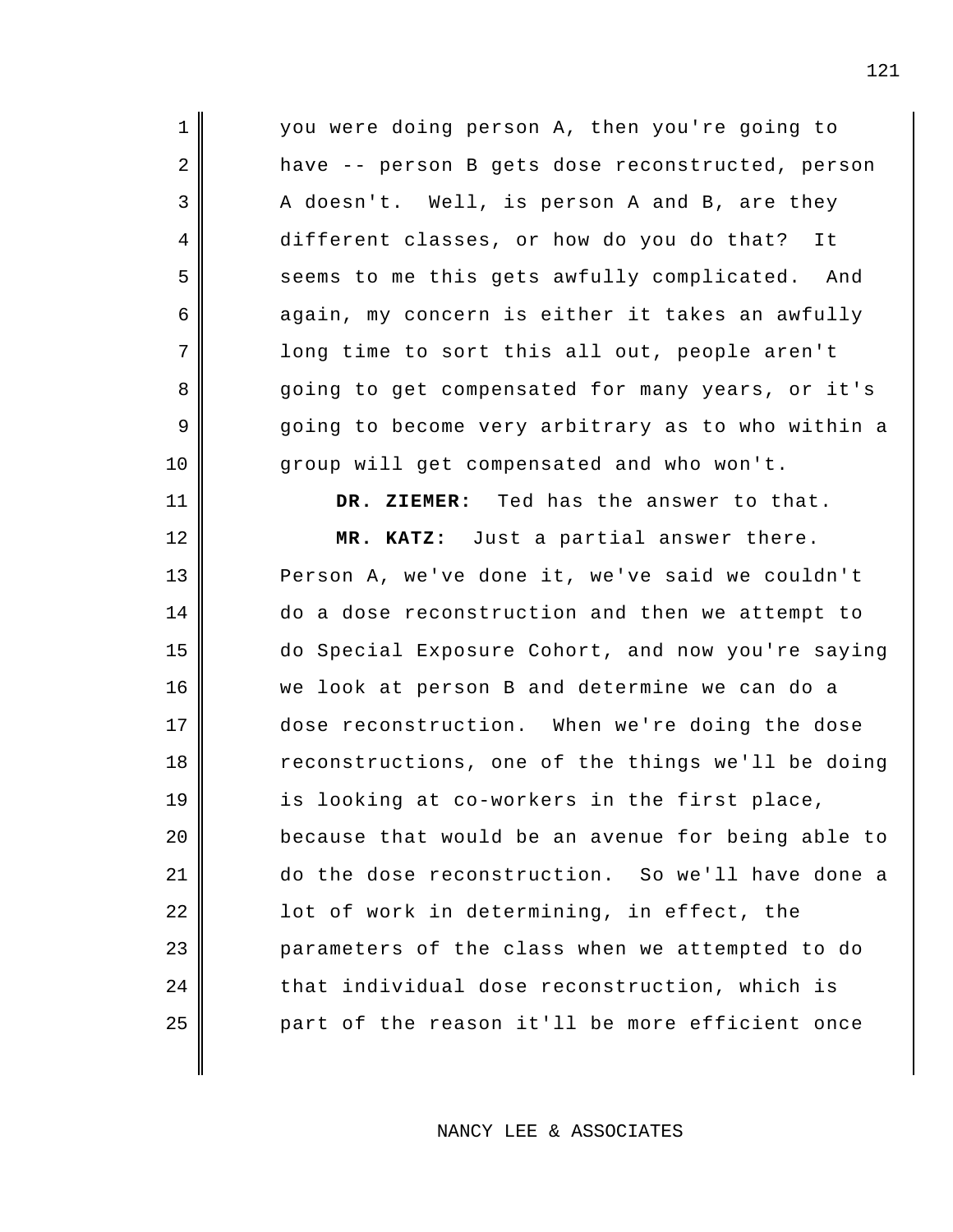| 1  | we have done that work to go forward.             |
|----|---------------------------------------------------|
| 2  | But if we were in circumstances -- I guess        |
| 3  | this is the other thing you might have been       |
| 4  | raising -- is as we go forward with the Special   |
| 5  | Exposure Cohort petition, we do a lot of work,    |
| 6  | something turns up and we find out we can do dose |
| 7  | reconstructions for person A, who kicked this off |
| 8  | in effect -- we told him we couldn't do a dose    |
| 9  | reconstruction -- at that point we would be going |
| 10 | back and then doing a dose reconstruction for     |
| 11 | person A. Again, it's not about establishing      |
| 12 | classes of one. It's about, as Dr. Anderson       |
| 13 | said, they in effect work as sentinels for us to  |
| 14 | know we have a problem in a group of workers for  |
| 15 | whom there's a likelihood that they should be     |
| 16 | added to the Special Exposure Cohort.             |
| 17 | DR. MELIUS: I have one other related issue,       |
| 18 | and it goes back to our review process on these   |
| 19 | dose reconstructions. It would seem to me that    |
| 20 | if this approach were the approach that's         |
| 21 | followed, that people that can't have a dose      |
| 22 | reconstructed or close to not having their dose   |
| 23 | reconstructed become the ones we really become    |
| 24 | very concerned about. And that it behooves us to  |

have a review process that captures many, if not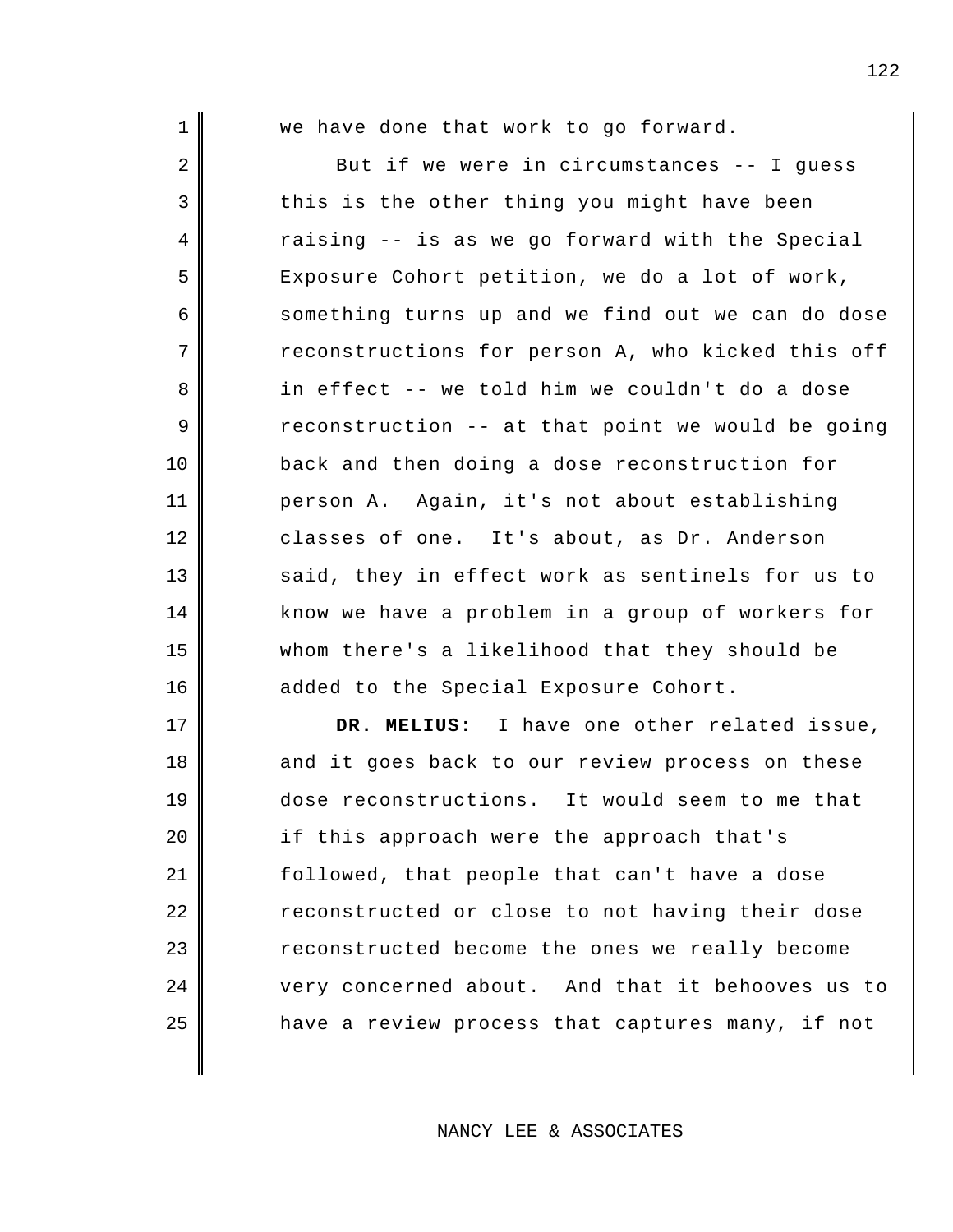| $\mathbf 1$    | all, of those where there's real uncertainty or - |
|----------------|---------------------------------------------------|
| $\overline{2}$ | - I don't know what the right term, uncertainty   |
| 3              | isn't the right word here because it -- but say   |
| 4              | there's real difficulty, and the persons on a     |
| 5              | borderline between having their dose              |
| 6              | reconstructed and not, that it would behoove us   |
| 7              | as this Board to be very careful reviewing those  |
| 8              | because those are going to have some major        |
| 9              | implications in terms of decisions for that       |
| 10             | individual as well as for -- potentially for a    |
| 11             | large class of people where the information is    |
| 12             | marginal.                                         |
| 13             | And how are we going to have a process of --      |
| 14             | are we going to be willing to first review all    |
| 15             | that number -- and again, at this point it's hard |
| 16             | to tell what that number will be, but certainly a |
| 17             | sizeable number of people out of the 5-, 10-,     |
| 18             | 20,000, whatever claims are out there right now.  |
| 19             | And how do we have a system that identifies       |
| 20             | those, because it's going to be hard to identify  |
| 21             | without criteria set up or guidelines set up that |
| 22             | will sort of guide this process in some way.      |
| 23             | DR. ZIEMER: I'd like to comment on that           |
| 24             | part, too, at this point. Just one of the         |

concerns that I have as I read through the

25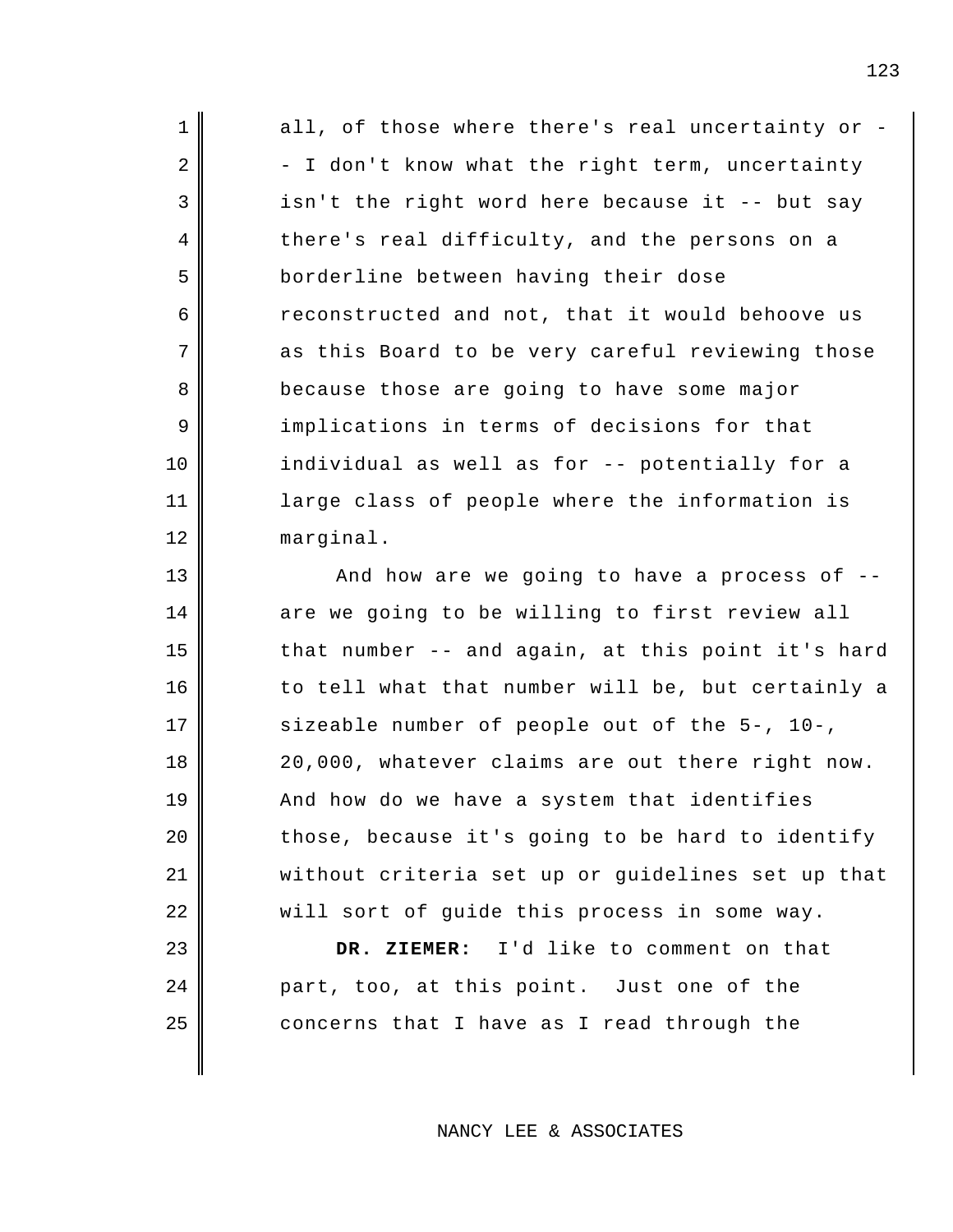proposed rule is the future role of this Board in terms of time commitments. I don't think we have a feel yet for numbers of cases. It looks like many of these could come before this Board, and we could be spending a lot of time as a Board adjudicating cases.

1

2

3

4

5

6

7

8

9

10

11

12

13

14

15

16

17

18

19

20

Do we have any feel at this point for what this is going to look like? Let's say that a year from now that we have our other things in place and we're monitoring the dose reconstructions and so on, and some of this kicks in. Does anybody have a feel for what we're talking about here? It may be too early to even know, but this rule-making has a lot of involvement of this Board in the process, and --

**DR. ANDERSON:** And we don't know how many.

**DR. ZIEMER:** Well, we can come back to this. But I don't know if the staff even -- do you have any sort of early thoughts on that, what that's going to mean?

21 22 23 24 25 **MR. KATZ:** I'll be glad to address that, but it's not very helpful because it's entirely speculative. And in some respects the design of the ultimate final rule will have a bearing on how many petitions there are as well. But for

NANCY LEE & ASSOCIATES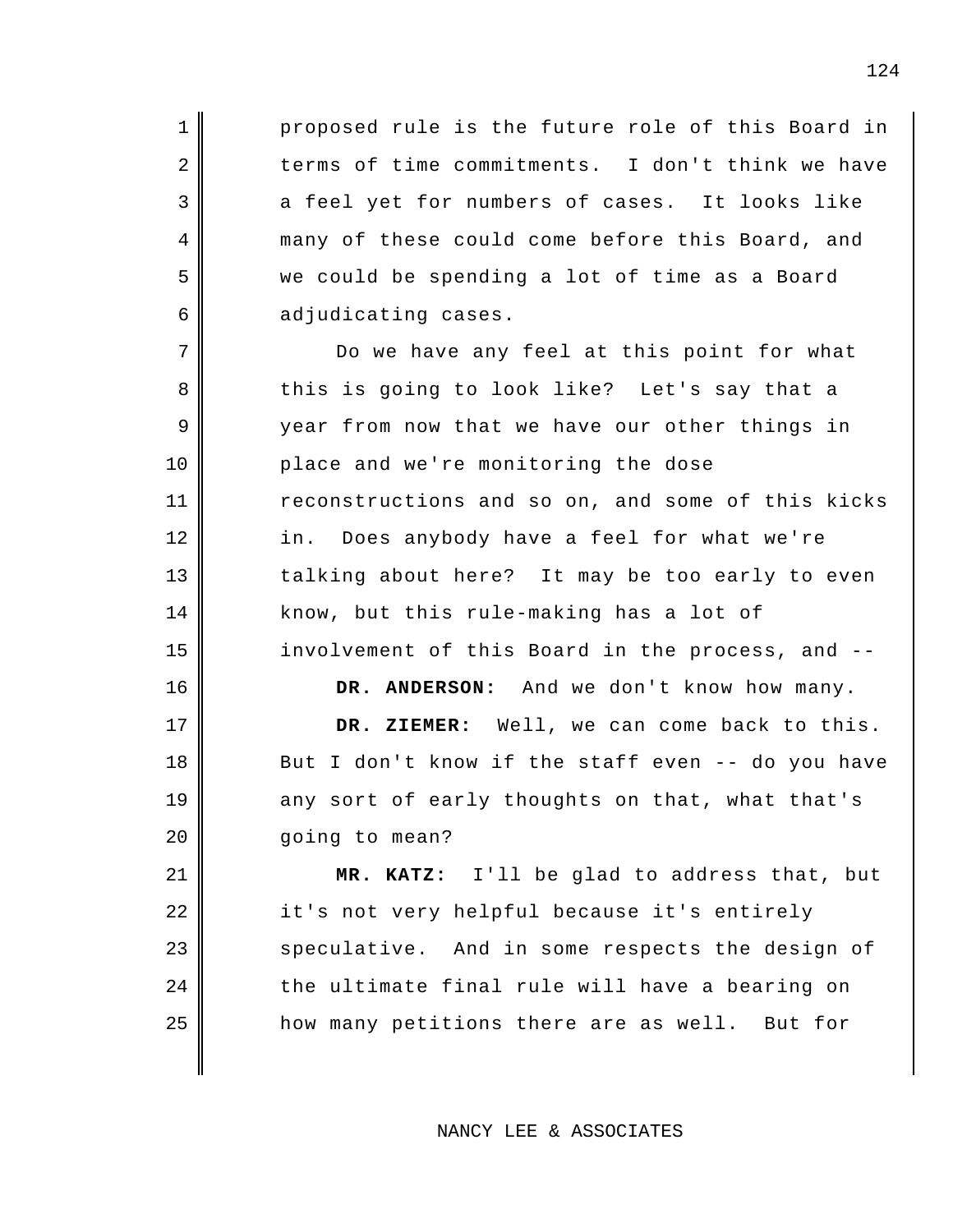1 2 3 4 5 6 7 8 9 10 11 12 13 14 15 16 17 18 19 20 21 22 23 24 25 the purposes of this notice of proposed rulemaking, we estimated I believe around -- that there would be 90 petitions a year we would be, on average, addressing. And that was predominantly then petitions that are coming as a result of not being able to do complete dose reconstructions, and then others that are brought on initiative without that being a parameter. **DR. ZIEMER:** It might be helpful -- and take a number, say it's 90. You may be off one way or the other by a great deal. But if there were 90, for example, what are the implications of that in terms of sort of the caseload of this group? We need to think about that. **MR. ELLIOTT:** You're going to see every one of them. **MR. KATZ:** Yeah, the way this is written. **DR. ANDERSON:** At an hour apiece, that's a lot. **MR. KATZ:** And that's a requirement of the law that you see these. **MR. ELLIOTT:** Ted's certainly correct in his statement that until we see what the final rule looks like and what the process is stated to be in the final rule, it's hard for us to predict.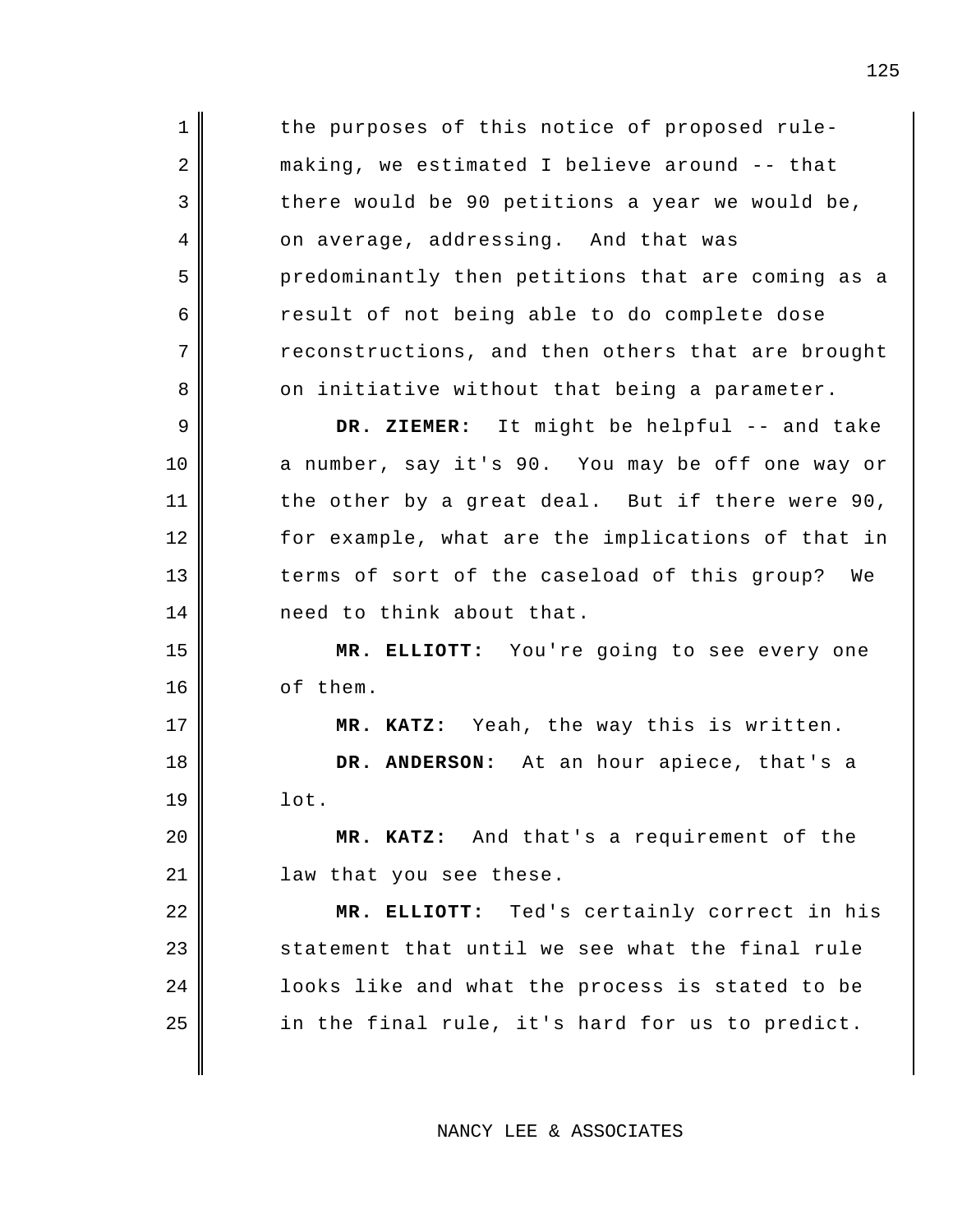| 1  | It's speculative now. But perhaps this will       |
|----|---------------------------------------------------|
| 2  | inform, to a certain extent, your question.       |
| 3  | We have heard from various entities that they     |
| 4  | have an interest in filing a petition, an         |
| 5  | interest on behalf of construction workers,       |
| 6  | construction workers across the complex,          |
| 7  | construction workers at a given site; interest    |
| 8  | here in Rocky Flats, for what -- on behalf of     |
| 9  | what class, I'm not sure; interest in Los Alamos  |
| 10 | on behalf of the folks who worked in -- I forget  |
| 11 | the technical area, but the dump area.            |
| 12 | MR. ESPINOSA: Area G.                             |
| 13 | MR. ELLIOTT: Area G, okay. Army ammunition        |
| 14 | plant at Iowa, there's a huge interest out there  |
| 15 | because of the complex situation where Department |
| 16 | of Defense and Department of Energy shared space, |
| 17 | et cetera. There's a large amount of confusion    |
| 18 | about, in that particular instance, about where   |
| 19 | we think we can do dose reconstruction and where  |
| 20 | they're not so sure we can. We have heard of      |
| 21 | interest in Oak Ridge. I believe that's pretty    |
| 22 | much the extent of the interest that's been       |
|    |                                                   |
| 23 | expressed.                                        |

Now what fruit comes from those expressed interests, I can't predict at this point in time.

25

## NANCY LEE & ASSOCIATES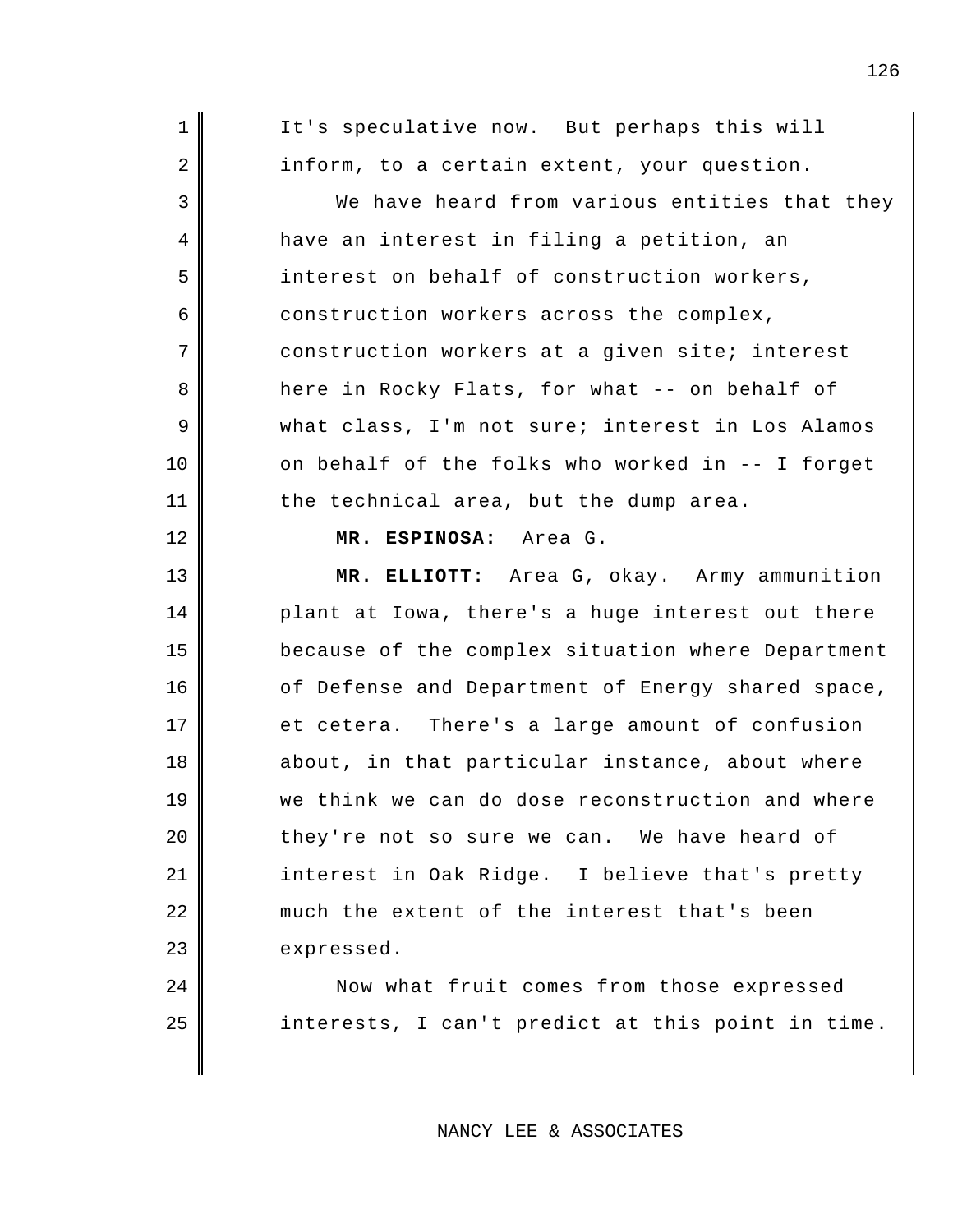We'll have to wait and see what the final rule looks like, what the process stipulates, before we can actually see how many petitions come forward.

1

2

3

4

5

6

7

8

9

10

11

12

13

14

15

16

**DR. ANDERSON:** Just one thought that some of us had is, is it possible to go with an interim rule? Since we really don't have a good -- I mean, it's all speculative at this point and we can go 'round and 'round. But one way, when you're uncertain as to the workload here, would be to have this be an interim rule that sunsets or has to be finalized in three years, so we have some track record to take a look at it rather than having it be final, and then kind of the hurdle to have to go back to reopen it becomes much more difficult than it if it's --

17 18 19 20 21 22 23 24 25 **MR. ELLIOTT:** There's more -- I'll let Ted speak to this as well -- but there's more problems with going forward with an interim final rule where you can actually do work, as we did on the dose reconstruction rule. Because if we work on a petition, and let's say we come out with - the Secretary makes a decision, and then once the rule becomes final and how it looks and what the process is established in the final rule, we may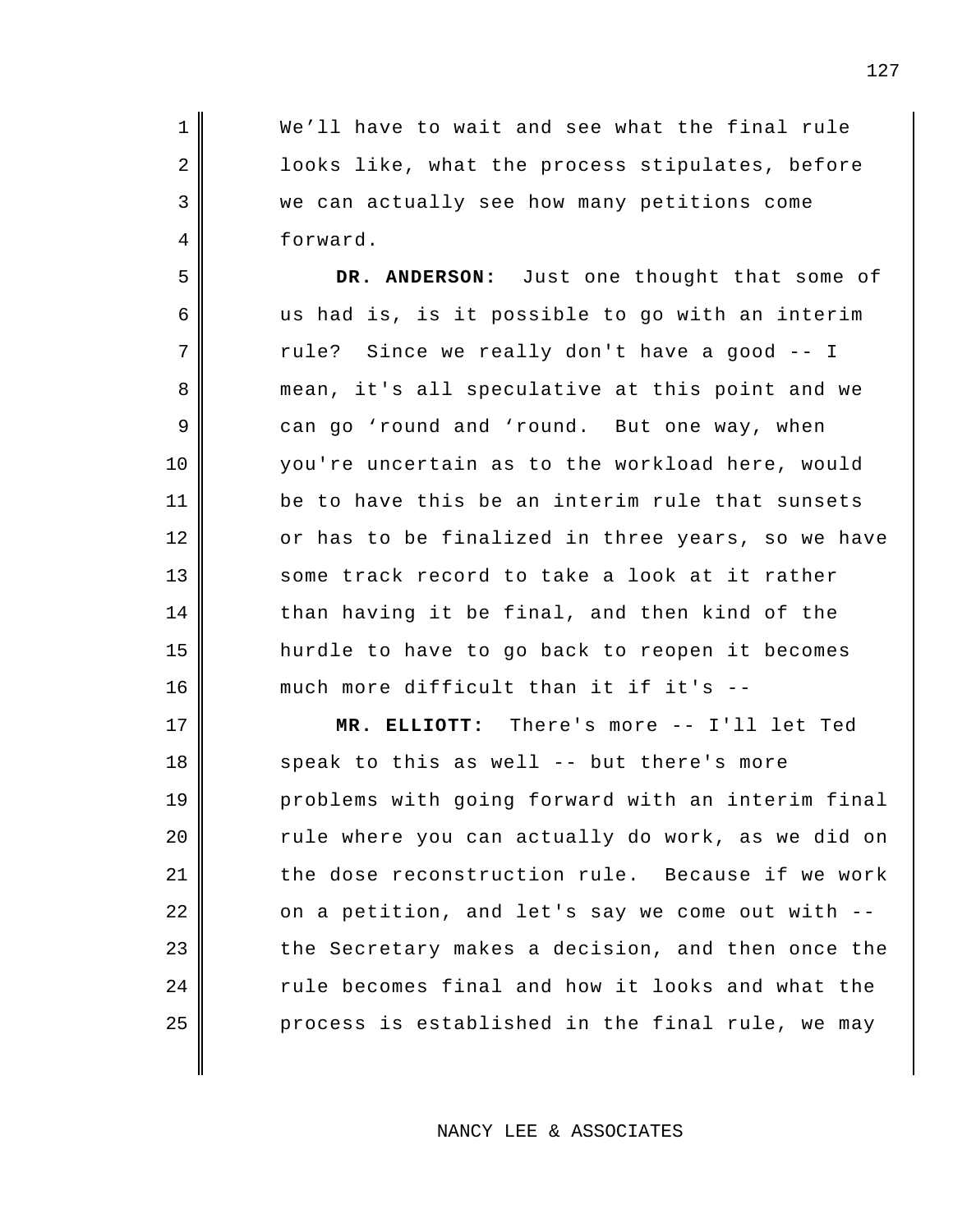end up revisiting those petitions that were worked on in that process. So I think there's an interest within the Department and the Secretary's Office of this approach of a notice of proposed rule-making to get all of the - thrash out the public comment and the interests and the concerns that are being identified.

Ted, you want to add to that?

1

2

3

4

5

6

7

8

9

10

11

12

13

14

15

16

17

18

**MR. KATZ:** Well, I just -- I'm sorry. I'm just trying to understand what Dr. Anderson's saying better. But are you talking about then the next step being -- we've made a notice of proposed rule-making, the next step being issuing an interim rule, interim final rule as opposed to a final rule? Is that what you were asking?

**DR. ANDERSON:** Yeah, and then you have --

**MR. KATZ:** Yes. No, I understand. I understand. And that's certainly a --

19 20 21 22 23 24 25 **DR. ANDERSON:** Because you may want to revisit them. The whole point of it is we don't have experience. It's all speculative at this point, so we don't know how many or whatever, how well this -- and if you get a lot of public comment that, gee, this is all very subjective, a way to approach that is, well, let's get some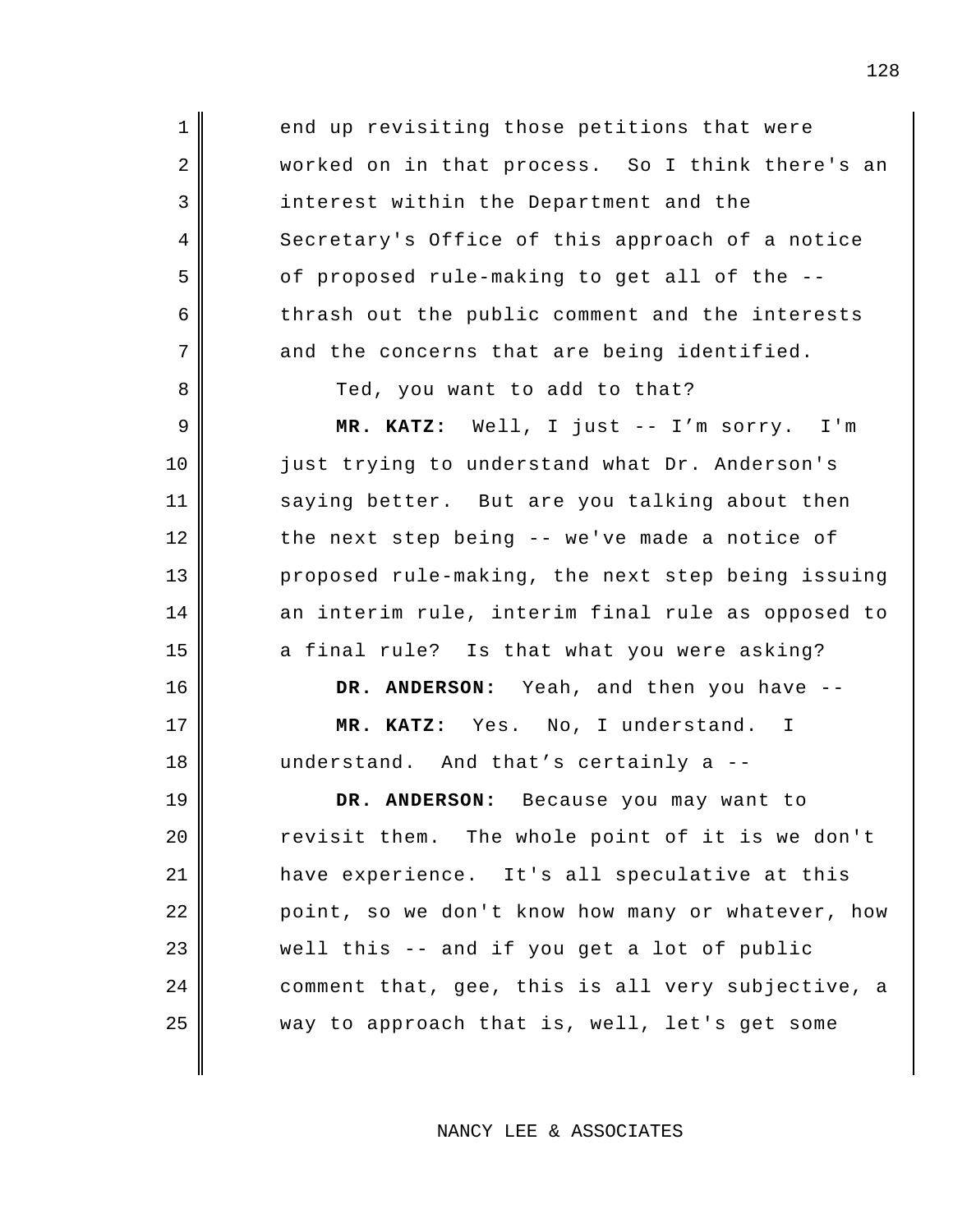| 1  | experience. I'm just raising that as one --        |
|----|----------------------------------------------------|
| 2  | DR. ZIEMER: Jim, you have another comment?         |
| 3  | DR. MELIUS: I have two points. I don't know        |
| 4  | when you're planning on announcing it, but in      |
| 5  | terms of public comment, I believe there is a      |
| 6  | plan for some stakeholders, additional             |
| 7  | stakeholder meetings? Is that --                   |
| 8  | MR. KATZ: Yes, that's correct.                     |
| 9  | DR. MELIUS: Can you sort of tell us about          |
| 10 | those?                                             |
| 11 | MR. KATZ: Yeah. I can tell you --                  |
| 12 | DR. MELIUS: And then I have a follow-up            |
| 13 | question.                                          |
|    |                                                    |
| 14 | MR. KATZ: I can tell you that the details          |
| 15 | aren't settled, but we are planning -- well, for   |
| 16 | good reason, the whole issue of doing stakeholder  |
| 17 | meetings just arose recently. But we are           |
| 18 | planning to have four meetings, local meetings at  |
| 19 | sites where we expect there would be people would  |
| 20 | have an interest in petitions. And we haven't      |
| 21 | settled the details as to which sites they would   |
| 22 | We've had a general discussion of that, and<br>be. |
| 23 | we've raised sites as possibilities.               |
| 24 | Larry, do you want me to run through those         |
| 25 | possibilities?                                     |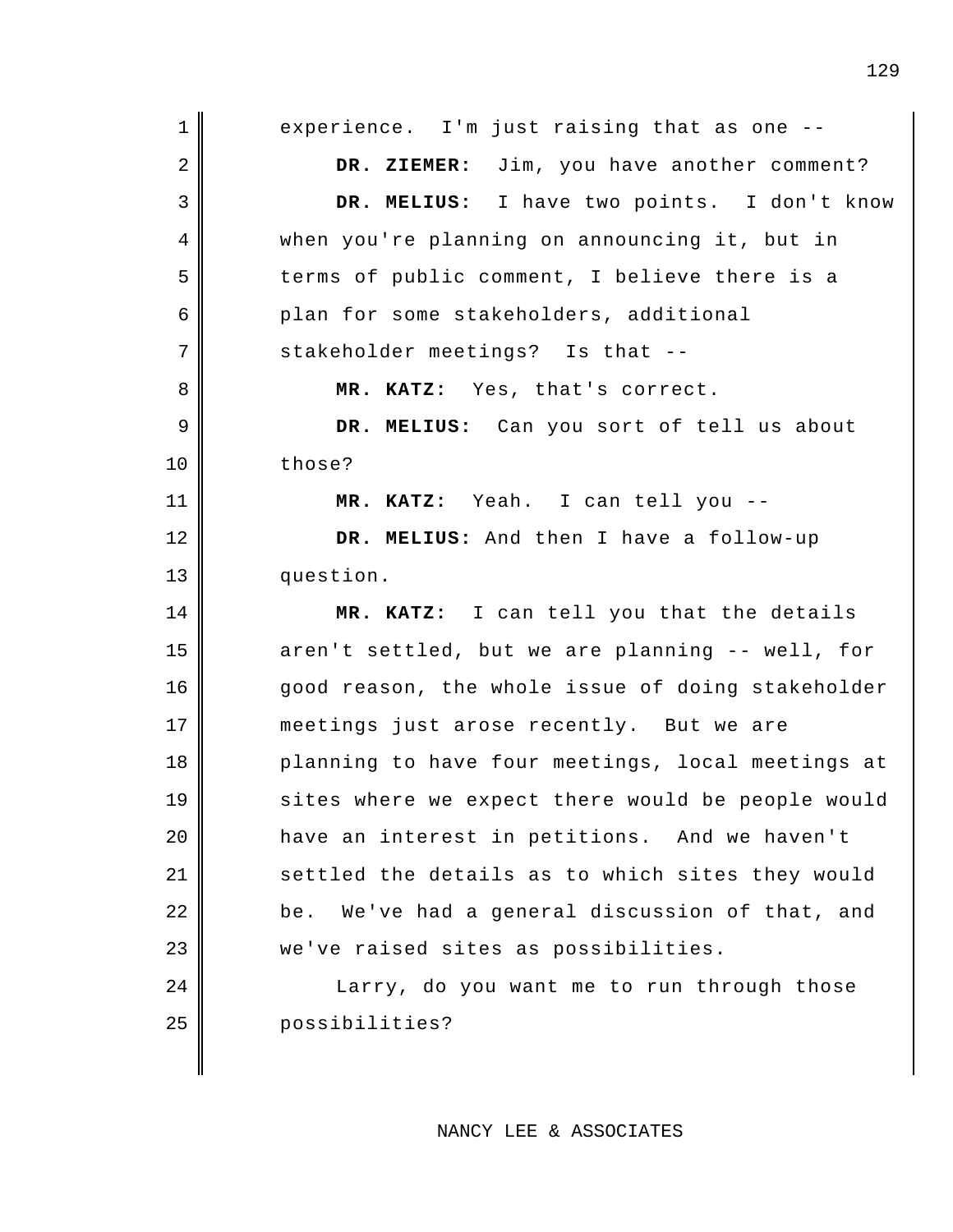1 2 3 4 5 6 7 8 9 10 11 12 13 14 15 16 17 18 19 20 21 22 23 24 25 The possibilities that we're considering - and we're open to input on these, most certainly -- are Hanford in Washington State, and Los Alamos area, and thirdly, the New York/Pennsylvania area. The Department of Labor did this in Buffalo because there are a lot of sites around Buffalo. So whether that is the right location exactly, there are a lot of AWEs in that area, which is the reason why that might be appealing, because they also may have lots of records problems. And the fourth site -- there were several discussed -- and I believe the Savannah River site was one that was discussed, because there are a lot of claims under the EEOICPA right now that are coming from Savannah River site. And the other one, Larry, is either Rocky Flats or Fernald, I believe? **MR. ELLIOTT:** We talked earlier about Oak Ridge. **MR. KATZ:** Oak Ridge, I'm sorry. **DR. MELIUS:** Your plan is to do these -- **MR. KATZ:** Our plan is to do these within 45 days of the comment period, to include these within 45 days of the comment period, which means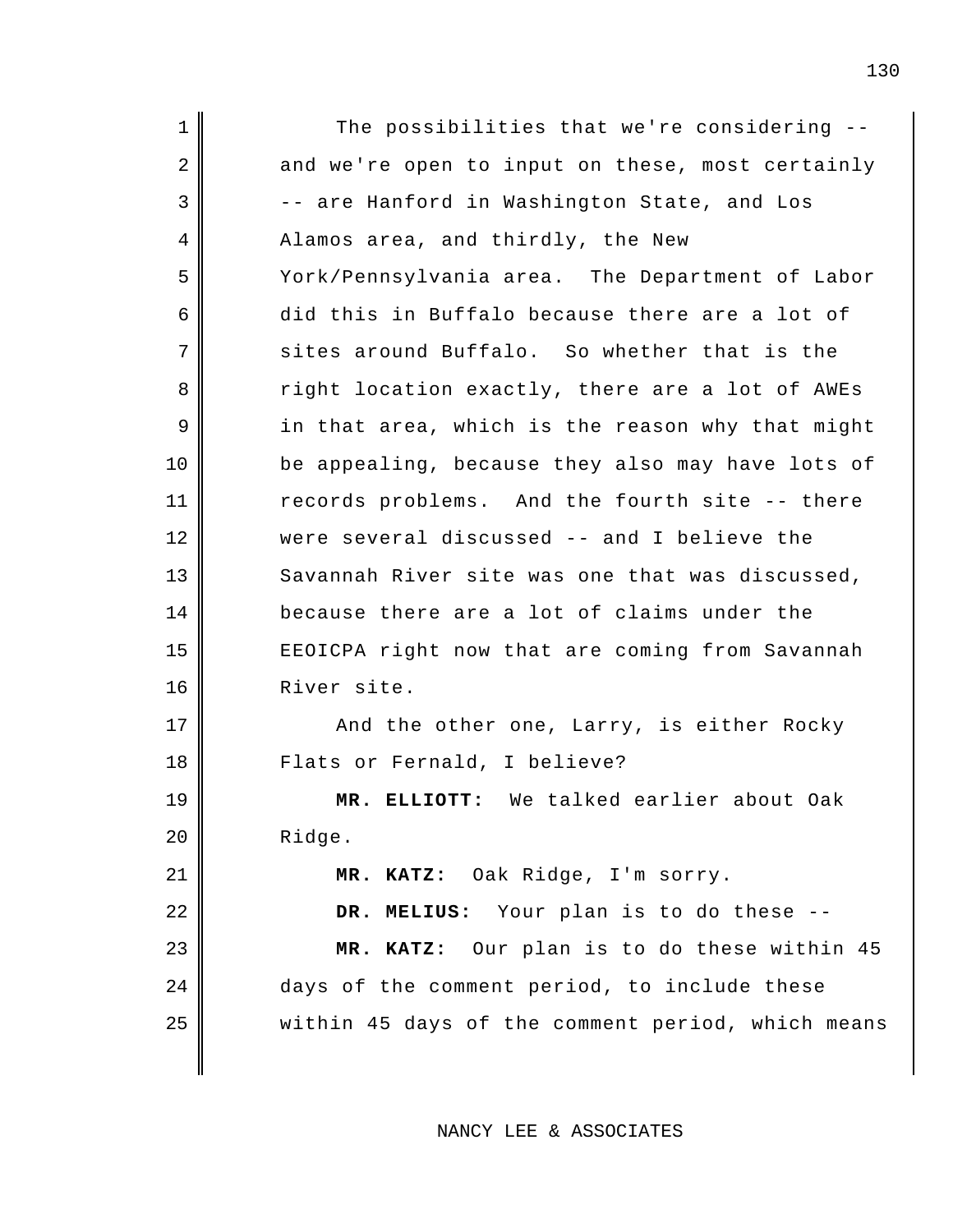that in effect we would have to set these up to be able to do these at the end of July and the very beginning of August. Which is soon.

1

2

3

4

5

6

7

8

9

10

11

12

13

14

15

16

17

18

19

20

21

**DR. MELIUS:** Anyway, the Board -- we should take that into consideration developing our comments.

My question actually goes back to the last Board meeting. I believe at that time these were guidelines, not formalized rule-making procedure. It was going to be a set of policy or guidelines coming from the Secretary, and I believe you mentioned at that meeting that there was some differences of opinion, or you're trying to make up your mind to do that. But I was just wondering if someone could sort of tell us a little bit more about the difference, and particularly in relationship to Henry's question about interim rule, and do these need to be - does this need to be done by rule-making as formal regulation? Why is that? What changed in the process that --

22 23 24 25 **MR. KATZ:** I'll be glad to address that to the extent I'm able. And if the HHS lawyers want to clarify they might, but I think I understand this well enough.

#### NANCY LEE & ASSOCIATES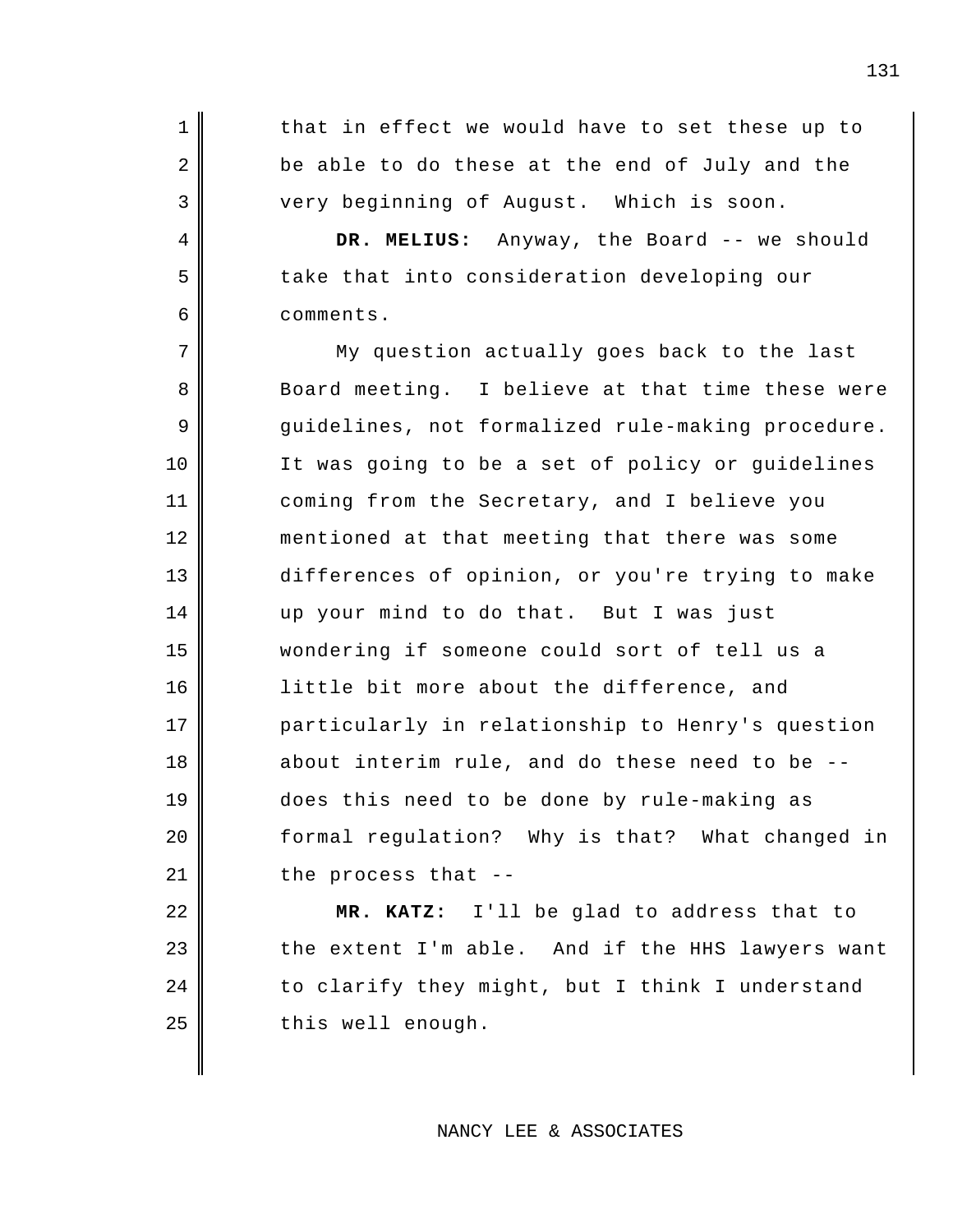This does not have to be done by rule-making, that is correct. The law, EEOICPA, does not require us to do this by rule-making. The problem lies in producing procedures that are binding on HHS. In effect, you end up producing something that walks and talks like a rule, and if it walks and talks like a rule there's legal history to support that it needs to be a rule, and that ends up being part of the issue.

1

2

3

4

5

6

7

8

9

10

11

12

13

14

15

16

17

18

19

20

HHS intended to go down the guideline route as opposed to issuing a rule because -- precisely because of the issue that you're all wrestling with right now, because there's a whole lot of uncertainty about what's going to be coming in and how and so on. And all that uncertainty, I think, HHS wanted more flexibility to address that than they have when they issue a rule, which is binding. But in reality, the procedures we've produced walk and talk like a rule, and hence we needed to issue a rule.

21 22 23 24 25 Now the difference between interim final rule and a final rule, in effect -- there's no difference in terms of the way they bind the Agency and so on. They're treated the same under the law. But the issue is simply you save a step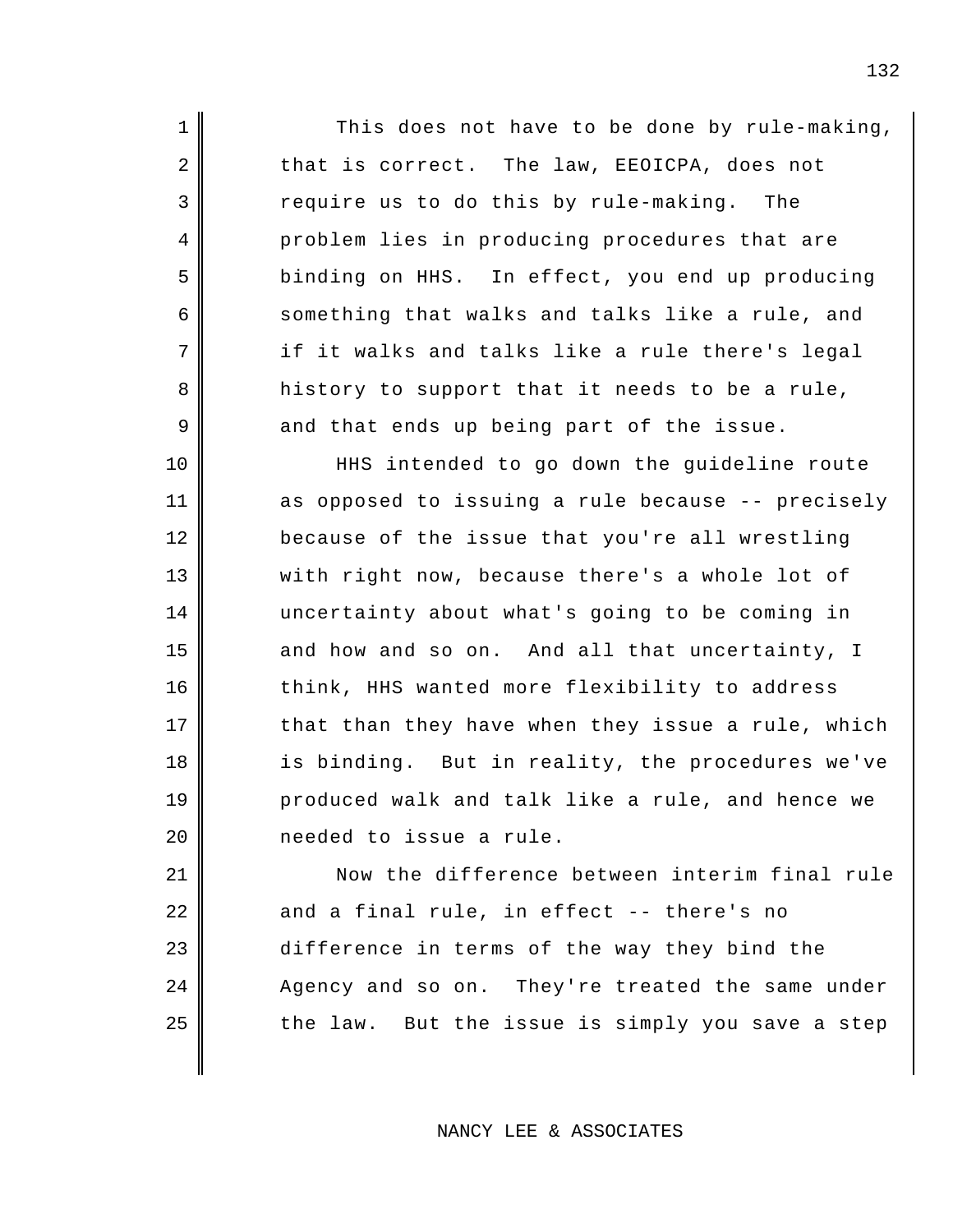| $\mathbf 1$ | when you issue an interim final rule if you're    |
|-------------|---------------------------------------------------|
| 2           | going to go about changing it down the road,      |
| 3           | because if you issue a final rule then you would  |
| 4           | after that have to issue a notice of proposed     |
| 5           | rule-making again before you go issue a change in |
| 6           | that final rule. Whereas if you issue an interim  |
| 7           | final rule and have comments on that again, so    |
| 8           | that would be a second period of comments, then   |
| 9           | you could immediately afterwards, so long as you  |
| 10          | stayed within sort of the scope of what you asked |
| 11          | for comments for and the information that was     |
| 12          | available to the public, you could then issue a   |
| 13          | final rule immediately without having to go       |
| 14          | through an extra step.                            |
| 15          | I'm sorry this is long-winded, but --             |
| 16          | DR. MELIUS: That's helpful. The lawyers           |
| 17          | didn't jump up and down, so that's a good sign.   |
| 18          | (Laughter)                                        |
| 19          | We're going to have more time<br>DR. ZIEMER:      |
| 20          | after lunch to address this further, so I'm going |
| 21          | to call for a recess here in just a moment.       |
| 22          | I do want to tell you that again we don't         |
| 23          | have group lunch or plans for a group lunch.      |
| 24          | There are many restaurants in this area. There's  |
| 25          | a list of --                                      |
|             |                                                   |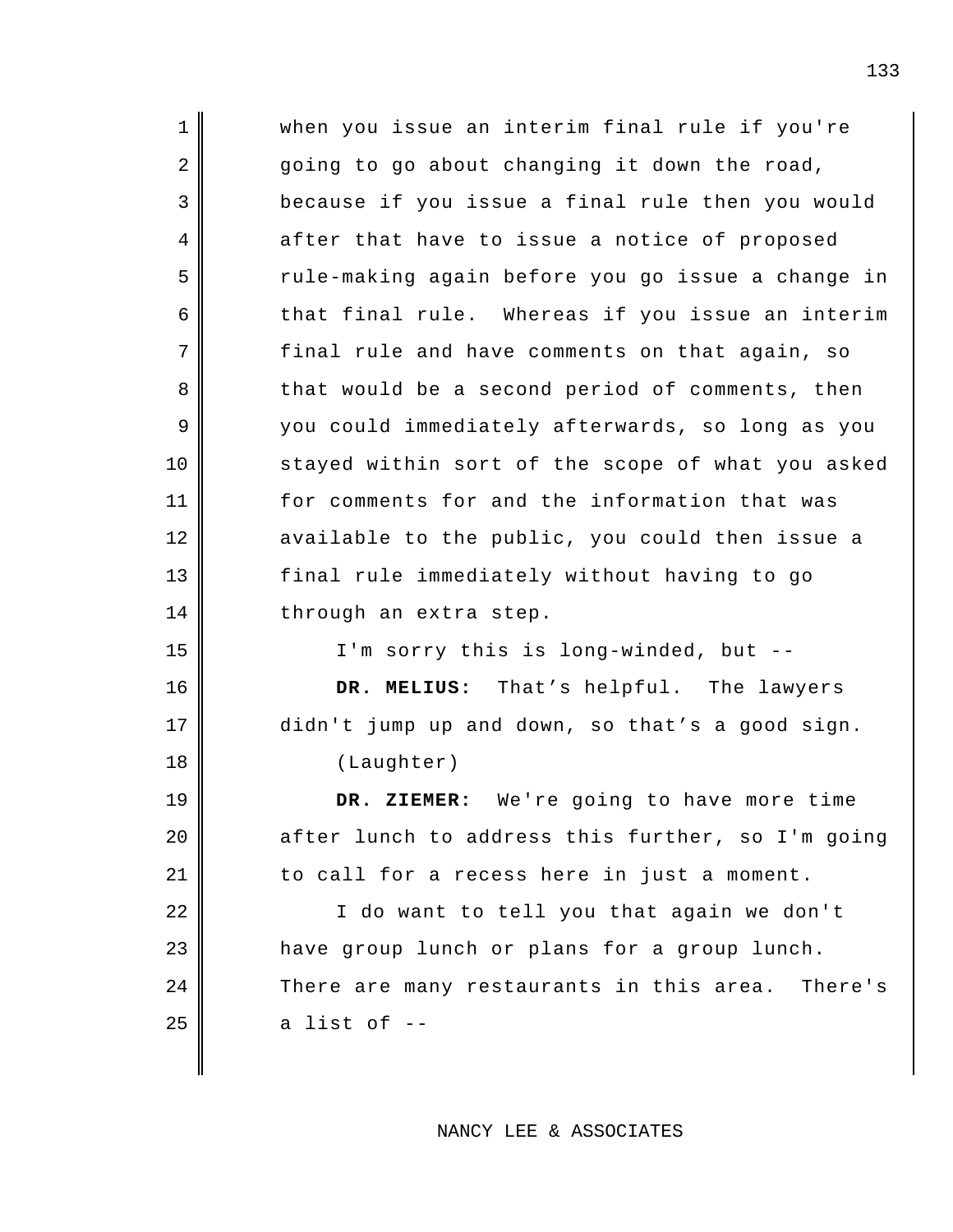| 1              | Cori, where are you?                              |
|----------------|---------------------------------------------------|
| $\overline{2}$ | MS. HOMER: I'm back here.                         |
| 3              | DR. ZIEMER: Okay. You have copies of all          |
| 4              | these downtown Denver restaurants. I don't see    |
| 5              | addresses on this, but there are names and        |
| 6              | indication of whether they take big bucks or      |
| 7              | little bucks to eat there. I guess the concierge  |
| 8              | desk has information on how to get to some of     |
| 9              | these, but there's probably two dozen restaurants |
| 10             | around here close by.                             |
| 11             | Our experience has been that when we do go        |
| 12             | outside the hotel, which many may wish to do,     |
| 13             | it's a little hard to get served and back within  |
| 14             | an hour. So I'm going to suggest that we          |
| 15             | reconvene at 1:15; 1:15 will be our target for    |
| 16             | reconvening. And if the Chairman gets back from   |
| 17             | lunch by then, then we'll reconvene.              |
| 18             | Are there any other housekeeping                  |
| 19             | announcements we need to make before we recess?   |
| 20             | MS. HOMER: I would suggest everybody take         |
| 21             | anything that's worth anything to you. Take it    |
| 22             | with you or lock it up, because the room cannot   |
| 23             | be secured while we're gone.                      |
| 24             | DR. ZIEMER: And that means what, like             |
| 25             | laptops?                                          |
|                |                                                   |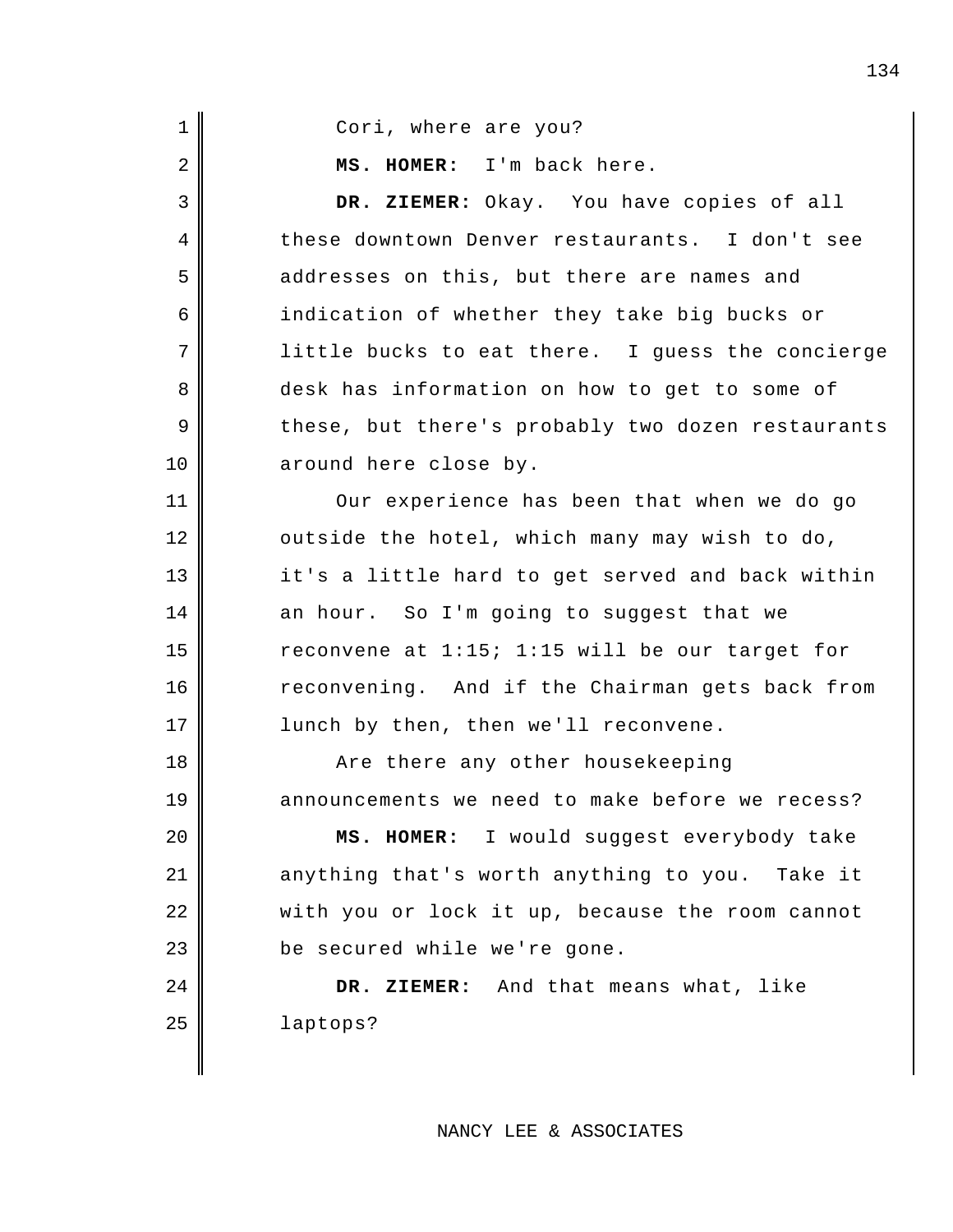| $\mathbf 1$ | MS. HOMER: Laptops. We can shut the doors         |
|-------------|---------------------------------------------------|
| 2           | and secure these downstairs, but I can't          |
| 3           | guarantee anything.                               |
| 4           | DR. ZIEMER: Thank you.                            |
| 5           | (Whereupon, a lunch break was taken from          |
| 6           | $11:57$ a.m. until $1:25$ p.m.)                   |
| 7           |                                                   |
| 8           | DR. ZIEMER: We're going to go ahead and           |
| 9           | reconvene. Tony didn't make it back yet, but      |
| 10          | there were some problems with the elevators --    |
| 11          | well, I don't know if they were problems. There   |
| 12          | was some drill going on and some got stuck, but   |
| 13          | hopefully he'll be back shortly.                  |
| 14          | We're going to continue with discussion on 42     |
| 15          | CFR 83. Let me ask first if there are any         |
| 16          | additional sort of general comments or questions  |
| 17          | that anyone has to direct to Ted or the staff     |
| 18          | based on the discussion this morning.             |
| 19          | (No responses)                                    |
| 20          | DR. ZIEMER: If there are none at this time,       |
| 21          | let me then suggest a couple of things. One of    |
| 22          | the items that we need to accomplish is to        |
| 23          | prepare some Board comments on this proposed      |
| 24          | rule-making. Unlike the previous rule-makings,    |
| 25          | this one does not pose specific questions that it |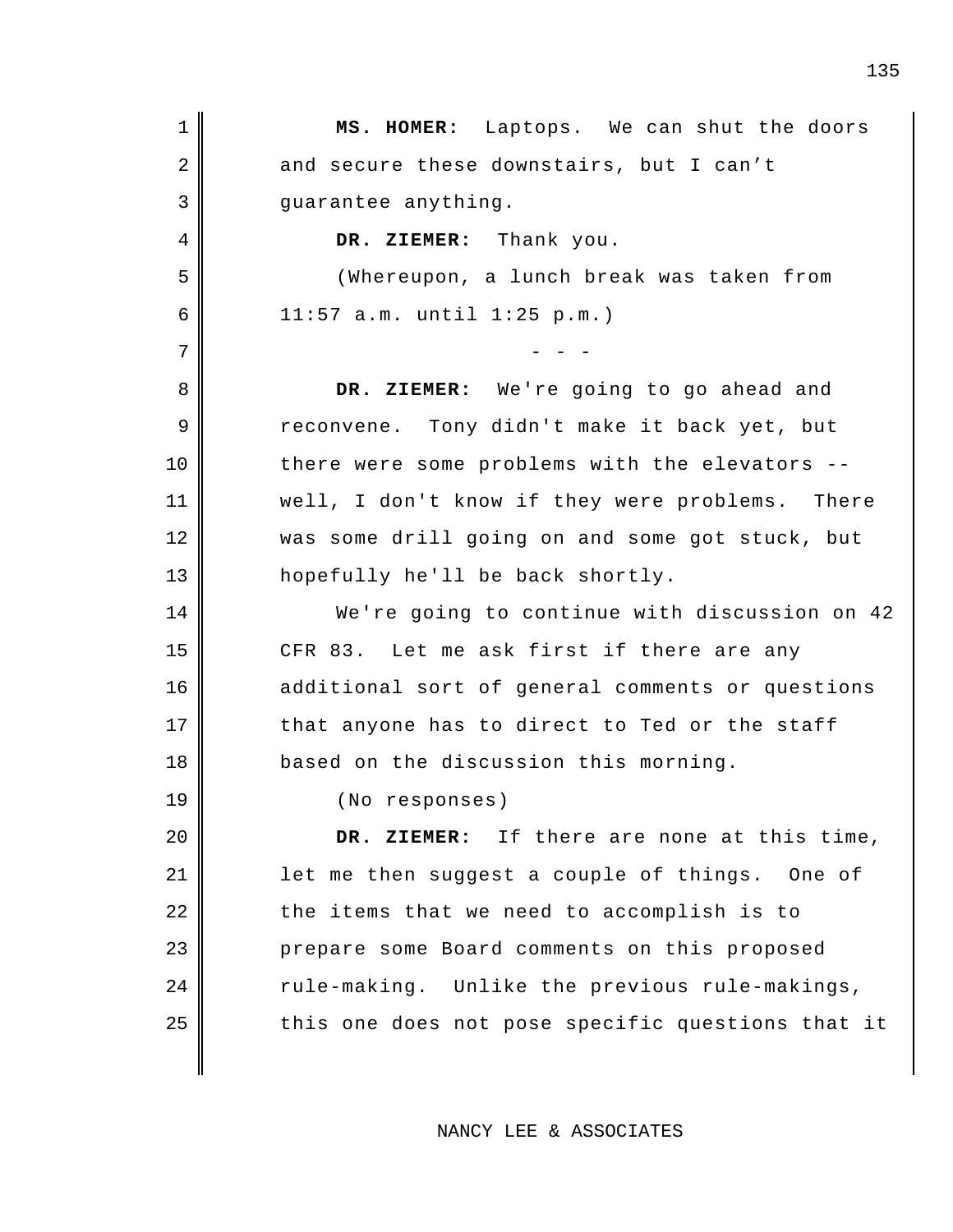asks people to comment on. You recall the other two rule-makings, there were some very specific questions they asked commenters to address. That is not the case here. So as we think about what form our comments might take, let me start by implanting some seeds of ideas.

1

2

3

4

5

6

7 8 9 10 11 12 13 14 15 16 17 18 19 20 We might think about whether or not there are technical issues that we wish to address, technical or scientific issues. Are there procedural issues that we wish to address? Are there questions that we want to identify that we think should be answered, sort of parallel to the general questions that were asked of the other rule-making items? And then I would ask whether or not at some point this Board feels that it can make an overarching statement about the rulemaking, that if the following issues are addressed, then this rule-making would be considered to be, for example, acceptable or something like that.

21 22 23 24 25 Now I don't want to lay out a format at this point as to how this ought to be or should be addressed. I think -- I want to be completely open on this. So let's think about whether or not we can identify issues that we think need to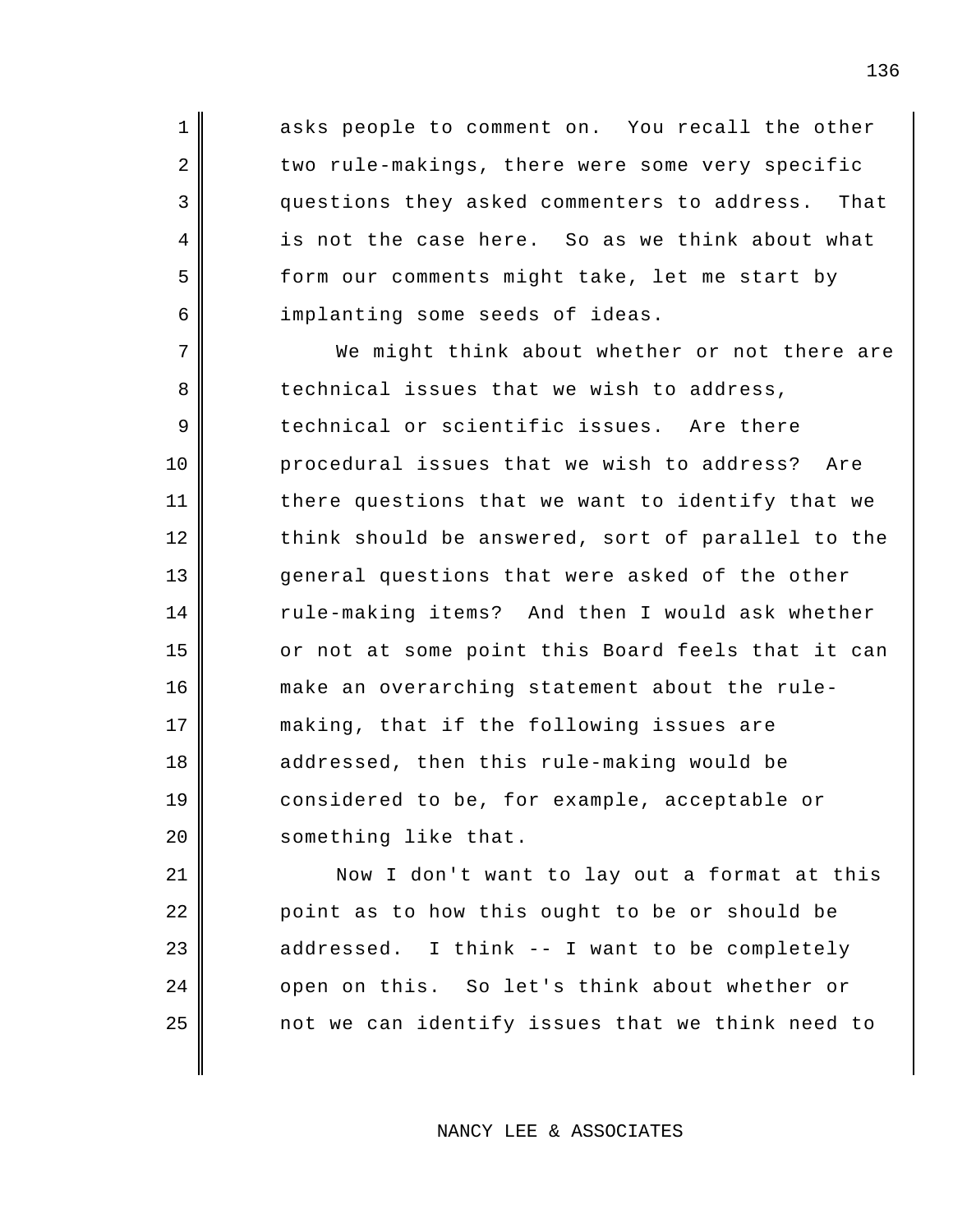1 2 3 4 5 6 7 8 9 10 11 12 13 14 15 16 17 18 19 20 21 22 23 24 25 be addressed in some way or another, without doing any -- just identify sort of categorically what needs to be addressed in here in some way that would help with your comfort level. **DR. ROESSLER:** Before we get there, I don't seem to find that. Is that in the packet? **DR. ZIEMER:** This I downloaded from the web site. **DR. ROESSLER:** Ah. **DR. ZIEMER:** You have this in your packet in the form in which it was submitted to the -- oh, is it in there? **UNIDENTIFIED:** (Inaudible) **DR. ZIEMER:** Yeah, but it's in the typewritten form rather than the *Federal Register*  form. **DR. ROESSLER:** I downloaded half of it and my printer quit. **DR. ZIEMER:** The nice thing about the *Federal Register* version is that rather than 64 pages it's more like -- yeah, not so many pages. But otherwise, as far as I know, it's the same stuff. So is anyone ready to start thinking about issues that we need to talk about?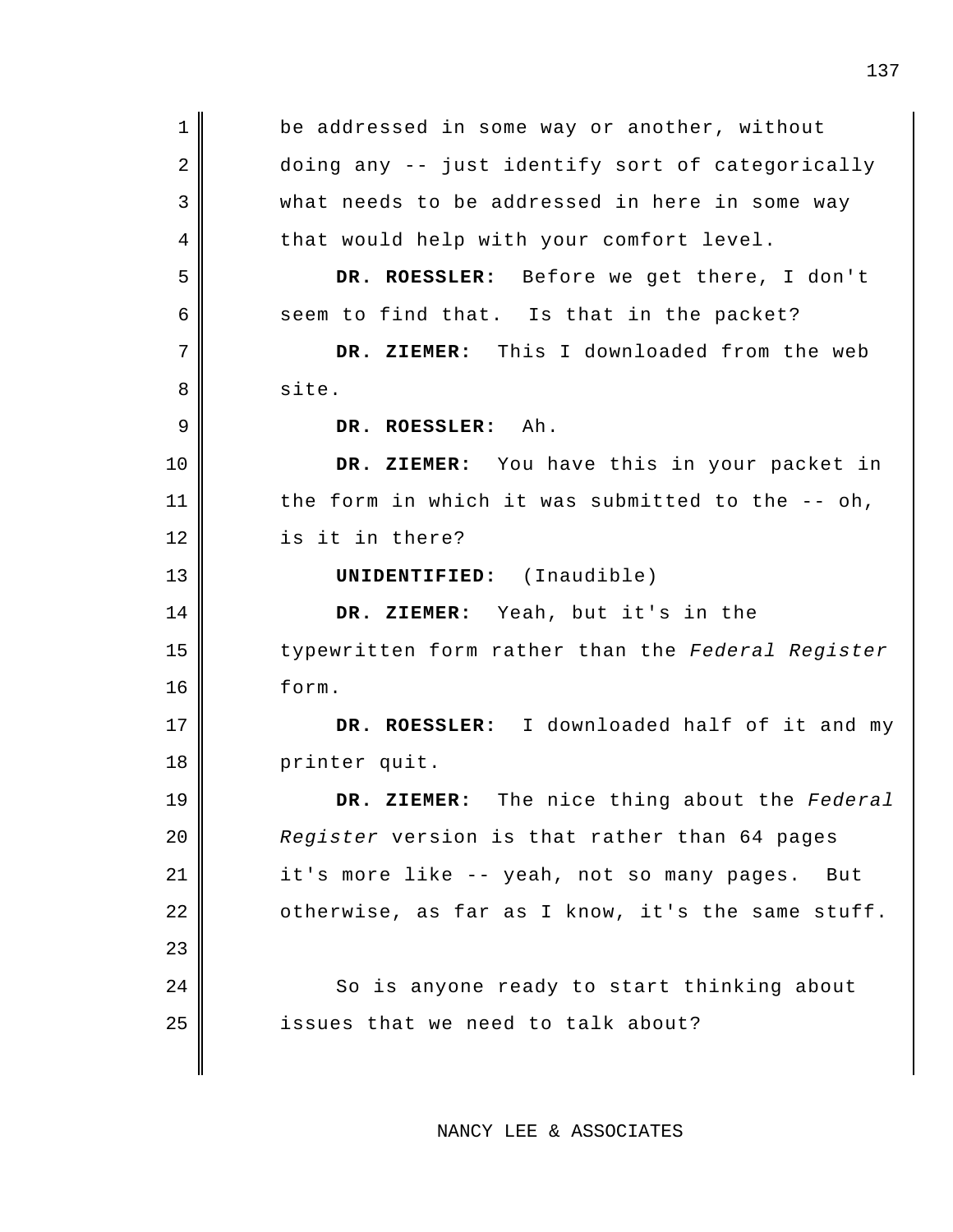Jim, kick us off.

1

2 3 4 5 6 7 8 9 10 11 12 13 14 15 16 17 18 19 20 21 22 23 24 25 **DR. MELIUS:** I think there are two general questions. They are somewhat related, but one is that this rule-making puts an emphasis -- the approach is the emphasis on individual dose reconstruction as a way of generating Special Exposure Cohort members, as opposed to an approach that relies on group petitions. And I think there's some pluses and minuses to those approaches, and to some extent they're complementary. But I think we ought to discuss is that the proper approach. The second issue, general issue, is one I raised earlier, is this whole issue of the lack of any definition or guidance on or parameters covering when can a dose not be reconstructed with sufficient quality, et cetera, for the purposes of this program. And I think that just raises a whole host of scientific and procedural issues within this rule-making, but should that be addressed, it would really change the whole approach. **DR. ZIEMER:** Thank you. Other -- let's just get items out on the floor here.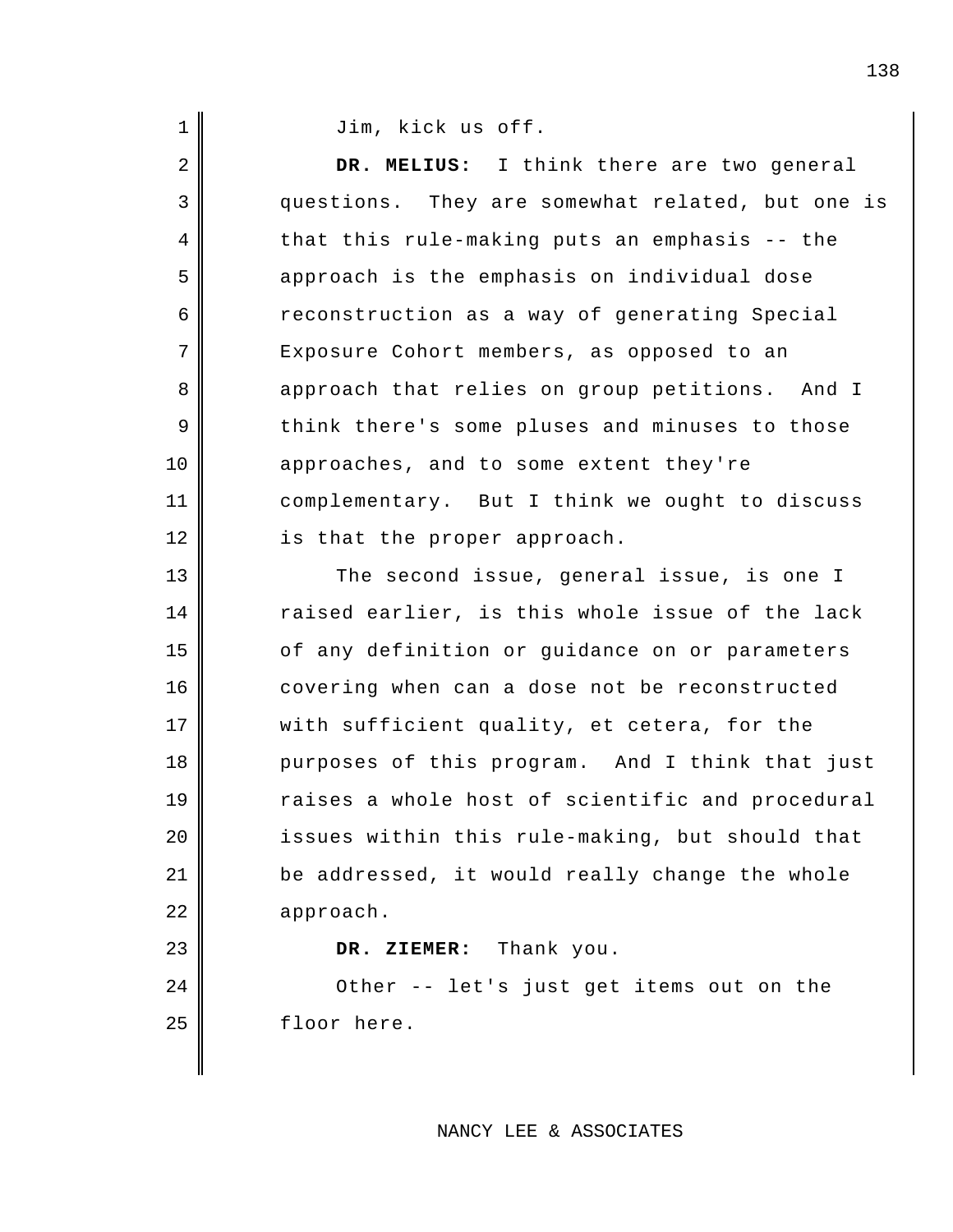| $\mathbf 1$ | Sally.                                            |
|-------------|---------------------------------------------------|
| 2           | MS. GADOLA: I have some questions as to some      |
| 3           | of their definitions and why things are stated    |
| 4           | the way they are stated. One of my particular     |
| 5           | ones was about ill effects -- not quoting it      |
| 6           | exactly -- but it just has to do with radiation   |
| 7           | and cancer, and at the beginning it also talks    |
| 8           | about silicosis and beryllium. And my direct      |
| 9           | question was some areas appear to have more cases |
| 10          | of silicosis, and why are they not considered a   |
| 11          | special cohort?                                   |
| 12          | Which leads me back to another question that      |
| 13          | I think we should ask, is how did they determine  |
| 14          | special cohorts to start with? Why are certain    |
| 15          | people at K-25 with bladder cancer in a special   |
| 16          | cohort?                                           |
| 17          | DR. ZIEMER: Does anyone wish to actually          |
| 18          | answer that question, other than the fact that    |
| 19          | that's what Congress decided?                     |
| 20          | MS. GADOLA: It helps us to establish new          |
| 21          | ones if we know how they did the old ones.        |
| 22          | DR. ZIEMER: Well --                               |
| 23          | MS. GADOLA: I think NIOSH would be in the         |
| 24          | best position to determine if it was done by what |
| 25          | I sort of suspect, is if you have a large         |
|             |                                                   |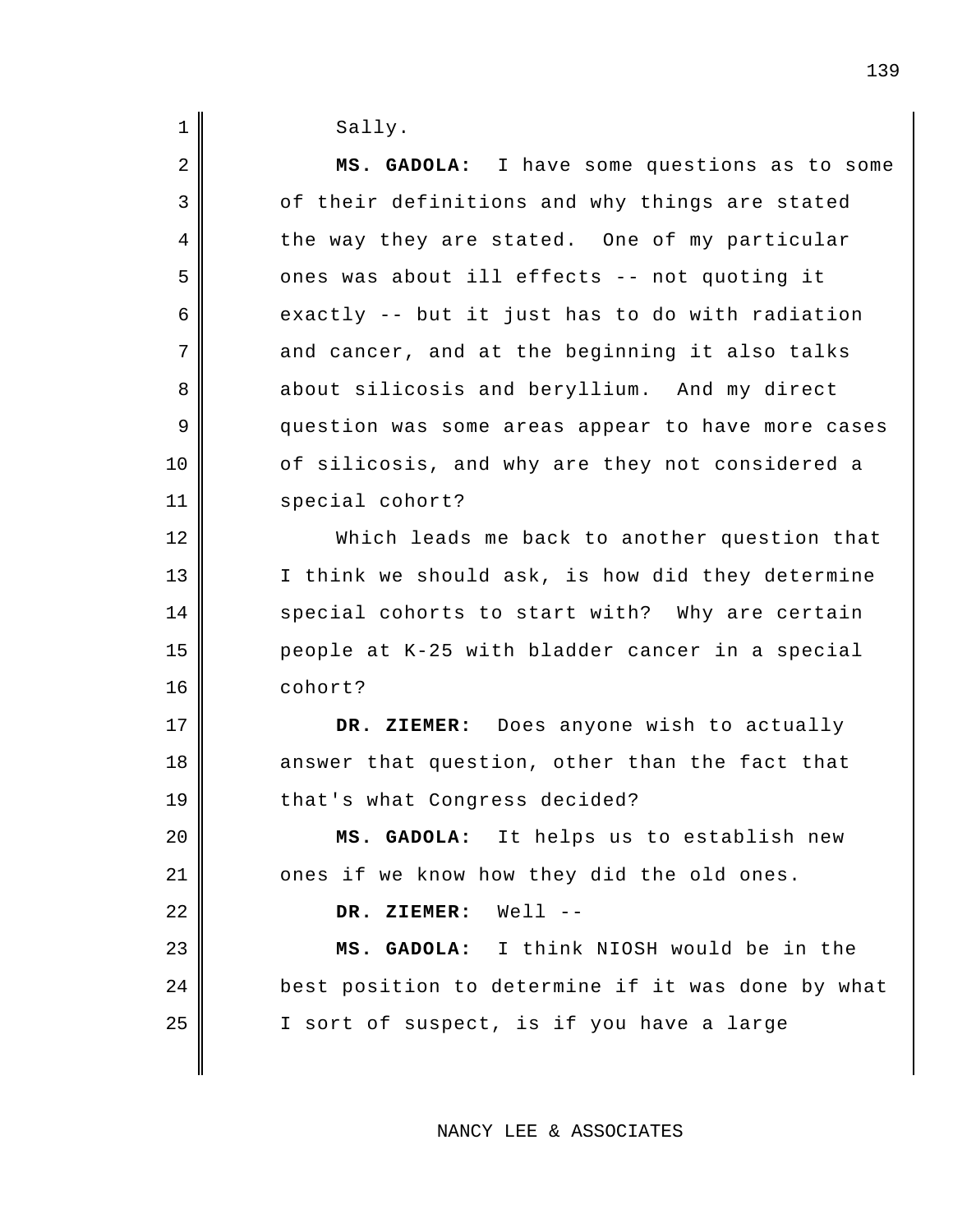1 2 3 4 5 6 7 8 9 10 11 12 13 14 15 16 17 18 percentage of workers that worked in a particular area that developed a particular type of cancer. So if you're getting a lot of claims for a certain type of cancer from a certain area or during a certain time period, then that would indicate that there's definitely a problem there. And it would seem that that might be one of the criteria to say this should be a special cohort. Any comments? **DR. ZIEMER:** Maybe the staff can help on this, but it's my understanding that the way the law is written now, if you can do dose reconstruction on those that would preclude the special cohort. Is that correct? **UNIDENTIFIED:** Yes. **DR. ZIEMER:** Yes. Even -- right. **MS. GADOLA:** But if you get a bunch of claims

and you can't prove it, you can't reconstruct the dosage but you're still getting a lot of claims from that area for that type of cancer, then it would give you a clue that something happened there.

19

20

21

22

23

24

25

That brings up another question that I have on this specific rule because it states who can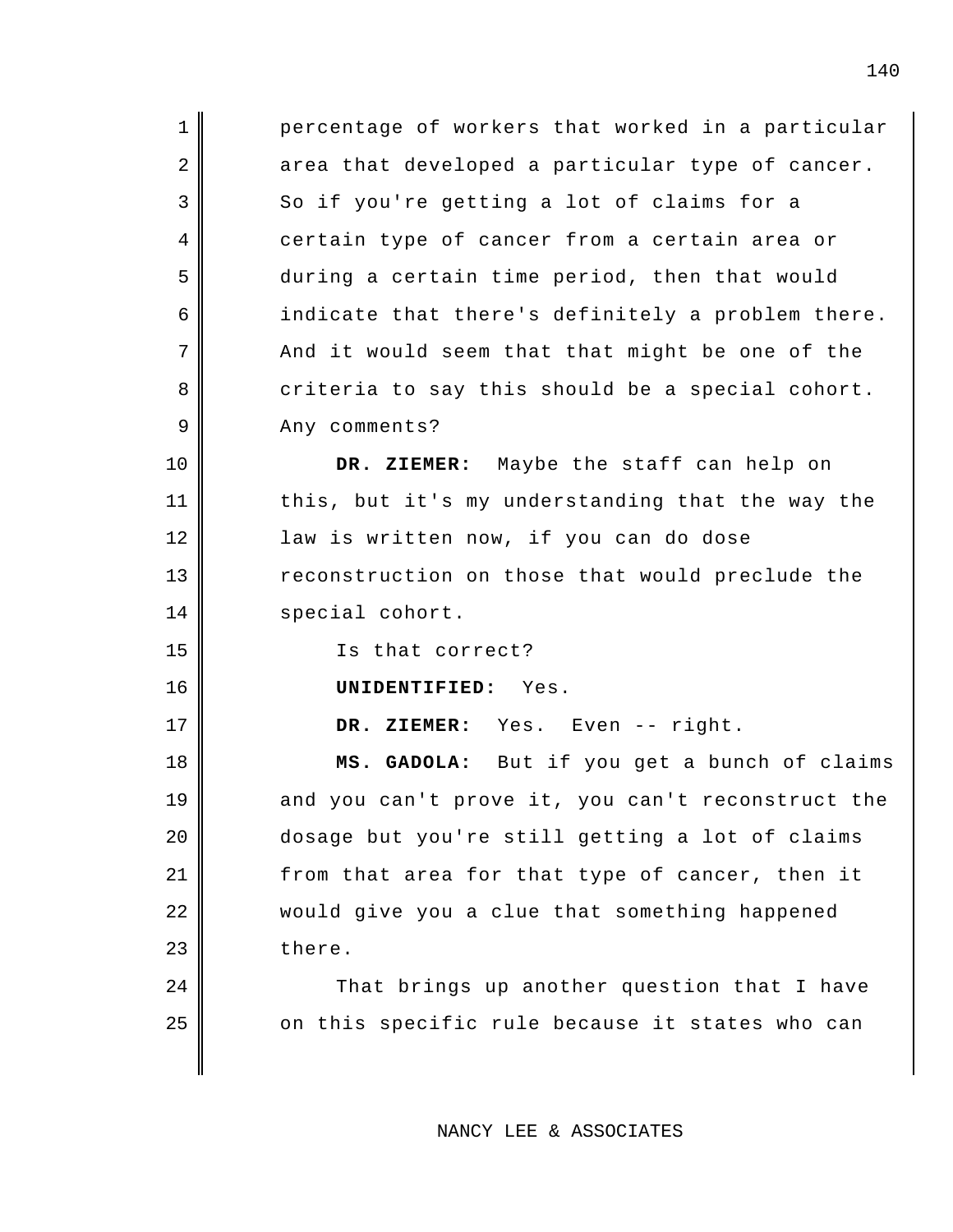1 2 3 4 5 6 7 8 9 10 11 12 13 14 15 16 17 18 19 20 21 22 23 24 25 bring this to our attention, and one of the groups that was recognized was the unions. And I was wondering if there were not other groups that should be included. And I was trying to think, well, who might these other groups be? And I thought perhaps health care providers might notice that they had a certain type of high rate of cancer from workers in a particular area that worked at a particular plant during a certain time. **MR. PRESLEY:** We have retiree organizations, too, that ought to be able to come out and -- but I have a question -- **DR. ZIEMER:** Before you ask your question, is there anything that would exclude the other groups? This doesn't preclude other groups, does it? **MR. KATZ:** From petitioning? **DR. ZIEMER:** Yeah. **MR. KATZ:** I'm sorry, it's Ted Katz. Yes, it does. The rule limits petitions to be submitted by either employees, survivors of employees, or unions. It does preclude other groups from submitting the petition. But it does discuss this to some extent in saying that because the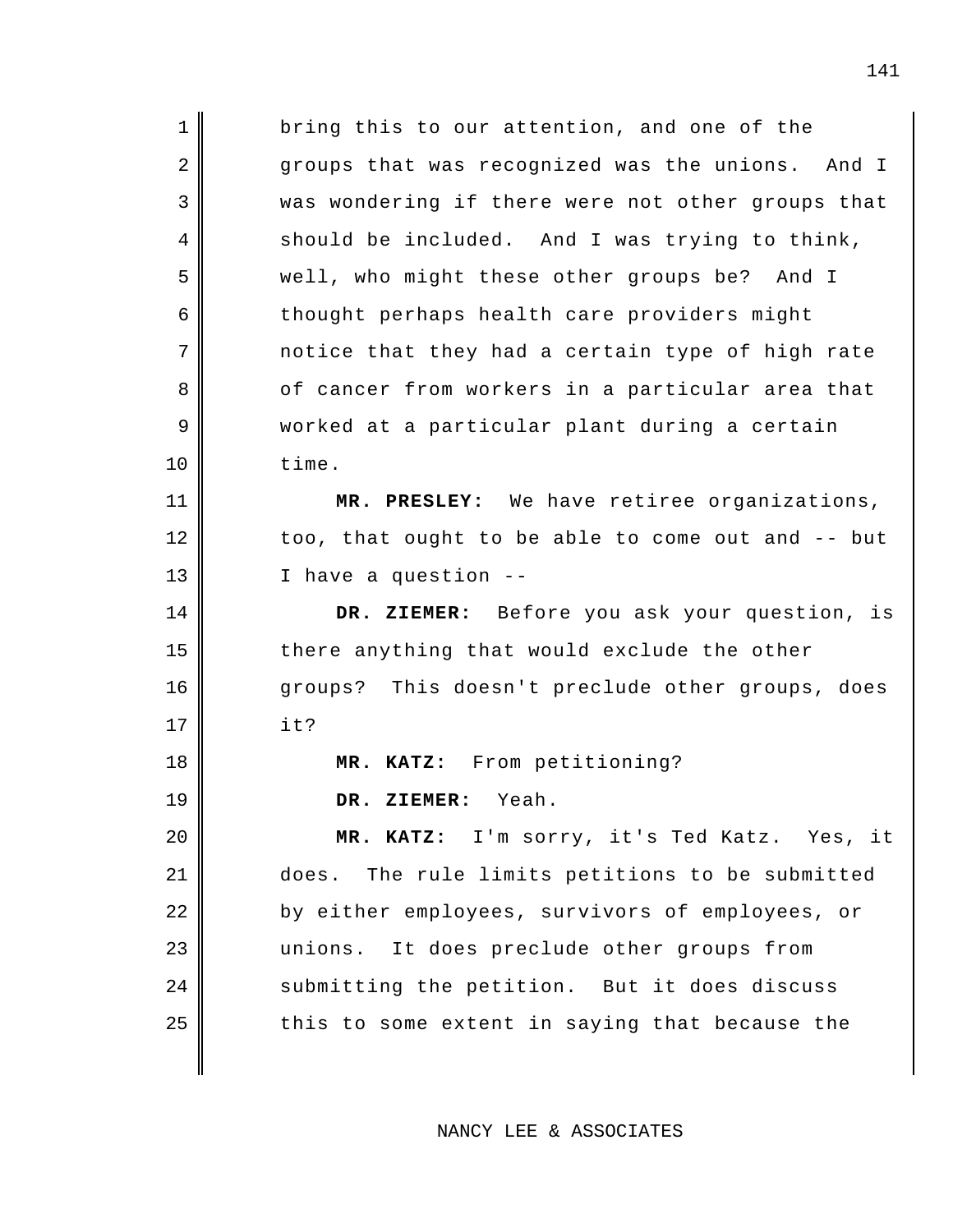1 2 3 4 5 6 7 8 9 10 11 12 13 14 15 16 17 18 19 20 21 22 23 24 25 petitions are supposed to be by employees, and that's what we're trying to define, but it does go on to express that there are other parties that may have expertise in those cases. They need to get together with people who might be petitioners and simply assist them in petitioning, but they would not be the name on the petition in effect. **DR. ZIEMER:** They could not petition on behalf of an employee group since they don't represent them per se, is what you're saying? Other than the union groups? **MR. KATZ:** That is what I'm saying. **DR. DEHART:** But could they not then get the signature of a single employee -- **MR. KATZ:** Yes. **DR. DEHART:** -- and serve then as an expert in that individual's -- **MR. KATZ:** Yes. And that's mentioned in the preamble, is that that may arise, that sort of situation. **DR. ZIEMER:** Henry. **DR. ANDERSON:** I guess one thing that we don't have is what the petition form and application will look like. And my question

NANCY LEE & ASSOCIATES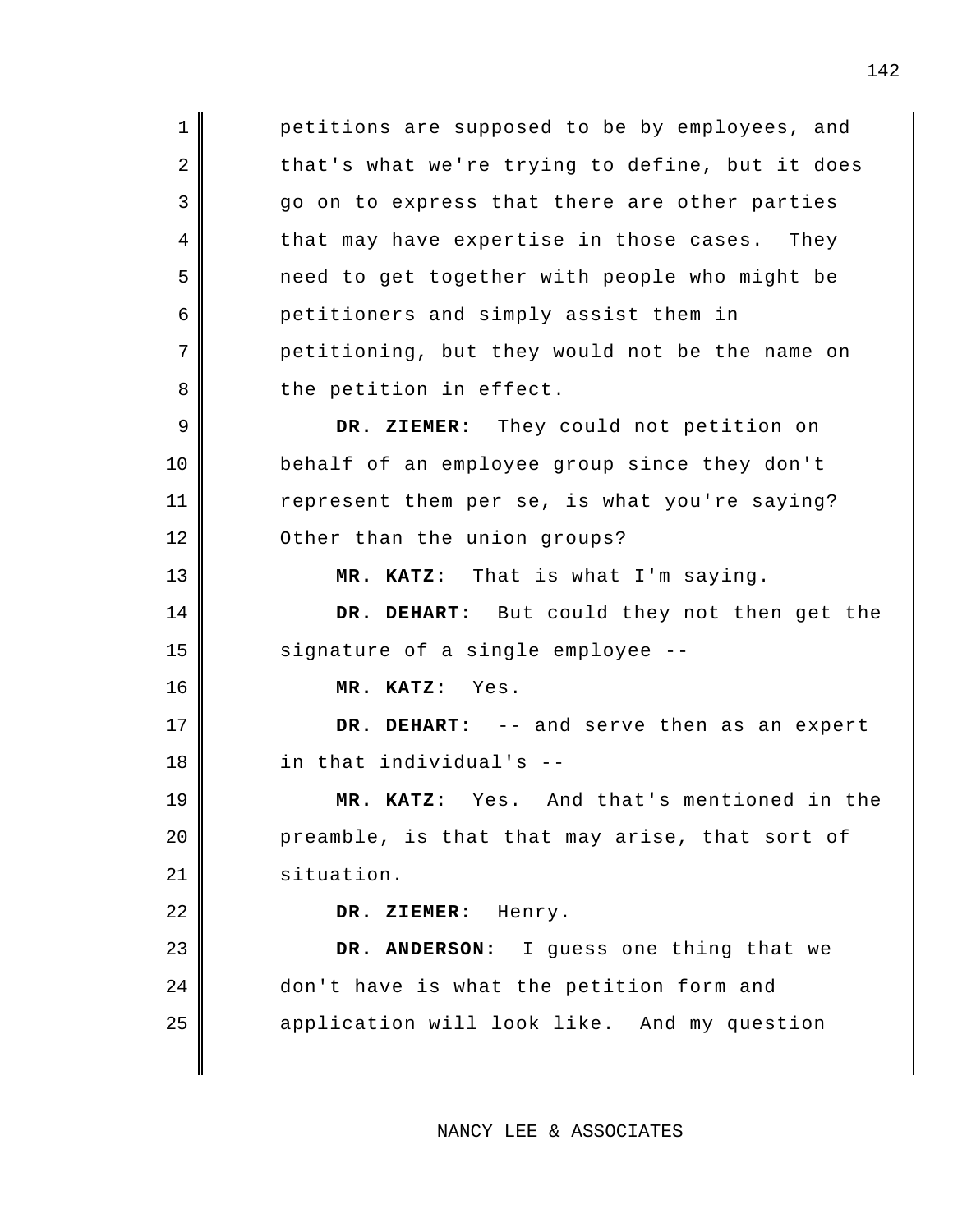would be is, depending on what that form looks like, it may be unreasonable to expect that an individual would have the wherewithal to complete that form.

1

2

3

4

5

6

7

8

9

10

11

12

13

14

15

16

17

18

19

20

21

22

23

24

25

So we're basically setting up a system whereby somebody has their individual case reviewed, and now they're sent back saying we can't reconstruct your dose; you may want to consider filing a petition for special cohort status. And is it reasonable that a next of kin or an individual would in fact have the hurdle low enough that they could in fact do that? Or would it be better in the rule to say you may be eligible, you should contact -- or set up some kind of a system for that person to be more of an active participant -- or passive participant than active?

It just seems to me it may -- it's tough enough for people to deal with the exposure issues of themselves. And until we know what's in that form, it may be totally unrealistic to send somebody something they can't possibly do, or they would have to hire and spend considerable money to hire somebody to do it on their behalf. **DR. ZIEMER:** The content of the petition is

NANCY LEE & ASSOCIATES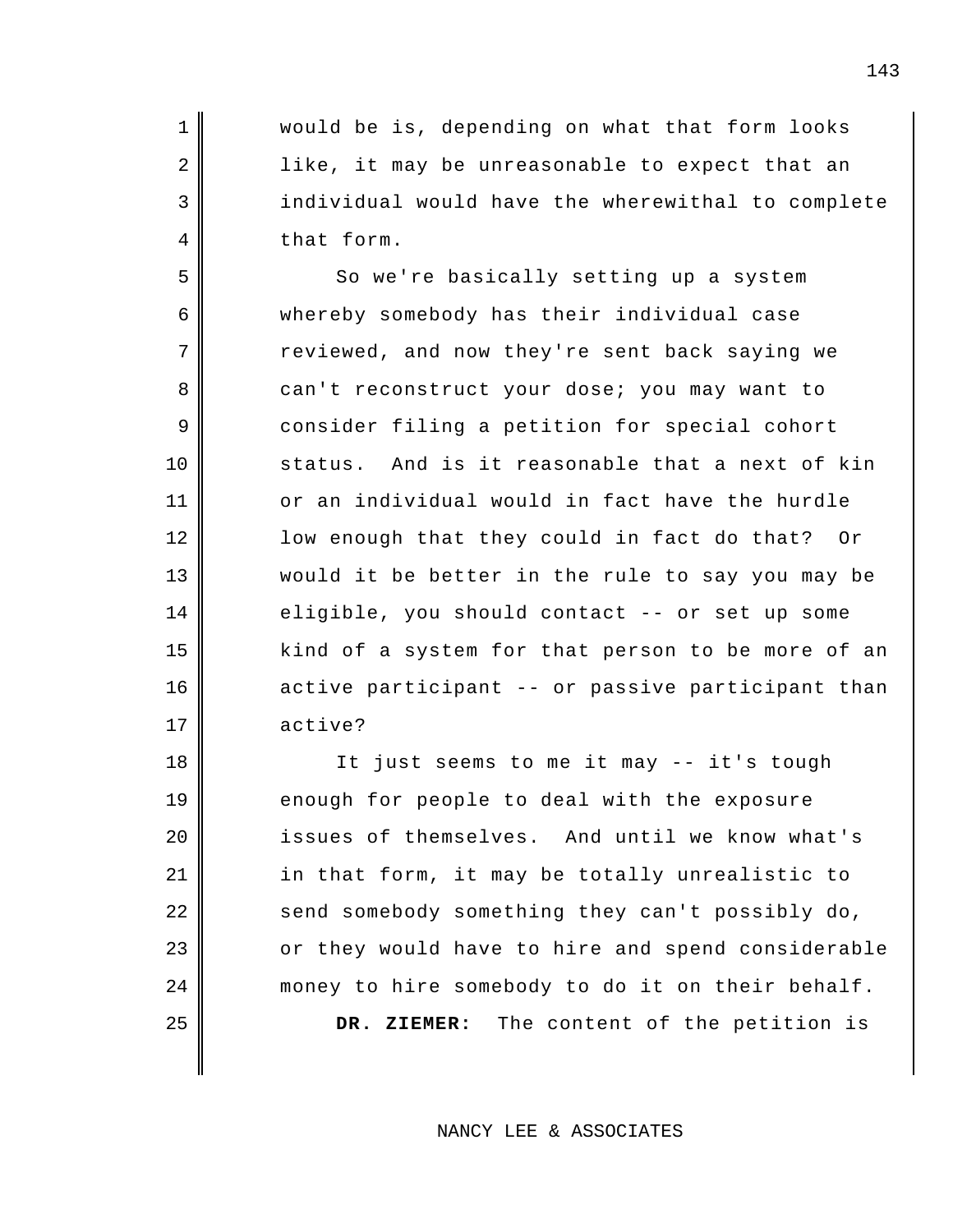| $\mathbf 1$    | set forth --                                      |
|----------------|---------------------------------------------------|
| $\sqrt{2}$     | DR. ANDERSON: Is it?                              |
| 3              | DR. ZIEMER: $--$ in 83.9.                         |
| $\overline{4}$ | But Ted, perhaps you --                           |
| 5              | MR. KATZ: I just was going to -- that's           |
| 6              | true. It's sort of the -- the framework is laid   |
| 7              | out there. The petitioner form will be more       |
| 8              | useful than that framework for petitioners. But   |
| 9              | in the case that you were mentioning of someone   |
| 10             | for whom we haven't been able to do dose          |
| 11             | reconstruction, a survivor, they basically don't  |
| 12             | have to -- there is no hurdle for them, other     |
| 13             | than giving sort of identifying information and   |
| 14             | the finding that we couldn't do a dose            |
| 15             | reconstruction. There is no other burden on them  |
| 16             | in terms of making the petition go forward to be  |
| 17             | accepted by HHS for evaluation.                   |
| 18             | DR. ANDERSON: Okay, because I thought the --      |
| 19             | it would go forward, and then what would be your  |
| 20             | evaluation? If all they have to do is turn        |
| 21             | around and say here's why I think it may be, what |
| 22             | does your evaluation do but rely on what they     |
| 23             | submit, I guess, is the question.                 |
| 24             | MR. KATZ: So our evaluation fleshes out how       |
| 25             | many other employees fit their circumstances and  |
|                |                                                   |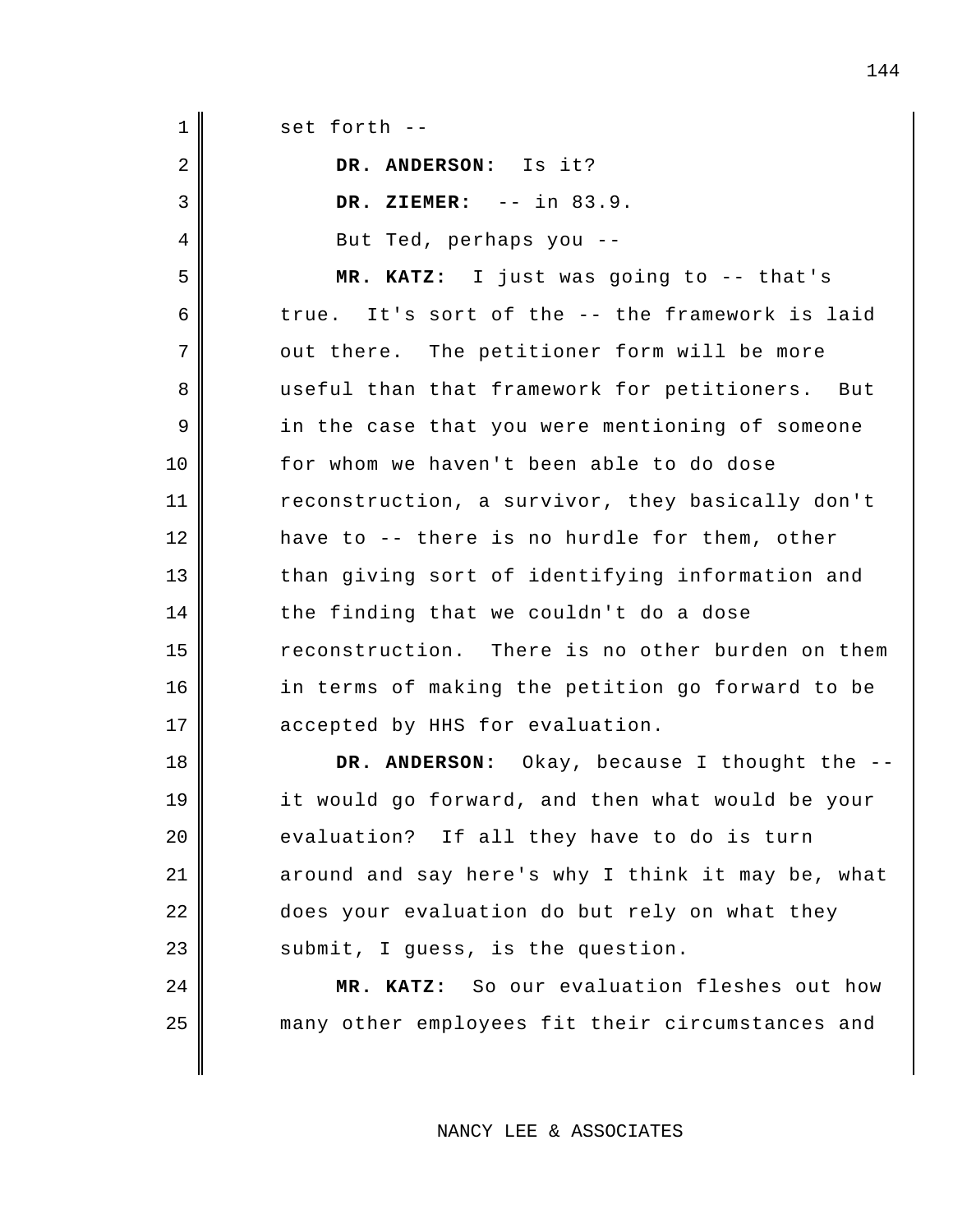would comprise the class that they represent, that being a class of individuals for whom, in the first place, dose reconstructions can't be done. So that would be the first step. And the second issue is whether they incurred a dose that could cause specified cancers. But this is all done by NIOSH, not by the petitioner. **DR. ANDERSON:** So if you then went back through the list that's been reviewed and found

1

2

3

4

5

6

7

8

9

10

11

12

13

14

15

16

17

18

19

20

somebody who you could do a dose reconstruction on, say it's somebody with a prostate cancer, and then their claim is denied, how would that go into the class --

**MR. KATZ:** In this case we just found that we couldn't do a dose reconstruction for the individual, so we would have -- again, we would have looked at co-workers of this individual as well.

**DR. ANDERSON:** So you may be looking at classes --

21 22 23 24 25 **MR. KATZ:** In making that original determination that we can't do a dose reconstruction, one of the avenues that you will search when you do that is if we don't have data to reconstruct the dose for this individual, do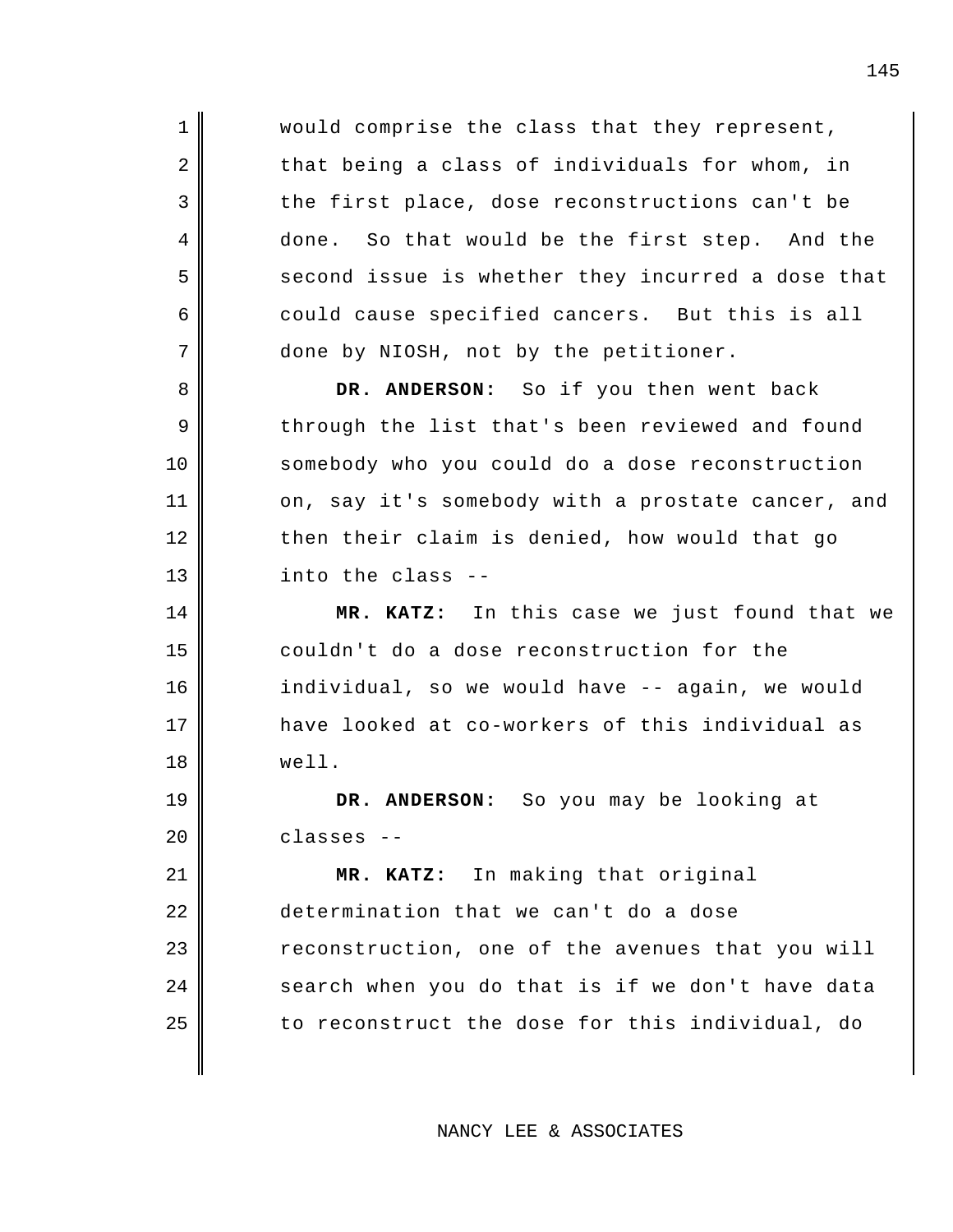| $\mathbf 1$ | we have it to reconstruct it for other            |
|-------------|---------------------------------------------------|
| 2           | individuals who were similarly exposed? So --     |
| 3           | DR. ANDERSON: So you would have determined        |
| 4           | -- I guess my concern, I don't see how you get to |
| 5           | a class if you've done it on -- if you look to    |
| 6           | see does this person belong to a class --         |
| 7           | everybody's going to belong to some kind of a     |
| 8           | class. So you're going to say, okay, how -- see   |
| 9           | what I'm saying?                                  |
| 10          | MR. KATZ: Our job is to define that class.        |
| 11          | When an individual is denied because we couldn't  |
| 12          | do a dose reconstruction, at that point we will   |
| 13          | have done considerable work looking at co-workers |
| 14          | and so on and know a considerable amount about    |
| 15          | the situation, not just the individual's case.    |
| 16          | But we have to go on from there and define the    |
| 17          | parameters of that class beyond that individual   |
| 18          | as a first step, and that would be a class of     |
| 19          | individuals for whom dose reconstruction can't be |
| 20          | done. And then there's the second question as to  |
| 21          | whether they were exposed at a level that would - |
| 22          | - that could cause specified cancers.             |
| 23          | MR. PRESLEY: I may open a can of worms --         |
| 24          | Bob Presley. Can we, as a Board, look at a group  |
| 25          | of people and make a recommendation that they be  |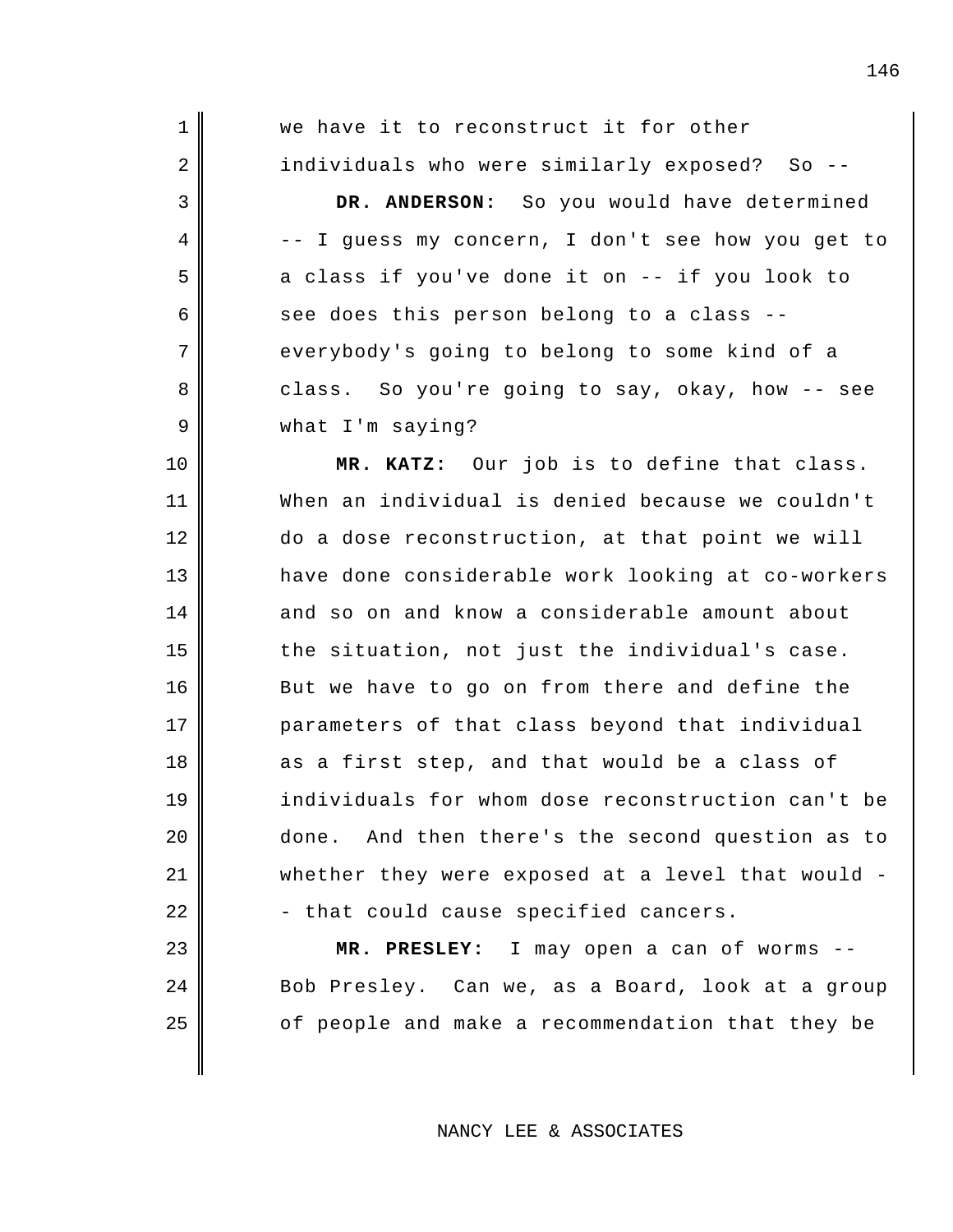| $\mathbf 1$ | added to the special cohort?                      |
|-------------|---------------------------------------------------|
| 2           | MR. KATZ: Not under this rule, no. You            |
| 3           | can't independently, in other words, identify a   |
| 4           | class of employees.                               |
| 5           | Let me just clarify, first of all. You are        |
| 6           | empowered to make recommendations to the          |
| 7           | Secretary of HHS on everything that's covered in  |
| 8           | your charter. But in terms of the procedures for  |
| 9           | the Special Exposure Cohort, under the proposal   |
| 10          | your recommendations come in after NIOSH has      |
| 11          | already done an initial evaluation of a petition. |
| 12          | DR. ZIEMER: Tony.                                 |
| 13          | DR. ANDRADE: It seems like even after the         |
| 14          | presentation this morning, which I tried to       |
| 15          | parallel process as I was once again going        |
| 16          | through the Federal Register, the proposed        |
| 17          | legislation -- let's not forget that -- but even  |
| 18          | after that, I found myself very ill at ease with  |
| 19          | what has been written into the proposed           |
| 20          | legislation. It certainly did not have the        |
| 21          | clarity nor the specificity with which -- or      |
| 22          | which was included in your presentation. It does  |
| 23          | not say, for example, that one might be           |
| 24          | considered for a Special Exposure Cohort if there |
| 25          | is new documentation, there is new information    |
|             |                                                   |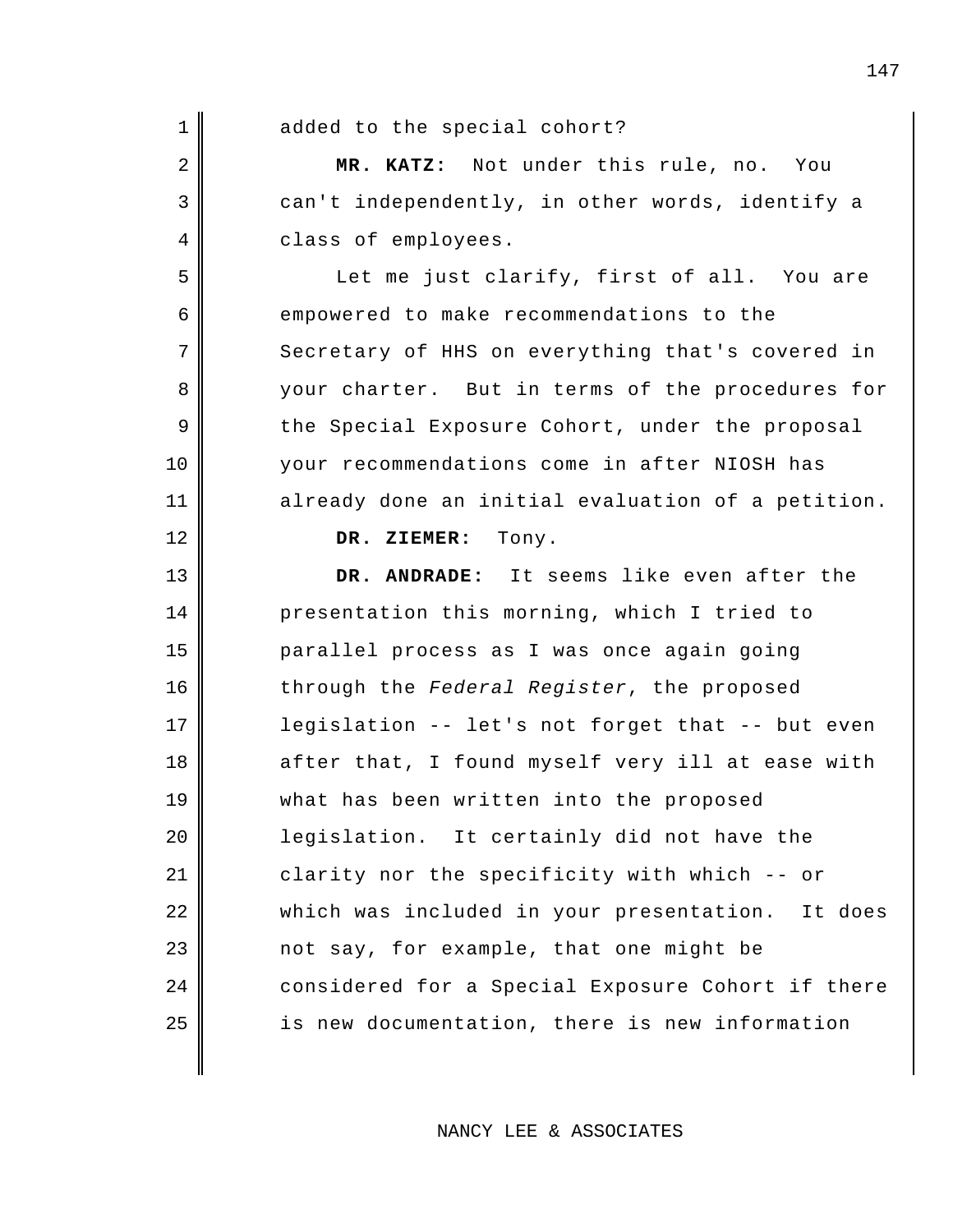about an individual or a group of individuals brought to light. That should be in here. That should be clarified. That is the comment I have about what's in the *Federal Register*.

1

2

3

4

5

6

7

8

9

10

11

12

13

14

15

16

17

Number two is that I find the table of using, say, leukemia versus solid tumor and then latent periods as a comparison for finding the lowest dose rather arbitrary, especially given a case in which perhaps a dose reconstruction couldn't be done because there was a huge uncertainty or perhaps not even any very good knowledge about doses involved at all. So I find that arbitrary, period. And it's very -- and it's disturbing, again, that we're not using science but rather something that's contrived to try to go forth with setting a level at which one would consider putting together a Special Exposure Cohort.

18 19 20 21 22 23 24 25 I would say that I think the probability is going to be very small that we do run into situations in which we're going to have a group of workers that we just know so very little about that we're going to have to define one. However, let's say one does exist or a couple do exist. Then let's make this legislation very clear that one can go forth with a proposal, but there has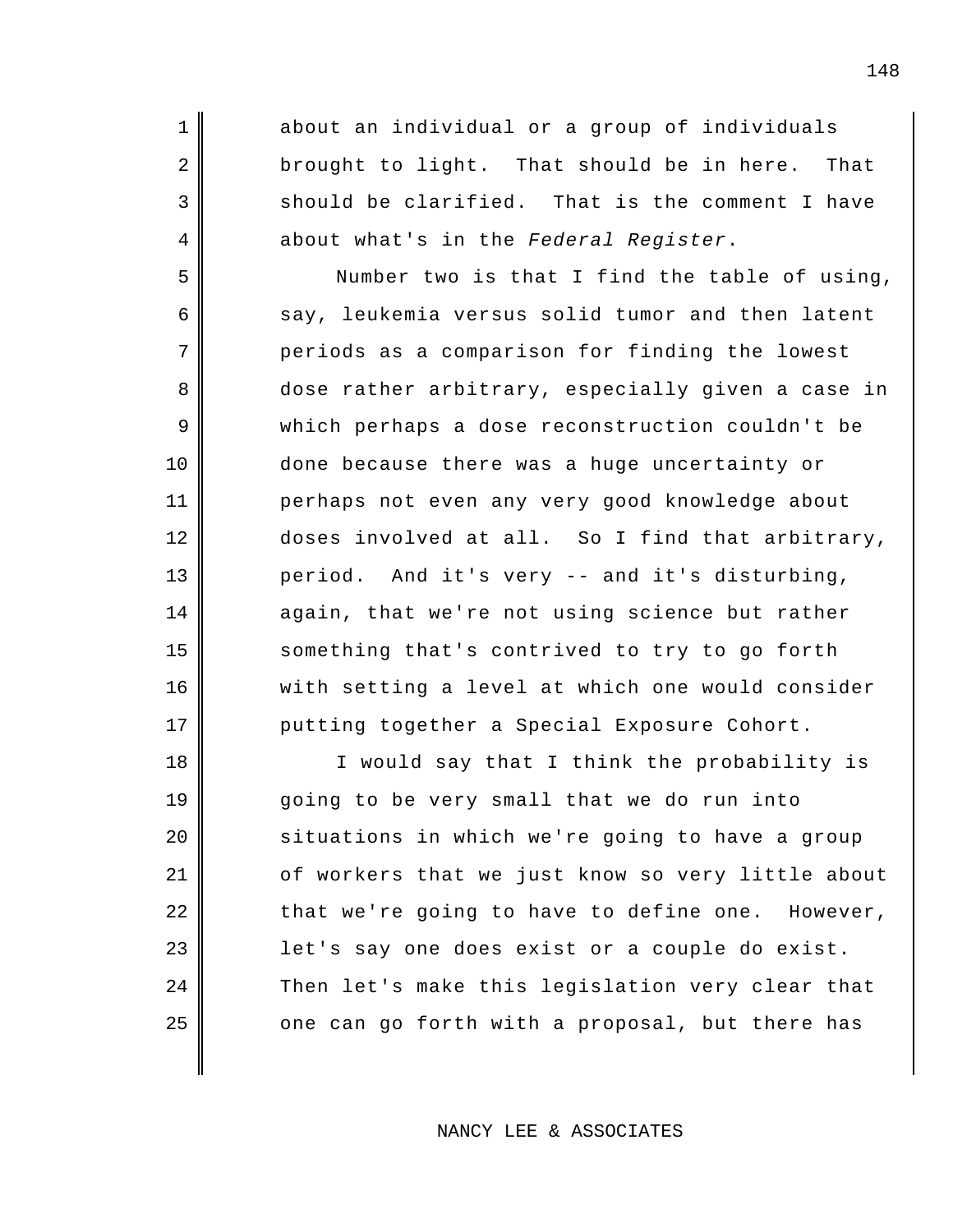| $\mathbf 1$    | to be a commonality of lack of data or lack of    |
|----------------|---------------------------------------------------|
| $\overline{2}$ | understanding of data for this group of people    |
| $\mathsf{3}$   | from, I would suppose, a site, a site where it    |
| $\overline{4}$ | would be most common that you would have a group  |
| 5              | of people for which -- that were doing some kind  |
| 6              | of work that no records were kept for, something  |
| 7              | happened along the way, and that reconstruction   |
| 8              | became an impossibility. It just has to be        |
| 9              | clearer in the proposed legislation as to what    |
| 10             | those trip points are going to be.                |
| 11             | I think you did a good job in your                |
| 12             | presentation. I think the Register should         |
| 13             | reflect it.                                       |
|                |                                                   |
| 14             | DR. ZIEMER: Jim, just one moment.                 |
| 15             | The question was raised earlier about what        |
| 16             | this Board can do with respect to special         |
| 17             | cohorts. The charter says:                        |
| 18             | (Reading) upon request by the Secretary,          |
| 19             | advise the Secretary on whether there is a class  |
| 20             | of employees at any DOE facility who were exposed |
| 21             | to radiation, but for whom it is not feasible to  |
| 22             | estimate the radiation dose or whether there is   |
| 23             | reasonable likelihood that such radiation doses   |
| 24             | may have endangered the health of members of the  |
| 25             | class.                                            |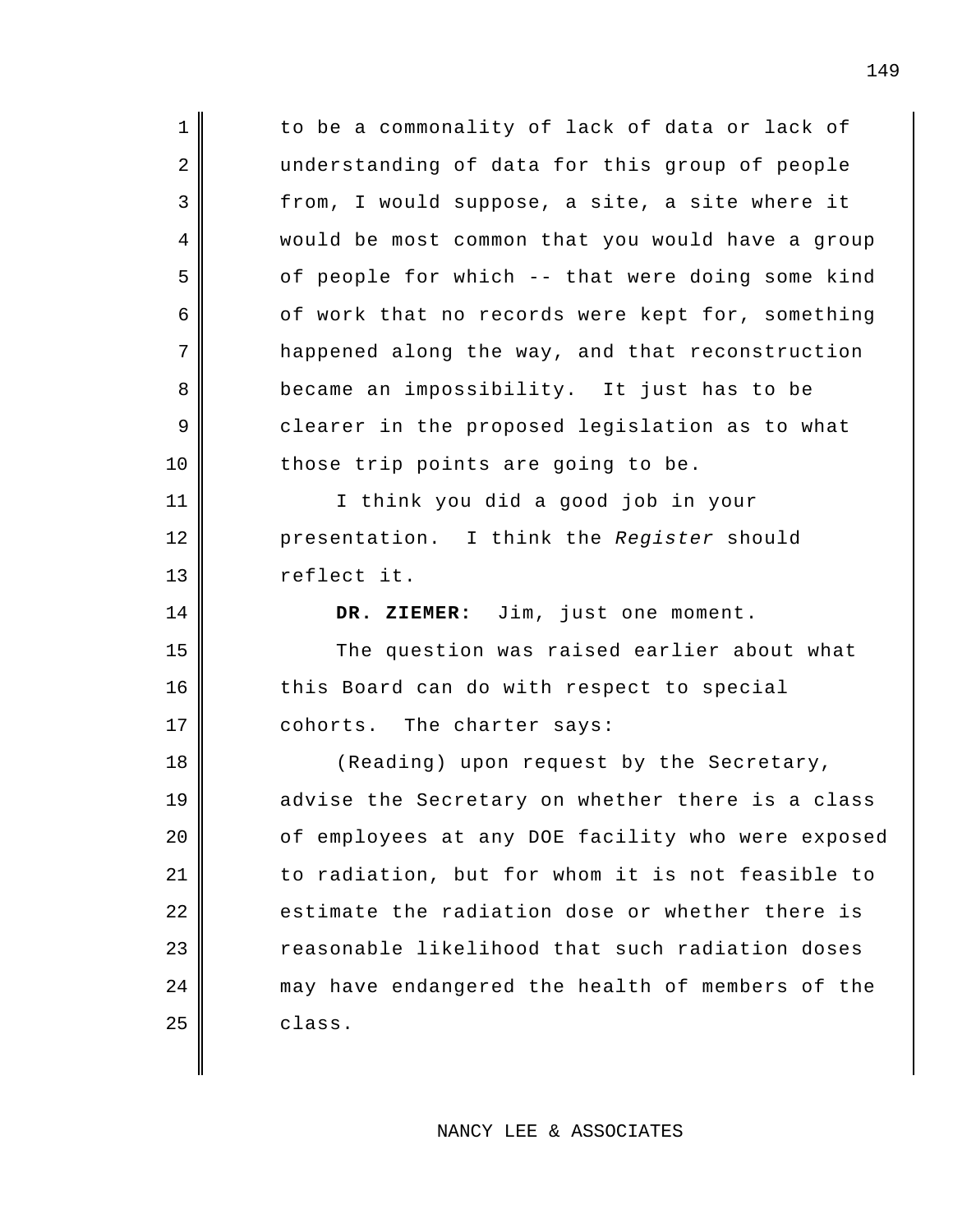It does not appear to restrict the Board as to how they go about establishing that, whether it be through this proposed rule-making or outside the rule-making. I don't see, at least in the charter, that it necessarily restricts the Board on that issue. Just an observation. Jim, did you raise your hand? **DR. MELIUS:** Make sure we have on our list -- I think they both have been mentioned specifically, but in terms of specific parts of it -- that one of the issues we should discuss, and the Board may want to comment on, is how classes of employees will be determined for the purposes of the Special Exposure Cohort. And secondly, is this endangerment criteria that Tony

was just really talking about, both that issue with the latency, type of tumor, et cetera, as well as the general approach for that.

**DR. ZIEMER:** Others?

Yes, Henry.

1

2

3

4

5

6

7

8

9

10

11

12

13

14

15

16

17

18

19

20

21 22 23 24 25 **DR. ANDERSON:** Yeah, I want to just raise again the issue of how do we, if we want to, comment on should it be a rule, should it be an interim rule, should it be guidelines. And I think we heard that because it seemed to be or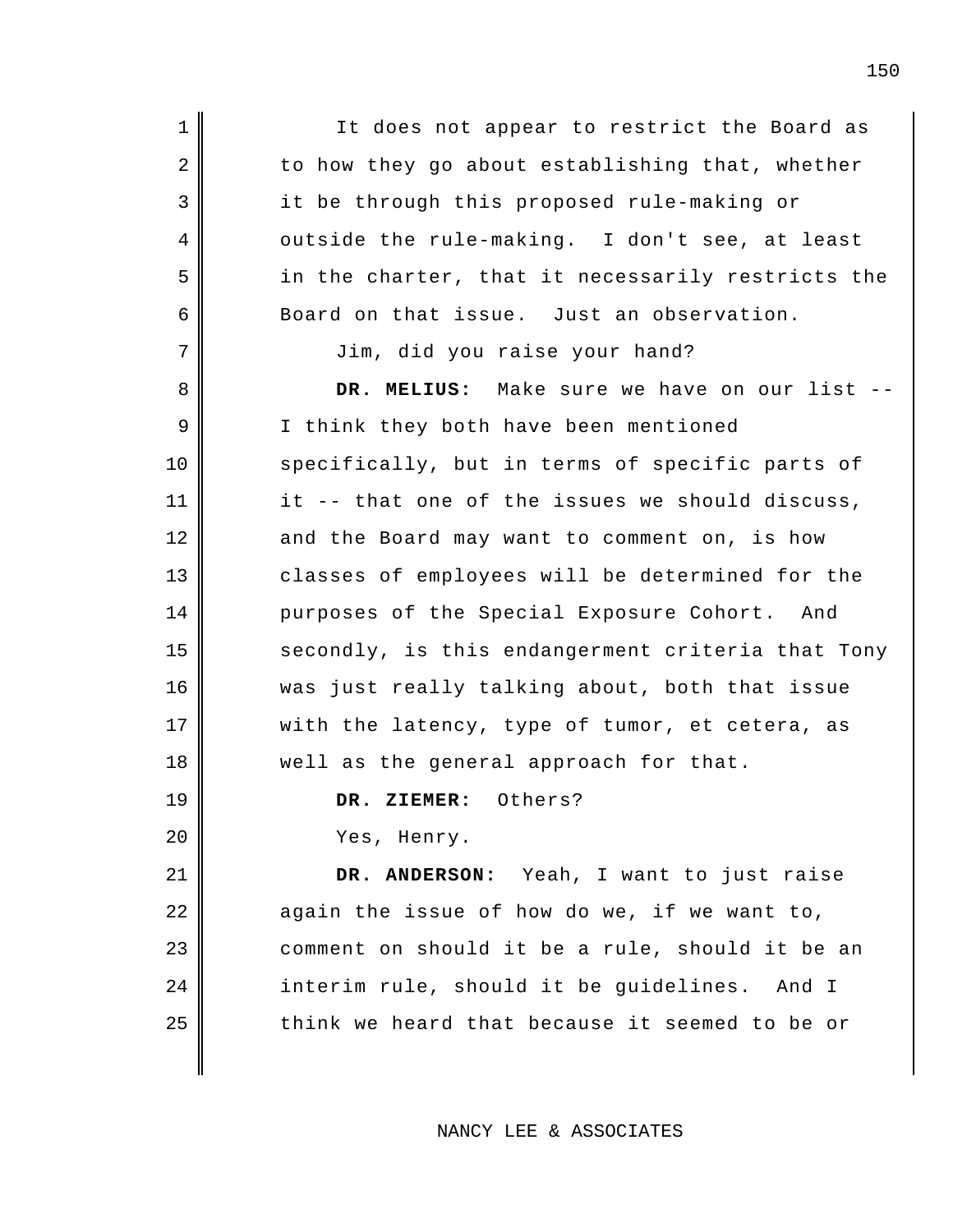NIOSH felt it was prescriptive, it therefore made more sense than a rule. And what I've gathered is there's enough kind of uncertainty in how this will be applied that it would seem to me it may well fit better guidelines.

1

2

3

4

5

6

7

8

9

10

11

12

13

14

15

16

17

18

If the idea is to hold the Agency accountable it seems to me there's enough uncertainty in how the process is going to be applied that it's going to be a best judgment, many situations defended with the justification behind it, that unlike the other, it -- I'm not sure it really is -- that we gain anything by having it be a rule versus the others. And I guess I'd like to hear more about why you feel this fits better with a rule than a guideline for how one approaches this, when it seems to me there's a fair amount of inner-decision logic rather than science in your process that you're proposing.

19 20 21 22 23 24 25 **MR. KATZ:** Sure, let me -- this is Ted Katz again. Just to clarify, this was not NIOSH wanting to produce a rule versus guidelines. That's not what this is about. This is lawyers and the government looking at this and saying based on legal precedent this needs to be a rule. And I think you'll actually -- it wouldn't be a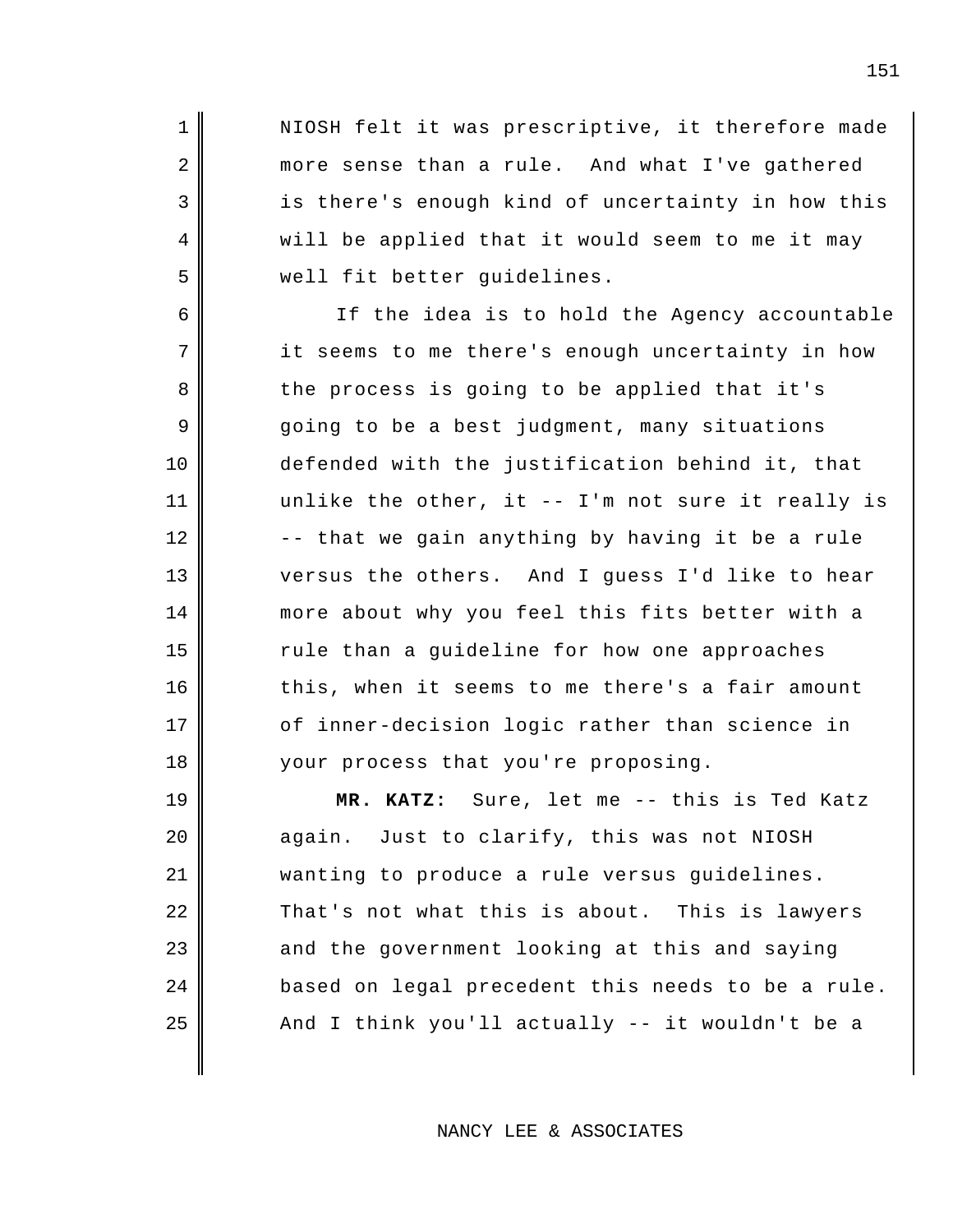good use of your time to be arguing that this should be guidelines instead of a rule, because it's being made on the basis of law and not on the basis of a preference, I should say. And as you know, HHS actually preferred to produce guidelines and found itself with difficulty, finding that in fact it needed to produce this as a rule.

1

2

3

4

5

6

7

8

9

10

11

12

13

14

15

16

17

18

19

20

21

22

23

24

25

**DR. MELIUS:** Could we take maybe five minutes and have an HHS lawyer explain that to us? Since they're all the way here in Denver --

**MR. KATZ:** There's really no more for them to tell you than what I've told you, which is specifically that there is case precedent that when you have a certain degree of specificity in requirements, in effect, when you have requirements that are binding on an Agency, that in effect operates like a regulation, and hence is supposed to be a regulation, and in fact can result in then a challenge if it's not issued as a regulation. So it needs to be issued as a regulation, and just -- the lawyers from HHS looked at this issue. Lawyers from the *Federal Register* looked at this issue. This was a wellvetted issue that they came to this conclusion

NANCY LEE & ASSOCIATES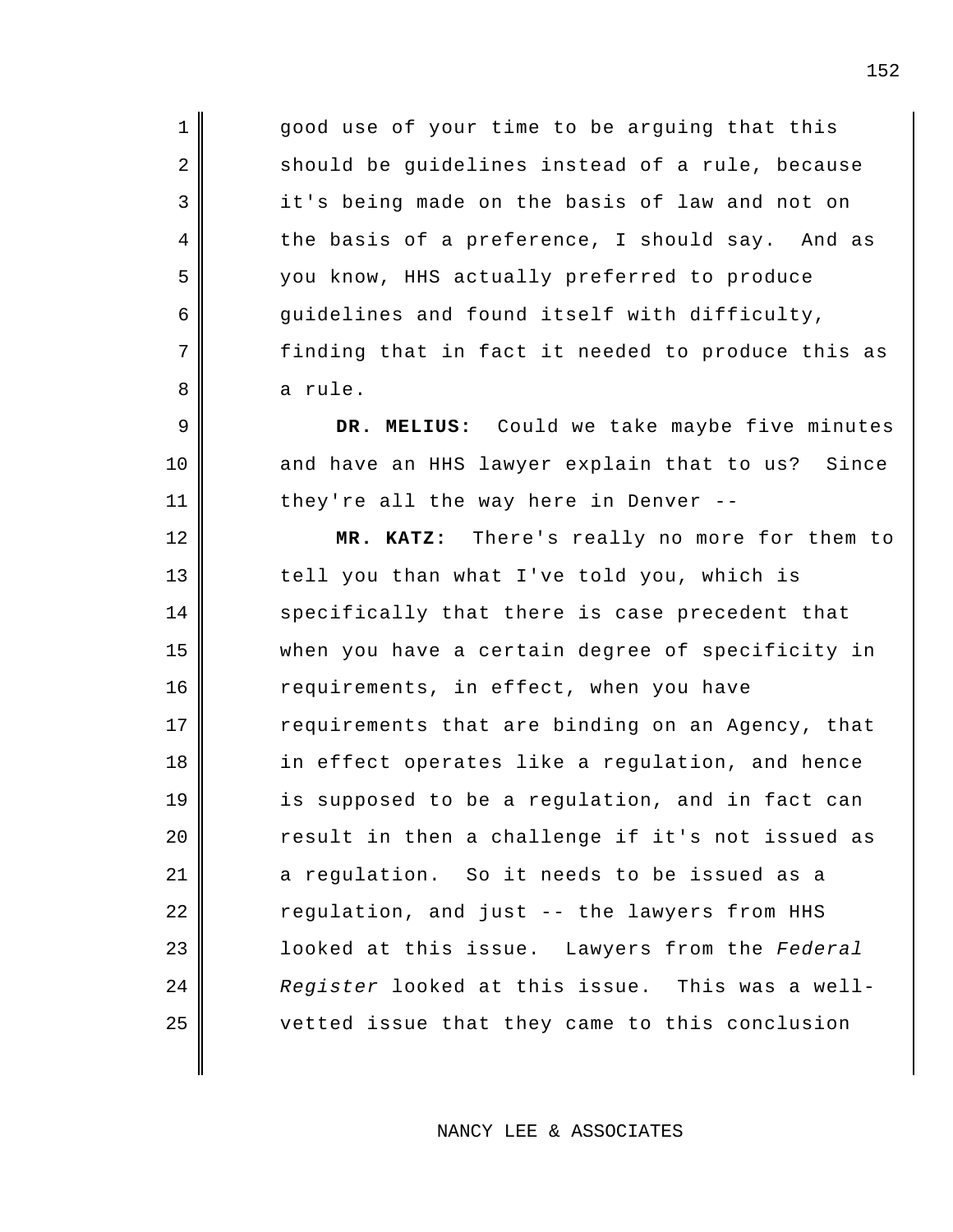| 1  | on.                                              |
|----|--------------------------------------------------|
| 2  | DR. ZIEMER: Ted, is it also the case that by     |
| 3  | going through rule-making you also assure the    |
| 4  | public process that might otherwise be bypassed  |
| 5  | with a guideline, or not?                        |
| 6  | MR. KATZ: Well, it's absolutely true.            |
| 7  | You're not bound by the Administrative Procedure |
| 8  | Act if you don't produce a regulation. You're    |
| 9  | not bound by that. You don't have to have public |
| 10 | notice and comment and so on.                    |
| 11 | In reality, with our guidelines we were          |
| 12 | always planning to have public notice and        |
| 13 | comment, so we were almost -- we were doing      |
| 14 | almost all of what it would require to have a    |
| 15 | regulation anyway. And in a sense, this is a     |
| 16 | formality that it was decided that it would then |
| 17 | be produced as a regulation instead of as        |
| 18 | voluntary guidelines.                            |
| 19 | It would appear to me also that<br>DR. ZIEMER:   |
| 20 | even though there's right now in our minds a     |
| 21 | great deal of uncertainty, in fact the Agency    |
| 22 | would like there to be more specificity so that  |
| 23 | we do know, going in, what the rules of          |
| 24 | engagement are for this approach.                |
| 25 | Tony, you have a comment?                        |
|    |                                                  |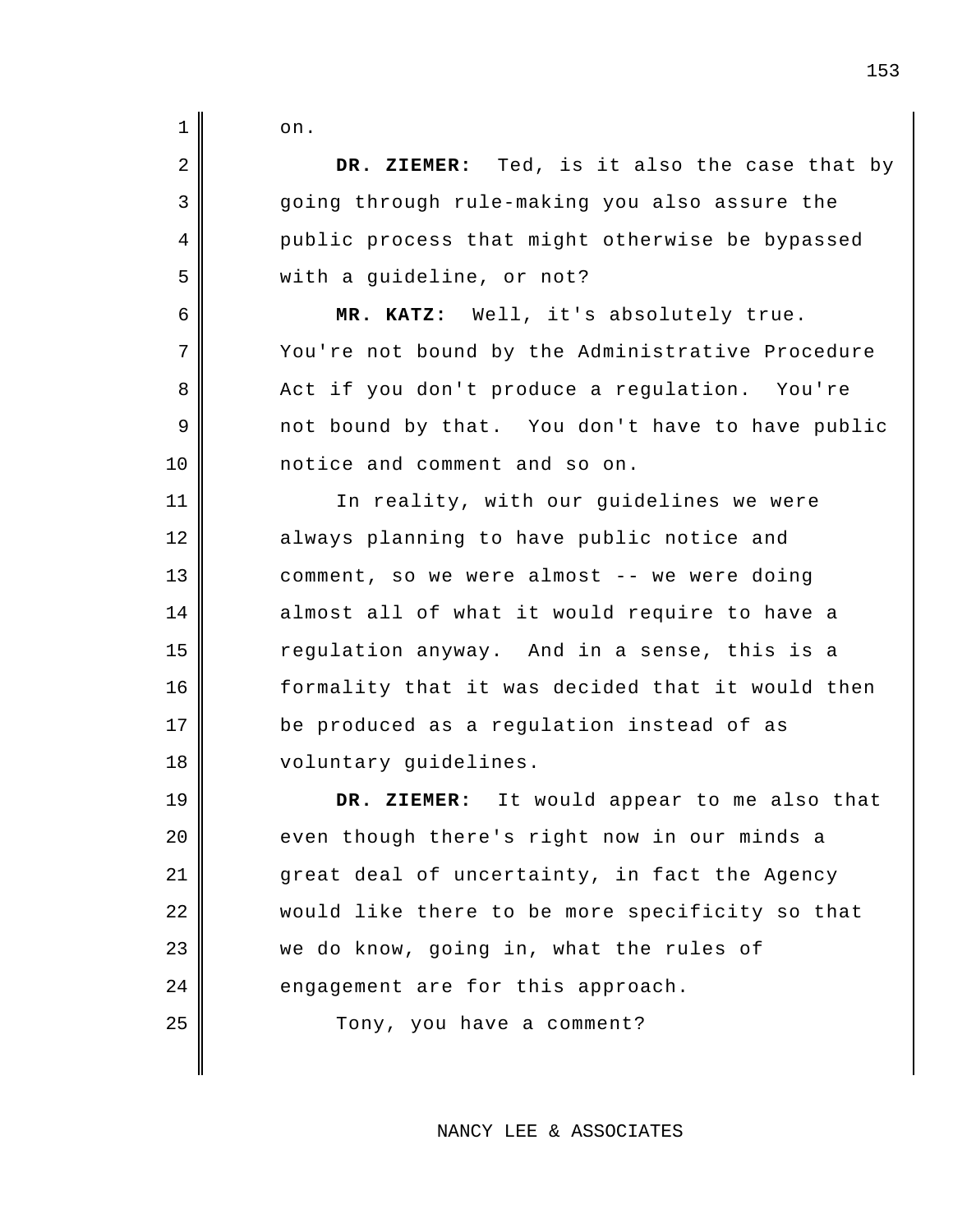**DR. ANDRADE:** Yeah, one more comment. Again, I truly believe that this is going to be used less often than not. But nevertheless, I had no objection to it being turned into or codified.

1

2

3

4

5

6

7

8

9

10

11

12

13

14

15

16

17

However, I really believe that the criteria, the criteria or guidelines, if you will, that are entered into the Code itself have to be extremely clear. And I think that one of the criteria that I'm feeling is bothering us here is that -- or criteria that does not exist and is bothering us here -- is that we don't want this to be an automatic third step in the petitioning process. We want this to kick in if there are very clear guidelines: Lack of information, a group of individuals for whom that lack of information is common, perhaps site commonality, perhaps work of those individuals, et cetera, et cetera.

18 19 20 21 22 23 24 25 I think that the proposed rule, as it is written, is incomplete. It leaves us with a bad flavor, and I just don't think it's anywhere near ready for finalization without, I think, some extensive mark-up that can come from this committee, from this Board. And I know that this Board is free to do so, at least to make recommendations.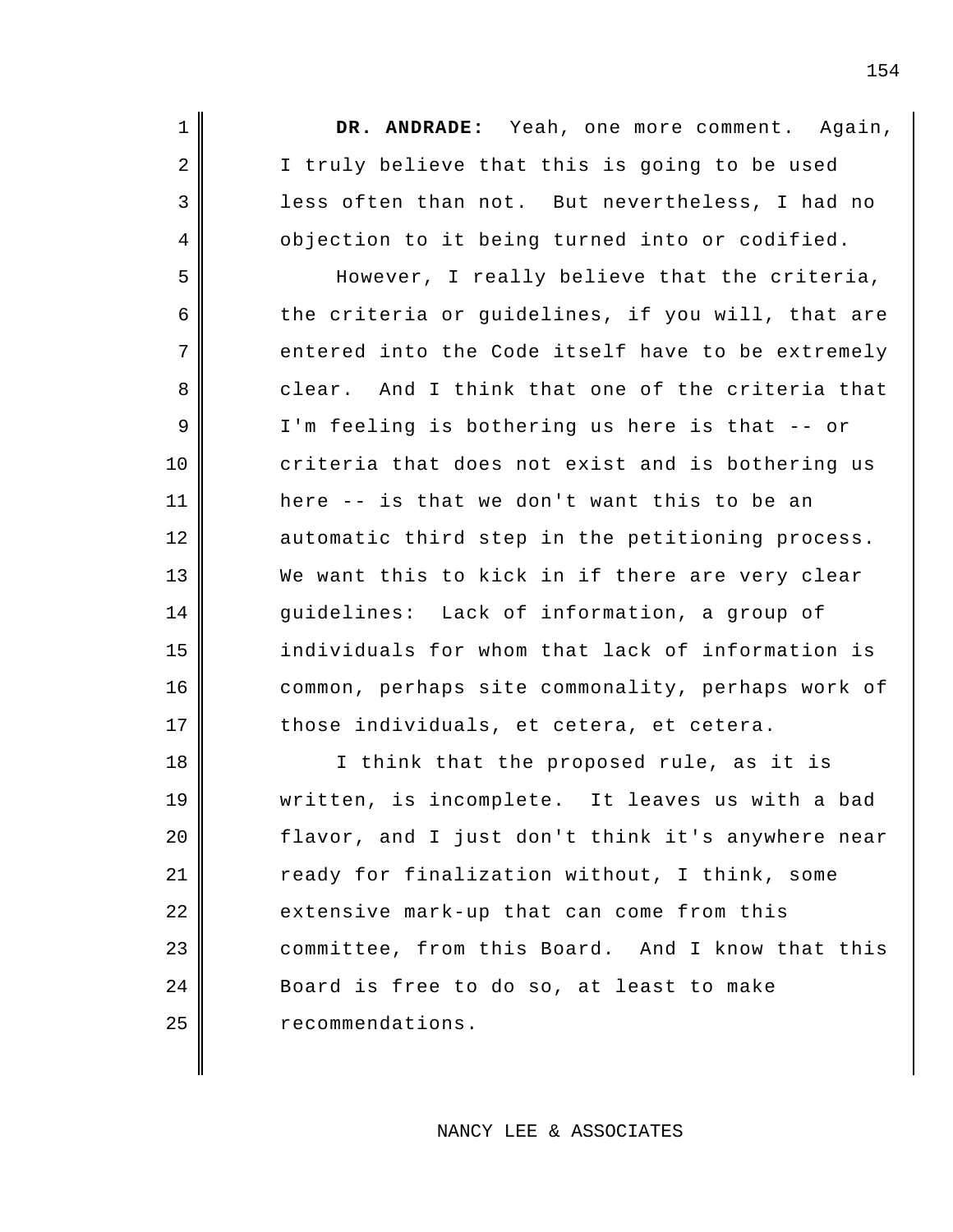| $\mathbf 1$ | DR. ZIEMER: Thank you.                            |
|-------------|---------------------------------------------------|
| 2           | I have a question, and maybe, Ted, I'll           |
| 3           | direct it to you again. I notice that in Section  |
| 4           | 83.14 it says as a matter of -- item (e):         |
| 5           | (Reading) As a matter of discretion, the          |
| 6           | Secretary may consider other factors or employ    |
| 7           | other procedures not set forth in this part when  |
| 8           | he deems necessary to do so to address the        |
| 9           | circumstances in a particular petition.           |
| 10          | It seems to me that that opens the door for       |
| 11          | almost anything to override what's already in the |
| 12          | rest of the rule. Could you help me understand -  |
| 13          | - and that same sort of thing is repeated near    |
| 14          | the very end. It's 83.16, item (3),               |
| 15          | recommendation by the Board to the Secretary as   |
| 16          | to whether or not Secretary should cancel or      |
| 17          | modify, and so on. It says any -- or it's         |
| 18          | actually number four:                             |
| 19          | (Reading) Any additional procedure the            |
| 20          | Secretary may deem appropriate, as specified in   |
| 21          | the notification.                                 |
| 22          | I realize the Secretary needs some latitude       |
| 23          | and discretion in making the decision, but it     |
| 24          | looks like all kinds of other factors could be    |
| 25          | brought in. As a minimum I would think that we'd  |
|             |                                                   |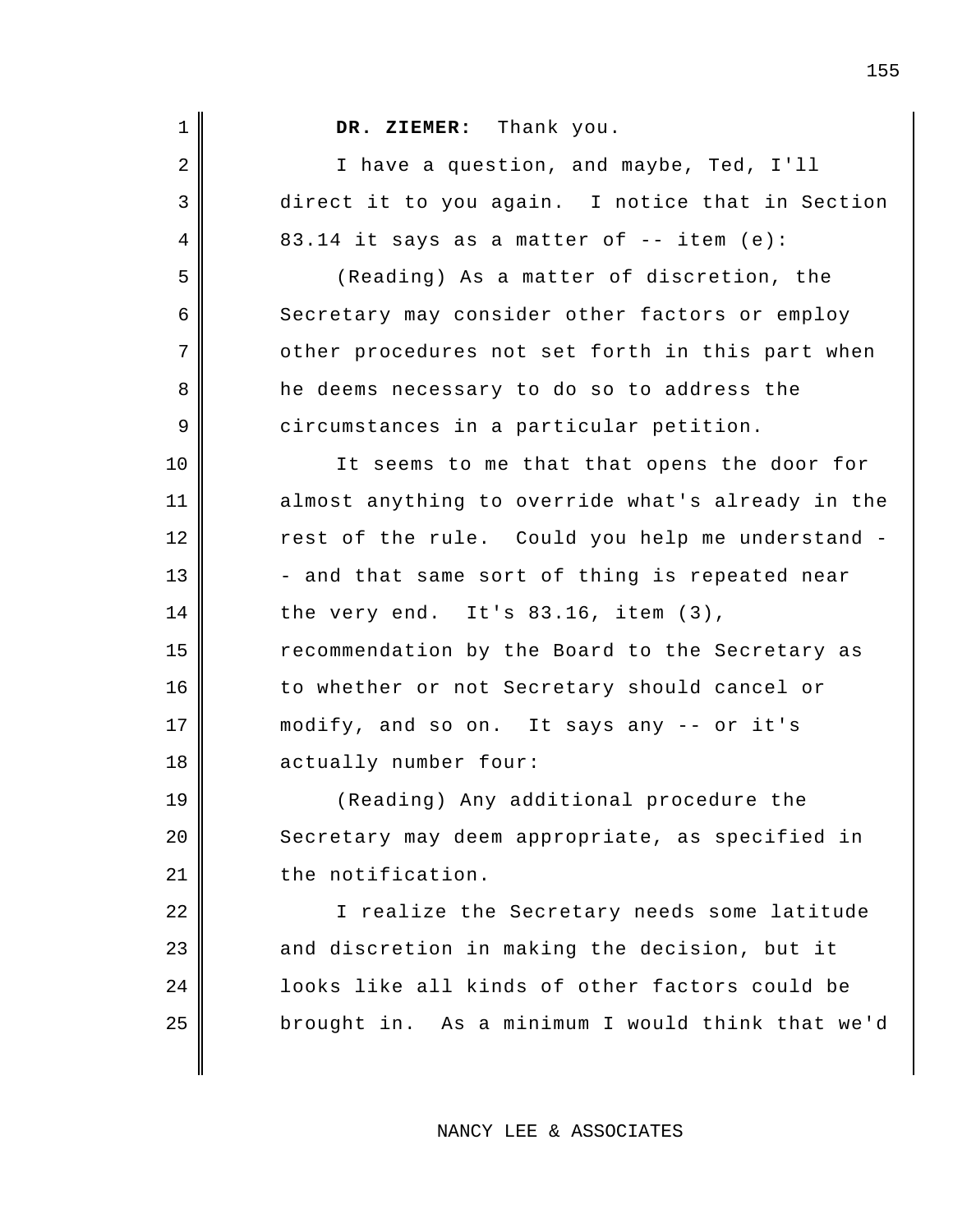have to say any other procedure that does not conflict with the established procedures, because otherwise you can override everything. I'm having a little trouble understanding the intent there. I know it's sort of a catch-all, if all else fails let the Secretary make the decision or something. But --

1

2

3

4

5

6

7

8

9

10

11

12

13

14

15

16

17

18

**MR. KATZ:** Well, in fact it is an open, vague opportunity for discussion on the part of the Secretary, and it is there because of not being - - because of the situation we have, which is we have considerable -- I can't use the word uncertainty, but I don't know which term to use - - about exactly how things will work down the road. And this was simply a parameter left in there for the Secretary in case there are situations we don't envision that require other procedures.

19 20 21 22 23 24 25 Should such measures be taken, it certainly would be taken in full public view and with the involvement of the Board, but there's not more to explain about it. That's exactly what it is. It's an open door, and it was put there with the intention of having unknowns out there in terms of how this world is going to evolve in terms of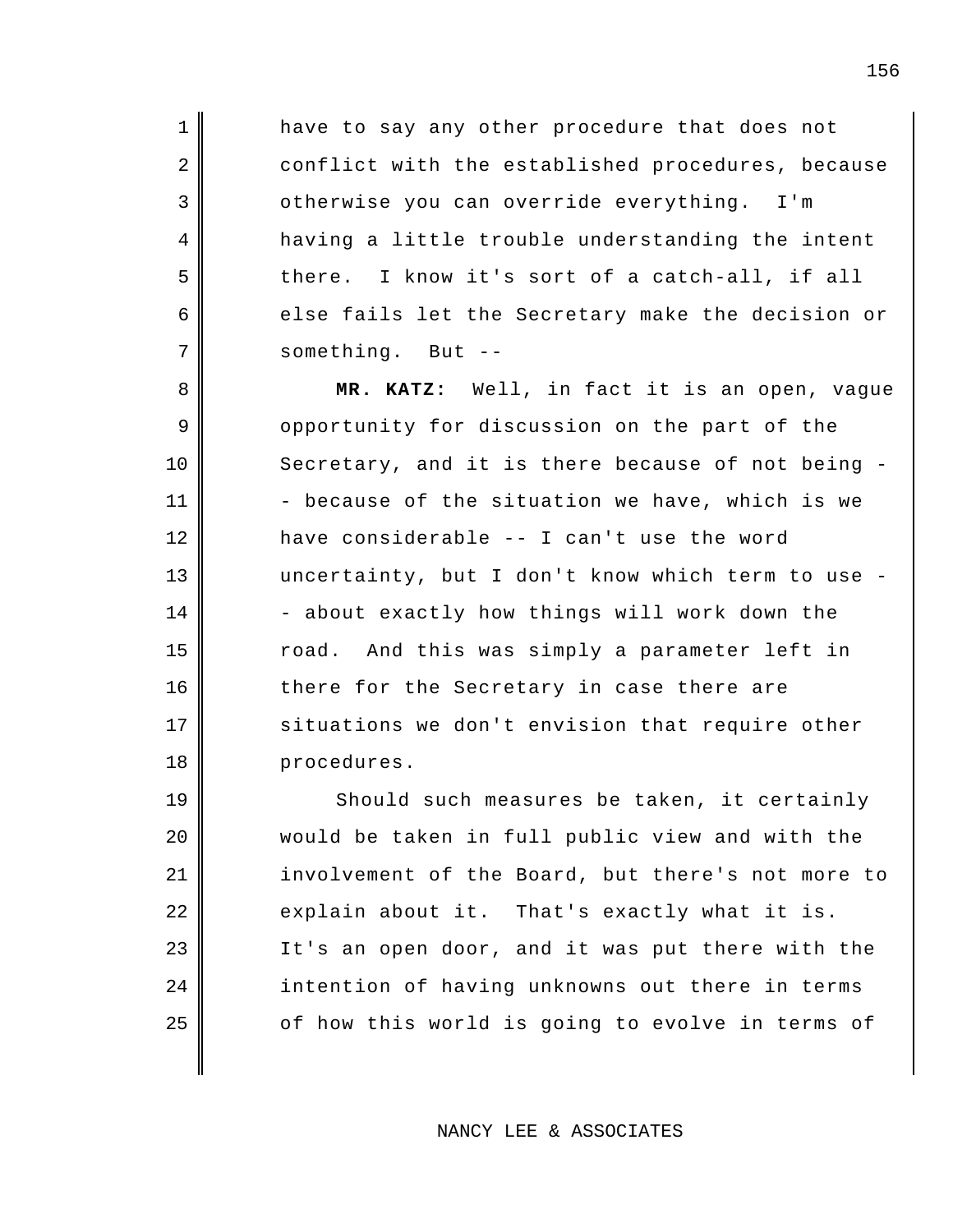| $\mathbf 1$ | Special Exposure Cohort petitions, what those     |
|-------------|---------------------------------------------------|
| 2           | circumstances are going to be.                    |
| 3           | DR. ZIEMER: Okay. Other comments?                 |
| 4           | (No responses)                                    |
| 5           | DR. ZIEMER: I call attention to the fact          |
| 6           | that in the document probably the first almost    |
| 7           | half or more -- I didn't count up pages -- but    |
| 8           | the actual rule-making itself is probably less    |
| 9           | than half of the document. It's sort of -- for    |
| 10          | general purposes I'll call it the last half. I    |
| 11          | think it's a little less than that. The first     |
| 12          | section is really sort of background information  |
| 13          | and discussion of why they're doing the document  |
| 14          | and so on. The rule-making itself is the rest of  |
| 15          | this, this back half.                             |
| 16          | And let me ask, because I've asked this           |
| 17          | specific question, are there specific things in   |
| 18          | the body of the rule itself that you would like   |
| 19          | clarified at the moment before we go any further? |
| 20          | Do you have questions on the meaning or something |
| 21          | like that?                                        |
| 22          | DR. ANDERSON: Paul?                               |
| 23          | DR. ZIEMER: Yes, Henry.                           |
| 24          | DR. ANDERSON: We can go through some of this      |
| 25          | now, but I'm just wondering, since there does     |
|             |                                                   |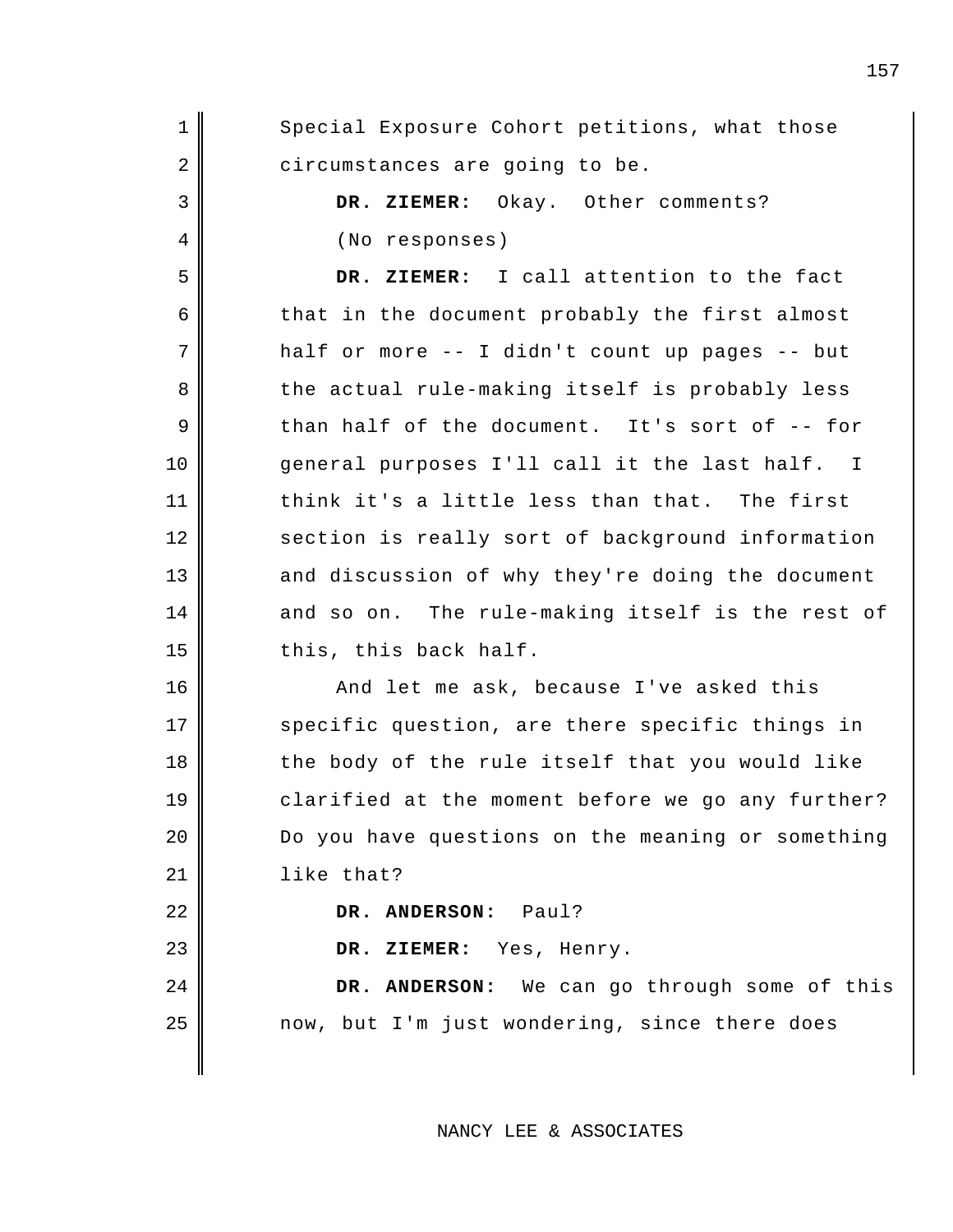seem in this case to be some time and we haven't had a lot of time to review this, if there's going to be public meetings for additional input. It would seem to me before we finalize something it would be nice to hear what those other comments are.

1

2

3

4

5

6

9

10

7 8 11 12 13 14 15 16 17 18 19 20 So I'm wondering if there is going to be these meetings, whether we might want to have a subgroup that might work along the lines that you were saying, to try to -- we could even break up into a workgroup tomorrow or something to try to start drafting something, that we could then come back together at our next meeting, hopefully either in conjunction with one of the public comment -- say the last comment session or right after that to finalize our comments, rather than draft comments, send them in now, and then potentially have other comments that we haven't thought of that workers would bring at the public meetings.

21 22 23 24 25 So I don't know when our next meeting or what -- I would only want to do it here if it's impossible for us to get together for discussion of suggested comments. I think we've had a fair amount of uncertainty feeling here. Translating

NANCY LEE & ASSOCIATES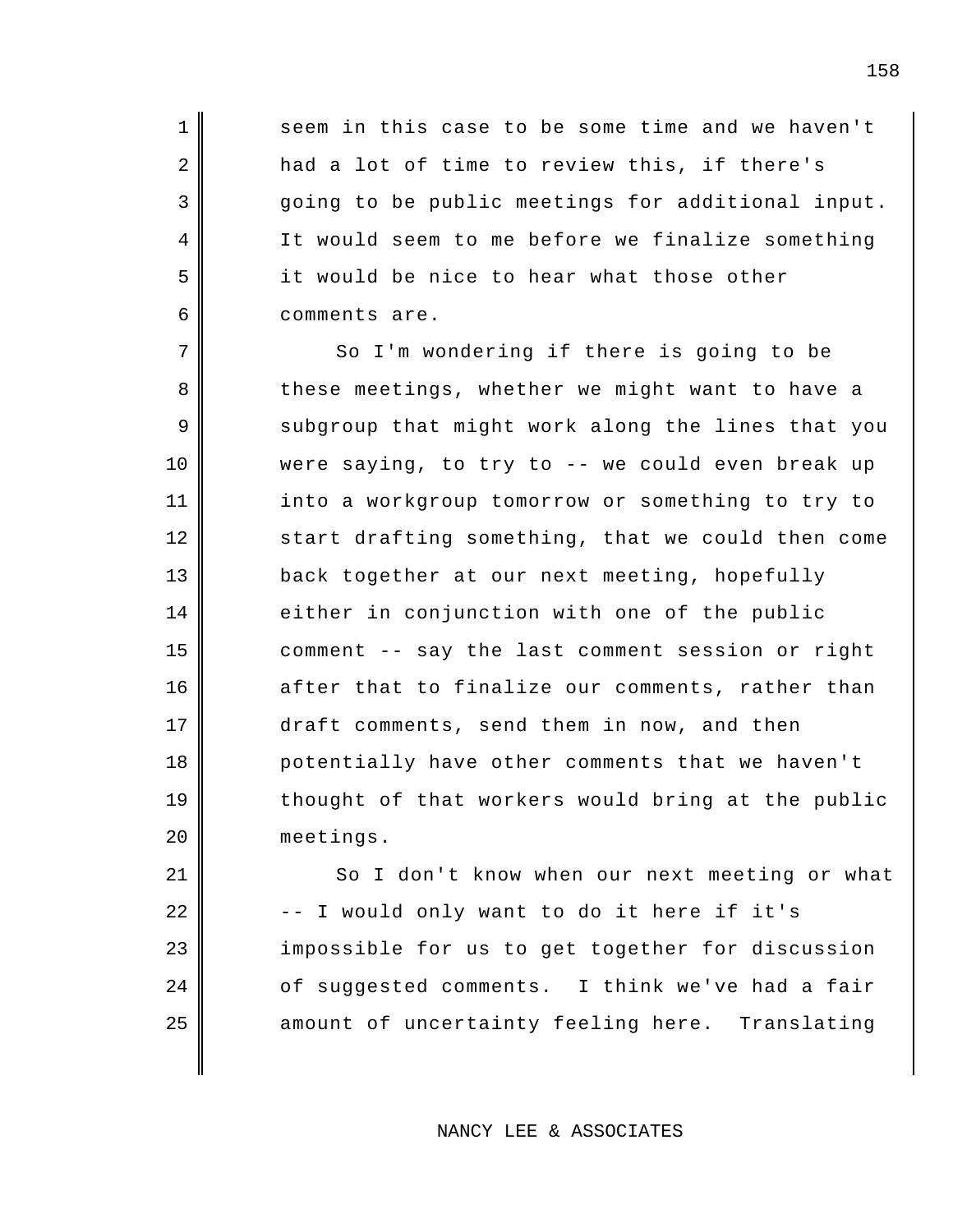1 2 3 4 5 6 7 8 9 10 11 12 13 14 15 16 17 18 19 20 21 22 23 24 25 that into specific language, I think, is somewhat difficult. **DR. ZIEMER:** Well, there basically are almost two month till the comment deadline. **DR. ANDERSON:** Yeah. **DR. ZIEMER:** I think the target that we heard was that these public things would be in the next six or seven weeks, the last one of which would occur maybe a couple of weeks before the August 26th deadline. How -- **DR. ANDERSON:** But I'd like to hear what -- **DR. ZIEMER:** What is the process for compiling that information and promulgating it? Is that done in a sort of a timely fashion? In other words, how easily would it -- how easily could the Board have access to the Q and A stuff that comes out of that meeting, those meetings? **MR. KATZ:** So the public comments, I'm sure we will handle it as we did in the past. We will put those public comments in our docket. It's going to be open on the web, as it was with the other two rules, and you'll have access to those public comments, written comments that are submitted that way. In terms of the comments that are made at the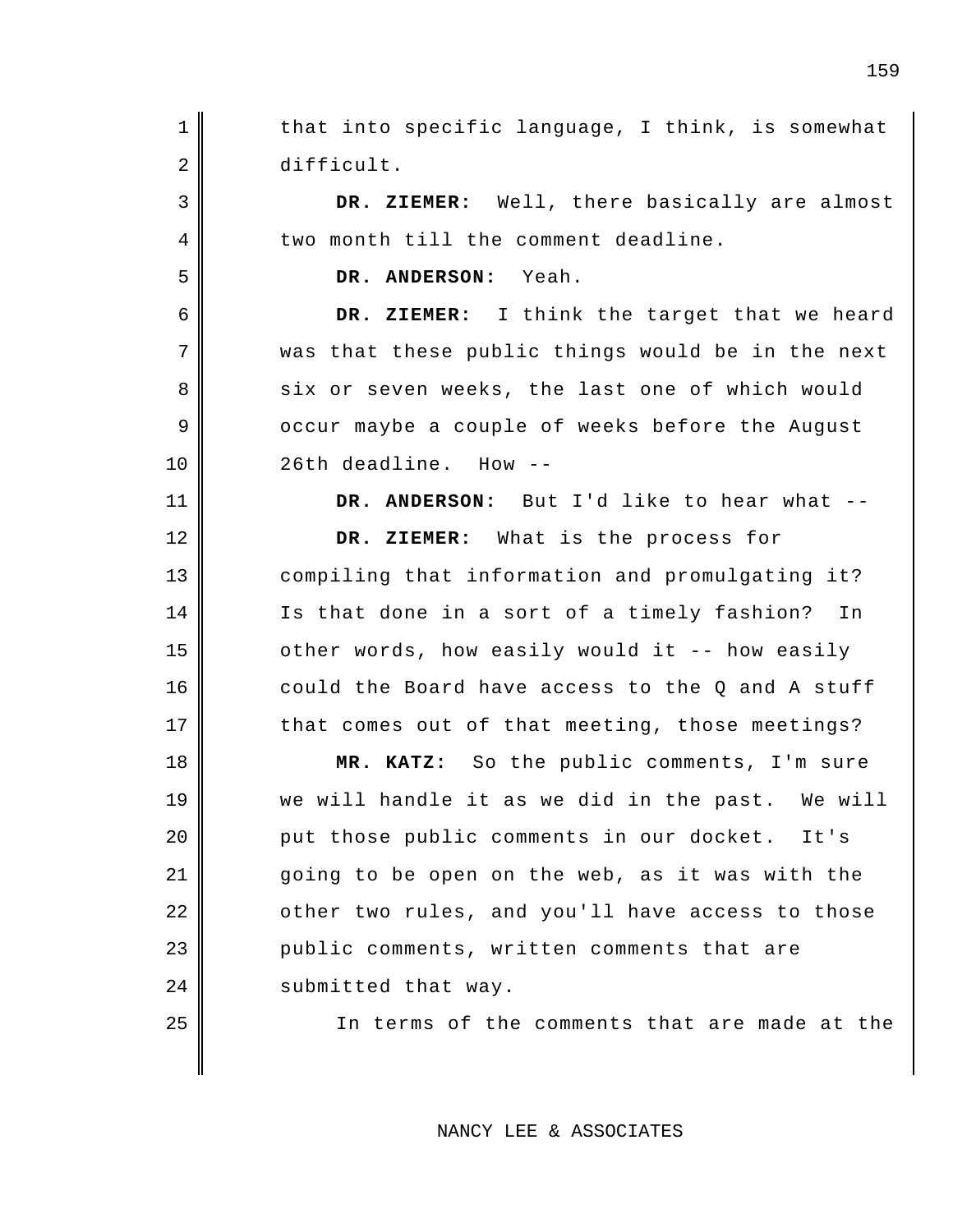four town hall meetings, all those meetings will be recorded, and that material will all be put on the docket, too. And in the process going forward we will want the Board's recommendations before we -- obviously before we finish our work. But the process is to consider all those comments, address them all, and -- are you asking about our questions and answers in response to those, seeing those? Or are you asking for --

1

2

3

4

5

6

7

8

9

10

11

12

13

14

15

16

17

**DR. ZIEMER:** Well, as a minimum, what the questions are and the comments that are presented in the public meeting, I think is what Henry was referring to.

**DR. ANDERSON:** Yeah, it gives us some additional input. We may say, well, that isn't relevant, but at least we will have had an opportunity to consider, though.

18 19 20 21 22 23 24 25 We were the last commenters, I would say, on the first two rules. So now we have it fairly early on, we've got some time. Let's be near the end again so we can hear those. The written public comments, if they come in in time for us to look at them, fine. But their deadline's going to be the same as ours, so they may not come in in a timely fashion for us to read them;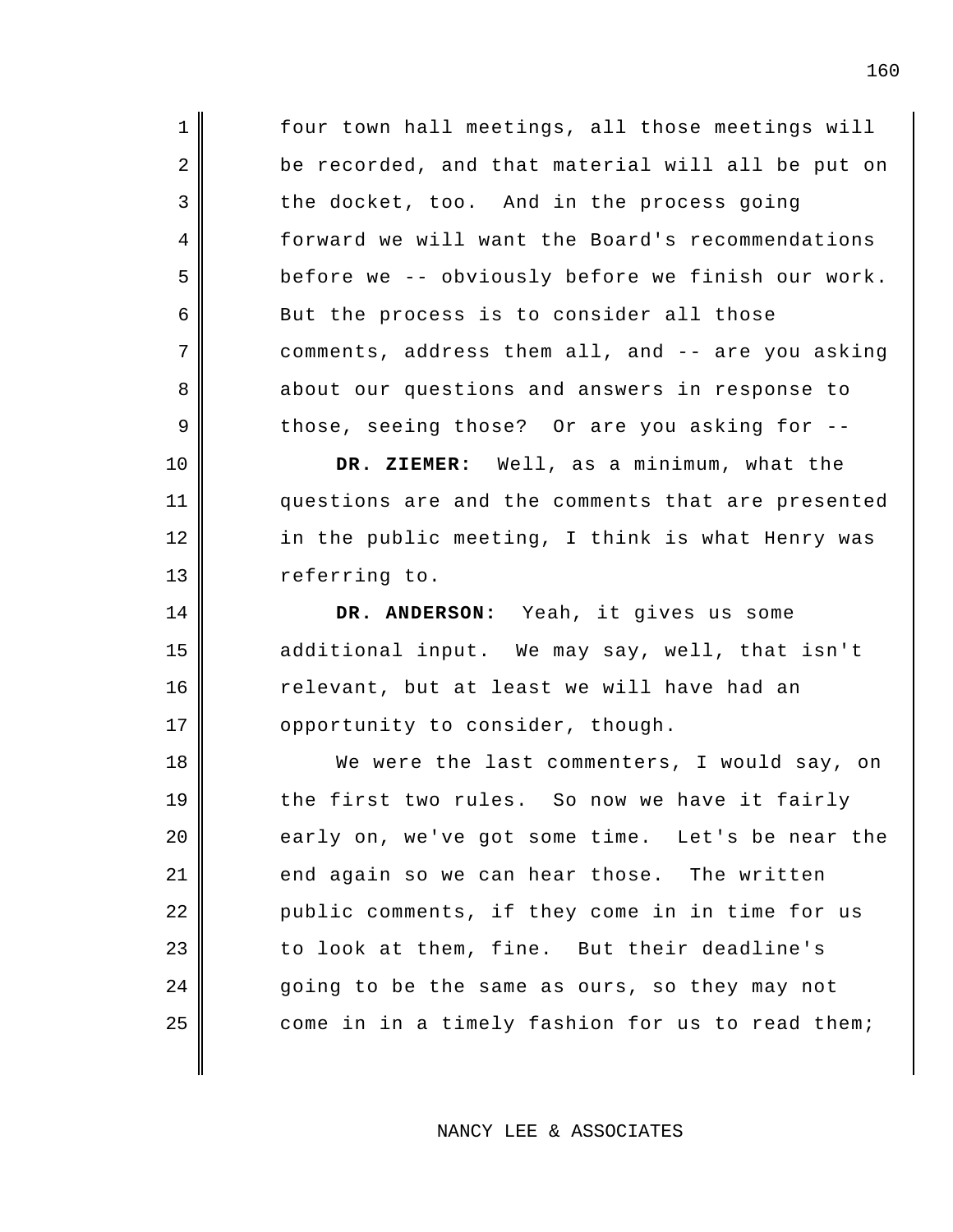where the town meetings, those you could be able to capture what the sense -- are they all over the map, are they different in different regions? And that might help us in then taking individual comments to focus them into a Board set of comments as well.

1

2

3

4

5

6

7

8

9

10

11

12

13

14

15

16

17

18

19

20

21

22

23

24

25

That's my only suggestion, that if that could be done, that would seem to me to be -- at least to me it would be helpful to hear. I don't know enough about the nuances of a lot of this that I'm sure people who are out there in the field or workers are perhaps going to have a better handle on, and get a sense of how -- how many of these are there going to be? If it's 90, is it -- what that means for the Board. We'll get a better sense from the public comments, I think. Or maybe, I'm hoping.

**DR. ZIEMER:** Ted, that 90 number, in your mind what did that represent? Ninety individuals or 90 groups?

**MR. KATZ:** That was 90 petitions, but the vast majority being generated as a result of us not being able to complete dose reconstructions; so the vast majority being generated as a result of us not being able to do individual dose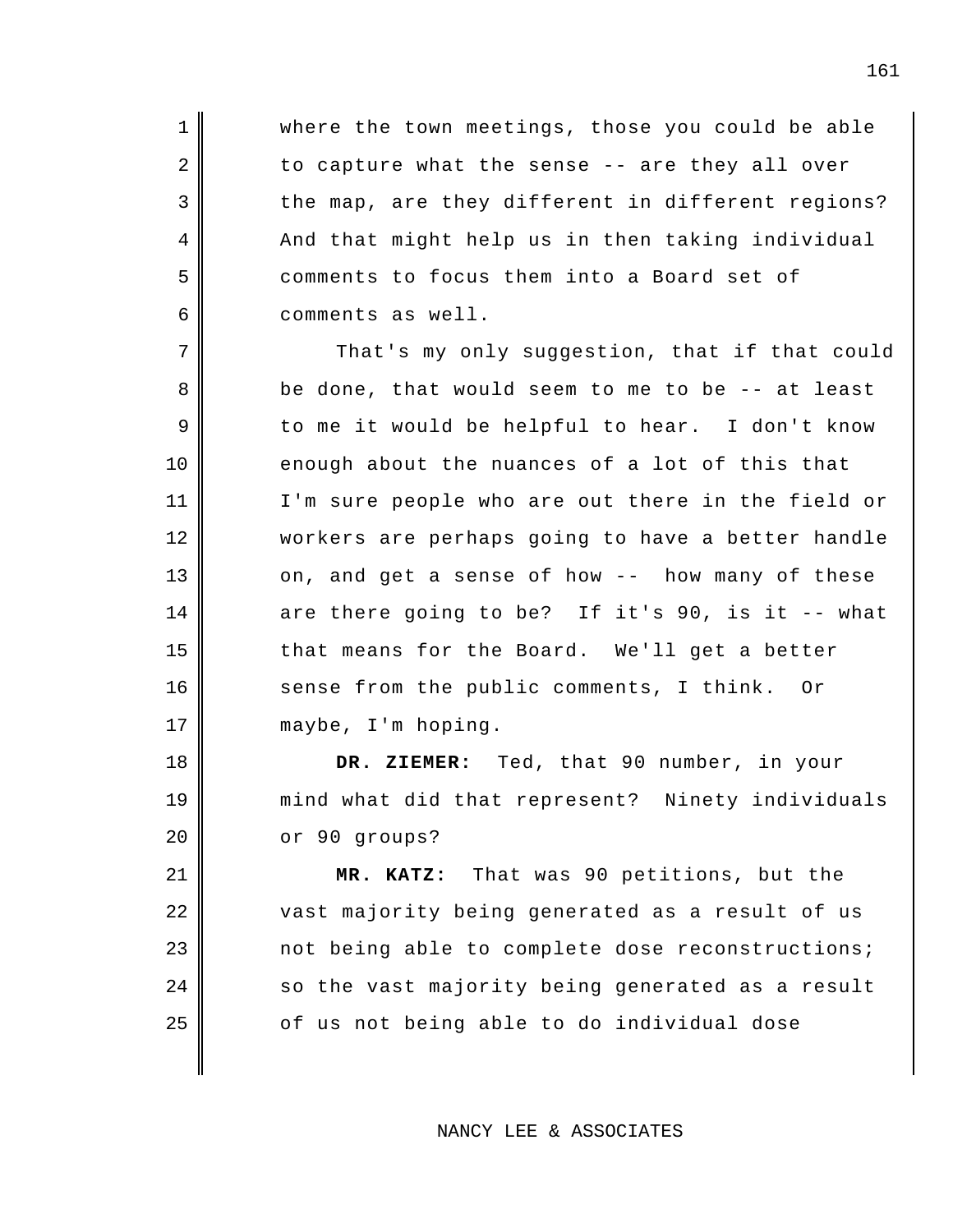reconstructions coming from individuals. **DR. ZIEMER:** But a number of those could commonly -- or be common to one site or location where -- **MR. KATZ:** That's possible, right. **DR. ANDERSON:** The difficulty is it will become much more robust as you get more and more submissions. The first person or the first ten people who you can't do their dose reconstruction and you look for are there others like them out

1

2

3

4

5

6

7

8

9

10

11

12

13

14

15

16

17

18

19

20

21

22

23

24

25

there, you aren't going to know because there aren't any others that have been submitted that have been turned down yet or have not been reconstructed. So you're more then into more speculative -- well, there may be a lot of these people out there, but we don't know.

And so it's kind of how robust does it have to be, or will you look at it and say, well, this one individual seems to have -- potentially meet some of your criteria, though you can't do the dose reconstruction. So you might -- would you see recommending certifying a single individual and then wait to see if there's others in the class that come up? I just have a hard time that as the -- when you first look there's nobody else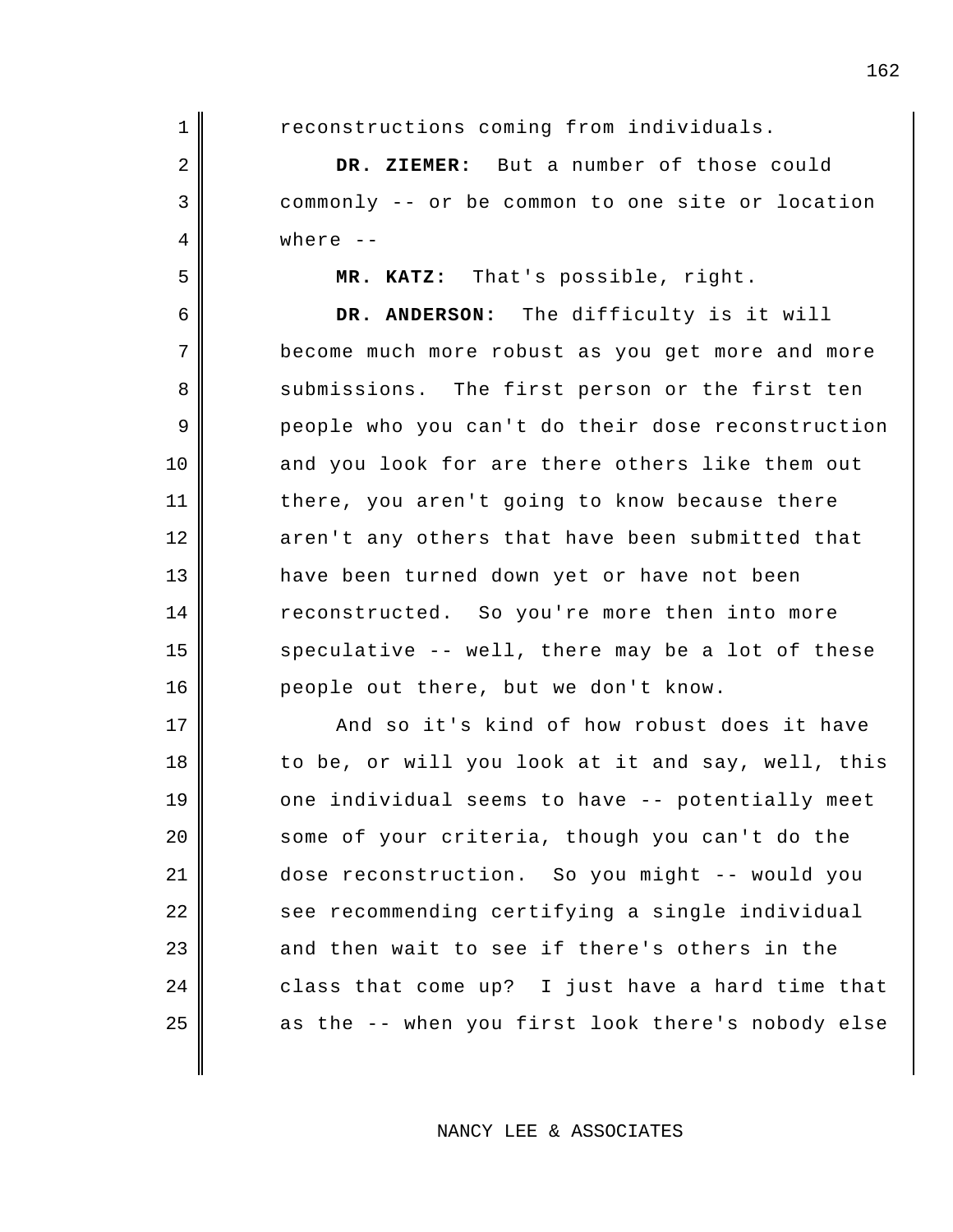like them there, so would they possibly get turned down as a class because we can't identify a class?

1

2

3

4

5

6

7

8

9

10

11

12

13

14

15

16

17

18

19

20

21

22

23

24

25

**MR. KATZ:** We don't think there will be -- we think that would be an extremely rare circumstance where there is an individual whose situation is unique, and hence would comprise a class alone. So we're really thinking with these individual dose reconstructions, again, that those are a sentinel for an entire class that has yet to be recognized.

So it's not a matter of 90 individuals in 90 separate classes, but really when the individuals come forward and we can't do a dose reconstruction, then it's a question of how many individuals are in the boat with them and defining that class. And it probably will, in effect, short-circuit the concern I think that you could have that, well, you'll get a lot of individual requests from one site, and you won't be able to do each of them; but once you fail on one, the word's going to go -- the person can petition, and then you'll start looking at who's in the boat with them. And if there are other individual dose reconstructions in the pipeline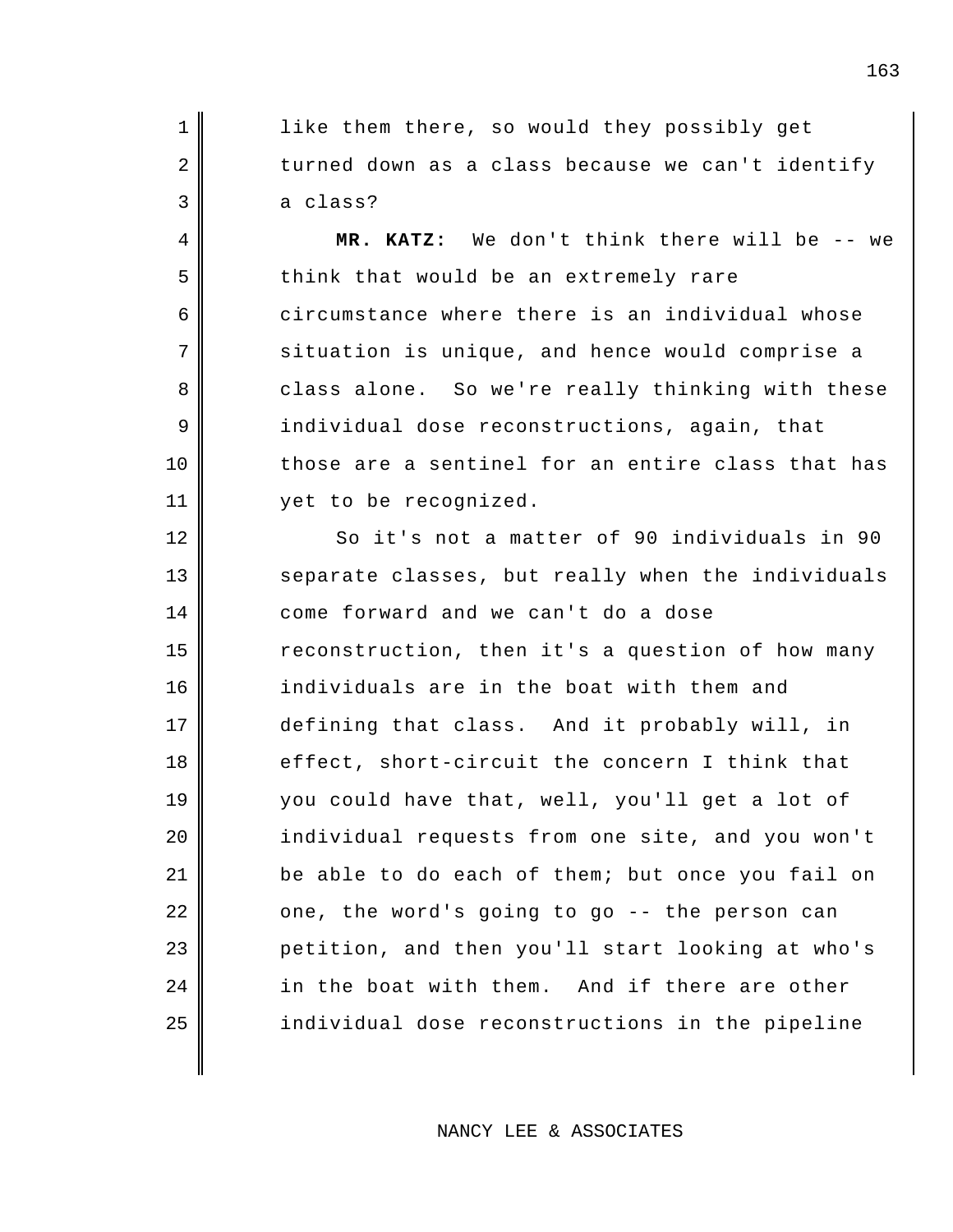| $\mathbf 1$ | you would still carry forward on them, but as     |
|-------------|---------------------------------------------------|
| 2           | soon as it became clear that they're part of that |
| 3           | class you'd be cutting to the chase there and     |
| 4           | defining your class.                              |
| 5           | DR. ANDERSON: If it's just when do you close      |
| 6           | it out -- the data will -- as you continue to     |
| 7           | review, some may come in, and --                  |
| 8           | MR. KATZ: Well, it's not reviewing on an          |
| 9           | individual basis. It's going back based on an     |
| 10          | individual not having a dose reconstruction.      |
| 11          | It's looking at the data that speaks to all the   |
| 12          | workers in that individual situation. So it's     |
| 13          | not sort of boundless, I think -- I'm not sure I  |
| 14          | understand you -- but it's not boundless at all.  |
| 15          | It's determining, well, how -- what's the scope   |
| 16          | of this class.                                    |
| 17          | DR. MELIUS: How much work -- what's the           |
| 18          | workload involved and timetable involved in       |
| 19          | looking at those 90 petitions?                    |
| 20          | MR. KATZ: What's the workload involved in --      |
| 21          | DR. MELIUS: How long is it going to take to       |
| 22          | complete the average evaluation for a class       |
| 23          | petition?                                         |
| 24          | MR. KATZ: I can't recall what we estimated        |
| 25          | in terms of hours of work to address one of those |
|             |                                                   |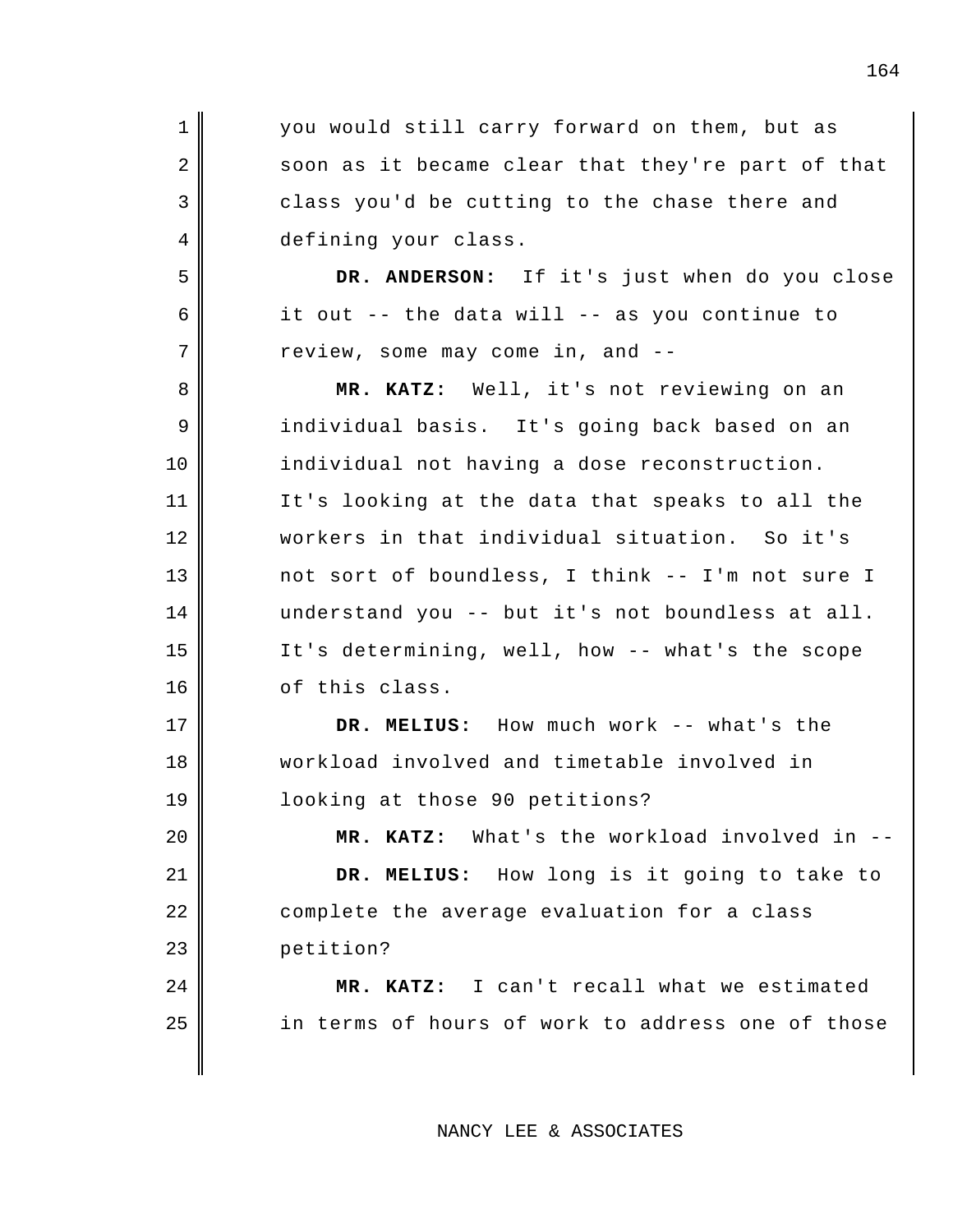1 petitions.

| 2  | DR. MELIUS: Or time, do you have no --            |
|----|---------------------------------------------------|
| 3  | MR. KATZ: No, it wasn't -- we didn't have to      |
| 4  | address it in terms of a time line. We would      |
| 5  | have addressed it in terms of hours of work, but  |
| 6  | I don't -- I just don't recall. I couldn't tell   |
| 7  | you, off the top of my head, what sort of labor   |
| 8  | we had guessed at in terms of addressing one of   |
| 9  | those petitions.                                  |
| 10 | DR. DEHART: I've read an awfully lot in the       |
| 11 | last couple of weeks on this topic, and I may be  |
| 12 | confused as to where this sits, but wasn't a      |
| 13 | provision made for an individual who would not    |
| 14 | qualify as a claimant because there is no cancer, |
| 15 | but would qualify to enter as a petitionary to    |
| 16 | this program because he may have cancer?          |
| 17 | MR. KATZ: That's exactly right, and that's        |
| 18 | why $--$                                          |
| 19 | DR. DEHART: So that opens it up to every          |
| 20 | employee, basically, who has been an atomic       |
| 21 | worker?                                           |
| 22 | MR. KATZ: That's exactly right. It is not         |
| 23 | limited to -- you do not have to have incurred a  |
| 24 | cancer to petition to be part of the cohort.      |
| 25 | DR. ZIEMER: But you do have to have the           |
|    |                                                   |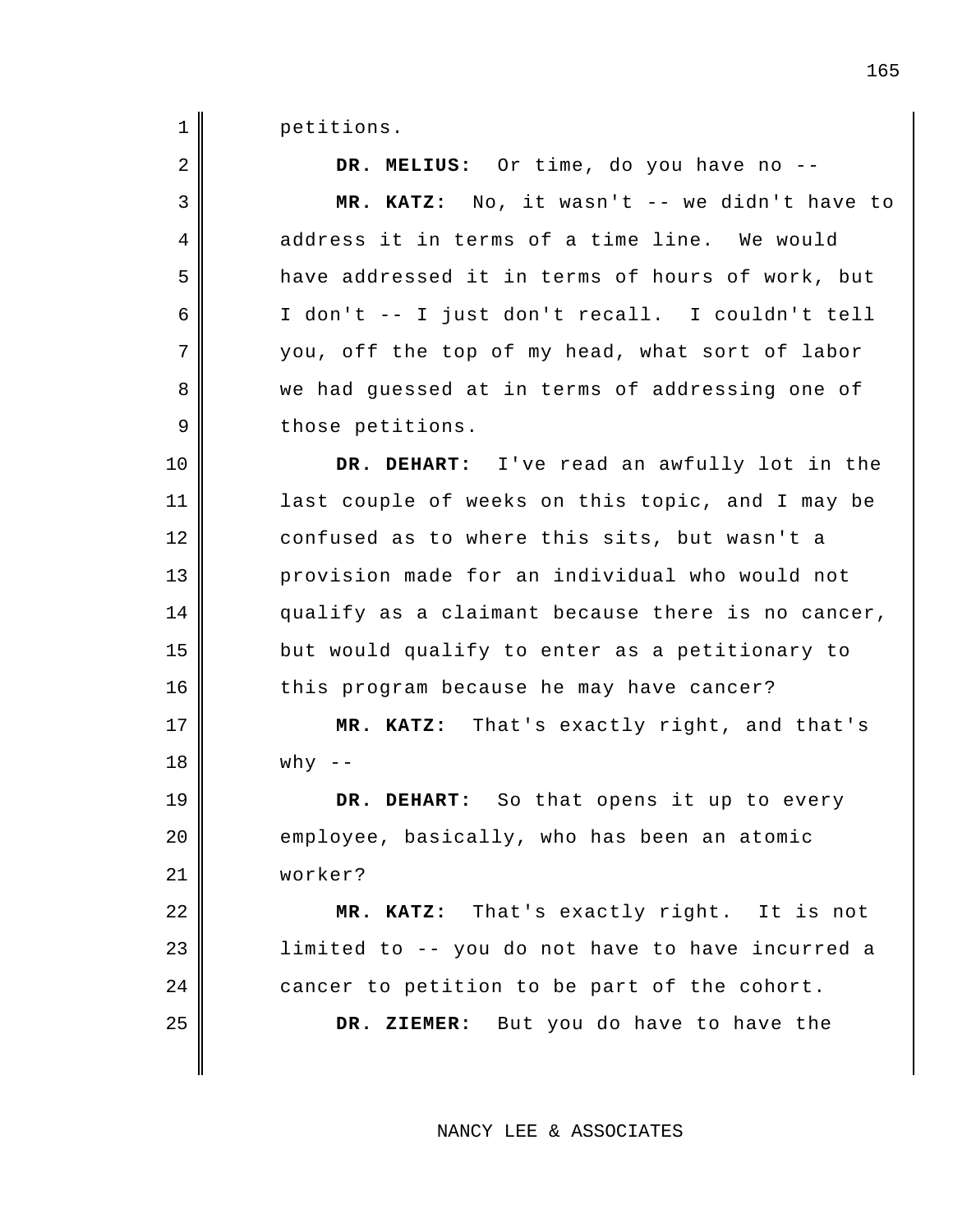1 2 3 4 5 6 7 8 9 10 11 12 13 14 15 16 17 18 19 20 21 22 23 24 25 cancer to get the -- **MR. KATZ:** To get compensated. **DR. ZIEMER:** -- compensation, yes, eventually, right. **DR. MELIUS:** And if you don't -- if you don't have the cancer, you're not a claimant, you haven't been turned down, you have to meet a higher level of proof in your application. Your petition has to -- excuse me, your petition has to meet a higher degree of -- **MR. KATZ:** Really, to clarify, it's not a higher -- in a sense, the person who's had a dose reconstruction turned down has met a higher burden of proof, but -- and probably will have put more labor into it, being involved with us in the dose reconstructions, but in any event there are requirements. There is sort of a threshold of effort they have to put in to petition, that's true. **DR. ZIEMER:** Jim has a comment. **DR. NETON:** I just sense that there may be some confusion; maybe it's just me. But when the SEC petition is evaluated, we're evaluating not individual workers but a particular work activity. So you don't qualify like 20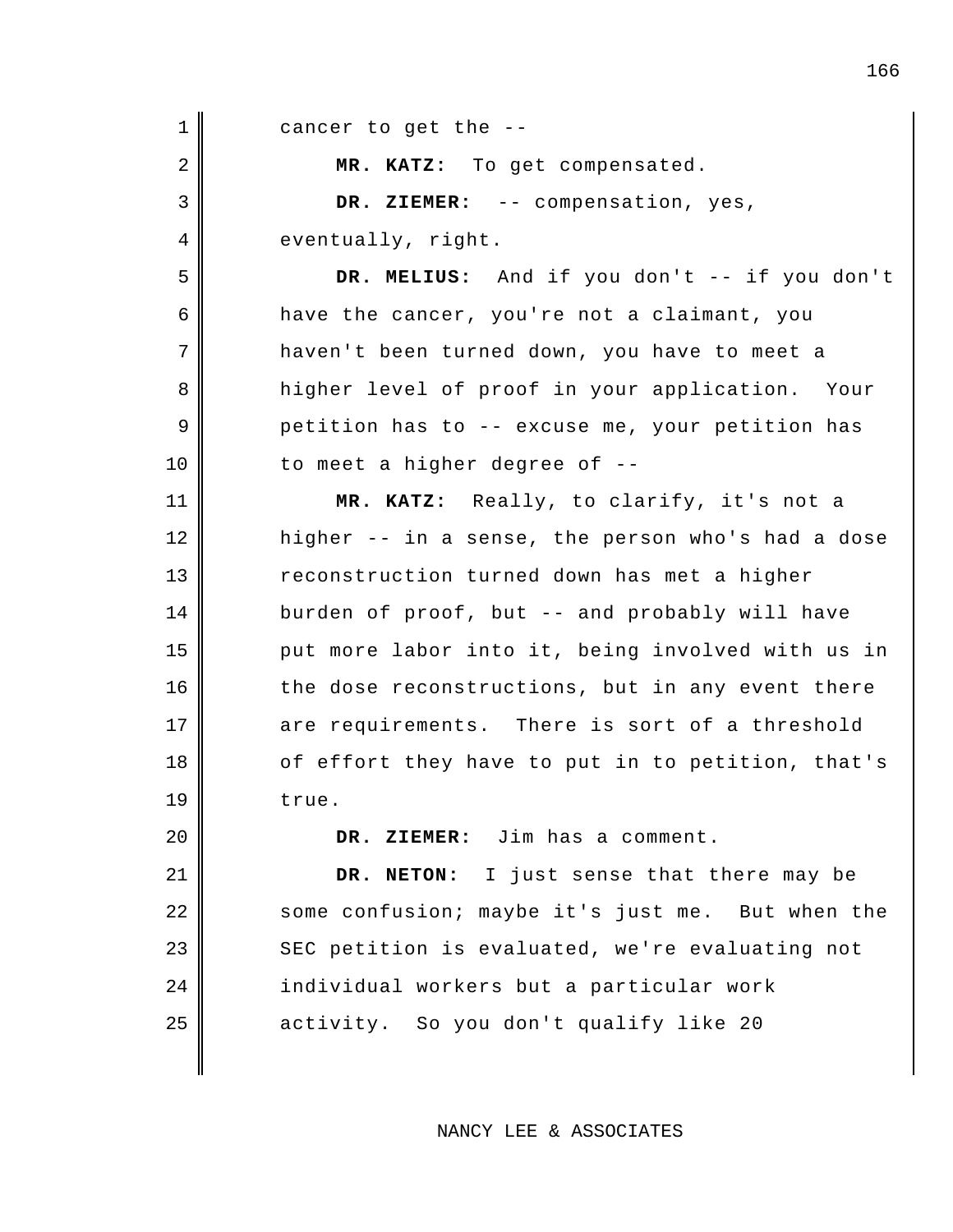individuals and say those 20 individuals are in this class. There's a particular work function that may have occurred.

1

2

3

4

5

6

7

8

9

10

11

12

13

14

15

16

17

18

19

20

21

22

23

24

25

And I'm reluctant to give examples, but someone working in a facility changing out some kind of filtration mechanism or something, there was no monitoring but we recognize that that filtration mechanism had a large potential amount of some actinide material that is -- since there's no urinalysis, no TLD information, we can't put any estimate on that exposure at all, but we recognize that it is potentially sufficient to have caused cancer in that class of workers.

But once that class is established, then anyone who did that particular function is eligible to apply for that class. And we would evaluate them at that time -- did they really work during the constraints of the time frame that we specified and at that particular facility, those type of criteria. So it's not really qualifying an individual. It's a group of -- a work function, essentially, or even a whole facility, as Tony had mentioned.

**MR. KATZ:** I'm sorry, it's Ted again. But

NANCY LEE & ASSOCIATES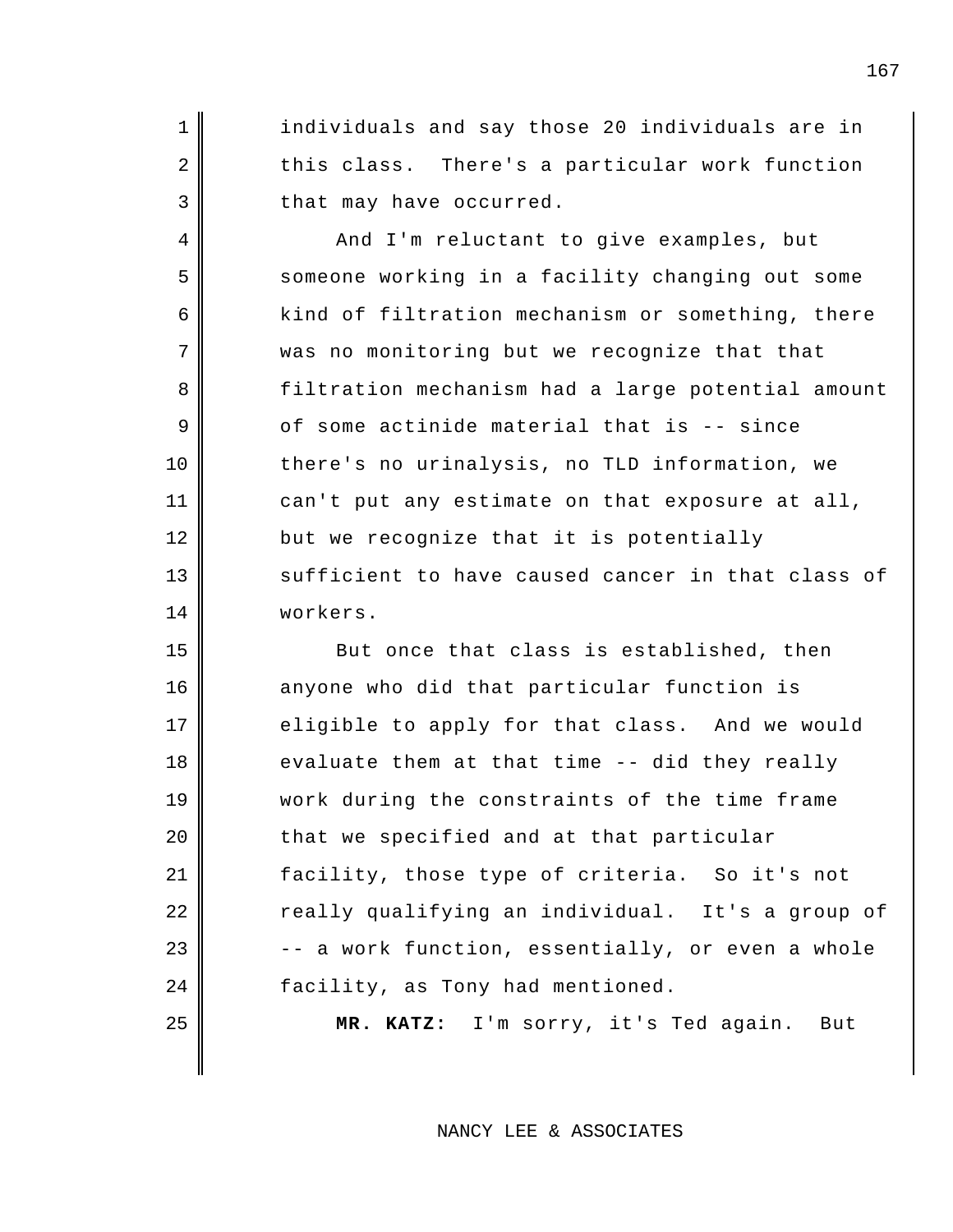| 1            | just to clarify for the record, that evaluation,  |
|--------------|---------------------------------------------------|
| $\sqrt{2}$   | then, once the class is established, the          |
| $\mathbf{3}$ | Department of Labor is responsible for saying do  |
| 4            | you fit in this class. So they are the ones who   |
| 5            | make that judgment, not HHS.                      |
| 6            | DR. ANDRADE: No, I don't think that there's       |
| 7            | any misunderstanding about that here around the   |
| 8            | table. As a matter of fact, if what you said was  |
| 9            | written into the Register, I think the point      |
| 10           | would be moot. We're looking for commonality to   |
| 11           | establish a cohort. We cannot do this for         |
| 12           | individuals. And that commonality can be just     |
| 13           | about any sort of thing.                          |
| 14           | DR. NETON: I don't think that it's possible       |
|              |                                                   |
| 15           | to define those particular job functions. I hope  |
| 16           | that's not what you're suggesting.                |
| 17           | DR. ZIEMER:<br>No. No, no.                        |
| 18           | DR. ANDRADE: No, I'm saying commonality.          |
| 19           | DR. NETON: Commonality.                           |
| 20           | DR. ZIEMER: And that perhaps would go a long      |
| 21           | way to clarifying the intent here.                |
| 22           | UNIDENTIFIED: Exactly.                            |
| 23           | DR. MELIUS: And I think if that were carried      |
| 24           | over to the question of the individual            |
| 25           | application, because it's really going to be some |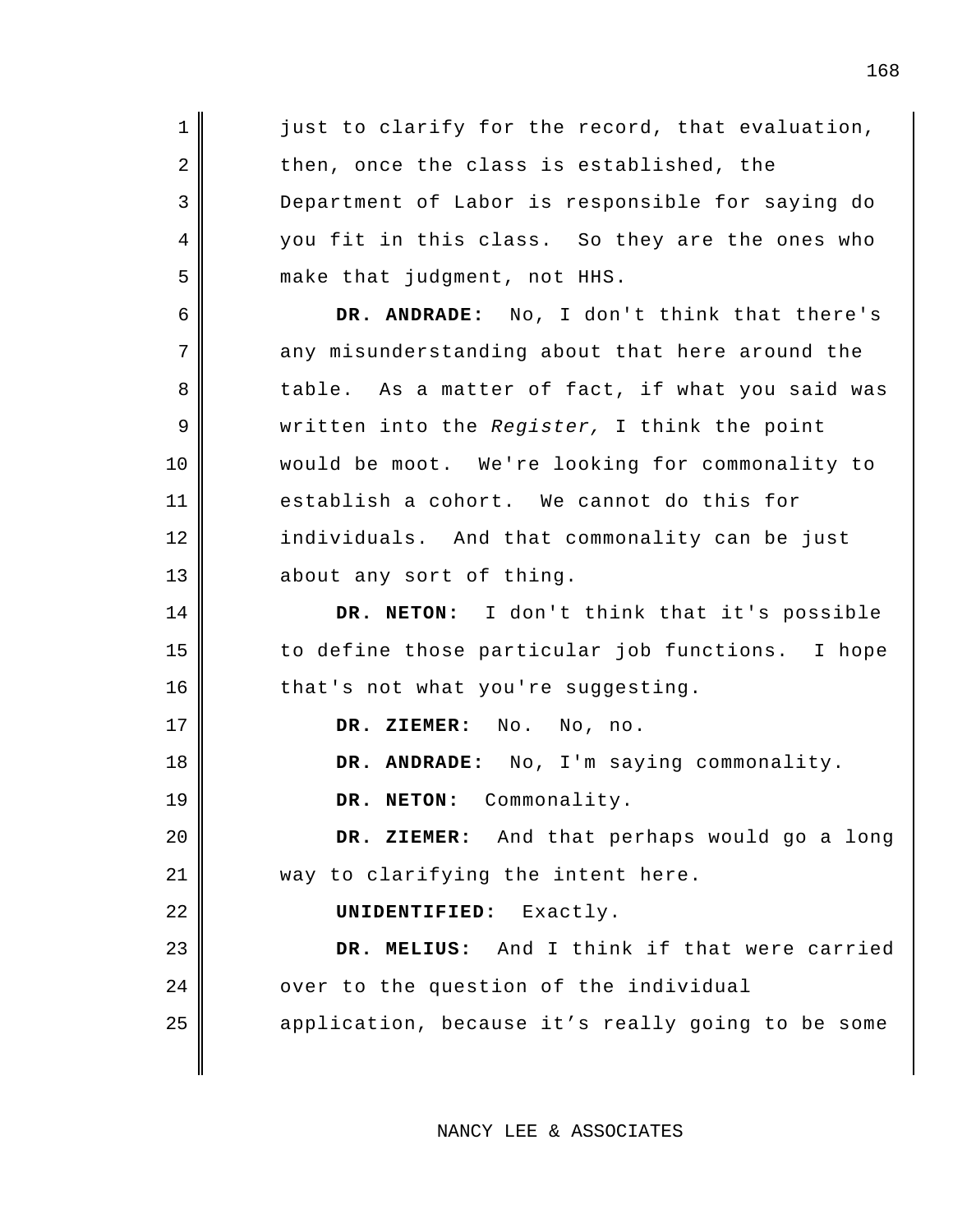1 2 3 4 5 6 7 8 9 10 11 12 13 14 15 16 17 18 of those same criteria, whatever we want to call them, that would apply to a group and define a class in terms of what information's available and so forth that would apply in an individual case, which is why you couldn't complete their dose reconstruction. And it would seem to me that if NIOSH is not capable or doesn't want to, whatever  $--$  I don't understand  $--$  come up with these criteria, that one of the recommendations that the Board should make is either those criteria be developed or that we develop some criteria ourselves as recommendations. In fact, I think in order to deal with the issue of reviewing dose reconstructions we're going to have to wrestle with that issue at some point anyway as a Board. **DR. ZIEMER:** Some of these individual ones,

it appears -- and I think the word you used, Ted, was they're sort of sentinels -- they trigger you to begin thinking, is there this class of individuals for whom this person perhaps is a surrogate or a representative? And it may be that that point simply is not clearly stated here.

19

20

21

22

23

24

25

**DR. ANDERSON:** I think what's more clear when

NANCY LEE & ASSOCIATES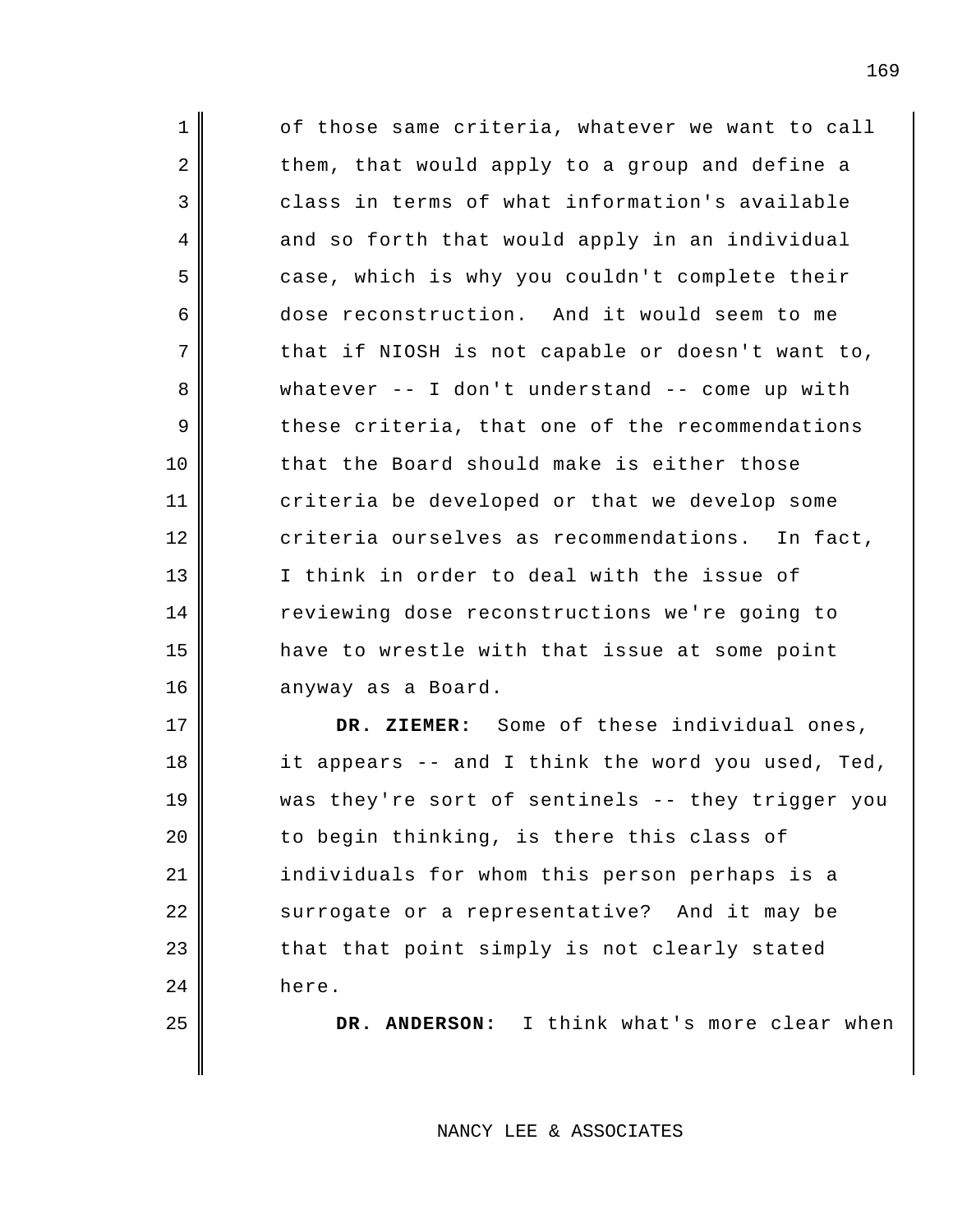you say a specific activity, that's different when you say acting as a sentinel. To me, when you say sentinel, that's the whole person, and it would be his lifetime exposure and all as opposed to an incident, event, or a period of -- a threeyear period of time when everything was lost or whatever. I think that kind of detail probably needs to be in there.

1

2

3

4

5

6

7

8

9

24

25

**DR. ZIEMER:** Possibly could be either.

10 11 12 13 14 15 16 17 18 19 20 21 22 23 **DR. ANDERSON:** But rather than if you can't do a dose reconstruction, you're really saying the person's whole lifetime of employment you couldn't do a dose reconstruction, or are you just saying this component in your dose reconstruction we can't do? That, to me, isn't clear. It seemed to me that denial is to get back to the person, say we can't reconstruct your dose, not your dose in 1953 or your dose in February of '64. It's rather we can't do your dose reconstruction for your period of employment. And that, I think, is the confusion here. At least to me -- **DR. ZIEMER:** Well, maybe --

> **DR. ANDERSON:** -- if you're maybe looking at a specific segment of time where you say we --

> > NANCY LEE & ASSOCIATES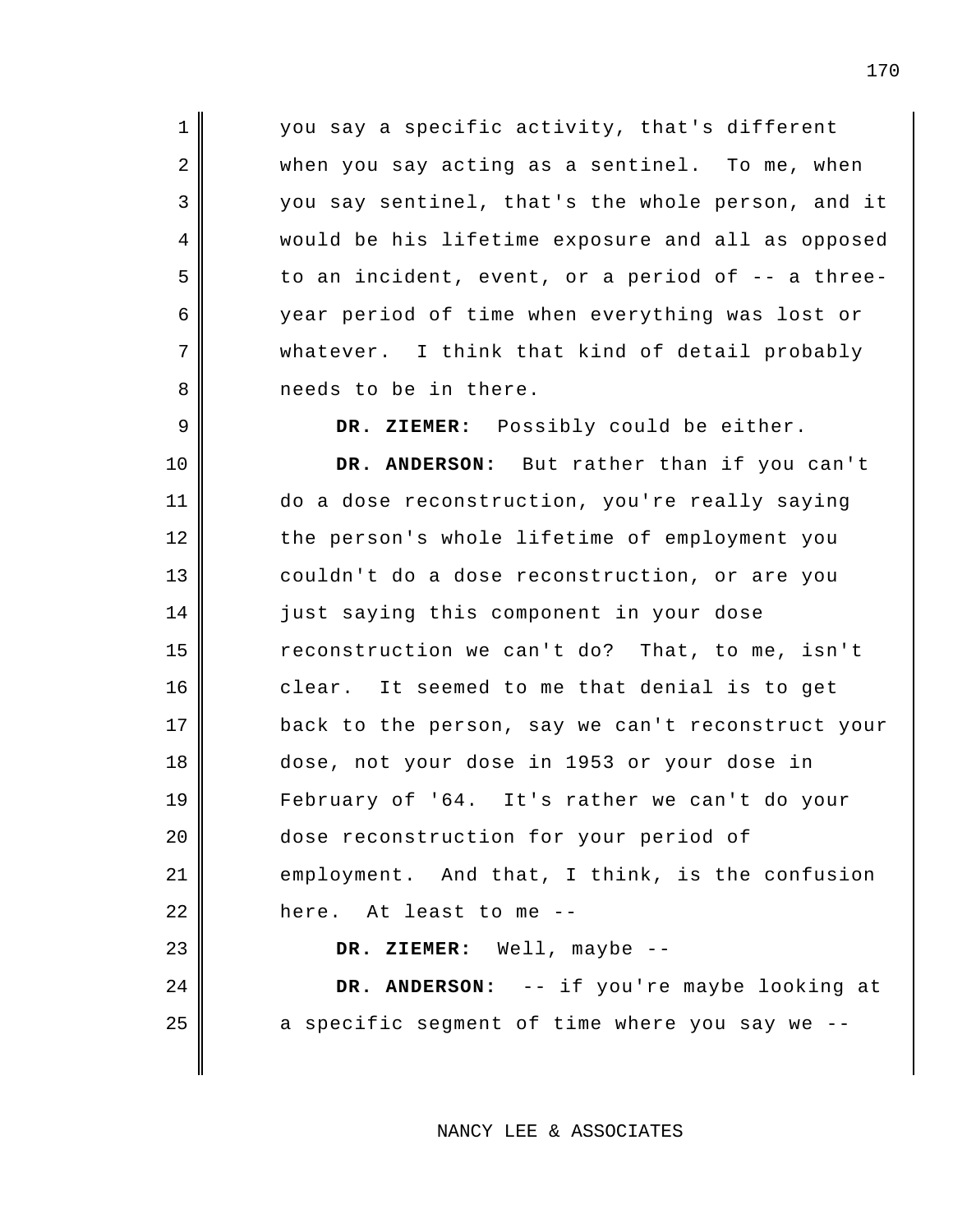1 2 3 4 5 6 7 8 9 10 11 12 13 14 15 16 17 18 19 20 21 there's a critical period in your work history where we have no exposure information; therefore, we can't do a reconstruction. **DR. ZIEMER:** Could you clarify that, Ted, because it may very well be that you can reconstruct everything except what occurred with regard to a particular incident. Is that what you're – **DR. ANDERSON:** Yeah. **MR. KATZ:** We've talked about that. I talked about that in my presentation, too. It's absolutely true. We're not concerned with the periods when we can reconstruct the dose. We're concerned, in effect, with is there a period when you can't reconstruct a dose? That's sufficient. It doesn't have to -- they can have perfect records for three-quarters of their career. What's important is a period for which there aren't records or adequate records. So that's the issue. But I want to clarify also what Jim was

saying with activity. Activity -- and you, then, in effect, Dr. Anderson, you started to rattle off the reason why we're saying we can't be more specific. Jim said that an activity, for

22

23

24

25

NANCY LEE & ASSOCIATES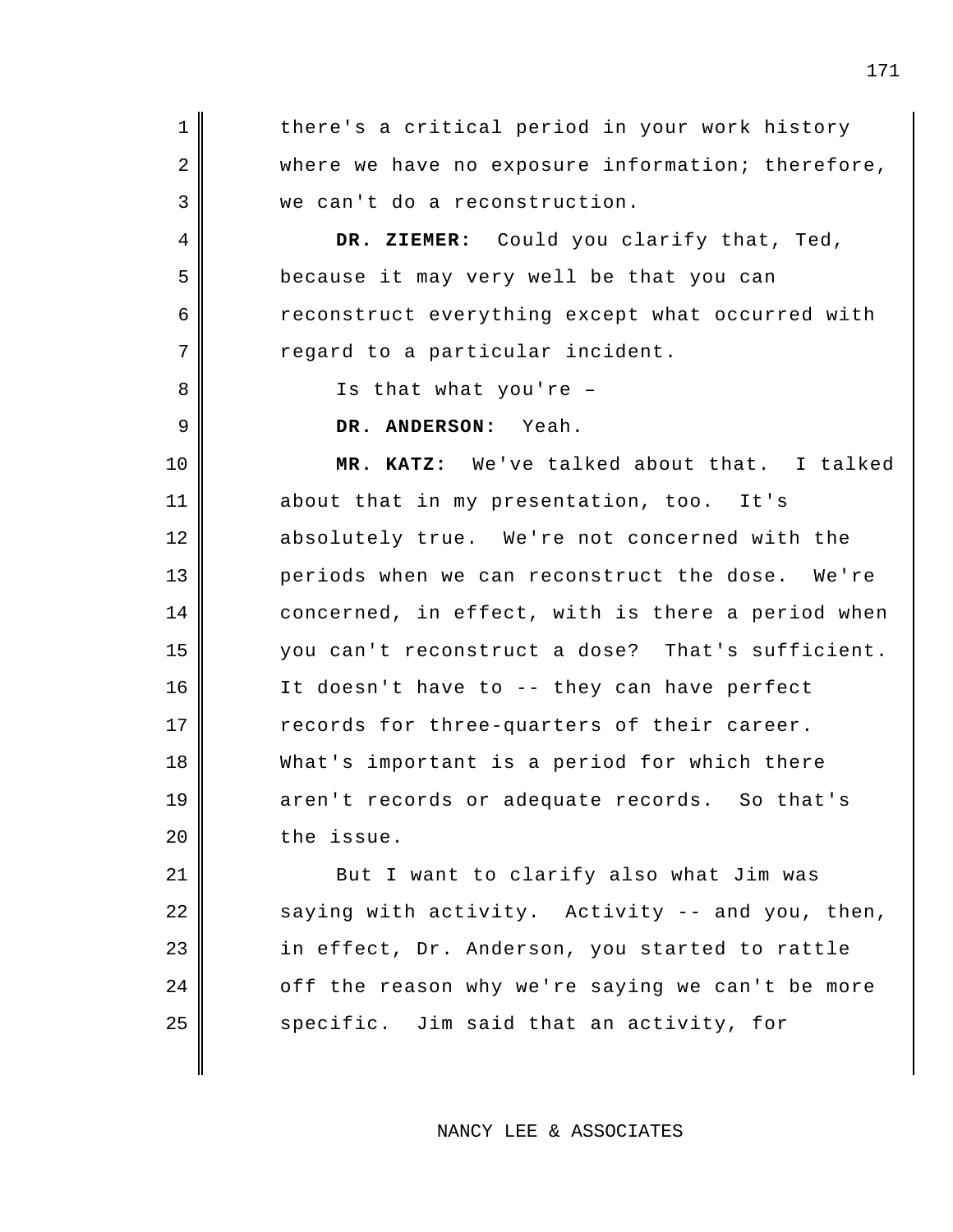example, and he gave you this example. Well, that is just one example of a situation where you'd have basis for a cohort. But there are other situations, too. They could be in the same area doing completely different tasks, and have incurred radiation doses that can't be measured. So that's not it. That's just an example that Jim was giving of a circumstance.

**DR. ZIEMER:** Wanda.

1

2

3

4

5

6

7

8

9

10

11

12

13

14

15

16

17

18

19

**MS. MUNN:** Thank you.

I'm wondering if we're kind of getting out in front of ourselves here and trying to do what many of our jobs have taught us to do, which is look at the minutiae instead of the big picture. Because I have a hard time seeing that there is likely to fall upon this Board any large amount of material that is not already covered in what's here, perhaps with some additional specifics, as Tony has indicated.

20 21 22 23 24 25 But on page 50 there is -- of the material that we have here -- there is a table identifying what the petitioner needs to identify or not identify in terms of becoming a special cohort. And almost everything that I've heard talked about around this table involves some class or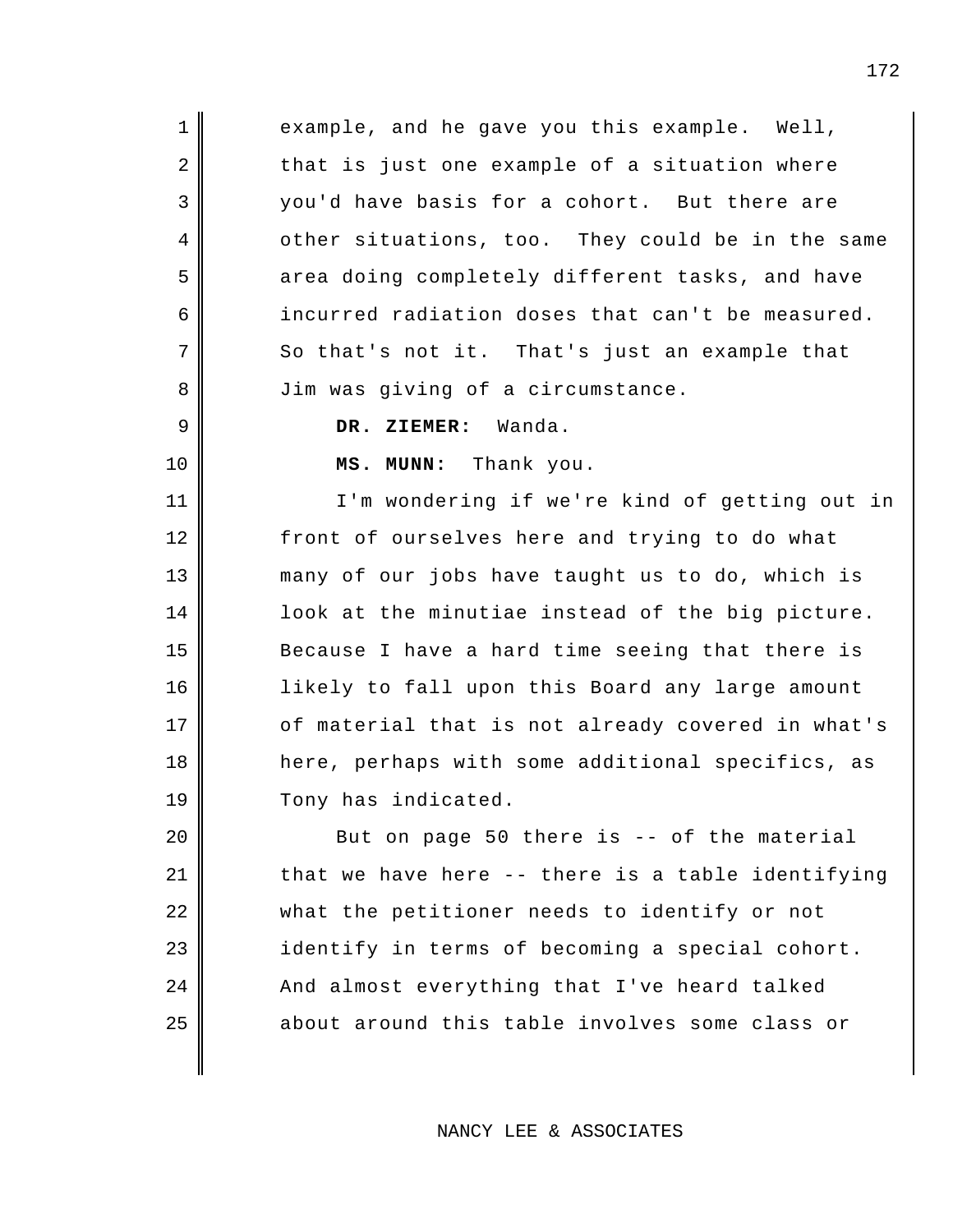1 2 3 4 5 6 7 8 9 10 11 12 13 14 15 16 17 18 19 20 21 22 23 24 25 some incident that is either specified or referred to here on this table. Further, anything that we would see would already have gone through this process, and as I read page 51, would come to us for review primarily of what the Secretary's decision was, not as to what the contents of the file were. Am I incorrect in that? I believe what I'm reading here is there's a very defined process. If the Secretary does not find that this petition meets the requirements, then and only then would this Board become involved. And the Board, as I read this, will have an opportunity to review the Secretary's recommendation as to why that finding was made. And really that's all we're being asked to do, I think. Am I incorrect, Ted? **MR. KATZ:** Yeah, you are. **MS. MUNN:** I'm wrong. Okay. **MR. KATZ:** I'm sorry. But there are two phases, in effect. There's the first phase, which is deciding whether HHS is going to evaluate the petition in full, and that's what I think you're talking about there. There the Board would only make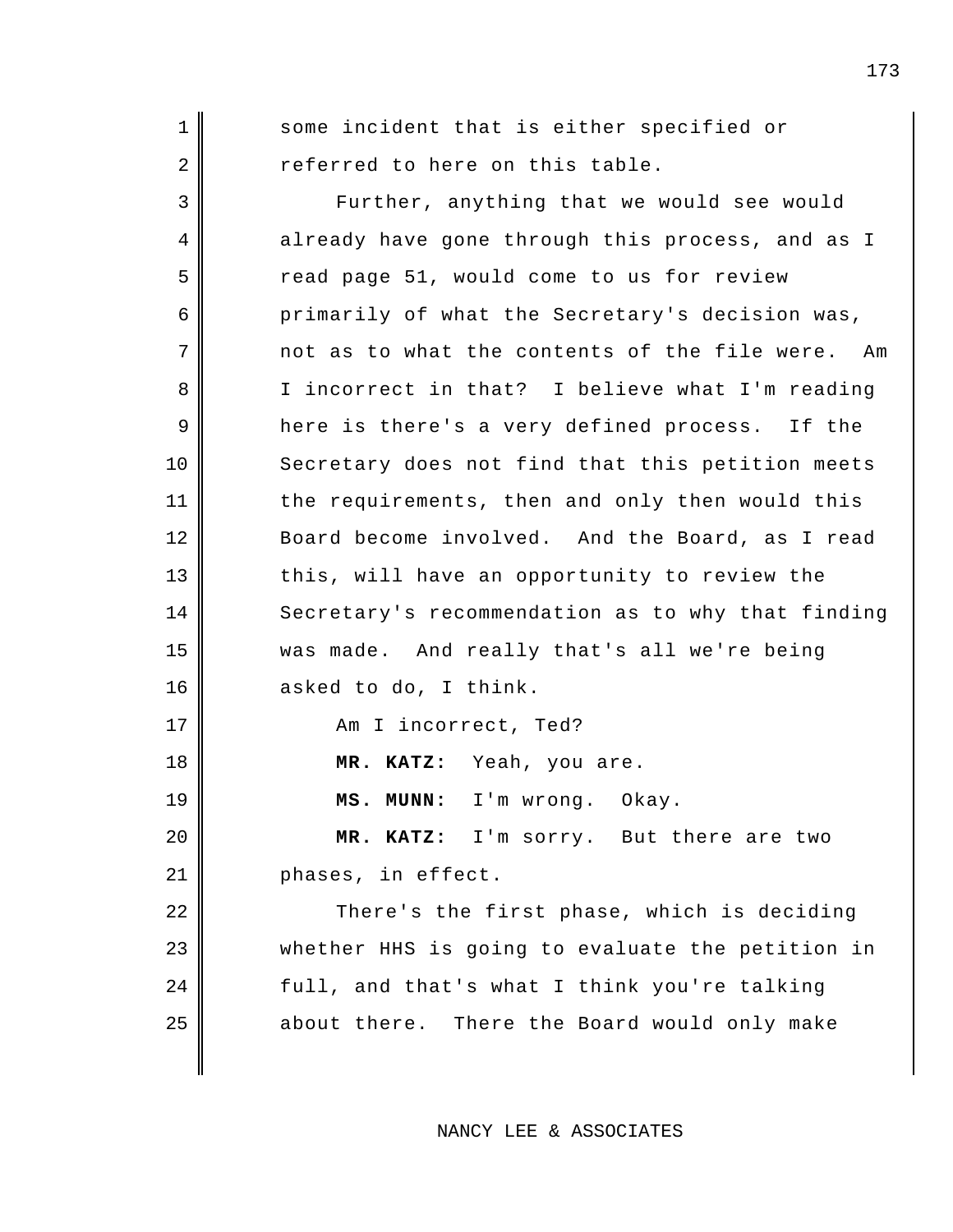| $\mathbf{1}$                           | recommendations if we were saying -- HHS were     |
|----------------------------------------|---------------------------------------------------|
| $\overline{2}$                         | saying this petition doesn't warrant being        |
| 3                                      | evaluated. In that case, it would come before     |
| 4                                      | you before it was decided not to evaluate that    |
| 5                                      | petition, and you would in effect be sort of a    |
| 6                                      | review element of that decision, and you would    |
| 7                                      | make recommendations to us as to whether or not   |
| 8                                      | we should in fact be evaluating that petition.    |
| 9                                      | So I think that's what you're addressing on those |
| 10                                     | pages.                                            |
| 11                                     | But you are fully involved as a Board, once       |
| 12                                     | we evaluate a petition, in overseeing our         |
| 13                                     | evaluation and making recommendations to us with  |
|                                        |                                                   |
| 14                                     | respect to our evaluation.                        |
| 15                                     | DR. ZIEMER: Sally.                                |
| 16                                     | MS. GADOLA: Ted, this sort of gets back to        |
| 17                                     | what I first was talking about, and I just wanted |
|                                        | to ask you the question and it's to clarify it in |
|                                        | my own mind. And I liked your illustration when   |
|                                        | you were talking about putting people in a boat.  |
|                                        | I am assuming that with the IREP that there is a  |
|                                        | way that you can capture some of this information |
|                                        | that shows that you're not able to do the dose    |
| 18<br>19<br>20<br>21<br>22<br>23<br>24 | reconstruction, but there are some similarities   |
| 25                                     | that would put these employees in a boat.<br>Are  |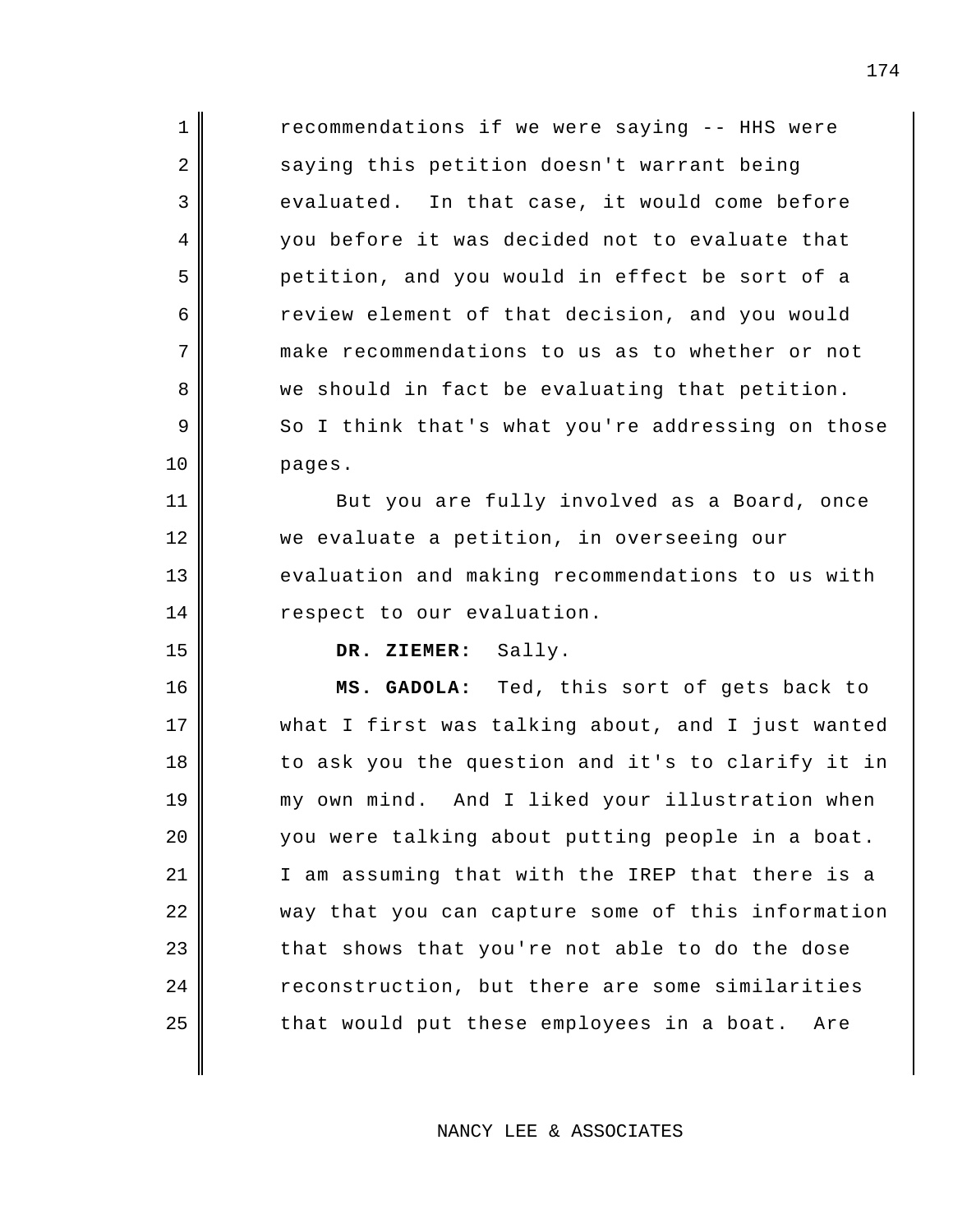1 there?

| 2  | MR. KATZ: Yes. This is -- again, this not         |
|----|---------------------------------------------------|
| 3  | IREP, but our task will be to lay out very        |
| 4  | clearly which individuals we can't do dose        |
| 5  | reconstruction for and why. So the parameters of  |
| 6  | the class -- in the case of doing a dose          |
| 7  | reconstruction you have to lay it out very        |
| 8  | clearly for that case, that dose reconstruction.  |
| 9  | When you go on to a Special Exposure Cohort       |
| 10 | petition, we're going to have to lay out very     |
| 11 | clearly what information exists, what doesn't,    |
| 12 | and why that prevents us from being able to do a  |
| 13 | dose reconstruction. And that would then come     |
| 14 | before you, that whole logic, the data behind it  |
| 15 | and so on, for your evaluation.                   |
| 16 | MS. GADOLA: Thank you. I think that's why I       |
| 17 | was first saying I assumed that NIOSH would be    |
| 18 | the first ones to often recognize this group,     |
| 19 | which I would call a cohort rather than           |
| 20 | individuals, being able to say, well, I'm sure    |
| 21 | that this must have happened at work because I    |
| 22 | remember so-and-so, but I don't have -- I just    |
| 23 | wanted to hear you reiterate how that is possible |
| 24 | to capture some of this data.                     |
| 25 | And I think all of that helps us to clarify       |
|    |                                                   |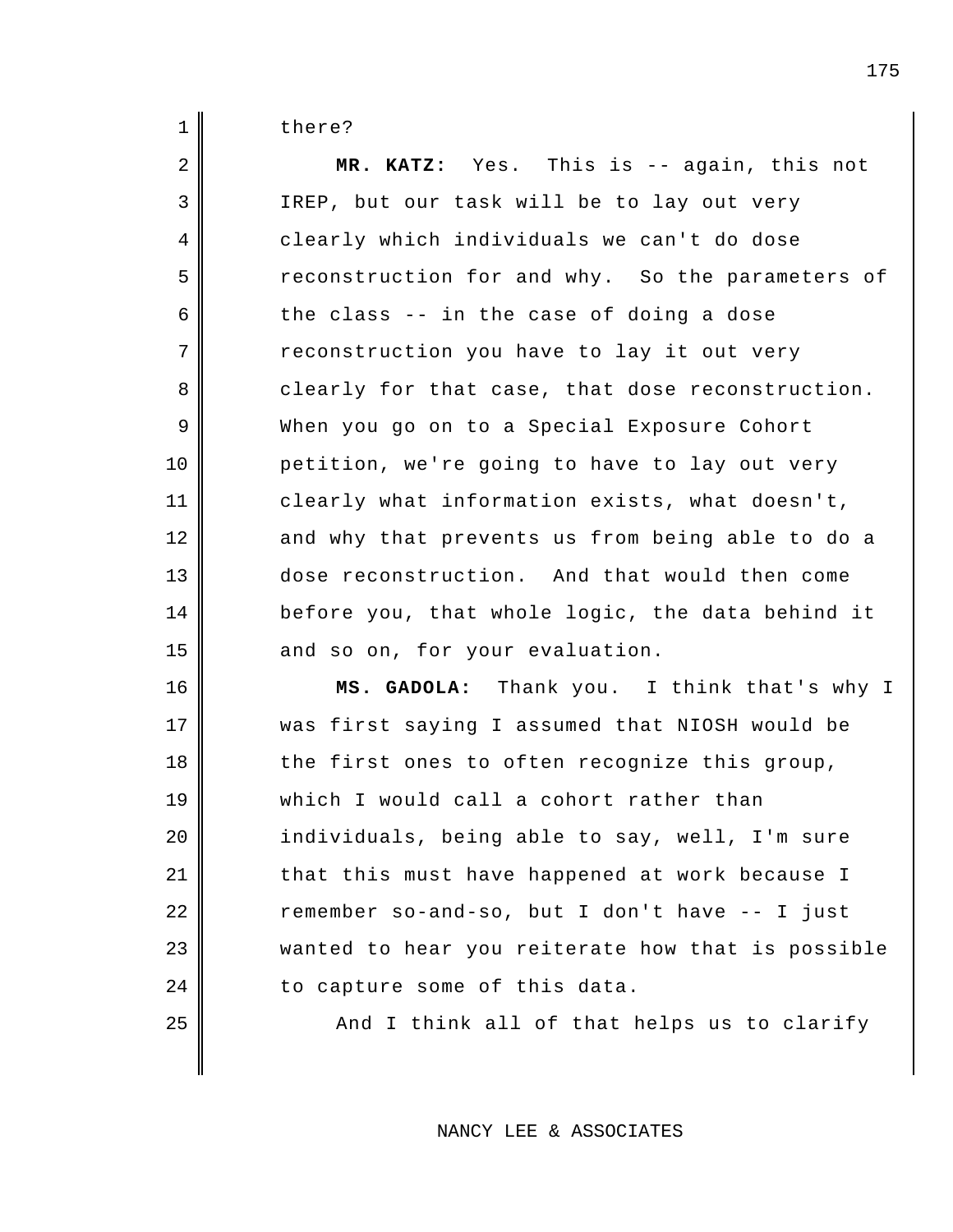whether or not there really are going to be individuals to put in the boat, because some people think, well, it'll just be a very, very few, and that might be true. But you need some type of data to go by and some type of standards to go by. And if you have two or three people at Oak Ridge and two people in Paducah and so forth, how are they going to know about each other?

1

2

3

4

5

6

7

8

9

10

11

12

13

14

15

16

17

18

19

20

21

22

23

24

25

**MR. KATZ:** Well, let me just -- that's an important point to clarify. The petitioners have to be actually from the same facility to be in the same class, to be in a single class. So you can have separate classes that can have very similar circumstances at different facilities, but they would be separate petitions.

**MS. GADOLA:** Okay. So one of the ways that they get in the boat is if they worked at the same site. What I was thinking was if they did - - also if they did the same type of job at different sites, but that could vary what they were exposed to by a large amount of radiation dose.

**MR. KATZ:** And as the Board was discussing earlier, I think Dr. Ziemer was saying that practices were fairly different at different

NANCY LEE & ASSOCIATES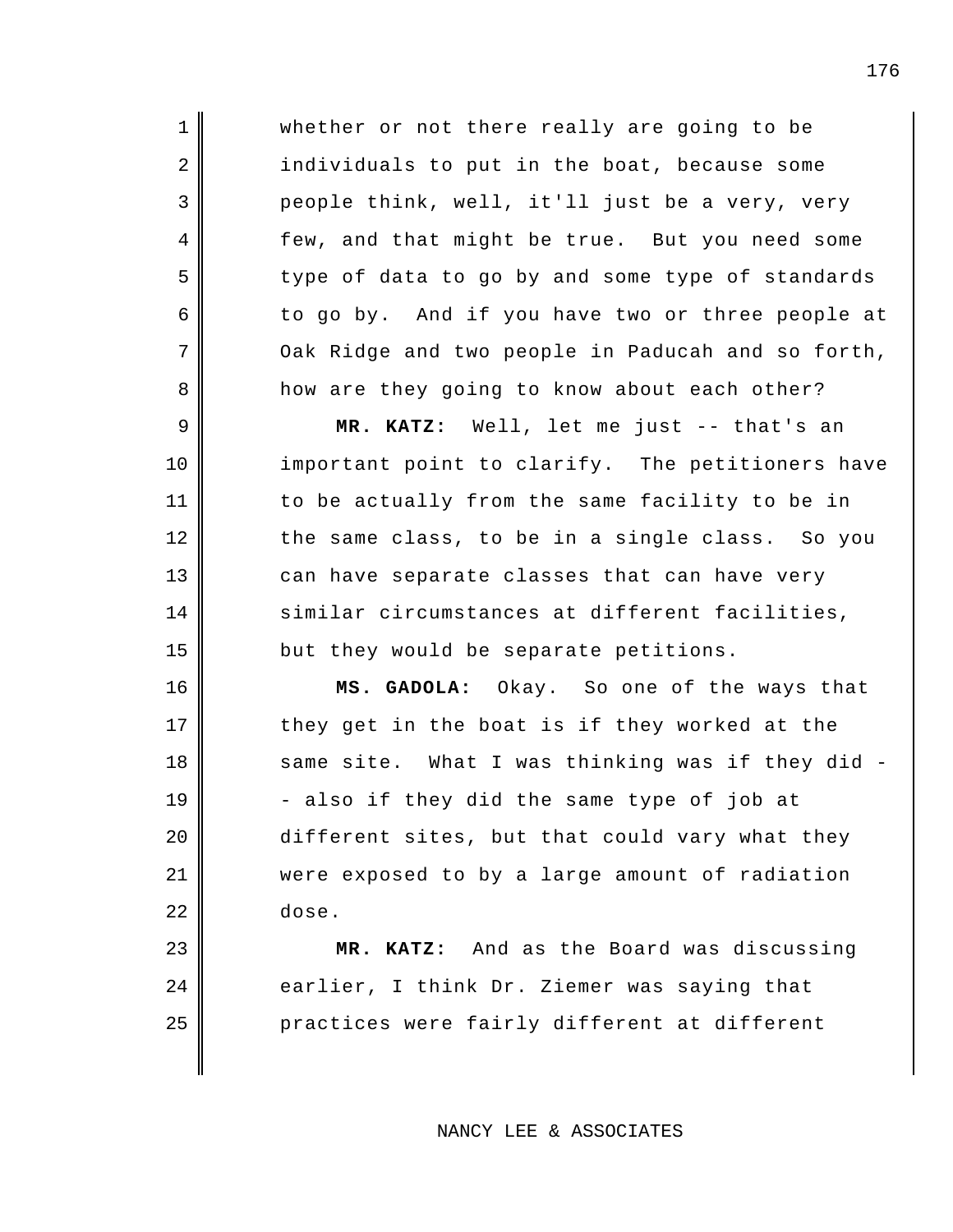1 2 3 4 5 6 7 8 9 10 11 12 13 14 15 16 17 18 19 20 21 22 23 24 25 sites, too. So at one site you may have had good record-keeping, good information available, and another site not, too. **MS. GADOLA:** Okay. And that sort of goes back to my first comment, too, is about the way that the first cohorts were established by Congress was according to where they worked. It was site-specific. **MR. KATZ:** That's correct. **MS. GADOLA:** And that's something that we might be seeing in the future, that certain sites, certain departments may end up being a special cohort. **MR. KATZ:** Or parts of a site, not necessarily the whole site. **MS. GADOLA:** It also seems like that would simplify things a lot for everyone, once that was established. Thank you. **DR. ZIEMER:** Ted, does the -- maybe I missed that. I think that's a point that perhaps is worth stating somewhere -- maybe it is and I missed it -- that any special cohort will, as a starting point, have the commonality of sitespecificity. Is that correct? **MR. KATZ:** That's correct.

NANCY LEE & ASSOCIATES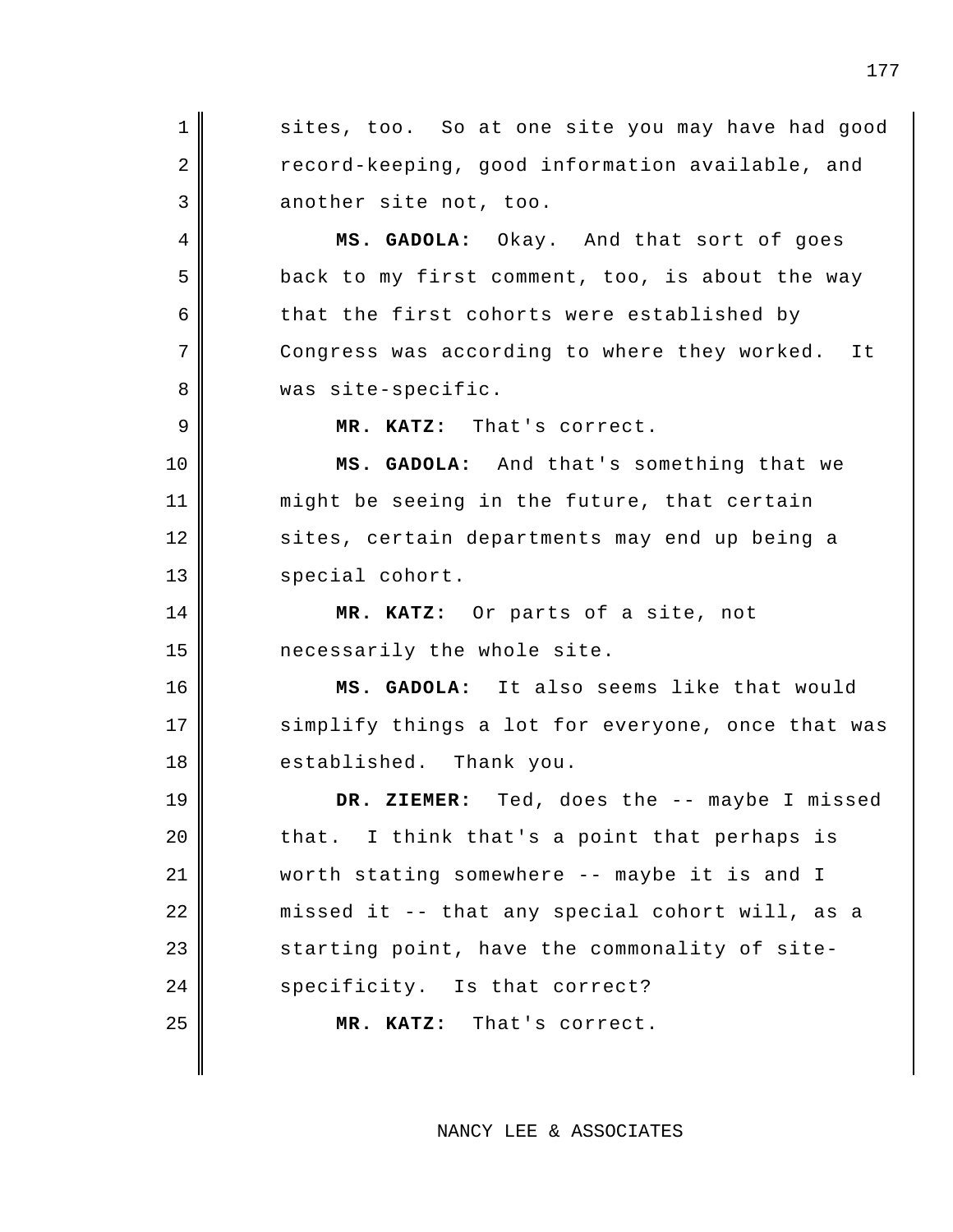| $\mathbf 1$ | DR. ZIEMER: Is that stated?                      |
|-------------|--------------------------------------------------|
| 2           | MR. KATZ: It is stated.                          |
| 3           | DR. ANDRADE: It's 83.5 in subsection (c). I      |
| 4           | completely skipped over that myself. But that's  |
| 5           | what I mean about the clarity of the rule. If    |
| 6           | all of these --                                  |
| 7           | DR. ZIEMER: I got it. I see it.                  |
| 8           | DR. ANDRADE: If all of these criteria were       |
| 9           | listed up front somewhere, where everybody       |
| 10          | understood precisely what needed to get -- what  |
| 11          | had to be done in order to be considered for an  |
| 12          | SEC, I think this would be a much more valuable  |
| 13          | document. It seems to be scattered throughout.   |
| 14          | MS. MUNN: Maybe it would help to include the     |
| 15          | form, which I haven't pulled down and looked at. |
| 16          | DR. ZIEMER: I'm sorry, could you -- I missed     |
| 17          | that, Wanda. What are you saying?                |
| 18          | MS. MUNN: I said it might even help to           |
| 19          | include the form, which is available on the home |
| 20          | page, but I haven't pulled it down and looked at |
| 21          | it -- the application form.                      |
| 22          | DR. ZIEMER: No, I don't think it exists yet,     |
| 23          | does it?                                         |
| 24          | MR. KATZ: No, it doesn't exist yet. And          |
| 25          | that's written as it would be in a final rule,   |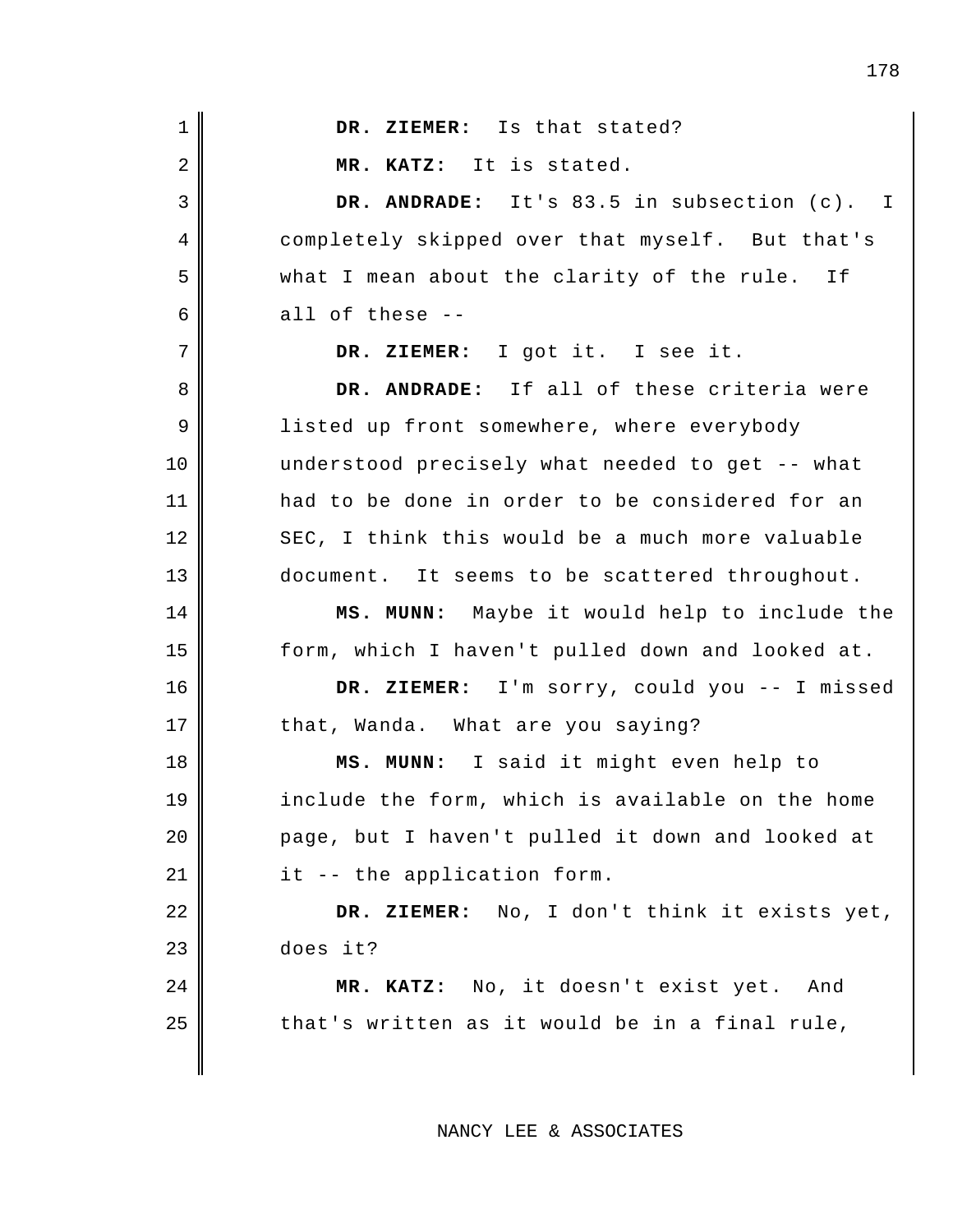1 2 3 4 5 6 7 8 9 10 11  $12$ 13 14 15 16 17 18 19 20 21 22 23 24 25 where it would be available. But it's not there yet. **DR. ZIEMER:** Incidentally, just as an aside, you'll notice in section 83.13 it talks about the consensus of this Board. And it has a footnote about that, so I think it's okay. **DR. ANDERSON:** And if we wanted to be sure. If one person supports it. **DR. ZIEMER:** No, we have -- it says it may -  $it's$  --**DR. ANDERSON:** Yeah, it does not require you **DR. ZIEMER:** Right. Okay, additional comments? Yeah, Mark. **MR. GRIFFON:** If we had a little time here, I'm just going on what Tony was talking about with the clear triggers. I completely agree. Part of my frustration with it was the lack of clear triggers. And we've had discussions with NIOSH, and I guess what I wanted to explore maybe, if we had a few minutes now, was what was your thought process in defining things like reasonable estimate? It's defined as you can complete a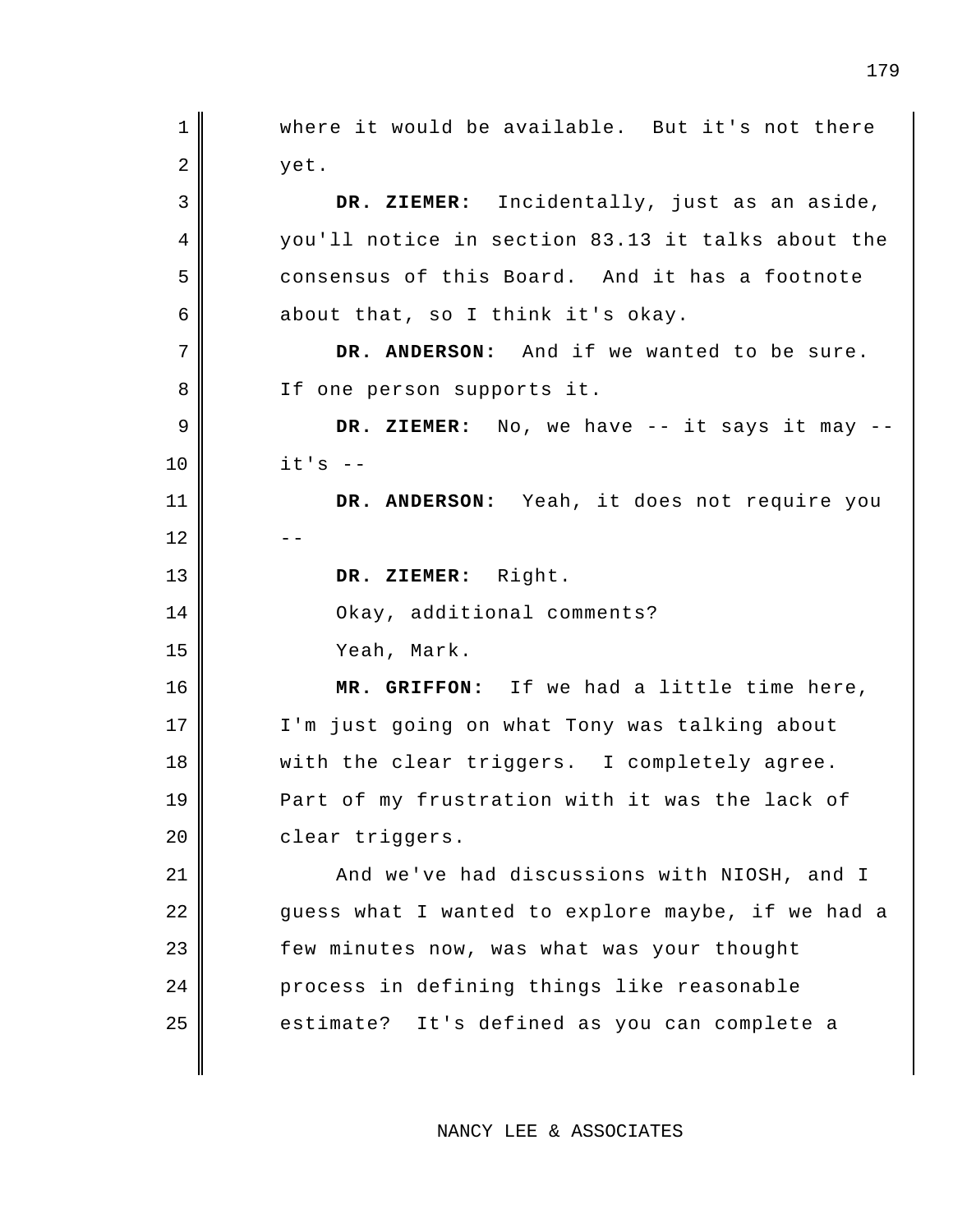1 2 3 4 7 12 13 14 dose reconstruction. And I know that you turned it back and said, well, if you have a better way to do this, fine, give us a proposal. And I agree. I don't know that I have the perfect answer right now. But I can think of some quantitative -- potential quantitative triggers to be used to assist in determining that reasonable estimate idea. And I'm just wondering if it might be helpful to the Board if we heard some of -- I'm sure you went through a lot of the same thoughts that we're going through, on how can we possibly quantify this, and was there other -- can you share some of that logic with us?

5

6

8

9

10

11

15 16 17 18 19 20 21 22 23 24 25 **MR. KATZ:** Well, we went through the issue of -- because it was -- it's been mentioned before, the issue of whether it's a question of the size of the standard error, for example. Is that what you're referring to, in effect, as a way of clearly defining that? And the way we veered from there or felt that was really inappropriate is because the size of the standard error is not harming the claimant in this case, as Dr. Ziemer expressed over there when we were discussing this provision before. If increased standard error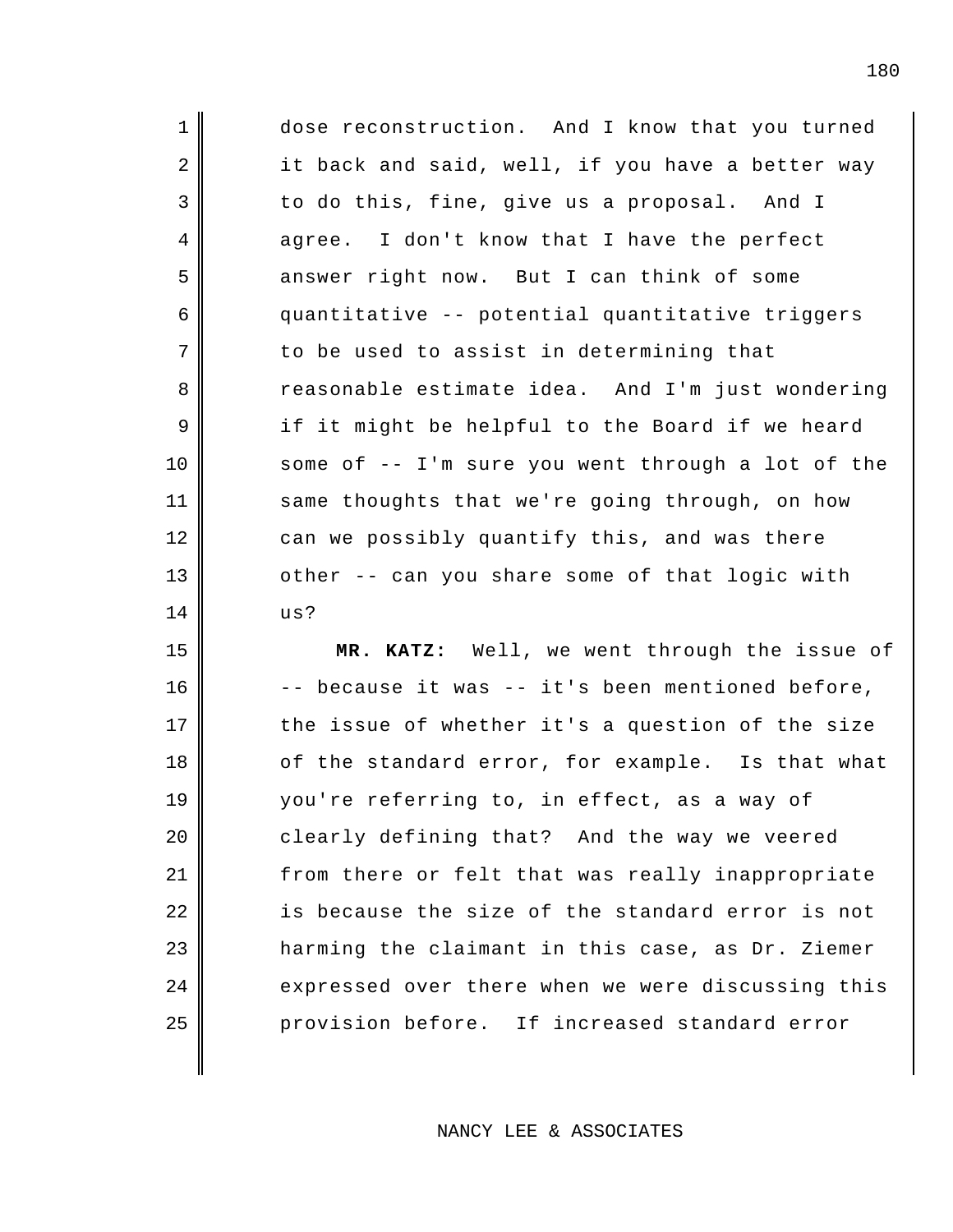means more benefit of the doubt to the claimant, in effect, we're not harming the claimant that way, then that doesn't seem to us a good measure in this circumstance, which is, I grant it, it's sort of unique to what we've set up here in terms of how we're doing dose reconstructions. But it fits, I think, more or less like a glove with what we've proposed for doing dose reconstructions and what we're doing now there.

1

2

3

4

5

6

7

8

9

10

11

12

13

14

15

16

17

18

19

So again, our logic led us back to saying if we can do the dose reconstructions we are treating these claimants fairly. And our concern is about claimants who don't have this as a remedy, and those claimants are people for whom we can't do dose reconstructions. There's really -- there's no more logic to present to you than that, for whatever limits it has.

**DR. NETON:** I think I could just add a couple of things to that.

20 21 22 23 24 25 One thing I think is important is it's unbounded, reasonably unbounded at the upper end, where you can't necessarily put a handle on what the upper end of the dose of that cohort or that group or class of workers would be. Your other alternative would be to assign everyone some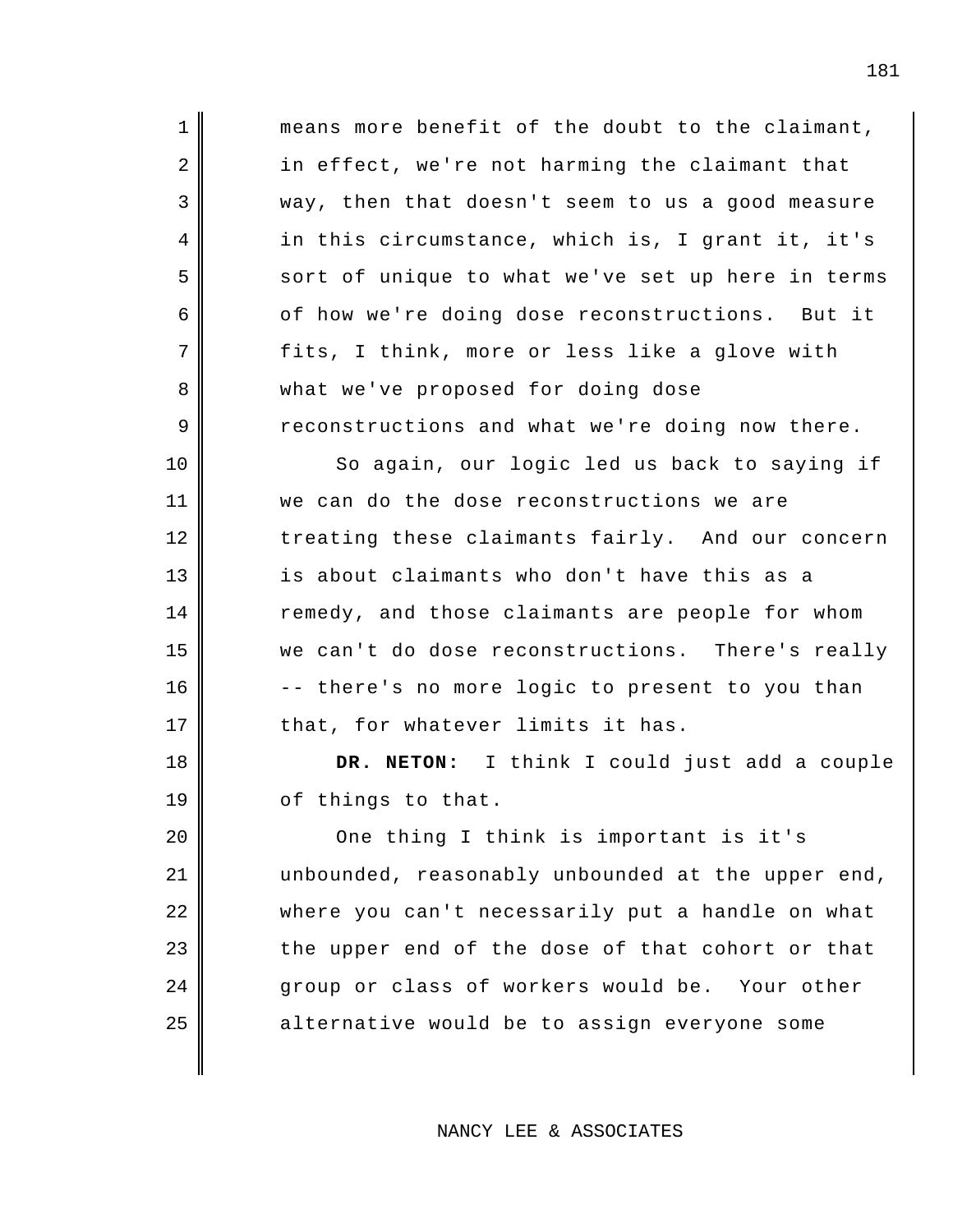| 1              | extremely large exposure, which in effect        |
|----------------|--------------------------------------------------|
| $\sqrt{2}$     | qualifies them as a Special Exposure Cohort to   |
| $\mathfrak{Z}$ | begin with. That's the only alternative, is to   |
| 4              | say I know it's less than a million rem,         |
| 5              | something crazy like that.                       |
| 6              | And one could do that, but I think that's        |
| 7              | when you get into this reasonableness test.      |
| 8              | Well, that's probably not reasonable, but we     |
| 9              | don't really know. And that's part of that logic |
| 10             | process, is this unbounded -- sufficiently high  |
| 11             | to have caused cancer, but unbounded at a very   |
| 12             | high end where you'd never be able to establish  |
| 13             | it with any certainty. All the other ones that   |
| 14             | we could do, we feel that we could bound it      |
| 15             | within some reasonable scientific certainty.     |
| 16             | There I go, use the word "reasonable" again.     |
| 17             | But it's hard -- I'd be interested to hear       |
| 18             | whatever quantitative numbers you might have.    |
| 19             | MR. GRIFFON: Well, yeah, I've been playing       |
| 20             | around with that, but it's not ready for sharing |
| 21             | publicly yet.                                    |
| 22             | But I guess the other concern I have, really,    |
| 23             | is from the standpoint of the potential          |
| 24             | claimants, that if we don't have some clear      |
| 25             | triggers, then I think there might be the        |
|                |                                                  |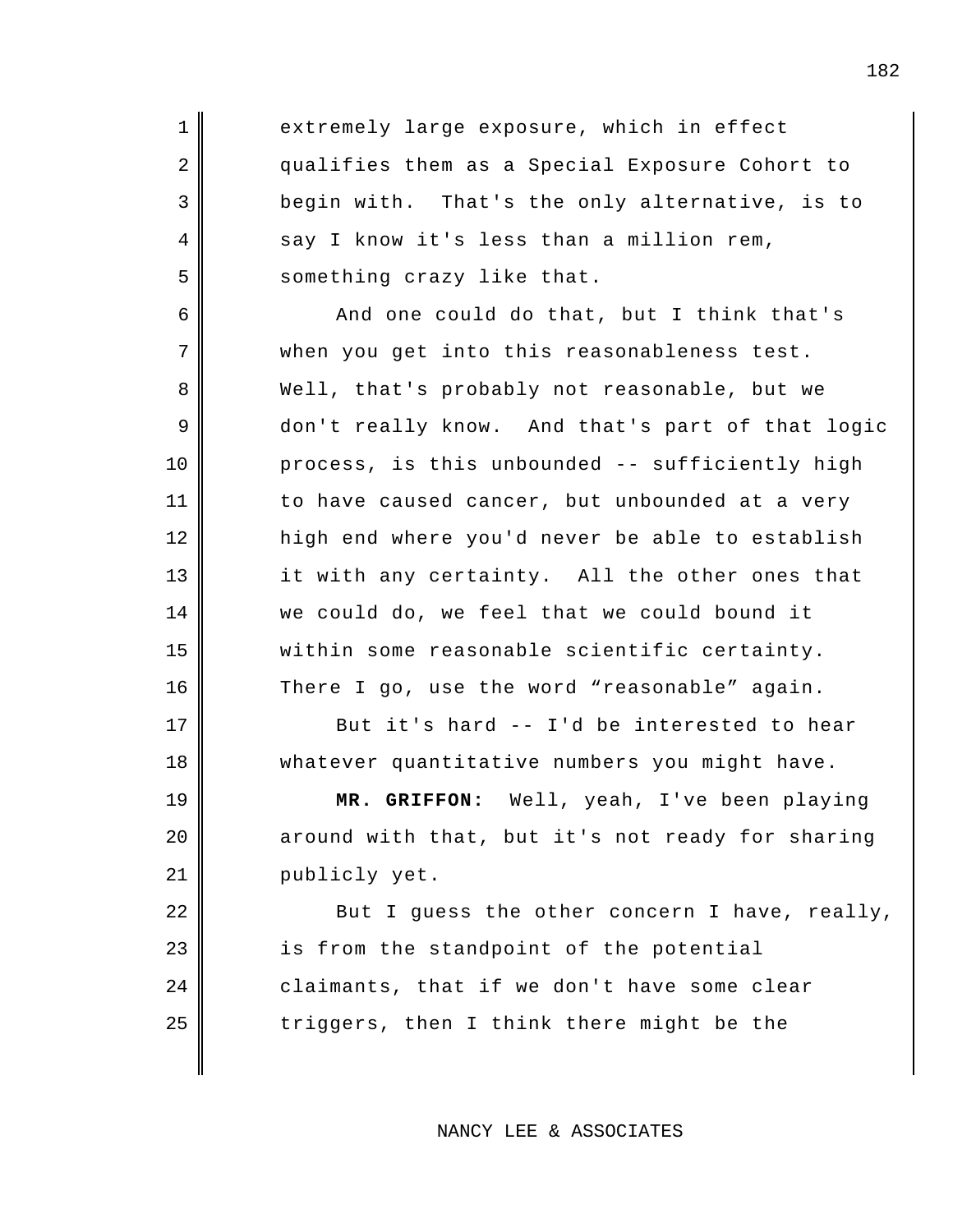reaction that, oh, once again I just missed the hurdle; boy, surprise, surprise, my -- even on that maximum likelihood where you give them the worst case dose estimate, they may say, surprise, surprise, once again we missed the trigger for compensation. And I think that -- I guess I was just trying -- if there were clear triggers, clear triggers for you would be helpful, clear triggers for the Board when we reviewed things would be helpful, because we're going to have to put our opinion out on these things as well. And it would be helpful to the petitioners so they knew what they were up against, maybe.

1

2

3

4

5

6

7

8

9

10

11

12

13

14

15

16

17

18

19

20

21

22

23

24

25

And like I said, I don't have any clear answer to that. I'm just kind of exploring that. And that's my concern on that side, is that we're going to get a potential backlash of people that really believe their records were destroyed and information wasn't correct, and they go through this process again and -- your worst case scenario, they just don't believe that it was really a worst case scenario. So I think the review process is good, but I think the triggers would be helpful for everybody involved, is all I'm saying.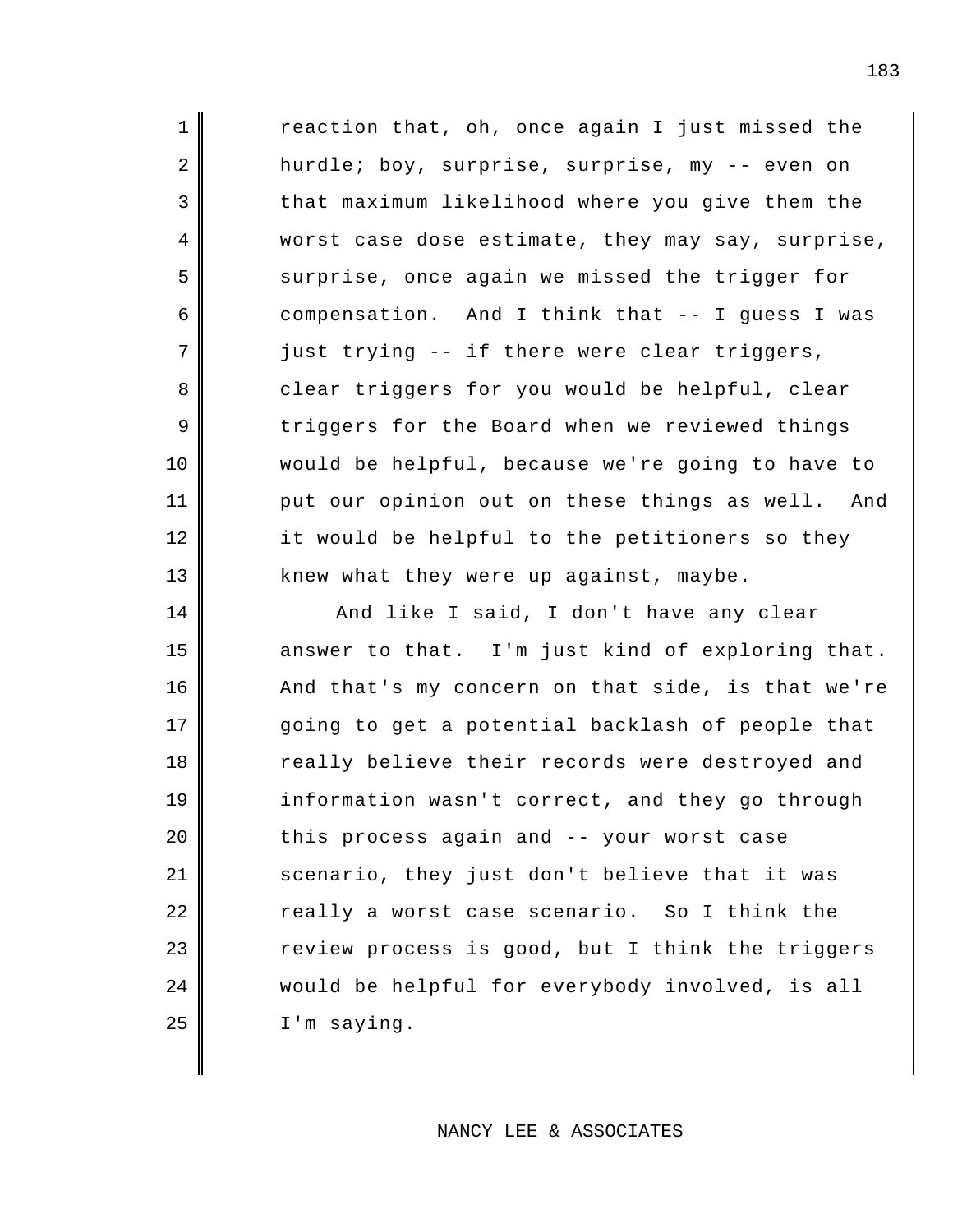| $\mathbf 1$ | DR. ZIEMER: Mark, could you -- when you use       |
|-------------|---------------------------------------------------|
| 2           | the term "triggers" here, give me an example of a |
| 3           | hypothetical trigger in your mind. What are you   |
| 4           | meaning by it?                                    |
| 5           | MR. GRIFFON: I guess part of what I was           |
| 6           | talking about is how do you determine for the     |
| 7           | reasonable estimate. And it could be tied -- I    |
| 8           | think it could be tied to the uncertainty         |
| 9           | combined with the mean in a way that's end-       |
| 10          | cancer-specific, so that you look at your sigma   |
| 11          | values on either side and compare it against your |
| 12          | IREP model and see what that does to probability  |
| 13          | of causation. And I don't know, maybe you've      |
| 14          | looked at this. I'm not saying -- that's just     |
| 15          | one notion of a --                                |
| 16          | DR. ZIEMER: Isn't that what you're doing, in      |
| 17          | essence?                                          |
| 18          | DR. NETON: -- dose reconstruction.                |
| 19          | DR. ZIEMER: You're doing a type of dose           |
| 20          | reconstruction in the absence of any data.        |
| 21          | You're saying this group might have gotten a dose |
| 22          | this high, and that would --                      |
| 23          | DR. NETON: Right, that's exactly it. I            |
| 24          | don't want to get into too much --                |
| 25          | MR. GRIFFON: Well, that's not quite how you       |
|             |                                                   |

NANCY LEE & ASSOCIATES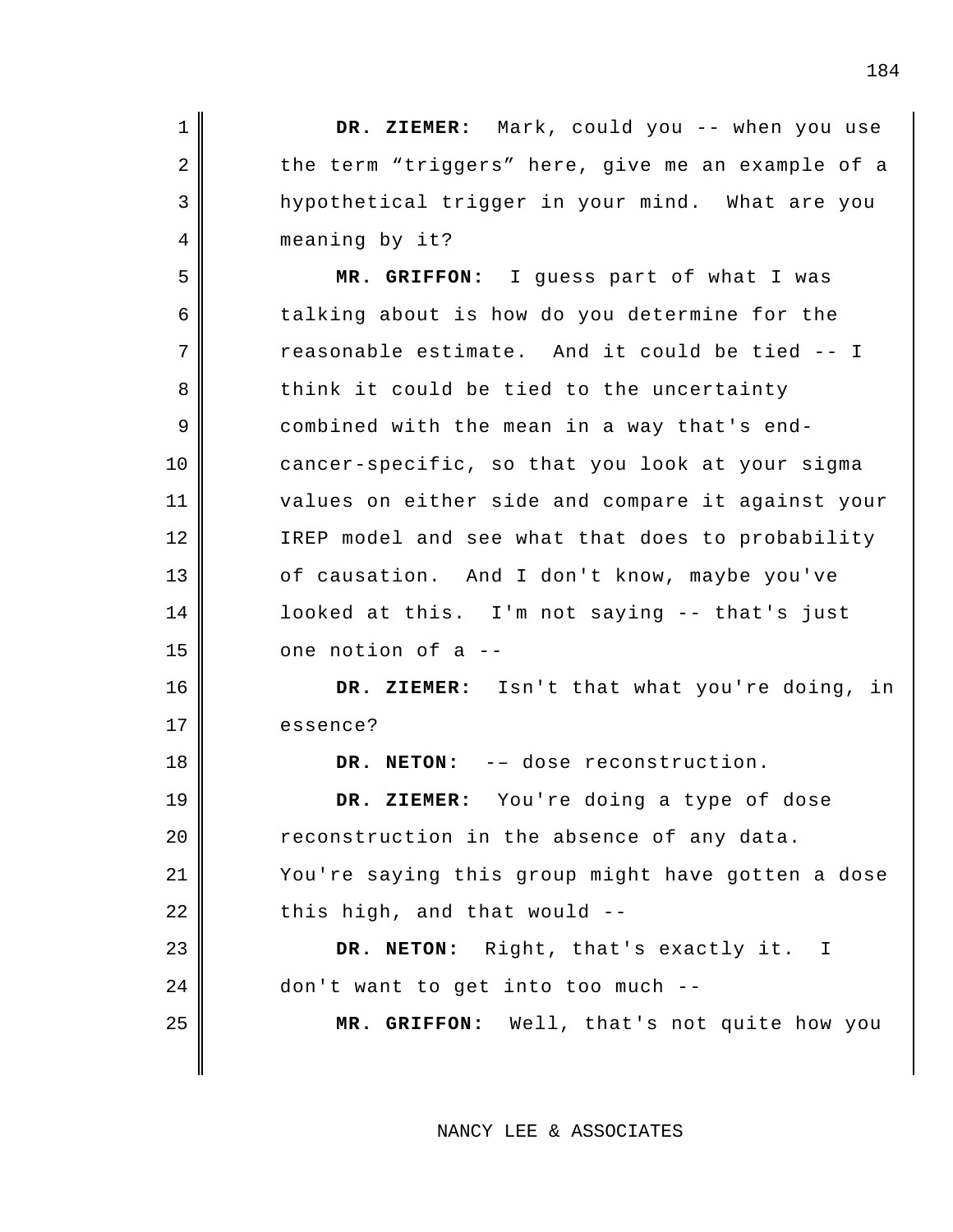| $\mathbf 1$    | do a dose reconstruction. But like I said, I'm    |
|----------------|---------------------------------------------------|
| $\sqrt{2}$     | not really ready to put a model out there, but a  |
| $\mathfrak{Z}$ | dose reconstruction, you put the whole            |
| $\overline{4}$ | distribution into your calculations.              |
| 5              | DR. NETON: Right. But these triggers are          |
| 6              | extremely -- if you run the IREP model, cancer-   |
| 7              | specific, age at exposure, it's specific to every |
| 8              | individual, and I don't know that you could       |
| 9              | actually establish a single trigger value. It     |
| 10             | would not be possible, given the infinitely       |
| 11             | variable nature of the calculation, at least in   |
| 12             | my opinion.                                       |
| 13             | MR. KATZ: Can I just --                           |
|                |                                                   |
| 14             | MR. GRIFFON: I was proposing that more for        |
| 15             | the other side, with the individual where you     |
| 16             | want to determine if you can do a reasonable      |
| 17             | estimate. If that estimate is reasonable, then -  |
| 18             | - I'll leave it at that.                          |
| 19             | MR. KATZ: Well, I was just going to point         |
| 20             | out, too, that if you're -- but then I think he   |
| 21             | just canceled my comment in a sentence.<br>Ιf     |
| 22             | you're not talking about Special Exposure Cohort  |
| 23             | procedures, but where you apply this whatever     |
| 24             | kind of arbitrary or whatever trigger like this,  |
| 25             | the result of that is if it results in your       |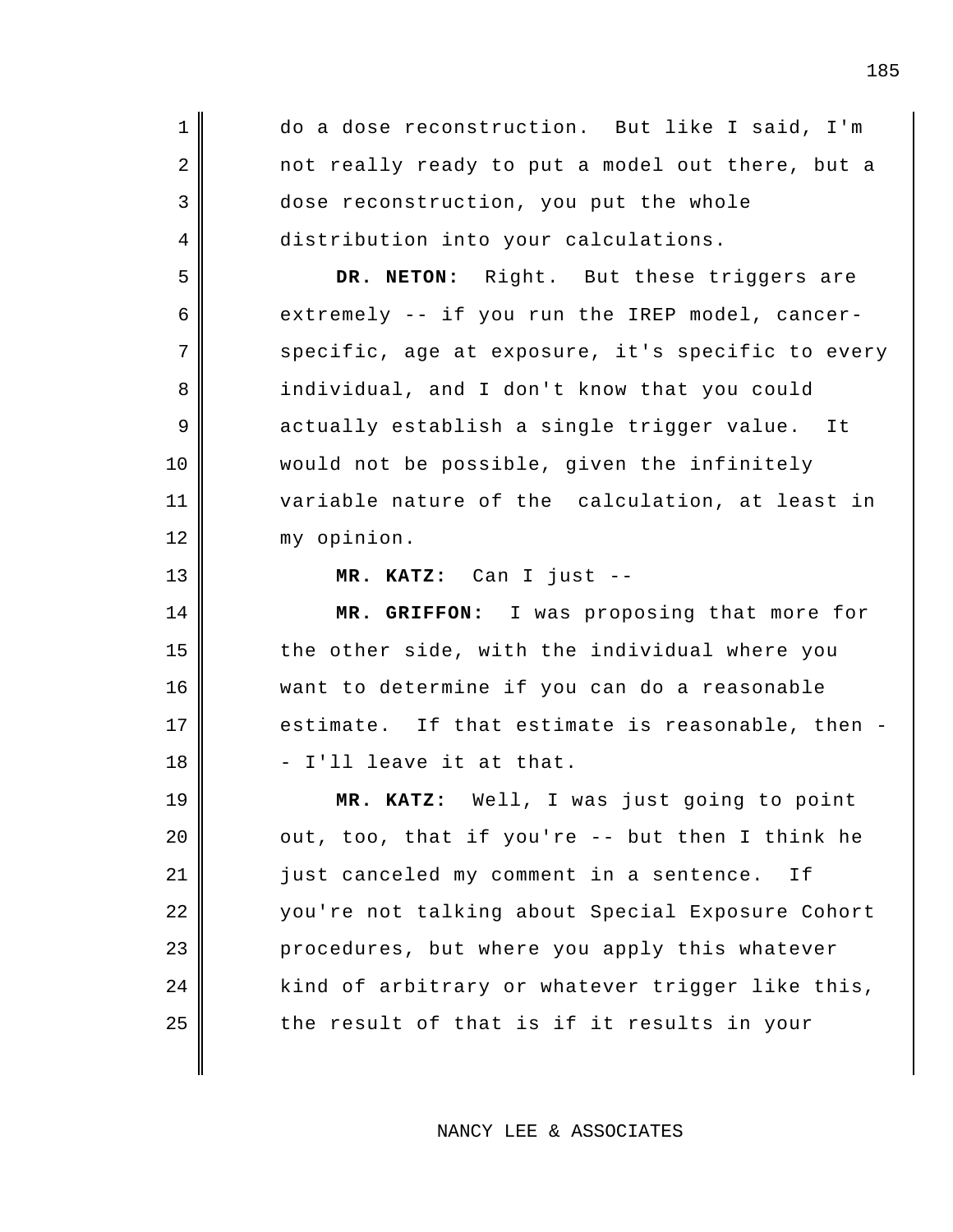creating a class where you could have done dose reconstructions for those individuals, some of those individuals will have cancers that are not on the specified cancer list. And there you've basically taken away any remedy from them that --

1

2

3

4

5

6

7

**MR. GRIFFON:** I understand. I also think - and another -- I'm sorry, Wanda.

8 9 10 11 12 13 14 15 16 17 18 19 20 21 22 23 24 25 I think another definition that might play into this is -- and Ted did present on this a little today in the presentation -- was feasibility. And I think I disagree a little bit with Ted that the description, I think it can be defined to some extent, at least in terms of - we threw around examples of, well, you can always reconstruct a dose, given enough time and effort and -- but I think part of that plays into feasibility. How much time, effort, et cetera is going to be involved for one small class, possibly, to define a source term if you have to go back and characterize a dump site, for instance? I think that might be unfeasible, as an example. Maybe it's not. But I think that's something that might be able to be defined to some extent based on time and allocation of resources.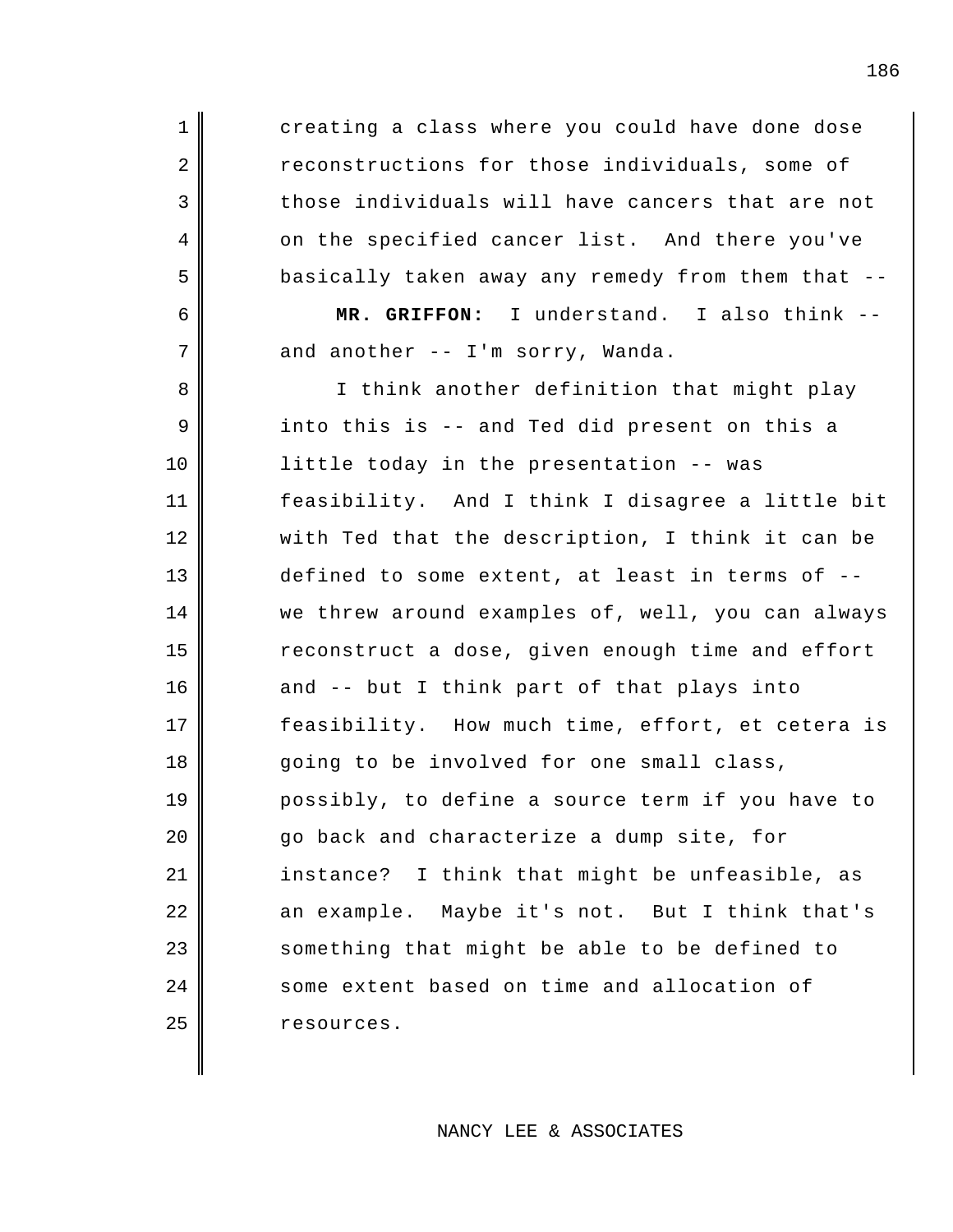1 2 3 4 5 6 7 8 9 10 11 12 13 14 15 16 17 18 19 20 21 22 23 24 25 **DR. ZIEMER:** As a practical issue, if you have to spend \$50 million to decide whether 25 people are a special cohort. **MR. GRIFFON:** Yeah, right. **DR. ZIEMER:** Wanda has a comment. **MS. MUNN:** It's my observation that no matter what threshold of either dose or event is chosen, there will be people who didn't quite make that and who will continue to feel that they have been mistreated. I believe the only thing that people who are involved in this kind of activity can do is to do the best job they can based on the best science that's available to them, and not be swayed by the fact that there will be people who will be unhappy with whatever decision is made. You just have to use the best science that's available. **DR. ZIEMER:** Thank you. Okay, it's time for a break, unless there's -- does somebody have another comment? **UNIDENTIFIED:** I think yeah was the comment over there. (Laughter) **DR. ZIEMER:** Okay, let's take a 15-minute break.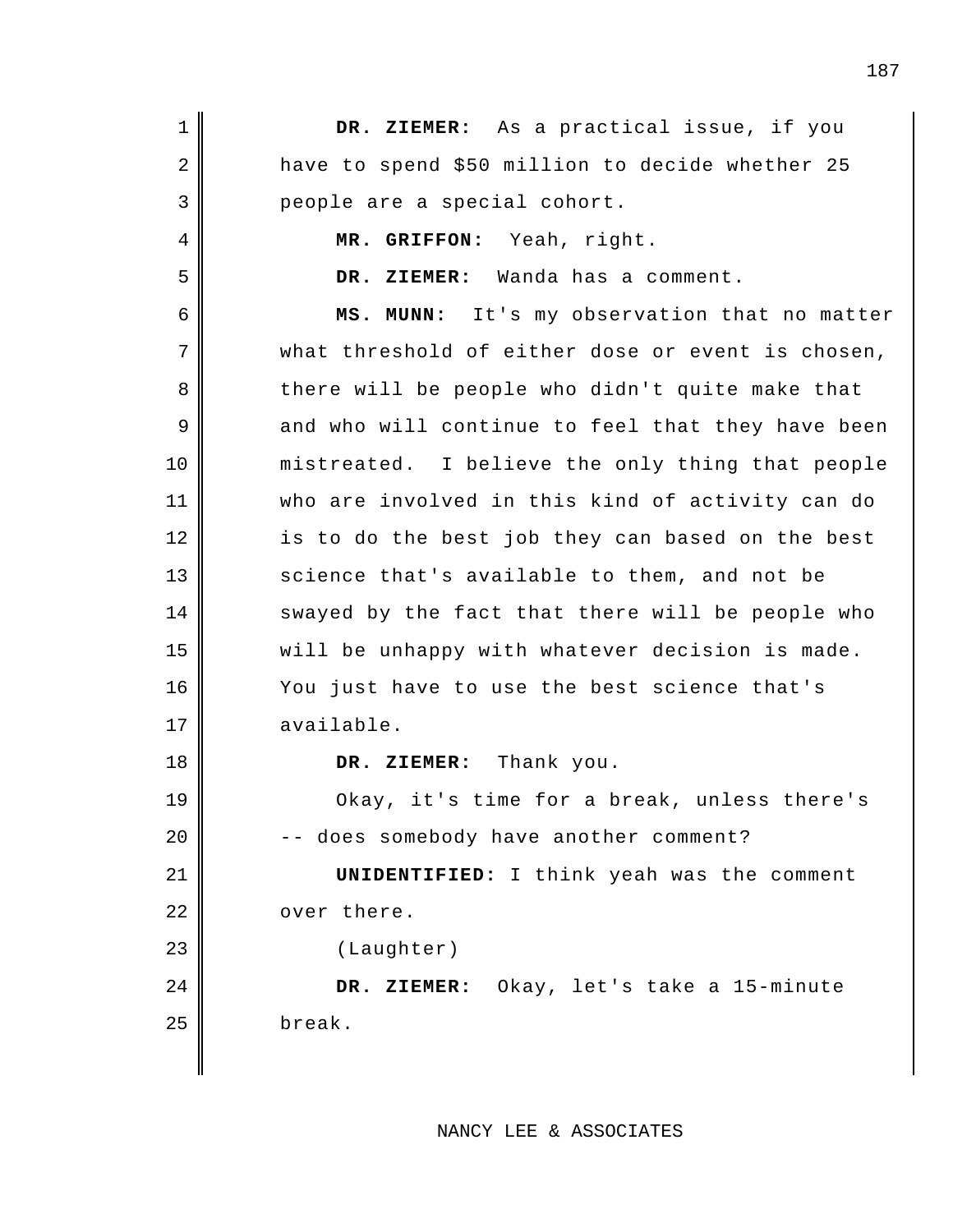| 1  | (Whereupon, a break was taken at 2:40 p.m.)       |
|----|---------------------------------------------------|
| 2  |                                                   |
| 3  | DR. ZIEMER: Our agenda actually calls for us      |
| 4  | to go back to dose reconstruction review process, |
| 5  | but I think we agreed this morning, with the      |
| 6  | input to the working group -- and that group is   |
| 7  | going to meet sometime tonight, or after this     |
| 8  | $sension$ --                                      |
| 9  | MR. PRESLEY: After this meeting.                  |
| 10 | DR. ZIEMER: So if it's agreeable, we'll defer     |
| 11 | discussion on dose reconstruction until tomorrow, |
| 12 | then.                                             |
| 13 | Mark, where are you? Is that agreeable? I         |
| 14 | guess it is. Mark, if that's not agreeable, say   |
| 15 | SO.                                               |
| 16 | (Mr. Griffon is not present.)                     |
| 17 | DR. ZIEMER: So let's go back to Special           |
| 18 | Exposure Cohort. We were kind of catching our     |
| 19 | breaths there, but you've had a chance to mull    |
| 20 | over things further. Do we have any additional    |
| 21 | comments at this time?                            |
| 22 | Oh, yeah, just a reminder to members of the       |
| 23 | public who wish to make comments to sign up.      |
| 24 | There are several already signed up, so we do     |
| 25 | have you on the schedule, at least three people   |
|    |                                                   |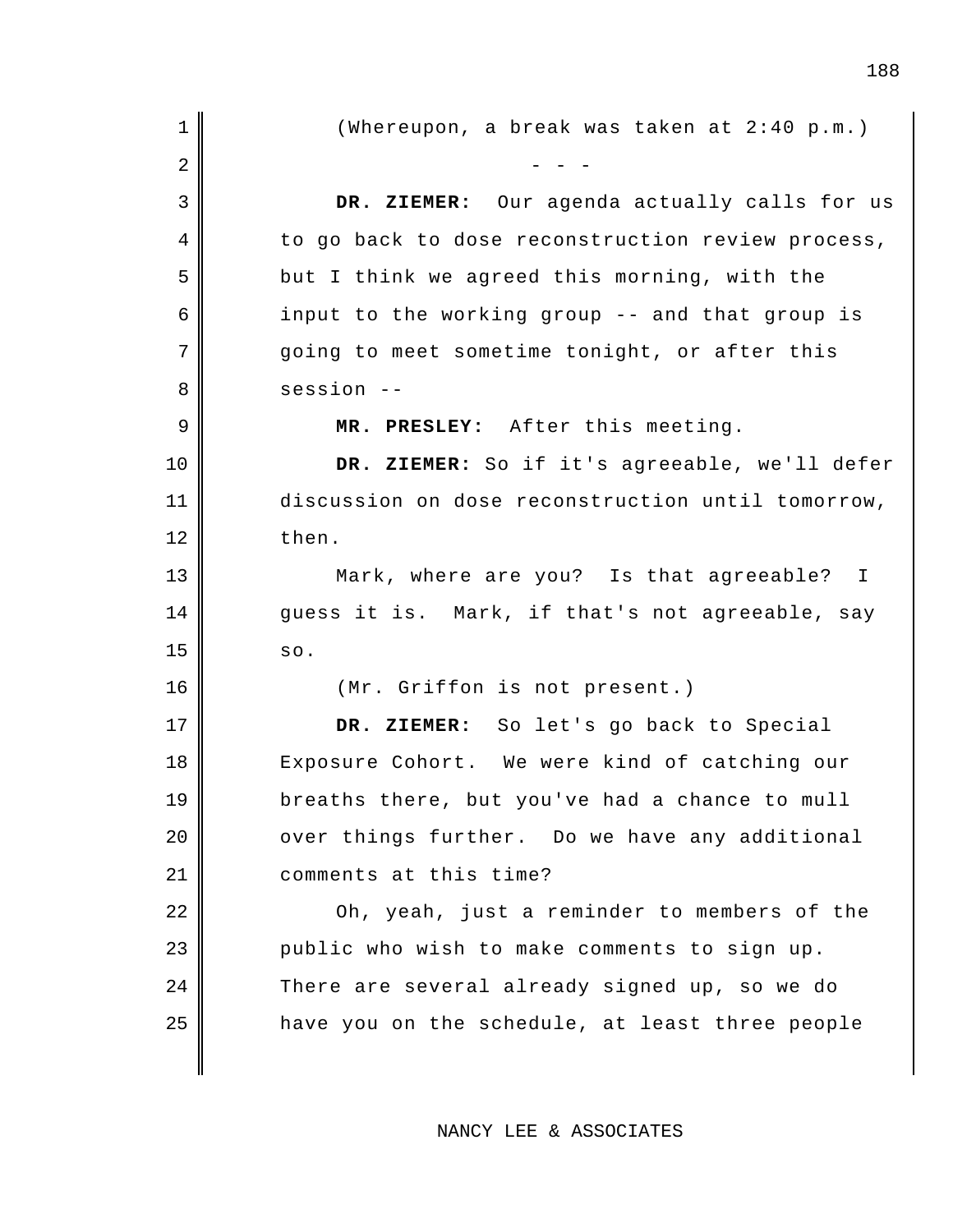1 2 3 4 5 6 7 8 9 10 11 12 13 14 15 16 17 18 19 20 21 22 23 24 25 I'm aware of. Okay. **MS. HOMER:** (inaudible) **DR. ZIEMER:** Now up to four? Okay. Okay, I've called for additional comments on the Special Exposure Cohort petitioning process, rule-making. (No responses) **DR. ZIEMER:** Do you feel like we've identified all the issues we need to address? There's a cross-section of them. Okay, Roy. **DR. DEHART:** You mentioned earlier the possibility of trying to have comments that could be placed on the docket for review. Is that still the intent, or as was suggested to let the course run its full outing and then put our comments in? **DR. ZIEMER:** Well, I think it's up to this Board, number one, what it wishes to say and when it wishes to say it, so I'm not certainly dictating that. The comment period closes August 25th or so, doesn't it? **MR. ELLIOTT:** Yes. **DR. ZIEMER:** And I think Henry suggested that we might wish to be made aware of the public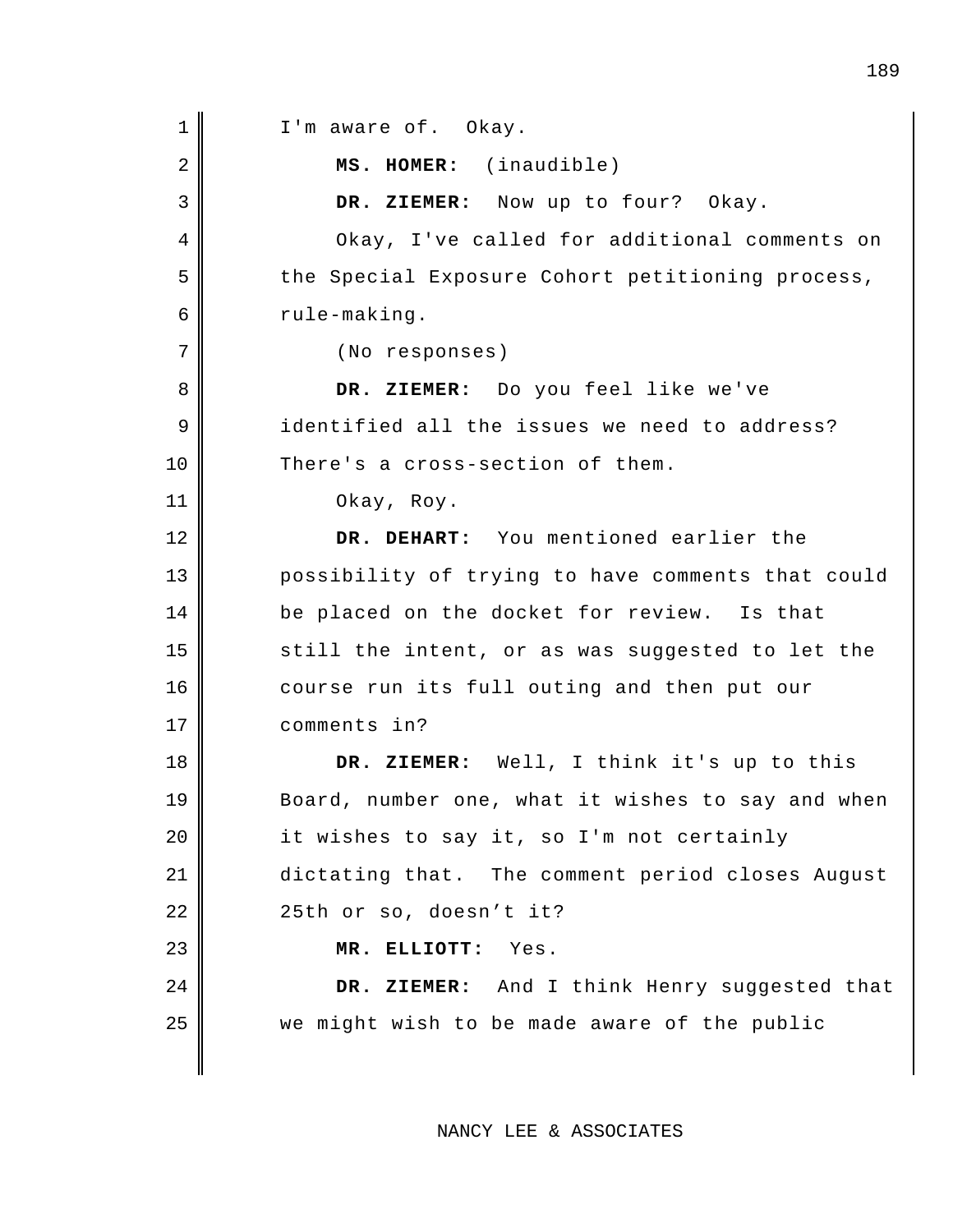comments on this before finalizing anything that we do. Not that we are -- we certainly aren't going to do the staff's job, which is to respond to the public comments, but we would use those mainly to see if there are other issues that we think we should also be addressing, something that might be triggered by public input.

1

2

3

4

5

6

7

8

9

10

11

12

13

14

15

16

17

18

19

20

21

22

23

24

25

So Roy, and then Henry. Or Henry and then Roy.

**DR. ANDERSON:** Yeah, I was only thinking that as far as clarifying language or recommendations that we could make, there may be comments where the public is confused or has some questions that in fact, in honing in on our own comments, we could help address some of those.

**DR. ZIEMER:** Right. I would certainly suggest that we need to be pretty far along and maybe have a semi-final draft ready that we could say, okay, in light of the public comments, we might make some additional minor changes or massage it a bit. But we need to be ready to go by mid-August or so in any event.

**DR. ANDERSON:** Right.

**MR. ELLIOTT:** Just for clarity's sake, let me make sure everybody understands that when we

# NANCY LEE & ASSOCIATES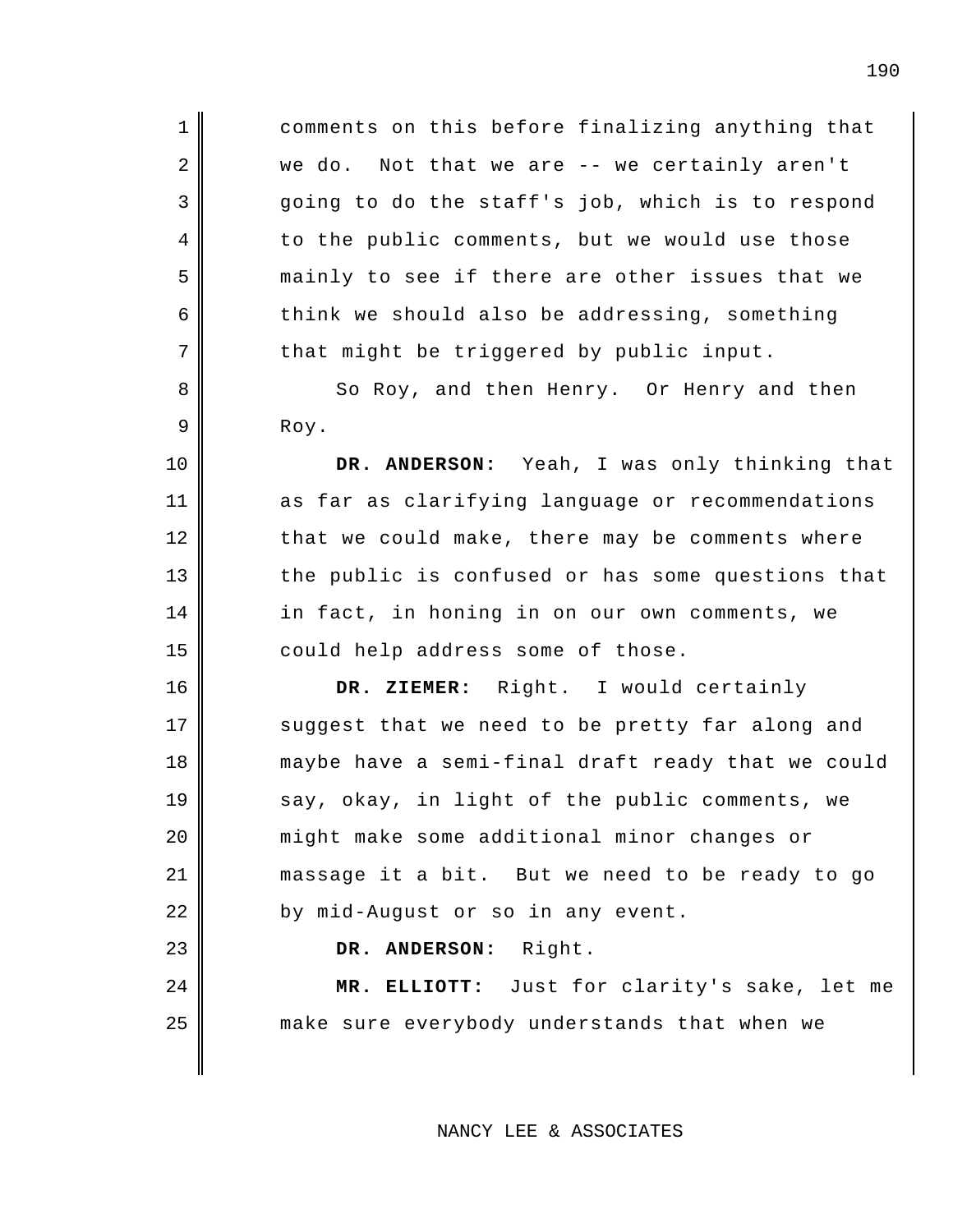receive public comment on this notice of proposed rule-making, as soon as we receive that it'll be entered into the docket and available on the web site. That's a fairly innovative, very new practice in rule-making. We're the first to have done it with the two rules we've already completed. It's been our experience, though - and limited experience that it is -- that people wait till the last few days to provide their comments. And so I'd just caution you in that regard.

1

2

3

4

5

6

7

8

9

10

11

12

13

14

15

16

17

Secondly, with regard to the stakeholder meetings that we're proposing to conduct, we're going to attempt to get a transcript of those and put that on the web site as soon as it's available from the court recorder. So that would be to your avail as well.

18 19 20 21 22 23 24 25 **DR. ANDERSON:** It seems to me, though, that depending where you hold them it's likely to be that there'll be one Board member that actually may be in the town where your town meetings are being held, and we could maybe task that individual to go to the meeting to take some notes to give us that feedback. That was my only suggestion on it, is there may be something that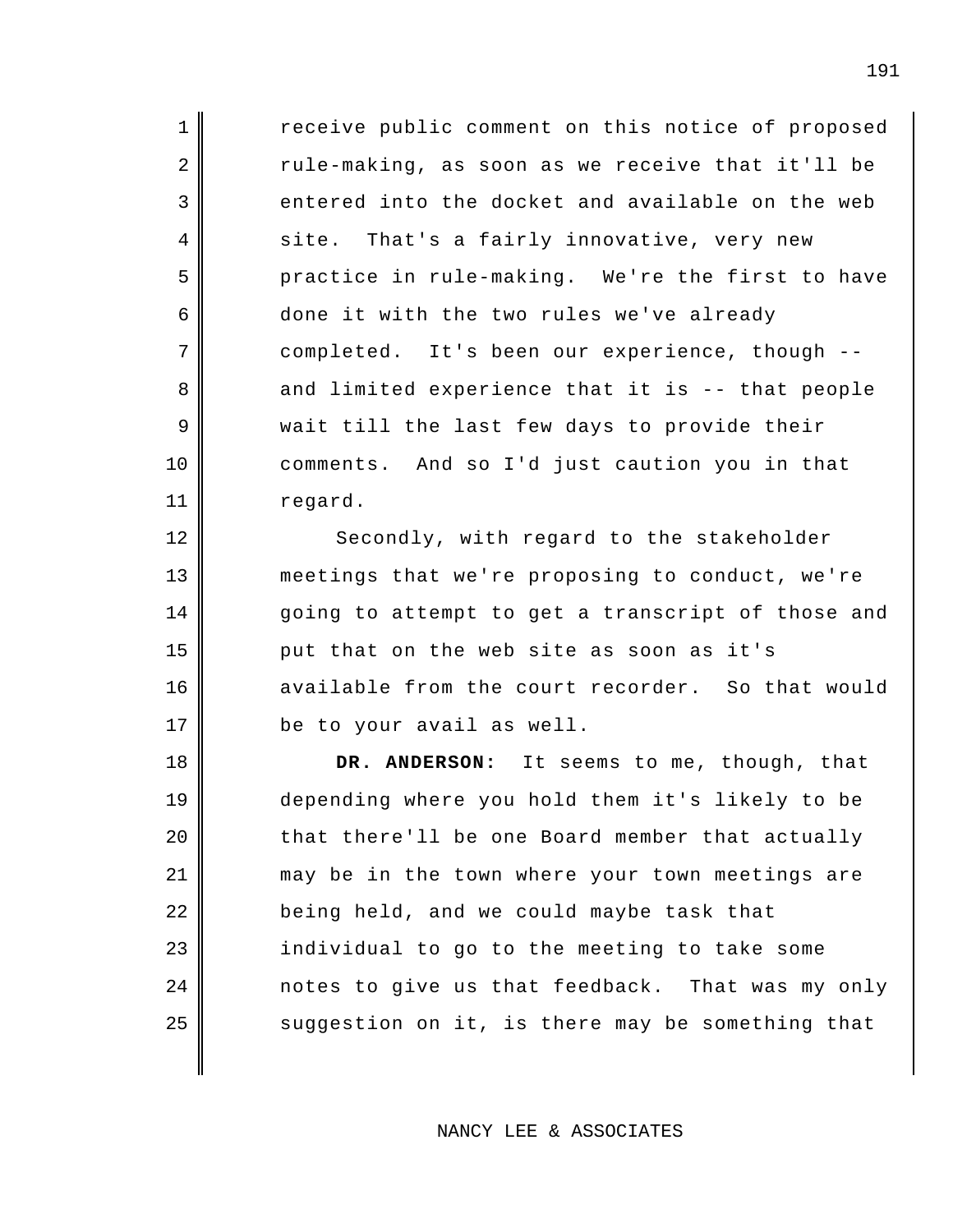1 2 3 4 5 6 7 8 9 10 11 12 13 14 15 16 17 18 19 20 21 22 23 24 25 would be helpful that would help us make our comments more -- **DR. ZIEMER:** There will be a transcript, but probably you -- **DR. ANDERSON:** Yeah, that may be too late. **DR. ZIEMER:** -- don't need the detailed transcript. You -- **DR. ANDERSON:** Yeah, and the published comments, I agree, I'm not -- **DR. ZIEMER:** You want more the flavor of the comments, and maybe a synopsis of what the issues were that were raised. **DR. ANDERSON:** Right, right. And if those are ones that we could address, that would be helpful to NIOSH to have us do that, and then they can reference that. **DR. ZIEMER:** Roy, did you have another comment? No. Gen. **DR. ROESSLER:** What is the next planned meeting of the Board? I'm assuming that this discussion centers about maybe a teleconference if we had to get back together and make some decisions? **DR. ZIEMER:** We don't actually have an additional meeting scheduled at this time.

NANCY LEE & ASSOCIATES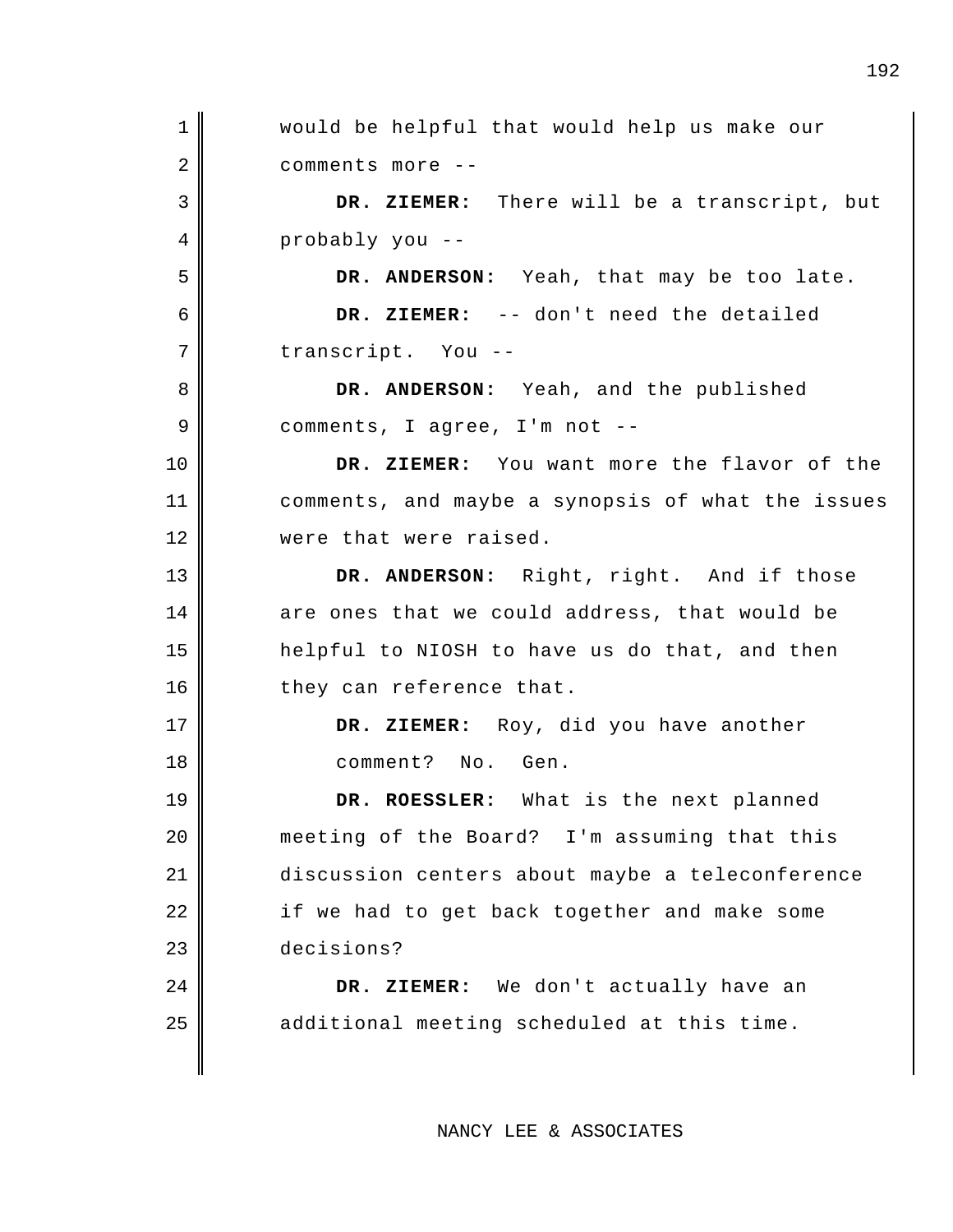1 2 3 4 5 6 7 8 9 10 11 12 13 14 15 16 17 18 19 20 21 22 23 24 25 That's one of the items of business before we leave, is to talk about the time for the next meeting. But if necessary, we can always have a teleconference. Keep in mind, though - teleconference, a telephone conference -- keep in mind, though, even that requires notice in the *Federal Register,* and it's not a minor matter. **DR. ROESSLER:** So how would -- whatever we develop today and tomorrow, how would we refine that before the end of the comment period? **DR. ZIEMER:** We would either have to have a telephone conference or a real, face-to-face meeting, yes. Tony. **DR. ANDRADE:** Paul, I think it would be in our best interests to try to, as you said, draft something in terms of recommendations for wordsmithing this proposed rule, perhaps adding some clarification -- clarification of philosophy, what it's intended to accomplish, the whole idea of commonality that people are looking for, those sorts of things -- sooner than later. And then we can address the issue of finalization -- that is via teleconference or another meeting -- later on.

NANCY LEE & ASSOCIATES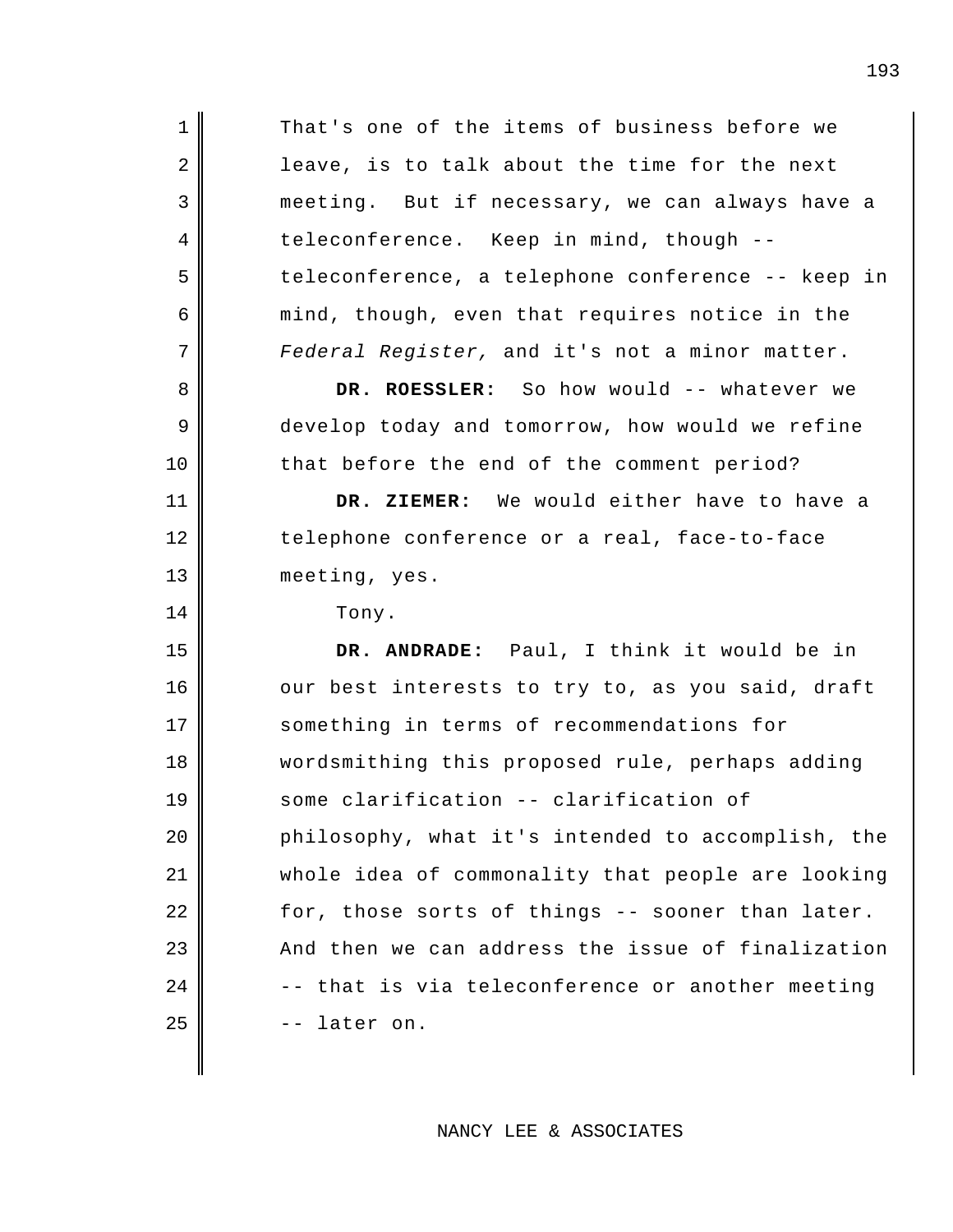|  | DR. ZIEMER |
|--|------------|
|  | I'm glanci |

1

2

3

4

5

6

7

8

9

10

11

12

13

14

15

16

17

**DR. ZIEMER:** Yes, thank you.

ng here at our schedule to see whether or not there will be time to actually do some of that while we are here. There is, tomorrow afternoon, a fair block of time that could be devoted to this. It would require probably some preliminary work between now and tomorrow by one or two people to organize and categorize the comments that we had, and to come up with a scheme for how to approach that. It would probably preclude the Mark Griffon subgroup, which has its own task before it. But if there were one or two others that would be willing to spend a little time maybe after dinner, I'd certainly be glad to participate if we had one or two others, just so we can sort of organize the comments.

18 19 20 21 22 23 24 25 Any volunteers for that? Okay, Tony. Any others? Wanda. I've jotted down, I think, a good portion of them. Maybe you've made notes. Maybe we can -- you haven't made notes. Okay. Anyone want to replace Wanda on the committee? (Laughter) **MS. MURRAY:** Wanda, you can have my notes. **DR. ZIEMER:** No, no, no, you -- she has it

NANCY LEE & ASSOCIATES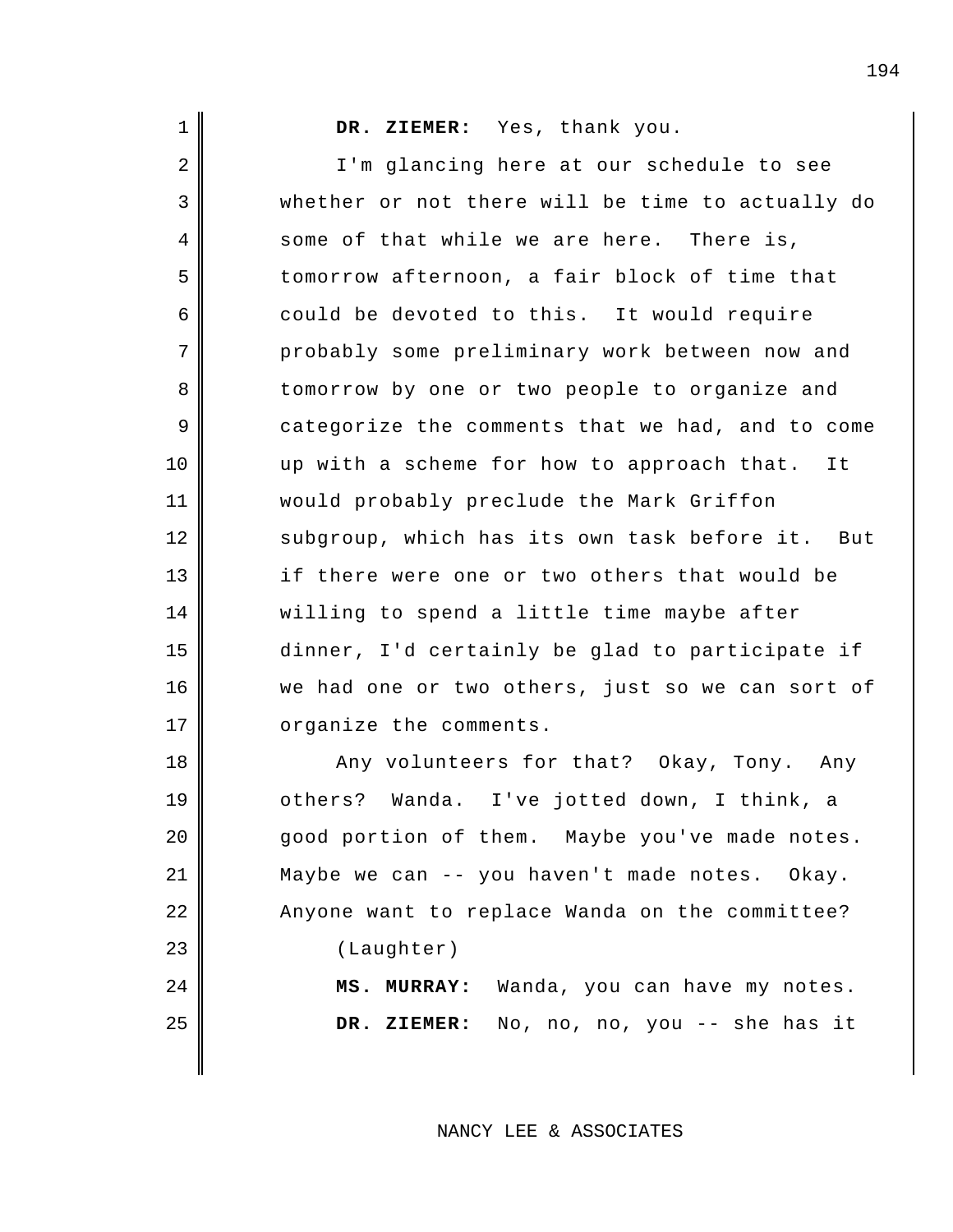| $\mathbf 1$ | all in her head.                                  |
|-------------|---------------------------------------------------|
| 2           | DR. ANDERSON: Where are you going to meet?        |
| 3           | Depending on how much --                          |
| 4           | DR. ZIEMER: Well, I don't know. Where would       |
| 5           | you like to meet? We can meet in my room, I       |
| 6           | think. It's -- I think I've got three chairs and  |
| 7           | a bed. Okay. Let's do that after dinner and do    |
| 8           | some preliminary -- sort of lay out a scheme that |
| 9           | might help the committee work together tomorrow.  |
| 10          | But I don't want to preclude additional           |
| 11          | discussion on that right now, so again let me ask |
| 12          | this question. Do you feel, with the              |
| 13          | clarifications you've heard today -- and I think  |
| 14          | some of you said, well, if that were said in the  |
| 15          | rule-making that would help, some of the things   |
| 16          | that were said -- and perhaps some -- I don't     |
| 17          | know, reformatting or reorganizing of some things |
| 18          | that are in there to bring out certain points,    |
| 19          | and maybe some -- well, identifying those issues  |
| 20          | that need additional clarification, maybe that'll |
| 21          | give us a start. And we can then work on that     |
| 22          | tomorrow and see where we end up, whether we are  |
| 23          | far enough along that we feel we'll be able to    |
| 24          | get a draft before mid-August.                    |
| 25          | But I want to make sure that we've identified     |
|             |                                                   |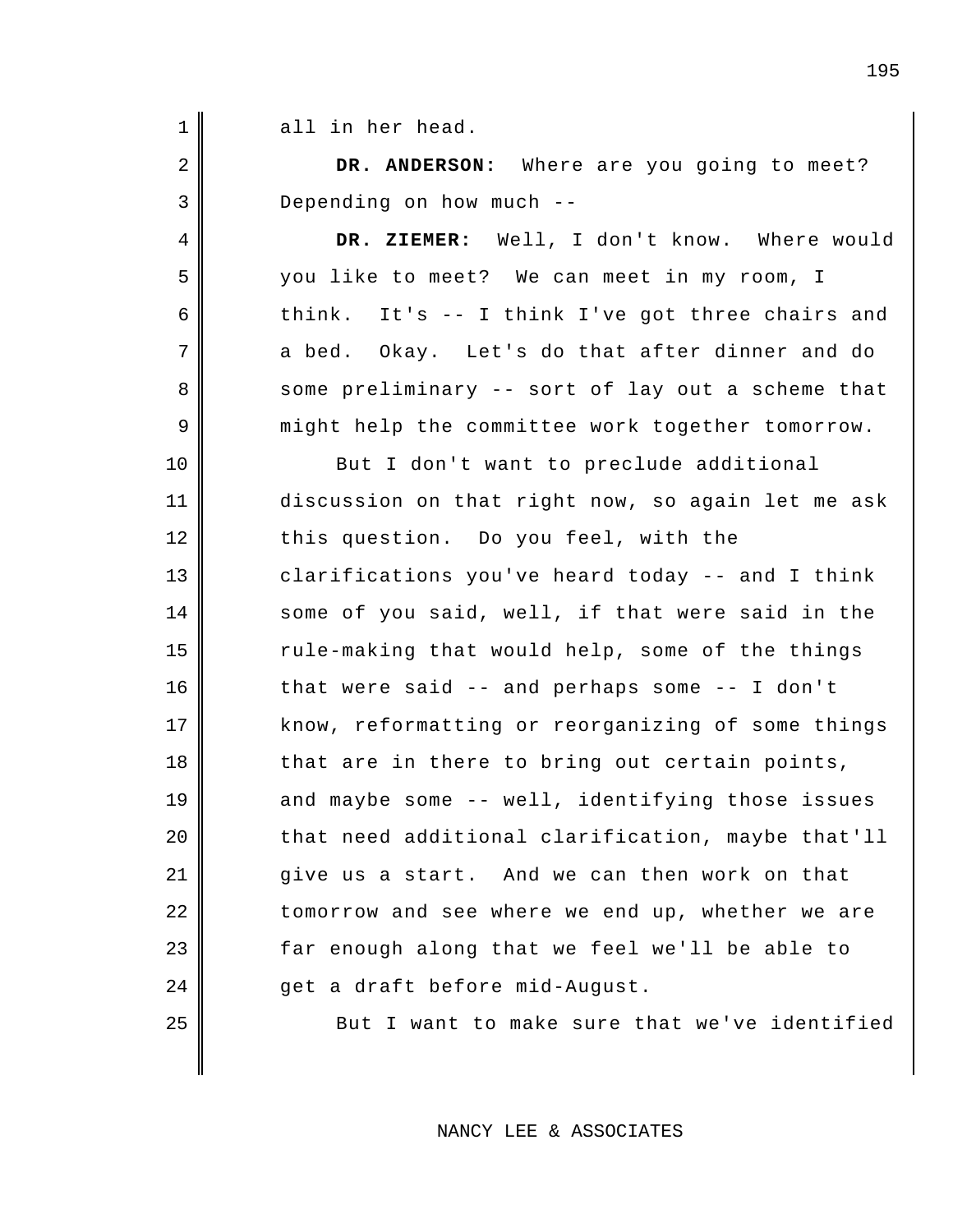| $\mathbf 1$ | all the issues that people wish to raise. Not to  |
|-------------|---------------------------------------------------|
| 2           | say that you can't raise more later, but --       |
| 3           | (No responses)                                    |
| 4           | DR. ZIEMER: Okay. I'm going to, if it's           |
| 5           | agreeable with our members of the public who were |
| 6           | originally scheduled for 4:30, if they're all     |
| 7           | here, I'd like to ask them if they would be       |
| 8           | agreeable to beginning this part a little early.  |
| 9           | Richard Miller -- Rich, are you still here?       |
| 10          | MR. MILLER: Yeah.                                 |
| 11          | DR. ZIEMER: Robert Tabor?                         |
| 12          | MR. TABOR: Here.                                  |
| 13          | DR. ZIEMER: Phillip -- Schofield, is it?          |
| 14          | UNIDENTIFIED: He stepped out.                     |
| 15          | DR. ZIEMER: Okay. And Robert Bistline.            |
| 16          | DR. BISTLINE: Yes.                                |
| 17          | DR. ZIEMER: Let's proceed, then.                  |
| 18          | Richard, would you go first? And why don't        |
| 19          | you come up to the podium. There's a lavaliere    |
| 20          | mike there. You just need to snap it on.          |
| 21          | MR. MILLER: I promised Phil he could go ahead     |
| 22          | of me. I think he's actually --                   |
| 23          | DR. ZIEMER: Do you prefer to have Phil go         |
| 24          | before you?                                       |
| 25          | MR. MILLER: Well, I would, but I -- just to       |
|             |                                                   |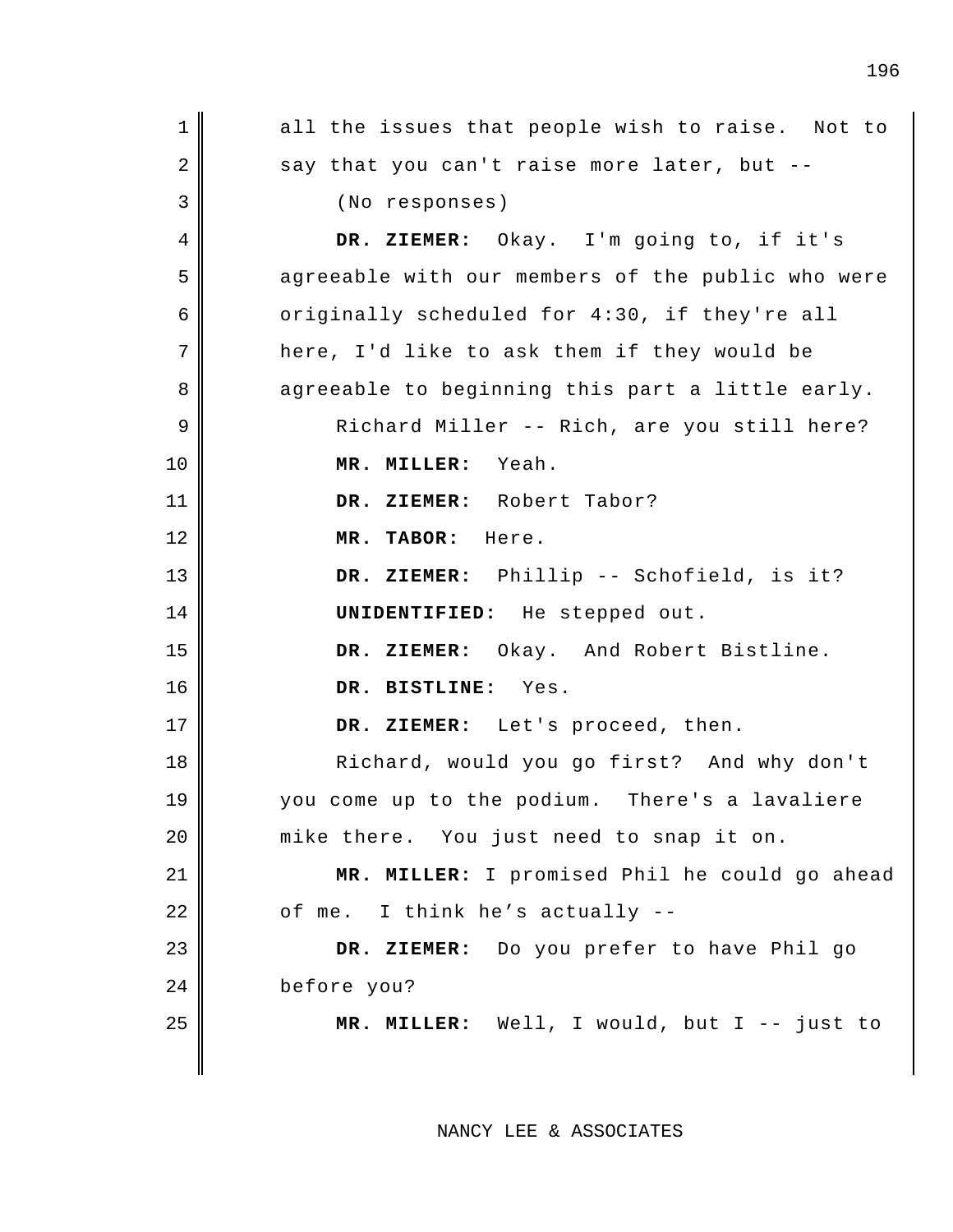1 2 3 4 5 6 7 8 9 10 11 12 13 14 15 16 17 18 19 20 21 22 23 24 25 avoid redundancy, also. Maybe we can do that. Why don't we -- **DR. ZIEMER:** That's fine. No problem. Phil? **MR. MILLER:** Yeah, let's do that, and if he's not back in time I'll -- **DR. ZIEMER:** Oh, Phil's not in the room. Well, Robert Tabor, we'll let you go first. Is that all right? **MR. TABOR:** Yeah. You want me to speak here or up there? **DR. ZIEMER:** Go up there, that would be good. **MR. TABOR:** I don't know if I'm totally prepared for this, but since I've been here a few times and we all put our pants on the same way, except for the ladies, I guess I'm comfortable enough with talking to you. **DR. ZIEMER:** Robert, just for the record, tell who you're representing here. **MR. TABOR:** Okay. I'm Bob Tabor, Robert G. for the record, whatever you want to put down -- T-A-B-O-R. That's Tabor, like labor; a little pun there. There's some things that I'd like to basically discuss. Maybe I can categorize the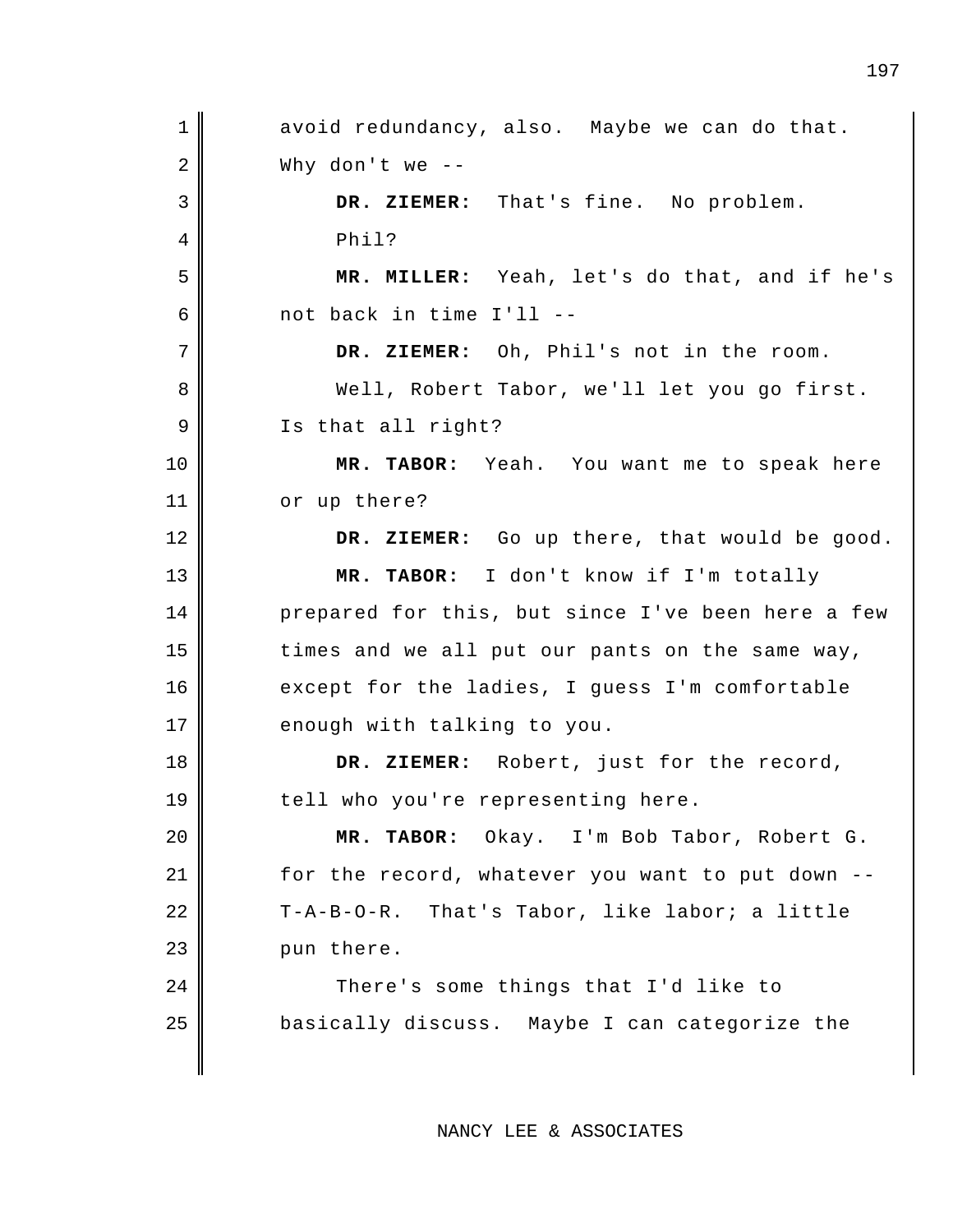issues. One is somewhat the issue of integrity. I've kind of picked up on this this morning, the integrity overall of the review process. I'd like to emphasize that I think a great deal of importance and attention needs to be paid to that. And let me give you an example.

1

2

3

4

5

6

7

8

9

10

11

12

13

14

15

16

17

18

For years the site that I work at, the Fernald site, and the people that I guess would be -- I would call my constituency, the Fernald Atomic Trades and Labor Council and those workers at the site, I remember when we first come there there was comments made -- well, there's no way you can get injured out here or anything to worry about out here. The only way you can get hurt is if a piece of uranium dropped on your head, that was about it. And there was even comments to that nature that were made in certain testimony during the lawsuits.

19 20 21 22 23 24 25 But obviously that's not the case in this industry, and it's not the case with the materials that we dealt with out there. But most of the people were, I think -- or at least myself, and I know a lot of folks that I could say this would be true of -- were told that there basically wasn't a whole lot of risk in this

NANCY LEE & ASSOCIATES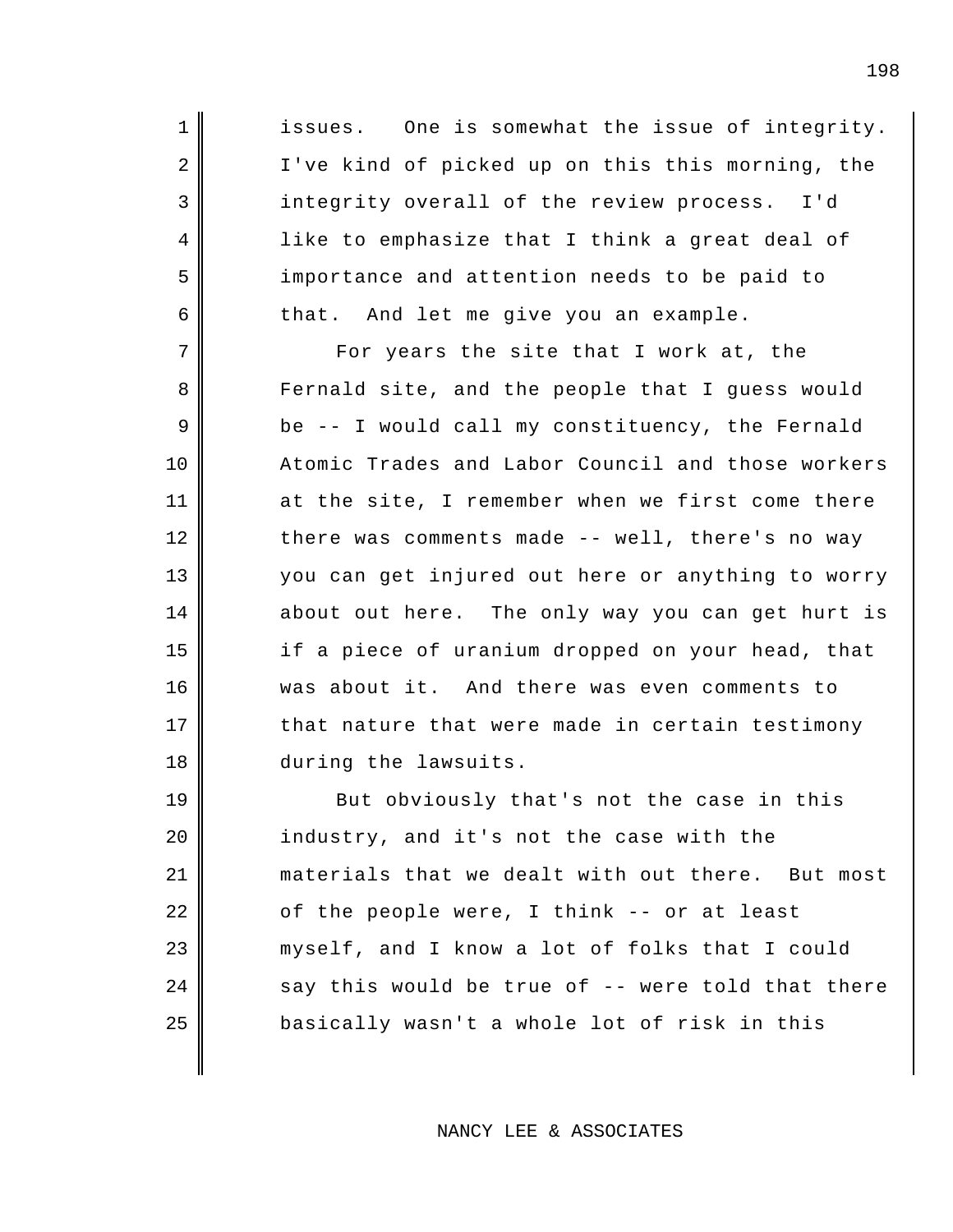1 2 3 4 5 6 7 8 9 10 11 12 13 14 15 16 17 18 19 20 21 22 23 business, and that you didn't have to worry about exposure. Well, that didn't end up being the case, as later on litigation and various types of studies that were done by maybe individuals like Arjun Makhijani did some things for, I think, some of the case suits that were filed against the company that ran the operation out there at the DOE. And the same was true, I think, with some of the workers in that case suit. And the Till study, I think, showed evidence contrary to what we were told were the risks and the potential exposures at our site. And when you take that in consideration, maybe it indicates that our processes for accumulating the data could be -- I don't know if I want to say tainted -- but certainly sheds maybe some doubt on how we accumulated information and data for exposure information. And when you take that into consideration, and you look at the fact that -- I'm not a scientist, but a lot of these things like risks, you got a lot of statistics involved in projecting probabilities when it comes to exposure data.

my mind, in doing estimates, that really -- I

You're dealing with a lot of other ways that in

24

25

NANCY LEE & ASSOCIATES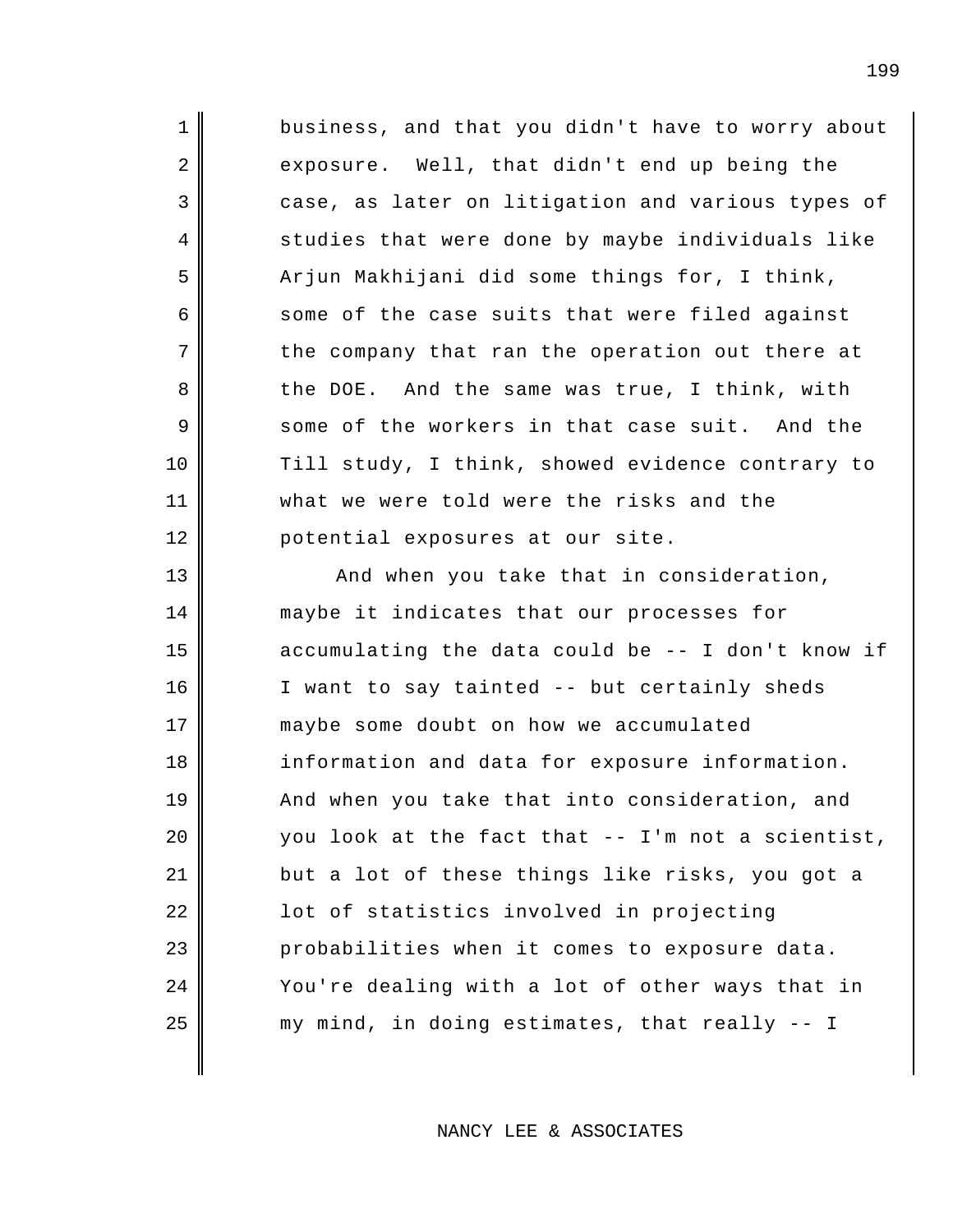guess if I was some type of a legislative type of a person on top, I would look at this as being a very mushy type of business. And that's not saying anything against the scientists that do this, it's just -- I think it's the nature of things, that sometimes you can't be just really, really exact.

1

2

3

4

5

6

7

8

9

10

11

12

13

14

15

16

17

18

19

20

So now we have this process for trying to make things right out here and do something for those who paid the price during the Cold War for our freedom and what have you, and we have the situation of how we're going to go about this. And obviously there's still some questions that are unanswered. And some of these things, I think, that the Board will be playing a very valuable role in because now we're talking about hiring, what, some subcontractors to assist in the processing of the information or processing of things that a small group of people are not going to be able to do by themselves at NIOSH.

21 22 23 24 25 And I guess on a personal note I probably know some of those individuals that are going to be -- that these -- in these contractors that are looking at winning that bid. But on a note of integrity, I'm not so sure that as a labor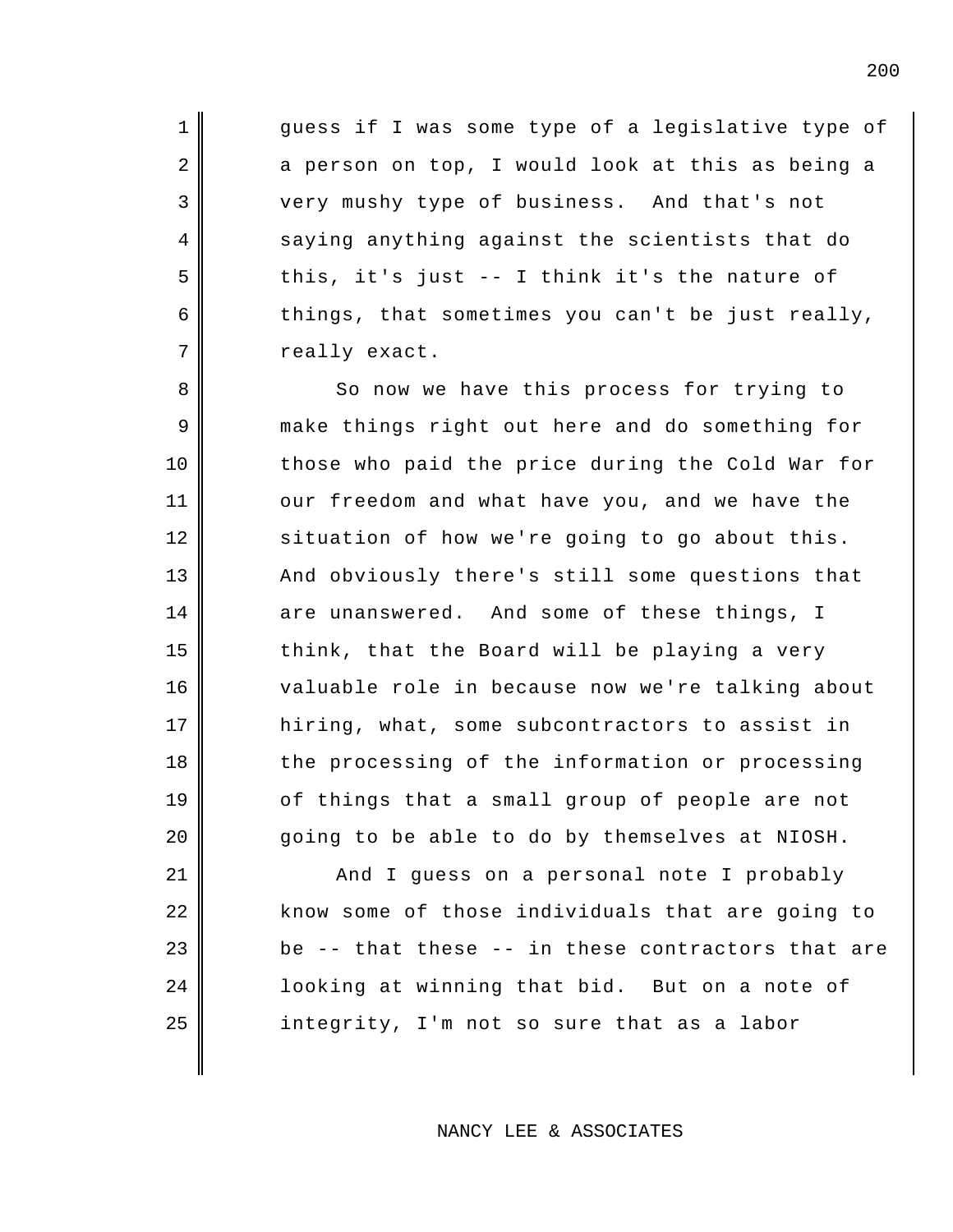person, and I'm not so sure that other folks like me around the country in labor would say that maybe we trust any of those folks, because most of them -- that's my understanding currently - we're still talking about people who are paid by the government. And you know what that story means. There's going to be still a lot of distrust there. So now we're back to this situation on integrity.

1

2

3

4

5

6

7

8

9

10

11

12

13

14

15

16

17

18

19

20

21

22

23

24

25

If we're going to do right by these folks, I think that the processes really, really need to have a certain flavor integrity. And I think on that note, in my mind, that the role of this Advisory Board here is very, very important, that you people need to be in that process somehow. And I'm not getting necessarily the indication where there's some assurance that your role into the process of assuring that we can have that integrity across the board there.

And I think also it reminds me of a conversation not too long ago about some of the things that went on out at -- let me see, was that  $-$ 

> Your site. Where are you from again? **MR. ESPINOSA:** Los Alamos.

> > NANCY LEE & ASSOCIATES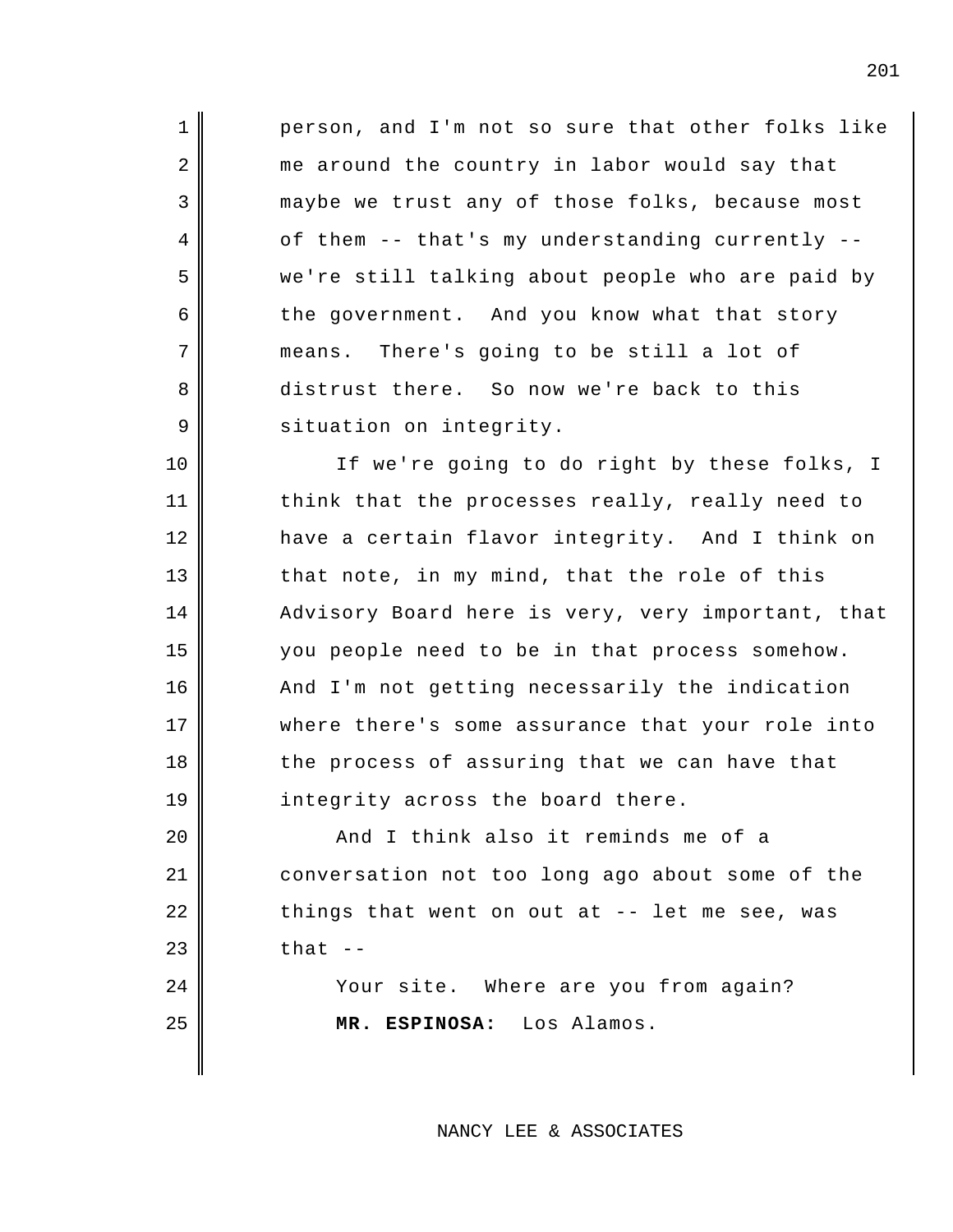**MR. TABOR:** Oh, Los Alamos. And some of the stuff out there, I think that it dealt with tritium. And there was a lot of question, as I believe, and I can't  $--$  I'm no authority on that because I'm from Fernald. But you hear things elsewhere. But there was some issues concerning whether or not -- compliance issues relative to dealing with those materials and what have you.

1

2

3

4

5

6

7

8

9

10

11

12

13

14

15

16

And I guess my point is not until certain people got involved, some folks like maybe Till and Arjun got involved in some of that, was there any confirmation as to whether you are in compliance or whether you aren't, and whether the public trusted what was said or what wasn't. And the integrity in these processes, as far as I'm concerned, is really going to be important.

17 18 19 20 21 22 23 24 25 So the type of things that you've been talking about here today and the issues it seemed to like -- to allow to have a lot of black holes in this process. Those things really need to be looked at very, very thoroughly. When I listen to you I can understand what you're talking about, but it's very, very hard to, I guess I would say, reiterate or  $-$ - what that  $-$ - you know, what I mean by that.

## NANCY LEE & ASSOCIATES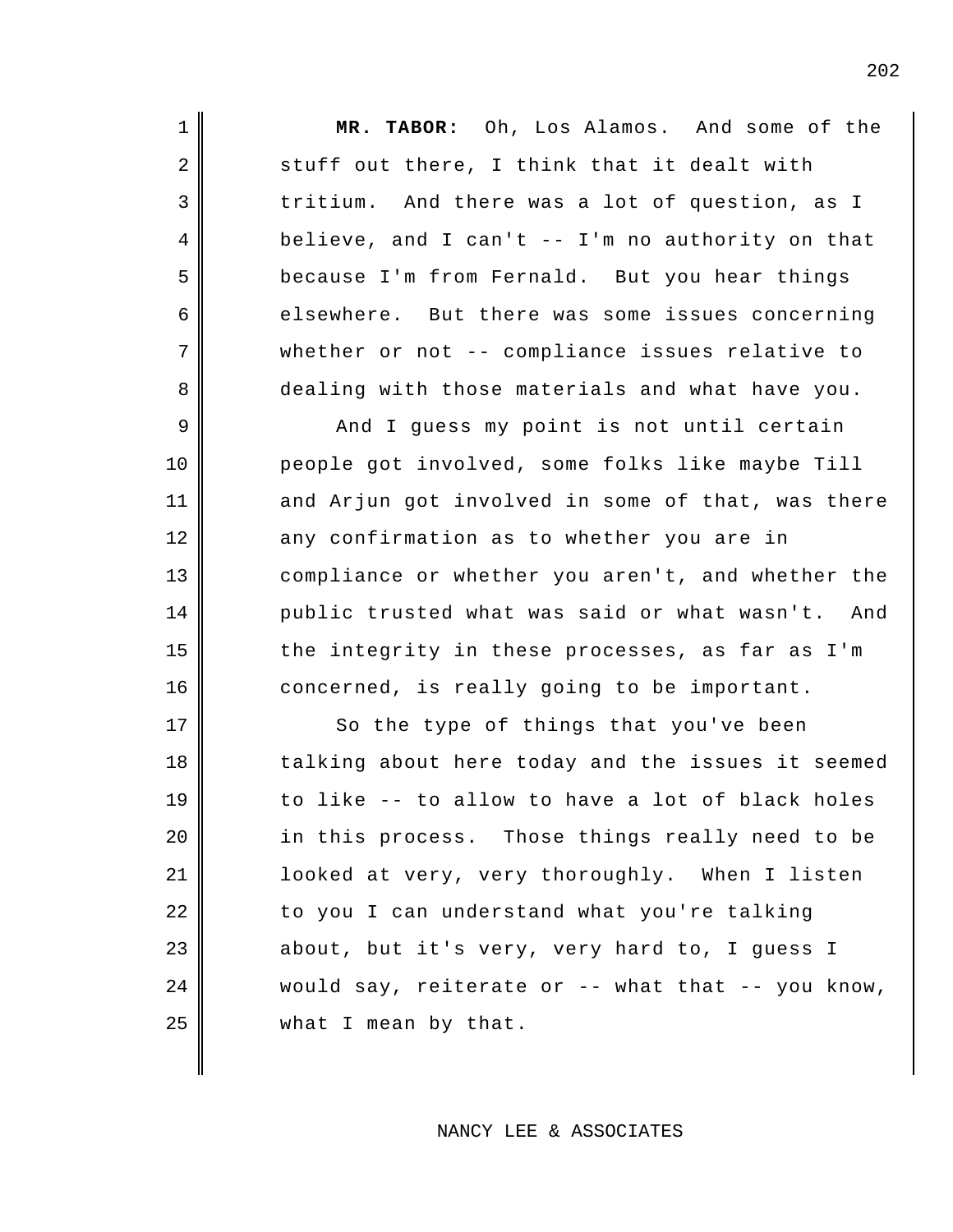1 2 3 4 5 6 7 8 9 10 11 12 13 14 15 16 One of the other areas that I wanted to bring up was like our Fernald situation there and the Special Exposure Cohort issues, and some of this most recent proposed rule-making. Fernald was not included in those special cohort group. I don't know how they managed to get left out of that because when I look at the fact that, well, what did we do there? Well, let's see, we received Paducah's material and we dealt with the same thing they did down there, and we received material from Portsmouth and we dealt with the same thing that they had there. Even though maybe some of our processes might have been a little bit different than those, some of the things that you were exposed to be identically the same.

17 18 19 20 21 22 23 24 25 And we'll have people there who are going to come up ill, come up with cancers, and by the nature of the Act they won't qualify there because it isn't this particular cancer or that particular cancer as defined in the Act. But if you look over at some of the things that would qualify individuals at Paducah or qualify folks at Portsmouth, they would certainly be comparable to. And yet I'm not certain how they would

NANCY LEE & ASSOCIATES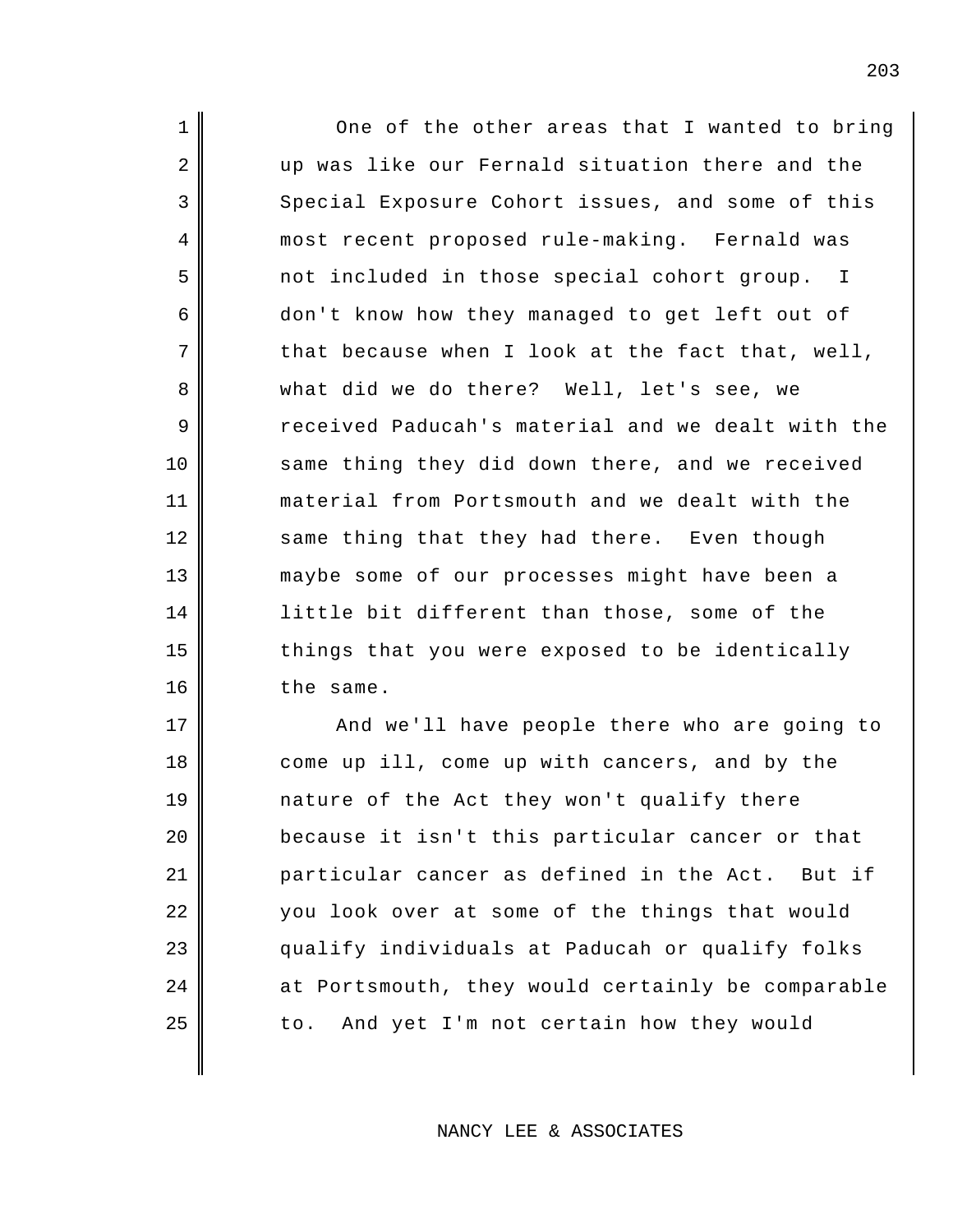explore their cases. I guess through the petitioning of -- saying that we believe we qualify for a particular class.

1

2

3

24

25

4 5 6 7 8 9 10 11 12 13 14 15 16 17 18 19 20 21 22 23 Things that come to my mind today as I was listening, I don't know if I can really explain, but we were talking a lot about -- somebody brought up this number, well, if we had 90 people and they didn't -- let's see, what was said - they couldn't do a dose reconstruction on them, and we put them over here in this pool and a certain period of time went on, and eventually we would look and see if there was some kind of commonality or something there and maybe take a relook at those things later. I'm thinking, why wouldn't you want to take a look at it from a group perspective on the front end rather than look at it from an individual perspective on the back side and wait a long period of time? Because sometimes these long period of times, folks, people are dead by the time they would ever be able to get reconsidered or get considered for these claims. And that was one of the issues.

> I'm not sure that I believe that the proposed rule-making takes into consideration or doesn't

# NANCY LEE & ASSOCIATES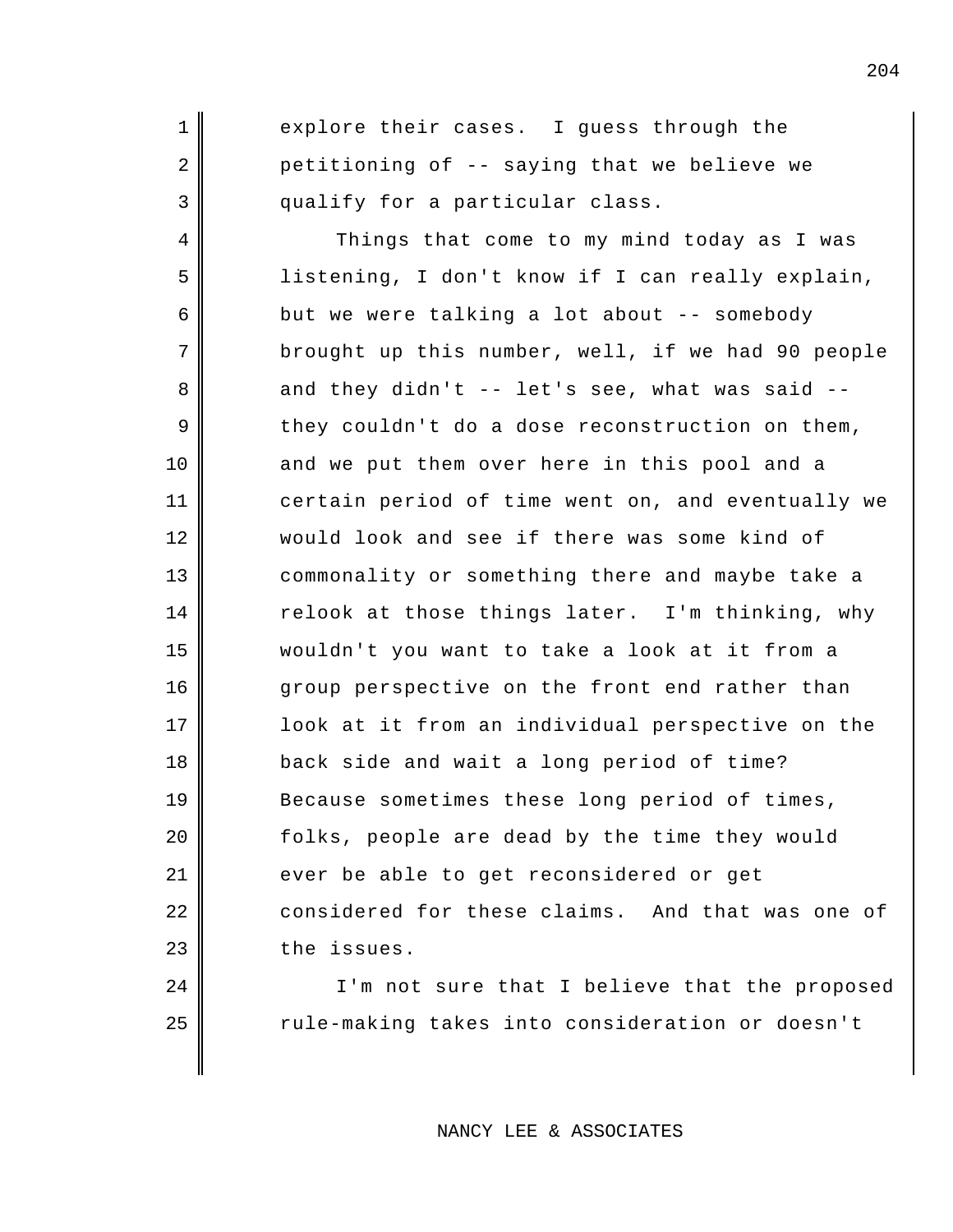have some black holes there that allow some things to slide in the cracks. And I did hear some discussion from the Board members here about some proposals that possibly would plug those holes, so I would encourage you folks to do what you can to maybe shore up the ship there.

1

2

3

4

5

6

7

8

9

10

11

12

13

14

15

16

17

18

19

20

The last time I was here I brought up an issue concerning -- it was after a gentleman spoke from the National Cancer Institute, and still what comes to my mind -- and I would like to use the analogy of apples and oranges -- we may have bad data out here that we've accumulated over the years relative to exposures on people, and I just want to say data that we accumulated that we know applies to apples. And we say, well, I guess if this data applies to apples, I guess I can apply it to other fruit. But the truth of the matter is you can't apply what you know about apples to oranges. Simply because oranges are fruit doesn't mean you can apply it.

21 22 23 24 25 And I'm still not convinced that the kind of data that we've accumulated from the atom bombs - - Nagasaki, Hiroshima -- that the studies on the survivors, that that particular data really is applicable to what workers have been exposed to

NANCY LEE & ASSOCIATES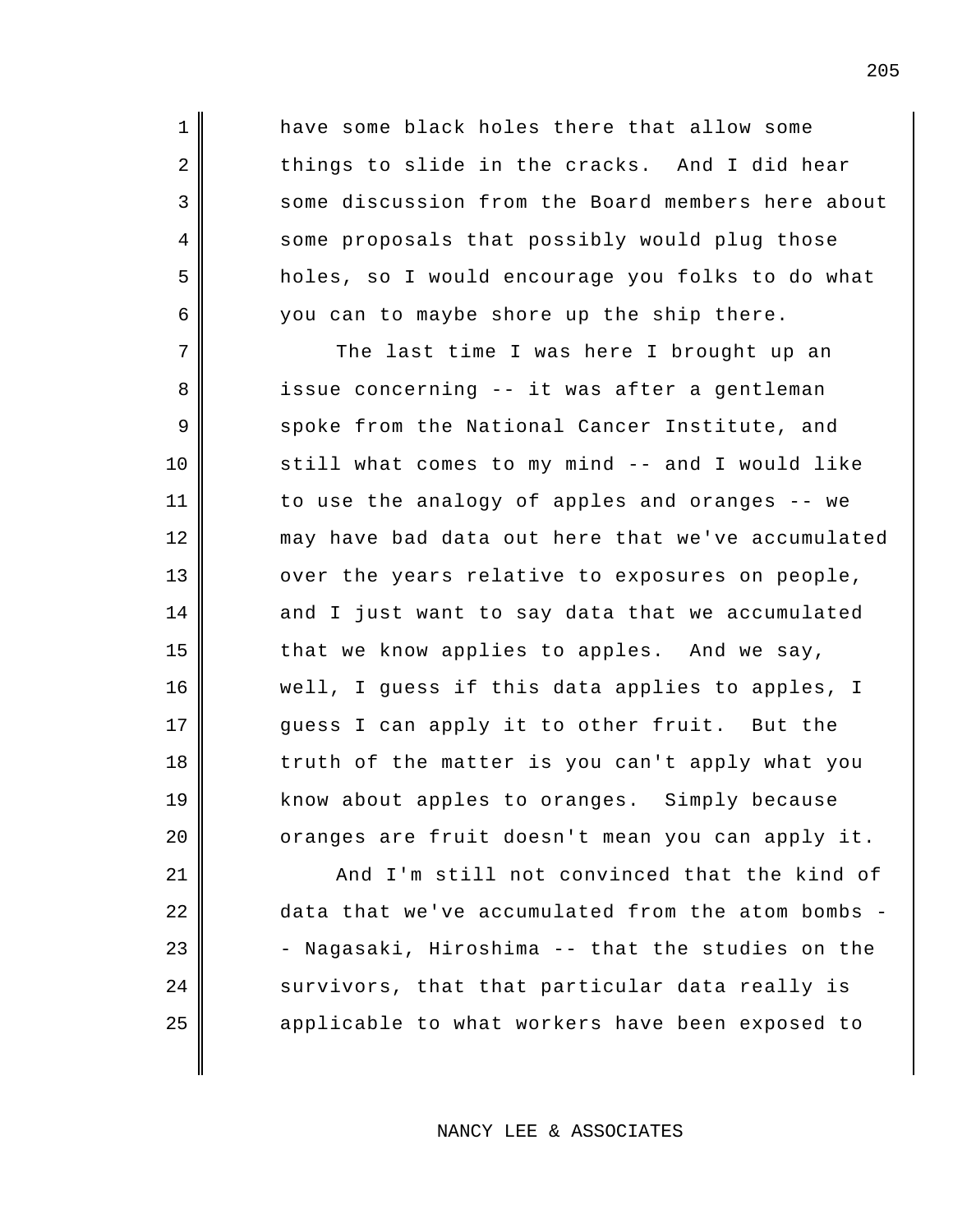1 2 3 4 5 6 7 8 9 10 11 12 13 14 15 16 17 18 19 20 21 22 23 24 25 in the nuclear network, and I still have some questions about that. There are a lot of other worker studies out there. I don't know exactly whether -- how we're looking at those things or if we are looking at those things. But we certainly should assure ourselves that we need to compare apples to apples and oranges to oranges. There was one other thing that I had and I don't -- I'm trying to think here; I didn't get it jotted down. Well, those were the three particular things that I had in mind. If I think of the other one I'll mention it. But with that, I guess those would be my comments. **DR. ZIEMER:** Thank you very much. If you'd remain there just a moment, let me ask if any of the Board members have questions or items they want clarified here. (No responses) **DR. ZIEMER:** Okay. Thank you. Did Phillip come back in? **UNIDENTIFIED:** No, still not back yet. **DR. ZIEMER:** Let's see, Dr. Bistline? You can go next. **DR. BISTLINE:** I'm Dr. Bob Bistline with the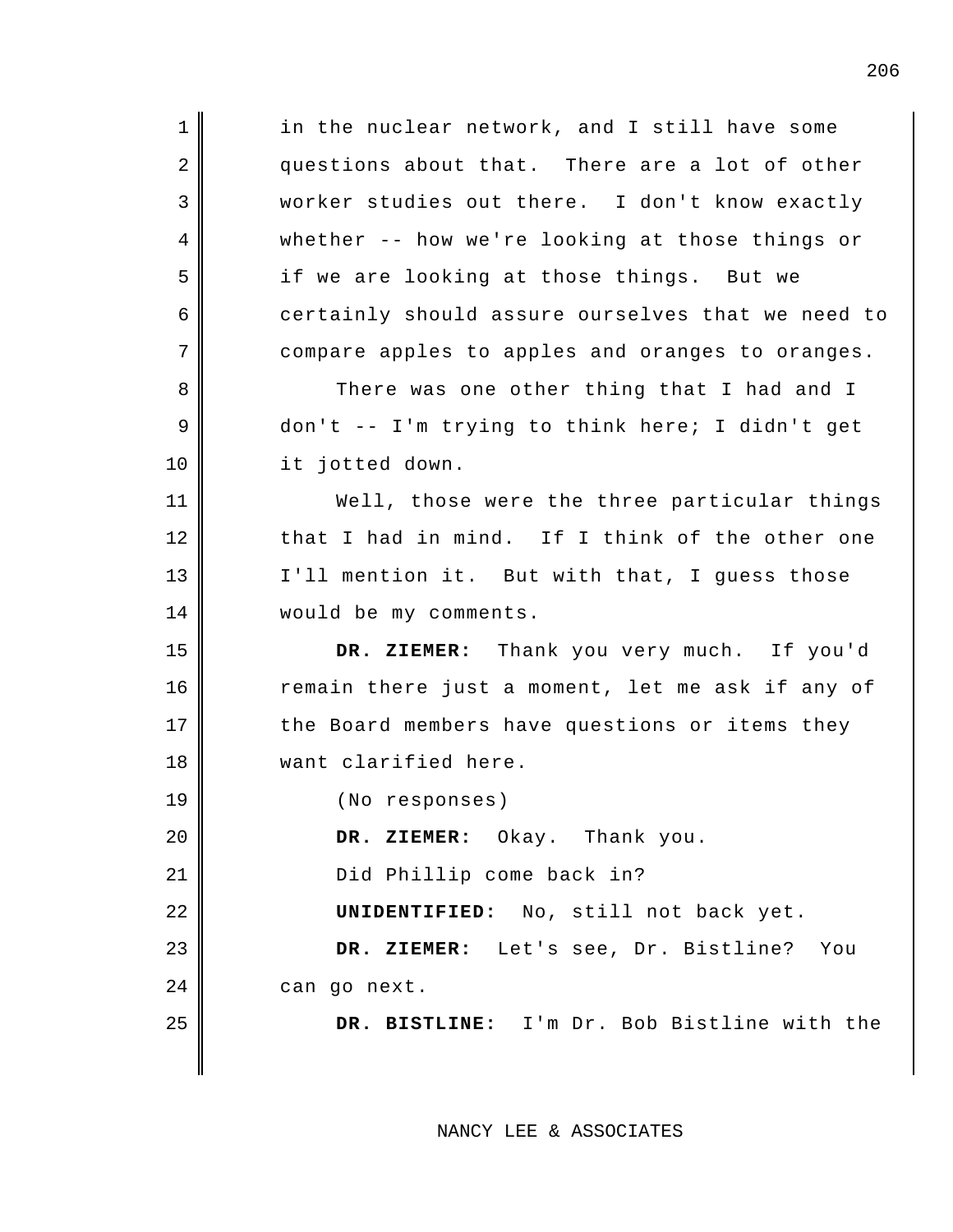1 2 3 4 5 6 7 8 9 10 11 12 13 14 15 16 17 18 19 Department of Energy, Rocky Flats Field Office. And I just wanted to make a few comments to the Board here this afternoon, and I appreciate the opportunity, Dr. Ziemer and Board members. My background is I've been at Rocky Flats for about 36 years, a little over 36 years, and worked on the contractor side in their internal dosimetry, lung counting and so forth, and started a study back in 1980 bringing back old retired workers from the plant that had known depositions of plutonium or had exposures greater than 20 rem dose, overall external dose, and recognized some of the problems with the dosimetry of the program at Rocky Flats. And so started that program in 1980. I had about 900 individuals that I was bringing back to the site every three years for physical exams. I presently work for the Department of

Energy, have been there with the Department of Energy for about a little over seven years now heading up the internal dosimetry oversight, occupational medicine oversight, and the beryllium program oversight.

20

21

22

23

24

25

But I want to concentrate, and appreciate any helpfulness that can be given by the Board, in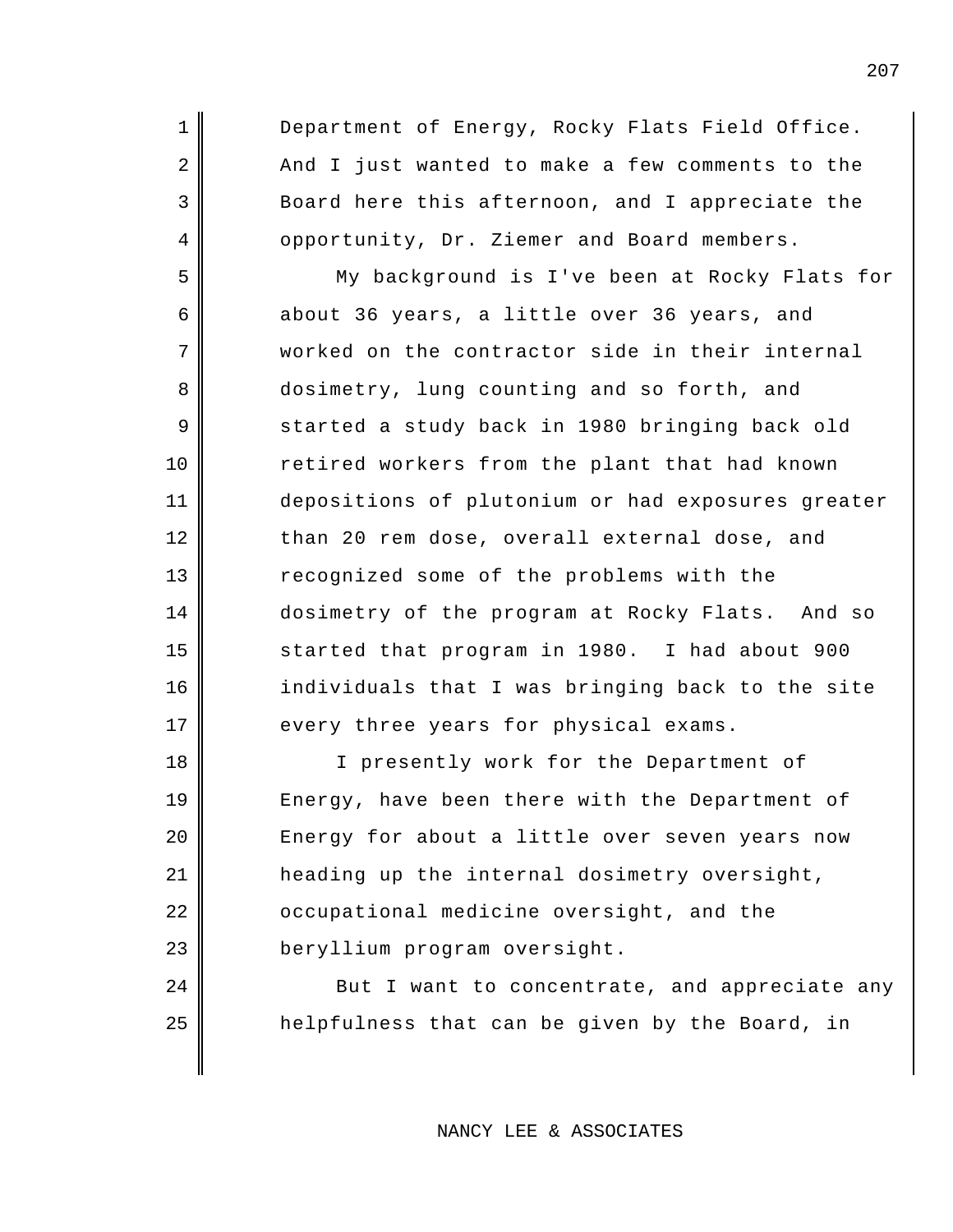terms of clarification of the SEC part of it. I know Henry and Jim and Tony have addressed some of those issues as it stands, and I bring out the point that we are seriously considering at Rocky Flats looking at Special Exposure Cohorts in a couple of areas.

1

2

3

4

5

6

7 8 9 10 11 12 13 14 15 16 17 18 19 20 21 22 23 24 25 One particularly that stands out -- and if this is not the intent of it, we certainly would like to hear, because I'm struggling with that clarification myself -- things like the fact that before 1964 we had no lung-counting capability. And we know now from our experiences with plutonium and the insolubility of the material that if you didn't have lung-counting capabilities, we're now finding some of these old-timers that worked back in the fifties and sixties showed no indication of bioassay, positive bioassays, and had very little external exposure recorded for them; that now, lo and behold, we brought in a 92-year-old gentleman here a while back, and he's got quite an extensive lung deposition of plutonium. And so there's a whole cohort of population before 1964 that we have no internal dosimetry in terms of lung counting.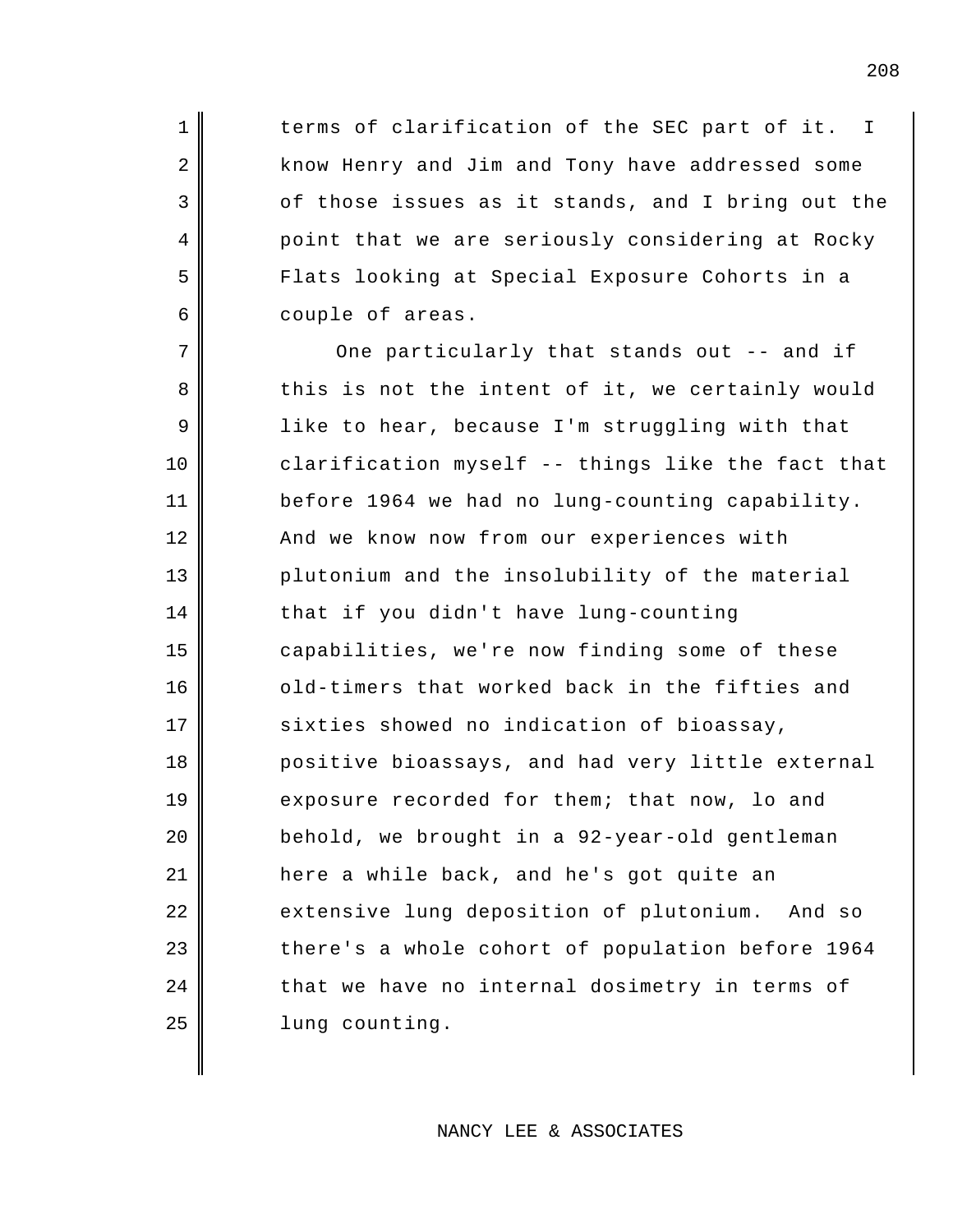Prior to 1957 there were only 18 people out of the entire population at the plant that had ever been given neutron dosimeters. There is a neutron dose reconstruction project, and I know Larry -- Mr. Elliott and the crew are looking at that. Some of that data is -- we're making progress on re-reading some of the films, but there isn't even data available on some of these people.

1

2

3

4

5

6

7

8

9

10

11

12

13

14

15

16

17

18

19

And so there are very specific types of cohorts here that I'm concerned, we're concerned about. And I think that those kinds of nuances probably occur throughout the nuclear industry, the Department of Energy, with different sites. And I would hope that -- and I don't know how extensive that's going as far as capturing the unique information that is lacking at the various sites, the historical information that some of us know about.

20 21 22 23 24 25 And I know the NIOSH people are trying to explore that, and I certainly would encourage any information that they can gain by various sources. And maybe through the public comment at stakeholder meetings and so forth they could capture some of that through some of the old-

NANCY LEE & ASSOCIATES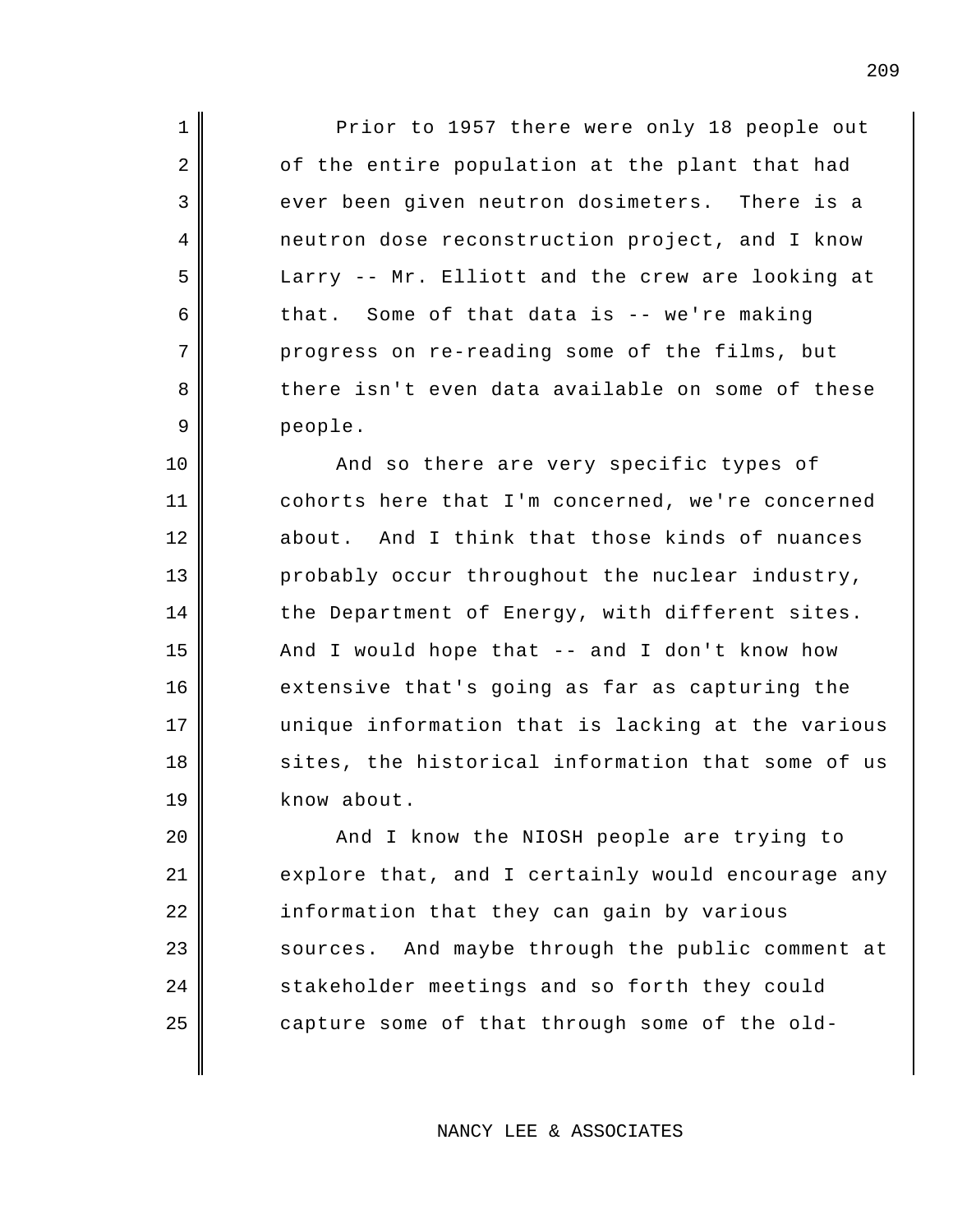timers that could provide additional information along the dosimetry lines, because there is a lot of information that's lacking in, I think, all the sites. Probably we're not unique at Rocky Flats. I know other sites are struggling with some of the same things that -- to try to go back and capture the exposures of individuals back in the 1950's and sixties is next to impossible.

1

2

3

4

5

6

7

8

9 10 11 12 13 14 15 16 17 18 19 20 21 22 23 24 25 And on internal dosimetry of plutonium, with the insolubility and the various differences that you find, just going to a fellow worker and looking at a fellow worker, it doesn't necessarily give you anything in terms of internal deposition. We've found at Rocky Flats where we're doing a lot of hands-on work, and I think this is a unique population at Rocky Flats because these guys have been doing hands-on work with plutonium for years. In fact, we still have over 12 tons of plutonium out there right now. And these are the guys that made almost all the nuclear weapons in the Defense Department over the years. And we know that some of these guys, two guys standing side by side, one guy can be pumping the gloves and be pumping, and a hole in the glove, and that guy gets an intake; and the

#### NANCY LEE & ASSOCIATES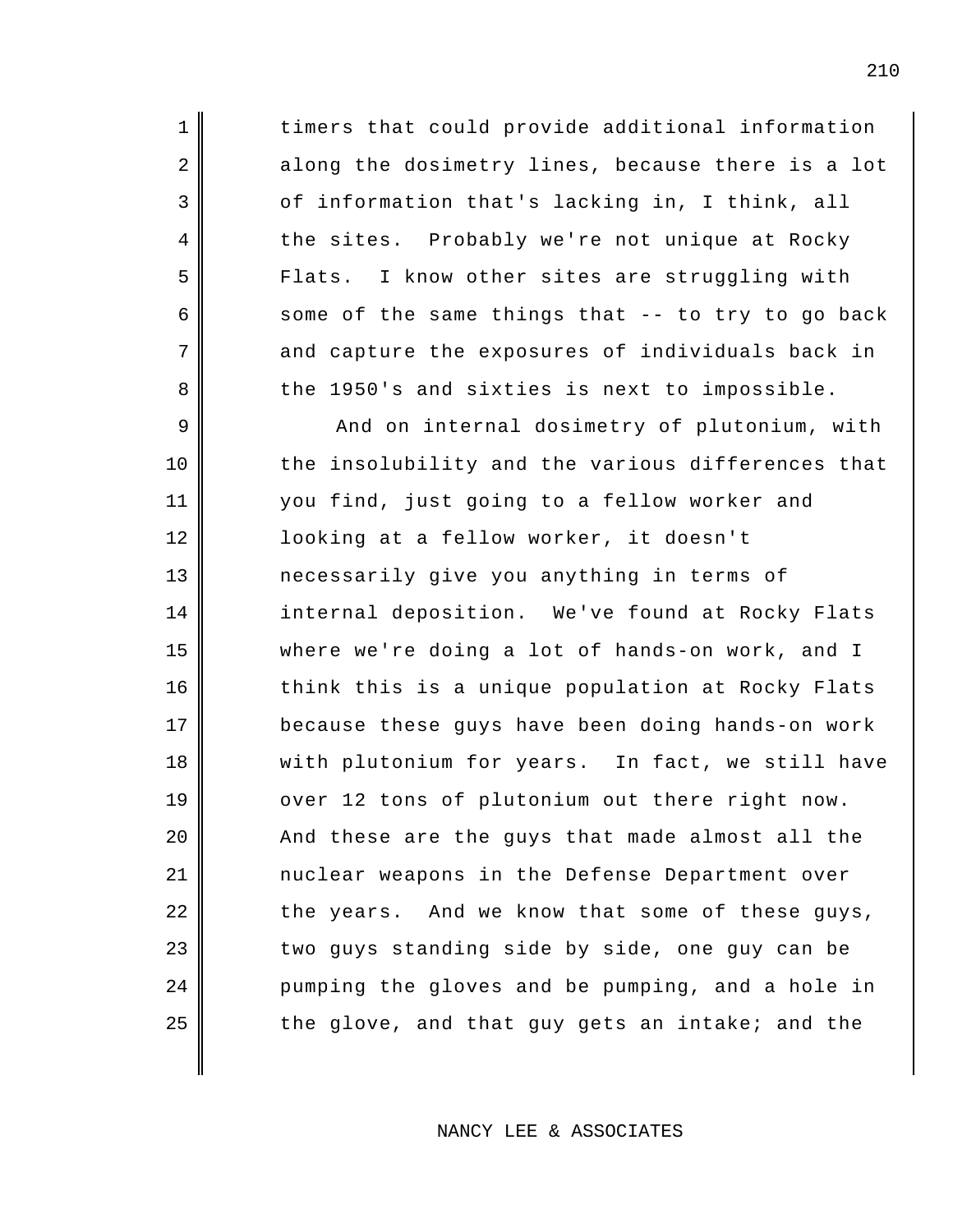guy next to him, standing shoulder to shoulder with him, comes up with nothing. And so you can't really rely on fellow workers as an indicator of internal uptakes in a lot of cases.

1

2

3

4

5

6

7

8

9

10

11

12

13

14

15

16

17

18

19

So I just bring those points out to the Board, that there's a lot of uniqueness with working around a facility like that. And I certainly hope that all the information possible can be captured in terms of historical knowledge of the dosimetry. And I know Larry and people are anxious to capture as much of that as possible, but unfortunately at a place like Rocky there aren't very many of us old-timers around anymore that have the historical knowledge of the site and the dosimetry. Most of the guys that work out there now in closure, most of the oldtimers are gone. And it's guys that have worked there less than five years, or five to ten years is the lifespan of most of those guys.

20 21 22 23 24 25 So I just encourage you, that the Board work on trying to get a little more clarification in some of these areas that would certainly be helpful to some of us in considering whether Special Exposure Cohorts would be appropriate to pursue. Thank you.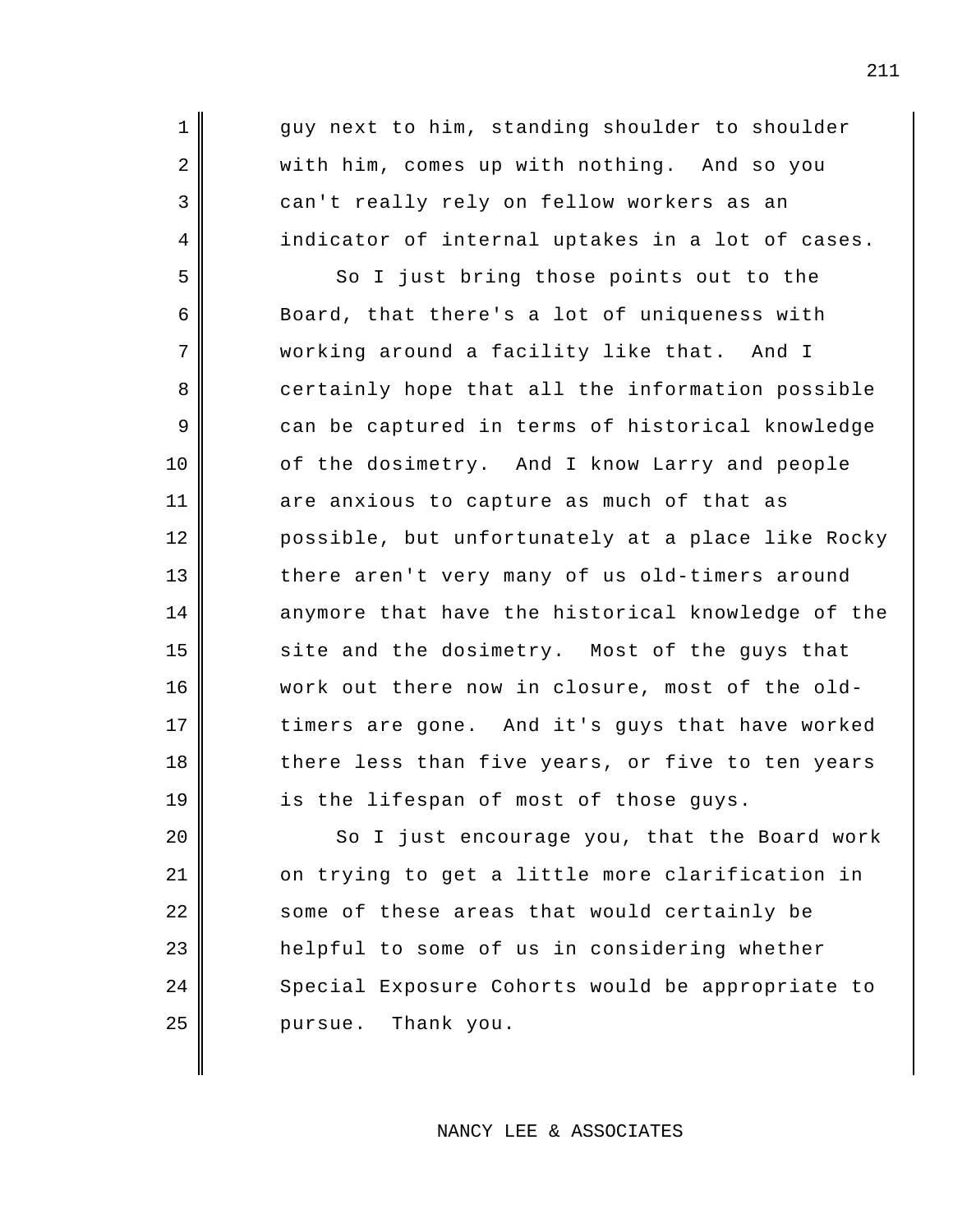212

**DR. ZIEMER:** Thank you very much.

Again, let me ask if there are questions or clarifications? I might ask one question. I assume now on these ones where you're going back and doing the lung counts, assuming some kind of a clearance model, you can reconstruct doses then on them?

**DR. BISTLINE:** It's -- yeah, you can do a pretty good job of it if you capture those. But unfortunately, like in this particular individual, it just so happens that he's 92 years old. He left the plant site before we ever got a lung counter. So we are able to go back on that individual. But there's a lot of people that are no longer living, and a lot of people that worked at the site that aren't a part of this particular recall cohort. And so many of those people have never been lung-counted, historically never have been lung-counted. But yeah, Dr. Ziemer, we have been able to go back and get a fairly good range of dose that this -- the internal uptake from the dosimetry models on this individual.

**DR. ZIEMER:** Yes, Tony.

**DR. ANDRADE:** I'm curious, sir. In your follow-up bioassay, is it only lung counting that

NANCY LEE & ASSOCIATES

# 2 3

4

5

6

7

8

9

10

11

12

13

14

15

16

17

18

19

20

21

22

23

24

25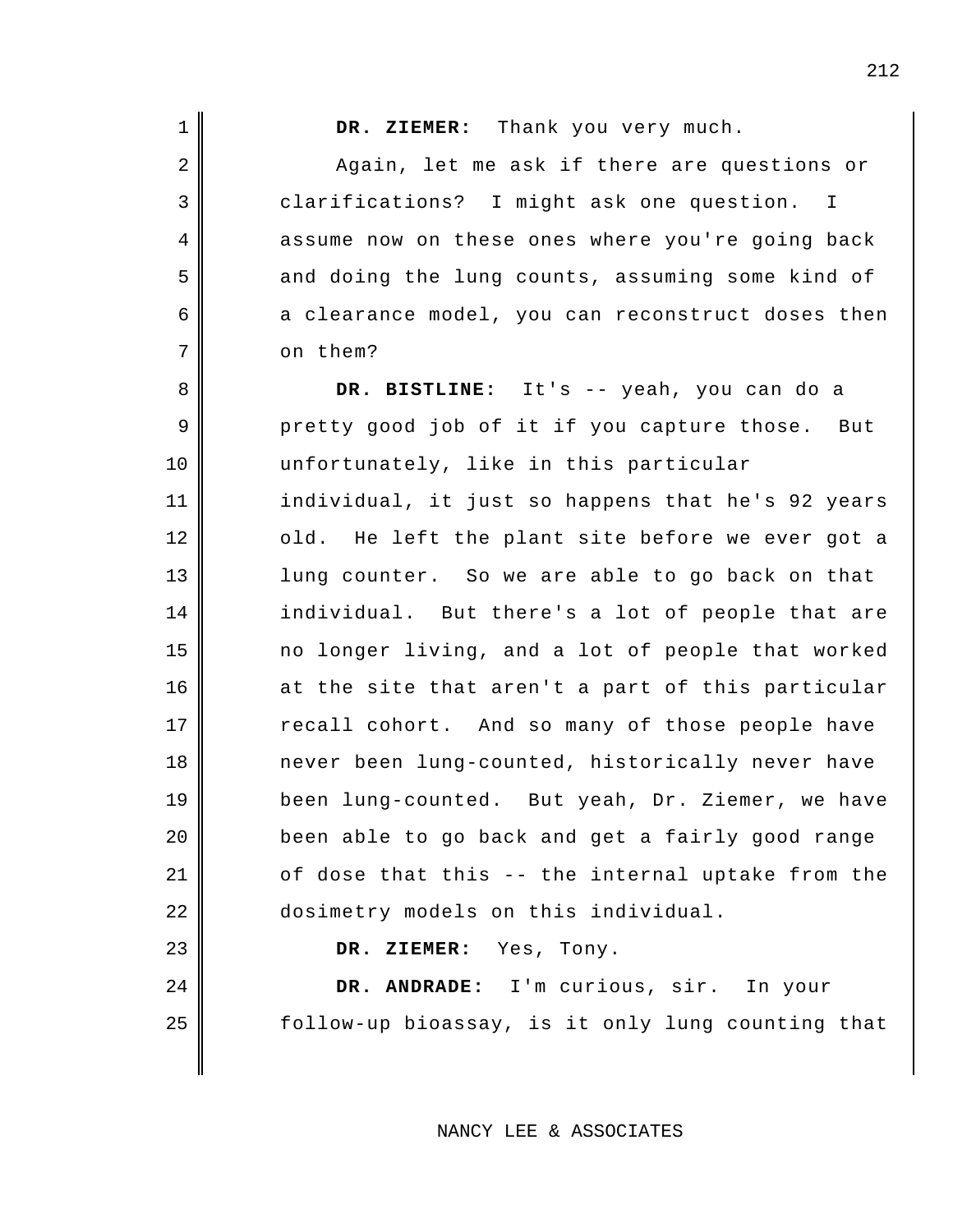you are performing, or are you doing any special, say, urinalysis or --

1

2

3

4

5

6

7

8

**DR. BISTLINE:** Yeah, we're doing urinalysis and the lung counting both. The reason why that's particularly important, because at Rocky Flats we have quite a cohort of population that has been exposed to what you would call highfired plutonium oxide.

9 10 11 12 13 14 15 16 17 18 19 20 21 22 23 24 25 And just to give you a good example, one of the individuals that I did an autopsy on back a number of years ago -- I've done autopsies on about 120 people from Rocky Flats, former workers -- and one of these individuals was involved in a fire in 1965 with high-fired plutonium oxide, and there were a number of people -- in fact, there's quite a few people -- that have been exposed to this type of material. At the time of this autopsy, 20 years post-exposure, almost 20 years post-exposure, at the time I did the autopsy he had 222 nanocuries of plutonium, 48 nanocuries of americium still in his lungs and lymph nodes; and in all the rest of the body -- the soft tissues, the bones, et cetera -- less than 10 nanocuries after 20 years. So the models that exist out there for transport of plutonium in the case of

NANCY LEE & ASSOCIATES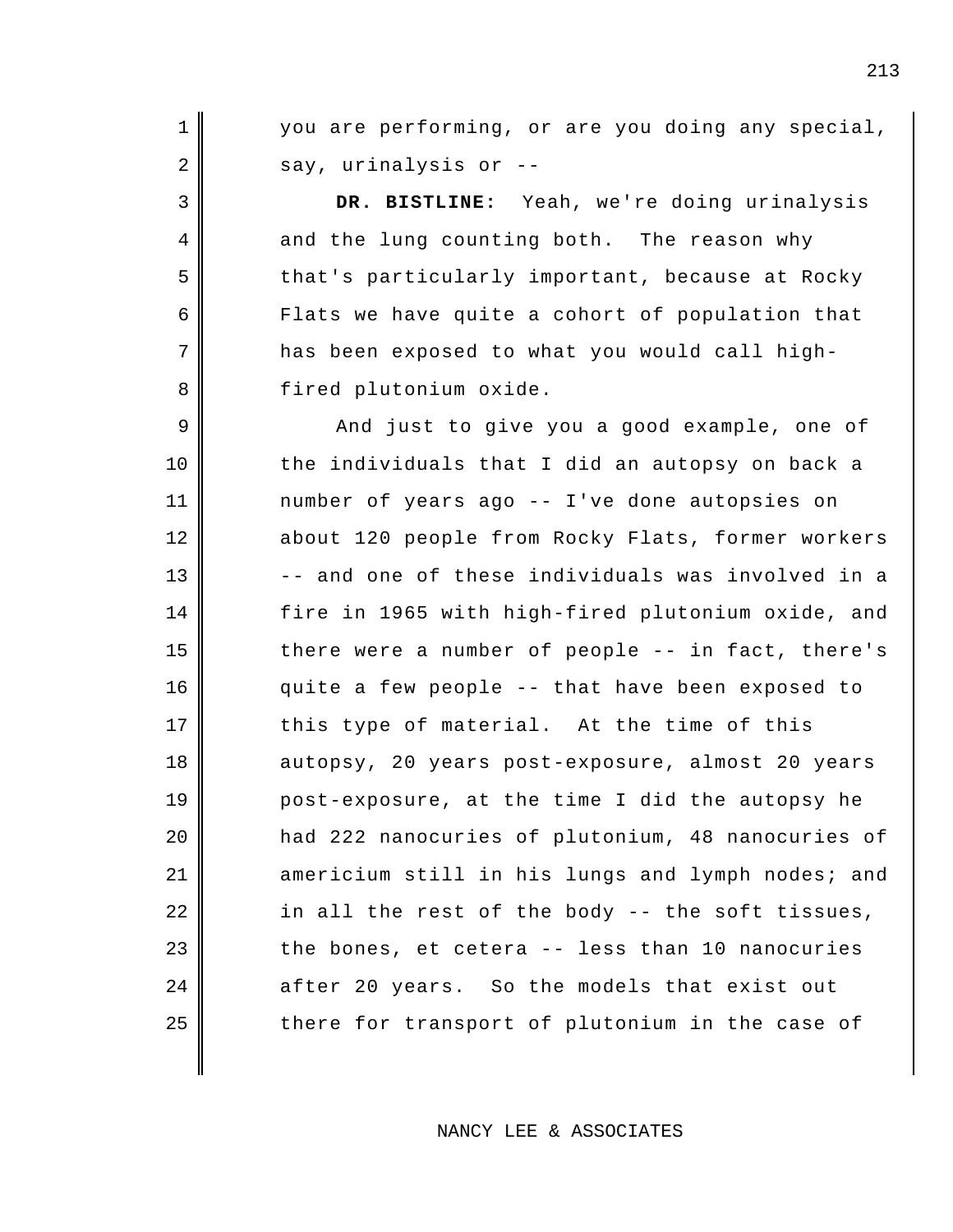high-fired oxides have absolutely no relevance whatsoever.

1

2

3

4

5

6

7

8

9

10

11

12

13

14

15

16

17

**DR. ANDRADE:** Right. I completely agree in that particular case. And, furthermore I wanted to ask you if you had tried any of the ultrasensitive techniques with some of the folks - for example, mass spectrometry, whether it be thermal or inductively-coupled plasma?

**DR. BISTLINE:** We haven't done that with any of the folks at Rocky that I'm aware of. I don't think anybody has tried that with any of those. Back in 1967 I started up with the -- converting over to germanium, hyper-pure germanium detectors for lung counting. But as far as looking at the bioassay with some of these newer techniques, no, we haven't. Only just on a few people, isolated people.

18 19 20 21 22 23 24 25 **DR. ANDRADE:** The last point I'd like to make is just simply a comment. I think that this is precisely the type of case that I think one would, in my opinion, would be considered for a special cohort status, because new information has come to light about an activity that was common to many, many people for many, many years that we perhaps never kept any formal records on.

#### NANCY LEE & ASSOCIATES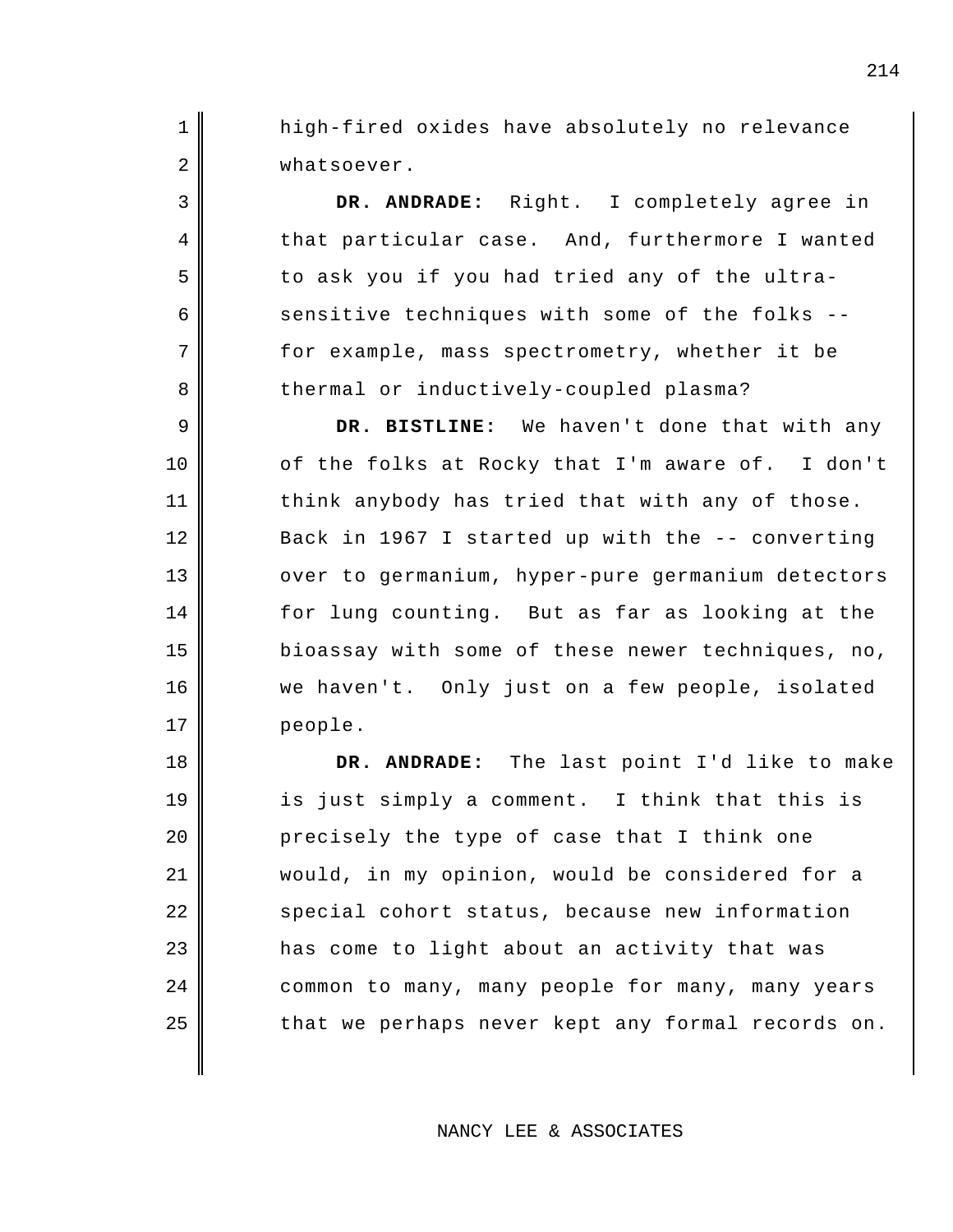| 1  | So I wish you the best.                           |
|----|---------------------------------------------------|
| 2  | DR. BISTLINE: Yes, Wanda.                         |
| 3  | I haven't looked at the data<br>MS. MUNN:         |
| 4  | myself. Do you have a significant number of       |
| 5  | excess lung cancers or other related cancers that |
| 6  | you've been able to identify with exposure?       |
| 7  | DR. BISTLINE: Not really. I was talking to        |
| 8  | Dr. Ziemer, I think, earlier, and Dr. George      |
| 9  | Voelz at Los Alamos and I went back a couple of - |
| 10 | - well, about two years ago went back and looked  |
| 11 | at a lot of the old-timers that were exposed back |
| 12 | in the fifties and the sixties at Rocky Flats and |
| 13 | some of the workers at Los Alamos that had been   |
| 14 | published, and no real follow-up had ever been    |
| 15 | done. And when we went back, well, it turns out   |
| 16 | a good many of these people are still living, and |
| 17 | turns out that the guy that got the second most - |
| 18 | - I talked about the 222 nanocuries and 48        |
| 19 | nanocuries. Well, the other guy -- there were 25  |
| 20 | that had greater than maximum permissible lung    |
| 21 | burdens, which was the old terminology that was   |
| 22 | The second-highest guy just passed away<br>used.  |
| 23 | about a year and a half ago, and he was 87 years  |
| 24 | old and died of complications of surgery.         |

**MS. MUNN:** Which is sort of confirmation of

NANCY LEE & ASSOCIATES

25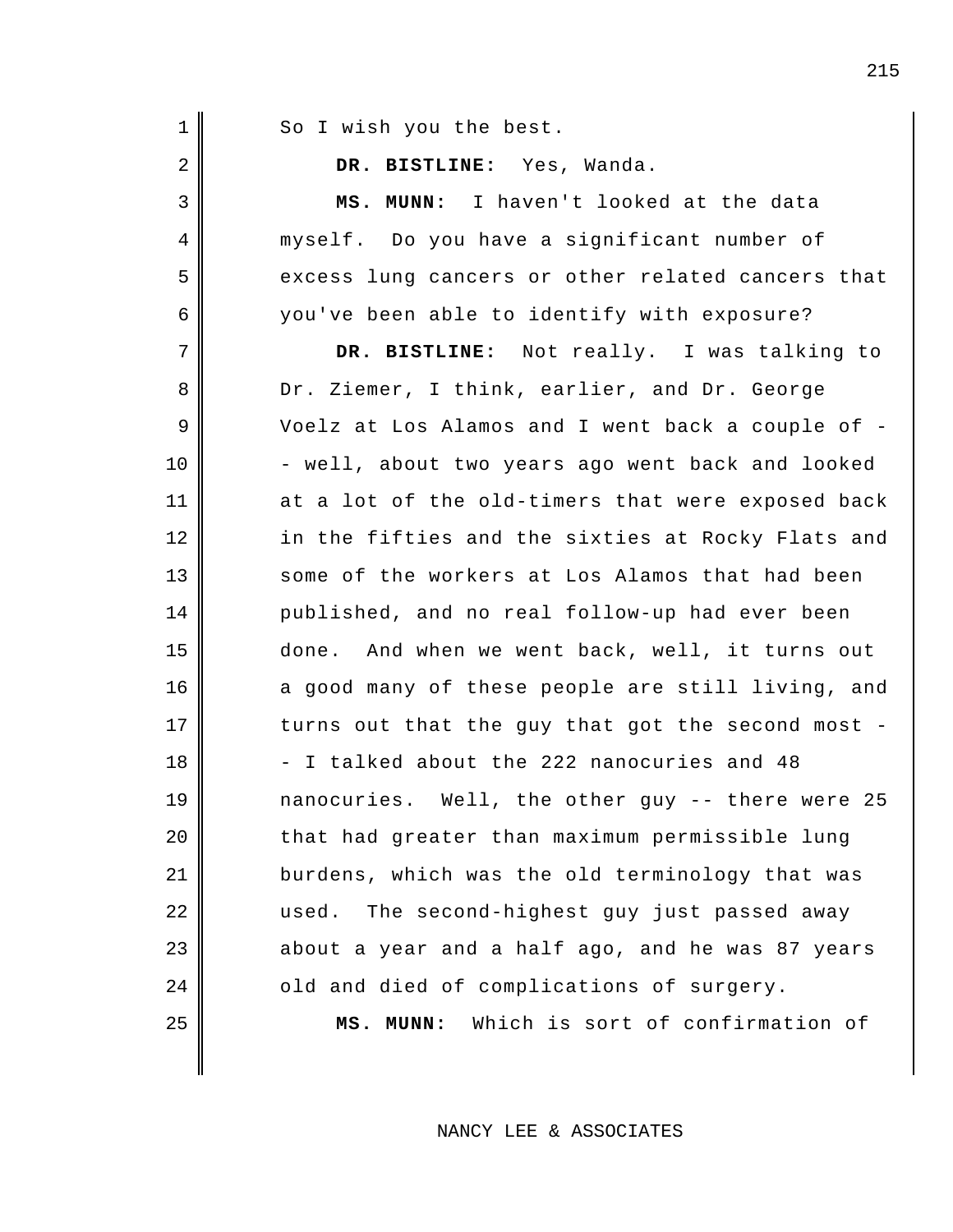| $\mathbf 1$ | the original PU club --                           |
|-------------|---------------------------------------------------|
| 2           | DR. BISTLINE: Yeah.                               |
| 3           | MS. MUNN: Figures. Thank you.                     |
| 4           | DR. BISTLINE: Very much so, Wanda.                |
| 5           | Yes.                                              |
| 6           | DR. ZIEMER: Jim.                                  |
| 7           | DR. MELIUS: Yeah. Just to follow up on            |
| 8           | Tony's comment, I also would think this would --  |
| 9           | description would suggest a parameter that could  |
| 10          | be used to describe a type of cohort that would   |
| 11          | be considered, type of class group that would be  |
| 12          | considered for a Special Exposure Cohort, and     |
| 13          | could give some guidance to other groups out      |
| 14          | there in this way.                                |
| 15          | The other question actually is more for           |
| 16          | Larry, if I word this carefully, but I'll use     |
| 17          | your terminology. Has NIOSH developed any sort    |
| 18          | of process to gather a group of old-timer experts |
| 19          | to help, assist at each site with understanding   |
| 20          | the availability of data and so forth? Because I  |
| 21          | think that would certainly be obviously very      |
| 22          | useful at a site that would be -- where you were  |
| 23          | doing dose reconstruction, and also valuable in   |
| 24          | terms of even where you're fairly certain about   |
| 25          | your access to information in terms of the        |
|             |                                                   |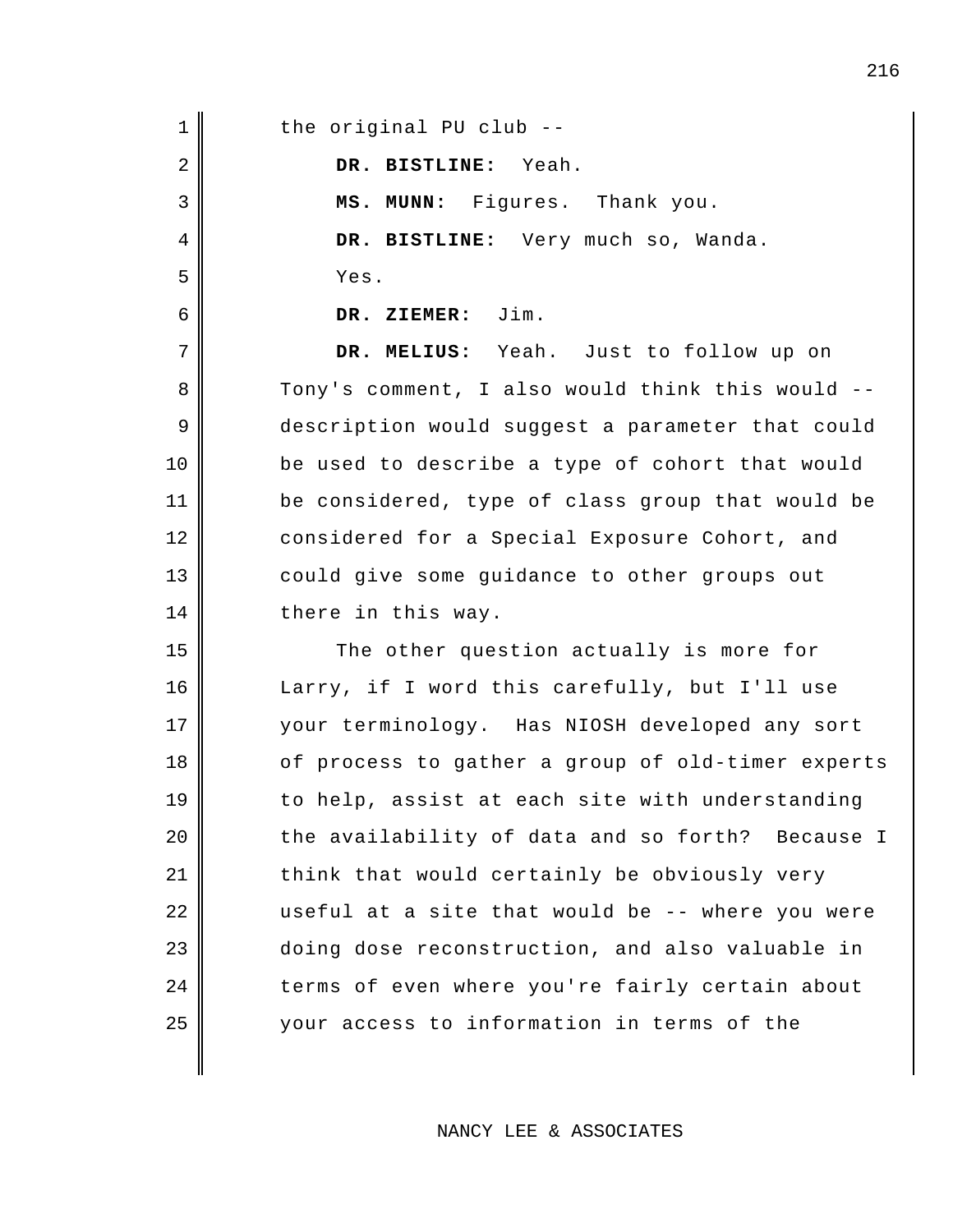Board's review of those dose reconstructions, that yes, all the relevant information was obtained, nothing was missed. And if we could have a roster of that group of people, I think it would be worth the investment to try to put that together now and for use later. Obviously with - - not at every site, but certainly at many of the major sites it would be useful, because we are losing those people, particularly at sites closed down and so forth.

1

2

3

4

5

6

7

8

9

10

11

12

13

14

15

16

17

18

**MR. ELLIOTT:** I'm very familiar with the loss of the people, having served ten years in the research program and wanting to talk with many people. Louise Presley's father was one I wanted to talk to before he passed away. He was very integral to a lot of industrial hygiene work that went on in Oak Ridge and K-25, and we missed the opportunity.

19 20 21 22 23 24 25 No, we have not put a roster together. In our statement of work for the contractor this is a research effort that they will take on for us, and it's building site profiles for a given site. And again, I apologize for the excuse, but I don't have enough staff to do dose reconstructions at hand and build site profiles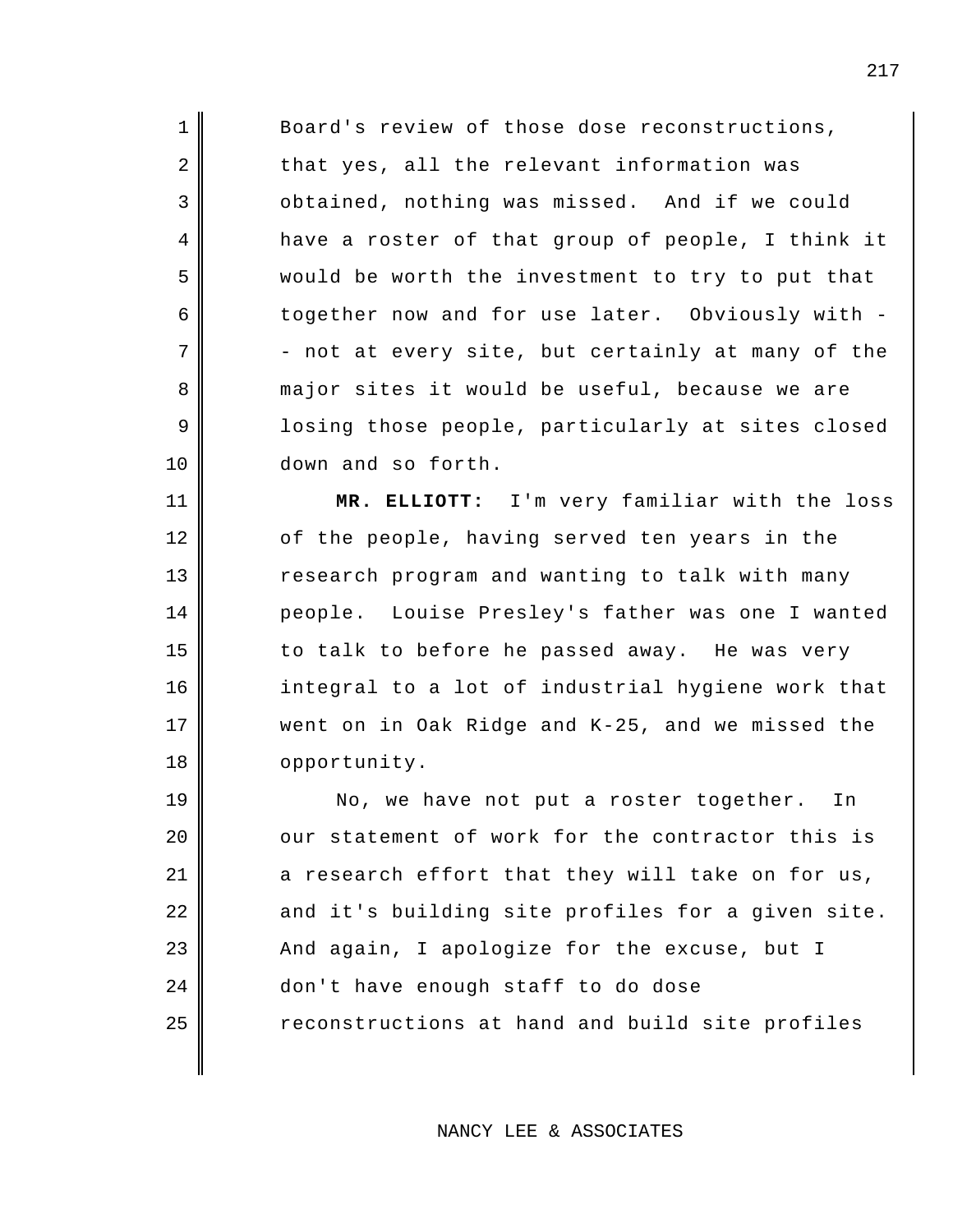| $\mathbf 1$ | and interview the people that we need to          |
|-------------|---------------------------------------------------|
| 2           | interview. So we are -- I think it's important    |
| 3           | to note, though, that as we conduct these         |
| 4           | interviews of the claimants we are finding that   |
| 5           | they direct us to other individuals who knew      |
| 6           | about particular dosimetry program, historical    |
| 7           | changes in those, and we're pursuing that along   |
| 8           | with the case as we proceed with the case         |
| 9           | development.                                      |
| 10          | DR. ZIEMER: Any other questions?                  |
| 11          | (No responses)                                    |
| 12          | DR. ZIEMER: Thank you very much.                  |
| 13          | Phil Schofield, you want to address us?           |
|             |                                                   |
| 14          | MR. SCHOFIELD: Yeah, I have a couple of           |
| 15          | things, comments I'd like to make on --           |
| 16          | DR. ZIEMER: Phil, for the recorder here,          |
| 17          | just tell where you're from and --                |
| 18          | MR. SCHOFIELD: Okay. I'm Phillip Schofield.       |
| 19          | I used to work at LANL for 21 years. I'm with     |
| 20          | the project, Los Alamos project on worker safety. |
| 21          | Particularly I'd like to address some             |
| 22          | concerns I have about the special cohort. One of  |
| 23          | them is that it says that the petitioner must     |
| 24          | have and include positive evidence the records    |
| 25          | required to do dose reconstruction do not exist.  |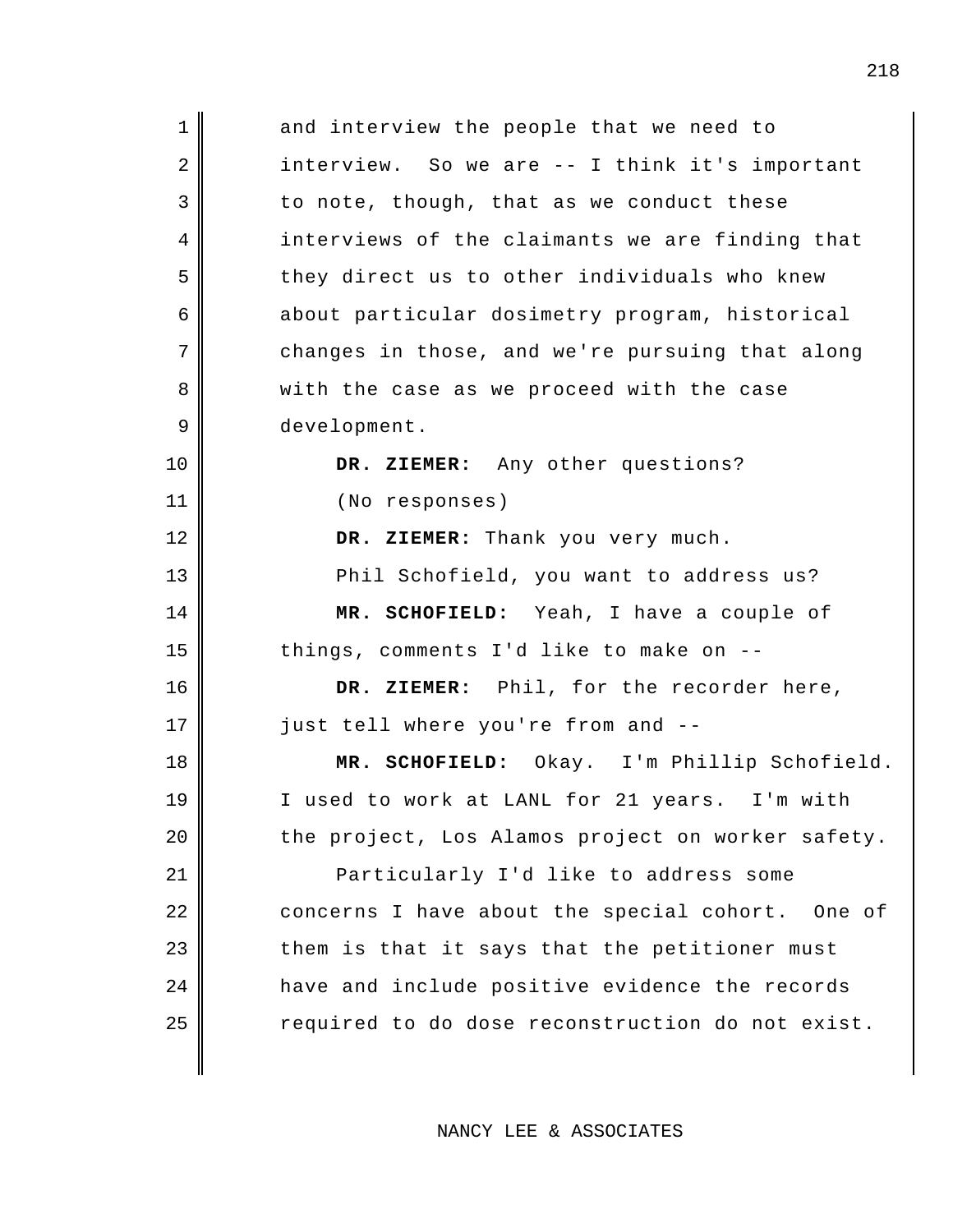I would like -- I think if the petitioners have done everything they can, they have requested the records in a timely fashion, if they have tried to access records and have either been denied or the contractor or DOE, whoever it is who owns those records, has not delivered them in a timely fashion, then by default they should be allowed into the special cohort.

1

2

3

4

5

6

7

8

9 10 11 12 13 14 15 16 17 18 19 20 21 22 23 24 25 And a reasonable time effort, I think, would be -- because a number of people we have run into have had this problem. I, myself, I've been after my exposure records for almost six months now, and I still do not have them. At some point there has to be some teeth that the contractor has to either deliver or pay some kind of penalty. And if they don't deliver -- because you're asking someone to prove a negative, saying, well, these records don't exist. Well, they may exist. But if you can't get those records, then you can't prove it. The other thing is that when these records are missing or they have not been brought forth, the burden of proof would then shift from petitioner to NIOSH and Department of Labor rather than the petitioner about these facts.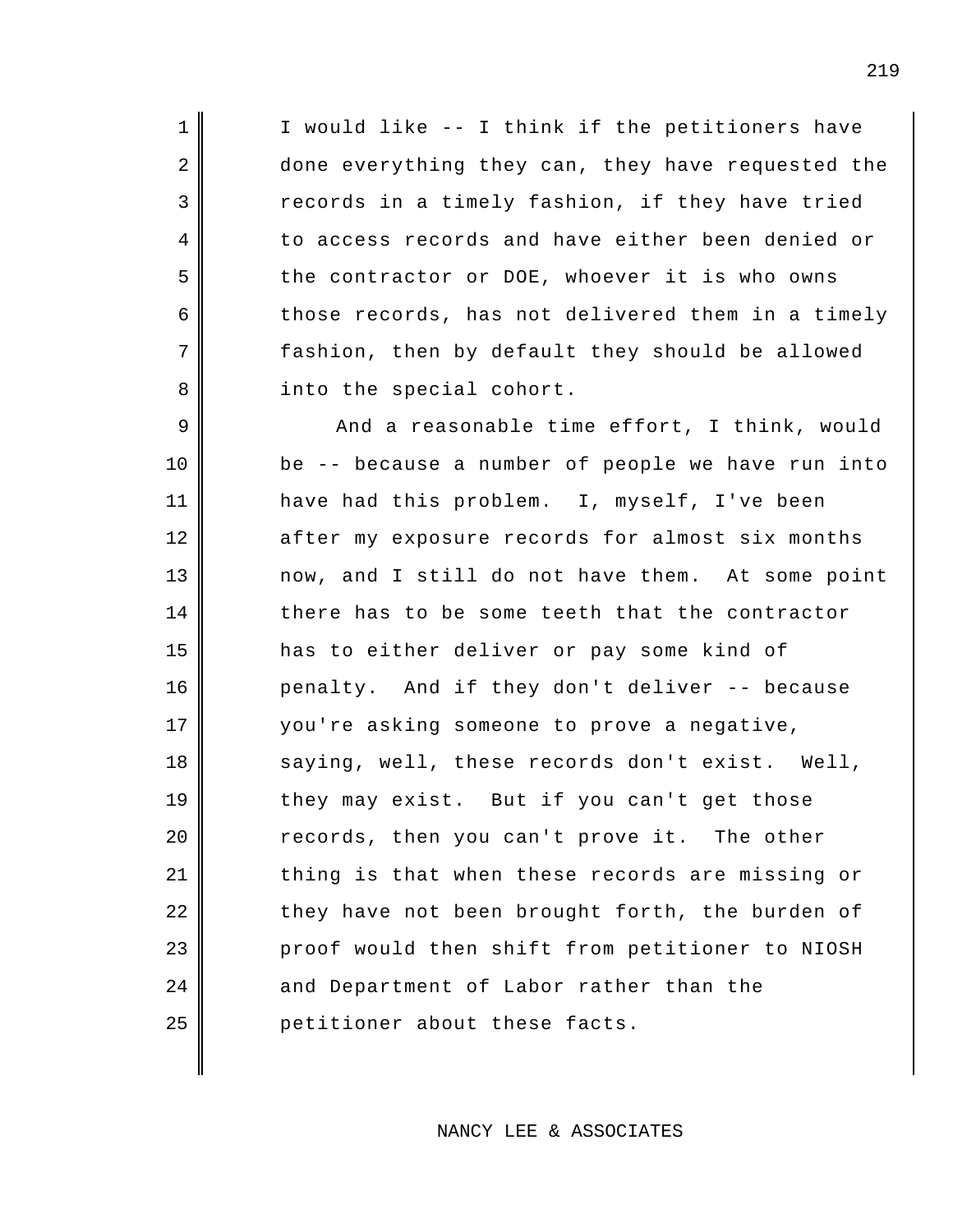1 2 3 4 5 6 7 8 9 10 11 12 13 14 15 16 17 The other problem I have is when we get into the thing about the cancer, you can have two people working side by side and one may develop liver cancer, one may develop lung cancer. This has been my experience working in the field, is that we've had people I've worked with, some of them died of one cancer, some died the other. Yet we all worked in the same areas. In many of these areas it's going to take a concentrated effort by whoever does this dose reconstruction to do what is a fairly accurate job. And we need to have a legal point at which people can say, okay, I can meet this criteria or I cannot meet this criteria. But if you have a moving target they can say, well, you didn't get enough exposure here, you didn't get enough exposure there.

18 19 20 21 22 23 24 25 But just using dosimeter badges is flawed, from my personal work history. I can tell you there are people who are running around there who have badges that are biased towards gamma, and yet had a lot of neutron exposure. But you will not see that. Same, very same thing, we have various -- we have processes where you had a high neutron flux, like HF reduction, on the same --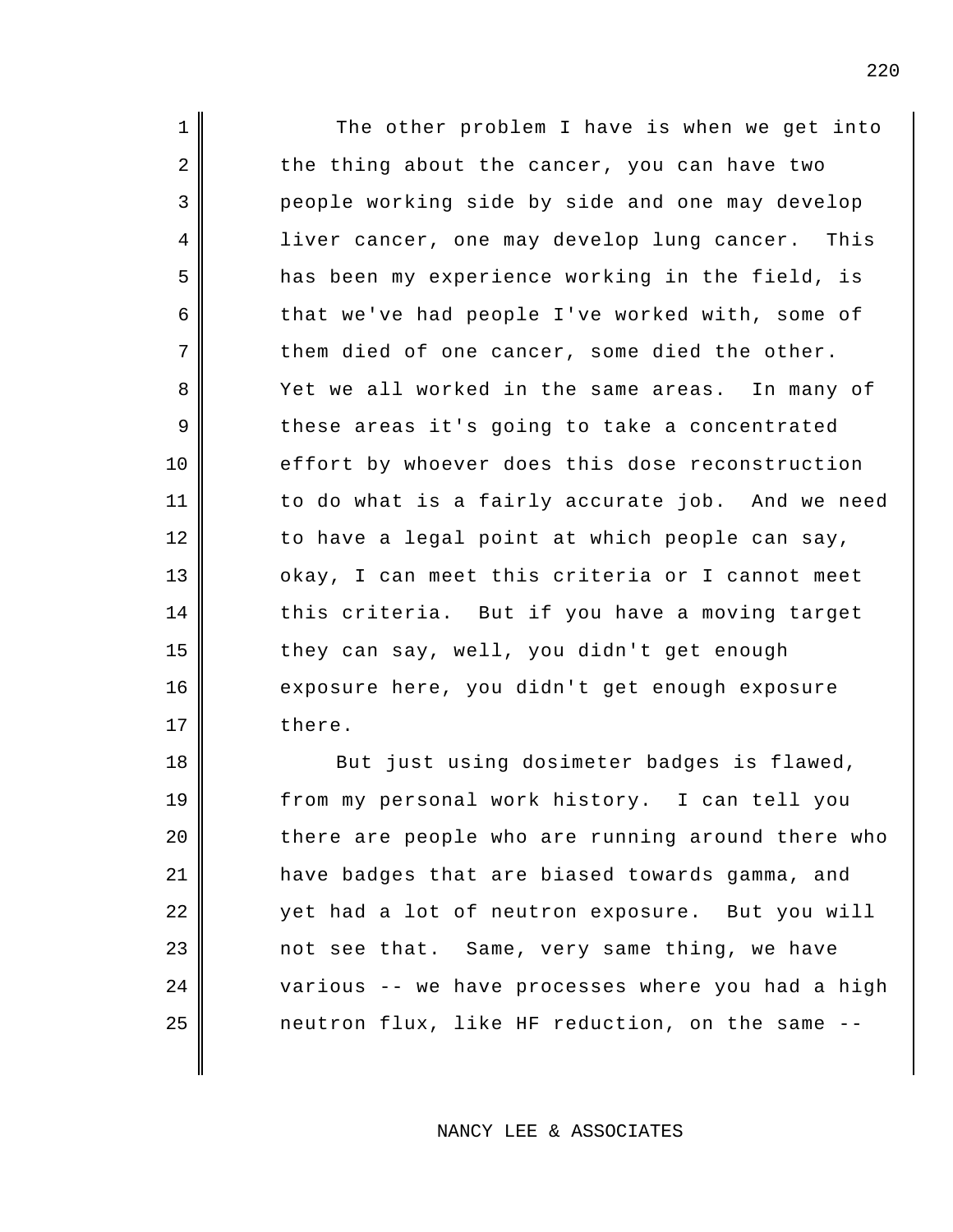and you had people over there doing direct oxide reduction. That's basically gamma. And then you had people working with americium. They're getting both of it. But if you look at their exposure records, it does not reflect these matters.

And the other thing is we have some special classes, I think, that need to be looked at, because you take a lot of the crafts, a lot of the guards, what they call laboratory services inspectors. They would go through an area, and in one shift they could get exposed to plutonium, americium, uranium, and who knows what all -- 238, 239, 243, 241, americium -- all in one eight-hour shift. So how do you reconstruct these doses that are accurate enough to reflect what these people have been exposed to?

That's my comments. Thanks.

**DR. ZIEMER:** Thank you very much.

Let's see if anyone has questions or items you want clarified.

Yeah, Tony.

1

2

3

4

5

6

7

8

9

10

11

12

13

14

15

16

17

18

19

20

21

22

23

24

25

**DR. ANDRADE:** Phil, when you requested your own exposure records, did you request them for the purpose of this program alone, and/or did you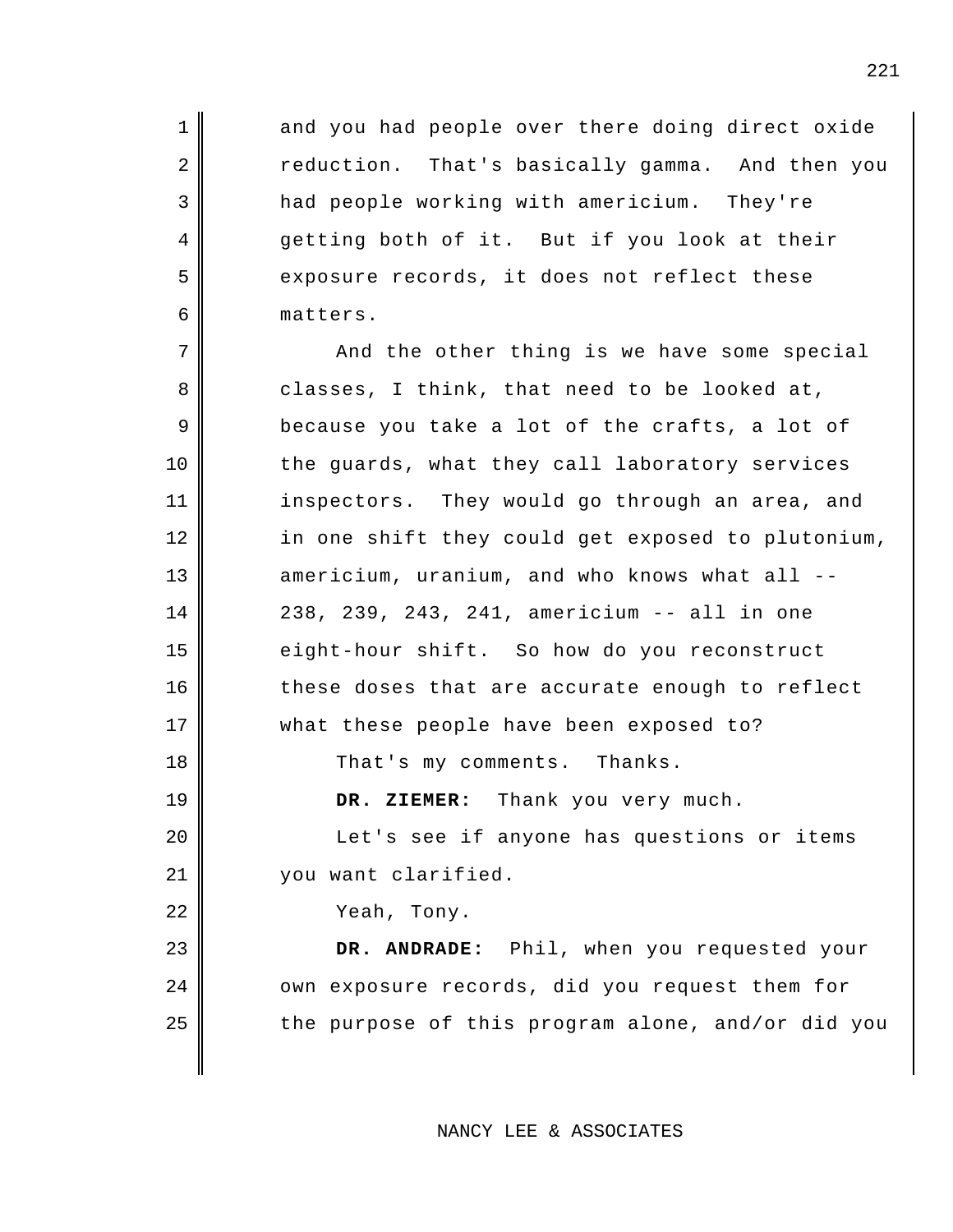| $\mathbf 1$ | request a copy of your records for yourself?      |
|-------------|---------------------------------------------------|
| 2           | MR. SCHOFIELD: Both for this program and for      |
| 3           | myself, because -- let me give you another        |
| 4           | example. There is very strong distrust of         |
| 5           | LANL/DOE there among the workers. I have a        |
| 6           | document by the nurse, Jan Crosdale, at TA-55 --  |
| 7           | she was our site nurse -- talking about when I    |
| 8           | was getting radiation poisoning, as Dr. Williams  |
| 9           | referred to it. My hair was falling out. I was    |
| 10          | having skin problems. It was turning red.         |
| 11          | Little blood vessels were breaking down. So I     |
| 12          | saw her. I have that document. But when I went    |
| 13          | to see him a week or two later, he put all -- he  |
| 14          | was putting this stuff in my file. You won't      |
| 15          | find that file anymore. Now doesn't it seem a     |
| 16          | little bizarre that I've got the one from the     |
| 17          | nurse, but the one from the LANL medical doctors  |
| 18          | no longer exist? Tell me who I trust.             |
| 19          | DR. ZIEMER: Okay. Thank you, Phil.                |
| 20          | And then Richard Miller is going to come back     |
| 21          | to the podium now.                                |
| 22          | Richard? The first shall be last.                 |
| 23          | MR. MILLER: Good afternoon. I'm Richard           |
| 24          | Miller, here today. I work for the Government     |
| 25          | Accountability Project in Washington, D.C., and I |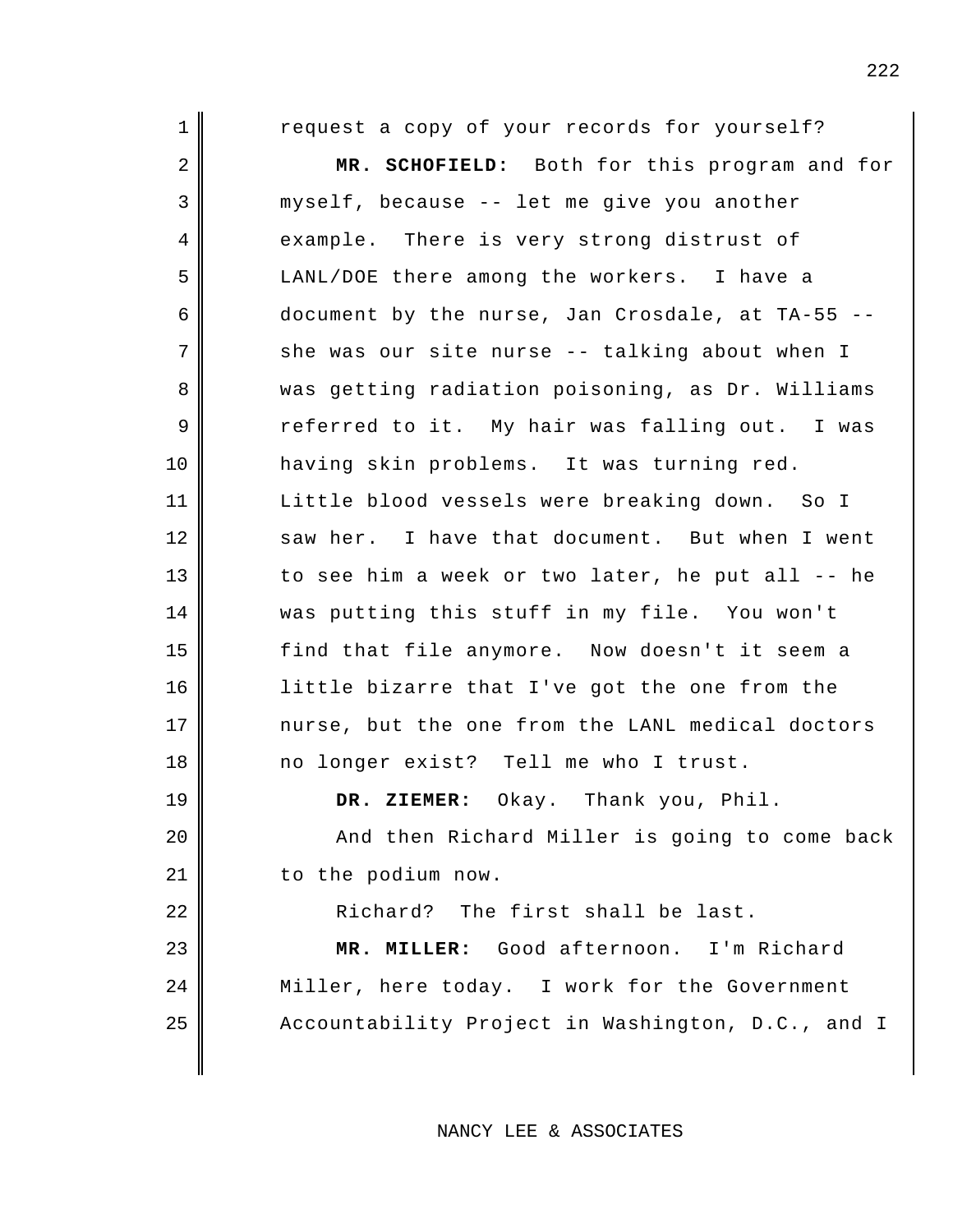would like to run through several questions, first regarding the Special Exposure Cohort rule.

1

2

3

4

5

6

7

8

9

10

11

12

13

14

15

16

17

18

19

20

21

22

23

24

25

I wanted to first thank the NIOSH staff. They were kind enough, as alluded to earlier today, to convene at least a small group of us in Washington last week to try to gauge reaction, I guess, to the draft rule. There has certainly been a lot of interest and anticipation, because this aspect of the legislation is really at the heart of whether this law is going to work or not.

It's at the heart of it for this reason. When I had the pleasure, I guess, and the honor of representing a number of nuclear weapons production workers and their survivors during the legislative process, and when the debate came about about whether this bill should look like RECA and the benefit of the doubt -- rather, the presumption should just go to the claimant for the list of cancers or illnesses across the board, whether it -- and the answer that came back was, well, where it's clear-cut now we'll put people in the special cohort, but we want this to be a science-based program.

And so then the question was, okay, and what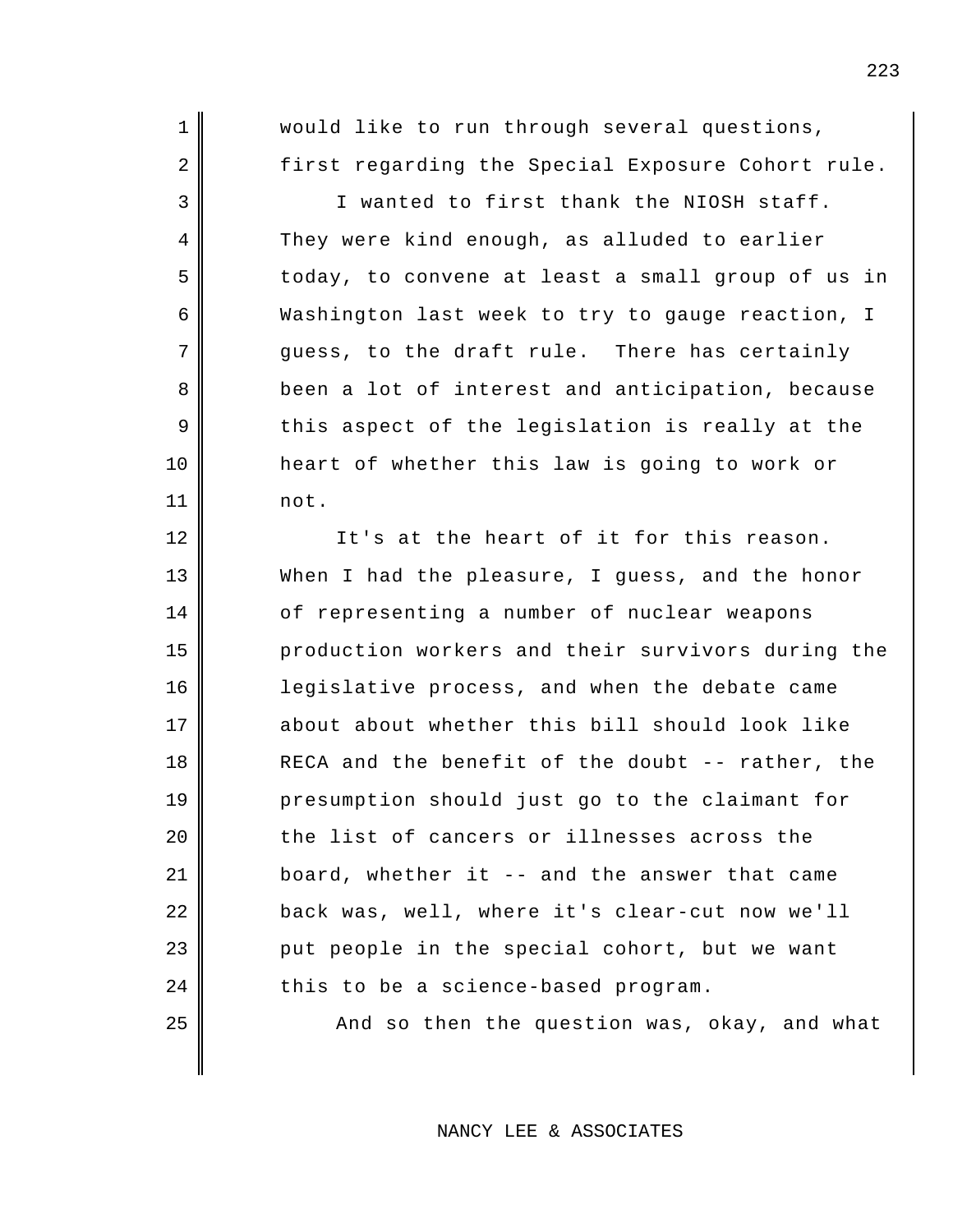1 2 3 4 5 6 7 8 9 10 11 12 13 14 15 16 17 18 19 20 happens if the data isn't there to do the science? And given that the hearing after hearing after hearing had demonstrated the absence of quality data, the absence of adequate monitoring information, the intent in some cases consciously not to monitor, in other cases records were missing. There was the wonderful story that was told about what happened to some of the data from Amchitka Island that I think wound up in one of those really cold, cold oceans off of -- between Alaska and the mainland. But the core of this program is in the Special Exposure Cohort, because that's the only people -- only way people are going to ever feel as though, at the end of the day, if the data isn't there to reconstruct the dose -- and it's because the government failed to fulfill, or through its contractors, certain obligations - that they aren't at the end of the day left holding the bag, and it's their fault because the

NANCY LEE & ASSOCIATES

data isn't there to make the case affirmatively.

going to be compensated, right, for whom one

could statistically say they may not have

actually been harmed.

That means that broad presumptions and people are

21

22

23

24

25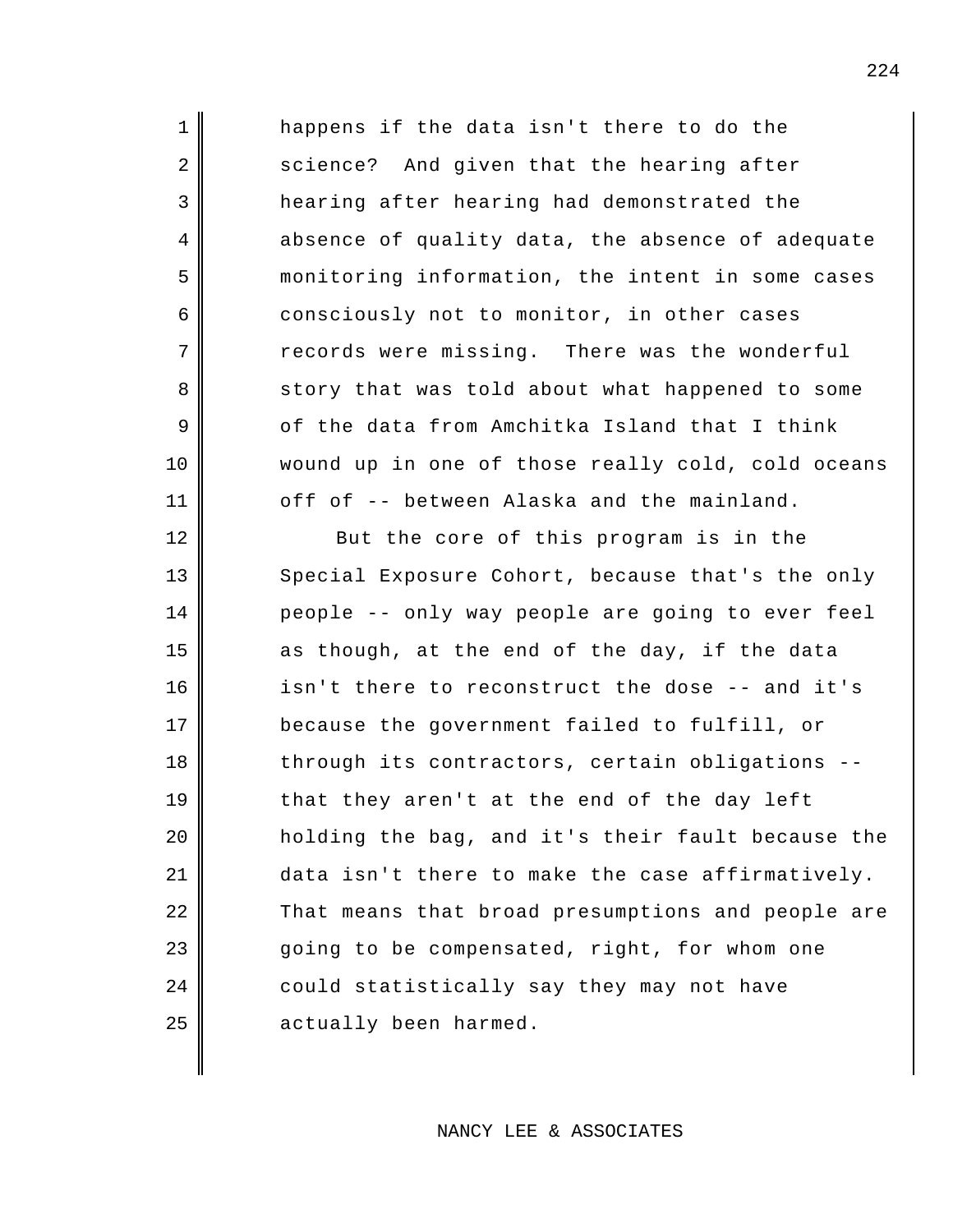But there's a very powerful equity issue at work here. This isn't just a science question. It's a question of equity at the end of the day. And that's why the special cohort process exists, and that was the grand compromise, in a sense, not only about how much did this program cost, but about what are you going to do for those people who would fall through an awful lot of cracks that exist out there.

1

2

3

4

5

6

7

8

9

10

11

12

13

14

15

16

17

With that in mind, I want to just express some concerns with several aspects of the SEC process or proposed rule. And the first has to do with, as Ted and Larry have heard, what do we -- why is it that the threshold for endangerment is set at the level for 50 percent of the way between leukemia and the next most radiosensitive tumor?

18 19 20 21 22 23 24 25 And what comes to mind is a colleague of Phil Schofield's, Joe Garcia -- and I don't have the transcript today, but I want to try to get the transcript to you all, of a hearing that was held in Los Alamos on May 11th of this year. And Mr. Garcia worked in the hot dump in Area G, and he had leukemia, came down with leukemia after beginning employment a significant number of

NANCY LEE & ASSOCIATES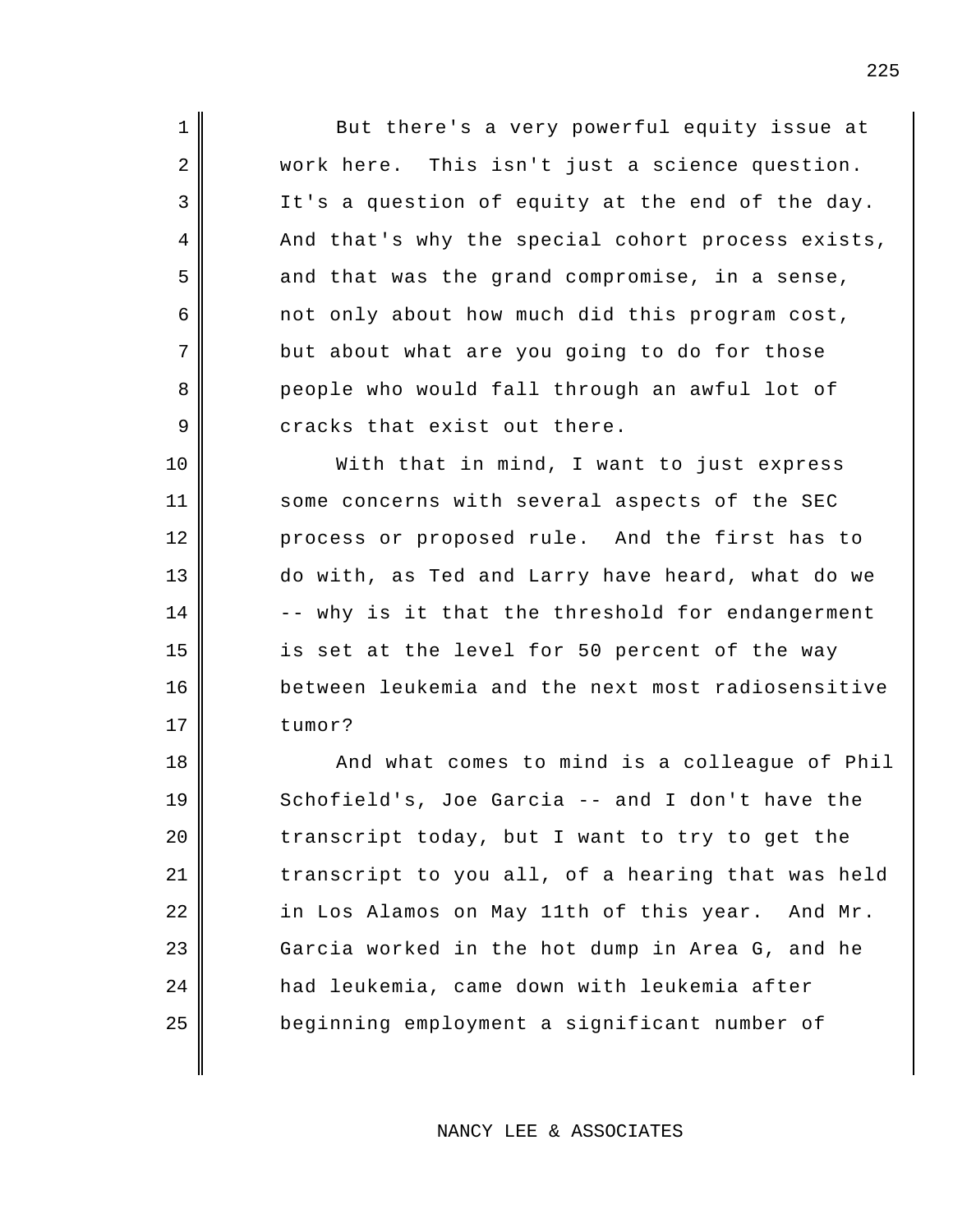years later. He had a bone marrow transplant. He's obviously incapacitated and can't work, but he's alive. And as he's described it, at least, there's very little data to support his exposures from having worked in Area G. Now if the hot dump turns out to be -- and

1

2

3

4

5

23

24

25

6 7 8 9 10 11 12 13 14 15 16 17 18 19 20 21 22 I'm not saying it is or it isn't today -- but if the hot dump turns out to be a good candidate for a Special Exposure Cohort group because it's not feasible to really estimate the dose, and Mr. Garcia is your lead petitioner and Mr. Garcia has leukemia, and it's not -- and in the process of coming up with what is your sort of maximum possible estimate of radiation dose you don't come up with a radiation dose -- if you come up with a radiation dose that's well above what he may -- for what you could estimate he may have had at its worst case potential, I guess (inaudible) when you use the word "worst case" it's sort of this maximum estimate process - then he as a petitioner is going to find himself locked out of the cohort.

Now when we challenged, why set leukemia, and the answer is, well, it could be as low as one and a half rem of exposure -- and that seems

NANCY LEE & ASSOCIATES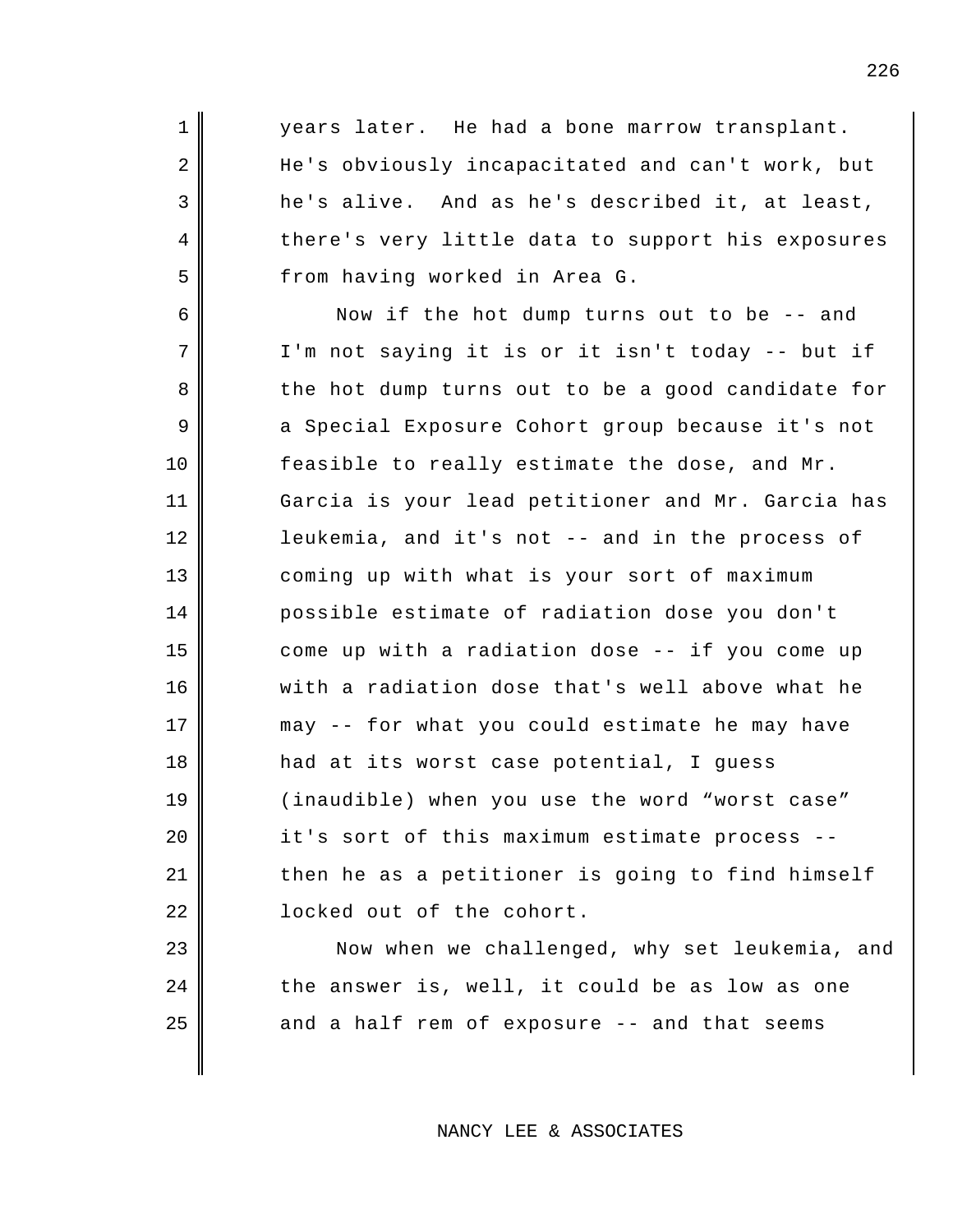absurdly low; the charts that I have do vary anywhere for chronic myeloid leukemia from 1.2 rem to 19 for certain kinds of other types of leukemia at age 40, when that was your exposure. But at the other hand there's an equity question. Does the statute say in its two-pronged test where it's not feasible to estimate dose and people may have been endangered, does it say they may have been endangered except if you have leukemia? Are they carved out of the process by statute? I think not. I think there's nothing in the legislative intent that says you carve those people out.

1

2

3

4

5

6

7

8

9

10

11

12

13

14

15

16

17

18

19

20

21

22

23

24

25

Now the response we get back from NIOSH, in all fairness to staff, is, well, it's not a very popular cancer, and statistically it doesn't turn up all that often. And so, geez, it's -- so a few people fall through the cracks. And you can really take that attitude pretty easily until you're face to face with people who've been through it. And then it's different. And then all of a sudden that statistical explanation doesn't make any sense.

> So when you go to Los Alamos -- I hope you'll have the opportunity to meet with Mr. Garcia and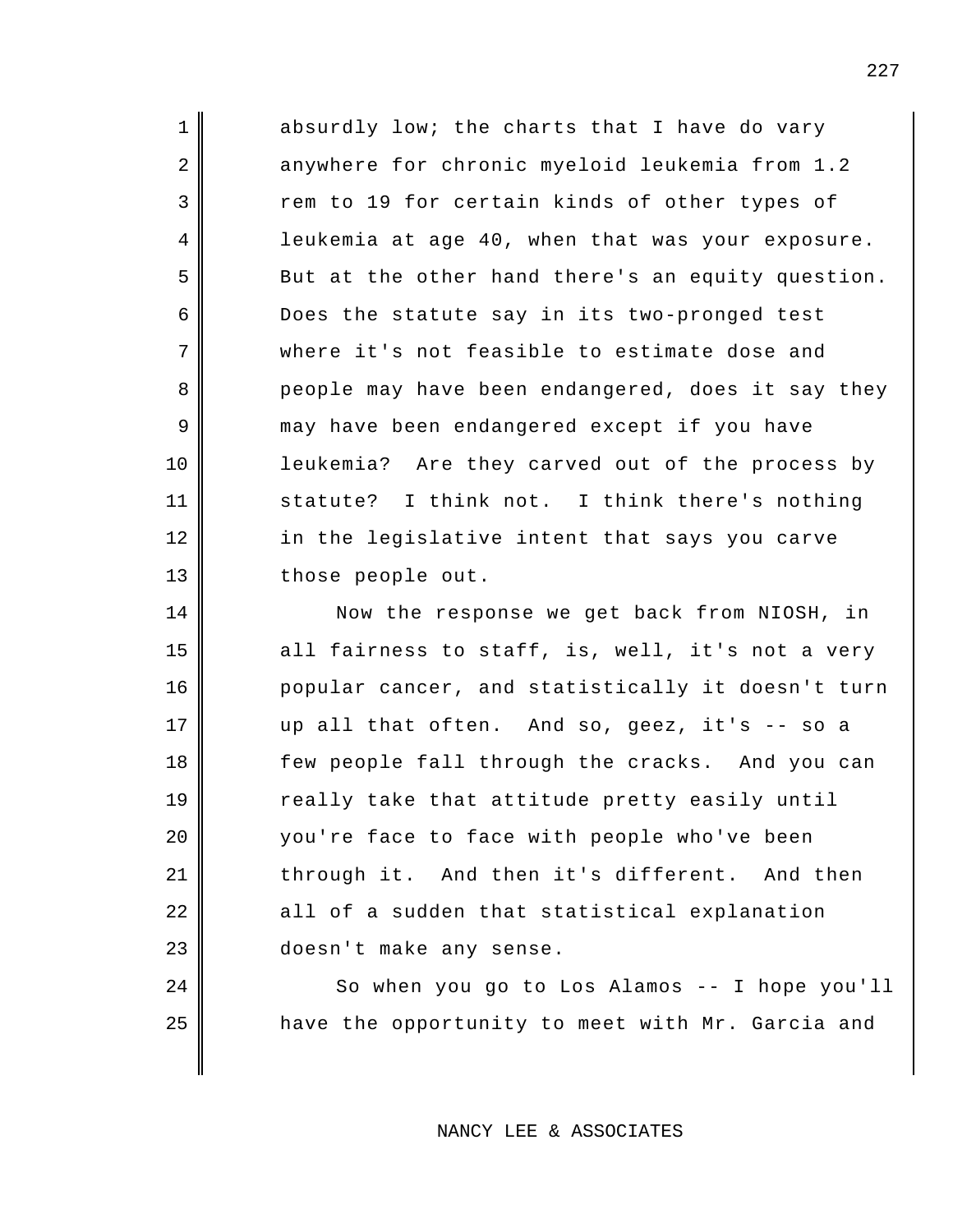hear him face to face, and see whether or not it makes sense to him to carve him out of a Special Exposure Cohort if he doesn't fall through this algorithm. But he's got leukemia. He's got one of these rare cancers. But you all have to sort of put your hands on the scale, it looks like, to say that number's too low, can't go there. That number's just too low. We've got to come up with something a little bit more plausible. And so you've come up with this algorithm of 50 percent of the difference between the next radiosensitive tumor. Well, I hope his potential exposure falls above that threshold, but all I can say is I don't see any legal authority for you to do what you did. I think you made it up, and it doesn't look right when you view it through the lens of potential -- people who have leukemia.

1

2

3

4

5

6

7

8

9

10

11

12

13

14

15

16

17

18 19 20 21 22 23 24 25 I also wanted to raise sort of a point about a suggestion that Dr. Anderson raised, which was this idea of claimants who have concerns about how the dose reconstruction process is going. And I -- by the way, this is not to say that I don't think it's going to go well. But let's just assume, for the sake of argument, people are in it, and they've been going back and forth with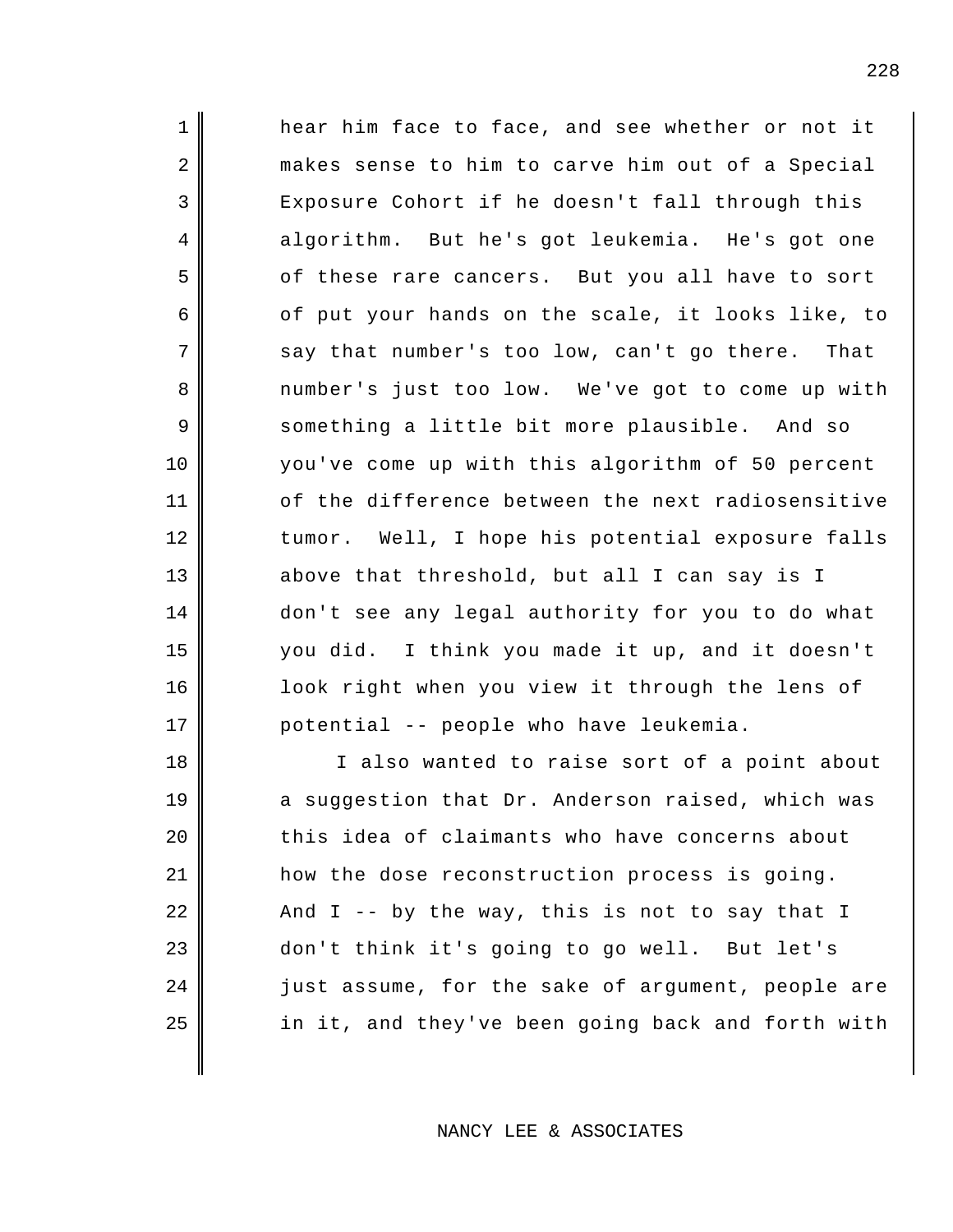NIOSH, and lo and behold, they just don't feel like the right quality of work is being done by the contractor, and they don't feel like the data that they know should exist is being chased down. Why not give them an opportunity to come to this Board through some formal process?

1

2

3

4

5

6

23

24

25

7 8 9 10 11 12 13 14 15 16 17 18 19 20 21 22 This is not to circumvent the adjudicative process with the Labor Department in any respect. The Labor Department's adjudicative process is very, very clear. What it says is after you sign OCAS-1 you go over there and you're turned down, you can file an appeal. The only thing the administrative hearing officer's going to deal with is was or wasn't this reasonably based, and then they'll remand it back if they determine that it was not reasonable. Well, they will not get involved in the Labor Department in any substantive analysis or assessment of the quality of the dose reconstruction. They will not get involved in the substantive what should the number have been as opposed to the number that NIOSH and its contractors came up with.

So I like that idea. I heard sort of murmurings of how much work did you expect this Board to do at certain points in terms of 90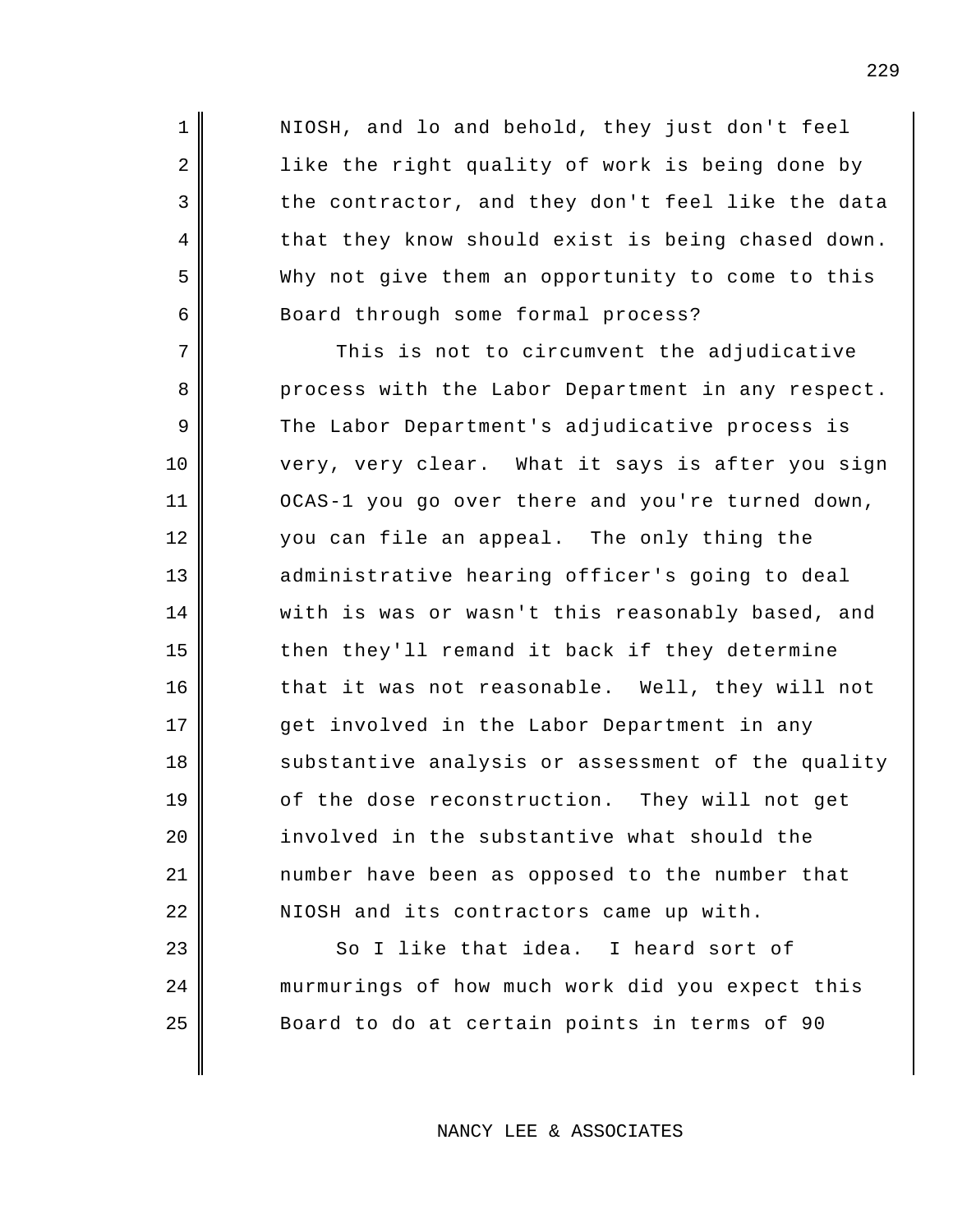2 3 7 12 13 14 15 16 petitions, and now we're going to be reviewing all this dose reconstruction and we're going to have a major undertaking in terms of review. But I think that's a really great safety valve. And I don't know what the lawyers are going to say about it, but in terms of the role of the Board, I think that would be a really valuable way to give people a sense that they're not boxed in without a place to come when they think things are off-track. And I don't know what the criteria is to let them in, because you could be inundated with those things on the other side. In addition, I wanted to just point out one suggestion which I mentioned to Mark Griffon, but I want to offer to you all. There's one statutory criteria that was excluded from the proposal in the review, in terms of the Board's job in reviewing dose reconstruction. Under section 36.23 subpart (d)(2), it says:

1

4

5

6

8

9

10

11

17

18

19

20

21

22

23

24

25

(Reading) The President shall establish an independent review process using the Advisory Board on Radiation and Worker Health, one, to assess the methods established under paragraph one, which are your guidelines, and two, to verify a reasonable sample of the doses

NANCY LEE & ASSOCIATES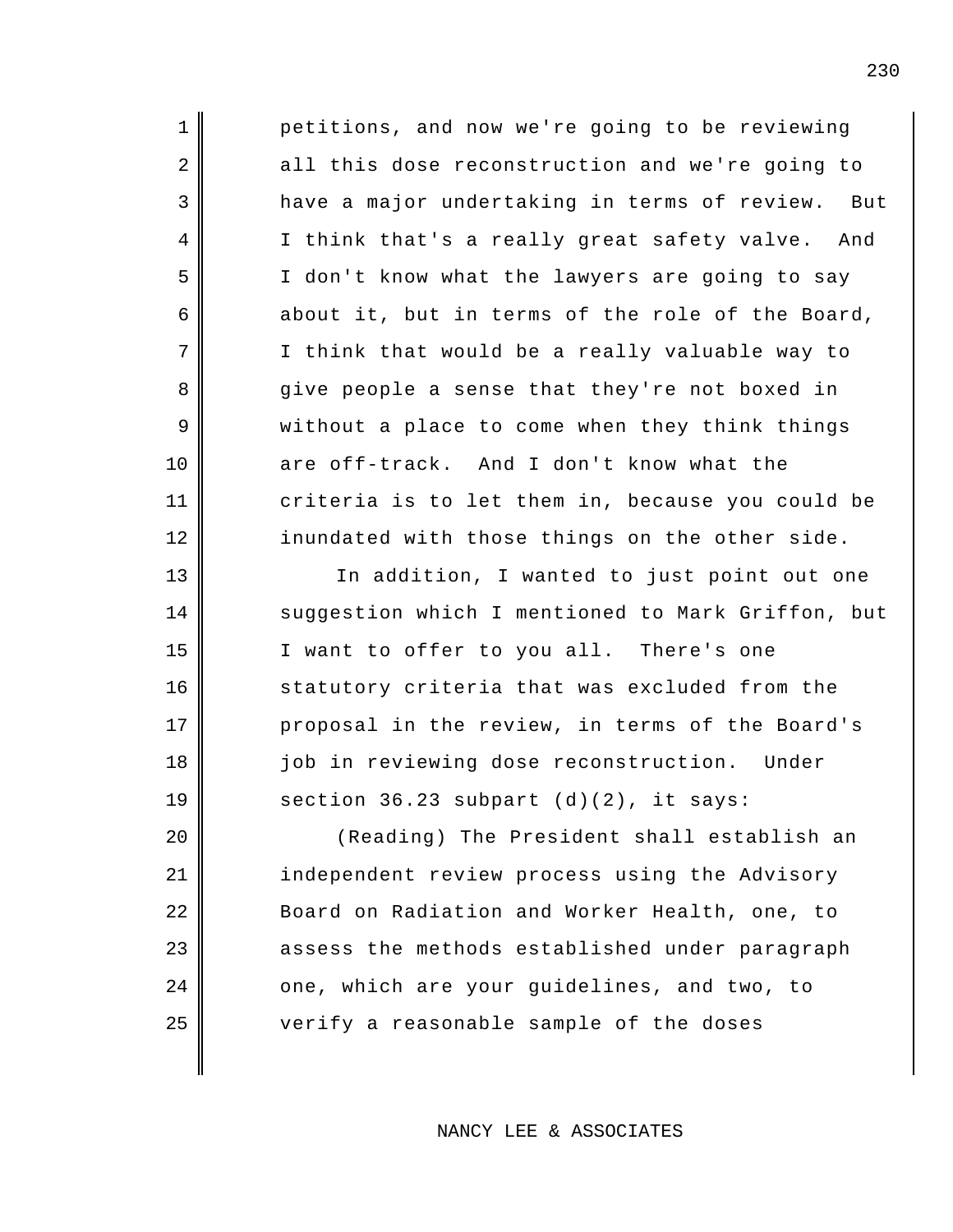| $\mathbf 1$ | established under paragraph one.                  |
|-------------|---------------------------------------------------|
| 2           | And this notion of having a feedback              |
| 3           | mechanism into your dose reconstruction rule-     |
| 4           | making and guidelines is very much contemplated   |
| 5           | in the statute. It wasn't necessarily presented   |
| 6           | today, and I understand why. But I just wanted    |
| 7           | to make sure it was on the record that that part  |
| 8           | ought not get left out when you finalize your     |
| 9           | report to the Board.                              |
| 10          | I had some suggestions with respect to the        |
| 11          | definition of feasibility. One of the concerns    |
| 12          | that we have, at least, is that the statute says  |
| 13          | that you have to not only determine whether it's  |
| 14          | feasible to estimate dose with sufficient         |
| 15          | accuracy -- there's a lot of emphasis that's been |
| 16          | put on the sufficiency of accuracy.               |
| 17          | "Feasibility" is its own weasel word, kind of     |
| 18          | like the "reasonable likelihood" weasel word, and |
| 19          | there's all these fuzzy terms in the statute      |
| 20          | which Congress charged you with trying to figure  |
| 21          | And we think feasibility ought to account<br>out. |
| 22          | for some reasonable notion that at some point too |
| 23          | long has transpired in getting enough information |
| 24          | to make a decision.                               |
| 25          | Now Phil Schofield touched on this a bit, and     |
|             |                                                   |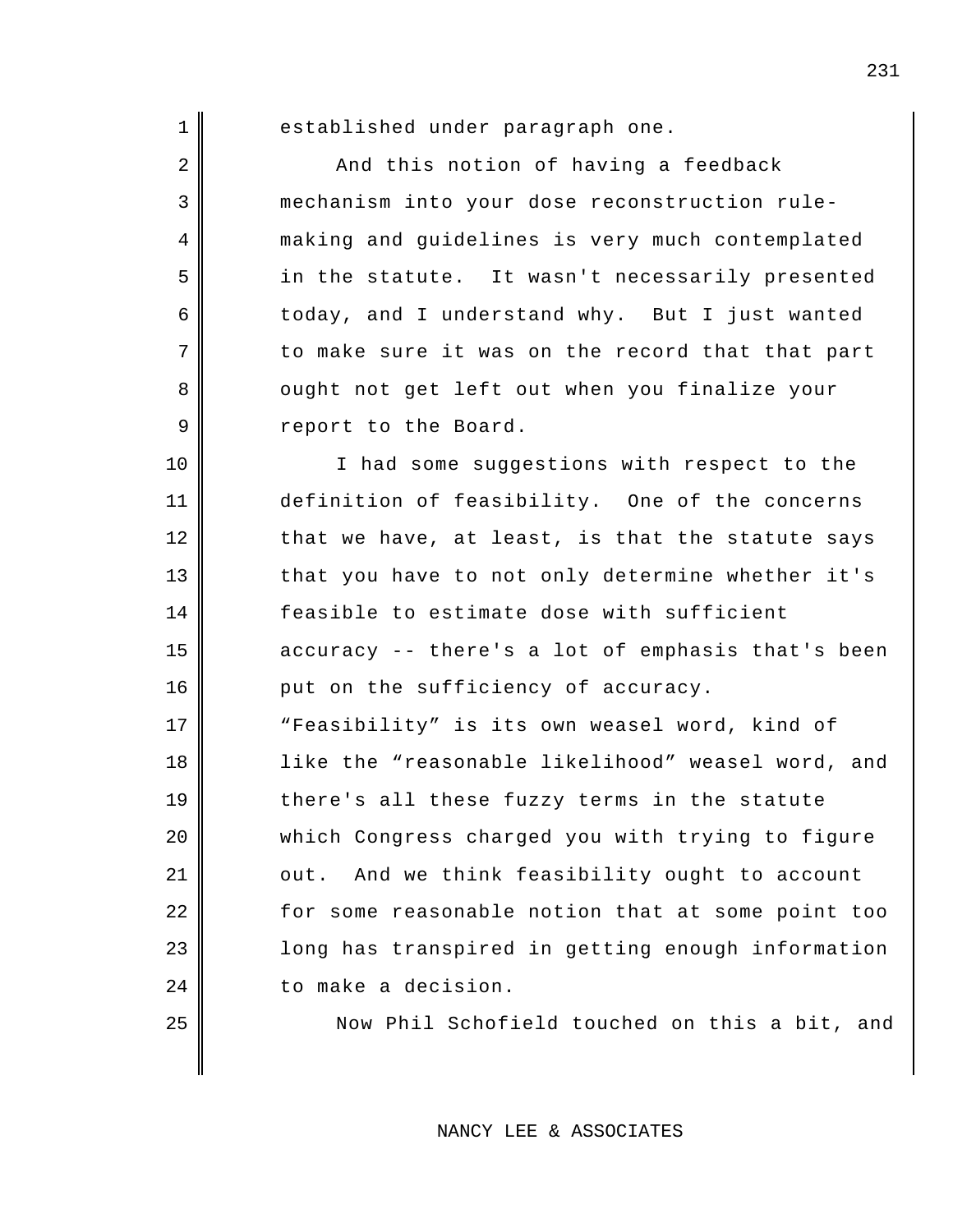| $\mathbf 1$ | I had some sort of very specific suggestions in   |
|-------------|---------------------------------------------------|
| 2           | this area. What happens if NIOSH requests from    |
| 3           | our friends at the Energy Department records on   |
| 4           | groups of workers, and the data is not            |
| 5           | forthcoming after three months, after four        |
| 6           | months, after five months? Or the data that       |
| 7           | comes in is so incomplete that you can't really   |
| 8           | work with it. At what point does NIOSH say it's   |
| 9           | not -- we can't come up with a reasonable         |
| 10          | estimate because we don't have data?              |
| 11          | Now there could be any number of reasons why      |
| 12          | it's not forthcoming. But that's not -- it's not  |
| 13          | a question of second-guessing people's good faith |
| 14          | here. The question is, from a claimant            |
| 15          | perspective, how long is too long for NIOSH to    |
| 16          | wait? Is a year too long for it to wait? Is two   |
| 17          | years long for it to wait? At some point it gets  |
| 18          | to the ridiculous, right? I don't know where the  |
| 19          | point of the ridiculous is, but I think there     |
| 20          | needs to be an outer bound at which NIOSH says we |
| 21          | can't do the dose reconstruction because the      |
| 22          | information hasn't come across the transom to our |
| 23          | contractors. And otherwise, claimants are left    |
| 24          | holding the bag, and they're -- they may call     |
| 25          | your 800 number, but there's got to be more than  |
|             |                                                   |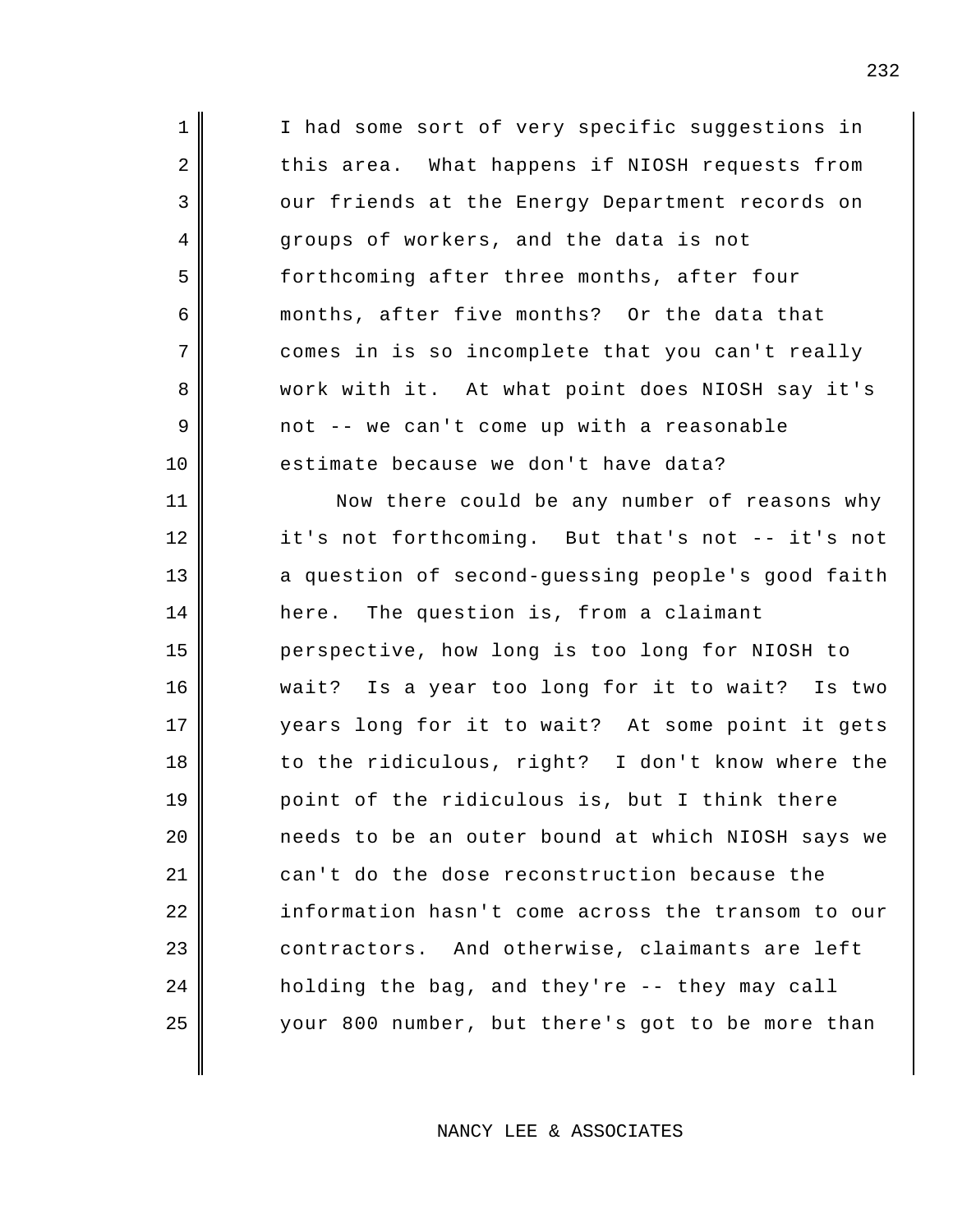| 1              | that. There's got to be a cutoff point.              |
|----------------|------------------------------------------------------|
| $\sqrt{2}$     | Shifting gears, I'd like to just spend a             |
| $\mathsf 3$    | minute on a process issue that arose out of the      |
| $\overline{4}$ | last meeting, and I want to commend Larry for his    |
| 5              | good efforts at trying to get some key               |
| 6              | information that got into our hands at the end of    |
| 7              | last meeting which had to do with the CIRRPC,        |
| 8              | comparison between the CIRRPC or the 1988            |
| 9              | screening dose information -- I think the copy of    |
| 10             | that report was circulated -- and the IREP model.    |
| 11             | I don't know if any of you have had a chance to      |
| 12             | compare the two, but I thought I would just put      |
| 13             | it up on the viewgraph here for a moment.            |
| 14             | Now this is from Charles Land's report. Now          |
| 15             | this particular chart, I assume it's the same as     |
| 16             | in the final report -- I didn't double-check it -    |
| 17             | - that we were given dated June $11^{th}$ . But this |
|                |                                                      |
| 18             | comes from the January 24th report prepared by       |
| 19             | And I just wanted to do some comparisons<br>NCI.     |
| 20             | here for a moment and then raise a question.         |
| 21             | In the first column is the 1988 CIRRPC               |
| 22             | report, as it's known. And this is what is used      |
| 23             | by the Veterans Administration for both screening    |
| 24             | and compensating people under the atomic veterans    |
| 25             | program for certain cancers and under certain        |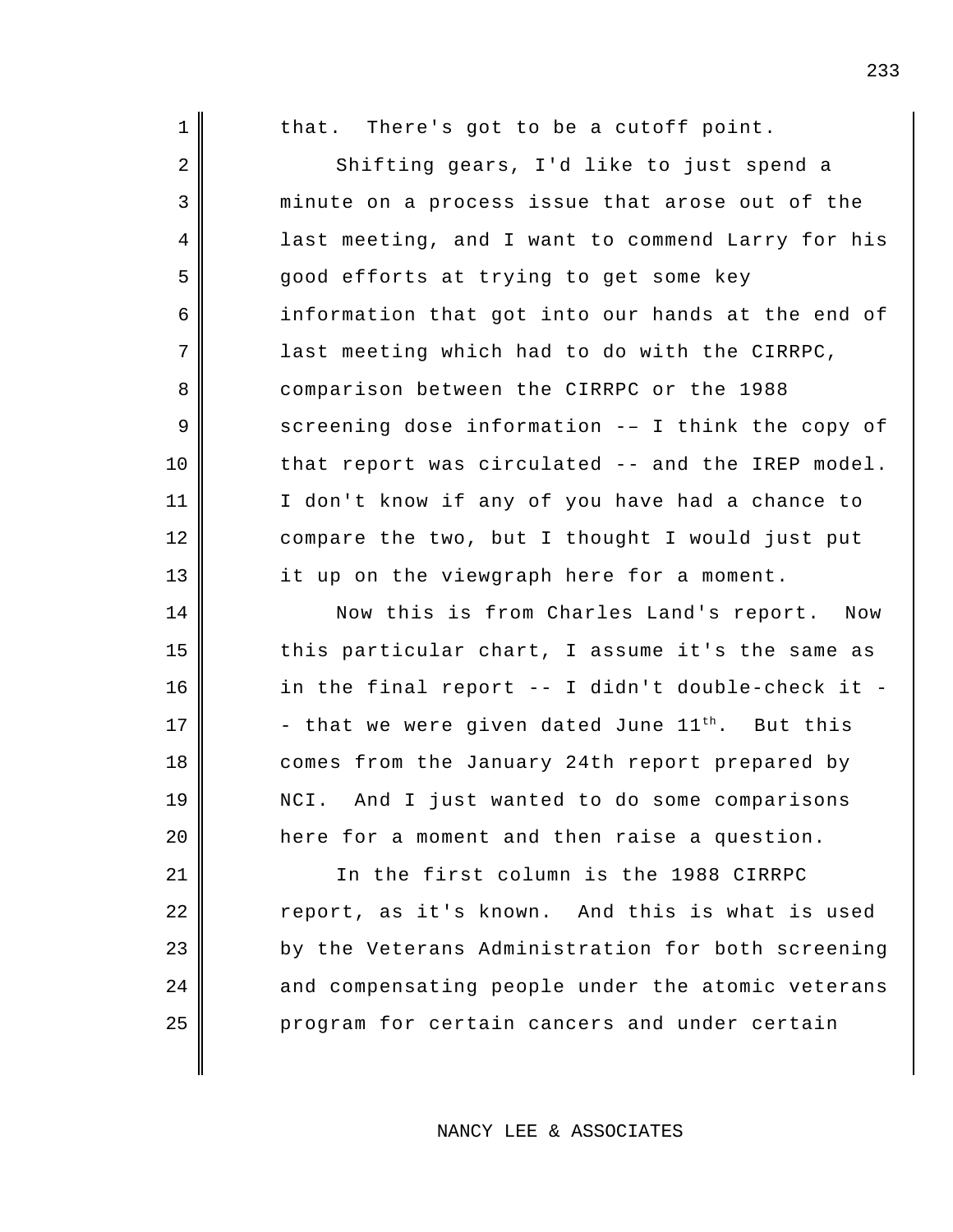1 circumstances.

| 2  | The middle column is -- and this number here,     |
|----|---------------------------------------------------|
| 3  | adjusted for a particular factor that was         |
| 4  | introduced, the center column there, and that     |
| 5  | factor has to do with reducing the baseline risks |
| 6  | of the U.S. population. And in this case CIRRPC   |
| 7  | reduced it to, I think -- when they set the       |
| 8  | probability of causation they reduced it to ten   |
| 9  | percent of the baseline risk for all counties for |
| 10 | each particular type of cancer.                   |
| 11 | And over here is IREP, which is -- and I          |
| 12 | assume these numbers are fairly close to what     |
| 13 | NIOSH used. And you can see by looking at the     |
| 14 | numbers, both in leukemias in solid tumors, that  |
| 15 | there was a significant increase between the      |
| 16 | CIRRPC numbers. Let's just take esophagus.        |
| 17 | Atomic veterans would be compensated at about 3.9 |
| 18 | if they were exposed at age 20 at the 99 percent  |
| 19 | confidence interval, and you compare it with the  |
| 20 | IREP model, which I believe is 45. And so you     |
| 21 | see a jump here of, I don't know, maybe a 12-fold |
| 22 | increase. And you can sort of get a feel for      |
| 23 | what my point is, which is that this is this      |
| 24 | interesting increase in eligibility criteria for  |
| 25 | the amount of radiation you have to get to get    |
|    |                                                   |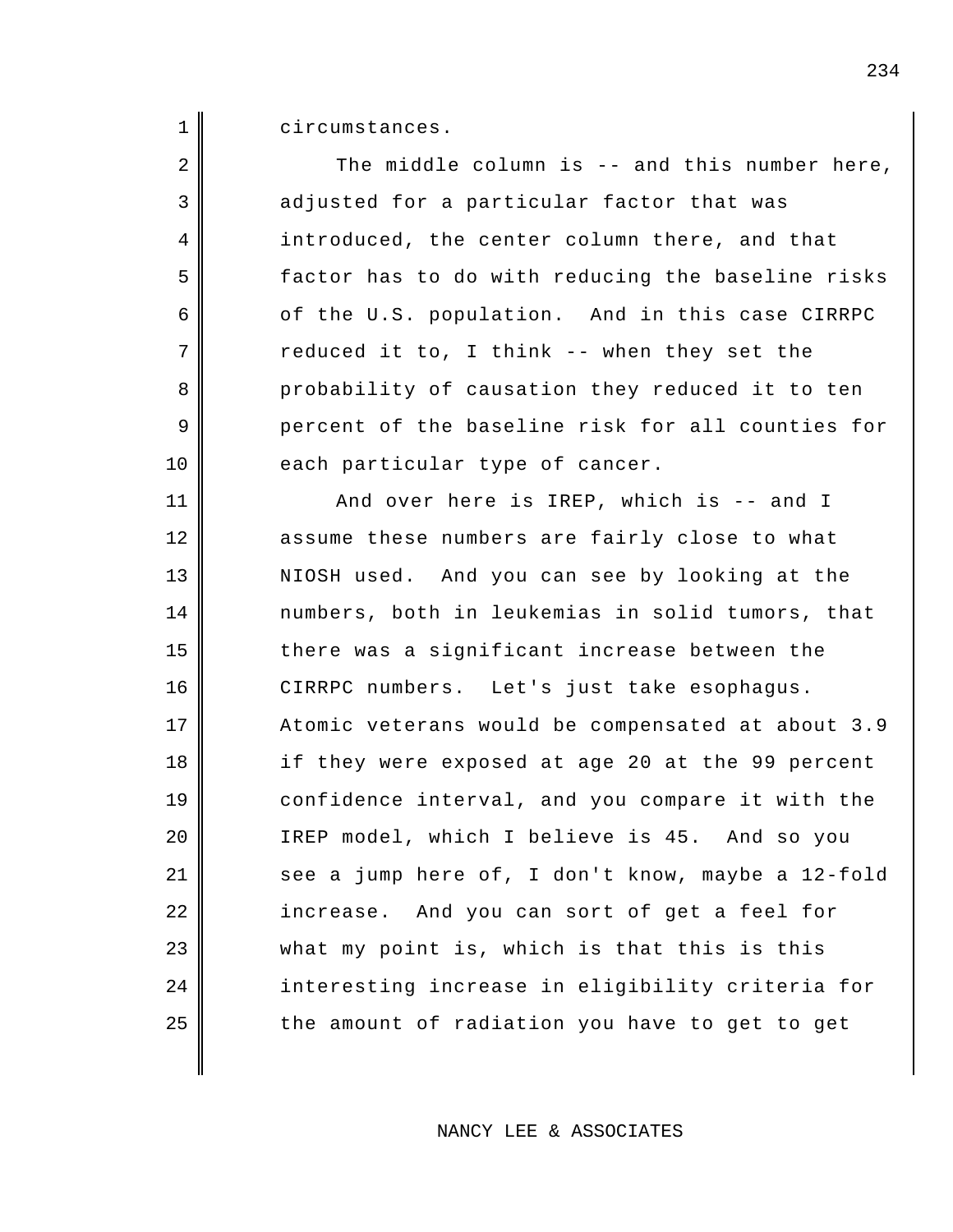1 2 3 4 5 6 7 8 9 10 11 12 13 14 15 16 17 18 19 20 compensated under two different programs involving radiation compensation. This obviously left us with a lot of unanswered questions, and we went back to Larry to ask if we -- and to Kathy Rest -- if we could get a copy of what explains this particular differential. And we just received that by e-mail. I guess last Thursday I got a copy. Others had requested it from Congress as well. And there was a second set of data that we've been asking to get, which is the baseline risk data that was originally in IREP 2.1 and which was not available on-line, at least in the online version, of the risk coefficients of the excess relative risk per sievert for the various cancers. And so we're looking forward to getting that information; hopefully that will be in the pipeline soon. That will allow us, I think, to potentially cross-walk what's going on here exactly.

21 22 23 24 25 Now Dr. Land had laid out in the report that you all received a set of explanations for why there's this significant jump, and I think it would be worthwhile for the Board to spend some time with a diversity of perspectives debating

NANCY LEE & ASSOCIATES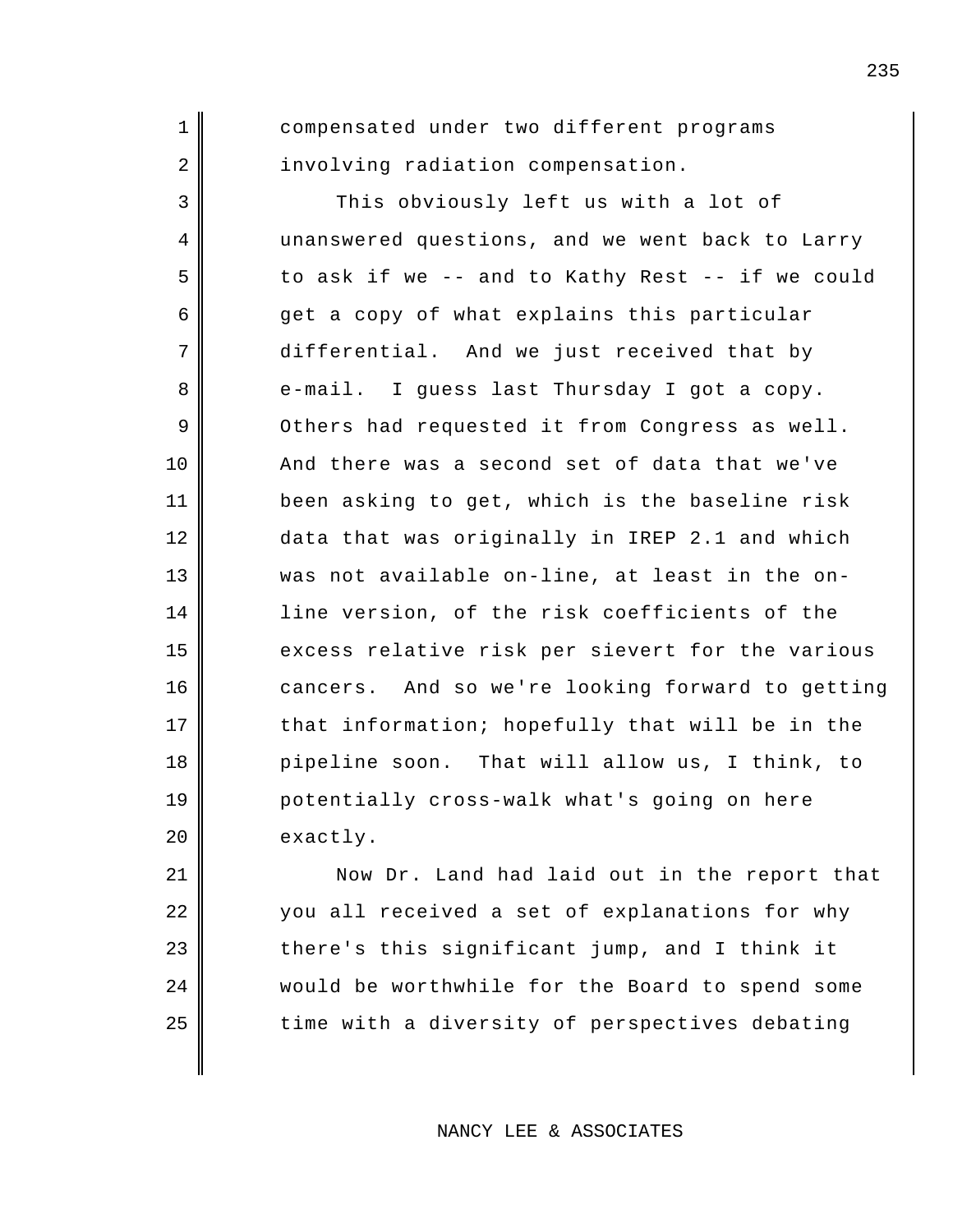that. But I'm just going to raise a slightly different issue, because I'm really not qualified to get into the debate, which is the equity question. And I think it's a question of should this Board even look at the equity question.

1

2

3

4

5

6

7

8

9

10

11

12

13

14

15

16

17

Is it appropriate for an individual, say, at the Nevada test site who happened to be an atomic veteran who was there for a particular blast to be compensated at one level of excess relative risk per, say, sievert, compared with anywhere from three to 20 times higher amount of radiation required for an individual who happened to be working at the Nevada test site going in after the blast, or anybody who worked at Hanford or Idaho or anywhere else for that matter? I find it inexplicable how to deal with this. I don't have a suggestion.

18 19 20 21 22 23 24 25 But I, for one, am going to have a really hard time trying to explain to somebody who's got lung cancer, since that's the most common form of cancer leading to fatality, how you can wind up with a jump anywhere from 15 to 51; or given two very important factors, which are that most of the cancers, not all, but most of the cancers from the most updated atomic bomb survivor data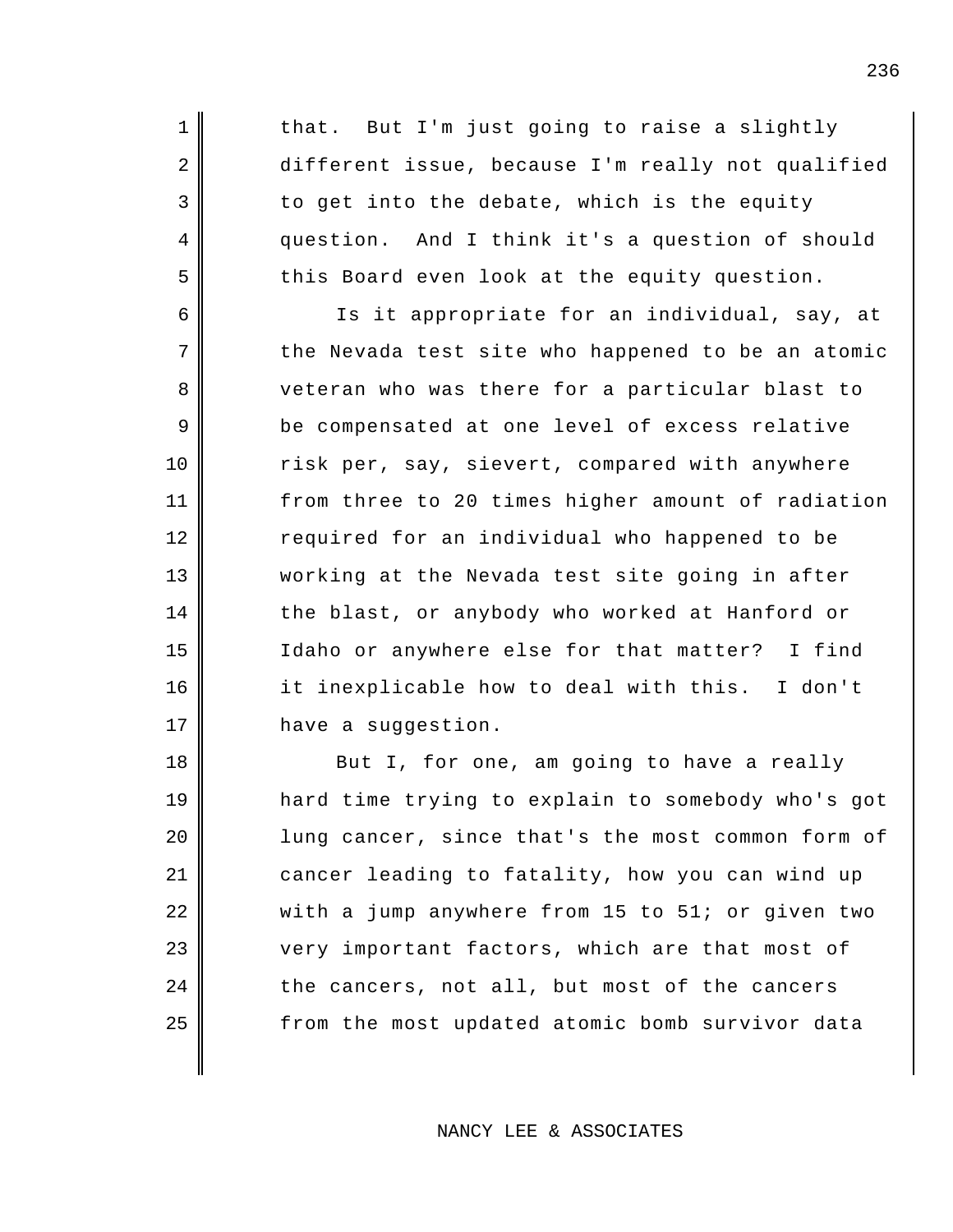would favor the claimant because they're based on cancer incidence as opposed to cancer mortality, and because of the way that doses were estimated using the more recent DS-86 estimation for the atomic bomb survivors.

1

2

3

4

5

21

22

23

24

25

6 7 8 9 10 11 12 13 14 15 16 17 18 19 20 I think the Board ought to take a look at this question, and I think the Board ought to be pondering how it can be blessing a system for compensation where the outcomes are so radically different for potentially similarly-situated individuals. Because there's nothing in the statute that specified that you wound up with the results you wind up with under the NIOSH-IREP today. But this is -- it lays out here as a backdrop. It is applied as we speak today by the atomic veterans program for their compensation system. And when they were questioned about it, they clearly see they've got serious equity problems on their hands. So I just thought I would add that for discussion purposes.

**DR. ZIEMER:** Richard, could you show -- what does the top of that slide say? Could you just slide it down?

**MR. MILLER:** Yeah, and I'll tell you, they Xeroxed it wrong. They put the top of the paper

NANCY LEE & ASSOCIATES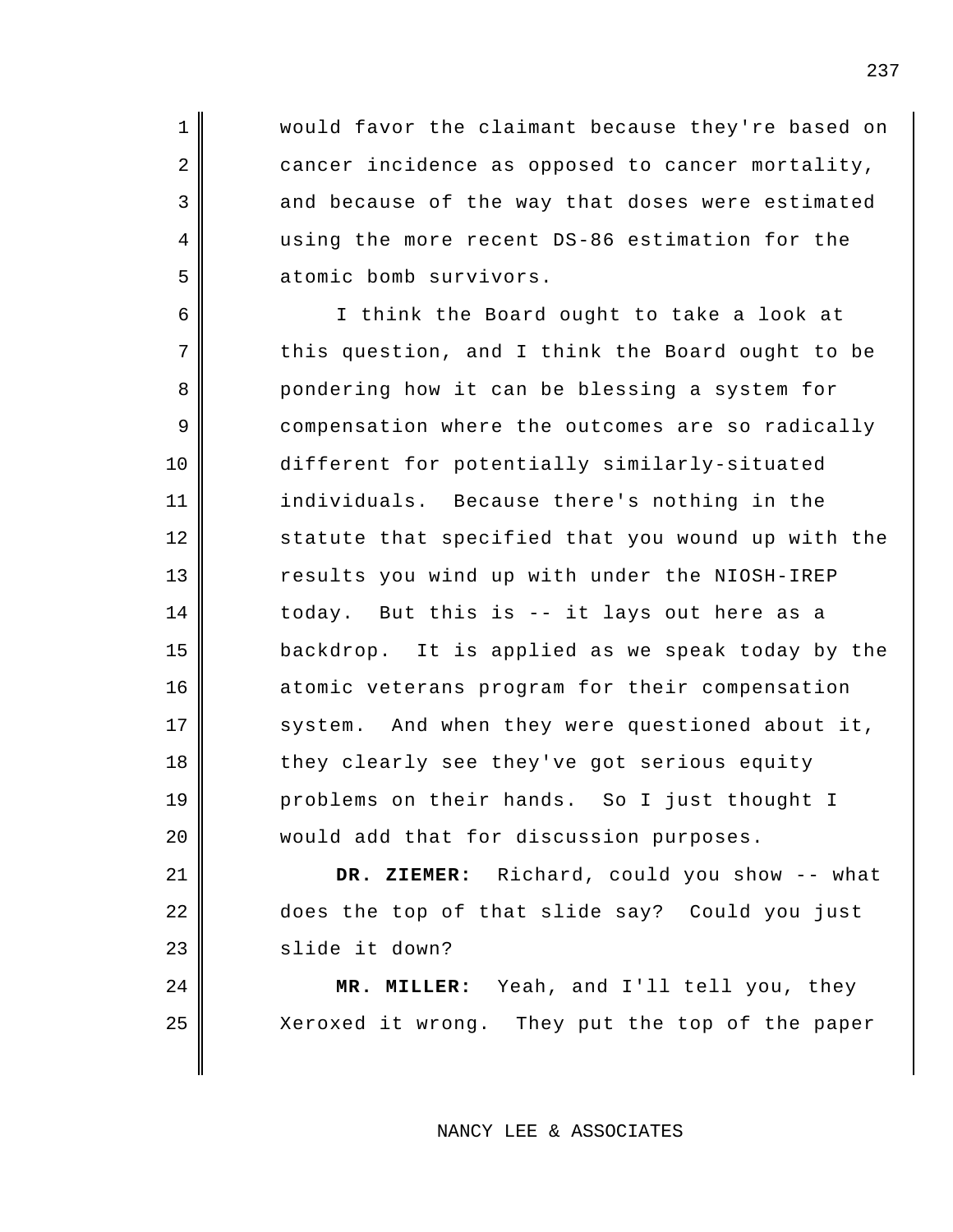$1 \parallel - -$ 2 3 4 5 6 7 8 9 10 11 12 13 14 15 16 17 18 19 20 21 22 23 24 25 **DR. ZIEMER:** Oh, I see. **MR. MILLER:** I apologize. It's the very last table in the report dated June 11th, and it is Appendix -- I think it's table E-4. Is that right? **UNIDENTIFIED:** E-4. **MR. MILLER:** Yeah, I think they Xeroxed the title off, unfortunately. **UNIDENTIFIED:** Page 110. **MR. MILLER:** And this is on the June 11th draft that you received. **DR. ZIEMER:** I've got it. **MR. MILLER:** My last -- do you want me to take a moment, Dr. Ziemer, to -- should I stop here? **DR. ZIEMER:** No, I found it. **MR. MILLER:** Last, I just want to underscore the last issue which is from the outside, at least, as we've mentioned, I think, on several occasions in earlier meetings, concerns about - our concerns, at least, about the potential for conflict of interest in the selection of contractors. And I know that NIOSH is working hard on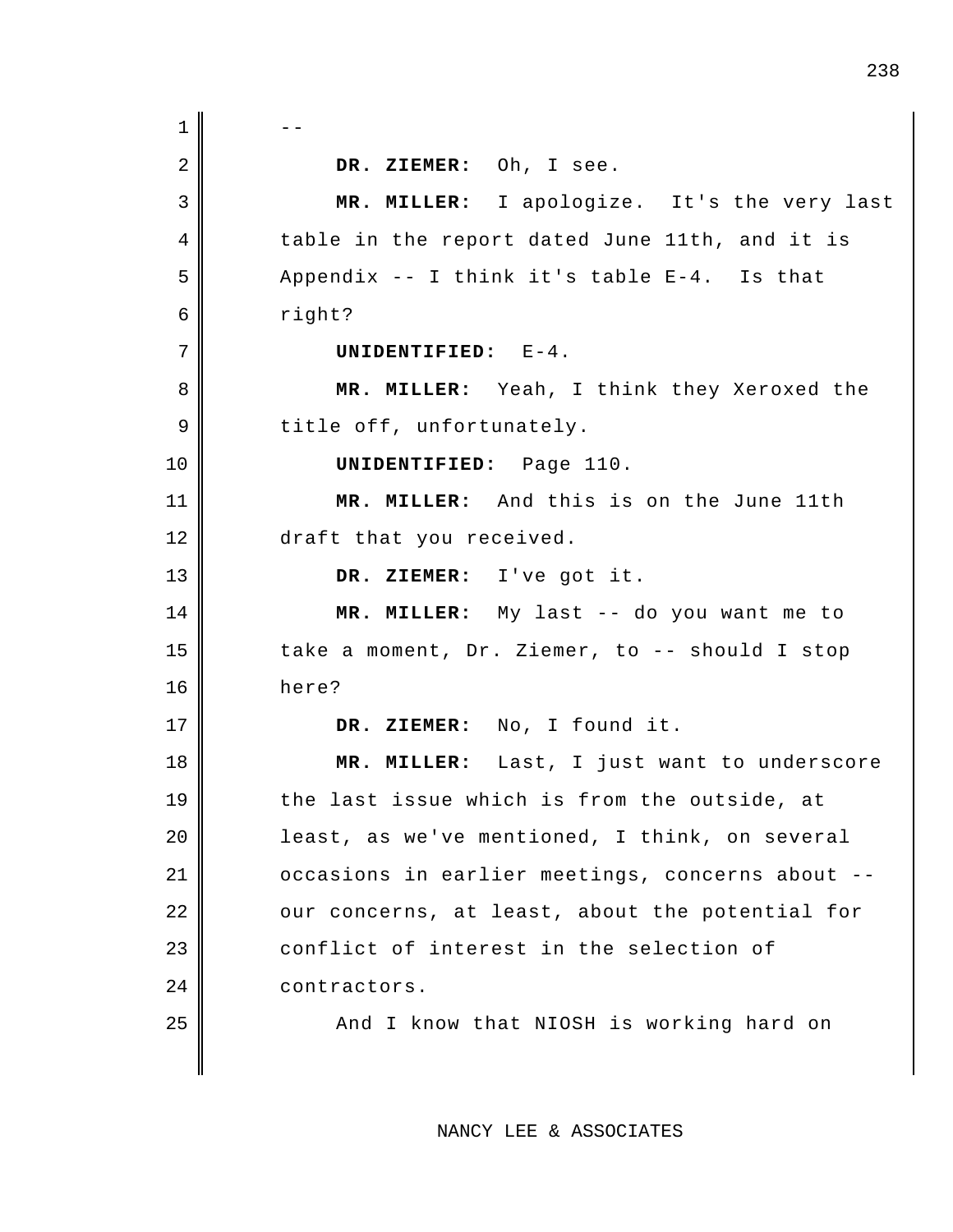trying to get this contract awarded, and I know they've had some bumps on the road. But at the end of the day we're going to wind up with somebody who's dependent on the Energy Department for their income doing the dose reconstruction in some significant -- to some significant degree. And whether it's Battelle or whether it's SAIC or whether it's Oak Ridge Associated Universities, these folks get their bread and butter there.

1

2

3

4

5

6

7

8

9

10

11

12

13

14

15

16

17

18

19

20

21

22

23

24

25

And I really think it's very important that when you think about selecting somebody to do the work of assisting this committee in its independent review process, that the word "independent" means they have no contractual relationships with the Energy Department. The word "independent" has to mean something in the statute, and I would hope it would mean at least that. The statute made it clear the DOE wasn't supposed to do the dose reconstruction, but now DOE contractors are doing it. Maybe that's unavoidable.

But in terms of integrity, which Bob Tabor harped on, there are only a handful of people out there, at least in the United States that I know of -- and I can't speak to people overseas --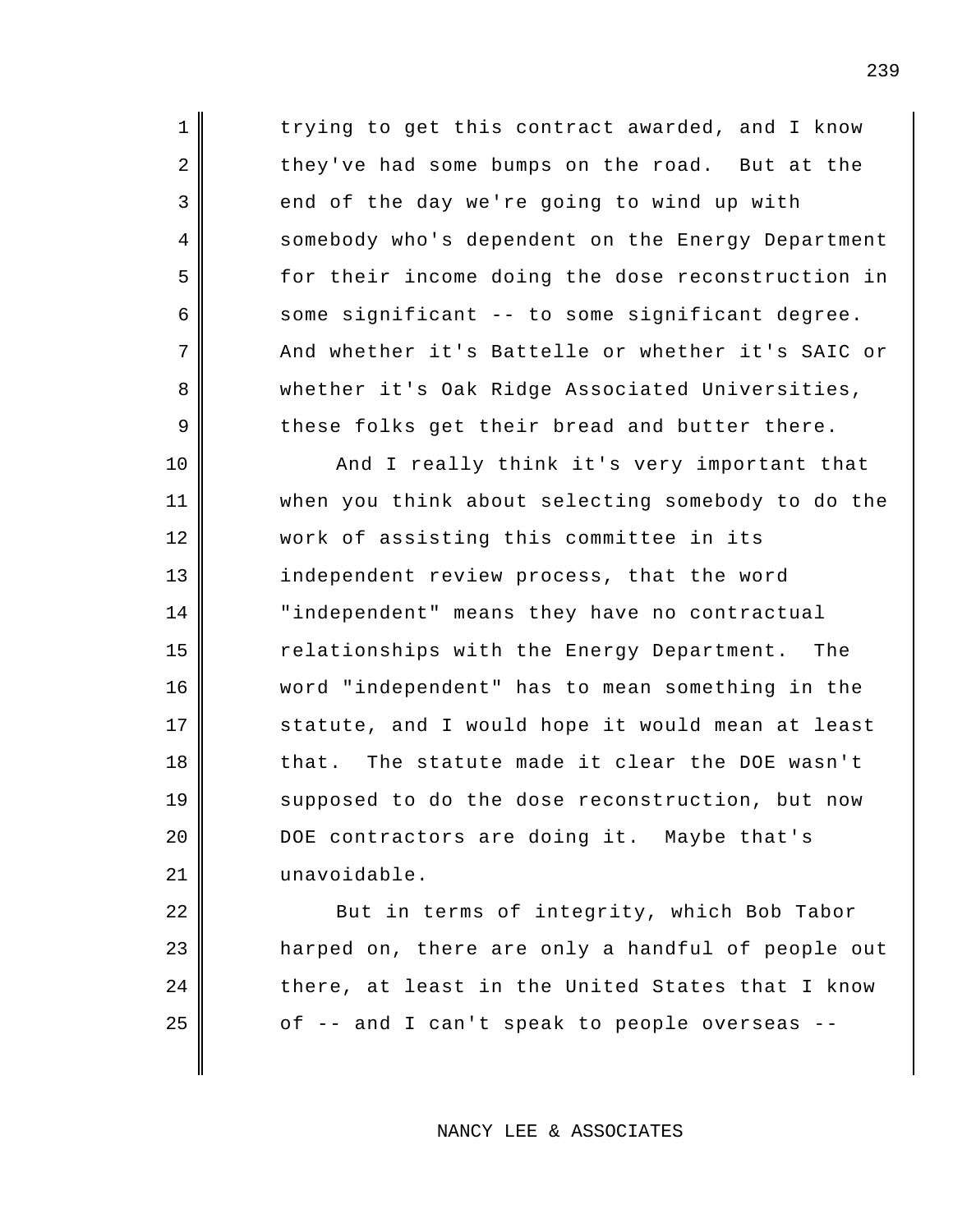that fall into that category. And John Till's name has been kicked around. Dr. Makhijani's name has been kicked around. They've made friends and enemies out there. But the one thing that an awful lot of people, I think, believe is that people of that caliber, their integrity's unimpeachable.

1

2

3

4

5

6

7

8 9 10 11 12 13 14 15 16 17 18 19 20 21 22 23 24 25 And I would certainly hope that if this committee makes a recommendation, they get somebody who advises and assists you in your dose reconstruction reviews who is completely beyond reproach so that there's nobody can say at the end of the day that there's any aspect of the dose reconstruction process that ultimately doesn't speak to the credit of NIOSH. NIOSH is much stronger and in a much stronger position when it denies claims if the likes of Dr. Makhijani or Mr. Till come in and say this was a credible process. At that point it's really hard to bark at it, and I know that was certainly the intent in how they were used in other circumstances. And I hope you'll consider -- it doesn't have to be them, but it's an awfully small pool to fish from out there, and we all know who everybody is.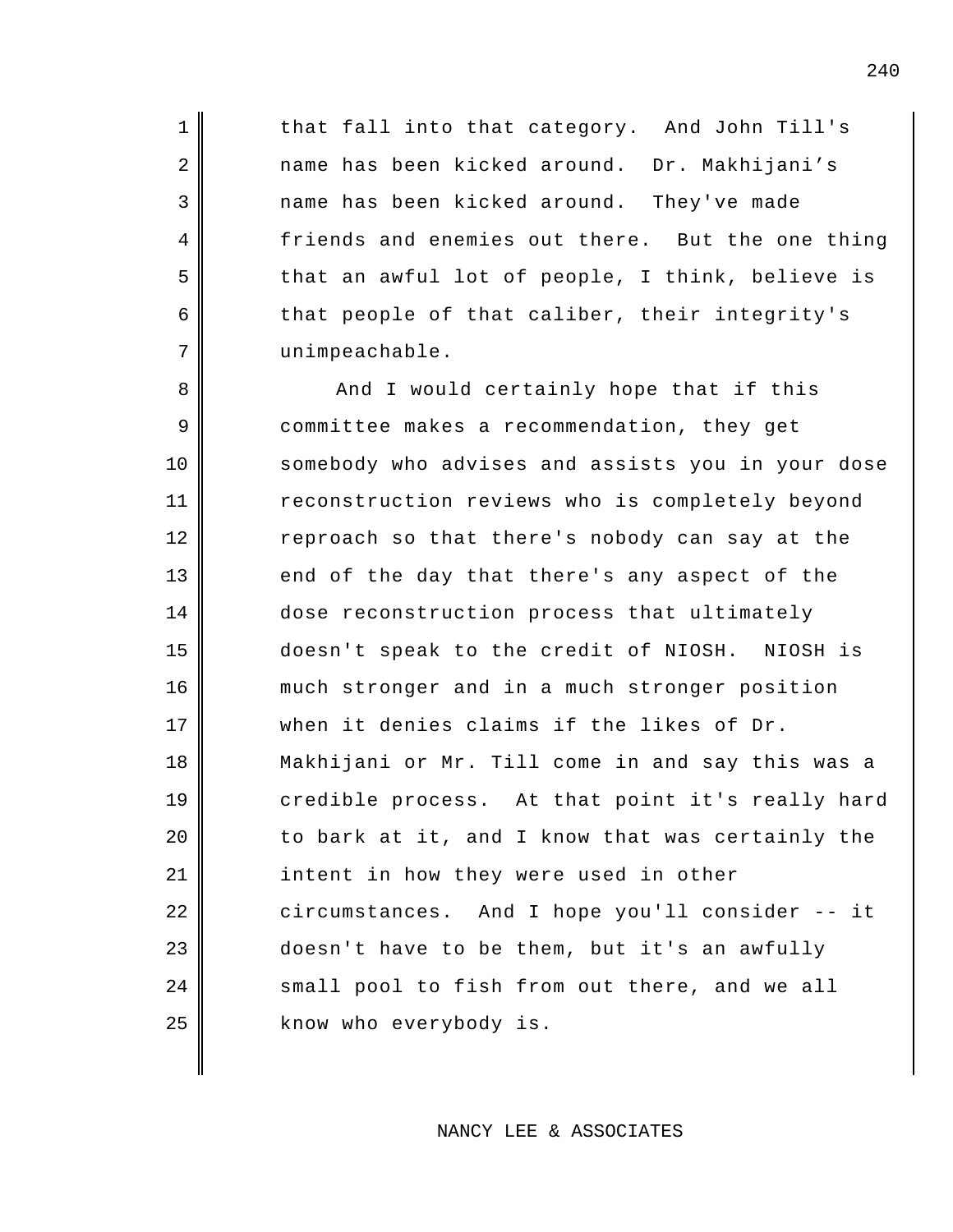| $\mathbf 1$    | So I would just offer you, it's got --            |
|----------------|---------------------------------------------------|
| $\overline{2}$ | they've got to be completely beyond reproach, and |
| 3              | in my sense they also have to be critics of the   |
| $\overline{4}$ | system. If they're not a critic, if they're seen  |
| 5              | as part of it, then people will come back to them |
| 6              | later on and use them, and say why didn't you,    |
| 7              | why didn't you, why didn't you, and why didn't    |
| 8              | you. So why not bring them in to begin with, and  |
| 9              | then when you've got them in the tent you're      |
| 10             | going to have the benefit of their advice instead |
| 11             | of their spears at a later date.                  |
| 12             | Those are my thoughts.                            |
| 13             | DR. ZIEMER: Thank you.                            |
| 14             | Again, let me ask if anyone on the Board has      |
| 15             | questions or items for clarification of Mr.       |
| 16             | Miller.                                           |
| 17             | (No responses)                                    |
| 18             | DR. ZIEMER: Apparently not. Thank you very        |
| 19             | much.                                             |
| 20             | Are there any other members of the public         |
| 21             | that wish to make comments?                       |
| 22             | MR. TABOR: I remembered the comment that I        |
| 23             | didn't make before, if you'll let me make that.   |
| 24             | DR. ZIEMER: Okay. We'll count that as --          |
| 25             | MR. TABOR: I'll make it quickly, and I can        |
|                |                                                   |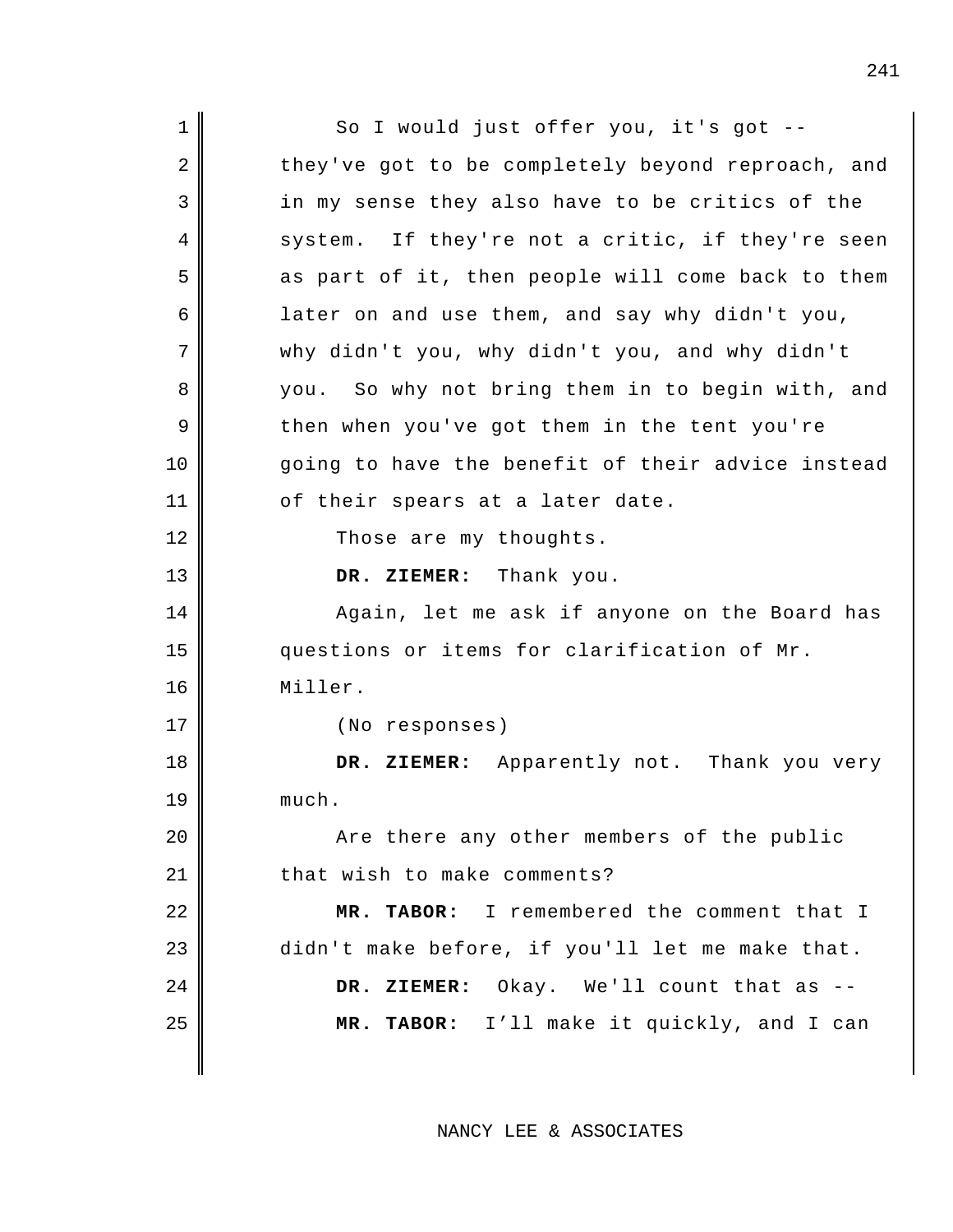| $\mathbf 1$    | make it right from here.                          |
|----------------|---------------------------------------------------|
| $\overline{2}$ | DR. ZIEMER: That's fine.                          |
| 3              | MR. TABOR: At the last meeting I reminded         |
| 4              | the Board about record-keeping. I'd like to       |
| 5              | remind us again about record-keeping. We have a   |
| 6              | lot of sites out there that are closure sites,    |
| 7              | and records are going to be going away.           |
| 8              | I was hoping that there was a way that the        |
| 9              | Board could possibly influence whatever other     |
| 10             | agencies or departments there are in government   |
| 11             | to possibly suggest to some of these sites to go  |
| 12             | back into a mode of record retention, because     |
| 13             | recently I believe there's been some -- what's    |
| 14             | the word I'm looking for -- release or            |
| 15             | legislation that says that record retention is -- |
| 16             | that's been lifted. I don't know if that's the    |
| 17             | exact words, but looking at not just the data     |
| 18             | you're going to be looking at but looking at some |
| 19             | of the processes and the records on hand, the     |
| 20             | historical records of the operations of these     |
| 21             | sites, as well as the information from some of    |

important in my mind. And I really believe that, if there's a way

the old-timers, that's going to be very, very

22

23

24

25

that the Board has any influence to say to

## NANCY LEE & ASSOCIATES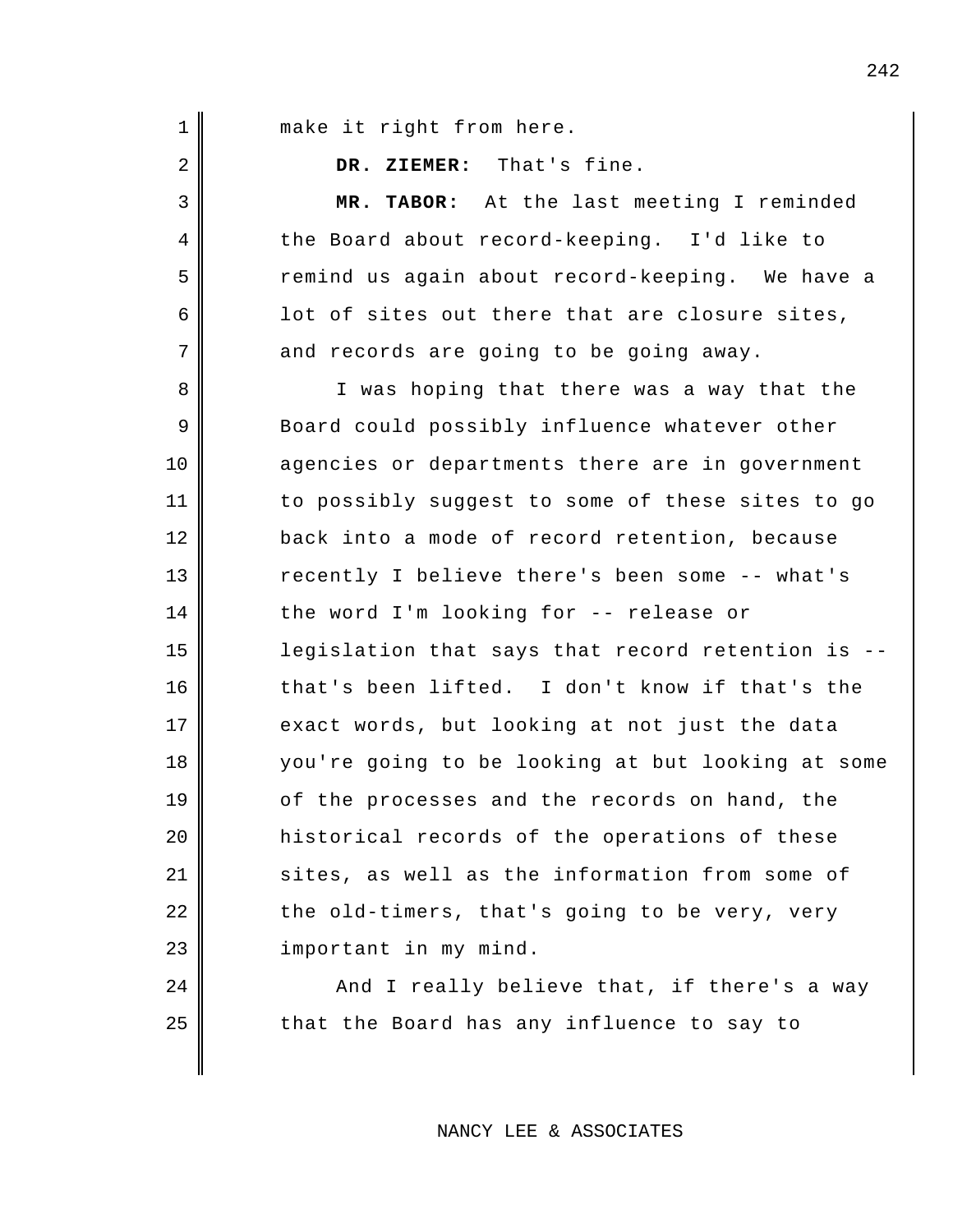whatever other agencies there are, that it might be beneficial to suggest that we not lose these records. Some of these sites are still going to be here for a long time, but Fernald is not. I just wanted to remind you about that, folks.

That was my fourth item that I didn't think of up there. Thank you.

**DR. ZIEMER:** Thank you.

1

2

3

4

5

6

7

8

9

10

11

12

13

14

We actually have at our disposal approximately an hour, and I'm wondering if the committee has enough -- the committee, the Board has enough stamina to use that hour as -- to do some of the evening work that's before you. We can leave it at your option.

15 16 17 18 19 20 21 22 23 24 25 But for example, Mark, if your group would rather do some work now rather than wait till after dinner, and likewise for our other group. So I'm going to suggest that we just recess from the formal meeting, allow the little subcommittees that need to work to stay and do their work. Others can take a break. But I think we can stay here and use the room. Is that agreeable to everyone? It might be a little more efficient if you do that work now rather than wait until after a big dinner and a few drinks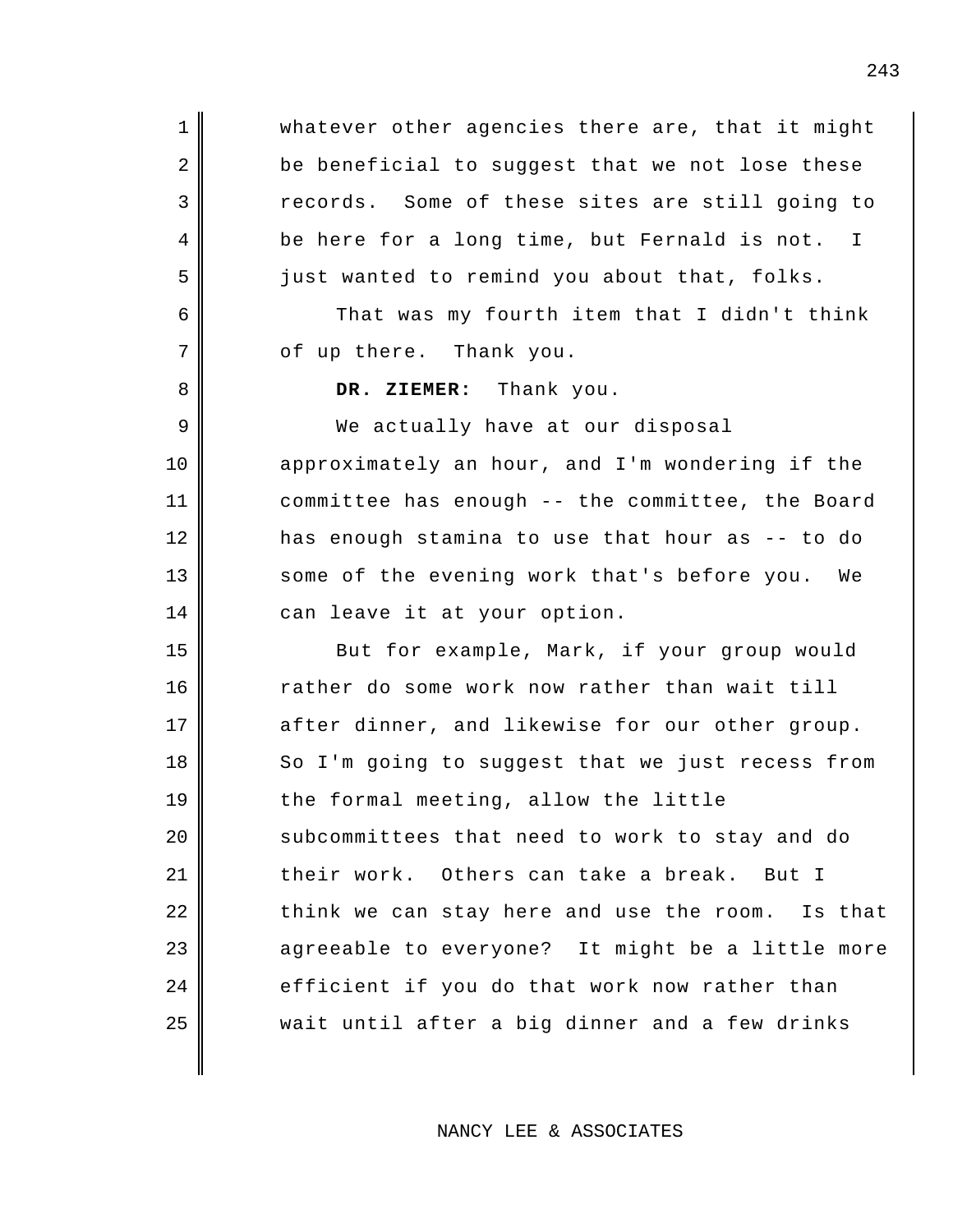| $\mathbf 1$    | and what all.                                    |
|----------------|--------------------------------------------------|
| $\sqrt{2}$     | (Affirmative responses)                          |
| $\mathsf 3$    | DR. ZIEMER: In that case we'll recess from       |
| $\overline{4}$ | our formal meeting and go to our working groups. |
| 5              | (Whereupon, the meeting was adjourned at         |
| $\epsilon$     | 4:19 p.m.                                        |
| $\sqrt{ }$     |                                                  |
| $\, 8$         |                                                  |
| $\mathsf 9$    |                                                  |
| $10$           |                                                  |
| 11             |                                                  |
| 12             |                                                  |
| 13             |                                                  |
| 14             |                                                  |
| 15             |                                                  |
| 16             |                                                  |
| 17             |                                                  |
| 18             |                                                  |
| 19             |                                                  |
|                |                                                  |
|                |                                                  |
|                |                                                  |
|                |                                                  |
|                |                                                  |
|                |                                                  |
|                |                                                  |